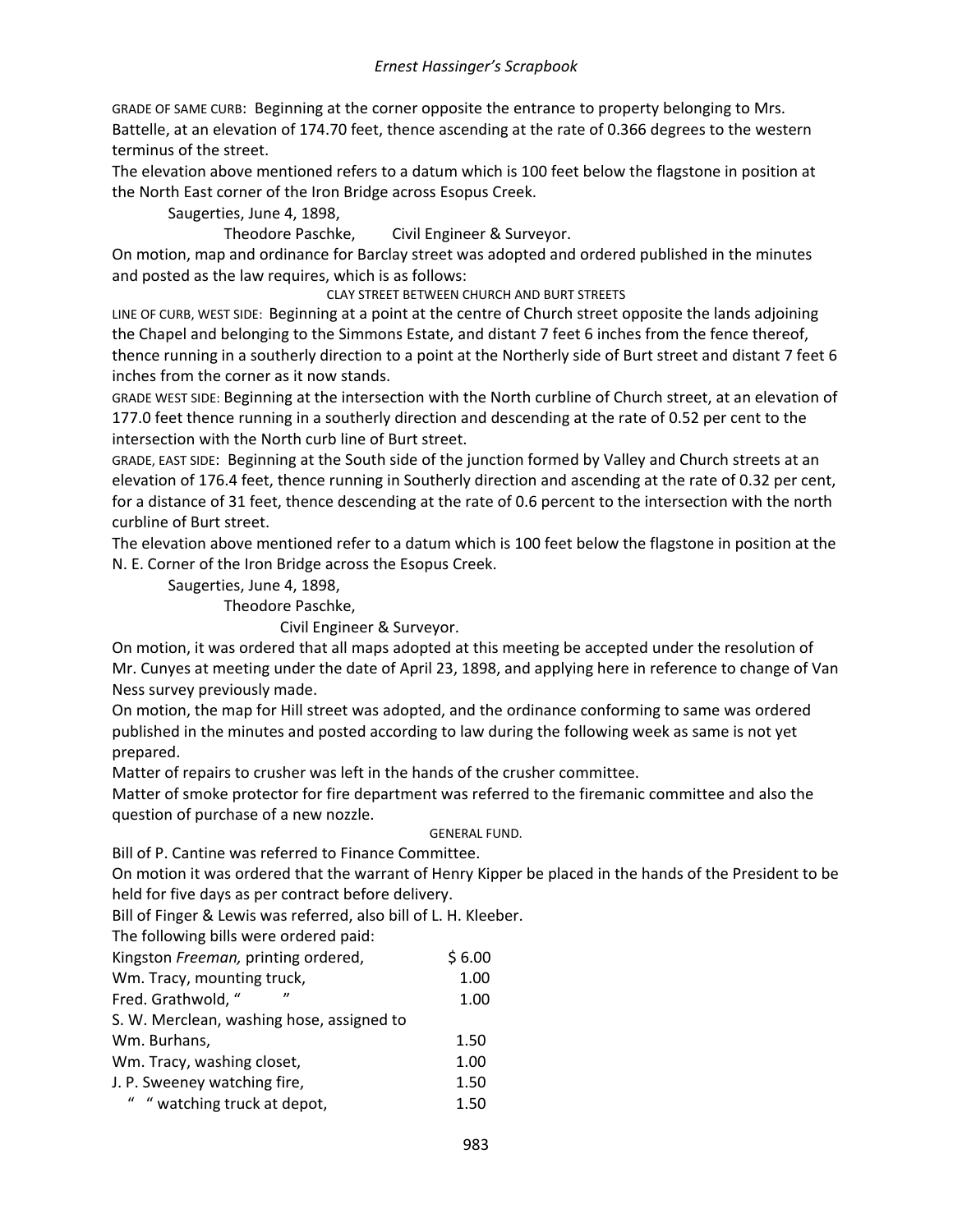| Mike Clerkin, watching fire,         | 1.50         |
|--------------------------------------|--------------|
| Jas. Russell, lock and hinges,       | .40          |
| Saugerties Coal Co.,                 | 1.40         |
| Jno. Maxwell, street lighting,       | 46.00        |
| Chas. Capen, engineer steamer,       |              |
| janitor and labor,                   | 14.00        |
| Theo. Paschke, surveyor,             | 183.25       |
|                                      | HEALTH FUND. |
| Alex. Lackey, sanitary inspector,    | \$20.00      |
| Jas. Crump, Commissioner Highways,   | 29.16        |
| H. Kipper, stone,                    | 239.03       |
| do<br>do,                            | 8.05         |
| William Doyle,<br>labor,             | 21.38        |
| Fred. Yanchke,                       | 22.50        |
| $\mathbf{u}$<br>Thos. Field,         | 5.25         |
| $\mathcal{U}$<br>Jno. Johnson,       | 5.25         |
| $\mathcal{U}$<br>M. Lynch,           | 10.13        |
| $\mathbf{u}$<br>Jas. Lavey,          | 8.63         |
| $\mathbf{u}$<br>Wm. Yanchke,         | 3.75         |
| $\mathbf{u}$<br>Ed. Bates,           | 2.25         |
| $\mathcal{U}$<br>Jno. Dixon,         | 1.50         |
| $\iota$<br>Jno. Simmons,             | .75          |
| $\mathcal{U}$<br>Ed. Wright,         | 1.50         |
| $\mathbf{u}$<br>P. Corcoran,         | 1.50         |
| D. N. Finger, waste,                 | 4.00         |
| Board adjourned. J. Dederick, Clerk. |              |

3487. Ex-President John F. Schlosser. [illustration]

# Page 371

3488. Saugerties Daily Telegraph, Saugerties, NY. June 20, 1898. – OUR COMMON COUNCIL. – Considerable Business Transacted at Saturday Night's Meeting. – Curb and Gutter Grades Adopted- Special Police Appointed and Other Important Business Transacted.

Regular meeting of the Board of Directors held Saturday evening, June 18<sup>th</sup>, 1898 with all the Directors present. President Lasher presiding. Minutes of last meeting read for information.

Mr. Davis, representing the Sheffield and Jones estates on Hill and East Bridge streets, stated that if the village would assume its proper share of the expense then they would not object, but if they were compelled to assume all the expenses themselves then they would and do object to being compelled to curb and gutter as ordered in front of their respective properties, and on motion they were given until Thursday next to investigate the matter before any action is taken by the Board.

Mr. Rowe, in behalf of some of the property owners on Ulster Avenue, stated that they were ready to lay sidewalk if the village would guarantee the grade, and on motion the surveyor was ordered to give the line of grade on Ulster Avenue on Monday morning next.

Mr. Chas. Abeel asked for a crosswalk on Ulster Avenue from east side of Elm street, which was on motion ordered.

Finance committee reported progress on bill of P. Cantine, and bills of L. H. Kleeber and Finger & Lewis were found correct.

A motion to place a crosswalk on Market street, near Dawes place, was lost.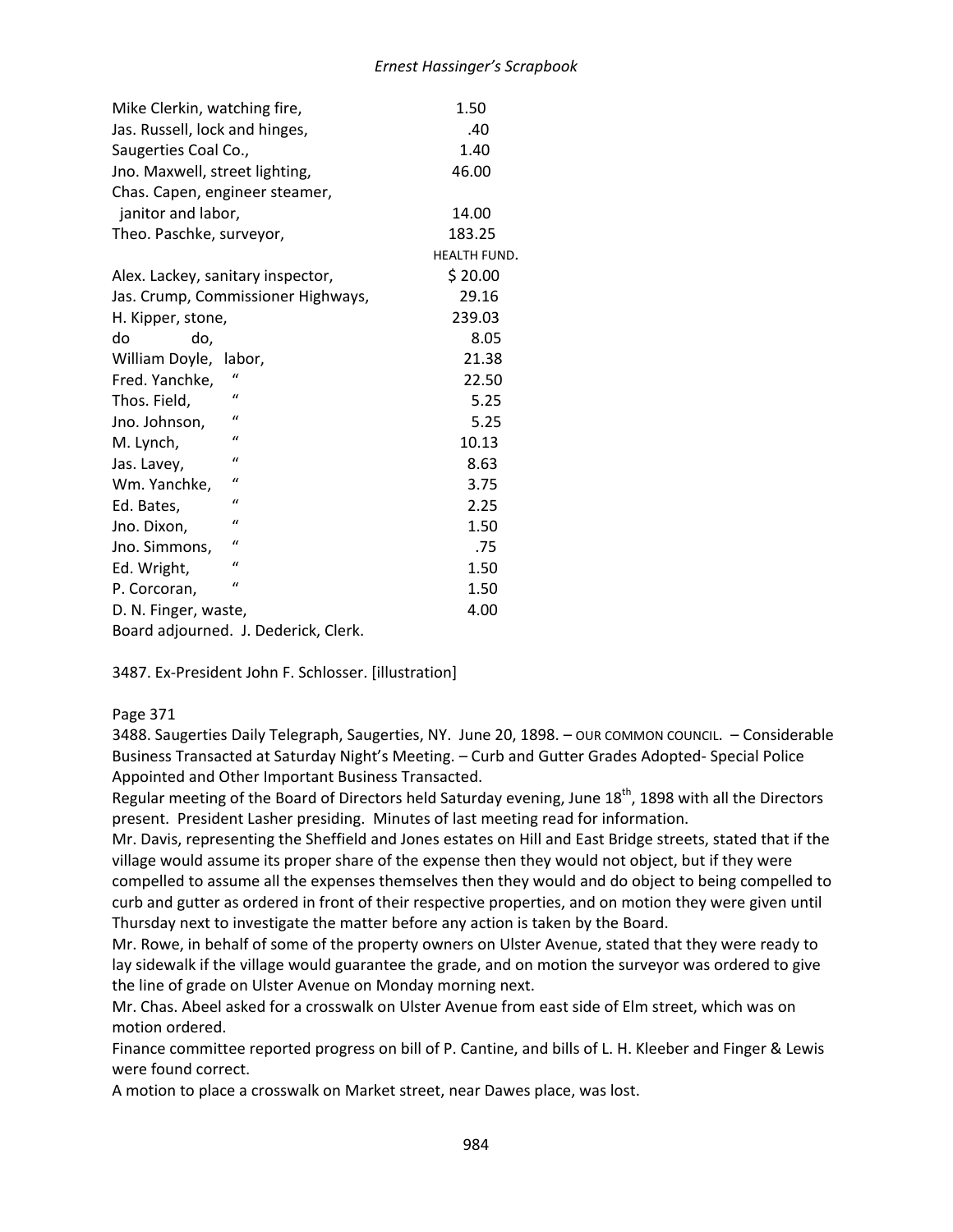On motion, it was ordered that the Street Committee have tram stone taken to build a retaining wall for a four foot walk in Genthner's hollow and in front of Whitaker's on lot Ulster Avenue. [*sic*]

On motion, ordered that East Bridge Street be finished, rolled and top dressed where necessary. Stone Crusher Committee reported repairs to stack.

On motion, ordered that a road be opened from the crusher to the quarry belonging to the village, and on further motion that a survey be made to determine the line of the village property.

On motion, Willoughby Boothman was ordered to put in a round corner on his curb according to the survey on Russell and Partition streets.

On motion the map and ordinance for Clermont street was ordered adopted and posted according to law.

ESTABLISHING LINES FOR CURBS AND GUTTERS ON CLERMONT STREET, BETWEEN WASHINGTON AVE. AND ITS EASTERN TERMINUS.

CURB LINE – BETWEEN CURBS: - Beginning at a point at the easterly side of Washington avenue, and distant 22.5 ft. from the northerly house line of Clermont street, as it is now occupied, thence running in an easterly direction to a point midway between the division fence of Mrs. Rogers and H. L. Finger on the south side, thence continuing in the same straight line and direction to the center of a lane on the south side of property belonging to E. Finger, thence deflecting to the left, 3 degrees and 44 minutes to the road leading to Field's landing, being the present easterly terminus of Clermont street.

CURB LINES: - Both Curb Lines on the north and south side of this part of Clermont street to run parallel to above described center line, and distant therefrom 12.5 ft. respectively, making the roadway between curb line of a uniform width of 25 ft.

ELEVATION AND GRADE OF NORTH CURB.

Beginning at the north west corner of Washington avenue, at an elevation of 111 ft., thence easterly 18 ft. ascending to an elevation of 112 ft., thence 37 feet ascending to an elevation of 114.5 ft., thence 50 ft. ascending to an elevation of 117.8 ft., thence 50 ft. ascending to an elevation of 119.0 ft., thence 50 ft., descending to an elevation of 118.3 ft., thence 33 ft. descending to an elevation of 114.5 ft., thence 150 ft. descending to an elevation of 106.2 ft., thence to the present easterly terminus of Clermont street.

ELEVATION AND GRADE OF SOUTH CURB.

Beginning at the south east corner of Washington avenue, at an elevation of 109 ft., thence easterly 18 ft., ascending to an elevation of 110.5 ft., thence 87 ft. ascending to an elevation of 113.7 ft., thence 40 ft. ascending to an elevation of 117.5 ft., thence 50 ft. ascending to an elevation of 118.25 ft., thence 50 ft. descending to an elevation of 117.6 ft., thence 50 ft., descending to an elevation of 116.3 ft., thence 40 ft., descending to an elevation of 114.0 ft. to the westerly side of a lane. Thence beginning at the easterly side of said lane, at an elevation of 113 ft. and running easterly for a distance of about 126 ft., descending to an elevation of 106.0 ft., being the present easterly terminus of Clermont street. The elevation above mentioned refer to a datum which is 100 ft. below the

Stone Base of Iron Railing of steps at the main entrance to Loerzel Bros. brewery, on Partition street.

Saugerties, June 4, 1898,

Theodore Paschke,

### Civil Engineer & Surveyor.

On motion the following were appointed as special police for June 22d, and June  $21<sup>st</sup>$ , if necessary. Ward No. 1 – John Johnson, Andrew Keeler.

Ward No. 2 – James Jewell and Cole Lewis.

Ward No. 3 – Jno. Lowther, Wm. Stewart, Alex. Lackey.

Constables – Chas. Abeel, Michael Kennedy.

Chief of Police – D. E. Abeel.

All to be subject to the control of the Directors, and the chief to consult with the president in regard to any change that may be needed.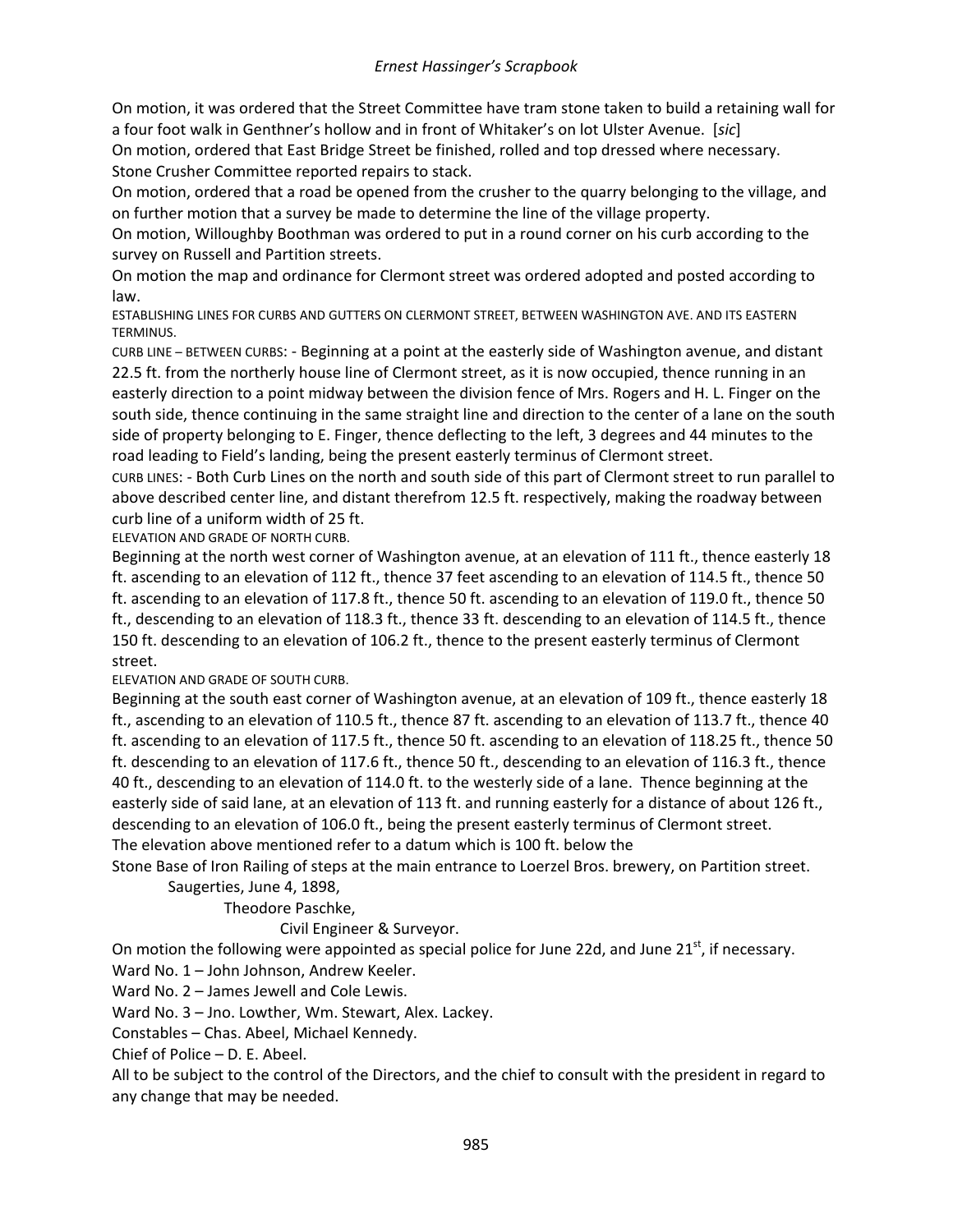The extra police to be paid \$2.00 per day. The constable to be paid same as last convention day, not to exceed \$4.00 per day except the chief who is to be paid \$5.00.

On motion licenses for selling souvenirs &c. was fixed at \$3.00 per day and all other things which are permissible at \$5.00 per day and gambling of all description to be prohibited and the clerk was directed to fill out 20 or more blank license forms for the Chief of police, part at \$2.00 and part at \$5.00 and charged to him and to be accounted for by him.

The following letter was ordered received and filed and entered on the minutes:

SAUGERTIES, May 10th, '98.

*Hon. Alfred P. Lasher, Prest. Board of Directors Village of Saugerties.*

My Dear Sir: - In accordance with my statement to the Board, that I would pay the deficiency, when they decided they would not pay more than Eight Hundred Dollars for a new Hook and Ladder truck, unless the old truck was sold for an amount to make up the difference, and as the old truck has not been sold, I herewith enclose you my check for One Hundred Dollars, which makes up the deficiency. I remain, Yours truly, Mart. Cantine.

On motion the President was empowered to settle for the new truck and issue a warrant at his discretion.

Communication from the local Fire Committee was received and ordered filed inviting the Directors and Clerk to participate in the parade as guests of local committee, and a vote of thanks ordered in return for same.

Bill of H. Kipper was ordered laid over till next meeting.

The following bills were ordered paid from Road Fund

| Chas. D. Capen,                        | labor,        | \$ 3.00 |                      |
|----------------------------------------|---------------|---------|----------------------|
| Luke Mc Carthy,                        |               | 9.00    |                      |
| Phil. Rilly,                           | $\mathbf{u}$  | 9.00    |                      |
| John Johnson,                          | $\mathcal{U}$ | 9.00    |                      |
| James Dillon,                          | $\iota$       | 6.75    |                      |
| John McCormick,                        | $\mathcal{U}$ | .75     |                      |
| Mike Lynch,                            | $\mathcal{U}$ | 6.75    |                      |
| James Donohue,                         | "             | 11.25   |                      |
| John Harmes,                           | $\mathcal{U}$ | 9.00    |                      |
| Wm. Dixon,                             | $\mathcal{U}$ | 9.00    |                      |
| John Johnson,                          | $\mathcal{U}$ | 9.00    |                      |
| James Dumery,                          | $\mathcal{U}$ | 9.00    |                      |
| Wm. Doyle,                             | $\mathcal{U}$ | 105.95  |                      |
| Fred. Yanchke,                         | $\mathcal{U}$ | 54.00   |                      |
| Chas. E. Cornwell,                     | $\iota$       | 20.25   |                      |
|                                        |               |         | <b>HEALTH FUND.</b>  |
| L. H. Kleeber, Registration,           |               | 22.65   |                      |
|                                        |               |         | <b>GENERAL FUND.</b> |
| Jas. Russell, putty,                   |               | .12     |                      |
| Wm. E. Person, care clock,             |               | 12.00   |                      |
| Saugerties Gas Co., gas,               |               | 58.00   |                      |
| Henry T. Ennis, decorating Fire-       |               |         |                      |
| Man's Hall,                            |               | 20.00   |                      |
| H. K. Gore, decoration Empire En-      |               |         |                      |
| gine House.                            |               | 5.00    |                      |
| Finger & Lewis, coal and lumber, 40.65 |               |         |                      |
| Board adjourned. J. Dederick, Clerk.   |               |         |                      |
|                                        |               |         |                      |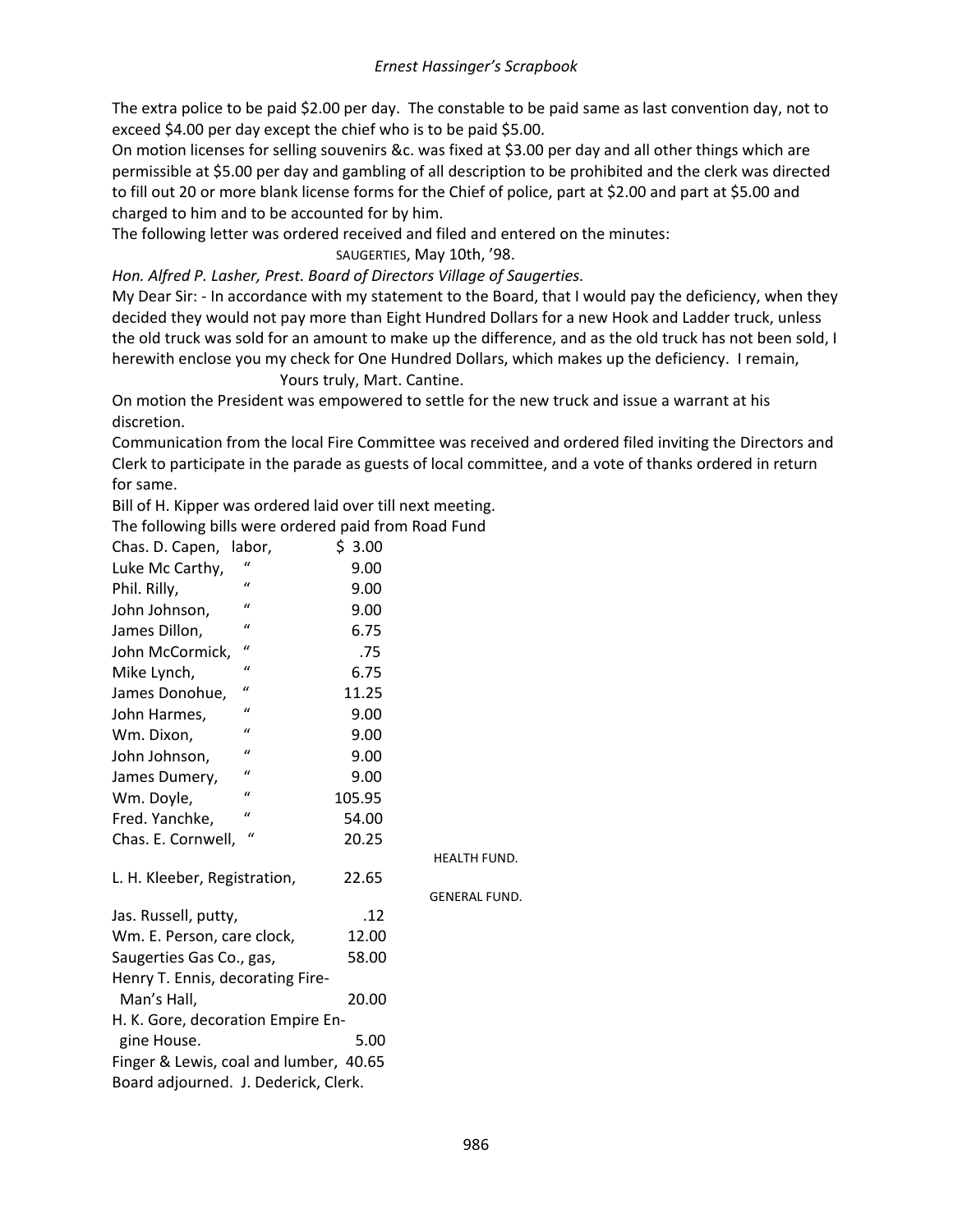3489. Saugerties Daily Telegraph, Saugerties, NY.

The DAILY TELEGRAPH and THE WEEKLY TELEGRAPH can be found for sale at the news stands of T. J. Barritt, W. E. Wolven and William P. Kemble.

July 5, 1898. – OUR COMMON COUNCIL. – Considerable Business Transacted at Saturday Night's Meeting. – More Stone for the Roadways – Special Police Bills paid, Etc., Etc.

Regular meeting of the Board of Directors held Saturday evening, July  $2^{nd}$  1898, with all directors present. President Lasher presiding. Minutes of last meeting read for information.

Finance Committee recommended payment of bill of P. Cantine.

Street Committee reported progress on wall in Genthner hollow and board agreed to meet there on Monday next at 10 a. m. and look over the ground.

On motion, Mr. Kipper was ordered to quarry and crush 500 tons more of stone under the same terms and conditions of the contract just completed.

Mr. Russell and Mr. Coon, representing the Cemetery Association, asked for assistance to clean the cemetery such as had been given before by the directors and the matter was laid over until later. Mr. Davis, representing Mr. James on East Bridge street, stated that he was willing to place curb and gutter as ordered by the board providing the village would cut down the bank in front of the barn and fixed a wall to keep the bank in place and also to build an entrance to the property from the roadway. Matter of engineer for crusher, in Mr. Capen's absence, was left in the hands of the crusher committee. Firemanic committee reported painting done to roof of belfry.

On motion, ordered that the bill of Mr. P. Cantine be paid as soon as sufficient funds are in hand for same.

Chief Abeel made his report, and presented a bill for the special police, which was ordered paid, and the thanks of the President were tendered to him for the efficient performances of his duties as chief. On motion, an extension of 30 days was granted for sidewalk, curb and gutter on Ulster avenue, Clermont, Russell and East Bridge streets.

| Saug. Electric Light Co.,             | \$27.00 |              |
|---------------------------------------|---------|--------------|
| Wm. H. Eckert, Treas., salary,        | 50.00   |              |
| P. Cantine, Attorney's fees,          | 220.79  |              |
| D. E. Abeel, self and special police, | 49.00   |              |
| John Maxwell, street lighting,        | 46.00   |              |
| Henry Krantz, police,                 | 26.00   |              |
| Chas. Abeel, police,                  | 26.00   |              |
| Saug. Gas Co.,                        | 58.66   |              |
| Jno. McDonough, painting,             | 2.50    |              |
|                                       |         | HEALTH FUND. |
| Alex. Lackey, sanitary inspector,     | 4.50    |              |
|                                       |         | ROAD FUND.   |
| H. Kipper, stone,                     | 375.96  |              |
| P. Corcoran, labor,                   | 13.80   |              |
| C. E. Cornwell, labor,                | 9.00    |              |
| N. Cunyes, labor,                     | 2.40    |              |
| Wm. Doyle, labor,                     | 78.75   |              |
| Fred. Yanchke,                        | 47.25   |              |
| William Dixon, labor,                 | 15.00   |              |
| J. Donahue,                           | 15.75   |              |
| "<br>John Johnson,                    | 12.00   |              |
| "<br>James Dumery,                    | 15.00   |              |
| $\mathbf{u}$<br>Thos. Farrel,         | 9.00    |              |

The following bills were ordered paid from General Fund: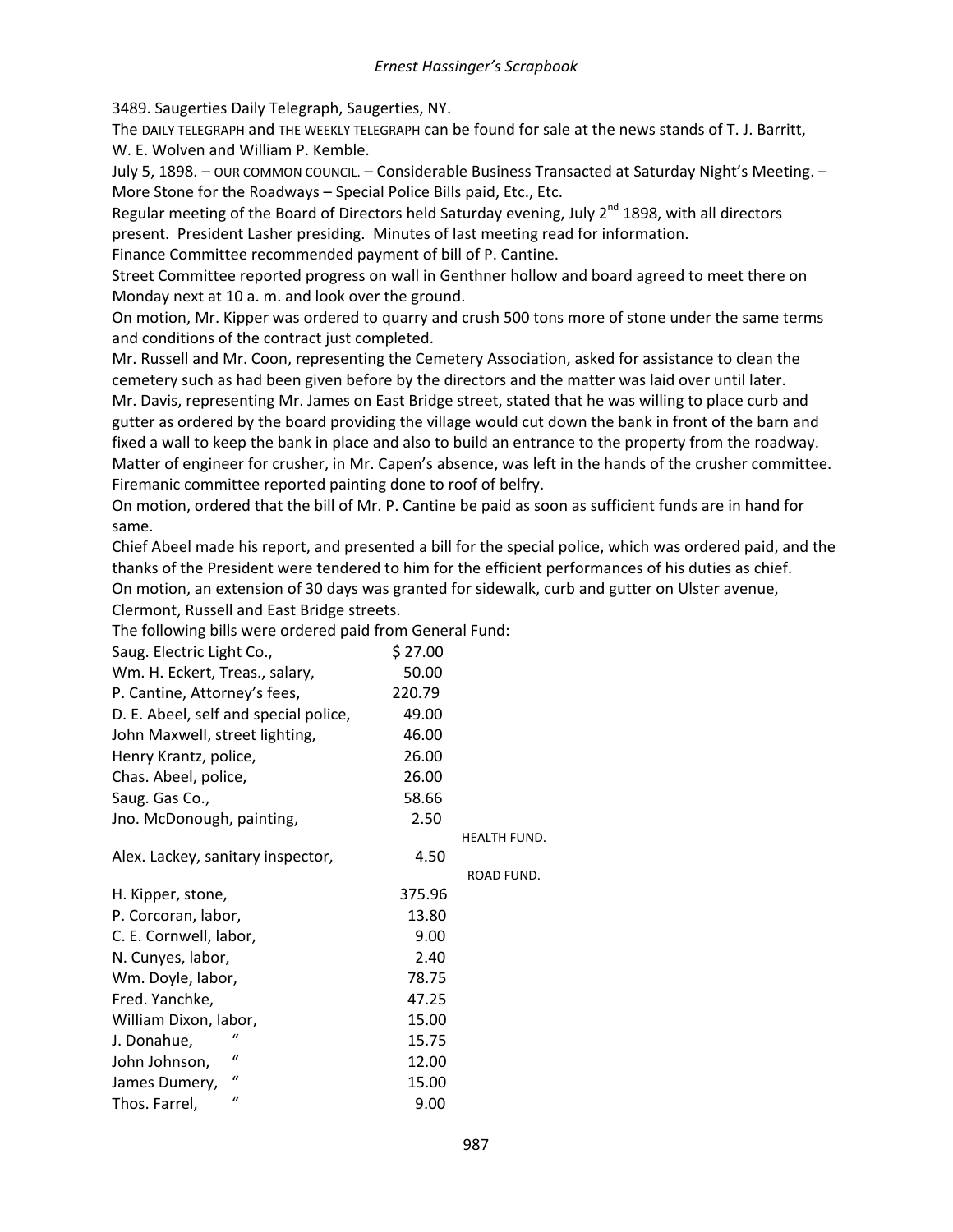| Ben. Peters,  | $\mathbf{u}$                         | 9.00  |
|---------------|--------------------------------------|-------|
| John Harmes,  | $\mathbf{u}$                         | 6.00  |
| Alex. Lackey, | $\bf{u}$                             | 1.50  |
| Jas. Dillon,  | $\mathbf{u}$                         | 7.50  |
|               | Jas. Crump, Street Commissioner,     | 29.16 |
|               | Board adjourned. J. Dederick, Clerk. |       |

3490. Knights of Pythias, the parting of Damon & Pythias, "Pythias, thy hand again! farewell" Hope Lodge, No. 243, K. of P. Pittsburg, PA. [picture of ribbon] [illustration]

3491. Crossed flags, Irish and American. [picture, the top holder of a ribbon]

### Page 372

3492. Saugerties Daily Telegraph, Saugerties, NY. July 18, 1898. – OUR COMMON COUNCIL. – Considerable Business Transacted at Saturday Night's Meeting. – Bids Ordered Asked for Repairs to Streets – Bills Ordered Paid.

Regular meeting of the Board of Directors held Saturday evening, July 16, 1898, with all directors but Mr. McNally present. President Lasher presiding. Minutes of last meeting read for information. Richard Mac Mullen complained of Wm. Doyle blocking the sidewalk on Allen street with wagons and other obstacles opposite his property, and asked for relief, and Mr. Doyle was ordered notified to keep his wagons off the walk on Allen street.

On motion, the Water Commissioners were ordered to move the hydrant out to the edge of the curb on Russell street, now standing in the walk.

On motion, Mr. Finger was allowed to expend not to exceed two hundred dollars, to repair Clermont street under his direction.

On motion, bids were ordered asked to curb and gutter and lay sidewalk on Russell and Clermont street for those parties who have not complied with the order to curb, gutter and flag, and the parties to be notified to appear before the Board Aug.  $6<sup>th</sup>$  1898, and state their intentions.

This also to apply to all delinquents on Ulster Avenue, for laying sidewalk, which is to be good quality blue stone, to be laid of 4 foot flag, not less than 1 ½ inches thick, 18 inches from curb, ½ inch above the curb with a slope of ¼ inch to the foot laid in sand.

Bill of Daniel Lamb was referred.

Bills of Wm. H. Hommel and Saugerties Post were referred, also bill of S. L. Dawes.

On motion a warrant was ordered drawn and held for Mr. Kipper, for 500 tons of stone, not to be delivered to him until the full amount of stone is delivered.

Matter of sign for Postal Telegraph Co. was referred to the street committee, to have same erected under their direction, not to extend into the street.

On motion twenty dollars was allowed Mr. Kipper for what chips may accumulate at the quarry. The following bills were ordered paid:

|                               | <b>HEALTH FUND.</b>  |
|-------------------------------|----------------------|
| M. M. Baker, Health Board,    | \$12.00              |
|                               | <b>GENERAL FUND.</b> |
| D. Lamb, sundries,            | \$17.43              |
| Chas. D. Capen, janitor,      | 12.50                |
|                               | ROAD FUND.           |
| H. Kipper, stone,             | \$275.00             |
| C. E. Cornwell, labor,        | 7.50                 |
| $\mathbf{u}$<br>J. Donahue,   | 16.50                |
| $\mathbf{u}$<br>Wm. Dixon,    | 16.50                |
| $\mathbf{u}$<br>John Johnson, | 16.50                |
|                               |                      |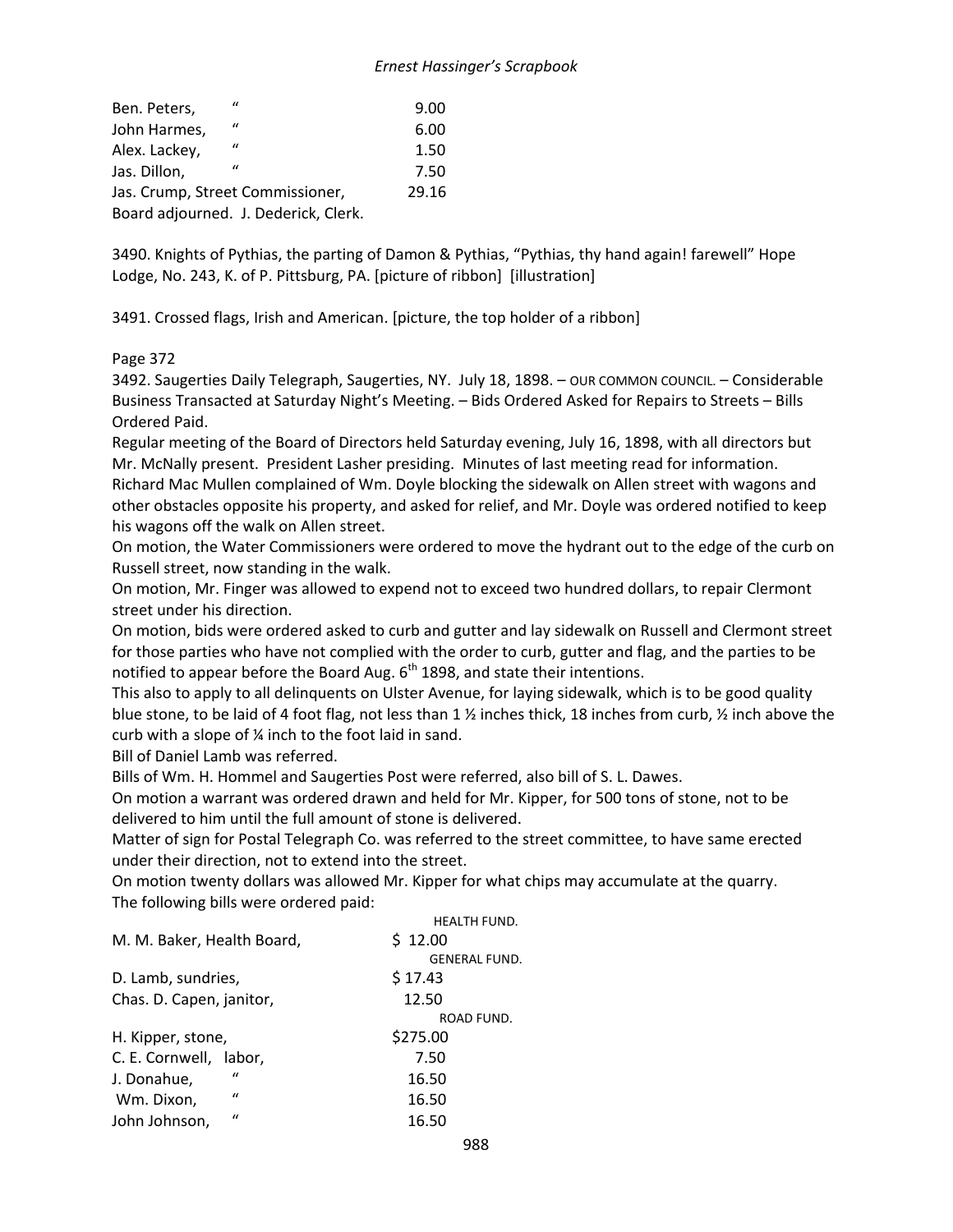| J. Dumery,         | $\mathbf{u}$   | 13.50                                                       |
|--------------------|----------------|-------------------------------------------------------------|
| Benj. Peters,      | $\mathbf{u}$   | 9.00                                                        |
| Thomas Field,      | $\mathbf{u}$   | 7.50                                                        |
| Luke McCarthy,     | $\prime\prime$ | 3.75                                                        |
| John Dillon,       | $\mathbf{u}$   | 2.25                                                        |
| Wm. Doyle,         | $\mathbf{u}$   | 63.00                                                       |
| Fred. Yancher,     | $\mathbf{u}$   | 49.50                                                       |
| Alex. Lackey,      | $\mathbf{u}$   | 13.50                                                       |
| D. Lamb, supplies, |                | 54.37                                                       |
|                    |                | On motion bill of P. Cantine was ordered paid at this time. |

Board adjourned. J. Dederick, Clerk.

3493. Saugerties Daily Telegraph, Saugerties, NY. Aug. 8, 1898. – OUR COMMON COUNCIL. - Considerable Business Transacted at Saturday Night's Meeting. – A Short Session - Curbing and Guttering Streets Given Attention.

Regular meeting of the Board of Directors held Saturday evening, August  $6<sup>th</sup>$ , 1898, with directors Cunyes, Finger, Cornwell and Myer present.

On motion, Mr. Cunyes was asked to preside in the absence of the president and vice president. Finance committee reported correct on bills of S. L. Dawes, Saugerties Post and Wm. H. Hommel. Egbert Whittaker appeared and reported his work progressing on Ulster Avenue as ordered.

Sherwood Myer appeared and asked an extension of time, until the  $1<sup>st</sup>$  of Sept., which was granted, to lay flag on Ulster Avenue.

Director Finger, special committee on Clermont street, reported progress.

On motion, P. Hennegan was granted an exemption certificate.

Bill of John Maxwell Sons was ordered referred, amount \$10.27.

On motion, John McCullough was granted 30 days extension to lay flag on Ulster Avenue.

H. A. Ohley appeared and asked the street committee to investigate the street in front of his property on West Bridge street, in view of curbing, and report at next meeting which was ordered.

On motion, the contract to furnish and lay curb and gutter on the corner of Washington Avenue and Clermont street, for Mrs. Cain, was awarded to P. Corcoran for \$35.00.

On motion, an extension until the 20<sup>th</sup> of August was granted to Jas. Paterson estate and John Taylor to lay curb and gutter and to Mrs. Anna Boyle for laying flag, all on Clermont street.

On motion Thos. Hurley was permitted to connect a pipe with the sewer near Lackey's to carry off water on his property at his own expense, and he to be responsible for all damages to pipe.

Mr. Finger was permitted, on motion, to spend one more day in repairing Clermont street, nearly finished, with the men and teams formerly employed.

Petition to repair Russell street was read and Street Commissioner was ordered to go on and repair same, which proposition was voted against by Mr. Cunyes on the ground of no funds on hand to do so at the present time.

The following bills were ordered paid:

|                                | <b>GENERAL FUND.</b> |
|--------------------------------|----------------------|
| Saugerties Post, printing,     | \$6.00               |
| J. Dederick, Clerk,            | 22.93                |
| Howard & Valkenburg, labor,    | 7.32                 |
| Jno. Maxwell, street lighting, | 46.00                |
| Wm. Doyle, labor,              | 5.50                 |
| Quick Bros., "                 | 4.60                 |
|                                | <b>HEALTH FUND.</b>  |
| Saugerties Post, printing,     | 1.50                 |
|                                |                      |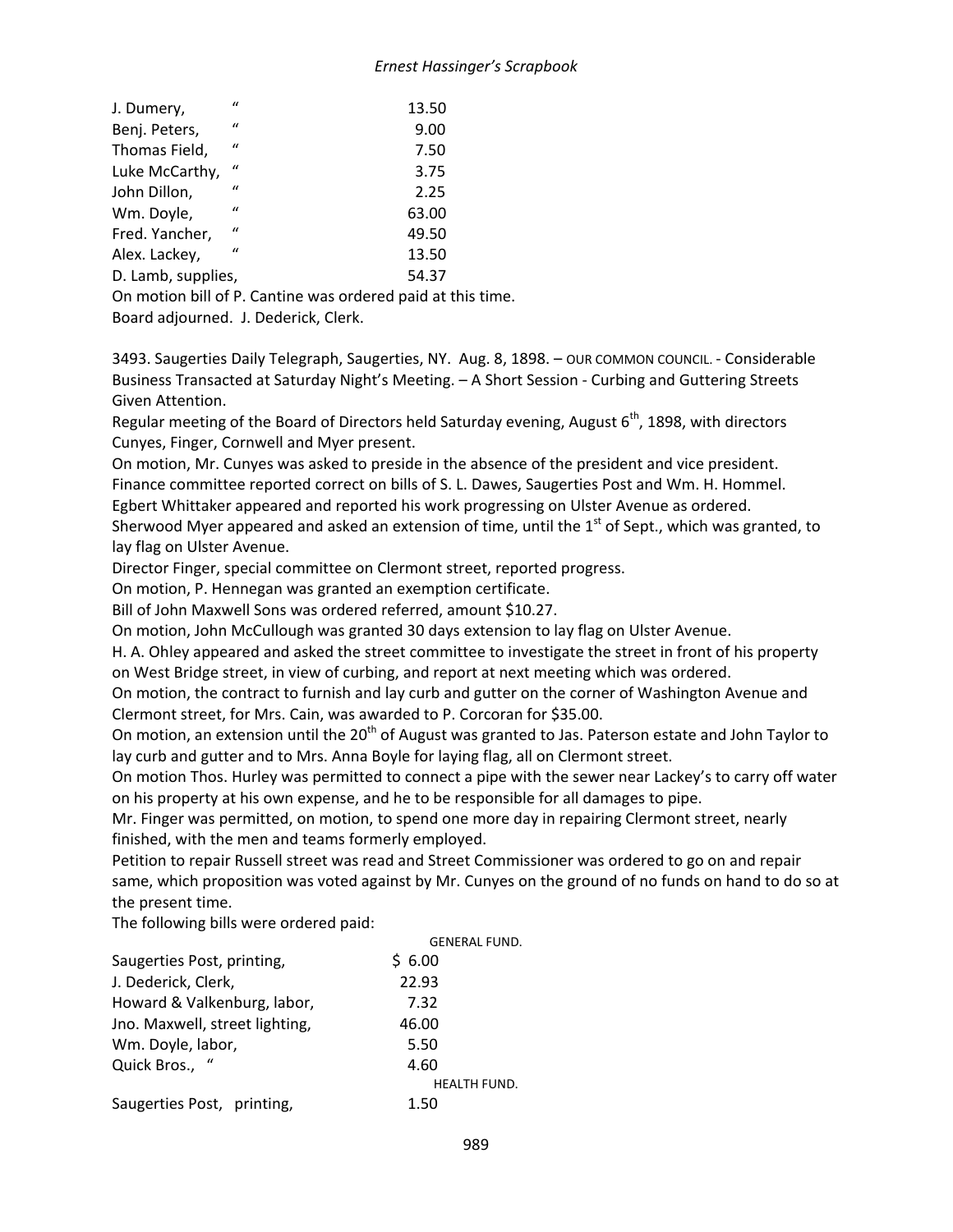| $\mathcal{U}$<br>$\mathcal{U}$ | $\mathcal{U}$                   | 15.95      |
|--------------------------------|---------------------------------|------------|
| S. L. Dawes, registration,     |                                 | 4.75       |
| Wm. H. Hommel,                 |                                 | 10.75      |
|                                | Wm. Lackey, sanitary inspector, | 4.00       |
|                                |                                 | ROAD FUND. |
| Wm. Doyle,                     | labor,                          | 56.25      |
| Fred Yanchke,                  | $\mathbf{u}$                    | 50.62      |
| Jos. Dillon,                   | $\mathbf{u}$                    | 2.25       |
| Phil. Reilly,                  | $\mathbf{u}$                    | 4.13       |
| John Johnson,                  | $\mathbf{u}$                    | 4.13       |
| H. Kipper,                     | $\mathbf{u}$                    | 133.70     |
| P. Corcoran,                   | $\mathbf{u}$                    | 6.75       |
| Chancy Swart,                  | $\mathbf{u}$                    | 1.50       |
| C. E. Cornwell,                | $\mathbf{u}$                    | 11.25      |
| Tom. Fields,                   | $\mathbf{u}$                    | 5.00       |
| M. Cantine Co., supplies,      |                                 | 1.75       |
| Wm. Dixon,                     | labor,                          | 12.75      |
| Jno. Johnson,                  | $\mathbf{u}$                    | 12.75      |
| Jas. Dumery,                   | $\mathcal{U}$                   | 21.75      |
| Wm. Lowther,                   | $\mathcal{U}$                   | 18.00      |
| Jno. Phillips,                 | $\mathcal{U}$                   | 3.00       |
| Alex. Lackey,                  | $\mathbf{u}$                    | 1.50       |
| Jas. Donohue,                  | $\mathbf{r}$                    | 21.75      |
| Jerry Teetsel,                 | $\mathbf{u}$                    | 17.35      |
|                                |                                 |            |
| M. Snyder,                     | $\mathbf{u}$                    | 14.25      |
| Jno. Cook,                     | $\mathbf{u}$                    | 10.50      |
| Chas. Lewis,                   | $\mathbf{u}$                    | 5.25       |
| Wm. Doyle,                     | $\mathbf{u}$                    | 121.50     |
| H. L. Finger, stone,           |                                 | 4.00       |

On motion adjourned. J. Dederick, Clerk.

3494. Saugerties Daily Telegraph, Saugerties, NY. Aug. 22, 1898. – OUR COMMON COUNCIL. - Considerable Business Transacted at Saturday Night's Meeting. – David W. Maxwell Chosen Village Clerk – Street Repairing, Bills Ordered Paid, Etc.

Regular meeting of the Board of Directors held in their room Aug. 20<sup>th</sup>, 1898. Members present: President Lasher and Directors Cornwell, Myer, Cunyes, McNally and Finger.

The President read a communication from Jas. Dederick, Clerk, resigning as clerk of the village. Motion made and seconded that his resignation be accepted.

Application from D. W. Maxwell was then read by the President and a motion made and carried that Director Cornwell cast for the Board one vote for D. W. Maxwell for clerk to fill vacancy for balance of year.

On motion the reading of the minutes of the previous meeting were dispensed with.

The committee on streets reported that Commissioner Crump was working on the Dock road, and the Commissioner reported he could finish work on Dock with team one-half day and two or three men for a day.

President Lasher stated the reason why work had been ordered on Dock road, that said road was in bad condition and to save expense to the village it was necessary to do some work on it.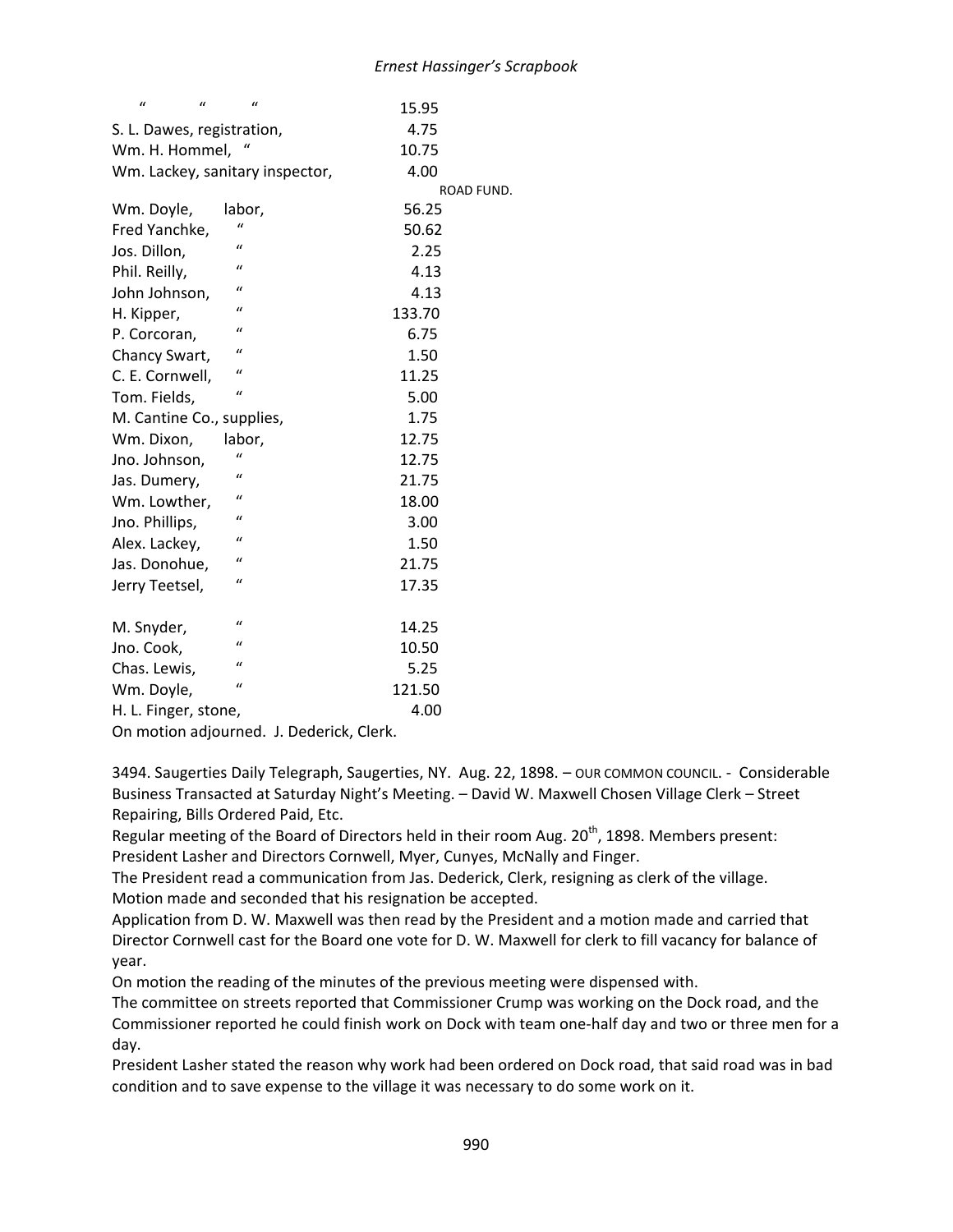Director Finger reported that the curb and gutter had been set in front of Mrs. Cain's property on Clermont street and it was necessary to put in a few loads of filling to hold curb and gutter in place. On motion the commissioner was ordered to put in same.

Crusher committee reported everything in good order.

Motion made and seconded that chairman of committee, McNally, be ordered to lay up the crushing and make necessary repairs. Motion carried.

Finance committee reported bill of John Maxwell Sons, amount \$10.27, correct.

Motion made and seconded that Mr. Mason have permission to use the roller on road to his property. Roller to be returned in good condition. Carried.

On motion clerk was authorized to send bill to Mrs. D. Cain for thirty-five dollars for curb and gutter and labor putting in on property on Clermont street.

Clerk was ordered to notify John Taylor and Patterson estate to curb and gutter in front of their property on Clermont street before Sept. 3<sup>rd</sup>, and Mrs. Anna Boyle to lay sidewalk on Clermont street or Board would advertise for bids to do so.

On motion the communication from E. B. Codwise was received and placed on file. Bills ordered paid

|                               |               |                  | ROAD FUND.           |  |
|-------------------------------|---------------|------------------|----------------------|--|
| John Johnson, 3               | days labor,   |                  | \$4.50               |  |
| Philip Riley, 3 1/2           | $\mathcal{U}$ | $\mathbf{u}$     | 5.25                 |  |
| Jas. Dillon, 3 1/2            | $\mathbf{u}$  | $\mathcal{U}$    | 5.25                 |  |
| Luke McCarthy, 3 1/2          | $\mathcal{U}$ | $\mathcal{U}$    | 5.25                 |  |
| Jas. Dumery, 1                | $\mathcal{U}$ | $\mathcal{U}$    | 1.50                 |  |
| Fred. Yonker, 1               | $\mathcal{U}$ | $\mathcal{U}$    | 1.50                 |  |
| Jas. Lavey, 4 1/4             | $\mathcal{U}$ | $\mathbf{u}$     | 6.38                 |  |
| Wm. Lowther, 4 1/4            | $\mathcal{U}$ | $\boldsymbol{u}$ | 6.38                 |  |
| Thos. Fields, 4 %             | $\mathcal{U}$ | $\mathcal{U}$    | 7.13                 |  |
|                               |               |                  |                      |  |
| Jas. Donohue, 1 1⁄4           | "             | $\mathcal{U}$    | 3.38                 |  |
| John Johnson, 4 34            | $\mathcal{U}$ | $\mathcal{U}$    | 7.13                 |  |
| Wm. Doyle, team, 4 days,      |               |                  | 21.38                |  |
| Fred. Yonker, " 5 1/4 "       |               |                  | 23.63                |  |
| Jas. Donohue, 1 day's labor,  |               |                  | 1.50                 |  |
| $1$ "<br>J. Teetsel,          | $\iota$       |                  | 1.50                 |  |
| 1 <sup>u</sup><br>John Cook,  | $\iota$       |                  | 1.50                 |  |
| $1$ "<br>M. Lynch,            | $\iota$       |                  | 1.50                 |  |
| Wm. Doyle, team 2 days,       |               |                  | 9.00                 |  |
| H. L. Finger, stone,          |               |                  | .50                  |  |
| P. Corcoran, curb and gutter, |               |                  | 35.00                |  |
| John Maxwell's Sons, stone,   |               |                  | 10.27                |  |
|                               |               |                  | <b>GENERAL FUND.</b> |  |

Saugerties Gas Light Co., \$58.66

Collector John Crowley appeared before the Board and asked for an extension of 30 days, which was granted.

On motion the commissioner was ordered to repair the holes on Russell street and on Washington avenue in front of residence of Samuel Truesdale, also West Bridge street and lower portion of McCarthy street.

On motion Board adjourned. D. W. Maxwell, Clerk.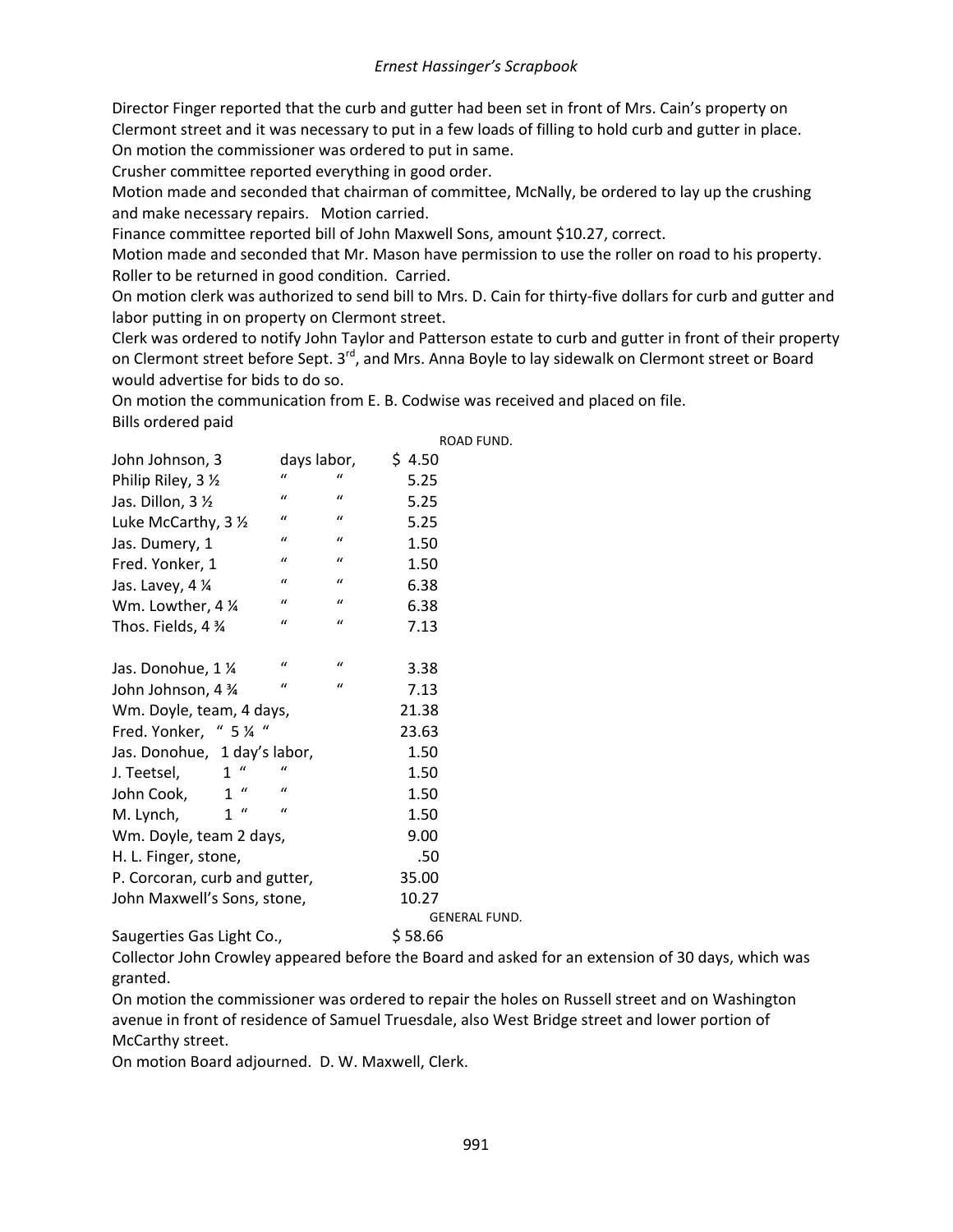3495. Saugerties Daily Telegraph, Saugerties, NY. Sept. 6, 1898. – OUR COMMON COUNCIL. - Considerable Business Transacted at Saturday Night's Meeting.

Regular meeting of the Board of Directors held Saturday evening, Sept. 3<sup>rd</sup>, 1898. President Lasher presiding. All the Directors present. The minutes of the two previous meetings read for information. Communication read from J. F. McCullough in relation to laying sidewalk in front of his property on Ulster Avenue.

Motion made and carried the communication be received and placed on file and he be notified that work be commenced before expiration of time or the Board would take action.

Mr. Philip Smith appeared before the Board in relation to sidewalks on the east side of Elm street, stated some of the sidewalks were not on grade and in wet weather were dangerous.

Director Cornwell reported nothing could be done in regards curbing in front of property of H. A. Ohley, on West Bridge street, until filling was made. Director Finger reported Russell street was not in good condition.

Motion made and carried that residents of the village should see that there [sic] gutters are cleaned and grass cut away from the sidewalks, within two weeks, or the Commissioner would be ordered to do same at the expense of property owners.

On motion, director Myer was appointed committee of one with commissioner Crump to examine curb and gutter in front of property of F. T. Russell and Mrs. L. B. Adams on Livingston street.

Motion made and carried that W. Shultis, agent, Andrew Jacobs, J. W. Davis, Geo. Elmendorf and Dr. E. Brink be notified to raise their sidewalks on Elm street, to proper grade, within 30 days,

Motion made and carried that Michael Donlon and Trustees of German Lutheran Church be notified to lay flag in front of their property on Ulster avenue.

Motion made and carried that the President act with Commissioner Crump in regards to fixing bad places on roads with least expense, &c.

McNally of crusher committee reported progress.

Henry Kipper appeared before the board and stated he would furnish 3,900 tons of stone delivered at crusher at 48c. a ton, or on the street complete at 80c. a ton, and will wait until June, 1899, for pay. Motion made and seconded that the Board advertise for bids for stone to crush, parties to wait until June, 1899 for pay. The Board to have right to reject any or all bids. On call for yes and noes. The following was the vote. President Lasher, aye; Cornwell, aye; Myer, no; Cunyes, no; McNally, no; Finger, no. Total, ayes, 2; noes 4. Motion lost.

Bill of J. H. De Witt, \$1.25 referred to Finance Committee.

Bill of Thos. Field, work on crusher, \$12.00, referred to Mc Nall, [*sic*] committe [*sic*] on crusher, and on his approval ordered paid.

Bills ordered paid as soon as funds were on hand to meet them:

|                                |         | <b>GENERAL FUND.</b> |
|--------------------------------|---------|----------------------|
| Saugerties Gas Light Co.,      | \$58.66 |                      |
|                                |         | <b>HEALTH FUND.</b>  |
| J. H. DeWitt, 4 months salary, | \$50.00 |                      |
|                                |         | ROAD FUND.           |
| Jas. Crump, salary 1 month,    | \$29.16 |                      |
| Wm. Doyle, 3 % days, team,     | 14.63   |                      |
| [line of print worn away]      |         |                      |
|                                |         |                      |

[line of print missing, piece of newsprint laid in scrapbook.]

| --- Fiero. 4    | " labor,                  | 6.00 |
|-----------------|---------------------------|------|
| Jas. Donohue, 5 | $\mathbf{u}$ $\mathbf{u}$ | 7.50 |
| Jno. Johnson, 4 | $\mathbf{u}$ $\mathbf{v}$ | 4.50 |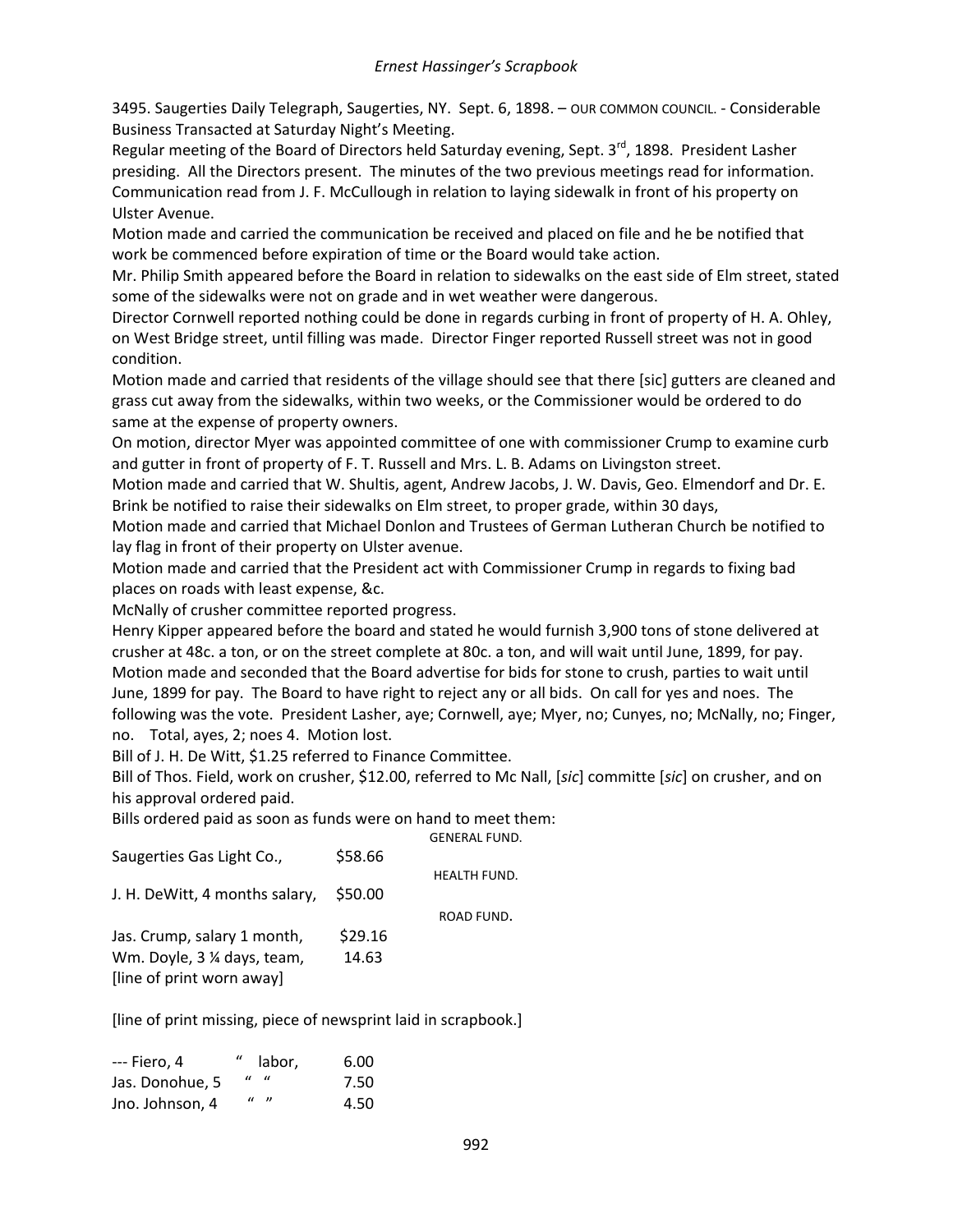| Michael Lynch, 11/2 "         |                           | 2.25  |
|-------------------------------|---------------------------|-------|
| Wm. Lowther. 1                |                           | 1.50  |
| Jas. Dillon,<br>1             | $\mathbf{u}$ $\mathbf{n}$ | 1.50  |
| Thos. Field, work on crusher, |                           | 12.00 |

As complaints have been made of persons firing air guns and sling shots, in the streets, the clerk was ordered to call the guilty persons to attention to Sec. 5, Page 22, By-Laws of the Village. On motion Board adjourned. D. W. Maxwell, Clerk.

## Page 373

3496. Saugerties Post, Saugerties, NY. Sept. 15, 1898. – OUR VOLUNTEER FIREMEN. – Have Their Annual Inspection and Parade. – Snowy Uniforms, Glittering Helmets - Glistening Apparatus of Our Fire Department Out on Parade.

When President McKinley called for volunteers at the opening of the war with Spain, thousands of men presented themselves in response to the call. Patriotism ran high, and as each company of men left their homes to fight for the weal of their country, realizing the sacrifice which they were compelled to make, the citizens everywhere gave them grand and fitting demonstrations of farewell. To-day Saugerties gave honor, homage and ovation to her volunteer fire department, every member of each company, as great a hero, as those who have gone to the front to face the bullets, for when the fire bell calls them to duty they respond at once. While our fire laddies are not subject to the bullets of an enemy, yet the jeopardize and imperil their lives for the sake of others, exemplifying at all time, while engaged in their duty at fires the lessons of altruism, sacrificing their lives to give succor in the time of need.

The occasion to day was the second annual inspection and parade of our department and every citizen had reason to be proud. Men stalwart and strong, brave and intrepid, fearless and courageous, young and old, paraded through our streets in showy uniforms and glittering helmets, drawing glistening apparatus, and viewed with envy to every onlooker. Headed by bands of music playing appropriate airs, and marching with exact precision and step, erect and commanding figure the companies presented an attractive appearance. Everybody smiled with complacent approval, even "old Sol" giving his note of approval by shining brightly and "old Boreas," lending his presence to the occasion by gently zephyrs which were wafted through the air, making the march a delectation and pleasure. People everywhere greeted the firemen – and no finer volunteer department can be found anywhere in the State – with loud hurrahs and applause, and even "Old Glory" which was displayed prominently everywhere fluttered its folds in silent adoration while the fire laddies received the plaudits of the crowds with smiling countenances. The companies assembled on Partition street in front of Fireman's Hall at 1:30 o'clock with their apparatus and were inspected by the Village Board of Directors and chief engineer Hassinger and his assistants Cantine and Dale and everything was found in slick shape. The parade followed, the line forming on Partition street, the right resting on Lafayette, and the following was the formation:

> Chief Engineer and Assistants, Board of Directors in Carriages, Williamson's Cornet Band, Exempt Firemen, R. A. Snyder Hose Co., Empire Band, Washington Hook & Ladder Co., Laflin Hose Co., Minnehaha Steamer.

The line of march was through the following streets: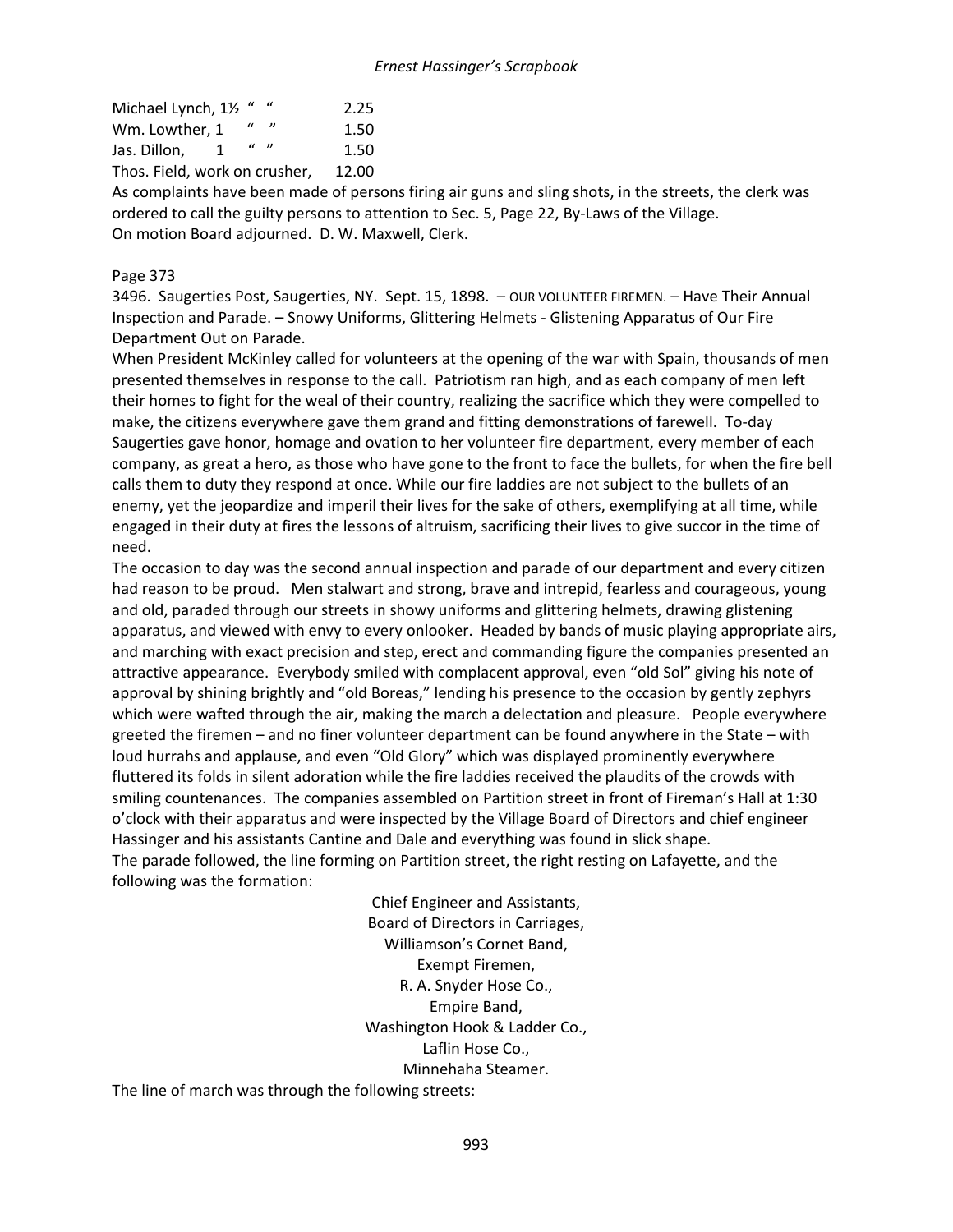Lafayette to Washington avenue, to Main, to A. P. Lasher's and countermarch, to Market to Ulster avenue, to Myer, to Livingston, to Second, to Main to West Bridge to Bridge, to Hill, to Theodore Place, to East Bridge, to Bridge, to McCarthy, to Partition, to Main, to Market, countermarch to Washington avenue, to Russell, to Partition, to Lafayette, to Market to Main to Partition where it was dismissed.

### GATHERED FROM THE MARCH.

The Exempts with the old Empire hand engine reminded one of the days when we ran "wid de ol' masheen."

As usual Snyder Hose in their fawn colored uniforms drawing their beautiful silver plated carriage attracted much attention.

Laflin Hose in their cadet gray suits, soldierly bearing, were matchless in their execution of intricate manoevres while marching.

The cynosure of all eyes was that new truck of Washington Hook & Ladder Co. It's a beauty without doubt.

In the ranks of Washington Hook & Ladder Co. was one of Col. Torey's Rough Riders, Teddy De Nike, who holds membership in the company. He was attired in the Cavalry uniform of the U. S. A.

3497. Saugerties Daily Telegraph, Saugerties, NY. Aug. 10, 1898. – Attempt at Suicide. – James C. Ewing Drinks Laudanum – Heroic Work of Dr. Diedling.

James C. Ewing of Yonkers, N. Y., attempted suicide in this village Tuesday afternoon by drinking two ounces of landanum. He bought the poison on Monday at Wardle's Drug Store in Hudson claiming he wanted to use it as a relief for a tooth ache. He left Hudson and went to Catskill on the small steamer running from that place to Catskill. He walked from there here. He drank the poison in front of Howard Bogardus' residence on Main Street about three o'clock in the afternoon. He was noticed to be acting as if he was sick by Mrs. John A. Snyder at about 5:30 o'clock who discovered him and remarked that he had taken something and seeing Adam Dedrick asked him to send for a doctor. Adams also saw him hanging over the fence of Mrs. John Gillespy corner of Main and 2<sup>nd</sup> streets and asked him what was the matter and he said he was sick. Adams then called Dr. Diedling who responded immediately. He examined him and said he had taken poison which he denied.

He was carried into the doctor's office and laid upon the lounge, where he was questioned by him, but he could not find out anything from him. The doctor asked him if he had taken morphine or opium, and he said he had not. The doctor believing from his symptoms that he was suffering from poison, gave him an emetic which made him vomit. He gradually went into a state of collapse. The doctor asked him his name which he gave correct as James C. Ewing, but could not find out where he was from. He was asked why he had taken it, and he said he did not know. His condition became so alarming that a search of his clothing was made by the doctor, and in his vest pocket was found the following note, written on a piece of newspaper:

"My name is James C. Ewing. Send my body to Mr. Wm. Ewing, 87 Woodworth avenue, Yonkers, N. Y." The remaining articles found on his person was a silver watch, a new testament, a bunch of keys, a wallet with three shin-plasters of the denomination of 50 cents, 25 cents and 10 cents, and nine cents in money.

He wandered from home on August  $1<sup>st</sup>$  and no trace of him could be found. He was out of his mind, several parties have been out searching for him or his body on several occasions in the woods across the river opposite Yonkers. He had been ill for three months past.

He was walked back and forth all night long and until 5 o'clock this morning in the yard adjoining the doctor's office, and just before midnight was given an electric shock of 250 volts which considerable revived him, after which the walking process was again resumed with a man supporting him on either side.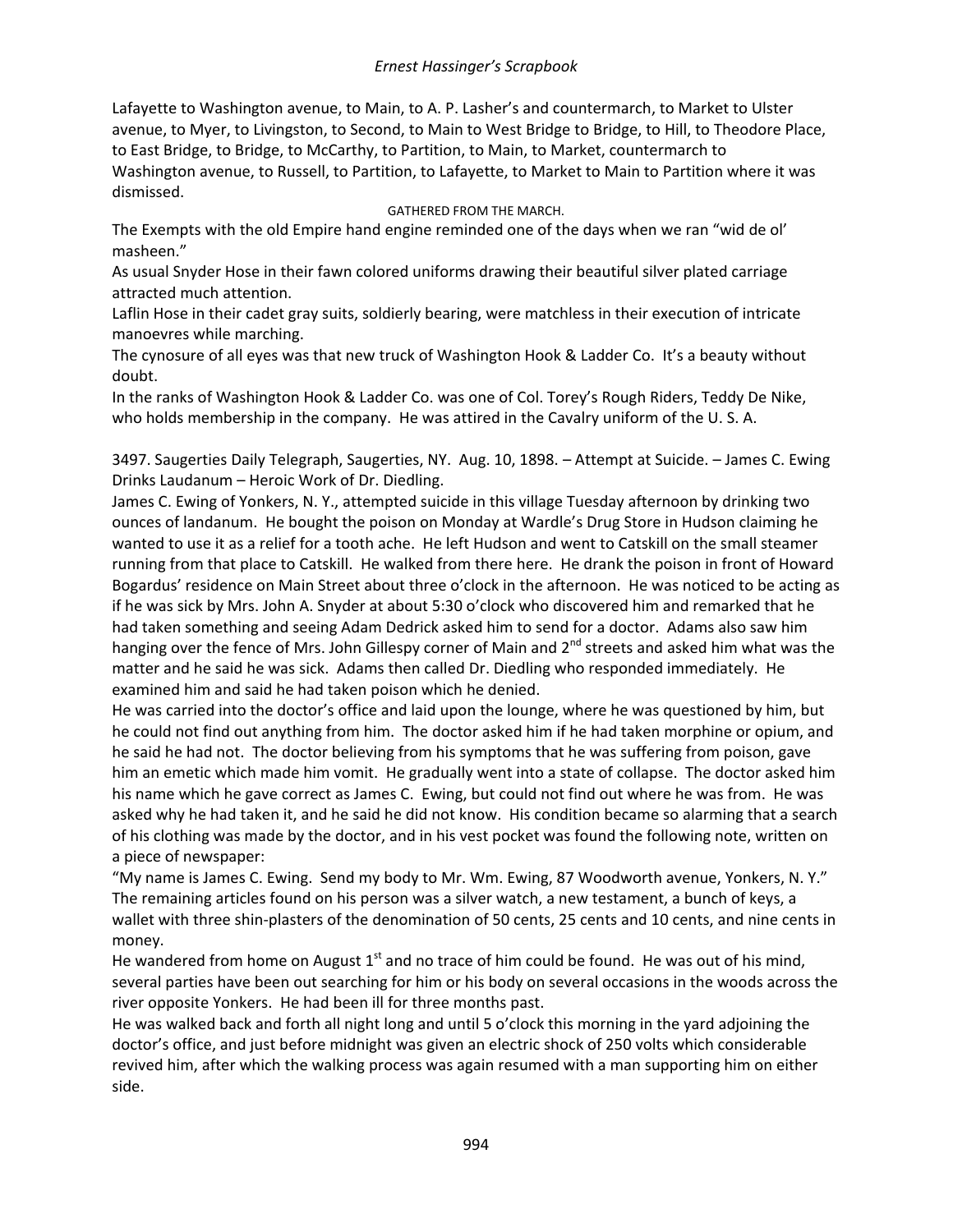The event created a great sensation and crowds of people gathered at the scene some of whom remained till long after midnight.

The bottle which had contained the poison, which held about two ounces and was thrown away by him, was found in the gutter near Mr. Bogardus' residence where he had thrown it.

He was 23 years of age, and a machinist by occupation. He had visited in this town last spring, and made a number of acquaintances.

This morning his father and mother arrived from Yonkers with an early Central train and took him with them on the West Shore 11:19 A. M. train to Kingston Point, from which they returned to Yonkers with the day boat.

Dr. Diedling by his early diagnosis discovered that his condition was such that he had taken opium in some form and later symptoms confirmed him in that belief and he treated him accordingly The doctor worked hard all night long with him and his efforts were finally crowned with success and the young man's life was saved.

3498. Saugerties Daily Telegraph, Saugerties, NY. Sept. 12, 1898. – Fire in Partition Street. – Good Work by the Fire Department. - Two Barns Destroyed – Other Property Endangered - No Insurance. Shortly before twelve o'clock Saturday night the barn on Partition street belonging to the Gustave Peters estate was discovered to be on fire and an alarm was sounded which was quickly responded to by the fire department. Snyder Hose Co. attached a length of hose to the hydrant in front of Butzel's store and when the water was turned on something was found to be wrong at the nozzle as the water would not flow. On removing it a stone was found lodged at the opening which had been forced through the hose from the hydrant where it had been lodged apparently by boys who have been in the habit of removing the hydrant caps and filling the opening with sand and stones.

In the meantime Laflin Hose arrived on the scene, and took water from a hydrant on Russell street, and stretching a line of hose through the garden of the Van Buskirk property soon had a stream on the fire. In the meantime the fire had gained such headway that it communicated to the barn of C. F. Suderley's Sons, adjoining, which was also destroyed.

The bakery was badly scorched in the rear but was saved from taking fire by Washington Hook & Ladder Co. who by means of their water buckets and chemical fire extinguishers succeeded in keeping the flames under control until the nozzle on the Snyder Hose Company's hose had been removed and cleared from the stone which had clogged it, when a stream of water was turned on which prevented any further danger in that direction. In the meantime Snyder Hose Co. had brought their reserve jumper into use and connected a line of hose to the hydrant in front of Preston's store and soon after had another stream of water playing on the flames and the surrounding property.

At one time it looked as though a large fire would result but owing to the exertion of the firemen this was happily prevented. A strong wind was blowing from the north which carried flaming shingles and cinders a long distance, which alighting upon shingle roofs, threatened to fire them also.

Cinder was picked up as far away as the iron bridge. The roof of the residence of Willoughby G. Boothman and the California House was on fire at one time, but was extinguished with pails of water. The fire on the roof of the California House was reached by means of a long ladder which is kept at the Electric Light station.

When the fire was at its highth [*sic*] it was feared the barn on the north belonging to the Henry Tepe estate would go, but by good work and the fact that the wind was blowing in the opposite direction it was kept from danger. This is the barn occupied by Doyle, the truckman, and in it was a number of horses and valuable wagons, trucks, carriages, etc. There were all removed to a place of safety. The fire was drowned out about half an hour after midnight and chief Hassinger sent the companies home. A line of hose was left attached to the hydrant at Preston's and Clarence Merritt and William Yonker of Laflin Hose, Fred. Grathwohl and James P. Sweeney of Washington Hook & Ladder Co., Ford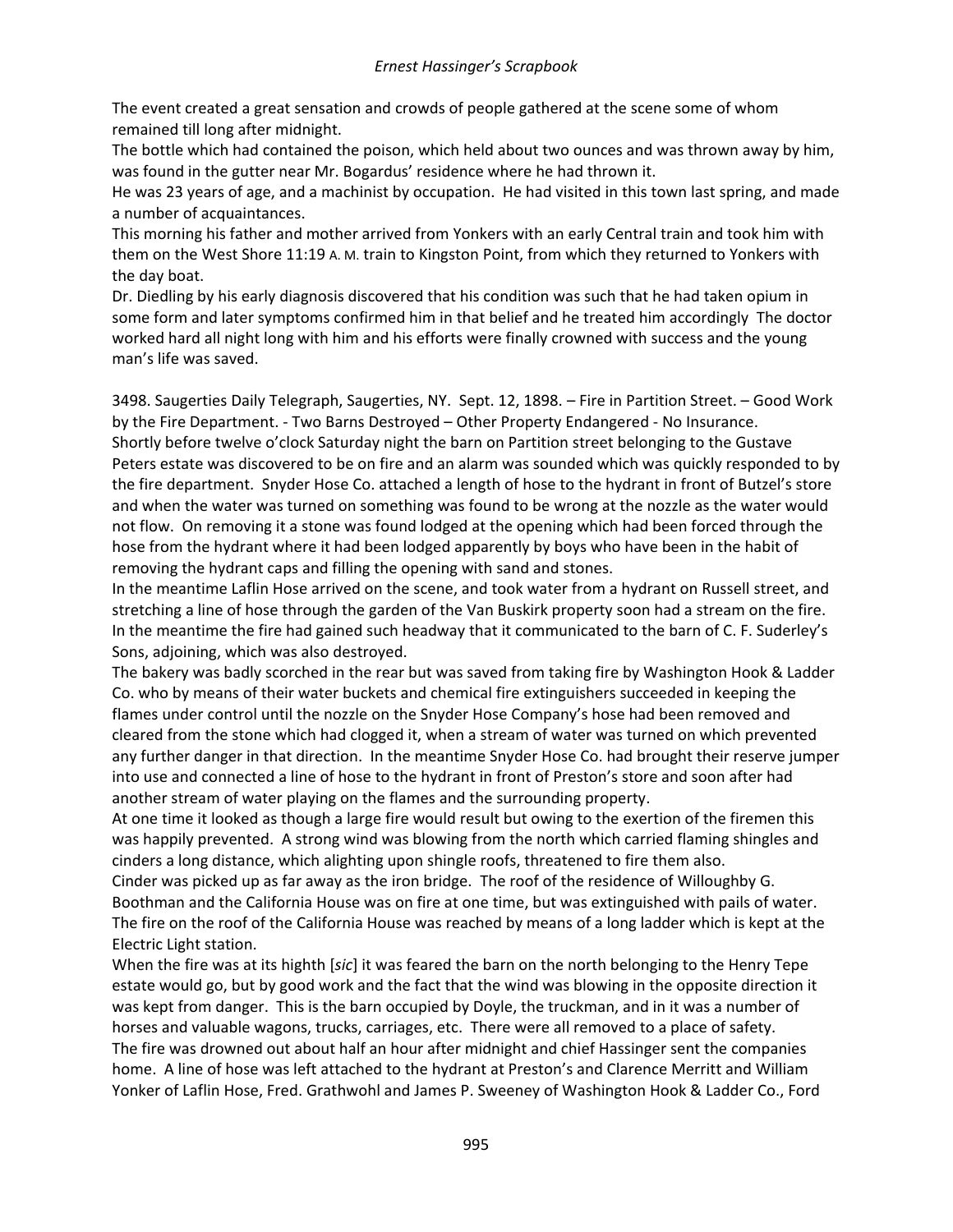Myer and John M. Adams of Snyder Hose Co., were detailed to watch the ruins. During the night they found it necessary to turn the water on twice and at daylight the ruins had ceased to smoulder. Fred. Hildebrant first discovered the fire and sounded an alarm which was quickly taken up by others and in a remarkably short period of time the department was at work. Charles Reilley, who is employed by the Messrs. Suderleys and Chester E. Blackwell were first at the barn and succeeded in getting out the horses and one or two wagons, but all of the other contents, including five sleighs, a new baker wagon, two other wagons, hay, straw, oats, etc., were entirely consumed, the fire making such headway it was impossible to remove anything else.

The barn on the Peter's place, where the fire originated, was totally destroyed with its contents, consisting of a wine-making apparatus and several large wooden casks belonging to an Italian named Demaron, who keeps a small confectionery store in the building adjoining Holden's saloon. He had no insurance on the property destroyed, neither was there any insurance on the barn.

The Suderleys estimate their loss at about \$1,000, on which there is no insurance. Mr. Suderley, Sr., informed a representative of THE TELEGRAPH, that there had been an insurance of \$750 on this property at one time and when the insurance rates were raised some years ago he allowed it to elapse. When rates were reduced after the water works were purchased by the village an insurance of \$500 was again placed upon the property, but about two years ago that also was allowed to elapse and it had not been reinsured since.

The origin of the fire is not known, but caused probably by carelessness of someone in dropping ashes from a pipe or a cigar in the wine-making room of the Peters barn, as there is where the fire was first discovered.

3499. Thomas Alva Edison, The Wizard of Electricity. [illustration]

### Page 374

3500. Saugerties Daily Telegraph, Saugerties, NY. Sept. 15, 1898. – THE SCHOOL OF LONG AGO. - Teacher Dikeman's Report. – Something That Will Interest the Grandfathers and Grandmothers of the Present Day Here.

What memories cluster about the companionships of nearly two generations ago the then school children. How widely the survivors are scattered and how many have rendered up their last account and joined the great majority in the unknown beyond.

The following list of names of pupils who attended School District No. 10 in this village in the year beginning Nov. 26, 1838, and ending Dec.  $31<sup>st</sup>$ , 1839, as then taught by the teacher, James H. Dikeman, will prove very interesting reading by all the survivors who see it.

The list is kindly loaned THE TELEGRAPH by Ezra Carnright of this village who unearthed it from among many other documents left by his father-in-law, the late John Maines. The list is as follows: William Augustus Post, William Henry Post, Peter Edward Post, Theodore Collins Jacobs, Samuel Gay, Henry Nelson Kiersted, John Tenbroeck Burhans, Jane Emeline Burhans, Hiram Turck, James Elmore Gay, William Augustine Gay, Mary Electa Gay, Charlotte Roosa, John Henry Roosa, Jacob Trumpbour Roosa, Rachel Catherine Myer, William Edgar Myer, Peter Roosa, William E. Somes, Rebecca Somes, Jeremiah Peter Russell, William McCarthy Russell, Mary Catherine Jacobs, James H. Plank, Sally Ann Donley, Sarah Matilda Roosa, Sarah Maria Webster, Orange Webster, Abram Post, Alfred Woodruff, Francis Legg, Rachel Ann Legg, Willoughby Groome Boothman, Andrew Kipp, Ann Catherine Kipp, Jason Gillespy, Jeremiah Osterhoudt, Martin S. Roosa, Sarah Ann Myer, Henrietta Myer, Russell Briggs, George Nelson Schoonmaker, Matilda Schoonmaker, Henry Osterhoudt, Alexander Wilson Dederick, Martha Ann Wilson, Benjamin Artman, Francis Chollett, James Peter Dubois, William A. Myer, John A. Kiersted, Jacob Coon, Solomon H. Freligh, Angeline Turck, Jane Lyon, Elizabeth Russell, Mary Elizabeth Post, Elizabeth Ann Dick, Eliza Ann Lewis, Isaac Whitbeck, Maryett Lewis, Elizabeth Ann Dubois, Mary Whitbeck, John Henry Fields, Charles Franklin Fields, Sarah Margaret Post, Edward Van Etten, Henry Dwight Laflin,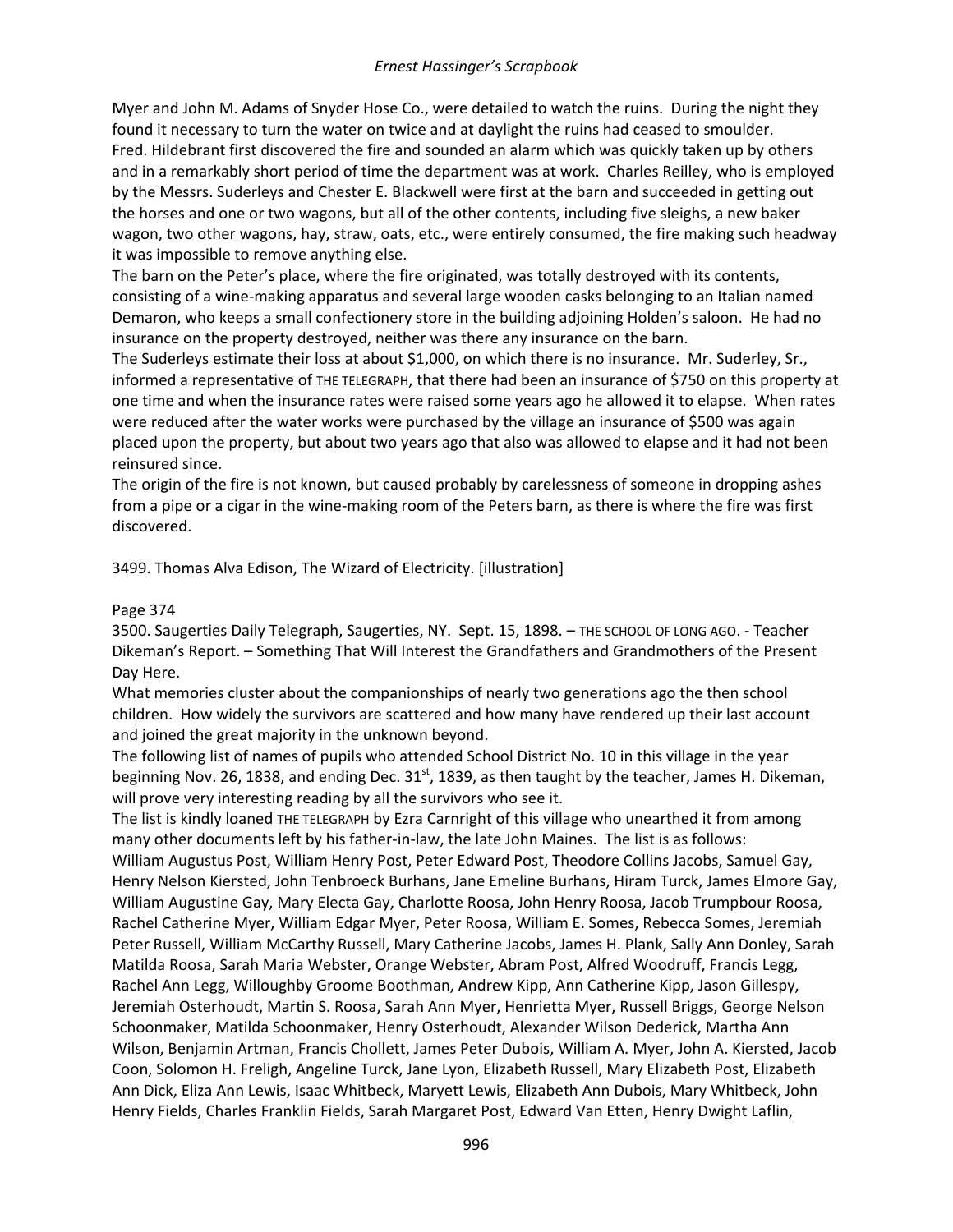Margaret Ann Post, Elizabeth Tibbets Dumont, Catherine Uran Dumont, George Burhans, Ornamel Wilson Persons, George Washington Flowers, William N. Myer, Mary Elizabeth Myer, Sarah Adaline Myer, Jane Maria Freligh, Catherine Elizabeth Freligh, Chauncey M. Swart, Roswell Gleason, Caroline Osterhoudt, Stephen Webster, Mary Louise Backus, Ann Augusta Backus, John Henry Myer, Elizabeth Whitbeck, John Wyman Lyon, Andrew Dubois, Amanda Turner, Myndert Post Turner, Sarah Elizabeth Kiersted, William George Hopkins, John H. Thompson, Robert Gleason, Bryan Finger, Ann Maria Finger, Albert Beers, Prudence Maria Beers, James Otis Beers, Henry L. Finger, Henry L. Freligh.

3501. Saugerties Daily Telegraph, Saugerties, NY. Sept. 16, 1898. – Letter from the Klondike. – It Is Interesting and Contains Much Useful Information – Written by George Barritt.

Capt. Newby S. Barritt has received the following letter from his son George, written at Dawson City, in the Klondike, under date of July 25<sup>th</sup>, 1898, which THE TELEGRAPH is permitted to publish.

DEAR FATHER – We have been in Dawson for nearly two months and I have not had a single letter still there is a mail from the outside every few days, I am sure there is mail here for me but the facilities for handing the P. O. business is conducted so poorly that at least one half of the letters that reach here are never delivered. When you write again have the letter registered and then I shall probably get it. I have just got back to Dawson from a long hard trip to the lower end of Dominion Creek, where a number of claims had been reserved for the crown. It has been contended by a prominent law firm that the Gold Commissioner had no right to withhold them from public entry, and we have staked the claims 52 in number.

These lawyers are going to fight it out in Ottawa; if they win they get half of each claim, if not they get nothing. The claims are valued from \$10,000 to a hundred thousand each. I will make something out of it should they be successful. As soon as I get rested I am going out to prospect a claim on Eldorado that I have had recorded. It is what is known here as a hillside claim, some of which have turned out very rich. It adjoins No. 37 Eldorado, one of McDonald's properties that turned out nearly \$300,000 at the cleanup this spring, and if I can find the old channel the chances are that I will be well paid for my trouble of burning and sinking shafts.

More than half of the people who came in to Dawson this spring, have gone away, either down to American Territory, of back to the States, but I have been too long trying to get here to give up without giving it a good hard trial. I met Mr. Leak several days ago, and had quite a long talk with him. He did not bring in the pumping machinery he spoke about when in New York. He said it was not ready to come over the trail in time, and that he will not bring it in until next Spring. He is now in Circle City, but will be back in a couple of weeks. He said he would do what he could to get me located for the winter. I will see him when he returns. I have seen Seattle papers of July  $9<sup>th</sup>$ , containing accounts of the naval engagements, and the United States seems to have been very successful. I hope the war will soon be over as it must occasion a terrible suspense and a great depression in business.

Four steamers have arrived at Dawson from St. Michael but they did not bring many passengers. There need be no fear of a shortage of provisions here this winter, as most of the people that have gone out have disposed of their out-fits here, and the trading companies are getting in big stocks by the steamers. At the present time provisions can be purchased here for less than it costs to bring them in over the trail We have had some very warm weather this month, the thermometer registered 100 degs. for two days last week. I thought when I started this letter that I could get it away last night, but the steamer has been delayed and will not go until the 30<sup>th</sup>. To-day I received a copy of Vim, the paper that Uncle Leon is connected with, and a programme of the Firemen's Convention from Aunt Alice. You can thank her for me, and tell her that I will write her if we ever get settled. It has been a case of upset ever since we left Skaguay but I hope to be in a cabin within the next few weeks, and then I shall feel more at home. The days are growing shorter quite rapidly; when we came here it was light for the whole twenty-four hours, and now it is dark from 11 p. m. to 1 p. m. There is considerable sickness here, principally a sort of summer complaint, caused I think by the bad sanitary conditions and poor water. I should like to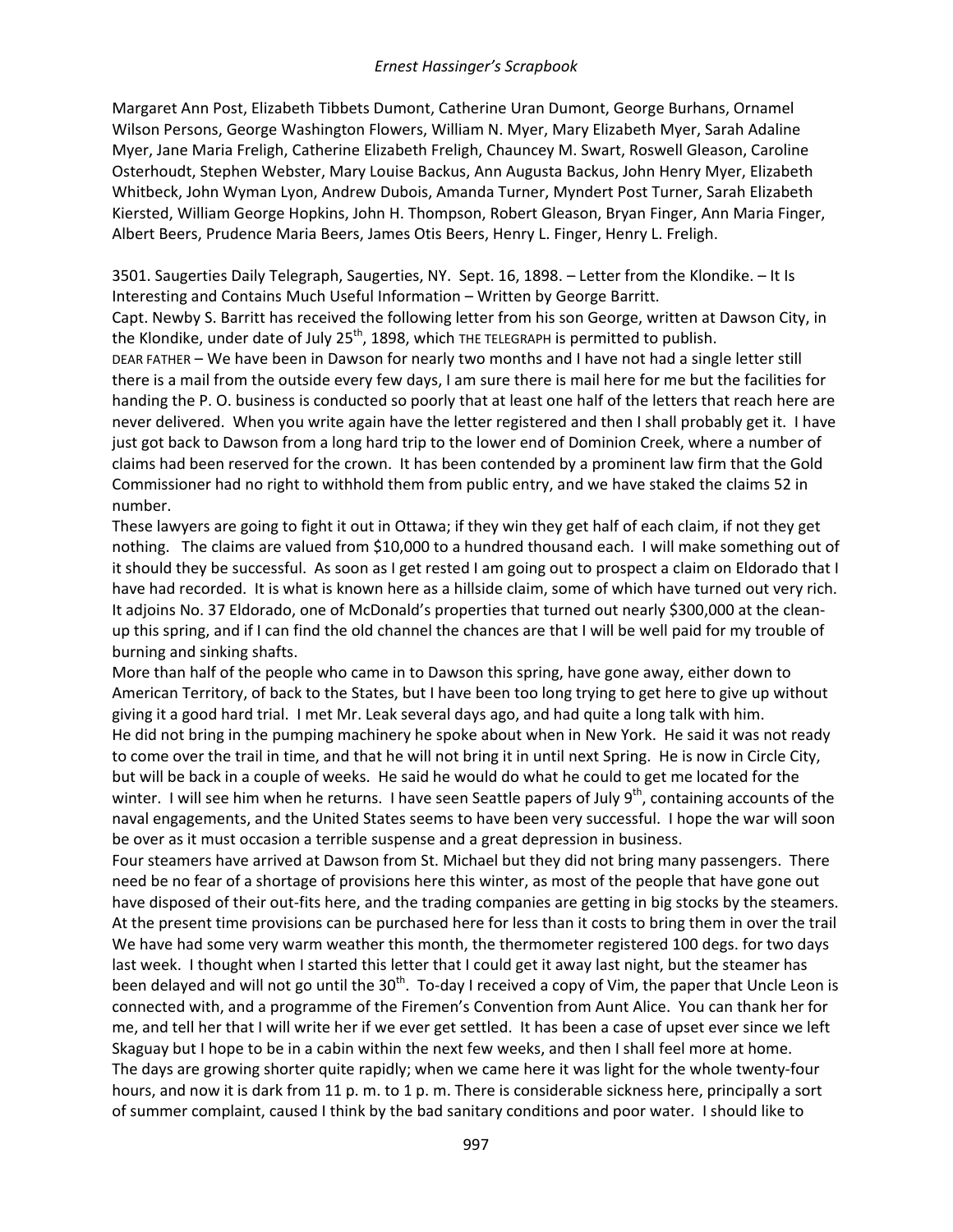send some photographs of Dawson and the mines but I am afraid they will go astray or get broken, but I will bring a good collection when I come home. Mr. Starkey is due here with his twin screw propeller, but I cannot find anyone on the boats now here that has seen her, and unless she is very light draft he will have to hurry as the Yukon is falling very rapidly.

Beef is still a dollar a pound. I was in hopes it would get lower as I should like to have it at least once a week.

A number of chickens came in to-day, they sold at \$15 apiece. There are about half a dozen cows in town. Milk is \$2 a quart.

The fare to Seattle by way of St. Michael is from \$150 to \$300, or up river and over Calton trail to tide water \$160. There are steamers all the way to Lake Bennett, they run from here to the Pink Rapids and transfer to steamer that runs to the White Horse, and then take tram-way around to steamer for Lake Bennett.

Hoping you are all well at home. I will close with love to all. From your son, George.

3502. Nelson Appleton Miles, Lieut.-Gen. Commanding U. S. Army. [illustration]

3503. Saugerties Post, Saugerties, NY. Sept. 12, 1898. – THE WORK OF KING FIRE - C. F. Suderley's Sons Barn Destroyed, Mrs. Gustav Peters Barn Destroyed and Roofs set on Fire by Flying Sparks. The large barn and sheds of C. F. Suderley Sons, on Partition street, and the barn of Mrs. Gustav Peters adjoining were totally destroyed by fire on Saturday evening, the origin being unknown. About a quarter to twelve o'clock, the slumbers of our residents were disturbed by the cries of "fire!" "fire !" which rent the air, and the brilliant illumination in the sky. The alarm was given by the fire bell and in a few minutes, Snyder Hose and Washington Hook & Ladder Co. were on the scene, quickly followed by Laflin Hose. Chief Hassinger and Assistant Chief Cantine were on hand and directed the work of the firemen. A line of hose was stretched from the hydrant in front of Butzel's but it was some time before the water came. Another line was stretched from Preston's hydrant, while Laflin Hose stretched one from Russell street, and the three streams were being poured on the burning building, while Washington Hook & Ladder Co. did effective work. When the fire was discovered it had been burning some time and had gained considerable headway, but the prompt and efficient work of the firemen – and we are proud of them – succeeding in saving the bake shop and barns adjoining. The fire was a fierce one and the sparks flew around for a while and threatened dire devastation.

The fire started in the barn of Mrs. Peters. In the barn of Suderley's were six horses, a cow, about two ton of straw, several sets of harness, sleighs, wagons and ten bushels of oats. The horses and cow were rescued and several wagons and some harness, but the sleighs, a new wagon and the straw and oats were consumed. The loss is about \$1500 there being no insurance on the barn or its contents. The loss sustained by Mrs. Peters is about \$400, the barn being not insured. In the barn were two stoves and some other stuff which was destroyed.

### THE OTHER FIRES.

No sooner had the Sudderley fire been brought under control, when the cry "there's a fire downtown" was echoed about. A detail of firemen was sent to the scene at once, the residence of Mrs. Nolan, opposite the electric light station on Partition street, where the roof had became ignited from flying sparks. When the firemen arrived, the blaze had been extinguished by Martin Baker with a few pails of water.

A flying spark also started a fire on the roof of Willoughby Boothman's house, corner of Russell and Partition street, but it was put out by bystanders.

3504. Saugerties Post, Saugerties, NY. Sept. 12, 1898. – Where the Delay Came In. The delay in getting water at the Suderley fire Saturday evening was due to the fact that several stones which had been dropped in the uncapped hydrant at Butzel's, by boys it is supposed, had been forced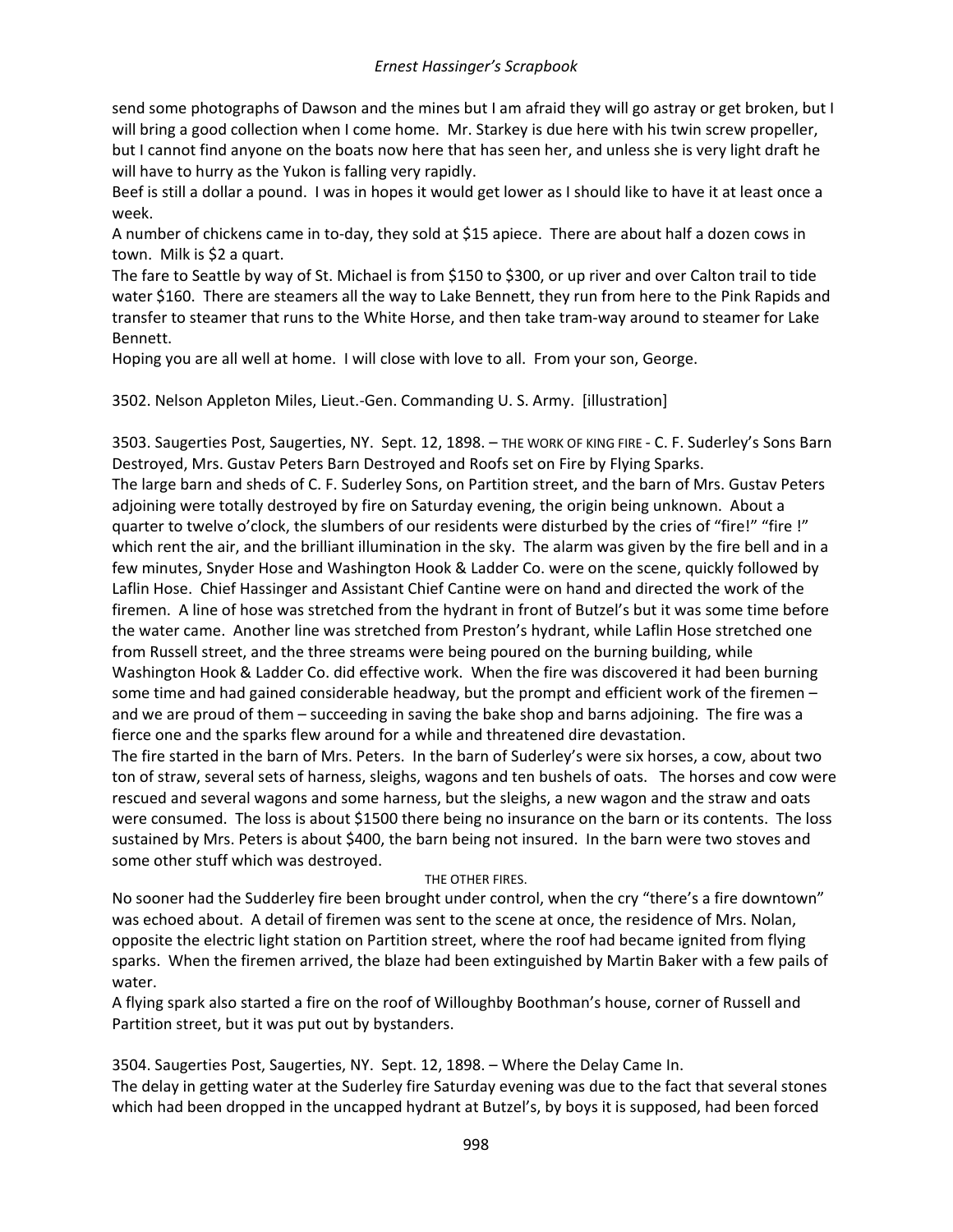through the hose by the pressure of water and clogged the nozzle, preventing the water from going through. At the hydrant near Preston's it was necessary to cut a grove [*sic*] in the telegraph pole in order to turn on the water.

## Page 375

3505. New York Herald, Monday Sept 19, 1898. - MISS DAVIS DIES AT NARRAGANSETT. – Illness of the "Daughter of the Confederacy" Suddenly Took a Change for the Worse. – LOST STRENGTH RAPIDLY. – Death Came at Noon Sunday After a Night and Morning of Suffering. NARRAGANSETT PIER, R. I., Sunday – Miss Winnie Davis, daughter of Mrs. Jefferson Davis, widely known and beloved in the Southern States of the Union as the "Daughter of the Confederacy, " died at noon to-day at the Rockingham Hotel, to which place she came in the early part of the season.

Miss Davis had been ill for several weeks, and a fortnight ago her ailment was diagnosed as malarial gastritis. Although her condition became very serious, frequent rallies gave renewed hope that she would ultimately recover. During the last week it was thought that her removal from the hotel would be possible in a few days. The hotel had been closed and Miss Davis and her attendants were practically alone in the house.

A relapse in Miss Davis' condition was noticed last night. This morning the physicians said that the end was not far off, and at noon she died.

Mrs. Davis had watched unremittingly at her daughter's bedside. Her physicians report that she is holding up with great calmness in her affliction, and no fears are at present entertained to her health succumbing to the strain.

3506. New York Herald, Monday Sept. 19, 1898. – Miss Davis was Born near the Close of the War, and Was with Her Father in Prison.

RICHMOND, Va., Sunday – Miss Varina Anne Jefferson Davis – Miss "Winnie," as she is the South – was born in the Executive Mansion of the Confederacy, in this city, in June, 1864, and when she was an infant she shared her father's prison cell and was much petted by the officers at Fort Monroe. The first five years of her life were spent in England, but she came back to Memphis, Tenn., afterward. At a very early age she showed a taste for reading and her parents directed her mind with care. Her father was particularly fond of her precocity and loved to read aloud to her and listen to her wise comments.

The South's climate did not agree with the child, so she was sent to a boarding school at Carlshrue, Germany, where she became proficient in German and French. Later she went to Paris and studied music and drawing, progressing rapidly.

At the age of seventeen, Miss Davis returned to her father's quiet home, Beauvoir, Miss., and continued her studies under her father's direction. She made her social debut in New Orleans soon after her return from Paris, as Queen of the Marda Gras carnival. Shortly afterward she accompanied her father to a reception in Atlanta, Ga., where she was introduced by General John B. Gordon, as the "Daughter of the Confederacy," a soubrequet by which she has been known by every ex-Confederate.

The death of Miss Davis' father on December 6, 1891, occurred when she was on a second visit to Paris, and the blow so shocked her that her life was despaired of. She returned to America, and soon afterward went with her mother to New York to live, where she could better pursue a literary career. She has written since "The Veiled Doctor" and "On Summer Seas," two novels which had a wide circulation in the South. When she was taken ill recently she was engaged on another more pretentious literary work.

Miss Davis has since her father's death travelled extensively in Europe and Asia and became one of the most prominent women in the United States.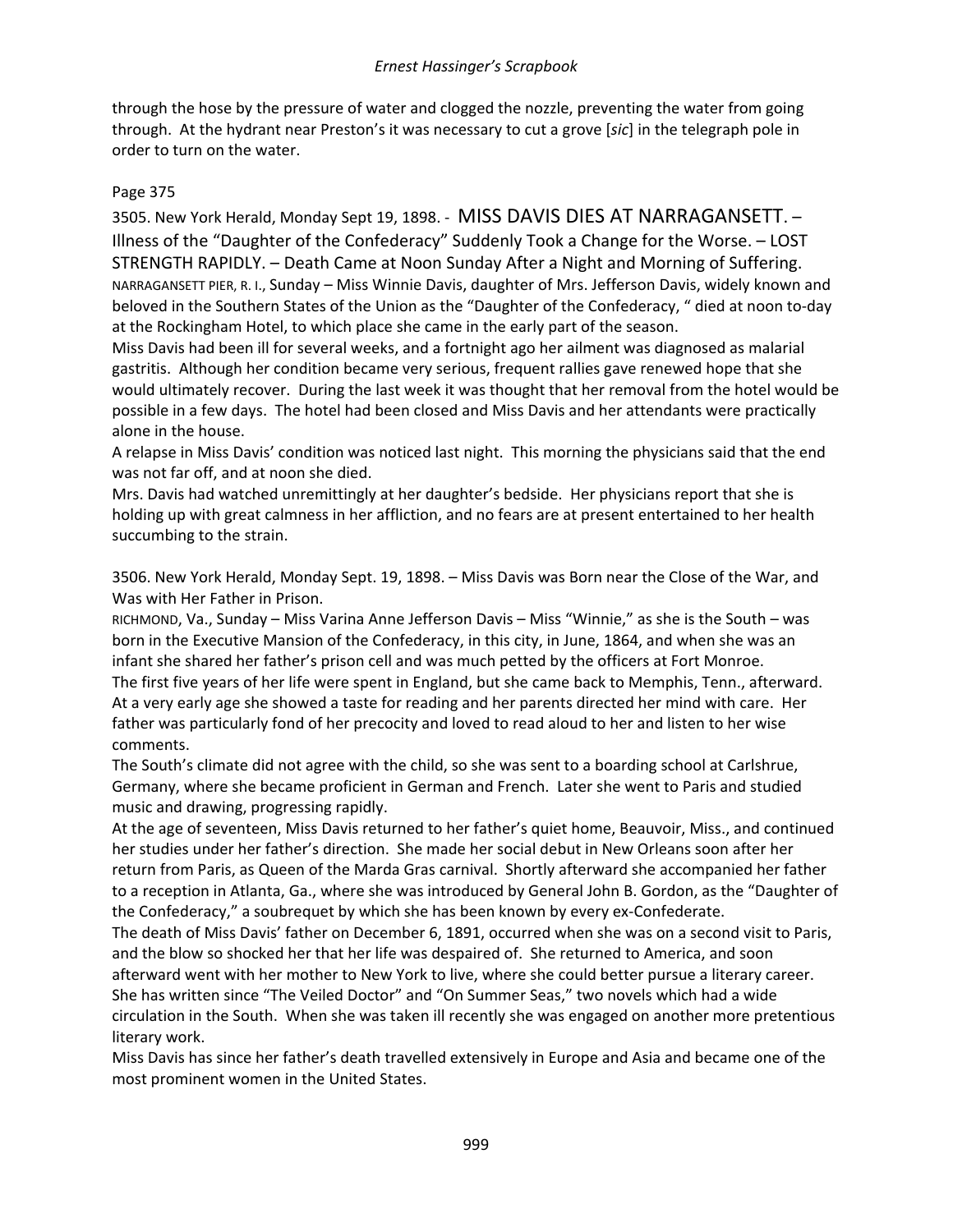3507. New York Herald, Monday Sept. 19, 1898. – ATLANTA, Ga., Sunday - Miss Davis Last Appeared in Public in Atlanta in July.

ATLANTA, Ga., Sunday. – Miss Winnie Davis appeared in public for the last time, it is believed, in this city, July 21. The occasion was the parade of former Confederates, who held their annual reunion this year in Atlanta. Miss Davis was a guest of honor, and occupied a carriage with the widow of "Stonewall" Jackson and Miss Caro Lewis Gordon, a daughter of General Gordon. The procession started under an auspicious sky, but before proceeding far a heavy storm came up, and the rain, which fell in torrents, drenched the occupants of the carriage.

3508. Saugerties Post, Saugerties, NY. Aug. 26, 1898. - A HARMONIOUS PRIMARY. – That of the Democrats in the Court Room. - The Cox Delegates Win by 158 Majority – Other Delegates Elected to the County and Assembly Conventions.

With every available parcel of space congested with humanity, the court room in Russell Block was not a very desirable place to be in on Thursday evening. The atmosphere was intensely oppressive, and the fetid odor which was redolent throughout the room was anything but pleasant. The coming together of the primary of the Democratic electors of the three village wards, and the crowd not only packed the court room, but extended down the stairs to the street. It resembled a football team getting ready for a mass play. While it was expected that the affair would prove exciting and real warm, yet it was a very harmonious gathering, everything passing off as smoothly as though it had been greased and oiled. Everything was quiet and peaceable and not the slightest inkling of any discord was apparent. Frank Pidgeon and Chas. B. Cox, the candidates, worked indefatigably to win. At 8:30 o'clock the polls were opened and for one hour there was a steady stream of votes being poured in until the polls were declared closed. The total vote was 227, and Cox's ticket won by 158 majority.

Chairman Ernest Hassinger, of the Democratic town committee, called the meeting to order and Henry A. Ohley nominated Supervisor Edmund M. Wilbur for chairman, and Mr. Wilbur was elected unanimously. Counselor M. F. Kenney was chosen secretary and Patrick Corcoran and Michael Fitzgerald tellers.

The contest was for delegates to the First Assembly District Convention which meets in Kingston on Sept.  $8<sup>th</sup>$ .

The candidates for delegates favorable to Cox with the vote received were:

| Dist. No. 1  |                     | Lewis H. Kleeber       | 190 |
|--------------|---------------------|------------------------|-----|
| $\mathbf{u}$ | $^{\prime\prime}$   | John Crowley           | 190 |
| $\bf{u}$     | "                   | James Sickles          | 190 |
| For Pidgeon  |                     |                        |     |
| Dist. No. 1  |                     | Irwin Ronk             | 32  |
| $\mathbf{u}$ | $\boldsymbol{\eta}$ | <b>Rudger Suderley</b> | 36  |
| $\mathbf{u}$ | $^{\prime\prime}$   | Michael Sexton         | 33  |

The delegate elected to the County Convention was Samuel Cohen and Frank Russell, Frank W. Loerzel and John McDonough were elected delegates to the First Assembly District Convention to be hereafter called.

A motion was made by Martin Sexton and seconded by Frank Pidgeon that a committee of five be appointed to draft a resolution, requesting that the town of Saugerties be allowed six delegates, one for each election district for the County Convention hereafter.

OTHER TOWN PRIMARIES

At the primary in District No. 4, Thomas Nolan was elected delegate to the Assembly Convention to be held in Kingston, September 8<sup>th</sup>. Michael Hackett was elected delegate to the County Convention and Edward Brown to the Assembly Convention to be called later.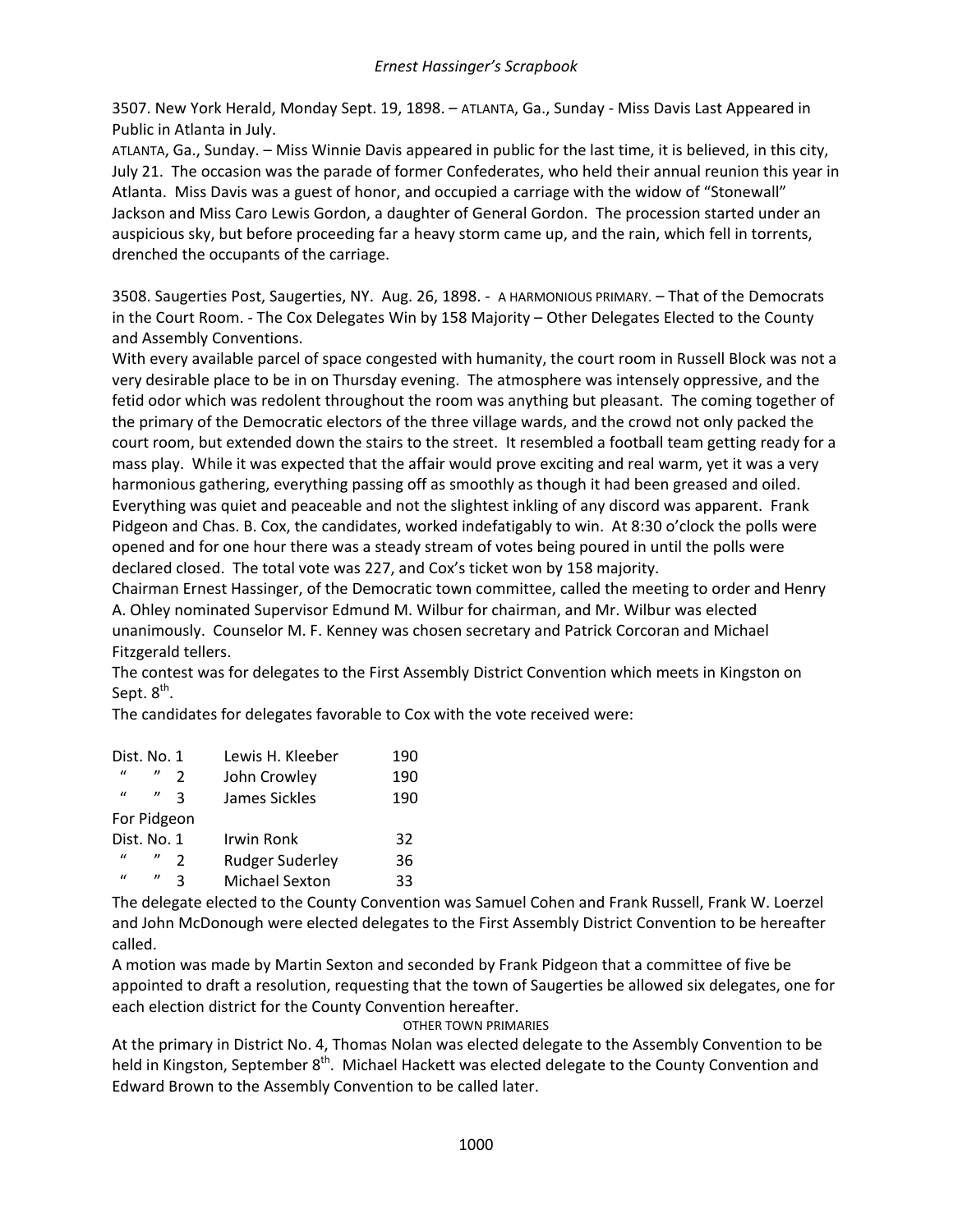In District No. 5, Daniel J. Burke was chosen delegate to the Assembly Convention at Kingston on September 8, Thomas Mooney to the County Convention and Benjamin Murray to the Assembly Convention to be called later.

In District No. 6, the delegate elected to the Assembly Convention at Kingston on September 8<sup>th</sup>, was Bartley Fitzpatrick, to the County Convention, William Craft to the Assembly Convention to be called later, Jacob France.

All the delegates chosen were favorable to Charles B. Cox as delegate to the state convention. Mr. Cox is favorable to Surrogate Betts as candidate for Supreme Court Judge.

3509. Saugerties Daily Telegraph, Saugerties, NY. Sept. 16, 1898. –Lieut. French Welcomed. – A Hot Time in the Old Town Thursday Night.

Saugerties extended a royal welcome to Lieutenant George E. French and his wife Thursday evening, upon their arrival here with the 7:29 train. A carriage was in waiting at the depot, to receive them in which were seated Mayor Alfred P. Lasher and Eugene Barritt, commander of the local Grand Army Post. Near train time the veteran soldiers and sailors of the civil war who are members of the Grand Army of the Republic, and the two gun squads assembled at the Phoenix Hotel and headed by a drum corps marched to the junction of Market street and Ulster avenue and awaited the arrival of the carriage containing Lieut. French and his wife. As the carriage arrived upon the scene the line of march was taken up and amid streets ablaze with red fire, bonfires, japanese lanterns, etc., the procession moved to the strains of martial music and salvos of musketry and artillery to the Phoenix Hotel where the column countermarched and proceeded to the home of the Hon. Peter Cantine on Main street, father of the noble woman who has done so much to relieve the sufferings of sick and wounded soldiers in the late war with Spain in the field hospitals at Montauk, and who is so happy because she is a soldier's wife. When the carriage reached its destination an immense throng of people had gathered who were wild with enthusiasm as cheer after cheer, the roar of cannon and the rattle of the muskets in the hands of the Grand Army men rent the air.

Upon alighting Mayor Lasher welcomed the distinguished guest to Saugerties on behalf of its people, and Commander Barritt welcomed him on behalf of the soldiers and sailors of the civil war, to which Lieut. French responded in a few well chosen words.

At this stage of the proceedings the noise and confusion was so great that it was impossible to hear anything that was said by persons standing more than five or six feet away. Mr. and Mrs. French were escorted to the piazza where their homecoming was heartily welcomed by those dear to them and after more cheering and noise the people dispersed and the demonstration was at an end.

The reception was a complete surprise to them, as they had no inkling of what was in store for them until upon arrival of their train at the depot. Lieut. French was dressed in the same brown uniform he wore while on service in the Santiago campaign.

Next Monday evening the Grand Army men and a few invited guests will tender him a supper at the Phoenix Hotel.

3510. New York – Inauguration For Governor, Levi P. Morton, Fourth Ward Republican Club, Albany, NY. [picture of a paper ribbon] [illustration]

3511. Saugerties Post, Saugerties, NY. Oct. 21, 1898. - Coming Election Officials. - Those Who Will Serve in the Three Village Wards.

The following are the officials who will have charge of the election in the three village wards on Nov.  $8<sup>th</sup>$ . First Ward – Inspectors, Irving Russell, Ernest Hassinger, William Merchant and William Base. Poll clerks, John Lyon and Geo. A. Griffis. Ballot clerks, Samuel Hallenbeck, Jr., and Nathan Van Steenberg.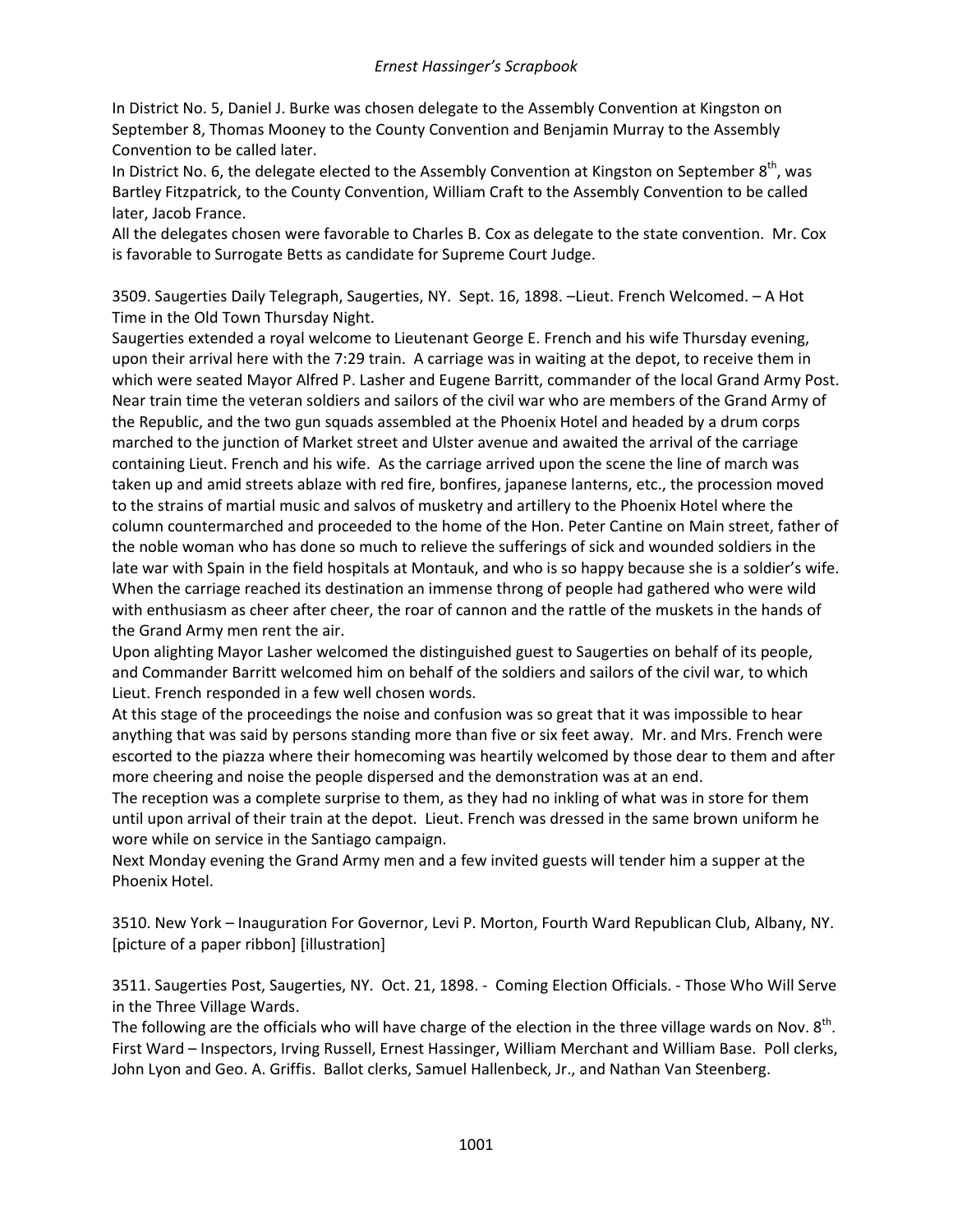Second Ward – Inspectors, Charles H. Vedder, John H. Kerbert, James P. Sweeney and William H. Rivenberg. Poll clerks, William E. Wolven and Fordyce L. Osterhoudt. Ballot clerks, Frank A. Jewett and I. J. Potter.

Third Ward – Inspectors, Charles Sickles, George H. Morgan, Edward P. Mc Cormick and John McDonough. Poll clerks, Thomas Kenney and John Kenney. Ballot clerks, Edward Dillon and George Lewis.

# Page 376

3512. Saugerties Daily Telegraph, Saugerties, NY. Aug. 15, 1898. - SUMMARY OF THE WAR WITH SPAIN. – Hostilities began April 21, 1898. – Protocol Signed by Secretary Day and Ambassador Cambon Brought About Peace Again.

War between the United States and Spain began April 21, 1898, that date being named in an act of Congress passed on April 25, declaring that a state of war existed. Spain issued a declaration of war on April 24.

Hostilities ended with the signing of protocol by the Secretary of State for the United States, and M. Cambon, the French Ambassador, acting for Spain, on August 12, 1898. The war lasted 114 days. The principal events preceding and during the war, and the dates on which they occurred are as follows: - February 15 – The United States battleship Maine was blown up in the harbor of Havana. According to the report of the Court of Inquiry appointed by the United States the explosion was due to an external mine.

April 20 – President McKinley, authorized by Congress to intervene in Cuba, using the United States military and naval forces, sent an ultimatum to Spain. The Spanish Minister at once left Washington, and the next day the United States Minister left Madrid.

April 22 – A proclamation was issued by the President, blockading the principal ports of Cuba.

April 23 – President McKinley issued a call for 125,000 volunteers to serve for two years.

April 27 – The batteries of Matazas, Cuba, were shelled by Admiral Sampson's flagship, the New York, with the monitor Puritan and the cruiser Cincinnati.

April 29 – The Spanish fleet, commanded by Admiral Cervera , consisting of the Cristobal Colon, the Almirante, Oquenda, the Maria Teresa and the Vizcaya , and the Furor, Terror and Pluton, left the Cape Verde Islands for Cuba.

May 1 – Rear Admiral Dewey, commanding the United States Asiatic squadron, destroyed the entire Spanish fleet in the Philippines without losing a man.

May 11 – The Wilmington, Winslow and Hudson engaged the Spanish batteries at Cardenas. Ensign Bagley and four of the Winslow's crew were killed. Major General Wesley Merritt was ordered to t the Philippines as military governor.

May 12 – A United States fleet, commanded by Rear Admiral Sampson, bombarded the fortification of San Juan, Porto Rico.

May 19 – Admiral Cervera's fleet reached Santiago de Cuba, and a few days later were "bottled up" there by the "flying squadron" of Commodore Schley.

May 25 – President McKinley called for 75,000 more volunteers. Twenty-five hundred United States troops sailed from San Francisco for Manila, several thousand more following later.

May 31 – The Massachusetts, Iowa and New Orleans bombarded the fortifications at the mouth of Santiago Harbor. There were bombarded again several times after Admiral Sampson took command of the fleet.

June 3 - Assistant Naval Constructor Hobson with seven men ran the collier Merrimac into Santiago Harbor and sank her in the channel, under the fire from the Spanish forts. Hobson and his men were taken prisoners.

June 10 – Six hundred marines were landed at Calmanera, Guantanamo Bay, where sharp skirmishing continued for several days, several Americans being killed.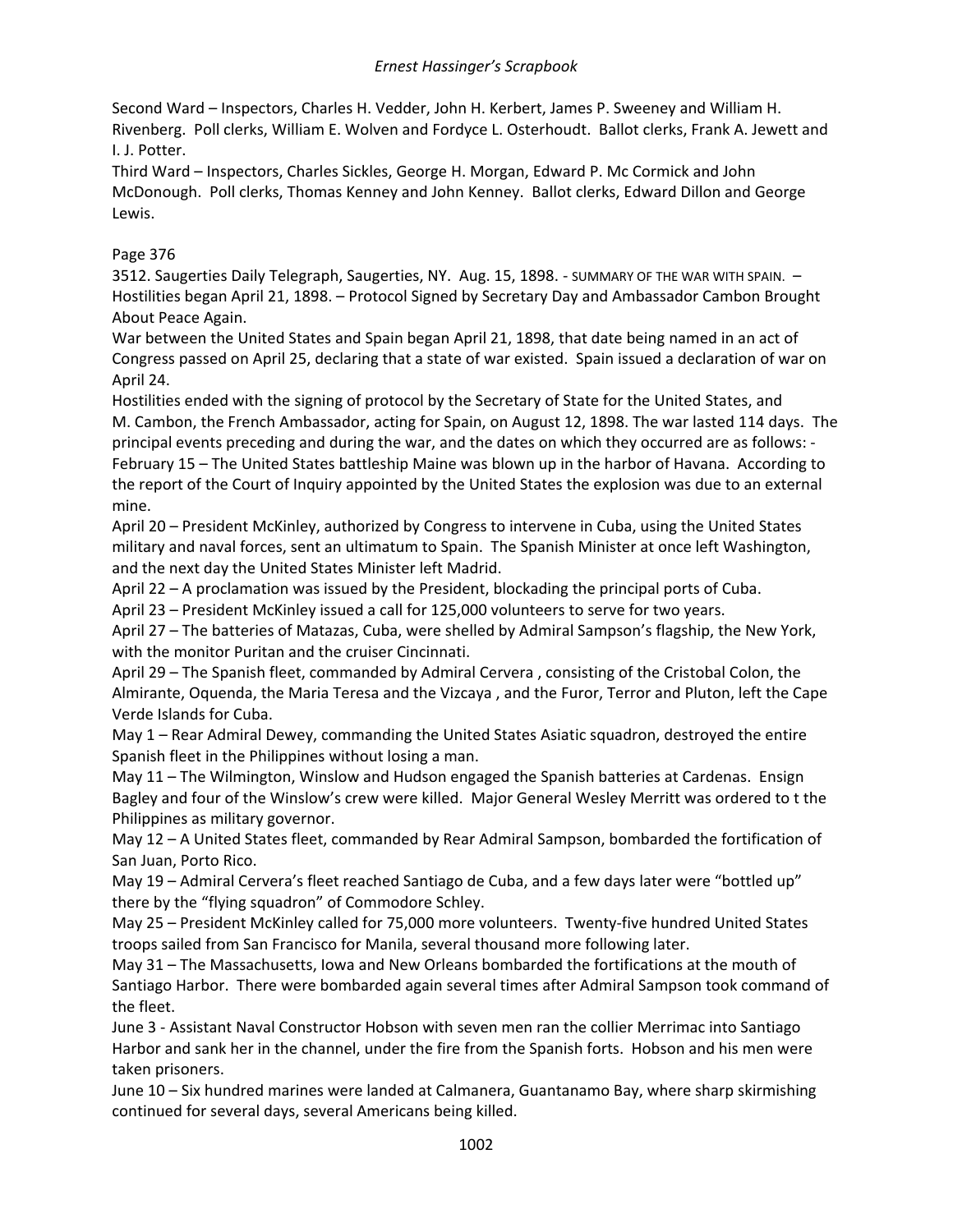June 12 – The Fifth Army Corps, commanded by Brigadier General Shafter, sailed from Tampa on twenty-nine transports for Santiago, arriving off there on June 20.

June 13 – President McKinley signed the War Revenue bill, providing for the raising of revenues by a stamp tax and providing for a popular bond loan.

June 17 – A Spanish fleet under Admiral Camara left Cadiz for the Philippines, but returned after passing through the Suez Canal.

June 22 – General Shafter's troops disembarking at Baiquiri and Siboney near Santiago.

June 24 – Roosevelt's Rough Riders were attacked while advancing toward Santiago: sixteen Americans were killed and forty more wounded before the Spaniards were repulsed.

July 1 – General Lawton took El Caney, near Santiago, and General Kent, commanding the First division of the Fifth Army Corps, which include the Second, Sixth, Ninth, Tenth, Thirteenth, Sixteenth and Twenty-fourth infantry, and the Seventy-first New York Volunteers, took San Juan hill after heavy fighting. Official report gave the American losses 231 killed and 1,364 wounded and missing.

July 3 – Admiral Cevera's squadron made a dash out of Santiago Harbor and every vessel was sunk or disabled by the American fleet. General Shafter demanded the surrender of Santiago. The seizure of Guam, in the Ladrone Islands, by the Charleston was reported.

July 7 – President McKinley signed resolutions passed by the Senate annexing the Hawaiian Islands to the United States, and the Philadelphia was ordered to Honolulu to raise the American flag.

July 17 – General Toral, in command of the Spanish troops at Santiago, General Linarez being wounded, surrendered his forces and the eastern portion of the province of Santiago de Cuba to General Shafter. July 20 – General Leonard R. Wood, formerly colonel of the First Volunteer cavalry, was appointed Military Governor of Santiago.

July 25 – United States troops, under General Nelson A. Miles, landed at Guanica, Porto Rico, the town having surrendered to the Gloucester after a few shots.

July 26 - Ponce, the second largest city in Porto Rico, surrendered to General Miles, and he was received by the residents with joyful acclamations. Capture of several other towns, with little or no fighting, followed.

July 30 – President McKinley's statement of the terms on which he would agree to end the war was given to the French Ambassador. The President demanded the independence of Cuba, cession of Porto Rico and one of the Ladrones to the United States and the retention of Manila by the United States pending the final disposition of the Philippines by a joint commission.

July 31 – United States troops engaged the Spaniards at Malate, near Manila, in the Philippines, and repulsed them with some loss on both sides.

August 9 – The French Ambassador presented to President McKinley Spain's reply, accepting his terms of peace.

August 12 – Protocols agreeing as to the preliminaries for a treaty of peace were signed by Secretary Day and the French Ambassador. United States military and naval commanders were ordered to cease hostilities. The blockages of Cuba, Porto Rico, and Manila were lifted and the war was ended.

3513. Saugerties Post, Saugerties, NY. Sept. 12, 1898. – AN AGED CITIZEN DEAD. Thomas J. Barritt Expires After a Week's Illness. – Was One of the Leading Men of Our Community – First Chief Engineer of the Fire Department.

Death this morning removed our esteemed and upright citizen, Thomas J. Barritt, from this sphere to the sphere above, after an illness of one week, from an attack of prostatitis. Stricken on Sunday morning, Sept.  $4<sup>th</sup>$ , with the disease, he was a sufferer from severe pain until an opening performed by Drs. Shrady and Montgomery gave him relief. His pain continued however, and it was necessary to perform an operation each day. On Saturday evening he was taken worse, and it was decided to perform an operation on Sunday morning and if possible get at the seat of the disease. This was done by Drs. Chambers, Stern and Van Hovenburg, of the Kingston City Hospital staff, Dr. Montgomery and Dr.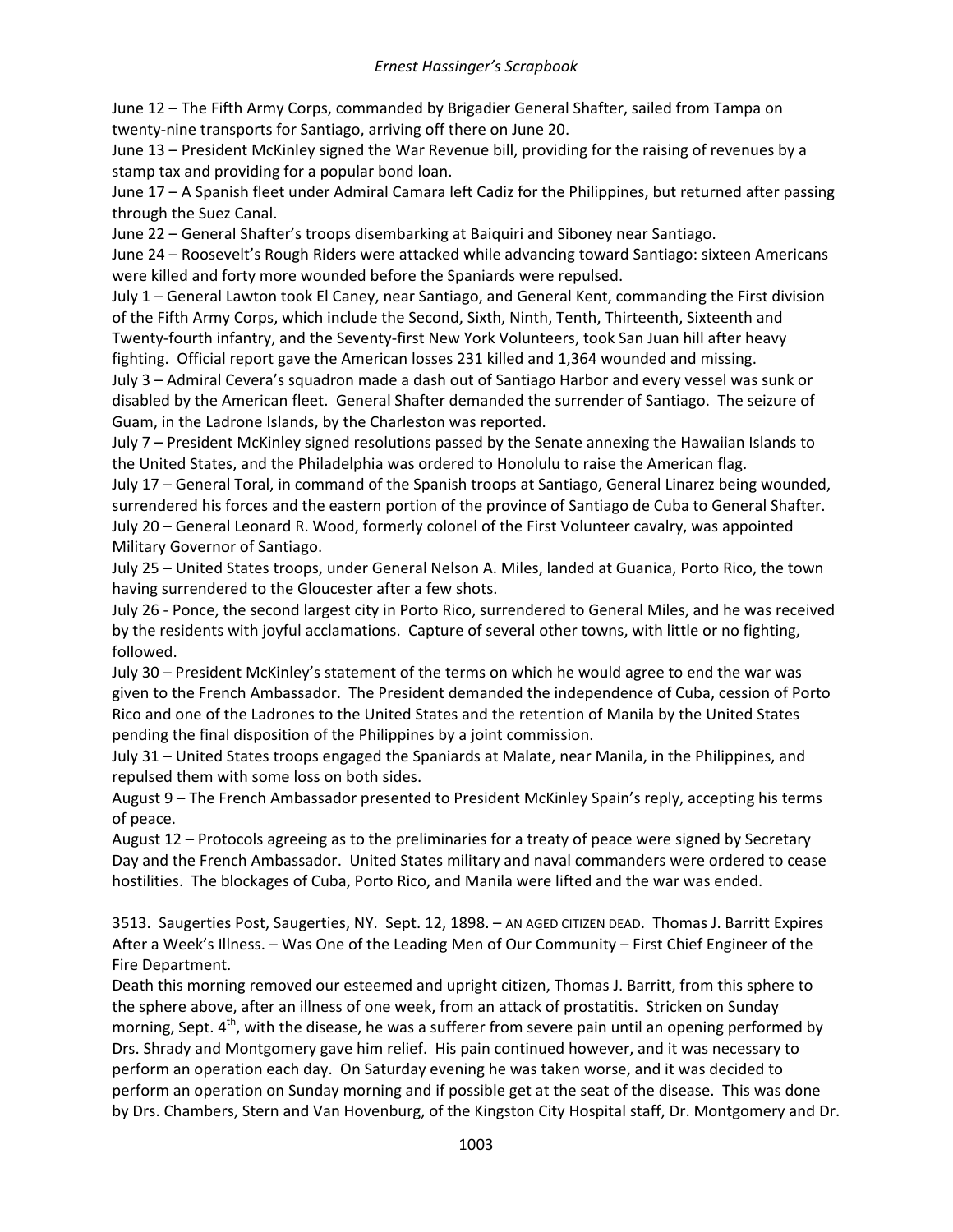Shrady, of Bellevue hospital New York, and it was discovered that there were several tumors which produced the disease and that no relief could be given. About six o'clock Sunday evening Mr. Barritt fell asleep and remained in a coma until he passed away at ten minutes past eleven o'clock this morning. The deceased was a man of high moral principles, sterling integrity and strong character, honored and revered by all who fortunately possessed his friendship. As a citizen his influence in the community was felt, and his lose to us is great. Always firm in his dealings and conscientious in his methods he succeeded in building up a large and lucrative business which he had charge of up to his illness. Mr. Barritt was born in Poughkeepsie, N. Y., November 15, 1818, and was the son of Thomas Barritt. Remaining with his parents until the autumn of 1832, he chose the vocation of a whaler and shipped on the bark "Vermont," on a three years' cruise. He continued in this business for fourteen years, mastering the duties aboard a ship from cabin boy to captain. During his career as a whaler he visited the Sandwich Islands (now Hawaii) and other places, and mastered several languages among which was the Kanaka language, which figured so prominently in the Andrew Kipp will contest. He sailed on the Atlantic, Pacific and Indian oceans. In the year 1846 he decided to leave the pleasures of seafaring life, and in 1852 he came to Saugerties.

Leasing the building on the corner of Main and James streets, in which the store now is, he opened a stationery, book and newspaper business and by strict attention he accumulated a nice competence. In the village, he held the distinction of being the first chief engineer of the fire department, having been elected in 1855, and all the firemen of our village learned to respect him with a filial love. He was married twice. By his first wife he had three sons, Leon, the famous cartoonist, Eugene, the express agent, and Newby, superintendent of the Cornell Towing Co., and two daughters, Alice and Kate, the deceased wife of Supervisor Wilbur. By his second wife, one daughter, was born, Nina. The entire community bows with grief at the loss sustained and sympathy is extended to the bereaved ones in their dark hour. The funeral will be held at the Congregational church Wednesday afternoon at two o'clock and the entire fire department will attend.

3514. Saugerties Daily Telegraph, Saugerties, NY. Sept. 14, 1898. – Funeral of Capt. Barritt. – Services at the Congregational Church – The Remains Escorted by the Fire Department to Their Final Resting Place. The remains enclosed in a casket covered with black cloth and a profusion of flowers was carried into the church by Charles Wilbur, Gaston Wilbur, A. Sidney Barritt, J. H. Murphy, Herford F. Coon and a Mr. Parrott of Marlborough, all young men and relatives, who acted as pall bearers, and deposited it upon the chancel. At the head of the casket stood an elegant set floral piece a gift of the fire department, representing a fireman's trumpet and a star with the inscription, "Our First Chief, 1856. S. F. D. " At the foot was a huge and beautiful floral anchor inscribed "Father," the gift of his children. Two trumpets draped in mourning were also placed upon the casket.

Rev. W. F. Stowe, pastor of the church, read the 15<sup>th</sup> chapter of the first Corinthians and offered prayer, after which Miss Grace Stowe sang very feelingly as a solo "Calvary" Miss Emma Quick presiding at the organ. During its rendition it was a touching sight to see strong men bow their heads and weep, so great was their grief at the loss of the dear father they had loved so well.

Mr. Stowe took for his text the  $26<sup>th</sup>$  verse of the  $5<sup>th</sup>$  chapter of Job: "Thou shalt come to thy grave in a full age, like as a shock of corn cometh in in in his season," and preached a very sympathetic sermon full of love and feeling for the bereaved family and those who mourned. He paid a glowing tribute to his memory as a father, a man and a good citizen.

After the mourned had left the sanctuary the lid of the casket was removed and the congregation were permitted to gaze upon the well-known features for the last time, the firemen being given the first privilege, after which the casket was closed and removed to the hearse and escorted to the place of interment in the Main street cemetery.

Mr. Barritt was old in years, but there is as much that is beautiful in old age as in the flush of youth. His life was always an open one, it was lived in the sunshine and not in the shadows. His integrity of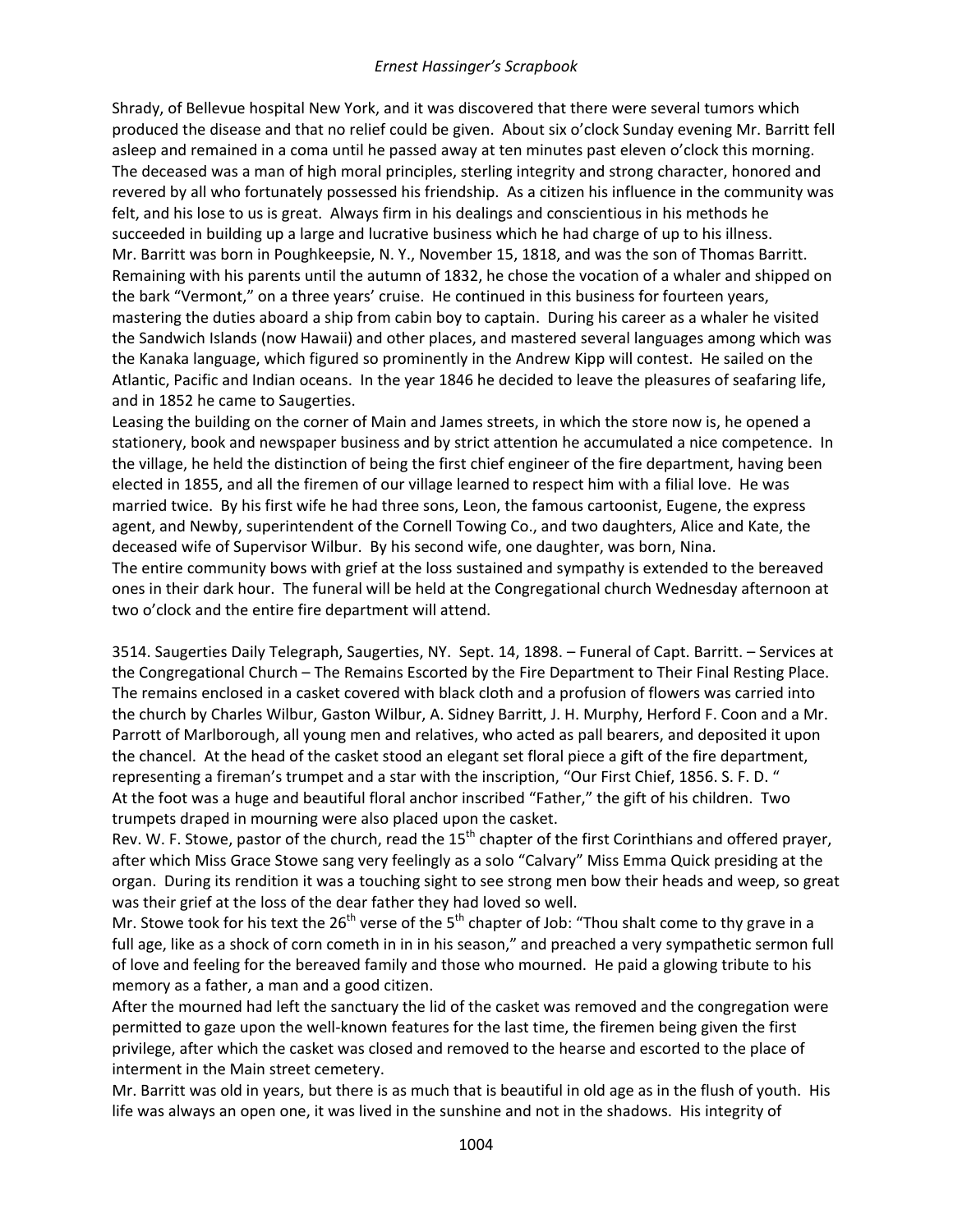character was of the highest. His heart was always warm and sympathetic and his hands were first to help those who needed and were in want. In the family circle, in the sacred precincts of his home life, he was a loving father, a devoted husband and the recipient of love even as he loved. Now that he is gone and has passed forever into the shadows that lie beyond our vision, we bow in silent sympathy with those who loved and mourn him most.

## Page 377

3515. Ambassador Cambion Affixing His Signature to Peace Protocol in the Cabinet Rooms of the White House.

Washington, Aug. 12, Just after the signing of the protocol, President McKinley turned to Ambassador Cambion and said: "I am extremely pleased at the successful termination of our efforts for peace." [illustration]

3516. HOSTILITIES ON LAND AND SEA FORMALLY SUSPENDED. By the President of the United States of America – A Proclamation.

WHEREAS, by a protocol concluded and signed August 12, 1898, by William R. Day, Secretary of the United States, and His Excellency Jules Cambion, Ambassador Extraordinary and Plenipotentiary of the Republic of France at Washington, respectively representing for this purpose the government of the United States and the government of Spain, the United States and Spain have formally agreed upon the terms on which negotiations for the establishment of peace between the two countries shall be undertaken; and

WHEREAS, it is in said protocol agreed that upon its conclusion and signature hostilities between the two countries shall be suspended, and that notice to that effect shall be given as soon as possible by each government to the commanders of its military and naval forces:

Now, therefore, I, William McKinley, President of the United States, do, in accordance with the stipulations of the protocol, declare and proclaim on the part of the United States a suspension of hostilities, and do hereby command that order be immediately given through the proper channels to the commanders of the military and naval forces of the United States to abstain from all acts inconsistent with this proclamation.

In witness whereof, I have hereunto set my hand and caused the seal of the United States to be affixed. Done at the City of Washington, this  $12<sup>th</sup>$  day of August, in the year of our Lord one thousand eight hundred and ninety-eight, and of the Independence of the United States the one hundred and twentythird. WILLIAM McKINLEY.

By the President; William R. Day, Secretary of State.

3517. R. A. Snyder Hose Co., No. 1. Your organization is cordially invited to participate in the Labor Day Parade and Firemen's Tournament to be held at Hoosick Falls, Monday, Sept. 2, (Labor Day). Please fill out enclosed blank and mail same soon as possible. General Committee. With or Without Apparatus. Wm. A. Cahill, Chairman. [invitation, white, black lettering]

3518. Saugerties Daily Telegraph, Saugerties, NY. April 17, 1899. - Ernest Hassinger, manufacturer of FINE CIGARS, 124 Partition St., Saugerties, N. Y. (Next Door to Brede's Up Town Bakery,) Also dealer in Cigars, Snuff, Pipes and Smoker's Articles.

Smoke Boquet De Habana 10 cent Cigars. Smoke Silver Lace, Pearl, Beauty and Our Pet 5 cent Cigars.

3519. In Memoriam Centennial Lodge, No. 100, Knights of Pythias, Altoona, PA. [picture of a ribbon]

3520. Saugerties Daily Telegraph, Saugerties, NY. Dec. 15, 1898. – Change at the Palmer House. Edward Moran Becomes the New Landlord – Its Name will be Changed Later.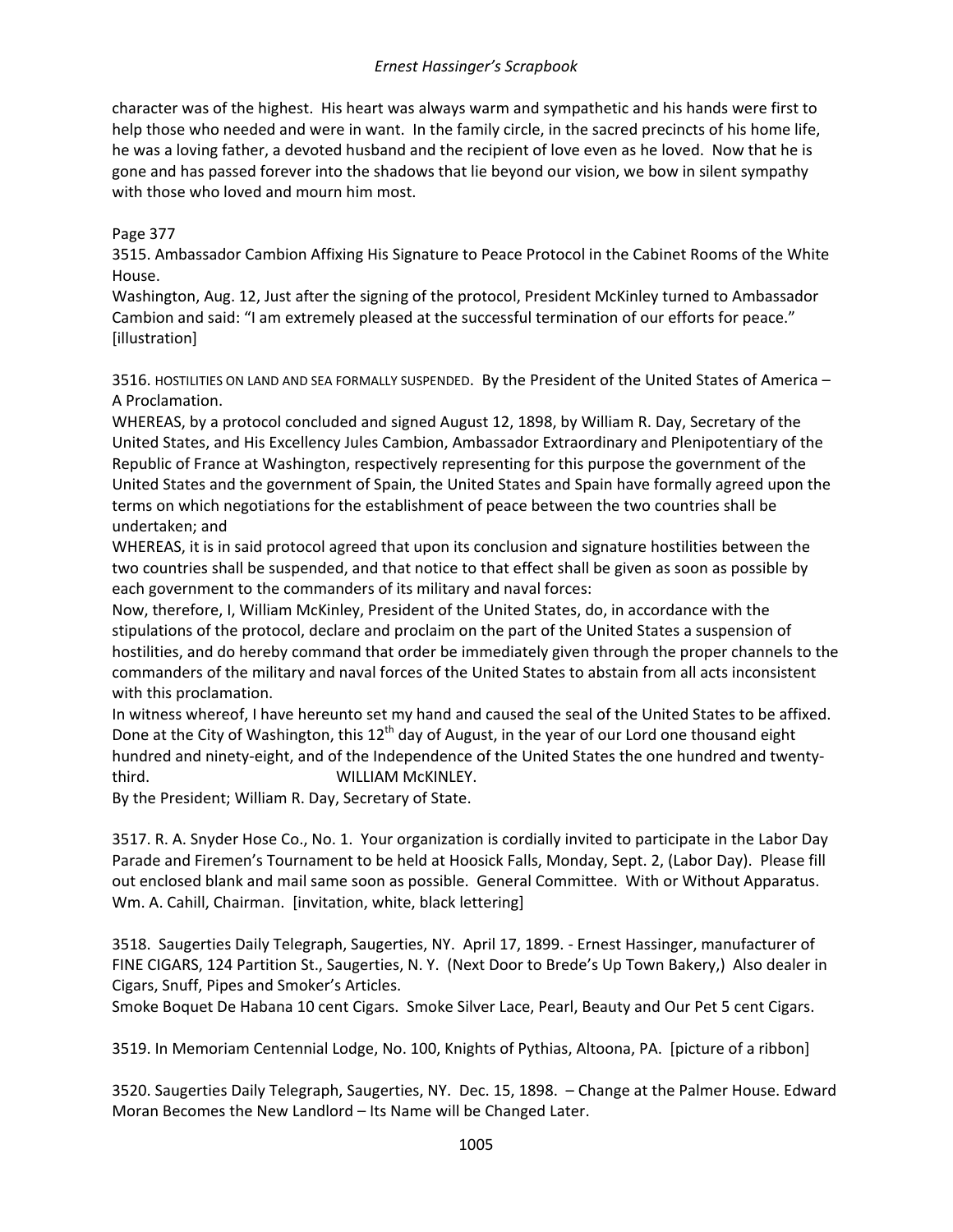This afternoon at 1 o'clock George W. Palmer, who has so successfully conducted the hotel in this village named after himself, turned over the landlordship to Mr. Edward Moran, who has secured a lease of the premises for a term of five years. Mr. Moran has purchased all of the furniture, bedding, stock of wines, liquors, cigars, etc., from Mr. Palmer, and the hotel will run right along without hitch or hindrance, as Mr. Moran retains all of the hired help employed by his predecessor.

No doubt Mr. Moran will make an excellent landlord as he has had several years experience as a hotel man with the Eagle of Kingston, and with Vernon D. Lake at Woodstock.

For the present the hotel will retain the name of The Palmer House, but later on will be changed to its original cognomen The Exchange.

## Page 378

3521. Manager Suffolk Co. Volunteer Firemen's Association. New York. [picture of a ribbon]

3522. Charles Henry Cramp, Wm. Cramp & Sons, Ship Builders. [illustration]

3523. Saugerties Daily Telegraph, Saugerties, NY. Sept. 23, 1898. – Our Village. – It Should Prosper – Its Manufacturing Facilities and Some other Matters of Importance.

There are no doubt hundreds of firms who are seeking for a location for the manufacture of their different wares, owing to the increase of business throughout the country since the ending of the late war. Many manufacturers closed their doors and ceased operations until the crisis was over, and some are now hustling to make up for lost time, while others are seeking new locations where expenses are lower.

There are several manufacturing buildings now empty in our community that are adapted to the manufacture of good of most any nature. We can brag of the finest water privilege in the state, and the shipping facilities, either by boat or rail, cannot be excelled.

Our system of water works are begrudged us by nearly all the towns along the Hudson, the water being lead to the village from springs at the foot of the famous Catskills.

Seven religious denominations have beautiful edifices for worship, and all are in a flourishing condition. Our schools offer superior educational advantages, and are second to none in the state.

Saugerties to-day with its 4,000 souls, represents one of the leading villages along the Hudson river. Its location at the foot of the renowned Catskills, does not imply the sleepy nature of Rip Van Winkle, exists with its inhabitants. Instead, the people have a good supply of the "go-ahead" nature.

We have yet to find a village of its size that has more or prettier business houses then Saugerties. Large stores of modern structure, and fitted throughout in a manner to take the eye of any visitor. Our merchants offer goods at prices that are equal and often lower than those of large establishments in large cities.

Two elegant steamers, the Saugerties and Ulster leave here alternately every night for New York city, which offer as fine traveling and freight service as can be desired. The boats are elegantly furnished and are managed by courteous and obliging officers.

Saugerties is growing more popular every year as a summer resort. This summer we have had more tourists than ever before, and let us state here that there was never a better opening for a summer resort than this place offers.

People have opened their eyes and found that there was such a place as Saugerties on the map, and sought it out and found plenty of claims here that had never been staked out, and the rich supply of pleasure and comfort well paid them for their prospecting.

In this small space we can but give you a glimpse of our beautiful village and if you are a stranger to us we ask you to come and see the half we have not told. If your are seeking a location for a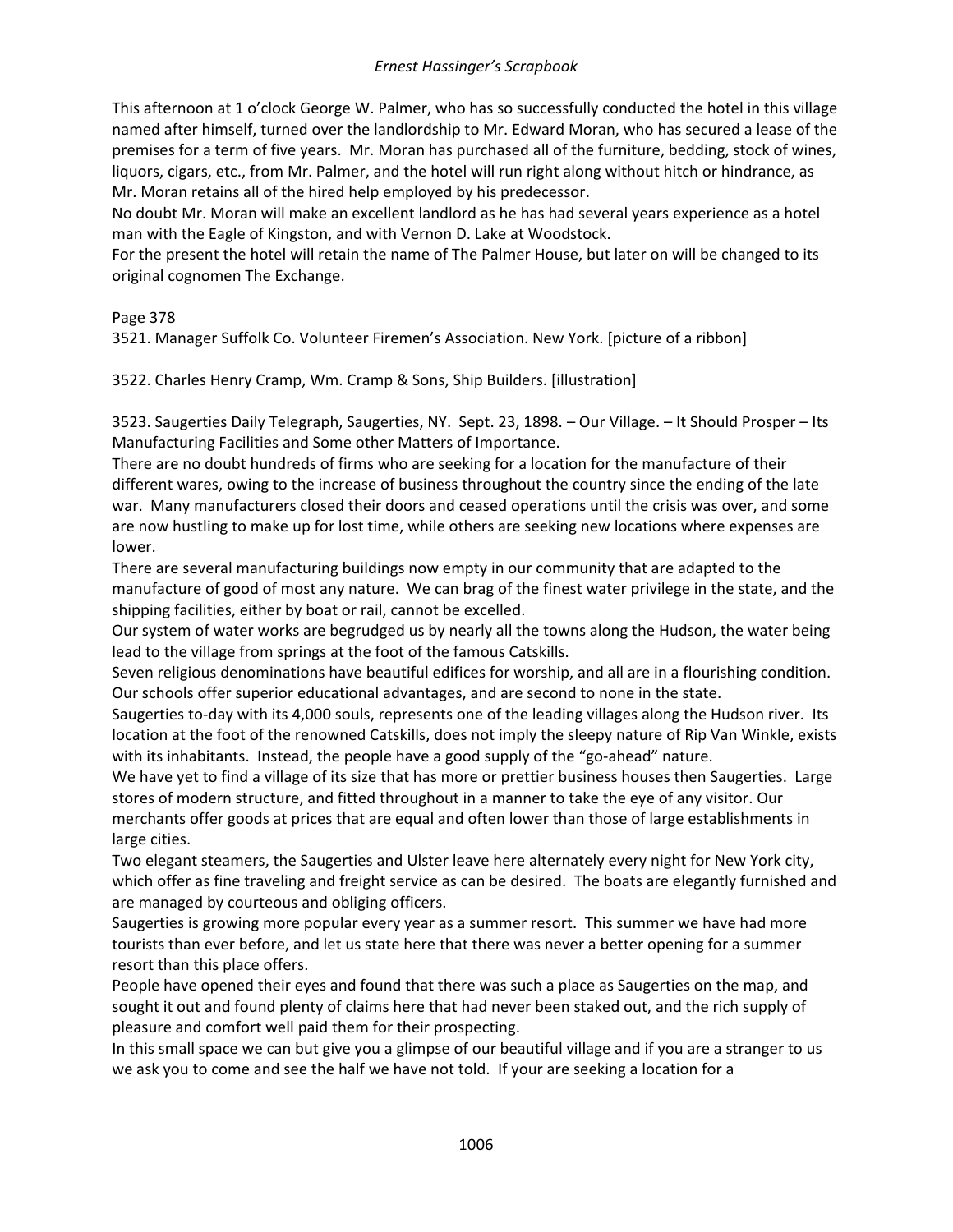manufacturing establishment, we can assure you a hearty welcome and a co-operation of our business men, and a visit to our place will give you an opportunity to witness with your own eyes the facilities for manufacture, and the home attractions we offer.

3524. Saugerties Post, Saugerties, NY. Oct. 27, 1898. – ACTRESS TAKES CREOSOTE. – Catherine Pollock Drank the Liquid. – May Have Quarreled – She Was With the Russell-De Angelis-Fox-Opera Co. (New York Journal, Wednesday)

Catherine Pollock, who, as Kittie Gay, was a member of the Russell-De Angelis- Fox Opera Company, attempted suicide to-day at her home, No. 973 Amsterdam avenue . She drank nearly an ounce of creosote, and the physicians of the Manhattan Hospital say she will surely die.

Whether she was despondent over her health, of her stage prospects, of whether the quarrel a policeman overheard as she and a friend passed, caused her attempt upon her life, is not known. Her mother, Mrs. Gay Martin, said to-day she could not imagine what led her daughter to the deed. Catherine Pollock drank the creosote in the bathtub within an hour after she returned from a dance early this morning with James Fisk, a boarder in her mother's house.

As they passed the corner of One Hundred and Seventh street and Amsterdam avenue Policeman Sheehan, of the West One Hundred street station, overheard Miss Pollock say to Fisk, "You must do it." They appeared to be quarrelling.

About an hour later the man ran out of No. 973 Amsterdam avenue, almost bumped in to Sheehan and told him that a woman had tried to kill herself in the house.

Sheehan went there double quick and found Miss Pollock unconscious in the bathtub.

Mrs. Gay Martin was on the verge of hysteria. Four of her children have come to sudden deaths, within a year. She sent for Dr. Stegman, of No. 201 West One Hundred and Sixth street, but he could do nothing, so Miss Pollock was taken to Manhattan Hospital. She had been out of angeagment [*sic*] for four months, but is not in financial difficulties.

Mrs. Pollock's mother said "My daughter's husband is John T. Pollock. She has not lived with him for a long time."

---

Miss Pollock, better known at Kate Martin, is well known in Saugerties, having visited here many times. She is a daughter of Brazil R. Martin who formerly conducted the hotel at Lake Katrine, and is a niece of Mrs. Abram Turck, of this village.

3525. Albert Augustus Pope, Mfg. Columbia Bicycles and Automobiles. [illustration]

Page 379

3526. The Kingston Weekly Leader Kingston, NY. Saturday, Oct. 8. - STRONG TICKET NAMED – By the Ulster County Democrats on Wednesday – John G. Van Etten for County Judge, Eldorus Dayton for Surrogate, James Jenkins for District Attorney, Josiah J. Hasbrouck for County Treasurer – An Excellent Ticket in Which All Parts of the County Are Recognized.

The Democratic County Convention met at the Court House on Wednesday noon. The convention was called to order by Harry C. Smith, chairman of the Democratic County Central Committee, who named City Treasurer Morris Block for temporary chairman. He was escorted to the seat by Louis Westbrook of Rochester and Ralph Eaton of Wawarsing. Henry E. McKenzie of Esopus was made temporary secretary. On motion of Everett Fowler credential were presented by the delegates. There were no contests. The delegates were as follows.

Denning – Norman Du Bois, James Birch, John Ennist.

Esopus – Thomas J. Murray, George E. House, William Simpson, Martin C. Van Vliet.

Gardiner – Daniel Clearwater, Hiram Van Leuven, Lorenzo Freer.

Hardenbergh – Edgar A. Marks, Ransom Weaver, Burr W. Todd.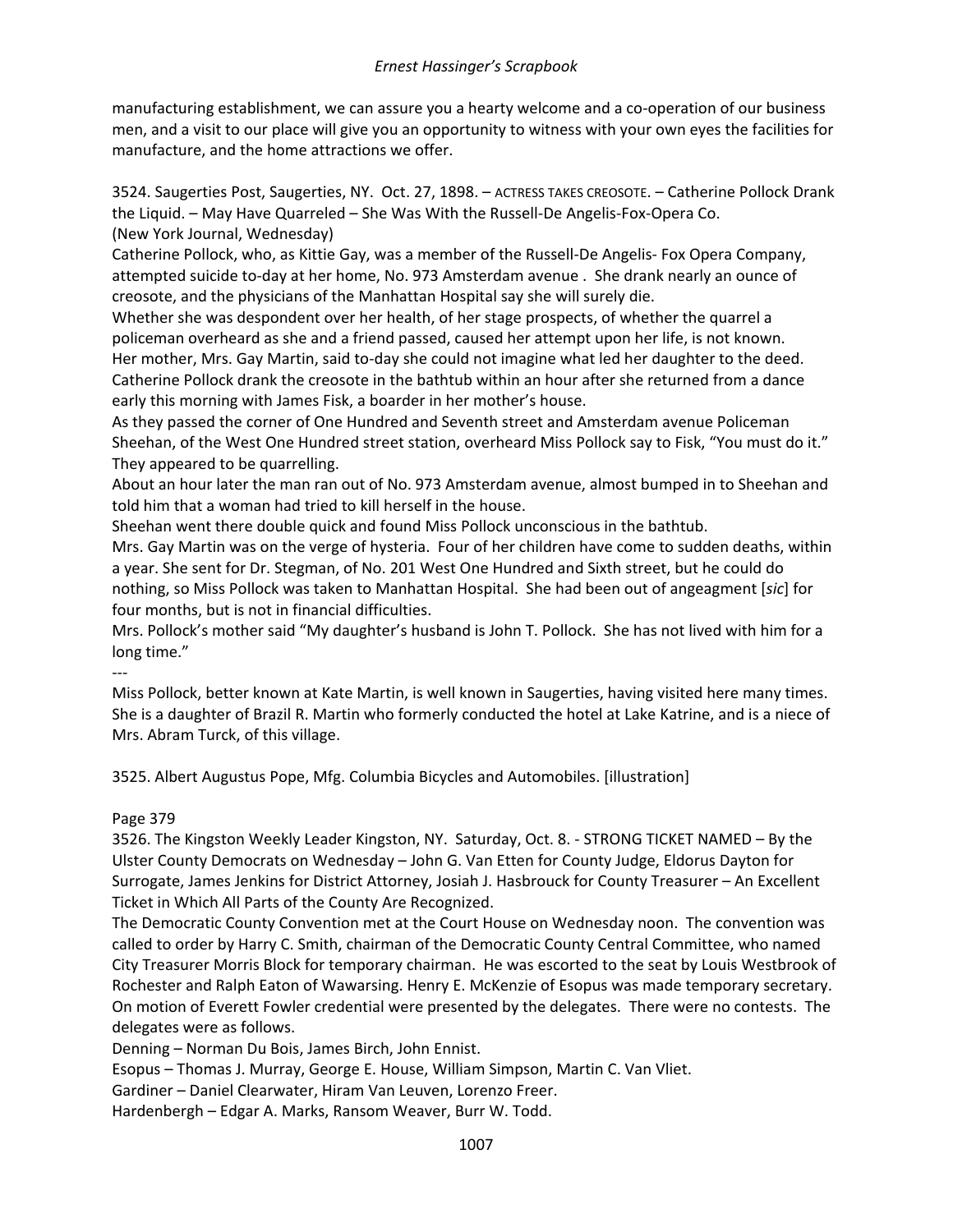Hurley – Walter Butler, Peter Ostrander, John D. Deyo. Kingston – Patrick J. Manning, James Haggerty, Patrick Sheehan. City of Kingston: 1<sup>st</sup> Ward - Gilead A. Smith.  $2^{nd}$  Ward – Michael Lawless.  $3<sup>rd</sup>$  Ward – Michael B. Carey. 4th Ward – John Murray.  $5<sup>th</sup>$  Ward – John Ryan.  $6<sup>th</sup>$  Ward – Sam Wetterhahn.  $7<sup>th</sup>$  Ward – Jacob Schatzle.  $8<sup>th</sup>$  Ward – Joseph C. Hurley.  $9<sup>th</sup>$  Ward – John Martin. Lloyd – Reuben Dewald, Richard Brundage, R. L. Garretson. Marbletown – Patrick Mack, John D. Smith, De Witt Stokes. Marlborough – A. H. Greffe, Frederick Baker, Frank Woolsey. New Paltz – Abram D. Brodhead, Peter McMullen, George E. Johnston. Olive – M. L. Patchin, Jesse Boice, Granville Boice. Plattekill – William Daly, W. E. Harcourt, John Nabor. Rochester – Louis Westbrook, Daniel E. Schoonmaker, Jeremiah Simpson. Rosendale – John McLaughlin, Joseph Ritter, Timothy Leary. Saugerties – Samuel Cohen, John Schoonmaker, Michael Hackett, Thomas Mooney. Shandaken – Frank W. Lament, William B. Martin, George H. Gulnack. Shawangunk – Peter Roosa, Michael Mulvahill, C. B. Martin. Ulster – Thomas O'Brien, James Scott, Bernard Johnston. Wawarsing – M. C. Black, John Shields, William L. Hoornbeck, Ralph Eaton. Woodstock – Cyrus Russell, Adelbert Cooper, Cambridge Lasher. Assembly rules were adopted on motion of W. L. Hoornbeek. The temporary organization was also made permanent on motion of W. L. Hoornbeek and adjournment was then taken until 2 o'clock on motion of Samuel Wetterhahn. As court was in session the only room at the disposal of the convention in the afternoon was a small one in the upper story of the Court House, unfurnished, unventilated and in every way uncomfortable. In this emergency the County Executive Committee hired the Kingston Opera House for the use of the convention and as soon as the delegates could be notified the business was resumed there. When the convention was called Michael Lawless presented the name of Charles Irwin. Michael D. Carey of the Third Ward nominated John G. Van Etten. James Jenkins representing the Seventh Ward seconded the nomination of Mr. Van Etten in an eloquent speech that was heartily applauded. The informal ballot resulted: Van Etten, 67; Irwin 5. Mr. Lawless asked leave to withdraw the name of Mr. Irwin and moved to make the nomination of Mr. Van Etten unanimous. The motion was adopted amid loud applause and cheers. On the call of the roll for nominations for Surrogate John E. Kraft, speaking in behalf on one of the Hardenberg delegates, nominated John W. Searing. In his preliminary remarks he spoke of the favorable contrast between the Republican convention of Saturday and the Democratic convention, the "openhanded" manner of the former and the absence of bossism and bribery in the latter. The same differences exist between the state conventions of the respective parties. Augustus H. Van Buren of the Eighth Ward said he agreed with Mr. Kraft in felling gratified that this

convention is not an auction and the town of Denning owns itself. In seconding the nomination of Mr. Atkins, Mr. Van Buren praised the administration of Surrogate Betts and eulogized Mr. Atkins as a fit successor, a self made man, independent, industrious and capable. He had stood by the ticket in 1896,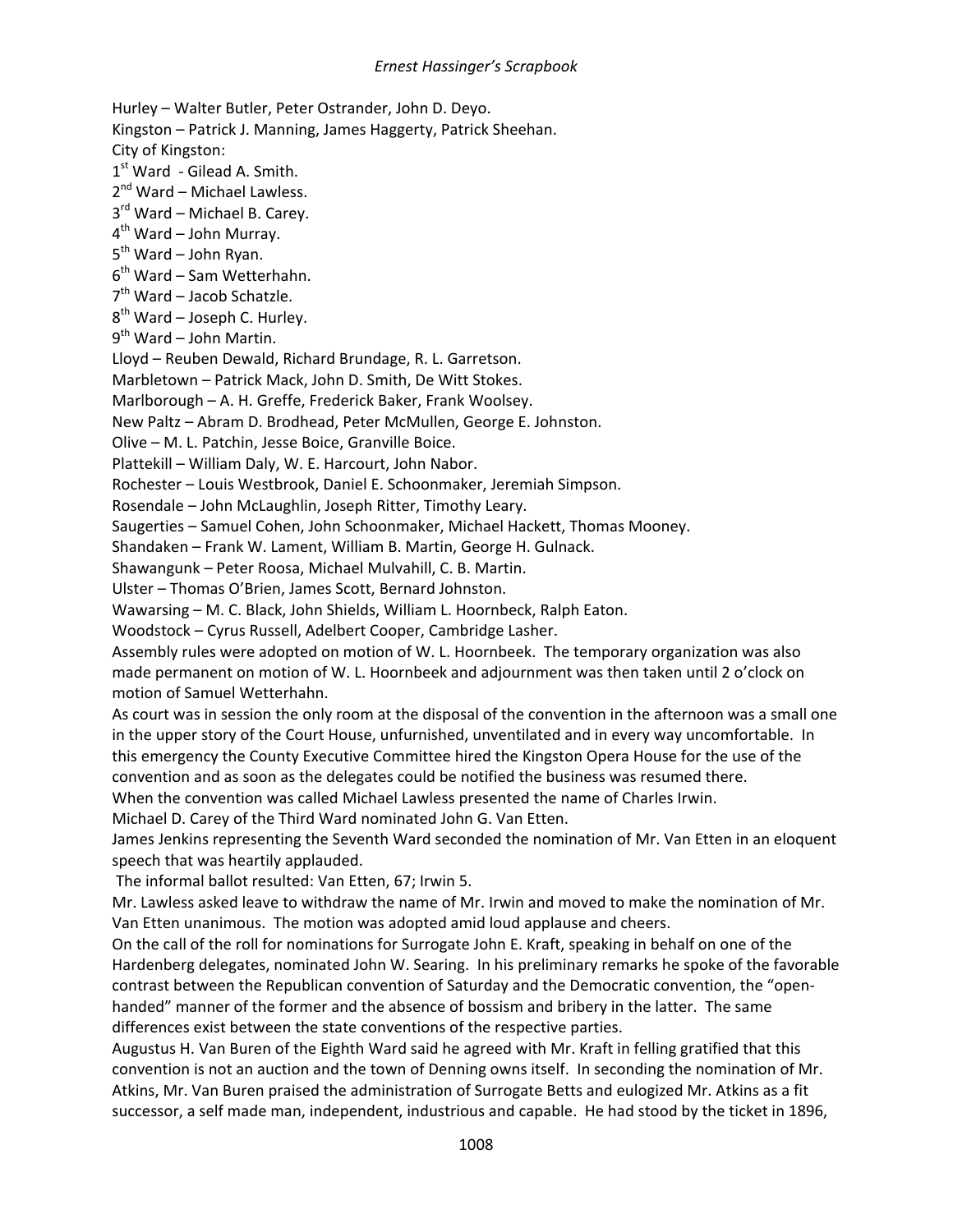when the Democratic newspaper organ was devoting itself to learned dissertation on how to keep pigs. Everett Fowler, speaking for a Marlborough delegate, nominated Eldorus Dayton, making an earnest and eloquent plea for Mr. Dayton on the ground of location. In 1896 he was loyal and true. When neither of the other gentlemen could be secured as a campaign speaker Eldorus Dayton went upon the platform for the party.

S. G. Carpenter of Lloyd, in seconding the nomination of Mr. Dayton, spoke of his early struggles to obtain an education, trudging five miles to the school at New Paltz and back every day. He started in to study law without a dollar, earned his own way, graduated from the Albany Law School and has risen through his own exertions to his present position.

A ballot resulted: Atkins, 21; Dayton, 32, Searing, 17, Emanuel Metzger, 2.

There being no choice, a second ballot was taken, resulting: Atkins, 21, Dayton, 33, Searing, 18. The third ballot resulted: Atkins, 19, Dayton, 39, Searing, 14.

John E. Kraft moved that the nomination of Mr. Dayton be made unanimous. A. H. Van Buren, at the request of Mr. Atkins, seconded the motion, which was carried amid loud applause.

On the roll being called for nominations for District Attorney, James Jenkins was named by a large number of delegates. No other names having been mentioned, the nomination of Mr. Jenkins was made by acclamation.

The roll was called for nominations for County Treasurer.

Everett Fowler nominated Dr. Jacob Chambers of this city.

Samuel Wetterhahn of the Sixth Ward nominated Andrew L. F. Deyo of Gardiner.

Abram D. Brodhead of New Paltz nominated Josiah J. Hasbrouck, of New Paltz.

A delegate from Rochester nominated Sylvester K. Hasbrouck.

James Jenkins seconded the nomination of Mr. Hasbrouck.

The famous Dan Splann of New Paltz made a speech that was drowned in cheers and laughter.

The first ballot resulted: Chambers, 3; Deyo, 6, J. J. Hasbrouck, 51, S. K. Hasbrouck, 12.

The nomination of Mr. Hasbrouck was made unanimous.

A resolution giving Saugerties six delegates, one from each election district in future conventions was read. A motion to lay it on the table was adopted.

On motion of Everett Fowler, the following delegates favorable to the nomination of Hon. Jacob Rice for Senator were elected by Acclamation: Ezra H. Fitch, William F. Rafferty, Richard Lenehan, Peter C. Black, Henry A. Ohley, Charles E. Cook, Andrew Upright, John House, Jacob France, Martin Snyder, F. Arthur Westbrook, George W. Lament.

On motion of Mr. Fowler, the following delegates to the Congressional Convention were elected by acclamation.

First District – William T. VanTassell, Hon. Henry McNamee, John L. McGrath, John S. Maxon, Dr. Jacob Chambers, Hon. Jacob D. Wurts, Ernest Hassinger, Howard Chipp and John Hauck,

Second District – Hon. Eugene F. Patten, W. Chipp Tanney, S. E. D. Hoornbeek, Charles F. Atkins, Amos DuBois, George H. Upright, Michael Dugan, Matthew J. Steen, John E. Hardenbergh, John J. Schoonmaker.

On calling the roll for nominations for Coronor [*sic*] for the long term the names of Jacob Huben, Dr. W. B. Fuller, Webster Barnes, J. E. Diamond, Henry H. Hasse, Dr. J. J. Robinson, T. J. Fallon, A. M. Vallette and T. J. Murray were presented.

The first ballot resulted: Murray, 4; Vallette, 8; Diamond, 19; Fallon, 9; Robinson, 4; Barnes, 3, Huben, 8, Hasse, 1; Fuller, 16.

The second ballot resulted: Murray, 4; Valette, 1; Diamond, 18; Fallon, 7; Robinson, 2; Barnes, 6; Huben, 11, Fuller, 22.

On the third ballot Huben received 39 votes and was declared nominated.

The fourth ballot resulted: Diamond, 27; Fallon, 22; Barnes, 1; Fuller, 19.

Fifth ballot: Diamond, 24; Fallon, 16, Fuller 23.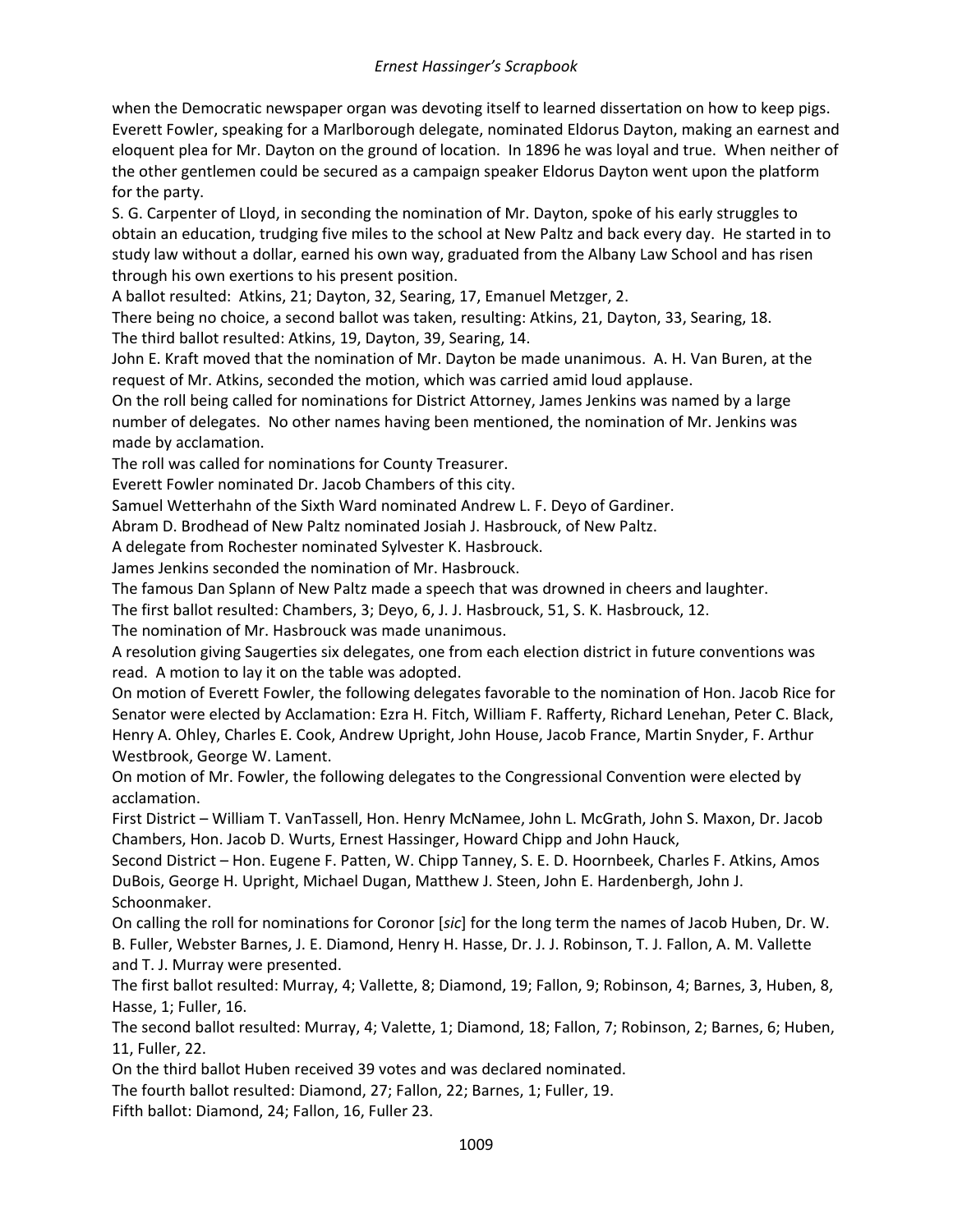Sixth ballot: Diamond, 22; Fallon 17; Fuller, 21. On motion it was decided that the one receiving the highest vote should be the other Coroner nominated for the long term.

On the seventh ballot Dr. W. B. Fuller received 27 votes, J. E. Diamond 24 and T. J. Fallon 15. Dr. Fuller was declared the nominee.

Candidates for the short term were T. J. Fallon, Dr. J. H. DeWitt, T. J. Murray, J. E. Diamond and Webster Barnes. The ballot resulted: T. F. Fallon, 25; Dr. J. H. DeWitt, 4; T. J. Murray, 15; J. E. Diamond, 15; Webster Barnes, 10; Mr. Fallon was declared elected.

Chairman Block was empowered to name a committee to fill any vacancies which may occur. He named W. L. Hoornbeek, Louis Westbrook, M. A. Lawless, F. W. Lament, and J. C. Hurley.

A resolution was offered to increase the number of delegates from the town of Rosendale to 5 instead of 3. The resolution was tabled.

On motion of R. I. Garretson a vote of thanks was extended to Chairman Block and Secretary McKenzie. The convention then adjourned.

3527. The Telegraph, Saugerties, NY. Nov. 3d, 1898. - The Exempt Firemen – Elect New Members and Pass Resolutions of Condolence.

At the regular monthly meeting of the Exempt Fireman's Association held Tuesday evening, No. 1<sup>st</sup>, John Pomfret was elected an active member and George F. Freligh and Elmer E. Walker honorary members. The following resolution of condolence was unanimously adopted:

At a meeting of the Exempt Fireman's Association of Saugerties, N. Y., held Tuesday evening, Nov.  $1^{st}$ , 1898, the following resolution was unanimously adopted:

*Resolved,* That in view of the loss we have sustained by the decrease of our friend and associate, Thomas J. Barritt, and the heavier loss, sustained by those who were nearest and dearest to him, therefore be it

*Resolved,* That we tender to the widow of the deceased our sincere condolence and commend her in this affliction to "Him who doeth all things well."

We deeply deplore his loss and extend to his relatives our sympathy and recommend that a copy of these Resolutions be sent to the widow of the deceased. Edward Jernegan, Jeremiah Finger, J. P. Russell, Committee.

3528. Saugerties Daily Telegraph, Saugerties, NY. Sept. 28, 1898. - A Foreign Visitor – Likes Saugerties So Well He is Coming Back Again.

Joseph B. Kleinhans, a German tourist, who is making a tour of this country arrived in Saugerties six weeks ago and secured board for a week at the residence of B. F. Crump on Barclay Heights. Instead of staying a week as first intended, he extended his stay five weeks longer.

Mr. Kleinhans is a linguist of considerable ability, reading, writing and speaking four different languages with great fluency. He has left town for the West and after visiting Niagara Falls, the Yellowstone Park and San Frandisco [*sic*] will leave that city for a tour of Mexico and South America and will return home by way of Italy and Switzerland.

He said in conversion [*sic*] with a TELEGRAPH reporter that the scenery along the Hudson river through the Highlands, and in the vicinity of Saugerties and the Catskill mountains, compared favorably with any in the world with which he was familiar, and he has traveled extensively through Europe, Egypt, and Asia Minor, and said America lacked only an older civilization to surpass the scenery of the Rhine and the Alps.

On leaving he said he intended to return to Saugerties about two years hence and would probably spend the summer and fall months here.

3529. Saugerties Post, Saugerties, NY. Oct. 4, 1898. – Laflin Hose Election – The Crack Drill Team Hold Their Regular Meeting.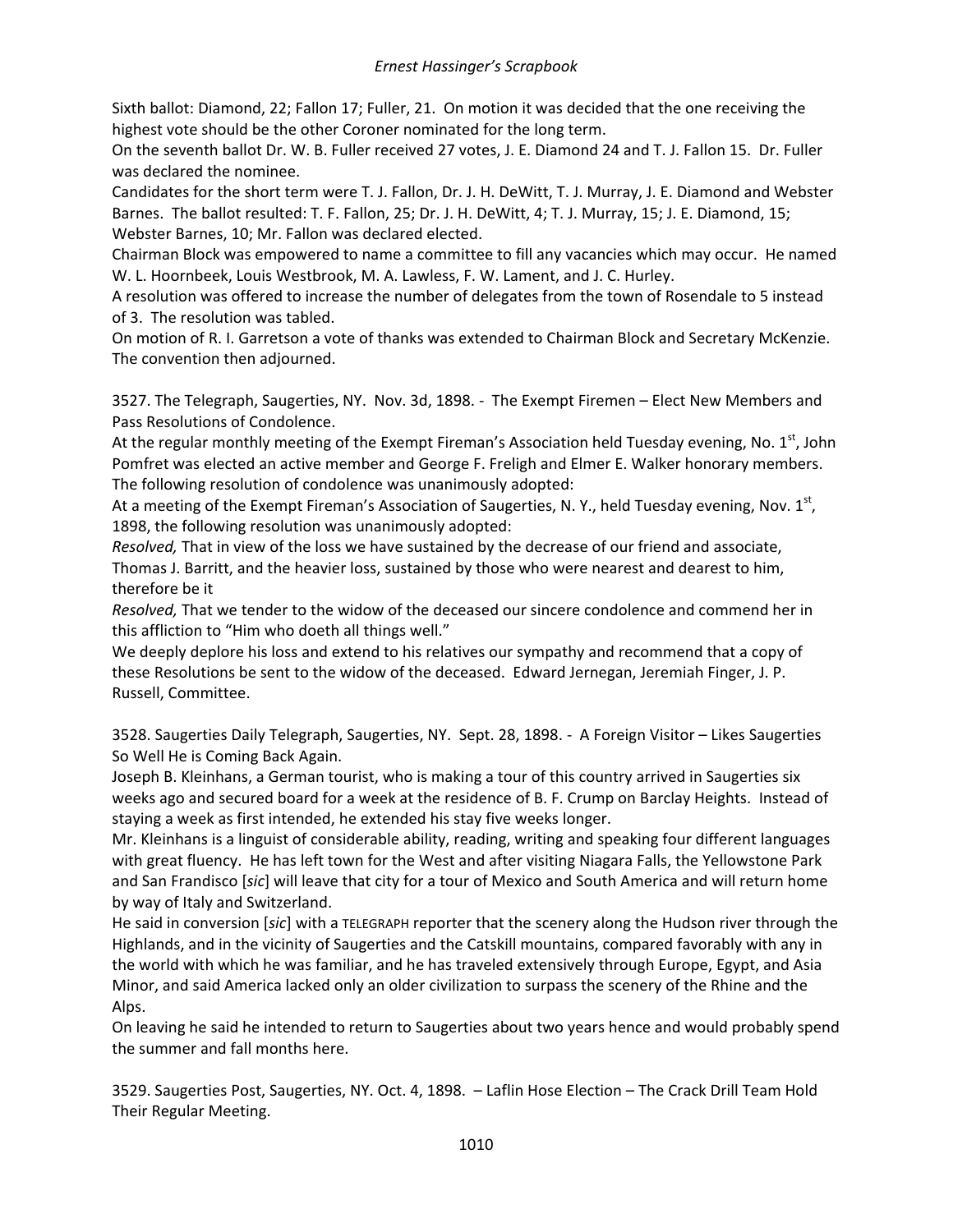Laflin Hose Co. held their regular monthly meeting and election of officers on Monday evening. Wakely Porter and William Rowe were elected active members. William J. Gordon was re-elected for the third time, foreman of the company. Through his efforts the company has increased in membership greatly. The following were the officers elected:

Col. H. D. Laflin, Commander; Wm. J. Gordon, Foreman; Jonas Myer, 1<sup>st</sup> Asst. Foreman; Thomas Bradley, 2<sup>nd</sup> Asst. Foreman; Charles Derby, Lieutenant; John E. McCormick, Rec. Sec.; Richard Powers, Fin. Sec.; George Reynolds, Treasurer; John E. McCormick, representative; William J. Gordon, H. D. Laflin, Thomas Bradley, Henry Stewart, Trustees; Clarence Genthner, John Gilmore, Burton Lasher, Refresh. Com.

3530. Saugerties Daily Telegraph, Saugerties, NY. Oct 24, 1898. – A Slight Fire- Damage to Building and Contents Small – Loss Covered by Insurance.

Sunday evening the residence of Edward Waters, adjoining the Driving Park, was discovered to be on fire and an alarm was sounded, to which the firemen quickly responded. Snyder Hose Co. ran their apparatus as far as the hydrant on the corner of Washington avenue and Finger street, when they received word the fire was extinguished. Washington Hook & Ladder Co. and Laflin Hose Co. received the same word in Lafayette street. The building in which the fire originated is of frame and two stories high. It is owned by J. O. Beers, and was occupied by Edward Waters and family as a residence. Mrs. Waters, her sister and a little girl were seated at table on the first floor, and detected the smell of smoke. Running up stairs they discovered a bed standing near the chimney to be on fire, and at once raised an alarm. Neighbors came to the rescue and the fire was soon extinguished with pails of water. In the meantime, most of the household effects had been removed to the street. The bed was destroyed, as was also a writing desk and a trunk, containing family wearing apparel, while the siding and flooring was also badly burned. The fire originated from the chimney on the upper floor, where a stovepipe hole was the cause of the mischief. The hole was covered with an ordinary tin cover, usually employed for such purposes, but it did not fit very snugly, and the supposition is the wind, which at times blew pretty hard, had blown it out of place, and sparks had fallen on the bed, setting it on fire. The loss is slight and fully covered by insurance. First Assistant Engineer Martin Cantine had charge, chief Hassinger being out of town at the time.

3531. Emblem – Three crossed fire horns inside a circle.

# Page 380

3532. Saugerties Post, Saugerties, NY. Sept. 20, 1898. – WAS ROYALLY ENTERTAINED. - Lieut. French Remembered by Saugerties People – A Reception and Banquet Was Given at the Phoenix on Monday Evening.

The Phoenix hotel was the scene of a large gathering of our citizens Monday evening, who met for the purpose of greeting a hero of the late war, in fact to greet two of the survivors of the battles of El Caney, San Juan and the fall of Santiago, Lieut. French, of the regular army and H. G. Currie, of Co. I, 71<sup>st</sup> Vols. At about 9 o'clock the Lasher Republican gun squad, headed by Laflin Drum Corps, marched up Main street, to the corner of Market street, where they were met by the Democratic gun squad and J. R. Tappan Post, G. A. R. who fell in line. The procession immediately headed for the Phoenix Hotel, where upon their arrival the members of the various organizations had the pleasure of meeting Lieut. French and private Currie. After a short social greeting the party was invited to the spacious dining room, where a sumptuous banquet, given by District Attorney Charles F. Cantine, a brother-in-law of Lieut. French, awaited the visitors.

Commander Eugene Barritt, of the J. R. Tappan Post, G. A. R., presided, who called the assemblage together and asked the Post's chaplain E. L. Quick to invoke the blessing of the Deity. An excellent repast had been prepared which was partaken by all present. The dining room had been prettily decorated with the Stars and Stripes, and at each plate was placed a napkin upon which was imprinted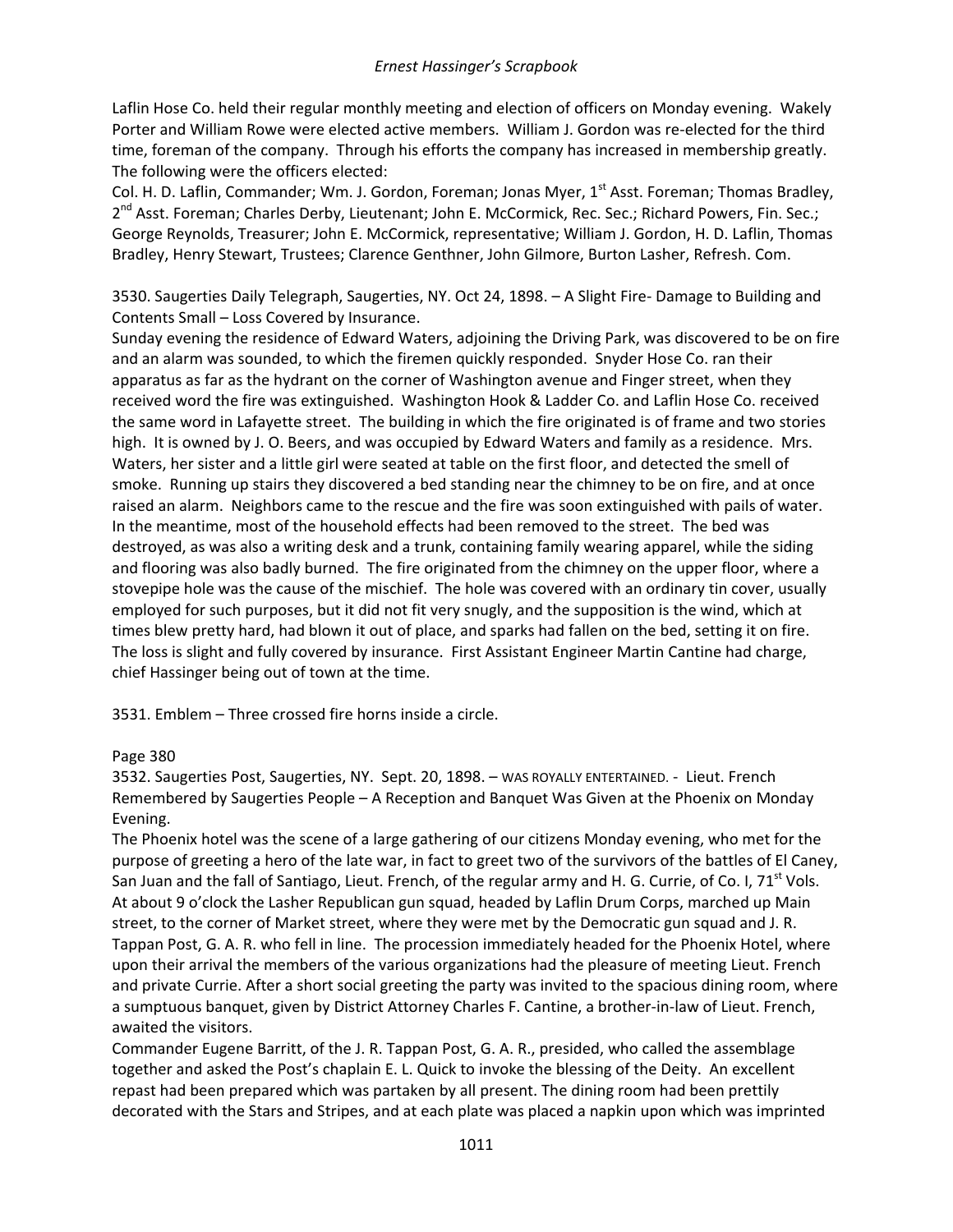"Old Glory." After the inner man had been well satisfied cigars were passed. Commander Barritt then asked the officer of the day to ascertain if any one was in waiting at the outer door.

He replied that there was, and Past Commander J. Smith Elmendorf was introduced who delivered to the Commander a very large package and informed him it was for Lieut. French. Commander Barritt upon opening the package stated that the people of Saugerties desired to show their appreciation of the valiant service Lieut. French had rendered his country and presented him with a handsome sword, belt and spurs. Upon one side of the sword was etched the following inscription: "Lieut. George Edgar French, 4<sup>th</sup> U. S. Infantry, from his Saugerties friends," while on the other side appeared,

"Commemorating the campaign of Santiago De Cuba." To say that Lieut. French was surprised is putting it mildly, but he readily recovered from his astonishment, and in well chosen words thanked the citizens for their handsome gift.

Cheers were given for both the Lieutenant and his noble wife, who has shown her heroism in nursing the sick and wounded in camp before her return to this village.

After the presentation Lieut. French gave a very interesting account of his experience in Cuba, which was listened to with rapt attention. The poor accommodations on the transports and the handling of the troops near Santiago, as well as the trick played on the Spaniards as to the landing place, was o: [*sic*] a most interesting character.

At the close of Lieut. French's remarks District Attorney Charles F. Cantine made a very interesting address, which brought forth frequent and loud applause.

Besides the members of J. R. Tappan Post, Lasher and Democratic Gun Squads, there were present as invited guests, Lieut. French, District Attorney Cantine, ex-Mayor Martin Cantine, William Doyle, J. W. Reinhard, John Adams and Irwin Ronk.

3533. Saugerties Post, Saugerties, NY. Sept. 23, 1898. - THE JUDGE DOES UP E. BERT. - As Lawyer for Ethan Yager Wednesday. – His Opponent, Judge Lasher, Too Much for him – Yager Discharged by Judge Coon – Whitaker Had to Get M. F. Kenney to Handle the Case.

Never before in the history of our place did the sacred precincts of Judge Coon's court room resound with such forensic ability as it did on Wednesday when Judge Adam H. Lasher, the well known farmerlawyer succeeded in adding new laurels to his ability as an advocate in our local courts. Lawyers, such as Joseph Choate, Abe Hummel and even Dave Hill would have had to retire with envy at the manner in which Judge Lasher conducted his case.

It was a case replete with sensation and even that fellow who struts around and poses as a lawyer, E. Bert Whitaker, was abashed and deserted his client in the middle of the proceedings in order that he might get aid to help him out of his dilemma.

The case was that of Chris. Becker, of West Saugerties, against Ethan Yager, of the same place. Becker alleged that Yager had assaulted him, at least when he swore out the complaint a few week's ago, there was evidence that he had been used pretty roughly by someone, on the back of his head there being a cut which had been sewed up, while his body bore bruises, the result of the beating he received. Yager when halled [*sic*] before the Judge also exhibited proof that Becker was not the only one, for there was a hole in his head from being hit by a stone, he claimed Becker had thrown.

The fracas began at the Democratic primary at Kleeber's hotel, Centerville, a few weeks ago and Yager told Judge Coon at the first hearing that Becker had an antipathy against him for nearly twenty five years and at every opportunity tried to create a muss. Becker denied it and claimed he wanted protection. The case was adjourned at that time until the witnesses could be secured. Wednesday morning at ten o'clock the case was called. Becker appeared with shyster E. Bert Whitaker, while Yates was represented by Judge Lasher. It was a great case. Thirteen witnesses were sworn on the part of both plaintiff and defendant and included Commissioner of Highways Carnright and James H. Carew, of this village who were operating the town stone crusher, near the place of battle. The evidence both pro and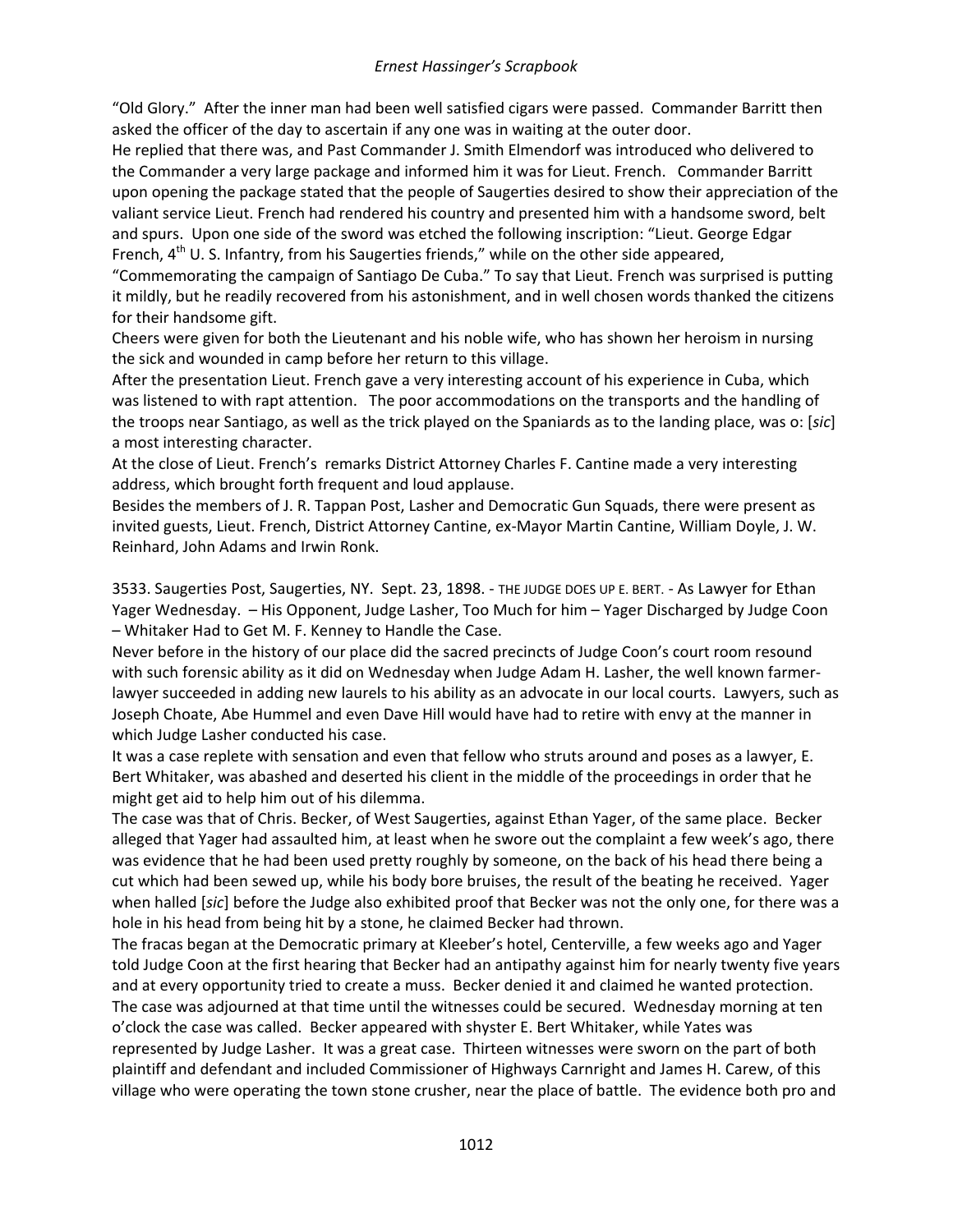con was almost the same as given at the first hearing, the statement of the plaintiff and defendant as to how the scrap originated being reiterated.

The examination of the witnesses by Judge Lasher produced much merriment, and the crowd was kept in good humor throughout the proceedings which lasted until four o'clock. Whitaker failed utterly in his efforts to examine the witnesses, and at the opening of the case was chuckling with glee at the thought of his easy victory, but me [*sic*] met a tartar when he touched up Judge Lasher. He found that stored away in the cranium of Lasher was a profound knowledge of the requisites essential in trying a case. The climax was reached when James H. Carew was being examined. He was a witness for Yager and his statement was so damaging to the plaintiff's story that E. Bert grabbed his hat and jumping up left the court room, his client staring in amazement at the sudden move.

In a few minutes Coon after M. P. Kenney appeared and took hold of the case for Becker, Whitaker having secured him realizing that his knowledge of law would not fill a gill measure. Kenney conducted the case until its conclusion. Each witness was examined while all the others remained outside. After listening to all the evidence Judge Coon discharged Yager on the ground that the plaintiff was the aggressor. It was a great victory for Judge Lasher.

3534. Saugerties Post, Saugerties, NY. Oct. 5, 1898. – THE PARADE OF THE FIREMEN. – At Kingston on Tuesday Was Grand. – Eleven Handsomely Uniformed Companies and Eleven Excellent Bands in Line – Fine Apparatus.

# Kingston, Oct. 4<sup>th</sup>

Nature smiled on the firemen to-day in the matter of sunshine and clear skies but gave them at the same time almost tropical temperature. The occasion was an inspection and parade. It could not be called "annual" because it has only occurred semi occasionally in the latter years. The parade made a grand and imposing appearance with its eleven companies in handsome uniforms, each company being headed by a first class band playing the latest airs, and drawing glistening parade and service carriages. The procession, which was formed at City Hall, was about a mile in length. The signal to start was given by the fire alarm and the people of the city and a multitude of people from the surrounding country gathered at points of vantage to see the parade. The formation of the procession was as follows:

> Chief of Police Hood. Platoon of Police. Chief Engineer Rafferty and Assistants. O'Shea, Murphy, Burhans, Adams. Schoffield's Band, 20 pieces. Rescue H. & L. Co. No. 1, 70 men. Gartland's Band, 20 pieces. Rapid Hose Co. No. 1, 45 men. Doring's Band, 21 pieces. Cornell Hose Co. No. 2, 50 men. Peckham Band, 21 pieces. Weber Hose Co. No. 3, 35 men. Peabody's Band, 20 pieces. Union Hose Co. No. 4, 45 men. Coffin's Albany City Band, 25 pieces. J. N. Cordts Hose Co. No. 8, 335 men. Fishkill Matteawan Band, 26 pieces. Wiltwyck Hose and Truck Co. No. 1, 60 men. Whiteport Band, 21 pieces. Excelsior Hose Co. No. 4, 35 men. Rifton Band, 22 pieces.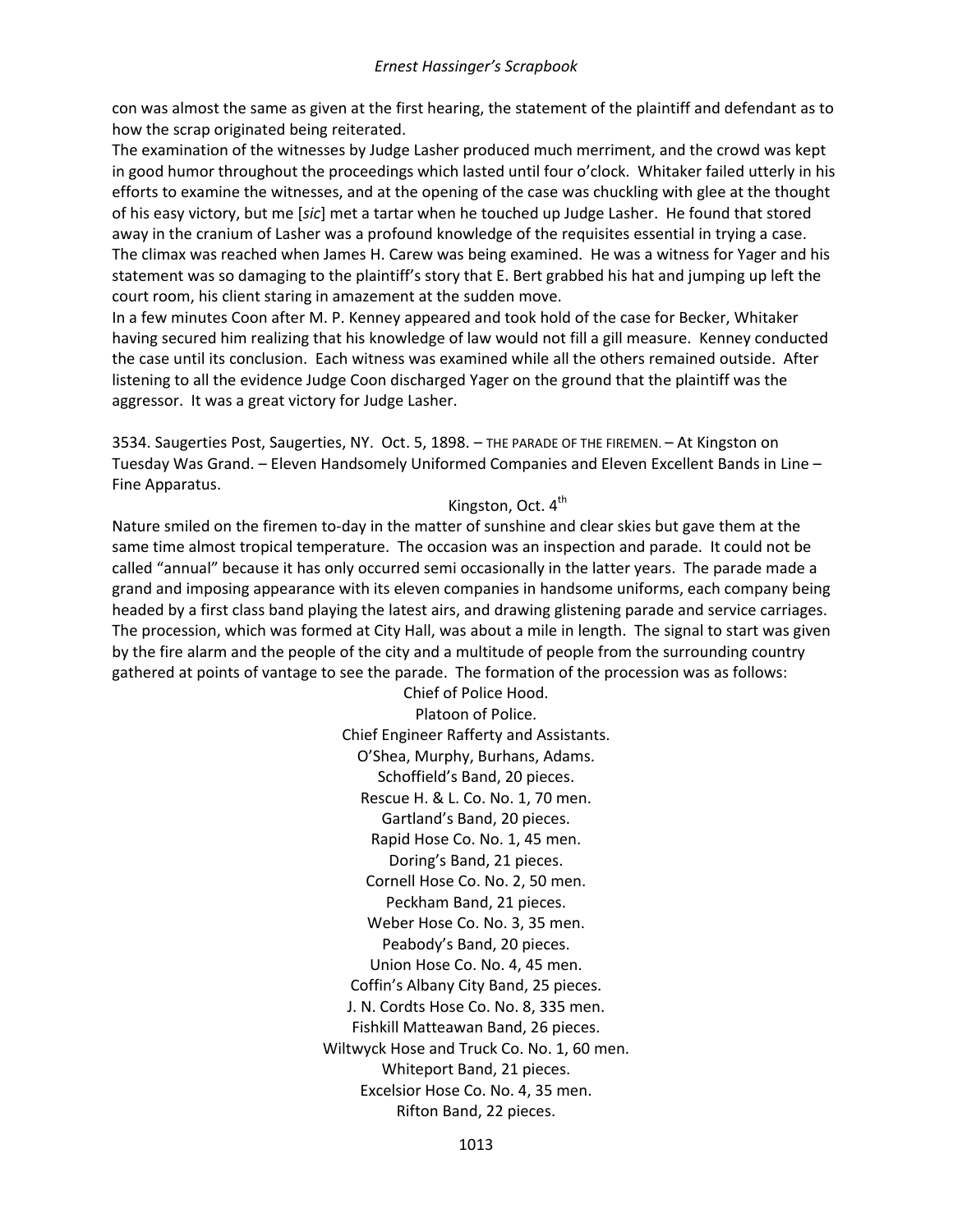Weiner Hose Co. No. 6, 60 men. Twentieth Regiment Band, 22 pieces. Clinton Hose Co. No. 7, 70 men. High Falls Cornet Band. Twaalfskill Hose Co. No. 5, 50 men. Washington Steamer, No. 3.

The procession marched down Broadway to Delaware avenue to Hasbrouck avenue, to Strand, to junction of Strand and Ferry street, to Ferry street, to Hasbrouck avenue, to Stand to Broadway, to Abeel, to Wurts, to McEntee, to Broadway, to City Hall, where it was reviewed by the Mayor and Common Council. After leaving the City Hall the Western department took the right of the line and proceded along Broadway to Albany avenue, to Pearl street, to Wall, to North Front, to Fair, to Main to Clinton avenue, to Albany avenue, to Smith avenue, where they countermarched to Broadway where the parade was dismissed. All along the line of march, residences and business places were decorated with flags and bunting and there was a general decoration in honor of the firemen. On Broadway and at the business centers up and down town the decorations were very pleasing and notable. The new parade carriage of Wiltwyck Hose Co, attracted much attention, yet the parade carriage of Weiner Hose Co., was conceded by the people to be the finest in line.

3535. Saugerties Post, Saugerties, NY. Nov. 12, 1898. – A Gala Night at the Fair – The Village Firemen and the Glasco Band Present Friday Evening.

Firemens night at St. Mary's fair on Friday evening attracted a large crowd. The Glasco band with delegations from Laflin Hose, Washington Hook & Ladder and Snyder Hose were present and added to the enjoyment of the evening. The band gave a concert and dancing was the feature of the evening. Prof. Martin's orchestra furnishing the music. The vivacious young ladies with their books [*sic*] were also a salient feature and purse strings yielded to the susceptible wiles of the fair maidens. The booths received a liberal share of patronage and everyone present seemed exceedingly happy. James Williamson a friend of Father Murray came from his home in Stuyvesant on purpose to attend the

fair. He paid all the expenses of the band and treated them to a supper at Slater's cafe, forty being present. The following musicians of this village rendered their services: James and Charles Sickles, Frank Martin, George U. Peters, Benjamin Fellows, L. P. Hagadorn and Ernest Young. James Casey, Jr., won a set of silver spoons, donated by Ellen Tierney.

### Page 381

3536. Saugerties Post, Saugerties, NY. Oct. 17, 1898. - COLONEL ROOSEVELT SPEAKS. - Lieut. Gov. Woodruff Also Speaks – From a Platform of a Special Car at the West Shore Depot – A Large and Enthusiastic Crowd is Present.

Saugerties always bows in honor to a hero. To day her citizens tout ensemble paid homage to the hero of San Juan Hill and Santiago, Col. Theodore Roosevelt, the republican nominee for Governor. Assembled at the depot when the special train on which Col. Roosevelt arrived, was about one thousand persons, amongst which was many of our pretty village young ladies. Every vantage point in order to get a glimpse of the Rough Rider was occupied, even a freight car being utilized by a group of "Young America."

The reception and greeting must certainly have impressed Col. Roosevelt that the spirit of patriotism in Saugerties is burning with a radiant flame. The local leaders of the Republican party planned and had charge of the affair. The Glasco Cornet band had been engaged, and started from the Phoenix Hotel followed by a number of citizens and the Lasher Gun Squad, and they marched to the depot. In the parade were a large American and Cuban flag carried by Ben Merritt and Harry Jewett, two soldier boys.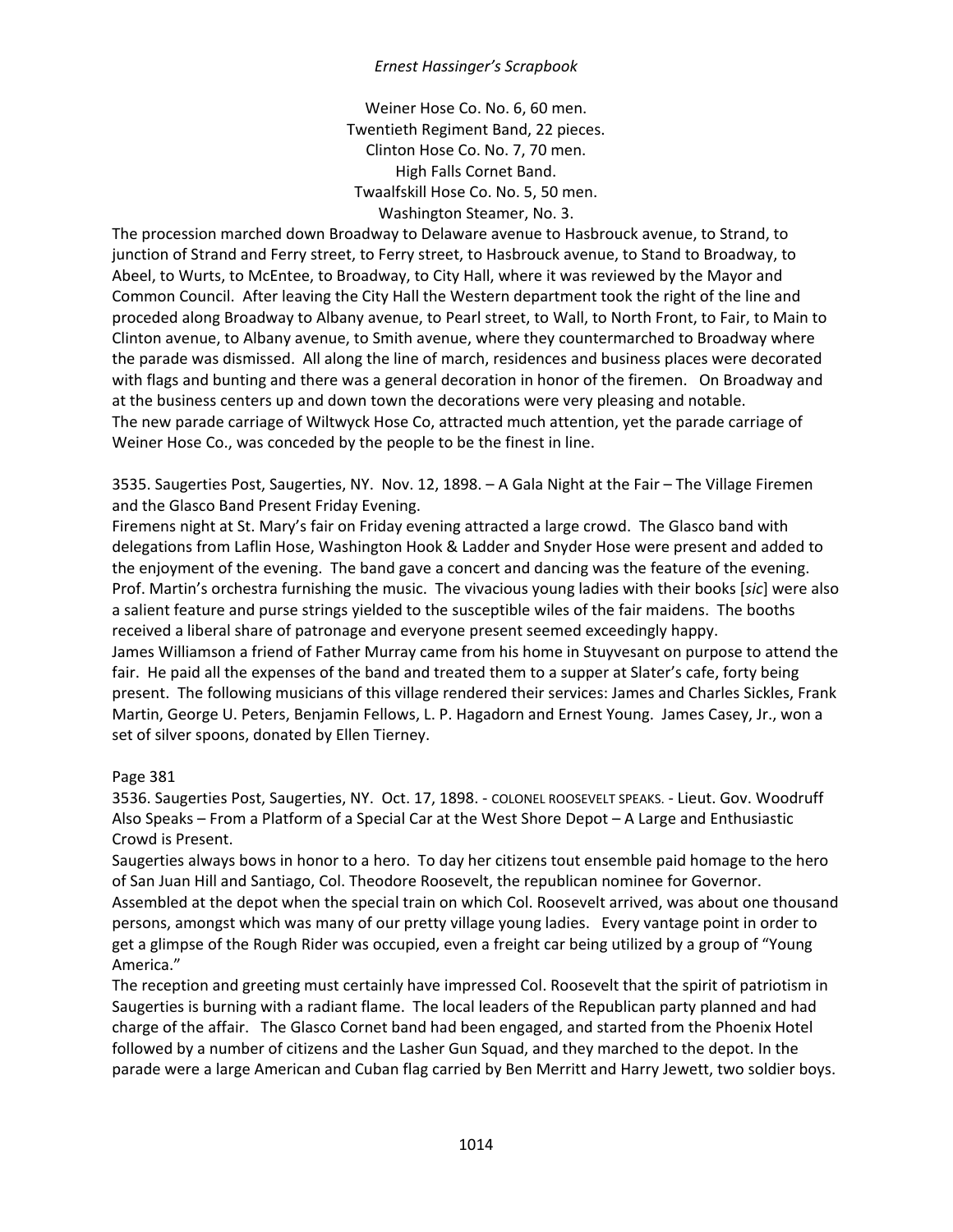As the special car of Col. Roosevelt approached the station the band tendered a selection and a volley from the cannon was fired. Woodruff, Col. John P. Clark, and several Rough Riders appeared on the rear platform of the car. A bugle call was sounded by a Rough Rider and Col. Clark introduced Mr. Roosevelt, saying that he had the pleasure of introducing the next Governor of New York State. A volley from the cannon was mingled with loud cheers as Col. Clark concluded.

# ROOSEVELT'S SPEECH

Col. Roosevelt stepped forward amidst the waving of "Old Glory" and the cheers of the crowd. Shortly after he had begun to speak Mrs. William Germond stepped forward and presented him with a large boquet of flowers. Mr. Roosevelt in his speech said: "My fellow citizens I have appreciated a few things in this canvas, as I have been greeted along the route, and it has emphasized to me an additional responsibility resting upon me (applause.) I realize that I have been nominated by the Republican party of this State for Governor, because my fellow Republicans wanted me to be. If elected by the people I shall hold myself accountable to the people and every citizen of this State will be given the respect and right that is due him. (We'll give it to you shouted one of the crowd.) I realize the importance of the great office you would have me entrusted with. I thank you for your greeting and especially the lady who presented me with the handsome bouquet."

As Col. Roosevelt finished speaking there was hearty cheering and the cannon boomed in loud tones. WOODRUFF'S SPEECH

Colonel Roosevelt then introduced Lieutenant Governor Timothy L. Woodruff candidate for reelection and in introducing him, Roosevelt said he was the present and prospective Lieutenant Governor. Mr. Woodruff spoke as follows: "I cannot detain you long as we are behind time now, but it is very evident to me from the reception we received all along the route, that New York state is going to give a Republican majority on the eighth day of November, and it is very evident from the reception we received at Kingston and here that Old Ulster will be found in the Republican column." Loud cheering followed and the car started on to continue its journey. The crowd then retraced their steps homeward led by the band, while the cannon gave a parting salute.

3537. Saugerties Daily Telegraph, Saugerties, NY. Oct. 28, 1898. – POISONED HIMSELF. – Charles Quase Takes Arsenic With Suicidal intent. – The Poison Does its Fearful Work and the Victim Died. The community was shocked this morning to learn that Charles Quase, a prominent painter and house decorator of this village, had committed suicide during the night at his residence on Ulster avenue by swallowing a quantity of arsenic.

Thursday he was at work at his trade as usual and sometime during the evening purchased an ounce of arsenic at one of the village drug stores and took it home with him. After supper Mrs. Quase left him at home reading his daily paper and enjoying his beer, while she went to call upon a lady friend. On her return home shortly before eleven o'clock, she found him ill and evidently suffering much pain. He informed her he had taken arsenic and Dr. Montgomery was summoned who did everything possible to relieve him but without effect. About two o'clock this morning Dr. John H. Dewitt was also summoned and the two physicians worked with him all night. All their efforts to save his life, however, proved unavailing, and about 7:30 o'clock this morning he died.

Charles Quase was born in Mecklenburg, Germany, in April, 1840, and came to American while a young man and obtained employment at his trade in the city of New York. About the year 1866 he came to Saugerties and entered the employ of George Schmidt, who at that time was engaged in the house painting business. Mr. Quase some time in the early seventies married Mr. Schmidt's eldest daughter, who survives him. They have children.

When Co. A of the 20<sup>th</sup> Regiment New York State Militia, was recruited by Colonel, then Capt. H. D. Laflin, Mr. Quase was one of the first men to enlist and was honorably discharged after serving his full term of enlistment – seven years.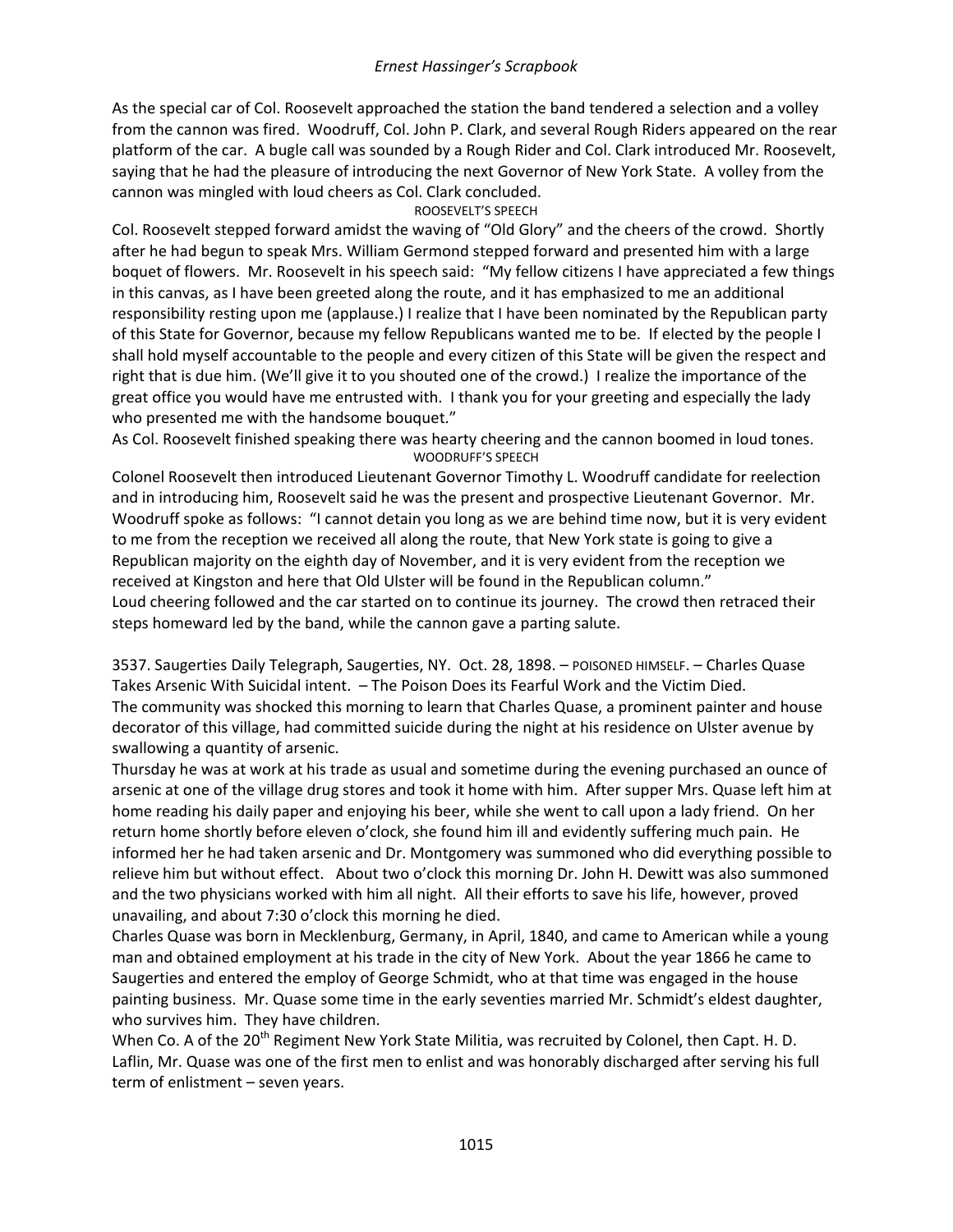He was also an exempt fireman serving his time in Snyder Hose Co. No. 1, and at the time of his death was a member of the Exempt Fireman's Association. He was a member of Ulster Lodge of Odd Fellows and of the Saugerties Maenner Quartette, having for the past twelve or fifteen years served in the office of secretary of the society.

His funeral will take place from the late residence on Ulster avenue Sunday afternoon at 2:30 o'clock and will be under the auspices of Ulster Lodge. The Exempt Fireman's Association will also attend in a body. The interment will be in the Lutheran cemetery on Ulster avenue.

Coroner Buckley of Rondout, will hold the inquest to-morrow, in order that Dr. Montgomery may give his testimony as a physician.

3538. Saugerties Daily Telegraph, Saugerties, NY. Nov. 14, 1898. – OUR COMMON COUNCIL.. - Considerable Business Transacted at Saturday Night's Meeting – Streets and Sewers – Appropriation Asked for Ulster Avenue – E. Comfort Appointed Janitor, Etc.

The adjourned meeting of the Board of Directors was held Saturday evening, Nov.  $12^{th}$ , with all the Directors present. President Lasher presiding. Minutes of last meeting read for information. Communications received from John H. Kemble, Dr. E. Brink and W. Klingberg.

The communication received from Mr. Kemble referred to Street Committee. The others ordered received and place on file.

The special committee reported progress.

Conformation [*sic*] firemen elect: Barnett Hallenbeck was granted his papers as an active member of R. A. Snyder Hose Co.

Application for exemption certificate made by Chas. Snyder, formerly a member of Laflin Hose Co., was ordered returned and that it be proven that he had served his full term and that he was clear on the books of the company.

An exemption certificate was granted to Wm. V. Dixon, a members [*sic*] of Laflin Hose Co. Finance Committee reported no funds on hand and they have not as yet met with the Treasurer. Reported that the Treasurer has turned in his report. The collector reported that he has turned in to the Treasurer \$11,606.98.

Street Commissioner reported that the sewer that was to be placed on Dock St., has been done. Reported that the crosswalk in front of D. W. Maxwell's residence on Main St., has been laid satisfactory to the street commissioner. Reported that water springs up in the road on Valley St., from some source. Reported that the Water Commissioners had been notified to repair leak on Barclay St., and that Valley St., is in very bad shape and needs repairs. Ordered repaired. Reported that Mr. Egbert Whittaker will allow the village to dump ashes, etc., against the retaining wall in his pasture lot on Ulster avenue. Bids were ordered received for the furnishing and laying flag, according to specifications of the village, on front of the properties of John W. Davis and W. Porter on Ulster avenue. Ordered that bids be made and presented to Clerk on or before Saturday evening, Nov. 19<sup>th</sup> inst.

Motion made and seconded that the Board place before the tax payers of the village of Saugerties to be voted on at our next annual election, to raise \$1000 to be expended on Ulster avenue next year. Ordered that the Street Commissioner notify the Electric Light, Telepone [*sic*] and Telegraph Companies to paint their poles.

Firemanic committee reported progress.

Motion made and seconded that Mr. E. Comfort be appointed as janitor and engineer of steamer, for the balance of the unexpired term of Chas. Capen, deceased, at the same rate, \$150 per year. Clerk was ordered to notify him of the same.

Miscellaneous committee reported that Surveyor Paschke had turned in the maps of the following streets: Russell street, Hill street, Clermont street, East Bridge street, Map of quarry; Ulster avenue, Church street, Barclay street, Van Ness maps, Book of streets, and also two deeds of the stone crusher property, and also his bill.

Bills ordered paid as soon as funds were on hand: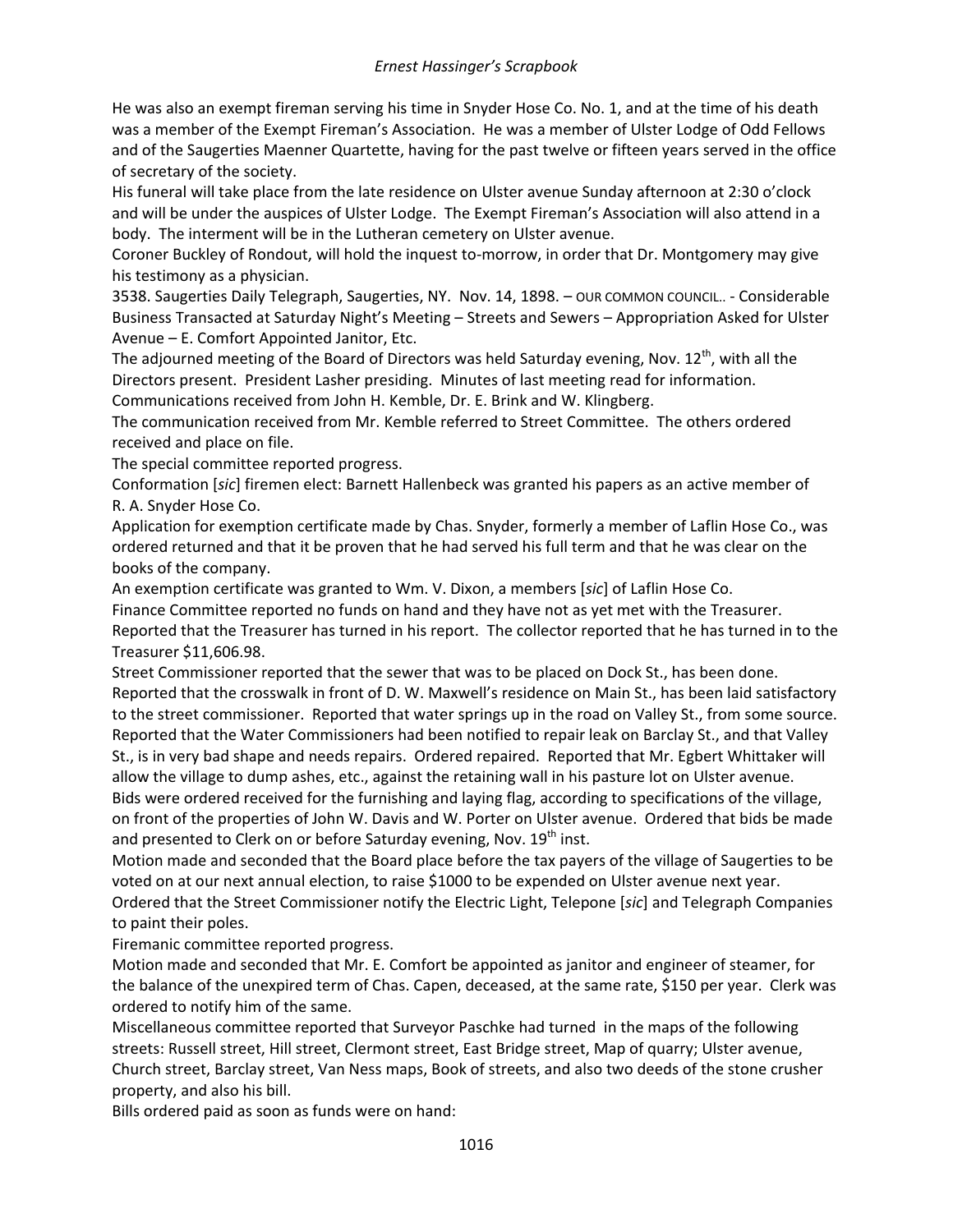|                                                   | ROAD FUND.           |
|---------------------------------------------------|----------------------|
| James Donahue, 11 ¼ days labor,                   | \$18.87              |
| James Dumery, 9 %                                 | 14.63                |
| $\mathbf{u}$<br>"<br>John Johnson, 1              | 1.50                 |
| $\mathbf{u}$<br>$^{\prime\prime}$<br>Wm. Dixon, 1 | 1.50                 |
| Wm. Doyle, teaming, 5 % days,                     | 23.63                |
| Fred. Yahncke, teaming, 1 % days,                 | 5.63                 |
| James Crump, one month's salary,                  | 29.16                |
|                                                   | 94.92                |
|                                                   | <b>GENERAL FUND.</b> |
| The Saugerties Telegraph Pub. Co.,                |                      |
| printing,                                         | \$18.00              |
| James Teller, (referred to Chief                  |                      |
| Engineer),                                        | 4.74                 |
| Norman Cunyes, labor,                             | 4.46                 |
| B. R. Whitaker, watching fire,                    | 2.00                 |
| John Maxwell, lighting lamps,                     | 46.00                |
| Saugerties Post, printing,                        | 11.00                |
| P. Corcoran, labor,                               | 2.00                 |
| Dr. J. H. De Witt, health officer,                | 25.00                |
| Wm. Doyle, sprinkling,                            | 100.00               |
|                                                   | \$213.20             |

Minutes of the meeting was read and ordered approved. John M. Adams, Clerk, Pro Tem.

3539. Saugerties Post, Saugerties, NY. Jan. 6, 1899. – HOOKS ELECTION AND BANQUET. – Washington H. & L. Co. Hold Their Annual Meeting. – Officers Elected for the Ensuing Year and the Annual Banquet Enjoyed – Ziegler Being the Caterer.

The annual meeting of Washington Hook & Ladder Co., held Thursday evening, will go down on record as one of the finest and most enjoyable meetings those crack-a-jack fire fighters have ever held. It was largely attended and proved a very pleasant and social affair. Surrogate Charles Davis, Ex Supervisor John D. Fratsher, Chief Engineer Ernest Hassinger, Eugene Barritt and Dr. Fred D. Wygant were elected honorary members, and the reports of the secretary and treasurer were read, showing a very gratifying condition. Several eulogistic addresses concerning the retiring foreman, William Tracey, commending him for his faithful services were delivered and other interesting speeches were made. The election of officers passed off smoothly, there being only one contest, that for second assistant foreman. There were three aspirants for the office: William MacMullen, John McLaughlin and Charles Slater, and MacMullen won. The following were the officers elected:

Fred Gradwohl, Foreman; Patrick Doyle, 1<sup>st</sup> Asst. Foreman; William MacMullen, 2<sup>nd</sup> Asst. Foreman; James P. Sweeney, Secretary; Isaac Lazarus, Treasurer; Dr. T. F. O'Dea, Thomas Tuttle, William Tracey, Trustees; William Tracey, Captain; Isaac Lazarus, Rep. State F. A.; Edgar Myer, Alternate; J. W. Frankel, Rep. H. R. V. V. F. A.; Dr. T. F. O'Dea, Alternate.

After some other business had been disposed of, the company enjoyed their annual banquet, which was served by Ziegler in their rooms. The bill of fare consisted of delicious bivalves and other relishes, and it was immensely enjoyed. After the spread cigars were passed around and the evening whiled away in a delightful social chat. The company is in a prosperous condition and is a valuable adjunct to the village fire department.

Page 382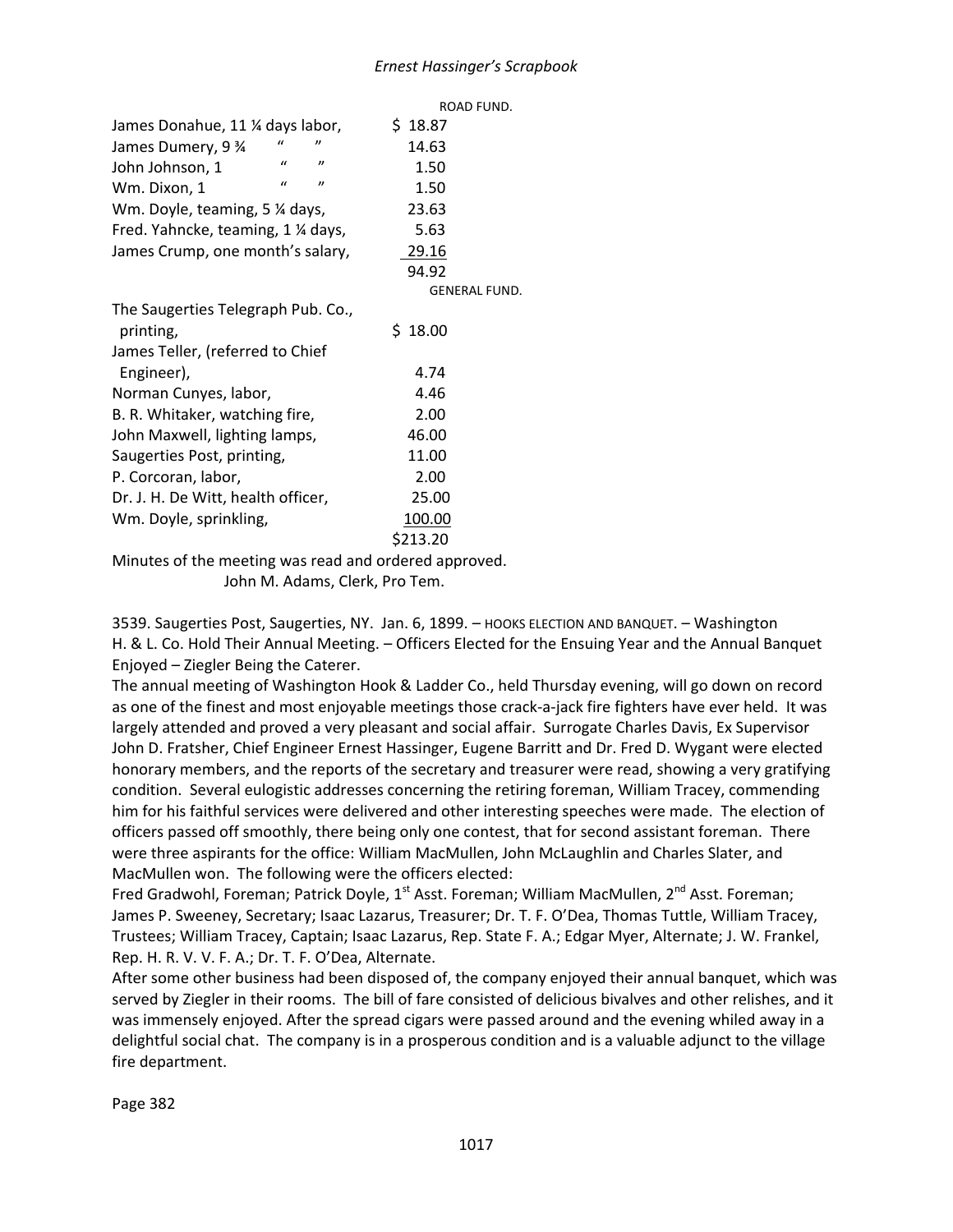3540. Campaign Executive Harry C. Smith A. W. Williams Henry E. McKenzie Committee Chairman Treasurer Secretary Ezra H. Fitch COUNTY OF Ulster

| Chairman             |                                                                | <b>DEMOCRATIC CENTRAL COMMITTEE</b>                                  |                                 |  |  |  |
|----------------------|----------------------------------------------------------------|----------------------------------------------------------------------|---------------------------------|--|--|--|
| Jacob D. Wurts.      |                                                                |                                                                      |                                 |  |  |  |
| Ira M. Black.        | Headquarters, 77 Main Street, Kingston, N.Y.                   |                                                                      |                                 |  |  |  |
| S, E. D. Hornbeck.   |                                                                |                                                                      |                                 |  |  |  |
| Morris Block.        | SIDNEY A. GILLETTE, Claraville.                                | JOHN RYAN, 57 Meadow St., City.                                      | AMOS DuBOIS, Modena.            |  |  |  |
| William D. Brinnier. | P. PENDERGAST, Port Ewen.                                      | S. WETTERHAHN, 70 Abeel St., City.                                   | LOUIS WESTBROOK, Accord.        |  |  |  |
| James Mc Millin      | GEORGE DOLSON, Libertyville.                                   | JACOB SCHATZEL, 4 Ravine St., City.                                  | PATRICK KANE, Whiteport.        |  |  |  |
| Chas. B. Cox.        | EDGAR A. MARKS, Belleaver,                                     | J. C. HURLEY, 194 Hurley Ave., City.                                 | SAMUEL COHEN, Saugerties.       |  |  |  |
| Jacob Chambers.      |                                                                | JAMES E. O'NEILL, West Hurley. JOHN MARTIN, 54 Van Deusen St., City. | GEORGE W. LA MENT, Big Indian   |  |  |  |
| John F. Gallagher.   | P. J. MANNING, Sawkill.                                        | A. W. WILLIAMS, Highland.                                            | DANIEL TUTHILL, Bruynswick.     |  |  |  |
| Luther Hasbrouck.    | HARRY C. SMITH, 78 Pearl St., City. PATRICK MACK, Lomontville. |                                                                      | P. C. BLACK, Fly Mountain.      |  |  |  |
| John Hauck.          |                                                                | H. LAWLESS, 419 Smith Ave., City. MOSES MCMULLEN, Marlborough.       | S. E. D. HOORNBECK, Ellenville  |  |  |  |
| Everett Fowler.      |                                                                | M. B. CAREY, Lindsley St., City LUTHER HASBROUCK, New Paltz.         | <b>EDGAR RUSSELL, Woodstock</b> |  |  |  |
| Fred H. Smith.       |                                                                | JOHN MURRAY, 53 Sycamore St., City. JAMES MCMILLIN, Brodhead.        | CYRUS RUSSELL, Woodstock        |  |  |  |
| Edgar Snyder.        |                                                                | Committee on Speakers.                                               |                                 |  |  |  |
|                      | JOHN F. CLOONAN WILLIAM T. BROADHEAD                           | JOHN W. SEARING.                                                     |                                 |  |  |  |
| Ex-Officio           |                                                                |                                                                      |                                 |  |  |  |
| Harry C. Smith.      |                                                                |                                                                      |                                 |  |  |  |
| Henry E. McKenzie.   |                                                                |                                                                      |                                 |  |  |  |
| A. W. Williams.      |                                                                |                                                                      |                                 |  |  |  |
| Mr. Ernest Hassinger |                                                                | Kingston, N.Y., October $12^{th}$ , 1898                             |                                 |  |  |  |
| Dear Sir:            |                                                                | [letterhead]                                                         |                                 |  |  |  |

3541. High Grade Music Of the choicest, latest and most popular marches and selections, furnished for Firemanic, Military and Society Organizations, at reasonable rates and at short notice. Write for terms and particulars in full to J. Clark Mount, Leader [name crossed out and added, handwritten] A. P. Scott, J. W. Farrell, Secretary [name crossed out and added, handwritten] T. F. Hetley. Citizens Band, Highland Falls, N. Y. [picture of the band, on pink paper] [illustration]

3542. Hose Company 1, Gardner Mass. *From the Gardner News*. A. A. Green, Captain, G. C. Cornish, Lieutenant, A. A. Fowler, Clerk and Treasurer. [illustration]

3543. MISCELLANEOUS

To brighten oil cloths, dissolve half an ounce of beeswax in a saucer of turpentine; rub on, then dry with flannel.

Window glass, lamps, marble and stone vases or mantels, are quickly cleaned if rubbed with salt slightly dampened. A teaspoonful of salt in a coal-oil lamp makes the wick burn brighter and gives a clearer light.

Ink spots are removed from gingham by saturating them with sweet milk, then covering with salt. Salt and lemon juice will remove mildew. Soak brooms occasionally in hot salt water; they will be softer, less brittle and will wear longer.

In the cleaning of a stove, if a little soap is used it will lighten the labor. Wet a flannel cloth and rub it over a piece of soap, then dip the cloth into the stove polish and rub over the stove; finish with a dry cloth or brush. It is said the polish will last much longer than if it was used without soap.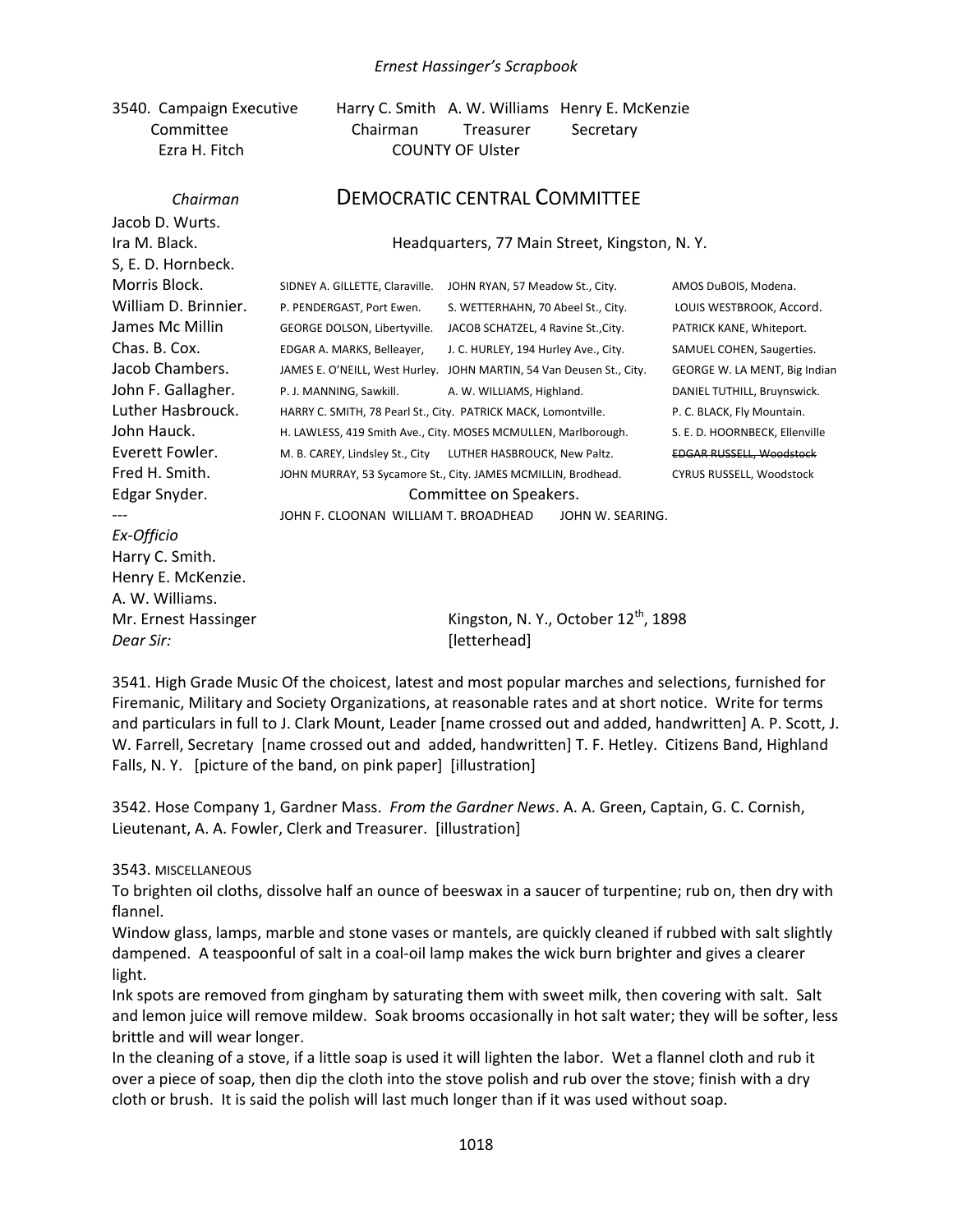What is said to be an excellent furniture polish is made with equal quantities of vinegar, crude oil and alcohol. It should be shaken well, and used with linen, old silk or chamois. Its action is explained scientifically. The vinegar cuts the dirt in the woodwork, and the alcohol cuts the oil, forming an emulsion.

Instead of throwing away the wick of a lamp, that has got too short, fasten it to the new wick, which then can be made to do longer service. After lamps are filled and wicks trimmed, turn them down, thus preventing the oil from coming over the outside and causing the unpleasant odor of oil in the room. Wash colored muslins in soapsuds. If black, add a little salt; if pink or green, add vinegar; for lilac, a few drops of ammonia, and saltpeter for blue. Rinse in cold water, and do not use the starch when it is in the least warm. Fine muslins are best ironed twice, in opposite directions; laces and embroideries by the thread of the material.

When flatirons become rough or soiled, place a little fine salt on a paper and rub them back and forth over it. Put a little beeswax between two pieces of cloth and keep near the ironing table. If the irons get coated with scorched starch, rubbing them over the cloth will usually remove it. When ironing starched goods, rub the irons over a bit of sandpaper before returning them to the stove.

Driving away mice from infected cellars is an easy matter when oil of turpentine is used. It seems that the little rodents have a very pronounced antipathy for the odor, and some woolen rags soaked in oil of turpentine and placed in front of the holes by which mice enter, will keep they away. If this experiment is repeated for several weeks, it will eventually keep the mice away entirely.

The only special care about washing a crash skirt it to see that the material is handled, as far as possible "on the straight" – that is with [article ends here]

### Page 383

3544. Saugerties Daily Telegraph, Saugerties, NY. Oct. 7, 1898. – OUR COMMON COUNCIL. – Regular and Special Meetings. – People Ordered to Curb and Gutter – Permits Granted, Etc.

Regular meeting of the Board of Directors held Saturday evening, Oct. 1, 1898. Directors present: Cunyes, Finger, Lasher, Myers and McNally. President Lasher presiding. Minutes of last meeting read for information.

Petition was read as follows.

### Saugerties, N. Y., Sept. 26, 1898.

Board of Directors, Village of Saugerties, Mr. A. Lasher, Pres.

Gentlemen: - I respectfully ask that your Honorable Board will name one of your members whom I may designate to act for me as a fence viewer and that your Board may take such action as may be within its province as to matters relating to same. I am, Very respectfully, Frank Pidgeon.

On motion the letter was accepted and placed on the minutes.

Motion made and carried that W. Porter and John W. Davis be notified to lay sidewalk forthwith on North side on Ulster Ave. John W. Davis in the spaces between him and L. B. Howard, between Albert Rowe and W. Porter, and between P. Coleman and W. Porter, and that Adam Knaust and Watson Craw be notified to lay sidewalk forthwith on South side of Ulster avenue or the Board would take action. On motion the committee on street was ordered to have the water course at head of John street fixed. Excavation permits were granted to Van Buskirk Bros. Partition St. and Wm. Keener on Washington ave. McNally chairman of crusher committee reported that engine had been painted and taken care of and laid up for winter.

President appointed Cunyes, Finger and Myer as committee to wait on collector Crowley.

Motion made and carried that the Village build a shed on crusher property to store the roller and scraper.

Bill of Alex. Lackey \$8.00 referred to Finance committee.

Bills ordered paid as soon as funds were on hand to meet them.

GENERAL FUND.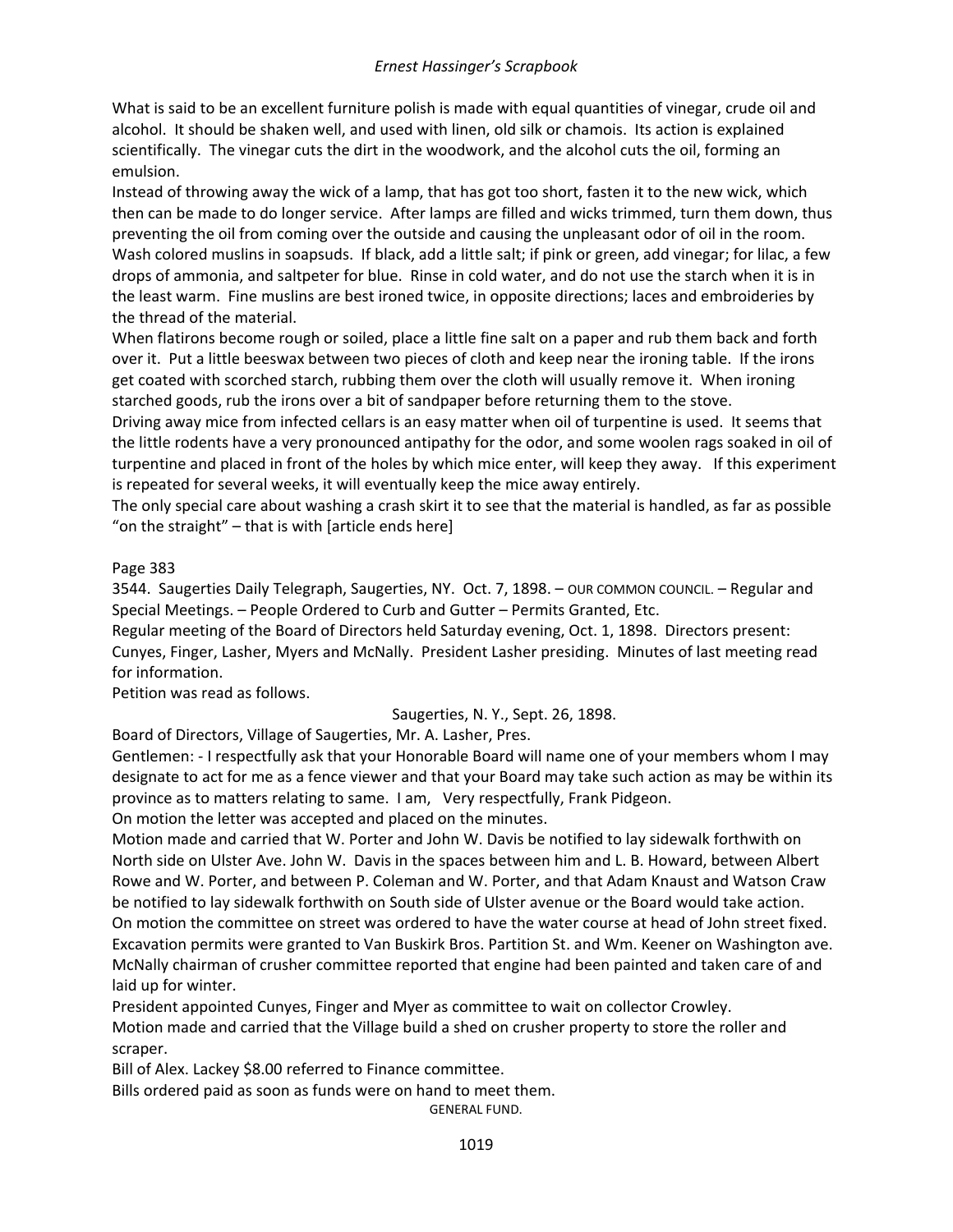| Saugerties Gas Light Co.,      |               |                     | \$58.66    |  |  |
|--------------------------------|---------------|---------------------|------------|--|--|
| John Maxwell, street lighting, |               |                     | 46.00      |  |  |
| Herman Gleisner, plank,        |               |                     | .50        |  |  |
|                                |               |                     | \$105.16   |  |  |
|                                |               |                     | ROAD FUND. |  |  |
| James Crump, 1 month salary,   |               |                     | \$29.16    |  |  |
| James Donahue, 3⁄4 day labor,  |               |                     | 1.13       |  |  |
| Wm. Lowther, 1 %               | "             | "                   | 2.62       |  |  |
| James Lavey, 1                 | $\mathcal{U}$ | $^{\prime\prime}$   | 1.50       |  |  |
| James Dillon, 1/2              | $\mathbf{u}$  | $\boldsymbol{\eta}$ | .75        |  |  |
| Wm. Doyle, team,               |               |                     | 4.50       |  |  |
|                                |               |                     | 39.66      |  |  |

On motion, Board adjourned to Wednesday evening, Oct. 5<sup>th</sup>, 1898.

---

Wednesday evening, Oct.  $5<sup>th</sup>$  '98.

Adjourned meeting of Board of Directors. Directors present, Cunyes, Cornwell, Myer and Lasher. President Lasher presiding.

Committee to wait on collector Crowley made report.

Property owners on old road to dock complained of overflow of water on account of tile being broken to drain. Complaint was referred to street committee.

Motion made and carried that V. S. Roosa and Chas. Abeel agent be notified to raise his sidewalk on Main street within 30 days of board would order same done.

J. T. Washburn on Main street was given permission to come out on curb line to make a straight line on Main street from Market to  $2<sup>nd</sup>$  street. Motion made and carried that trustees of Congregational Church and W. H. Hommel agent for Fiero property be notified to reset their curb to line of Washburn property curb, also repair sidewalk within 30 days.

Motion made and carried that P. M. Gillespy be notified to reset curb and repair sidewalk on Partition street within 30 days. Curb to be on line with Van Buskirk Bros.

Street committee was empowered to put in tile or repair drain on old road to dock.

Petition for sidewalk on east side of Elm street was read. On motion, ordered that petition be received and filed and parties be notified to flag within 30 days.

On motion Board adjourned to Thursday evening, Oct. 6<sup>th</sup> 1898, at 7 p.m.

Thursday evening, Oct.  $6^{th}$  1898,

--- Adjourned meeting of Board of Directors.

Directors present: Cunyes, Cornwell, Myer, Finger and Lasher. President Lasher presiding.

Collector Crowley was present and made report.

On motion Board adjourned. D. W. Maxwell, Clerk.

3545. Saugerties Daily Telegraph, Saugerties, NY. Oct. 17, 1898. – OUR COMMON COUNCIL. – Considerable Business Transacted at Saturday Night's Meeting – Bills Ordered Rendered for Labor Performed – Bills Ordered Paid.

Regular meeting of the Board of Directors held Saturday evening, Oct. 15<sup>th</sup> 1898. Directors present, Cunyes, Cornwell, Finger and Lasher. President Lasher presiding. Minutes of last meeting read for information.

Committee from Laflin Hose appeared in relation to a new floor in their meeting room. Same was referred to Finance Committee.

Letter from V. S. Roosa was read. On motion was received and placed on file.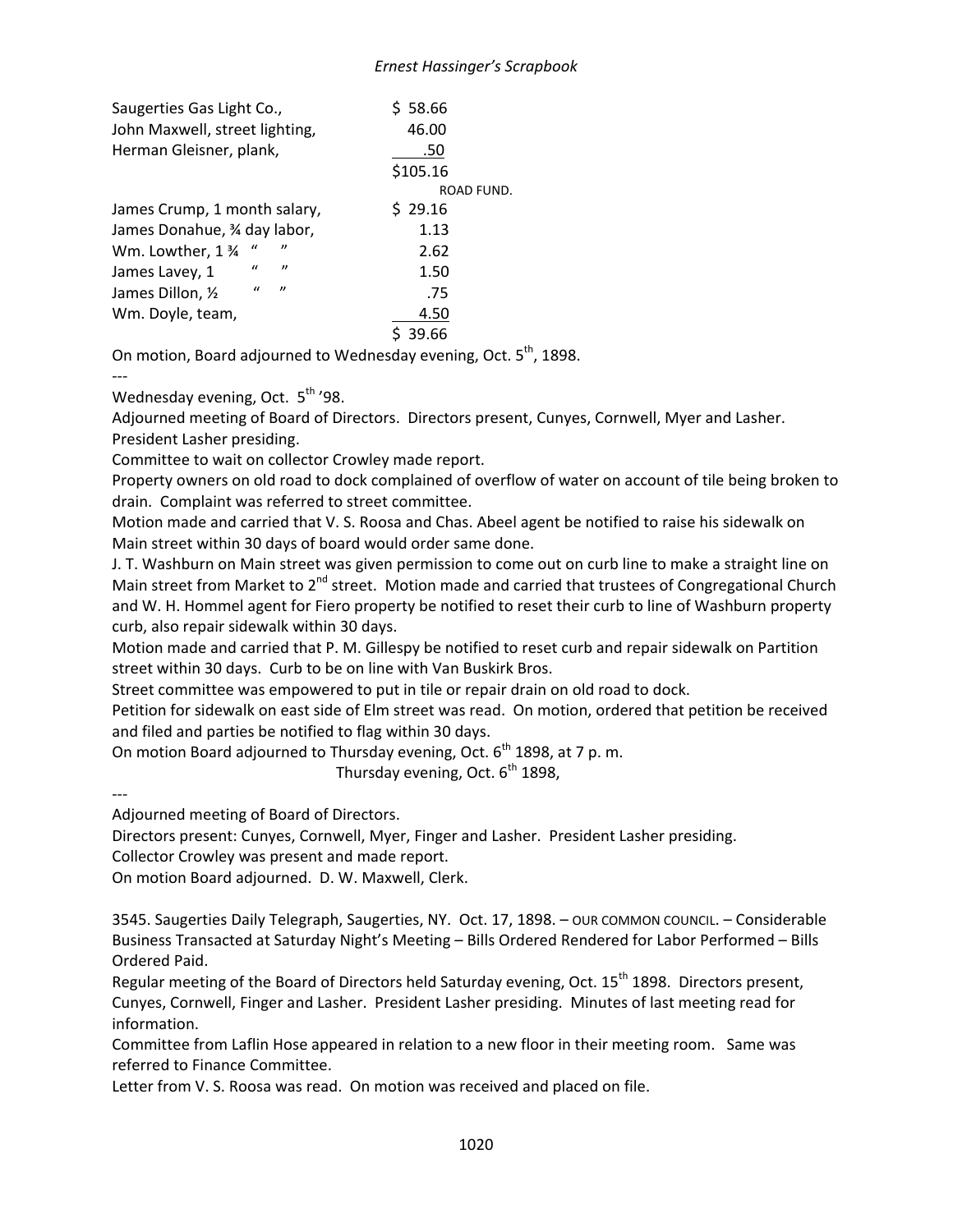On motion clerk was ordered to answer the letter and state that the law would not permit the Board to entertain any such proposal, and that the time would expire Nov. 2<sup>nd</sup>, and if not paid by that time the Board would take action.

On motion the report of Commissioner Crump in regards to cleaning gutters for property owners was received and clerk was ordered to render bills as follows:

| John W. Davis, 1 hour's labor, |   |                |                   | \$.15  |
|--------------------------------|---|----------------|-------------------|--------|
| Uriah Van Etten, 2             |   | $\prime\prime$ | $^{\prime\prime}$ | .30    |
| Ira Lewis,                     |   | $\mathcal{U}$  | "                 | .15    |
| W. Porter,                     | 2 | $\iota$        | $^{\prime\prime}$ | .30    |
| Egbert Whitaker, 4             |   | "              | ,,                | .60    |
| Oliver Holden,                 |   | $\iota$        | $^{\prime\prime}$ | .30    |
|                                |   |                |                   | \$1.80 |

Motion made and carried M. E. Donlon, Agent, to be notified to remove sand in front of property of Miss Boyle on Washington Avenue.

Motion made and carried the Electric Light Co. be notified to straighten their poles that are in use and remove the poles not in use within 30 days.

Finance Committee reported bill of Alex. Lackey, \$8.00, correct.

Bills ordered paid as soon as funds were on hand.

|                                                          |          | <b>GENERAL FUND.</b> |
|----------------------------------------------------------|----------|----------------------|
| S. M. Gray, oil                                          | \$98.40  |                      |
| Wm. E. Person, care of                                   |          |                      |
| town clock,                                              | 12.00    |                      |
|                                                          | \$110.00 |                      |
|                                                          |          | <b>HEALTH FUND.</b>  |
| Alex. Lackey, Sanitary In-                               |          |                      |
| spector,                                                 | \$8.00   |                      |
|                                                          |          | ROAD FUND.           |
| Fred. Yanchke, 1 day team,                               | \$4.00   |                      |
| "<br>Wm. Doyle, $5\frac{1}{2}$                           | 24.75    |                      |
| Jas. Donahue, 4 1/2 "<br>labor,                          | 6.75     |                      |
| "<br>$\boldsymbol{u}$<br>M. Lynch,<br>3                  | 4.50     |                      |
| $\boldsymbol{u}$<br>"<br>Wm. Lowther, 3                  | 4.50     |                      |
| $\boldsymbol{u}$<br>"<br>$\overline{2}$<br>Benj. Peters, | 3.00     |                      |
| $\mathcal{U}$<br>"<br>1<br>Jas. Dummery,                 | 1.50     |                      |
| $\iota$<br>"<br>1<br>Wm. Dixon,                          | 1.50     |                      |
| $\mathcal{U}$<br>"<br>1<br>Jno. Johnson,                 | 1.50     |                      |
| John W. Davis, stone,                                    | 140.00   |                      |
|                                                          | \$192.50 |                      |

On motion the street committee were to use their own judgment as to furnishing stone to finish wall on Ulster Avenue.

Motion made and carried that surveyor give Mr. P. Coleman grade on Ulster Avenue. On motion Board adjourned. D. W. Maxwell, Clerk.

3546. Saugerties Daily Telegraph, Saugerties, NY. Dec. 22, 1898. – GEORGE W. IRISH AT FIREMEN'S HOME. One of its Founders, He Now Finds a Refuge in Time of Necessity at the Institution. – Something of the Life History of One Who Has Been Prominent in Fire Service in the State:

Every fireman in New York State and elsewhere will be pained to read that ex-President of the State Association George W. Irish has been compelled to take up his home in the Firemen's Home at Hudson, but the knowledge that he had such a refuge to go to when the necessity overtook him will relieve the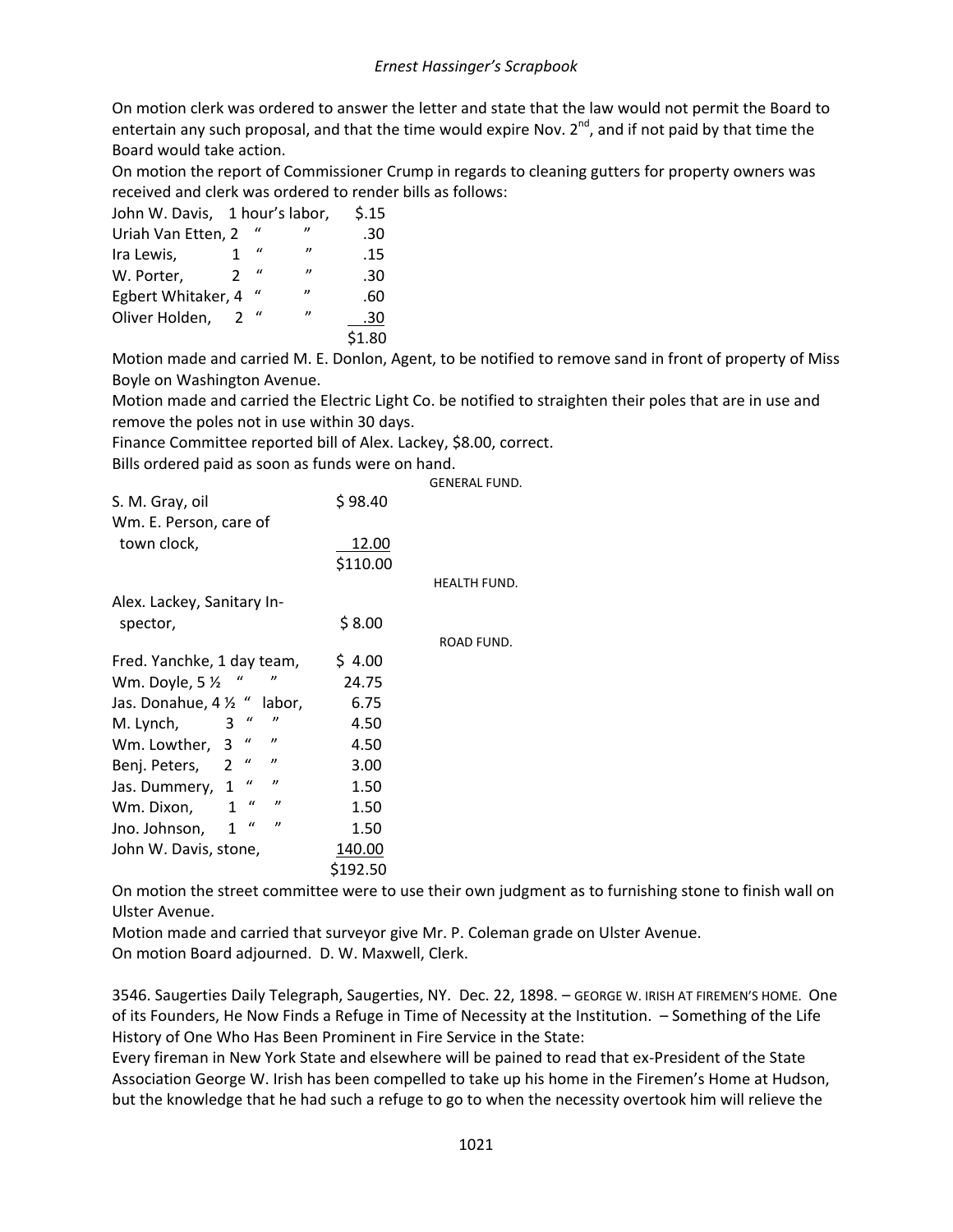pain and anxiety to a great extent. No man connected with the fire service in this State has been a more conspicuous figure, or has held more important positions than has George W. Irish.

He was born in Nelson, Madison county, New York, in 1838, and after completing his education at Cazenovia seminary he went west as far as Iowa, and was for a time postmaster at Cedar Falls. In 1874 he returned to Cazenovia, and has ever since made his home there. The following year he was appointed doorkeeper of the Legislature and in 1876 he was appointed State census marshal. Early in life Mr. Irish took an active interest in fire matters and was one of the organizers of Ledyard hose company of which he was foreman for seven years. He served two terms as president of the Madison County Firemen's association. For several years he was chairman of the executive committee of the state association and at the convention held in Troy, August 16 19, 1887, he was elected secretary to succeed Lewis Newgrass. At the next convention, held at Cortland, he was elected president, and the following year he was unanimously re-elected.

He took an active interest in organization of the Firemen's Home Association, and he was elected secretary, a position he filled until last year. He gave much time and attention to the building of the Home, where he is now comfortably domiciled, and where he will spend his last days, enjoying the rest he had so well earned.

The Firemen's Herald, speaking of the veteran says: "The Herald" has not always agreed with Mr. Irish, but it takes pleasure in testifying to the great amount of work he had done for the firemen, and extends to him the wish that his remaining years will be as full of peace and happiness and rest, as his earlier years were full of activity and usefulness. The firemen of New York State should all unite in contributing toward the comfort and pleasure to the man to whom they owe so much.

3547. Saugerties Post, Saugerties, NY. Dec. 19, 1898. – A SAD DROWNING ACCIDENT. – Two Young Men Drowned on Sunday Afternoon. – They were Skating on the Esopus at Mount Marion and Bystanders Let Them Drown Without Offering Help.

A very sad drowning casualty occurred on the Esopus creek at Mount Marion Sunday afternoon when two young men, John Dunn and James McCormick, gave up their lives in a watery grave. Both young men were seventeen years of age, bright and energetic and their terrible fate has caused a cloud of gloom to enshroud the hamlet in which they resided. Leaving home to enjoy an afternoon of sport, little did they think of what the future had in store for them, then in the spirit of health and happiness, now in the cold embrace of death. Both of the deceased young men in company with many others were out on the Esopus near Nott's farm where the creek divides, skating about and beaming with happiness. As they approached the turn, unconscious of any danger they both broke through the ice in about five feet of water, and according to an eye witness of the awful scene the crowd of skaters stood about as though they had been paralyzed with fear and for fifteen minutes the boys struggled about in the chilling water with no one to offer any help. Finally one man ran up to Nott's farm to secure aid and a farm hand named Coons responded.

As he appeared, McCormick with great pluck cried out "go for John, I've got a good hold." Coons – brave fellow that he was – immediately went to the rescue of Dunn, and in doing so, he broke through, and while floundering about in the water, before he could reach either of them both boys sank out of sight. Coons, in relating the sad affair, said that if the crowd had just took hold of hands they could have rescued both boys as the water was shallow and they were near the shore. Immediately after the accident a mantle of grief and sorrow fell upon the place and all left the ice and went to their homes. At this point where the accident occurred there is a swift undercurrent and the bodies drifted down the stream a little distance and were recovered this morning about eight o'clock by Frank Hill and Mr. Coons.

Coroner Montgomery was notified and soon arrived. He viewed the bodies and permitted them to be taken to their homes. Belch & Keenan, the undertakers, were also summoned and took charge of the remains.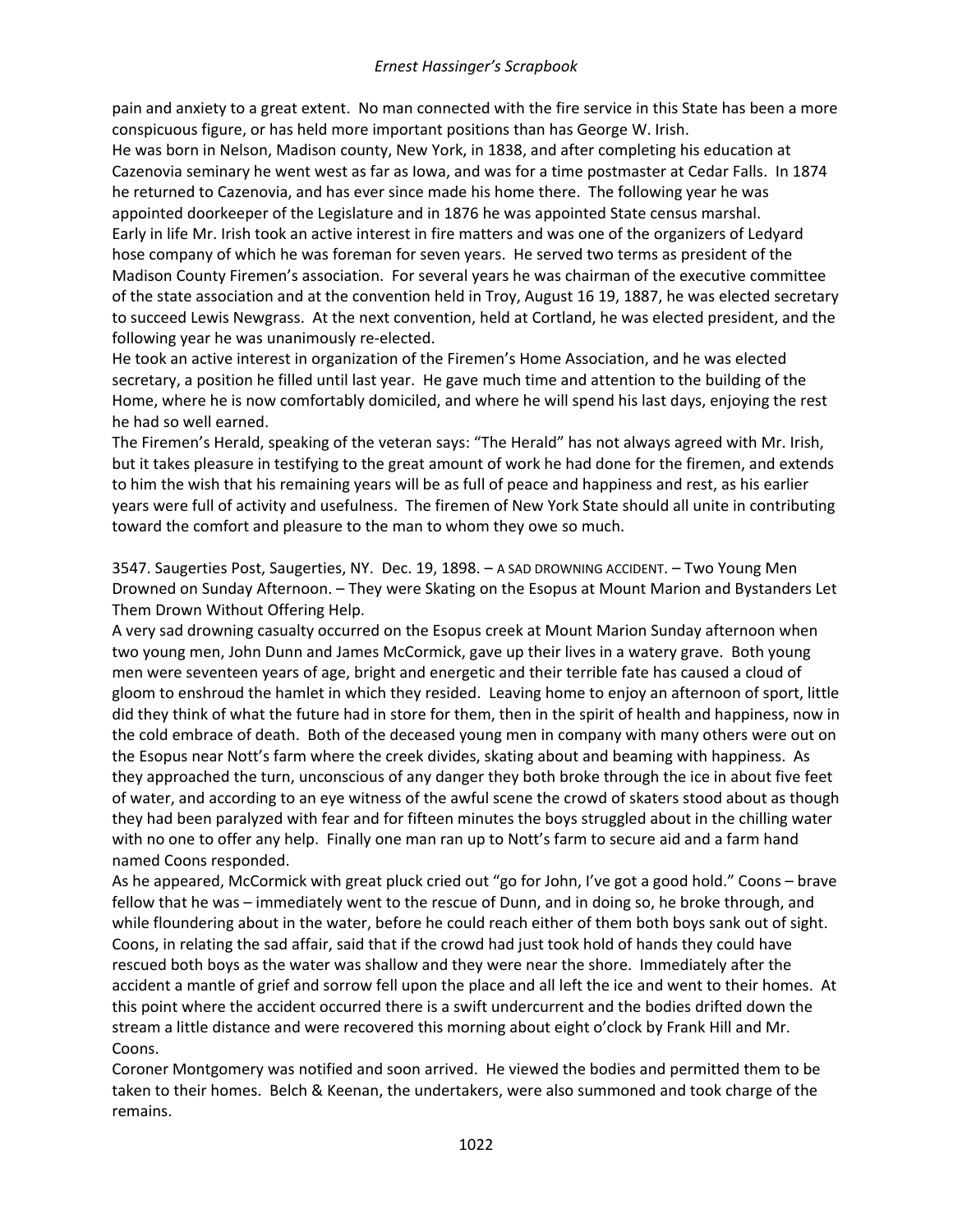Both of the drowned young men were telegraph operators having learned the art at the West Shore station at Mt. Marion, during their spare moments and each one was proficient at the business. The boys were genial in their disposition and had many friends and the sympathy of the town is extended to the bereaved parents in this dark hour. An inquest will be held to-night or in the morning by Coroner Montgomery.

#### Page 384

3548. Saugerties Post, Saugerties, NY. Dec. 27, 1898. – A PROMINENT CITIZEN DEAD. – John F. Bruckner Expires on Monday Afternoon. From an Attack of La Grippe and Pneumonia Combined – Was Well Known Throughout the Town.

Death is no respector of persons and while many homes in this place were being brightened and made happy by the Christmastide on Monday afternoon, the grim eyed monster entered the home of one of our prominent citizens and removed from it the father who for so many years had by his presence cast rays of light and happiness there. John F. Bruckner who for twenty seven years was a resident of this place, is not silent in the icy bonds of death and in the word of one of the poets we write with sorrow "another sturdy oak has fallen." Only a few days ago, engaged in his duties, strong and well, he succumbed to the prevailing epidemic, La Grippe, and though medical attendance of the best kind was given him, pneumonia developed and all physical efforts were baffled and death ensued.

Mr. Bruckner was one of our representative citizens loved and esteemed by all who knew him. He was a man of sterling uprightness and probity of character and his demise at this particular time is sorrowing beyond depiction. The deceased was a citizen who was always respected and his influence in the community was considerable. He was known far and wide for his cheerful and liberal spirit and many a one can testify to his charitable deeds. In his home, where he was always to be found, when not engaged in business, there is a vacant chair that never can be filled. Devoted to his family he will be missed among them and the light that once irradiated the home has been extinguished forever. Mr. Bruckner was in his fiftieth year, having been born in the town of Etzenreicht, Bavaria, Germany, June 6, 1849. When in his infancy him mother died and then he began to learn the lessons from the great teacher, Experience, in life's school.

At the age of fourteen he learned the baker's trade and on December 23, 1868, he landed in New York city and followed his vocation. In December 1871, he came to this village and entered the employ of Jacob Brede and in 1873 he became a member of the firm, and has been such up till his death, the firm being one of the leading business houses in the place.

The deceased was married to Elizabeth, daughter of Mr. Brede on August 3, 1873, and seven children were born to them, two of which are dead. Mrs. Bruckner died in 1885, four daughters and one son are left to mourn the loss of their father.

Mr. Bruckner was of a social nature and genial in disposition. He was a member of R. A. Snyder Hose and two years ago they presented him with this uniform on his retirement from active service. He was also a member of Ulster Lodge, I. O. O. F. who will have charge of the funeral services which will be held Wednesday afternoon at the German Lutheran church at two o'clock. [illustration]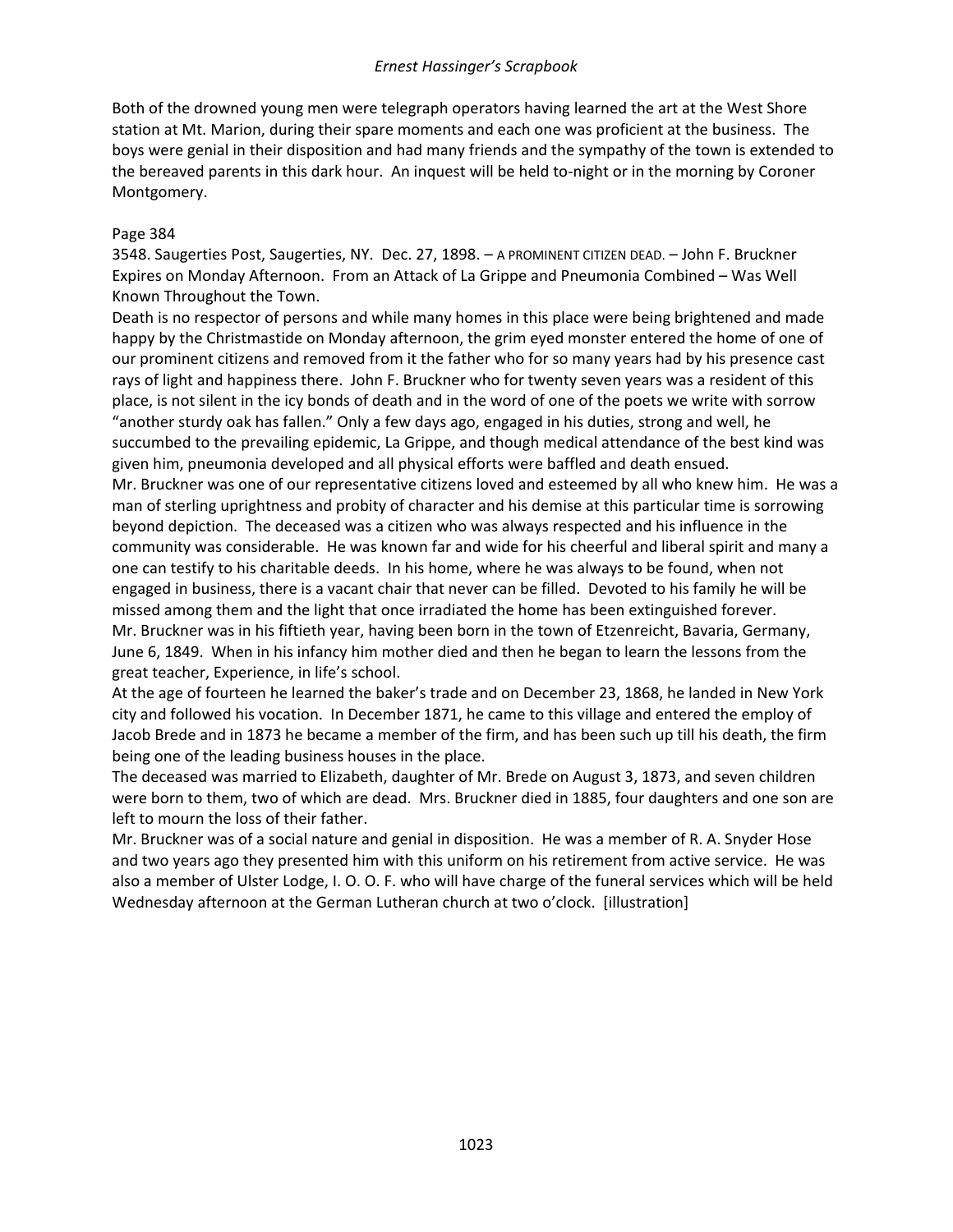3549. Saugerties Daily Telegraph, Saugerties, NY. Dec. 15, 1898. – DIED.

LONGYEAR – At Phoenicia, Dec  $14<sup>th</sup>$ , Rev. Henry C. Longyear, formerly pastor of the Baptist Church, of this village, aged 72 years, 5 months and 24 days.

ROOSA – In this village, Dec. 14<sup>th</sup>, Margaret Ellison, wife of Alfred Roosa, aged 56 years, 3 months and 25 days. Funeral from late residence on Livingston street, tomorrow (Friday) afternoon at 2:30 o'clock. Relatives and friend invited without further notice. Interment Main street cemetery.

Rev. H. C. Longyear No More, A Good Man Gone – Sad News For Sorrowing Friends.

Word was received at this office from Phoenicia this morning that the Rev. Henry C. Longyear had died at his residence at that place the evening before. When a good man dies the world misses him, and such was Mr. Longyear, beloved by all who knew him. He leaves a widow and five children, Jefferson, Christopher, Mrs. Geo. A. Griffis of this village, Mrs. Henry P. Vandebogart of Bearsville and Mrs. Riley Baldwin of Phoenicia. [picture printed here]

Henry Christopher Longyear, whose portrait appears above, was the youngest of a family of eleven children, and was born in the town of Shandaken, June 23d, 1826. Oct 15<sup>th</sup>, 1846, he was married to his present wife, then Miss Melissa Bishop. On June 23d 1849, he was baptized into the fellowship of the Woodstock Baptist Church.

A council which met with the Woodstock Church, May  $30<sup>th</sup>$ , 1854, advised his ordination to the ministry, and the following day he was publicly set part to the work by appropriate services. For five year he was pastor of the Woodstock Church. In 1857 he became pastor of the Westkill Baptist Church, where he remained for seven years. From April, 1864, to May, 1867, he acted as Missionary of the Greene and Ulster Baptist Quarterly Conference, traveling through the two counties.

In May, 1867, he became pastor of the Baptist Church, in this village, continuing until January, 1886, a period of nearly nineteen years. His resignation was made necessary on account of physical disability, which incapacitated him for further service in the ministry, and he retired to his farm at Phoenicia, where he spent the remainder of his days in happy reflections consequent upon a well spent life. As some one has beautifully said of another, the following lines apply equally to him in their appropriateness:

"Tearfully, tenderly yield him to slumber, Silently, lovingly, leave him to rest;

Manhood's endeavor and cares that encumber,

Earth takes them all to her pitiful breast.

Gather the lilies and garland the roses,

 Binding the words he will never repeat, Glances of eyes closed in solemn reposes,

Sealed with sad kisses all hopeful and sweet.

Gather the roses and garland the lilies,

 Let your fond tribute in sympathy blend; Shrive with all beautiful blooms of the valleys,

One who has never deserted a friend;

Yet the beloved, in his greatness so tender,

Needs not your tears in his curtainless bed;

Weep for the living who mourn their defender; Naught can avail for the passionless dead.

Tearfully, tenderly yield him to slumber, Silently, lovingly, leave him to rest; While through the footfalls of years without number,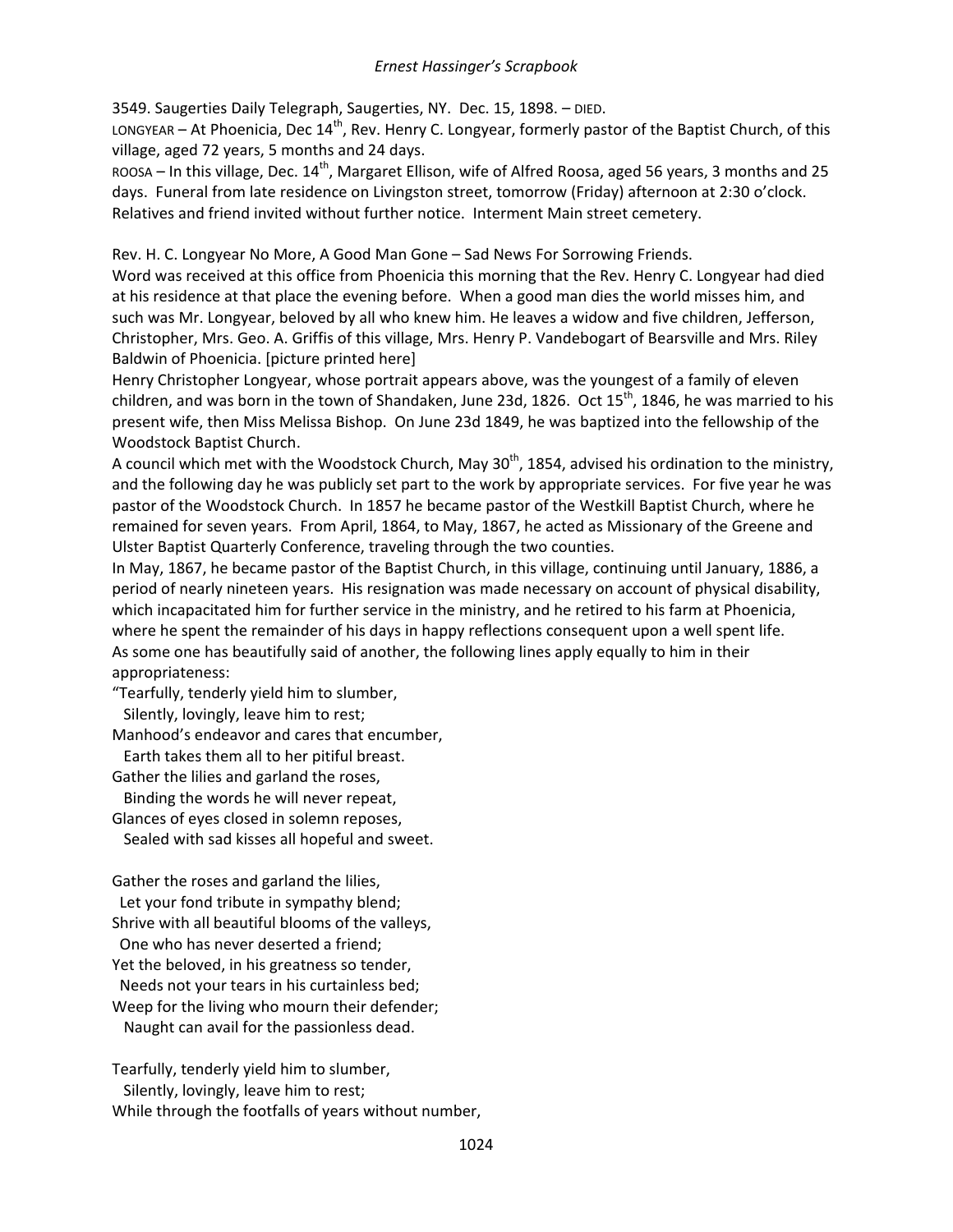Memory blossoms in hearts he loved best; Gather the lilies and garland the roses, Wreathing a name that shall never grow dim; Yield the strong soul from Death's holy reposes, Unto the Merciful – leave it with Him." [illustration]

3550. Saugerties Daily Telegraph, Saugerties, NY. Dec. 22, 1898. – Death of Mrs. Turck. - Mother of Charles Lusk, of this Village, and Widely Known in Saugerties and Greene County.

Mrs. Harriet Turck, widow of the late Henry Turck, of this village, died this morning from an attack of the grip, at the residence of her daughter, Mrs. Edmund McC. Russell, in the city of New York, in the 81 $^{\rm st}$ year of her age.

Her remains will be brought here to-morrow and the funeral will take place from the residence of her son, Charles Lusk, on Washington avenue at 5 o'clock in the evening. Interment will be in the Catskill cemetery on the following day.

Mrs. Turck was formerly Miss Harriet Luddington and she was born at Cairo, Greene county, in the year 1818. She was twice married, her first husband was John Lusk of Catskill, who died in 1847. The fruit of this union was four children, two boys and two girls, viz: Charles, James, Ella and Isabel, of whom James and Isabel are dead. The living children are Charles Lusk, the tobacconist of this village, and Mrs. Ella Russell of New York city, widow of the late Edmund McC. Russell.

In 1853 she married Henry Turck, landlord of the Phoenix Hotel in this village, with whom she lived until his death on Jan. 5<sup>th</sup>, 1887, since which time she made her home principally with her daughter, Mrs. Russell. It was during Mrs. Turck's management of the culinary department of the Phoenix which made the name of that hostelry famous as one of the best appointed and homelike hotels along the Hudson.

3551. Saugerties Post, Saugerties, NY. Jan. 11, 1899. - R. A. SNYDER HOSE BANQUET. – At Ziegler's on Tuesday Evening. – As Usual a Large Success and a Large Number Present to Enjoy the Occasion.

The annual banquet of R. A. Snyder Hose Co. was held at Zieglers on Tuesday evening and was as usual a very successful affair. The banquets of the company are always looked forward to with much pleasure and the one Tuesday evening was no exception. Promptly at ten o'clock the firemen and their friends seated themselves and filled four large and capacious tables and from that time until midnight, merriment and gayety reigned supreme. The occasion was a joyous one indeed and everyone present entered into it with a spirit of good fellowship and sociability. The repast was an epicurean one, served in Mr. Ziegler's matchless style, and was partaken of with a zest and relish which evinced conclusively that it was a delight and pleasure to be present. The tables were loaded with crisp turkey, delicious oysters, dulcet cranberry sauce, dressing and other viands which were prepared in a regal manner. Everything was ably managed and everyone was well pleased. Not only were their solids served, but liquids as well, and when each one had eaten his fill fragrant cigars were passed around and enjoyed, and the banquet will go down on record as another of the social events of the company which weave a web of "esprit de corps" among the firemen. Those who were present and participated in the affair were: Dr. O'Dea, Frank Russell, C. H. Vedder, John Lang, Sr., C. B. Cox, S. Hallenbeck, Jr., H. S. Brownson, James Dederick, F. M. Murphy, D. N. Finger, Wm. Rifenberg, Chester Blackwell, Jr., Jacob Hardenburg, Dr. Stanwix, W. W. Reed, W. E. Simmons, J. M. Reed, E. C. Snyder, James Teller, W. G. Sickles, F. A. Jewett, William Mattes, L. B. Howard, Judge H. A. Ohley, H. B. Van Buskirk, Ernest Myer, D. E. Abeel, Gus Kehr, William Hanna, Bert Whitaker, M. M. Baker, C. Van Buskirk, Wm. V. Burhans, Chas. McCormick, John F. McKinney, Clyde Van Steenberg, Charles Clum, J. W. Frankel, Roy Turck, Al. Saam, John Hallenbeck, F. T. Lewis, Elmer Walker, J. D. Fratsher, E. J. Lewis, J. A. Snyder, P. H. Davis, Ford Myer, H. T. Kenney, John M. Adams, Barnett Hallenbeck, Benjamin Davis, T. B. Belch, Robert Ballman, W. L. Darbee, J. W. Lackey, Ernest Hassinger, F. L. Osterhoudt, Byron Hallenbeck, F. A. Yerger, William Ziegler and Alfred Nestlen.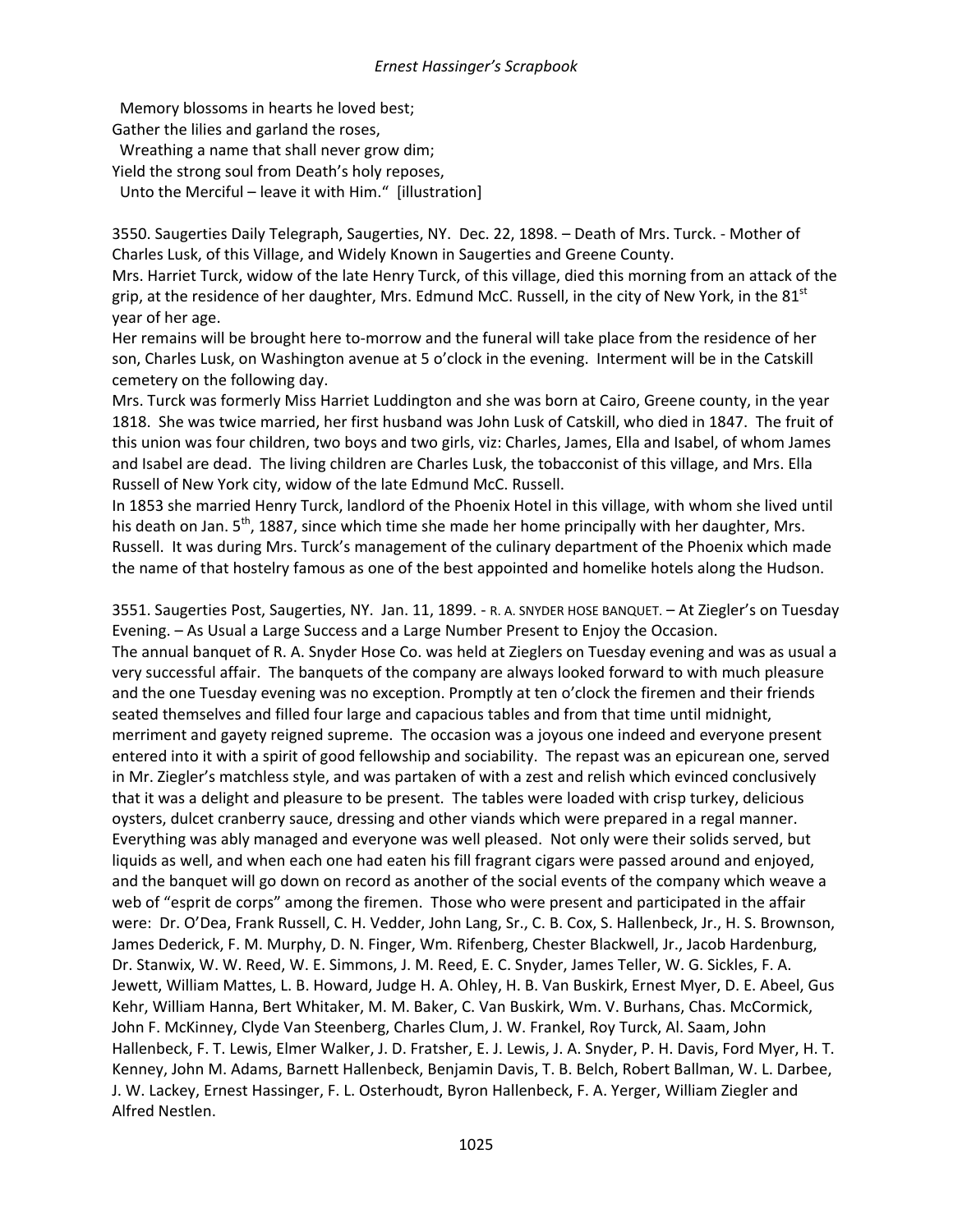Page 385

3552. Kingston Leader, Kingston, NY. Jan. 9, 1899. - FIRE RECORD OF 1898. - As Reported by Chief Engineer Rafferty. – The Full List With Amount of Insurance Paid in Each Case. – The Number Less Than Usual and the Losses Comparatively Light - A Record Worth Preserving.

At the Common Council meeting last Friday evening, the annual report of M. F. Rafferty, Chief Engineer of the Fire Department, for the year 1898 was presented. It states that the number of fires during the year was considerably less than in the previous year; also that the losses have been very light. The total number of alarms sent in was 32, of which four should be considered false alarms. The record of fires with the losses as reported by the Insurance Companies are as follows:

January 1 – Fire in the apartments of John Quigley in the building owned by Bernard Culloton. No water turned on. Damage slight. Loss settled for \$73.

January 3 – Building of F. Hallett was destroyed. Loss settled for \$1,973.54.

January 6 – Residence of Alderman C. A. Schermerhorn. Damage considerable from water and fire. Loss settled for \$587.

January 21 – Tenement house of Mrs. Augustus Schoonmaker on fire in rear room. No water turned on. Loss settled for \$23.58.

February 14, 3:15 A. M. – Building of J. Denike badly damaged. Loss settled for \$ 587.

February 14, 6:10 A. M. – Barn of Mrs. Reuben Reil on German street burned together with contents. Loss settled for \$300.

March 11 – Building of George Hutton, occupied by A. Myer as a cigar store. Building and stock badly damaged. Loss settled, on building, \$235.20; on stock and fixtures, \$148.50.

March 19 – House of William Tappen on fire. No water used. Damage slight. Loss settled for \$25. April 4 – Fire in junk shop on Hasbrouck avenue. Building owned by Mrs. Kimbal. Building badly damaged. No insurance on stock. Loss settled for \$400.

April 6 – Fire in residence of J. E. Diamond. No water turned on. Loss settled for \$60.

May 2 – Gasolene stove in house of Mrs. Seymour exploded. No water used. Little damage done. No insurance.

May 4 – Barn of Mr. Grimes on Post street destroyed, together with its contents. Loss settled for \$200. May 12 – Roof of Mrs. Murphy's livery stable on fire. No water used. Slight damage. No insurance.

June 8 – Barn of Dr. Murphy destroyed; also house of Mrs. Nock slightly damaged. House owned by Mr. Gage damaged a little. Total losses settled for \$475.

July 5 – Solomon's clothing store on West Strand. Stock destroyed. Building only damaged on ground floor. Losses settled on building, \$400; on stock and fixtures, \$3,150.

July 5 3:20 P. M. False alarm sent in for brush fire in Ludlum's woods.

July 12 – Fire in Feineson's clothing store. Stock badly and building slightly damaged. Losses settled for building \$446.25; stock, \$1,565.

July 12 – Fire in house owned by Colonial Railroad, occupied by James O'Brien. House badly damaged. No insurance on house or furniture.

August 21 – House owned by Schoonmaker estate, and occupied by –onen, [ink missing] shoemaker, on fire. Slight damage to house. Furniture considerably damaged. No water used. Chemical extinguishers used and they worked good. Losses settled, on furniture, \$139.40; on house \$45.80.

August 22, 2 A. M. – Mooney homestead, Abeel street, destroyed. House unoccupied. No settlement made yet.

August 22, 9:40 P. M. – Bale of hay on fire in Stephan's store. No other damage. A false alarm.

August 24 – House owned by Hugh Moran on fire. Not much damage done. No loss reported.

October 5 – Barn owned by Michael Walch destroyed. Loss settled for \$155.

October 6 – Chimney on house owned by Peter Measter had the cap stone blown off by gas that generated in chimney. No fire. False alarm.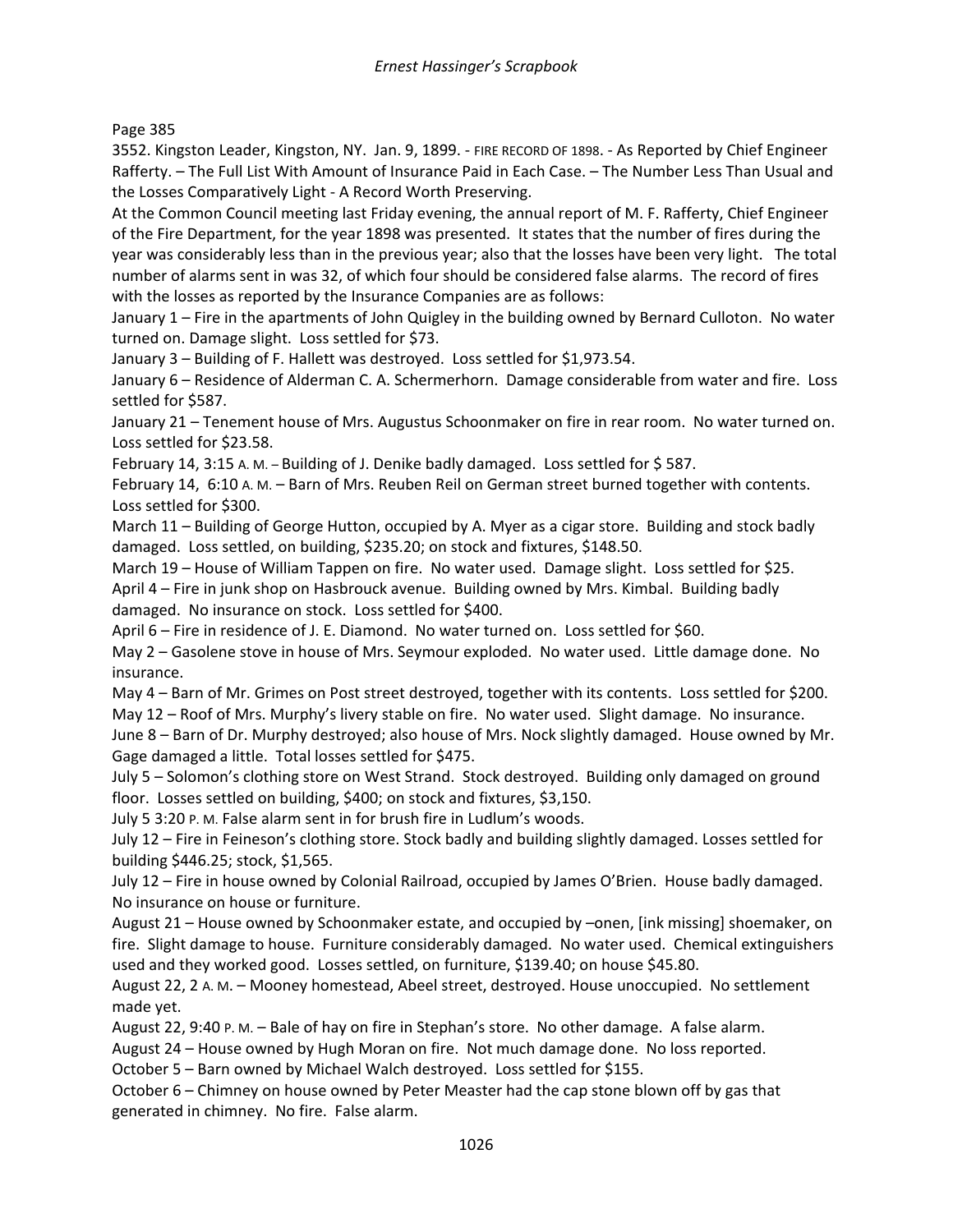October 17 - Oil stove exploded in house of Edward Geldhart. Stove carried out before any damage was done.

October 19 – Fire alarm caused to ring by electric light wires falling across it.

November 9 – Fire in hotel of Casper Michaels. Not much damage done to house. Some furniture damaged. Loss on furniture settled for \$135. Loss on building not yet adjusted.

November 15 – Small fire in house occupied by James McManus. Little damage done. No loss reported. November 25 – Building owned by Mrs. Michael Meagher and occupied as a candy store by Harvey Decker. Building and stock destroyed. Losses settled on building, \$208; on stock and fixtures \$355. December 9 – House of Emory Merrihew on Tubby street destroyed. Losses settled, on house, \$1,016; on furniture, \$500.

December 20 – Jorgensen's art gallery on fire. Building owned by Hutton estate, all destroyed. Adjoining building slightly damaged. Dr. Buckley's loss settled for \$192.50; Weber's meat market for \$14; building, \$625; Jorgensen's loss and P. J. Leuffgen's loss not settled yet.

December 26 – Hauck's baker shop destroyed. Building owned by Mrs. Reuben Rail. Losses not settled. The report also contains an inventory of all the city's property in the various engine houses and gives the condition of the building and apparatus and states what repairs are needed. It also gives the number of feet of hose on hand and its condition as follows: First class hose, 4,500 feet; second class, 1,850 feet; poorer, 100 feet; total 6,450 feet. The worn out hose has been taken to the City Hall for the use of the street force.

The report also refers to the parade and inspection held on October 4, stating it was a grand success and calls attention to the many handsome parade carriages and finely uniformed companies in the city. In referring to the fire alarm system the Chief recommends that an ordinance be passed prohibiting the repeating of alarms, as it frequently taken for the second alarm and causes unnecessary expense and confusion.

3553. Saugerties Post, Saugerties, NY. Dec. 14, 1898. – The A. O. U. W. Election. – Address by Grand Deputy Adams and Past Grand Master Donnel.

The meeting of Saugerties Lodge Ancient Order United Workmen was graced by the presence of Past Grand Master Workmen W. J. Donnel, of Dunkirk, N. Y., Grand Deputy G. J. Adams of Albany, and Deputy Master Workman Andrew Rockefellow, of Tivoli on Tuesday evening, and proved interesting indeed.

The invitation of Laurel Lodge, Catskill, to visit their next Thursday evening was accepted and about twenty members will go up.

The election of officers for the ensuing year resulted as follows:

Past Master Workman, W. G. Sickles; Master Workman, H. W. Walker; Foreman, A. M. Kearney; Overseer, James Teller; Recorder, Harry S. Brownson; Financier, N. Van Steenberg; Rep. to Grand Lodge, Wm. G. Sickles; Alternate, Harry W. Walker; Trustee, 3 years, Dr. R. F. Diedling.

The installation will be held in January, and will probably be a public one. Addresses were delivered by Grand Deputy Adams and Past Master Donnel. Mr. Donnel's address was an able and comprehensive one, giving a complete statement of the strength and stability of the order, its great relief fund, separate state beneficiary jurisdiction, and low rate assessment plan. He spoke of its marvelous growth and that it stands to-day the pioneer fraternal organization in the land. He closed his address by complimenting Saugerties Lodge on its rapid growth, personnel and bustling proclivities.

3554. Saugerties Post, Saugerties, NY. Jan. 13, 1899. – A LONG LITIGATION ENDED. - Court of Appeals Decides the Mattes-Frankel Suit. – In Favor of Mrs. Frankel – The Case Tried in Three Courts and Won Every Time by Mrs. Frankel and Now Ended.

After being in the courts for nearly ten years, the famous right of way case of Philip Mattes against Mrs. C. P. Frankel and her son-in-law, Joseph Swartz, has come to an end, the last phase in the action being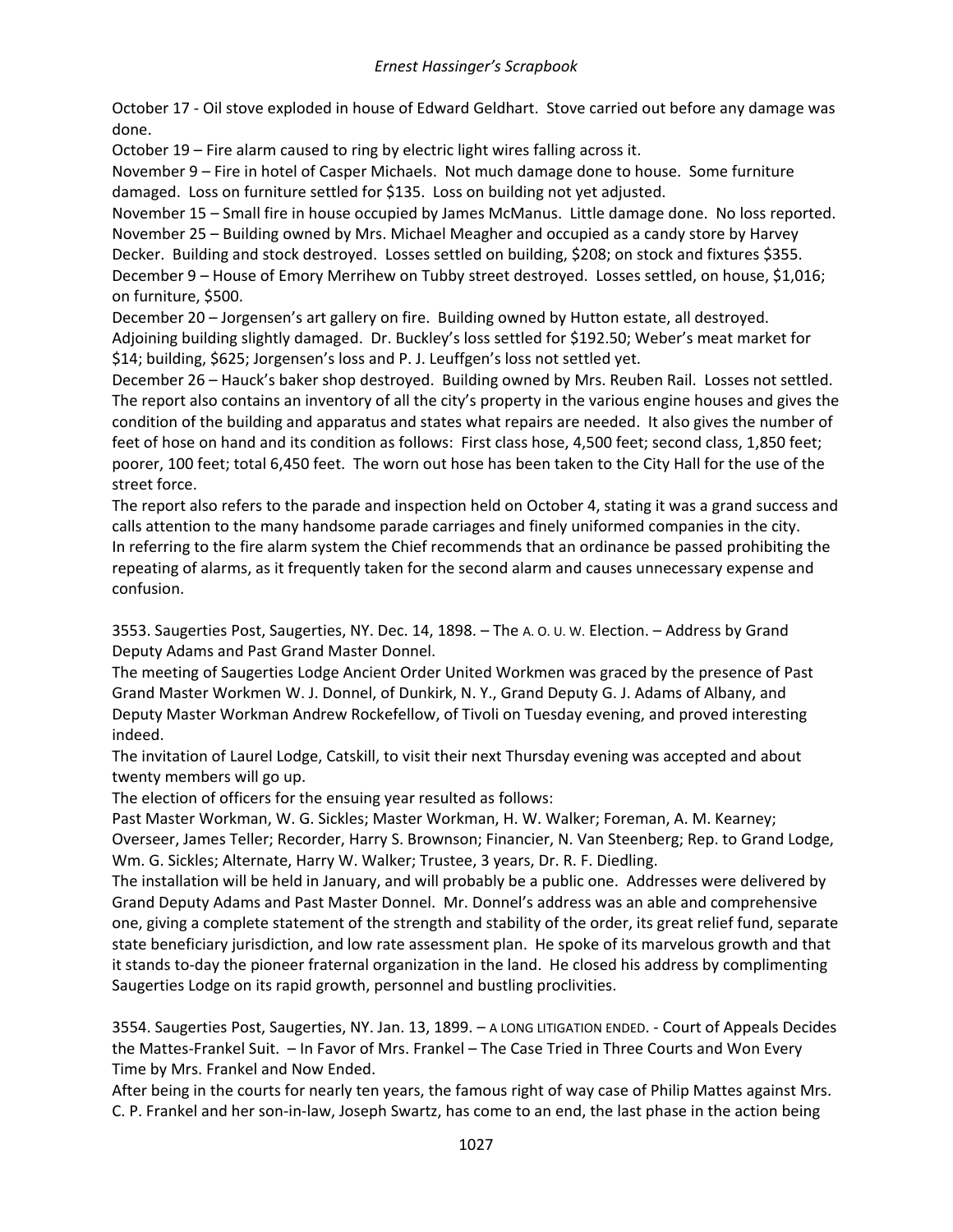the decision handed down this week by the court of appeals, affirming the orders of the lower courts with costs. This case attracted considerable attention owing to the points of law involved – that is, whether a verbal agreement made by party is as binding as a written one, and the decision of the court is that a verbal agreement is equally as binding as a written one. The history of this case which has been tried in three courts is as follows: On March  $14<sup>th</sup>$  1889, Philip Mattes conveyed to Mrs. Frankel and Mr. Swartz, the property on Partition street, now occupied by Mrs. Frankel adjoining his property. In the rear of the property was a barn which Mrs. Frankel intended to use for keeping her horse used in delivering goods. It was necessary in order to reach the barn to cross Mattes' property and also to go through an alley owned by Mattes and Mrs. Genthner. At the time of the purchase no record was made in the deed of allowing Mrs. Frankel and Mr. Swartz the right of way to cross the property but in the presence of Isaac Lazarus who negotiated the sale, Mr. Swartz and subsequently Henry Lynk, Mr. Mattes stated while in the yard one day that this was the right of way and that Mrs. Frankel and Mr. Swartz could use it. Nothing occurred to cause trouble between the parties until in September, 1889, when Mr. Mattes locked up the gate and prevented Mrs. Frankel from getting in or out the yard. Mrs. Frankel then retained attorney Carrol Whitaker and commenced an action against Mr. Mattes for persecution, claiming damages at \$1,000, she having suffered many inconveniences on the part of Mr. Mattes previous to his locking up the gate. Upon the advice of counsel, Mr. Swartz broke the lock on the gate. Mattes then endeavored to keep out Mrs. Frankel by building a high board fence, although he had been notified not to obstruct the roadway. The fence was completed sufficiently to block the right away [*sic*] and Mr. Swartz, on advice of counsel, smashed the fence into pieces.

Mattes then brought an action against Mrs. Frankel and Mr. Swartz claiming damages at \$400. The case was tried before Judge Clearwater and a jury at Kingston in May, 1890, Hon. Charles Davis and Hon. Peter Cantine appearing for the plaintiff and Carrol Whitaker for the defendants.

It required two days to hear the evidence and nearly forty witnesses were sworn. The jury brought in a verdict of no cause of action in favor of the defendants, believing the testimony given by Messrs. Swartz, Lazarus and Lynk concerning what Mattes said relative to the right of way true. The case was then appealed to the Appellate Division and argued by Counselors Cantine for the plaintiff and Whitaker for the defendant and the court unanimously affirmed the decision of the County Court. Another appeal was taken, to the Court of Appeals the highest tribunal in the state and after being on the calendar a number of years it was reached last December and argued by the same attorneys and the court at its sitting Wednesday morning handed down a decision affirming with costs the order of the Appellate Court, thus bringing an end to the case.

3555. Saugerties Post, Saugerties, NY. Jan. 4, 1899. FIREMEN ELECT OFFICERS. – Snyder Hose and Exempt Firemen Hold Elections – Officers Chosen to Serve for the Ensuing Year by the Above Named Fire Companies.

The annual meeting and election of officers in Snyder Hose Co. was held Tuesday evening. Benjamin F. Davis was elected an active member and James T. Maxwell, W. A. Baker, Edward Lynk, Jr., Dr. George B. Stanwix, J. W. Frankel, Dr. C. T. Montgomery, William G. Morgan, Newby S. Barritt, Eugene Barritt, S. M. Gray, J. H. Murphy, F. L. Osterhoudt, B. Taylor Harris, Albert Carnright, H. D. Laflin, F. W. Loerzell, F. M. Van Deusen, Frank Scism, F. N. Moulton, F. S. Dickinson, M. P. Rourke, Albert Rowe, Frank Russell and W. L. Darbee were elected honorary members. The company also decided to hire Gartland's band of Albany, twenty-five pieces, for the parade at Po'keepsie in June. The following officers were elected. Ernest Myer, President; Herbert Van Buskirk, Vice-President; Irwin Ronk, Foreman; Robert B. Ballman, 1st Ass't Foreman; Fred D. Wygant, 2d Ass't Foreman; John M. Adams, Secretary; William Ziegler, Treasurer; Jacob Bruckner, Charles Wilbur, John A. Snyder, Trustees; Ernst Myer, Rep. State F. A.; Robert B. Ballman, Alternate; James Teller, Rep. H. R. V. F. A.; Alfred Saam, Alternate; Jas. Teller, 2<sup>nd</sup> Asst. Chief Engineer; Ernest Hassinger, Janitor.

The annual banquet will be held at Ziegler's cafe next Tuesday evening.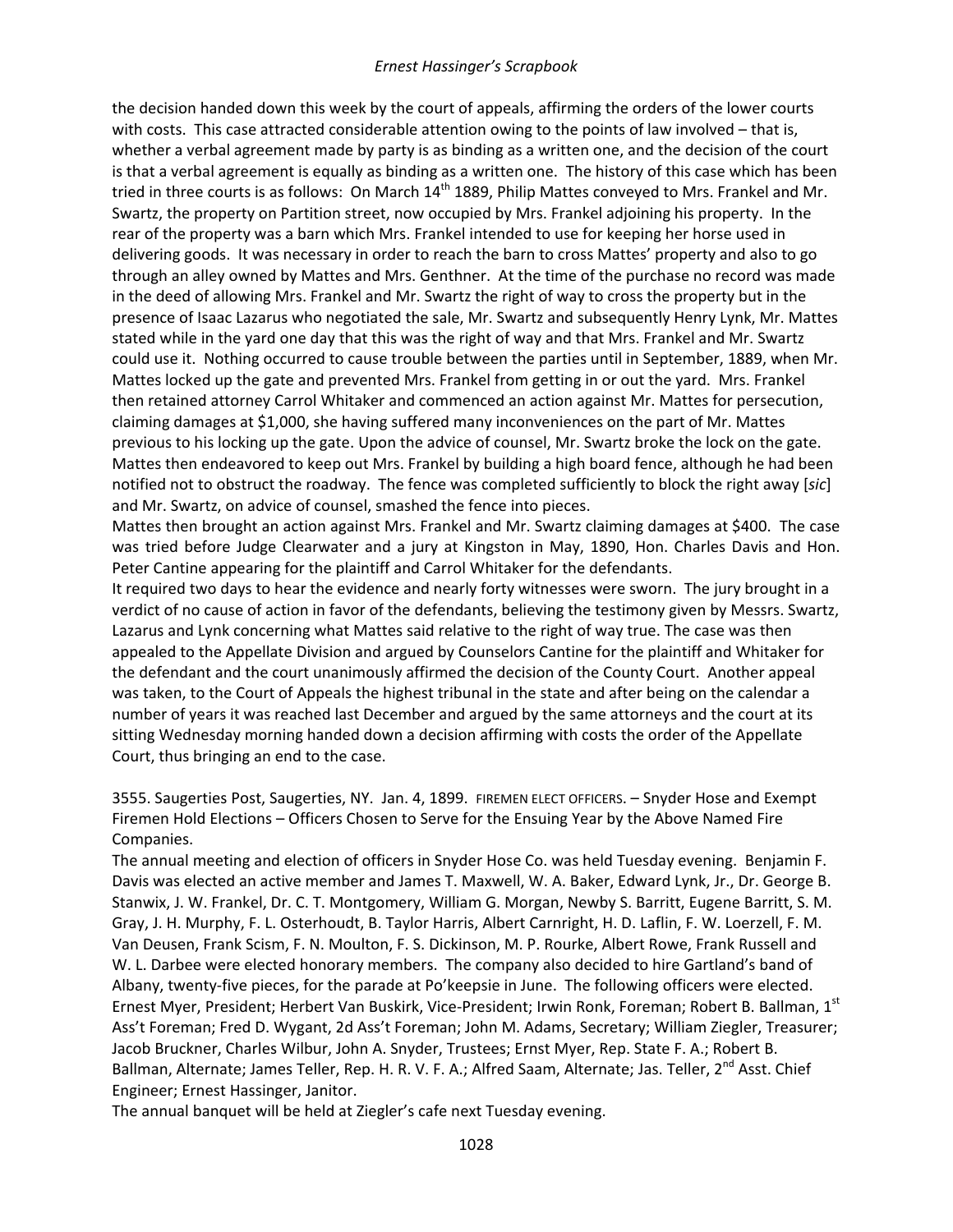### EXEMPT FIREMEN.

The Exempt Firemen's Association held their annual election Tuesday evening. The following were the officers elected: Denis McLaughlin, Foreman; J. W. Reinhard, First Asst. Foreman; D. N. Finger, Second Asst. Foreman; Jerry Finger, Secretary; J. P. Russell, Treasurer; John Lang, Sr., Rep. to State Ass'n; Edward Jernegan, Alternate; F. L. Osterhoudt, Rep. H. R. V. V. F. A.; John G. Palmer, Alternate.

Page 386

#### SPECIAL EDITION

### Daily The Saugerties Post Weekly Compiled by Joseph W. Frankel and James R. Wood. Saugerties, N. Y. November, 1898.

3556. SAUGERTIES. – Description of the Village. – It's Industries, Prominent Business Men, Buildings and Facilities.

The Village of Saugerties.

Nowhere in the Empire state is there a prettier spot than Saugerties. It is "beautiful for situation." Located in the northeastern part of Ulster county at the foot of the famous Catskill mountains where the gentle Esopus creek empties itself into the lordly Hudson river, and lying on an eminence commanding a fine prospect of all the surrounding country, a more charming place can scarcely be imagined. it is described in Spafford's Gazetteer as being in the year 1813. "A village of about a dozen houses, handsomely situated on a level plain, where is considerable business." Since then it has grown to be a thriving and beautiful village of about 4,000 inhabitants, second to none in attractions for the summer tourist, and steadily growing in commercial importance. Some of the features of Saugerties that are found to be of advantage to its inhabitants, may be briefly mentioned.

Aside from the consequences of the surroundings, its abundance of shade, easy drainage, pure drinking water, it has superior postal, telegraph, telephone and express facilities, there is a gas and electric light works, an opera house, three fine hotels, seven lodges, seven churches, a high school, grammar schools, two national banks, one savings bank, a public library, two daily and two weekly newspapers, and large and commodious stores, a line of steamboats to New York, Albany and Newburgh, a ferry to Tivoli, connection with the New York Central & Hudson River Railroad. The West Shore railroad runs through the village and unequaled bus line run to and from boats.

On account of its romantic scenery, its salubrious air and equable temperature, its abundant supply of pure water, and other attractions, both of an intellectual, social and business character, it is considered a most desirable place to live, not only for the summer, but all the year round. And it is believed that no place along the Hudson river possess greater facilities for the convenience of manufacturers, and those who would do business where water privileges are required, and where opportunities for transportation are demanded. Saugerties as an open hand of welcome for all, and invites an inspection of its beauties and advantages.

The first settlement in Ulster county was made in 1614, six years prior to the landing of the Pilgrim Fathers on Plymouth Rock. The town of Kingston comprising what is now Kingston and Saugerties, was organized in 1684. The town of Saugerties was separated from Kingston April 5, 1811. The village of Saugerties was first incorporated April 26, 1831, as Ulster. The name was changed April 10, 1855, to Saugerties, said to be derived from the Dutch "Zagger" a sawyer from a saw mill built by the Livingstons on the Sawkill creek.

The business development of Saugerties dates back to the time of Henry Barclay, who was virtually the founder of the village. Mr. Barclay came to the place in 1825-1826, and after securing water privileges, began at once to erect a dam across the Esopus creek and cut the present raceway through several hundred feet of sold rock, established paper mills, iron mill and lead factories. He was an enterprising, public-spirited man and for many years was the leading spirit of the town, was interested in every good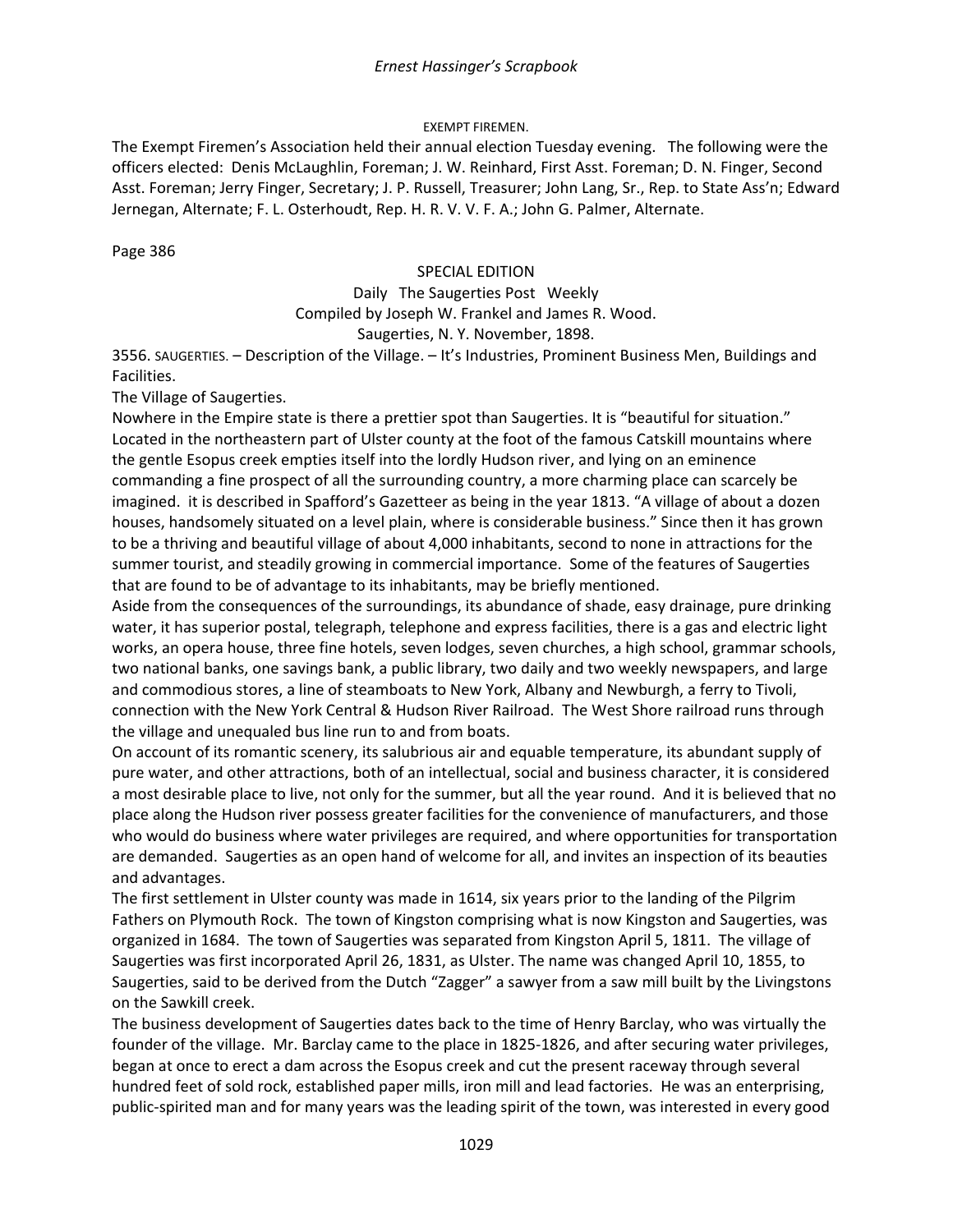work, and when he died, January 3, 1851, it was found that he had left his mark ineffaceably upon the place and its people.

# 3557. Special Edition - Village Government.

The village government is composed of Norman Cunyes and James D. Myer of the First ward, Edson Finger and Alfred P. Lasher of the Second ward, and Charles E. Cornwell and Charles McNally of the Third ward. Alfred P. Lasher is the mayor (president) of the village and David W. Maxwell, clerk; John Crowley, collector; William H. Eckert, Treasurer; John W. Shultis, Jeremiah P. Russell and Richard S. Gibson, assessors; James Crump, superintendent of streets; Ernest Hassinger, chief engineer of the fire department; Martine D. Cantine, first assistant chief, and Frank J. Dale, second assistant chief.

# 3558. Special Edition - Fireman's Hall.

This building stands on Partition street just north of Main. It is two stories and a half high with a tower. It is built of brick and was erected in 1873. On the lower floor is stored the apparatus of R. A. Snyder Hose Company and Washington Hook and Ladder Company. The village lockup is also on this floor. On the upper floor there are four large rooms. Snyder Hose Company and Washington Hook and Ladder Company each have one while on large room is used for the Board of Director's meeting room. [ill [ilustration]

# 3559. Special Edition - The Fire Department.

The village of Saugerties occupies an enviable position among the villages of the state, in the matter of a volunteer fire department. It is doubtful if it can be excelled. The leading men of the village are the backbone of it and whenever duty calls them, "there they are." Four companies compose the department and the apparatus included four hose jumpers, a Rumsey hook and ladder truck, a steamer and two thousand feet of hose. The companies are all handsomely uniformed, and whenever they appear on parade, favorable comment is always heard on all sides. The names of the companies with their location and color of uniforms and officers are

R. A. Snyder Hose Co. No. 1, Fireman's Hall, Partition street. Fawn uniforms John A. Snyder, foreman; Irwin Ronk, first assistant foreman; Robert Ballman, second assistant foreman; Ernest Hassinger, secretary; William Zeigler, treasurer.

H. D. Laflin Hose Co. No. 2, Engine House, Theodore Place. Cadet grey uniform. William J. Gordon, foreman; Jonas Myer, first assistant foreman; Thomas Bradley, second assistant foreman; John McCormick, Jr., secretary; George H. Reynolds, treasurer.

Washington Hook and Ladder Co. No. 1, Fireman's Hall, Partition street. Dark blue uniform. William Tracey, foreman; Fred Gradwhol, first assistant foreman; Patrick Doyle, second assistant foreman; James P. Sweeney, secretary, Isaac Lazarus, treasurer.

Exempt Firemen's Police Patrol, Fireman's Hall, Partition street. Bottle green uniform. John Lang, Sr., foreman; Dennis McLaughlin, first assistant foreman; J. W. Reinhard, second assistant foreman; J. P. Russell, secretary and treasurer.

# 3560. Special Edition - The Public Schools.

The Saugerties public schools were established in 1893, as a Union Free School District, by the consolidation of the Common School Districts, Nos. 10, 15 and 21, and were chartered by the Regents of the university of the state of New York in 1896 as Saugerties High School.

The people of the village feel justly proud of what has been accomplished during the past five years by the present system of schools. The change has been gradual but constantly for the better. Under the management of a most efficient board of education the character of the school has been changed from that of a common district school to that of a union free school supplemented by a high school. In June, 1897, the first class was graduated from the high school. This class consisted of five young men and one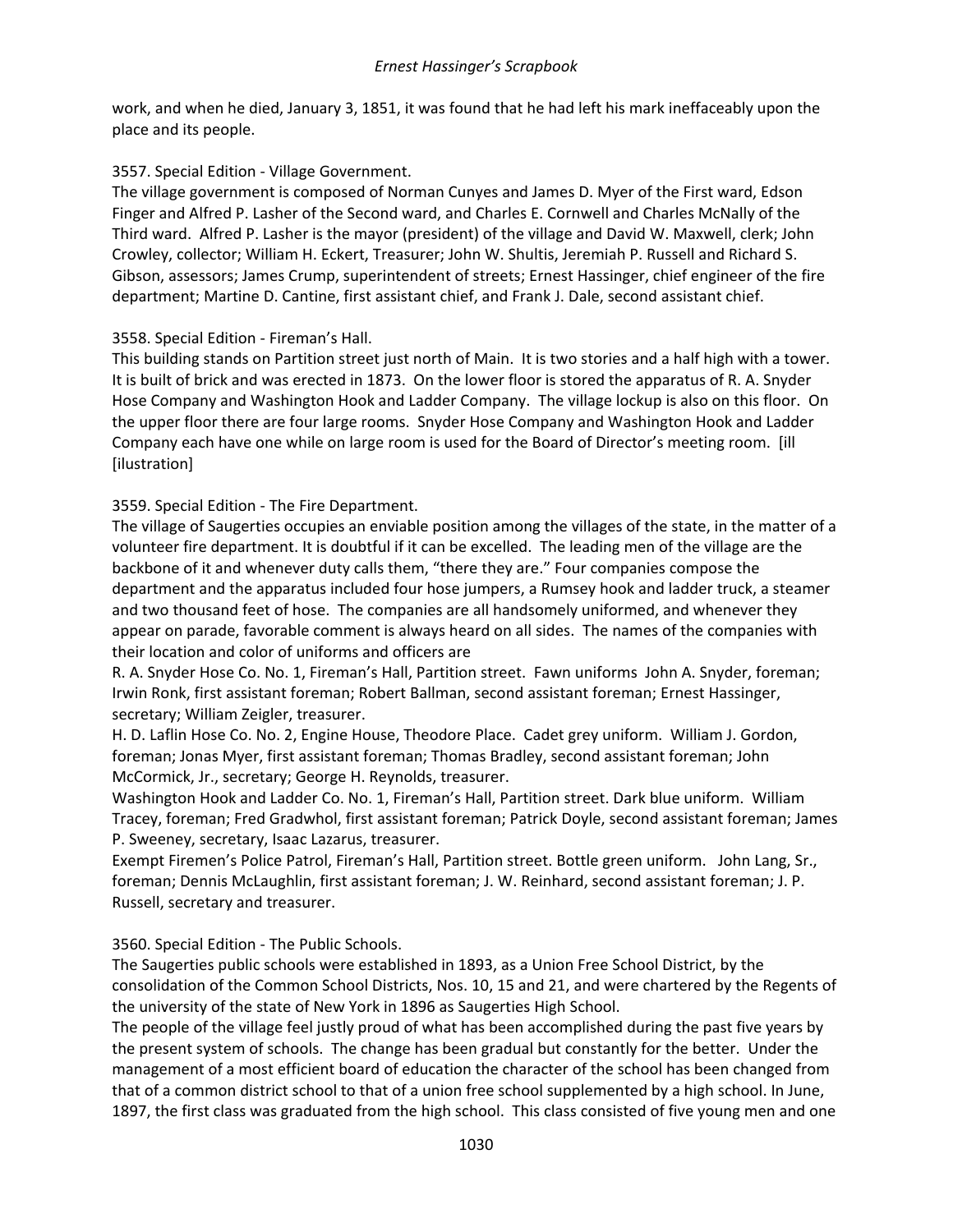young lady. Three of the young men and the young lady are now continuing their studies further at college. In June, 1898, the second class was graduated. This class contained two young men and six young ladies. Of this class five entered college in September, and two entered upon a course of study at one of the Normal schools of this state. Four general courses of study have been adopted, which give opportunity for broad and thorough training for either business of college preparatory education. The schools are well equipped with all necessary apparatus and each is provided with a library for supplemental reading and study. The high school library is particularly excellent, containing about fifteen hundred volumes adapted to the special needs of a high school. In addition to this there has been established indirectly under the control of the board of education, a public library as compete and efficient as can be found in any town of the size of Saugerties.

Friends of public education are always welcome at any of the schools, and are urged to visit them and see the character of the work which is being done.

The board of education is composed of Louis J. Butzel, Peter Canner, Martin Cantine, T. B. Cornwell, W. L. Darbee, John C. Davis, S. M. Gray, A. P. Lasher and E. J. Lewis, and the officers are: Peter Canner, president; J. W. Lackey, clerk; Ira Lewis, treasurer; C. E. Abeel, collector. The faculty of the schools is Fred N. Moulton, principal and superintendent; Eva E. Briggs, preceptress; M. Corrinne Lewis, Josephine E. Keeney, Mable W. Voorhees, Kate R. Bishop, Anna F. Maltby, Emma M. Bolton, Daisy Lee Smallman, Louise H. Base, Mary E. Lindberg, M. Louise Russell, Ruth Fordham, Ida A. Willard and Nelly A. Reed, teachers.

3561. Special Edition - The Village Societies.

In this village there are several organizations, composed of the prominent citizens of the town banded together for social and fraternal purposes. The names of the societies are their meeting nights are: Ulster Lodge, No. 193 F. & A. M., every Wednesday evening, Russell block. Confidence Lodge, No. 51, I. O. O. F., every Monday evening. Whittaker building.

Page 387 – Special Edition Continues

Ulster Lodge, No.59, I. O. O. F., every Thursday evening, Brede building.

Thomas Wildey Encampment, No. 39, I. O. O. F., first and third Fridays in every month, Brede building. North American Lodge, No. 115, K. of P., every Tuesday evening, Lazarus building.

Saugerties Lodge, No. 373, Ancient Order United Workmen, second and fourth Tuesday of each month, Whittaker building, Main street.

Saugerties Council, No. 1,365, Royal Arcanum, the second and fourth Friday of each month, Whittaker building.

J. R. Tappen Post, No. 215, G. A. R., first and third Tuesday evenings in each moth, Russell block.

Woman's Relief Corps, No. 171, G. A. R., first and third Tuesday afternoons in each mother, Russell block.

Cigarmakers' Union, No. 84, first Monday of every month, Lorezel's Hall.

3562. Special Edition - The Village Churches.

Saugerties has reason to feel grateful for her churches, seven in number. Each one is admirably situated and the pastors are all men of much intellectual force and learning. The churches with their pastors are: Baptist, Partition Street, one block north of Main, Rev. Frederick W. Hatch, pastor.

Congregational, corner Main and First streets. Rev. Wilbur F. Stowe, pastor.

German Lutheran, Market street, near Ulster avenue. Rev. A. [*sic*] Krauch, pastor.

Methodist Episcopal, Washington avenue, opposite Russell street, Rev. George H. Smith, pastor.

Reformed, Main street, near John. Rev. Denis Wortman, D. D., pastor.

St. Mary's Roman Catholic, Dock street. Rev. M. J. Murray, pastor, Rev. A. T. Roche, assistant pastor. Trinity Episcopal, Church street, Barclay Heights. Rev. Thomas Cole, pastor.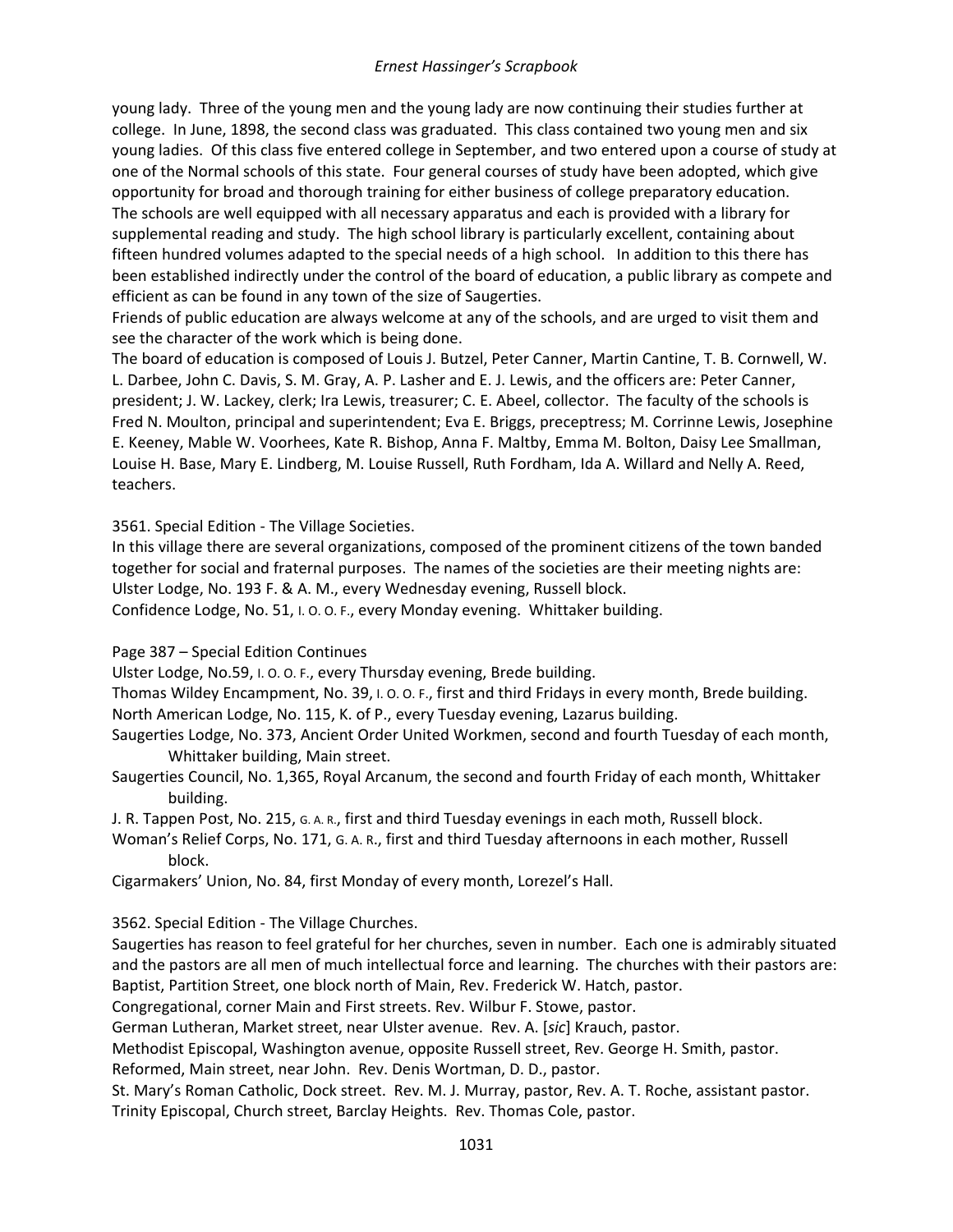### 3563. Special Edition - First National Bank of Saugerties.

The First National Bank of Saugerties was incorporated first as a state bank under the title of the Bank of Ulster, in the year 1852, and was changed to the national banking system in 1863, under the name of the First National Bank of Saugerties, and has occupied an important position in the development of the industrial and mercantile resources of this section, for it is the policy of the officers of this bank to treat its customers as liberally as is consistent with the maintenance of strictly legitimate methods, thereby promoting the growth of the business of this section by the assistance and accommodation rendered to the merchants and manufacturers, and we might add that much of the usefulness of the institution is due to the perfect familiarity of its officers and directors with local conditions, for the management includes some of the active manufacturers and merchants doing business in this vicinity. It is obvious that such men are peculiarly well qualified to direct an enterprise, having chiefly to do with local and suburban industrial and mercantile establishments. The bank enjoys very favorable relations with other financial institutions throughout the country and is prepared to offer a prompt and satisfactory service in connection with the collection of drafts and indeed, in connection with all other duties incidental to a general banking business. The accounts of firms, individuals and corporations are received on the most favorable terms and all business intrusted to the institution is assured prompt and painstaking attention. The bank has a capital stock of \$200,000, a surplus fund of \$40,000, and undivided profits of \$7,500. Its financial condition is excellent in every respect and reflects much credit on its officers and directors both past and present. Hon. Robert A. Snyder is president of the institution; William H. Eckert, cashier; James T. Maxwell, vice-president; John A. Snyder, teller; John Hallenbeck, bookkeeper. The board of directors is composed of Hon. Robert A. Snyder, James T. Maxwell, Jacob Van Gelder, Daniel Lamb, Fred M. Wells, Stephen Cordes, George Seamon, W. H. Eckert, Uriah Van Etten, George W. Washburn, Orville L. Carn, Henry L. Finger, P. M. Gillespy.

# 3564. Special Edition - Frank Rowe.

Dealer in beef, mutton, veal, lamb, poultry and game in season, corner of Main and Partition streets, Saugerties. Some few business men succeed by catering especially to one class of trade, but invariably the only way to obtain a large and permanent patronage is to spare no pains to satisfy the purchasing public in general, and it is just this policy intelligently and completely carried out which commends the enterprise conducted by Mr. Rowe to the residents of Saugerties and vicinity, and which has resulted in building up an extensive patronage. The business was started in 1884 by Albert Rowe, who was succeeded by his son Frank in 1895. This market has always been conducted in an able and business-like manner. The premises are 70 x 30 feet in dimensions, and the stock consists of all kinds of meat, poultry and game in season, which is always sold at lowest prices. This extensive business requires the services of three men and the constant use of three wagons to deliver to customers their daily orders. All goods warranted to give satisfaction.

### 3565. Special Edition - William Doyle.

The necessity of a reliable express-man in a community of this size is very obvious. So much depends on the rapidity with which goods are delivered to a designated point and the care that must be taken in handling them that not everyone can be trusted to do this work. Mr. Doyle opened a fish and vegetable business in 1872, and engaged in his present business in 1874, with one wagon. By strict attention to the requirements of his customers he has built up an immense business, requiring 23 horses and 30 wagons to take care of it. No one is better or more favorably known in this village and vicinity and his motto is "Always on Time." All kinds of trucking promptly attended to.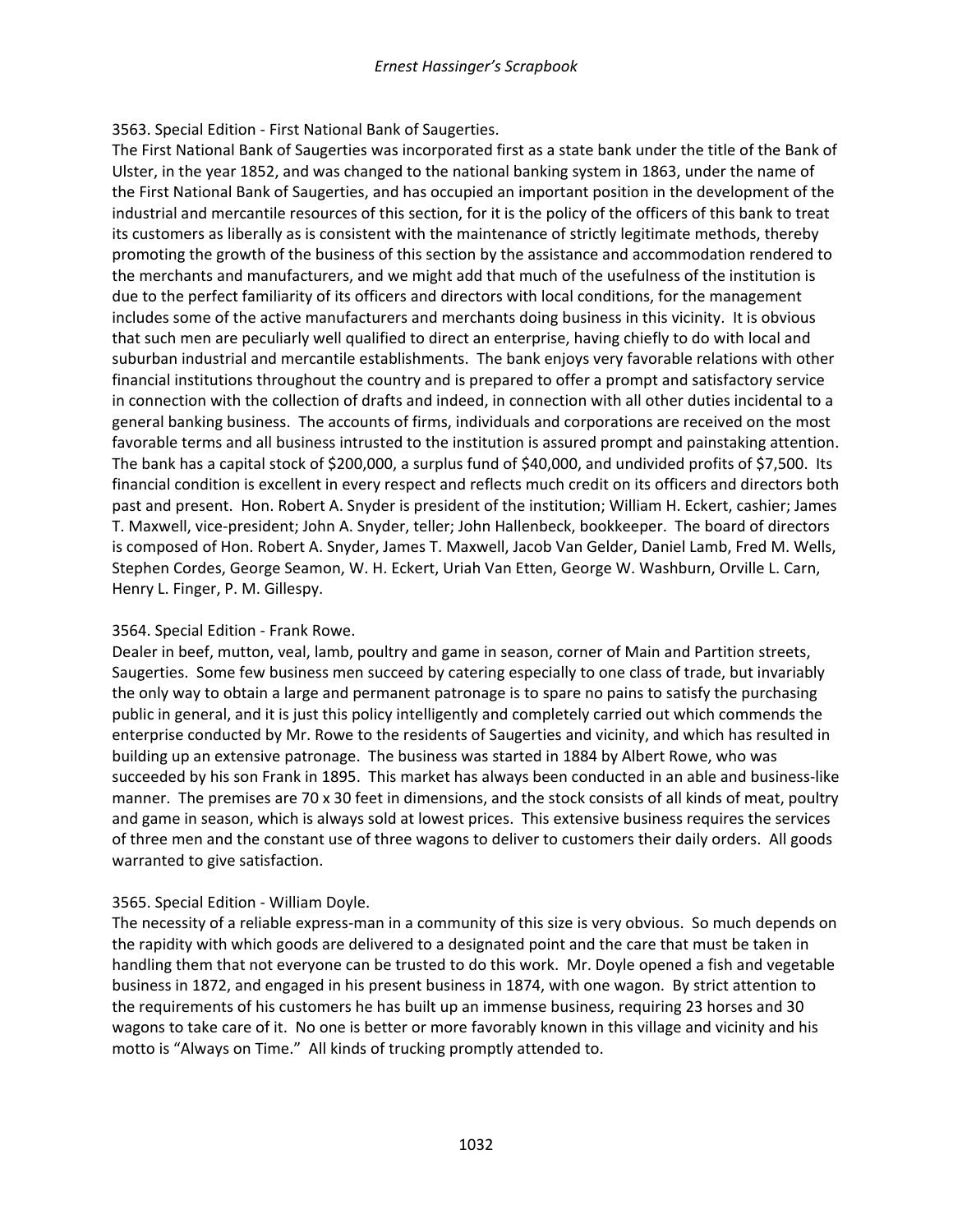### 3566. Special Edition - Alfred P. Lasher.

Among those who have been reared and brought up among the picturesque environments of Saugerties, there is none who has succeeded in making such rapid strides in business than Alfred P. Lasher. Born in Coxsackie July 9, 1855, a son of John E. and Katharine Elizabeth Lasher he came with them to this village when but a lad. After attending the village schools, he subsequently finished his education at Glens Falls and Hudson, completing the courses in both schools.

At the age of eighteen years he entered the employ of Burhans & Brainard, the stone dealers, as a clerk, and later he became shipping clerk for John Maxwell at Malden, a position which he held for two years. In 1881 he formed a partnership with his father under the name of John E. Lasher & Son, and they began furnishing all the leading railroads of the country with pine ties, the firm being the first ones to introduce southern ties in the northern states. The firm continued until 1891, when the senior partner withdrew and his son assumed complete control, and has continued the business ever since. Mr. Lasher has attained considerable prominence in the affairs of the village, having served as a director for four years, and at present he is president of the village. He is also a member of the Board of Education, having held every office within their gift. He served his time in the fire department in R. A. Snyder Hose company, and is now a member of the Exempt Fireman's Association. He is a  $32^{nd}$  degree Mason and is a member of the Mecca Temple Shrine of New York city.

He was united in marriage to Mary M. Gillespy on June 12, 1883, and three children were born to bless the union, two dying in infancy, while one, Jessie, is about ten years old. Mr. Lasher lives in a handsome residence on Main street, overlooking the noble Catskills. He is in excellent health and has every prospect of living a long and prosperous life. [illustration]

3567. Special Edition - Board of Village Directors Alfred P. Lasher bottom row center, the rest of the men not identified, but known to be Norman Cunyes, James D. Myer, Edson Finger, Charles E. Cornwell and Charles McNally. [illustration]

# 3568. Special Edition - Reed & Reed.

No town along the Hudson from New York to Albany is better supplied with mercantile establishments than Saugerties, and chief among these is the large department dry goods house of Reed & Reed. This business was started eleven years ago in a very humble way, but by strict business integrity it has grown, until today it occupies the larger building at 98 and 100 Partition street, having a floor space of 40x90 feet with a large basement.

The business was purchased three years ago from J. W. Tompkins by E. C. and J. M. Reed. With Messrs. Reed & Reed at the helm business has increased very rapidly, necessitating an enlargement of the floor space, until their store contains one of the largest and finest stocks of dry goods, silks, millinery and carpets along the Hudson valley. This house had become famous for its low prices on merchandise and it is a well known fact that dry goods are sold cheaper in Saugerties than any other Hudson valley town. The chief attraction of the "big store." as it is called, is its dress goods, silk, millinery, cloak and carpet departments. Ten salesmen and salesladies are employed, which gives excellent service to all. If there are any who have never visited this establishment we would advise that they improved the opportunity and see for themselves the many attractions of the "New York Store," Reed & Reed, proprietors.

3569. Jacob Henry Schiff, Banker Financier, Philanthropist. [illustration]

### Page 388 – Special Edition Continues

3570. Baptist Church.

The accompanying cut gives an idea of the new edifice of the First Baptist Church. The building is in the Romanesque style of architecture with a frontage of fifty feet on Partition street and a depth of ninetytwo feet. The exterior is of red brick with blue stone trimmings and dark slate roof. Two entrances to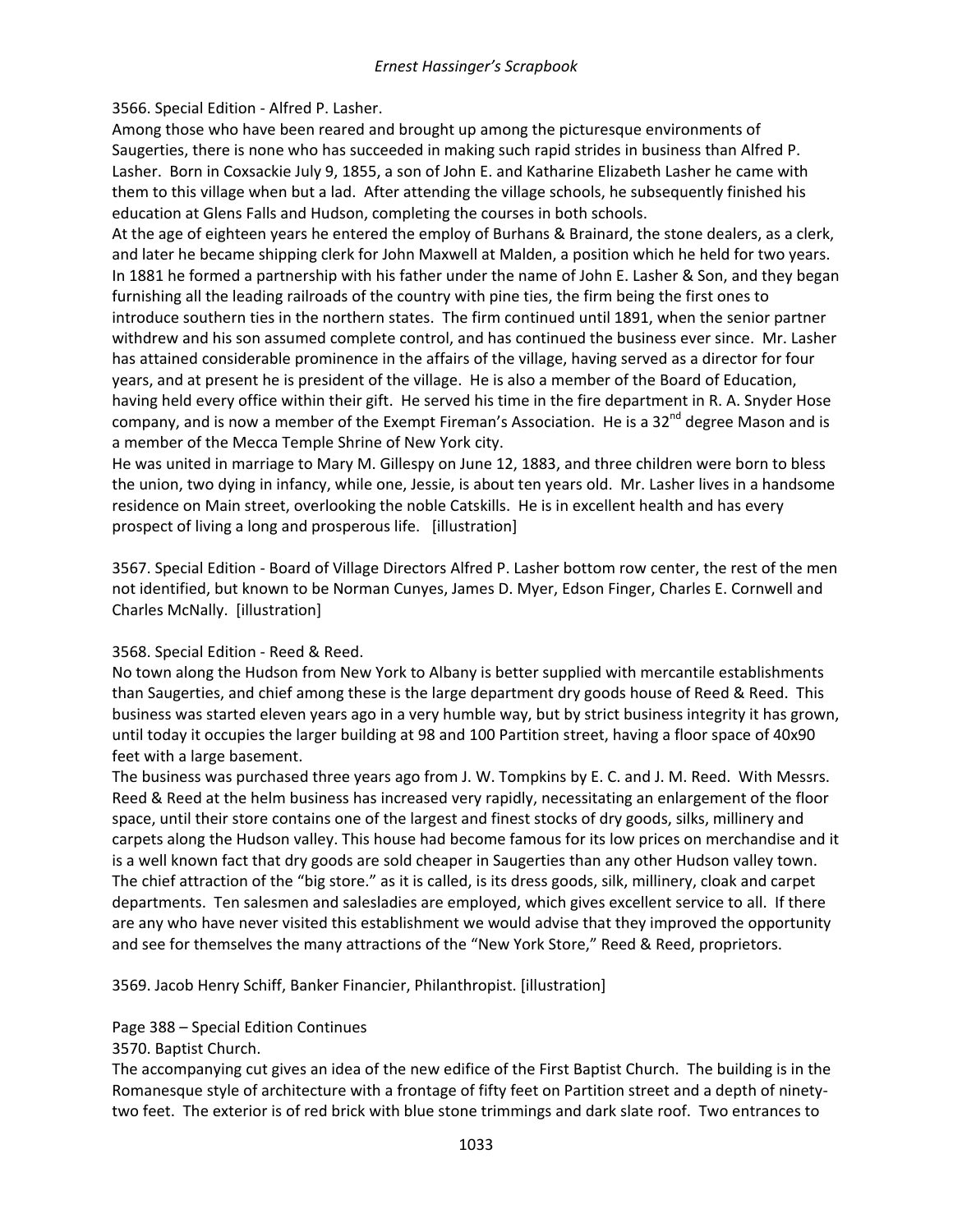the building, one under the tower on the southeastern corner and one on the northwestern corner, lead into the edifice. The main auditorium has a seating capacity of four hundred; and by the use of the Sunday school room at the opposite end from the pulpit, connected with the auditorium by sliding doors, seating comfortably one hundred persons, and by the use of chairs in the isles, fully six hundred persons can easily be accommodated. The floor of the auditorium has a slope toward the pulpit of twenty degrees, and the pews are arranged in semi-circular form. Immediately above and back of the pulpit is the choir gallery, with place for a grand pipe organ, and a large chorus of singers. Behind the pulpit, and under the choir gallery, opened by sliding doors, which are kept closed except when in use, is the baptistry. A most beautiful effect is secured by the interior's being painted to resemble a river scene, so that when the ordinance is being administered, it has the appearance of being done in an open stream.

In the rear of the baptistery there are dressing rooms, on one side several for men, and on the other several for women. The ceiling of the auditorium is in the double dome style, about thirty-one feet in height, finished in plaster, and tastefully decorated in water colors.

In the front part of the building and over the Sunday school room, is a class room, a prayer meeting room or ladies' parlor, and a room for the use of the pastor or the trustees. The wood work and ceiling in all the rooms is finished in light color, this giving to the entire interior a very bright and cheerful appearance With very little expense the basement of the building can be utilized for kitchen, toilet or other purposes as may be desired. The building is heated by steam, and great care has been taken as to the ventilation. On the whole it is a most convenient and beautiful edifice, an ornament to the village, and a pride to the denomination. The pastor is the Rev. Frederick W. Hatch, a pulpit orator of exceptional ability.

The auditorium was opened for the first service February, 1891. Dr. Bridgeman of New York, and in his boyhood a child of the church, preaching the dedicatory sermon. This was a great and glad day for the church.

The building, including furniture, etc., cost \$16,173.47. Of this amount the church has raised and paid \$9,173.47 leaving a debt in the form of a mortgage, on the property of \$7,000 which matured June 1, 1896. This has since been paid and the church is now free from the encumbrance. The church is in a live and progressive condition, being united and every department is doing its share toward uplifting the cause of Christianity. About 135 members are on the roll, and they are loyal to their cause. The Sunday School and Young People's Society of Christian Endeavor is in a flourishing condition, and the attendance at all the church services is large. A notable feature of this church is its long pastorates. The Rev. H. C. Longyear was pastor nineteen years, the Rev. F. H. Gates nearly seven. The present pastor began his labors in June. This church has a record that it might well be proud of. From it there have gone forth the Rev. Dr. Bridgeman, the Rev. J. L. Williams, the Rev. James Mitchell, the Rev. Augustus Relyea, Stella Relyea a missionary in China , the Rev. Lester Leggett, and several others. This church is the only Baptist church between Catskill and Kingston. [illustration]

# 3571. Special Edition - St. Mary's Church.

St. Mary's Church stands on a hill overlooking the Hudson, and its grand spire may be seen for miles up and down the river. At its foot is the quaint old-fashioned village, while an unobstructed view is presented of the Catskill Mountain, with the two larger hotels in clear relief.

The first church was built in 1833, but many improvements by successive pastors, especially by the Rev. Michael Powers and the Rev. D. P. O'Flynn, have made of it quite a modern looking building with little traces of its antiquity. This is ever truer of the beautiful interior. The adjoining graveyard, however, tells its story of those who more than sixty years ago, were here laid to rest. The church's archives present us with names of pastors already familiar to us, the Rev. Miles Maxwell and the Rev. John Smith, and forerunner of all the pastor of the Hudson River Valley, as he was called, the Rev. Philip O'Reilly.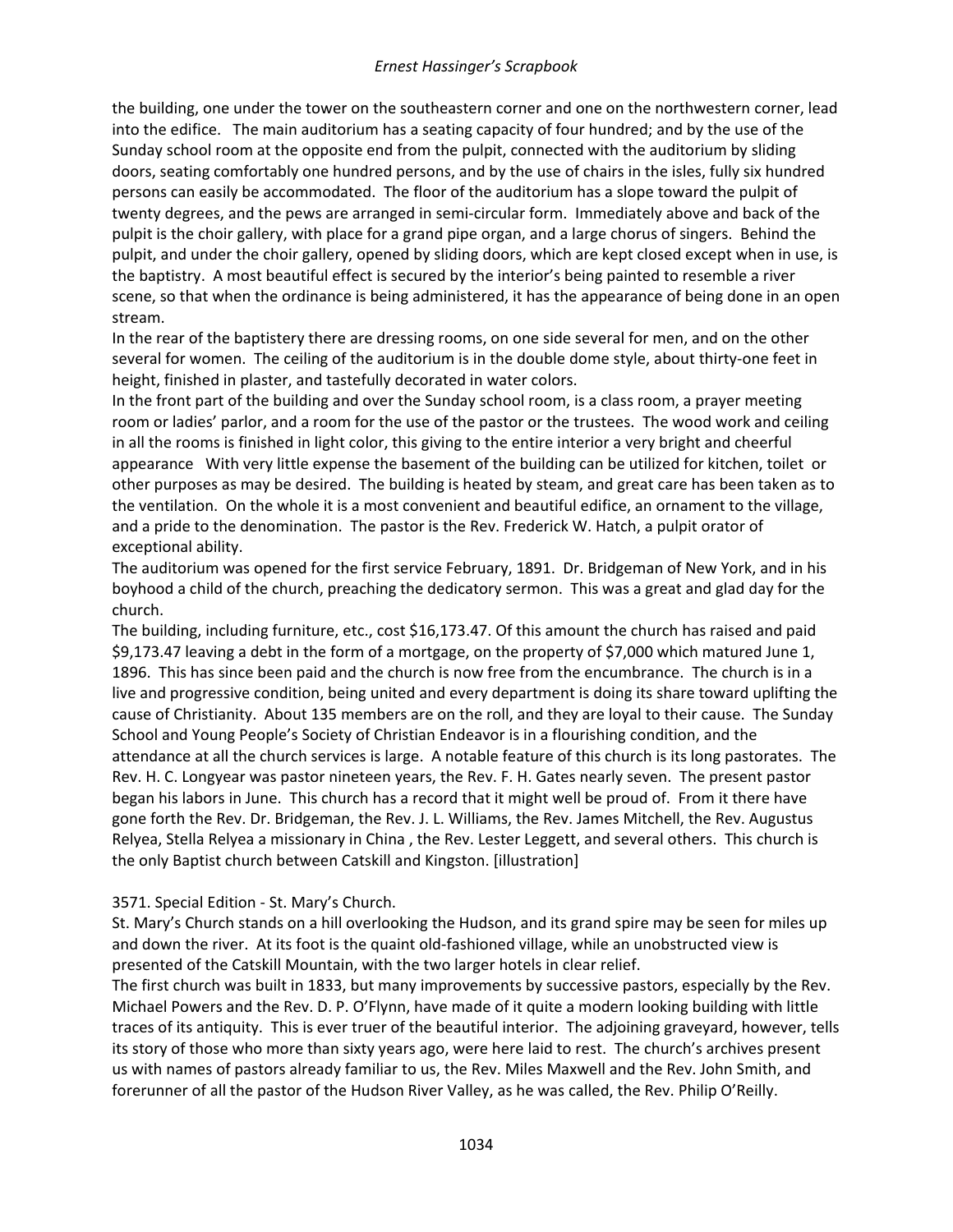In 1844 the Know-Nothings made an attempt which was partly successful to burn the church. In 1852 the long pastorate of Rev. Michael Powers began, to end only in 1878. The venerable priest is still living, resting after his years of toil at Wappinger's Falls. Besides the addition to the church already referred to as made by Father O'Flynn, the same energetic pastor build a parochial school and rectory which together with St. Mary's Hall erected by the present pastor, the Rev. M. J. Murray, gives to the Catholics of Saugerties, within a radius of little more than three hundred yards, all that can contribute to their spiritual welfare from the cradle to the grave. For beauty of situation, for completeness of details, for its venerable age, St. Mary's Saugerties, stands out conspicuous among all the parishes along the river, and fitly marks and crowns the end of the Archdiocese of New York, as seen from the Hudson. [illustration]

### 3572. Special Edition - J. B. Sheffield.

As the traveler enters the Esopus creek, his attention is at once attracted by the extensive groups of brick building situated on the dock. They are the Sheffield Paper Mills, and stand on the site of the original paper mill built in 1828 by Henry Barclay, who was alive, at that early date, to the great national advantages of the site, both in regard to the splendid water power and its location in tide water. The plant consists of two practically separate mills, designated as No. 1 and No. 2. No. 1 mill is fitted for manufacturing paper from rags, and contains beside the rag department, six washing and beating engines, a Jordan engine and an 80-1 inch Fourdrinier paper machine; also ruling, folding and stamping machines, trimming knives, etc., for making up pads and ruled and folded goods. No. 2 mill contains four beating engines one Jordan engine and an 80-inch Fourdrinier machine, also two super-calendars, 28 and 34 inches respectively. Each mill has a capacity of five tons of paper a day, and they have turned out many different grades, from express wrapping paper to a loft-dried animal sized rag paper. The plant is operated by water power, excepting the two paper machines, which are run by steam. This water power is supplied by a substantial dam across the Esopus creek, which is illustrated above under a head ranging from 28 to 40 feet. The dam also furnishes an abundant supply of clear wash-water, which passes through a mechanical filter before being delivered to the mills. The plant can be operated by steam, for which purpose ample power is supplied by six boilers and numerous steam engines. The mills are massively built of brick and are of 'mill construction.' The various departments are large, with high ceilings, giving plenty of light and air. A dynamo supplies electric light throughout the whole plant. Fire protection is furnished by a complete system of automatic sprinklers and hydrants and is rendered more effective by a 750 gallon steam fire pump.

Owing to their favorable location on tide-water, the Sheffield Mills enjoy remarkable shipping facilities. Coal and other supplies can be brought direct to the mill dock, at which there is a depth of ten feet of water. The boats of the Saugerties Steamboat Company furnish a daily freight service to and from New York, and the boats of the Albany, Troy, Newburgh and Philadelphia lines and the West Shore railroad give freight connections to all points at rates which for cheapness cannot be excelled. The mills are not being operated at present and could be purchased or rented for a term of years on very reasonable terms. Any inquiries should be addressed to Mr. J. B. Sheffield, Saugerties, N. Y., who will gladly give all desired information. [illustration]

# 3573. Special Edition - First Congregational Church.

The First Congregational Church of Ulster in Saugerties, N. Y., was organized May 16 and recognized by council just one month later, June 16, 1853. It was the first Congregational Church to be organized in Ulster county, and the second between the cities of New York and Albany. It was "to be a beacon of light of Gospel liberty, of fraternal equality, and of unsectarian love."

The records tell us that at the time when the church was recognized by council, the Rev. Ray Palmer, D. D., preached the sermon in the M. E. Church, the Rev. R. S. Storrs, D. D., gave the right hand of fellowship, and Rev. Henry Ward Beecher, the Moderator, read the confession of faith and offered the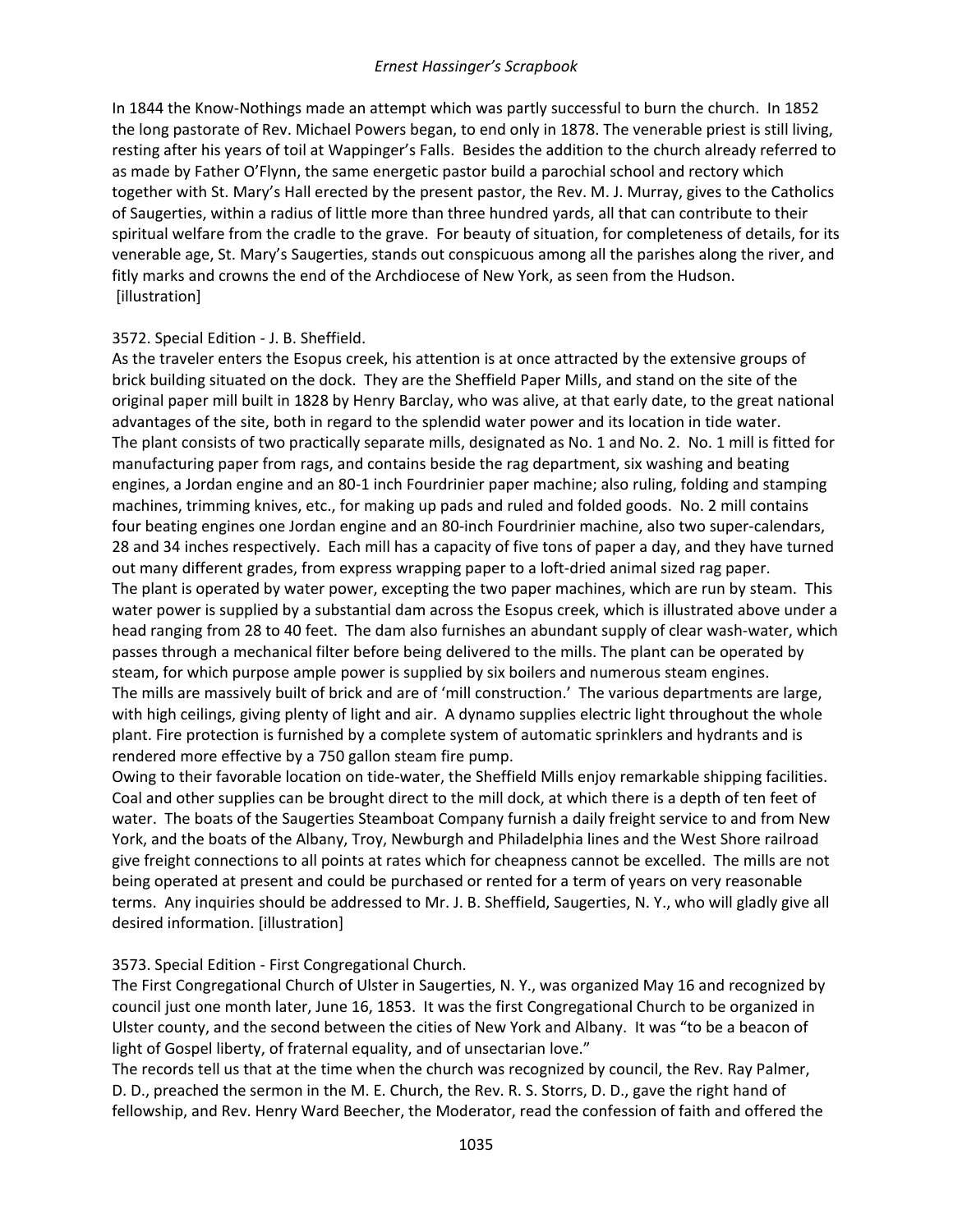constituting prayer. Immediately steps were taken towards the erection of the Congregational Church edifice, and the corner stone was laid that year. The first pastor, the Rev. S. B. Goodenow, was unanimously called to take charge of the parish May 20, 1855, and was publicly installed October 16, the Rev. Ray Palmer, D. D., preaching the sermon. The new church edifice was dedicated the same day, the dedicatory sermon being delivered by the Rev. J. P. Thomas, D. D., pastor of the Broadway Tabernacle, New York City. The Rev. Mr. Goodenow remained as pastor until 1858, when he was succeeded by the Rev. L. C. Lockwood, 1858-59.

The following persons have been pastors or supplies since then: The Rev. Edward A. Collier, 1860-61; the Rev. George H. Coffey, 1861-65; the Rev. George W. Fisher, 1865-68; the Rev. George W. Martin, 1868- 69; the Rev. Joseph Danielson, 1869-77; the Rev. John M. Wolcott, 1877-80; the Rev. Frank C. Scoville, 1880-85; the Rev. Hiram L. Hoyt, 1885-87; the Rev. Robert W. Sharpe, 1887-89; the Rev. J. H. LaGrange, 1889-92; the Rev Wilbur Fiske Stowe, the present pastor, who began his work in 1892, and in about three weeks begins his seventh year. The church was organized with a membership of thirty-three. Today there are upwards of two hundred communicants. About ninety have joined on confession of faith and by letter during the present pastorate.

The church edifice is located in one of the most beautiful parts of the village. It is on the corner of Main and First streets, and fronts on Bridge street, a beautiful thoroughfare, adorned on each side by maples. The church is built of brick and is valued at about eighteen thousand dollars. In the rear is a fine chapel with an entrance on First street. The main auditorium, which will seat about six hundred people, is one of the most attractive along the river. In 1893 and '94 extensive repairs were made to the interior of the church edifice. Through the efforts of the Young People's Society of Christian Endeavor, beautiful cathedral glass windows were put in at a cost of three hundred dollars. Early the next year, through the efforts of the members of the church, the walls were beautifully frescoed. There is a charming blending of colors and the design is most artistic. A large two manual pipe organ was also erected in the church at this time. It has 22 registers, and 972 pipes. It is placed back of the pulpit, so that the choir faces the audience and they can better lead the congregation in their praises to Almighty God.

While Congregationalism is weak in this part of the country, the ground having been pre-empted by the Reformed Dutch and the Presbyterian, yet it is making a slow and healthy progress. There are two distinguishing characteristics of Congregationalism: its regard for education and its missionary zeal. The New England colleges were early all founded by Congregationalists. They have also planted them liberally throughout the west. Masters of arts in all departments of literature have been given to the country by this denomination. Congregationalists have also stood at the front, along with other denominations in their support of home and foreign missions. Realizing the importance of Christ's words, "Thou shalt love they neighbor as thyself, "and that the word "neighbor" includes "every man living," they have given nobly for the spread of the gospel. "Congregationalism recognizes all evangelical bodies as part of the great Church of Christ. It has aimed to live in peace and sympathy with them, co-operating so far as possible in all good works."

### 3574. Special Edition - Methodist Episcopal Church.

Methodism began in this locality through the visits of the early itinerant preachers, whose circuit reached all the way from New York city to Canada. Elijah Wolsey, one of Freeborn Gorritson's [*sic*] assistants, is known to have preached in a dwelling house one mile west of Asbury in 1793. Speaking of his circuit he said: "I met with hard fare and many trials. The country is thinly inhabited. In some places there were not regular roads. We followed marked trees for eight or nine miles together. Provisions were scarce and of the homeliest kind. In some instances our greatest luxury were roasted potatoes" He was a very genial and earnest preacher and crowds flocked to hear him. Among those converted under this good man's preaching, Mrs. Christina Russell remembered whole families, among them were the Carnwrights, the Morris' and Mr. Trumpbour and his three daughters. The following spring John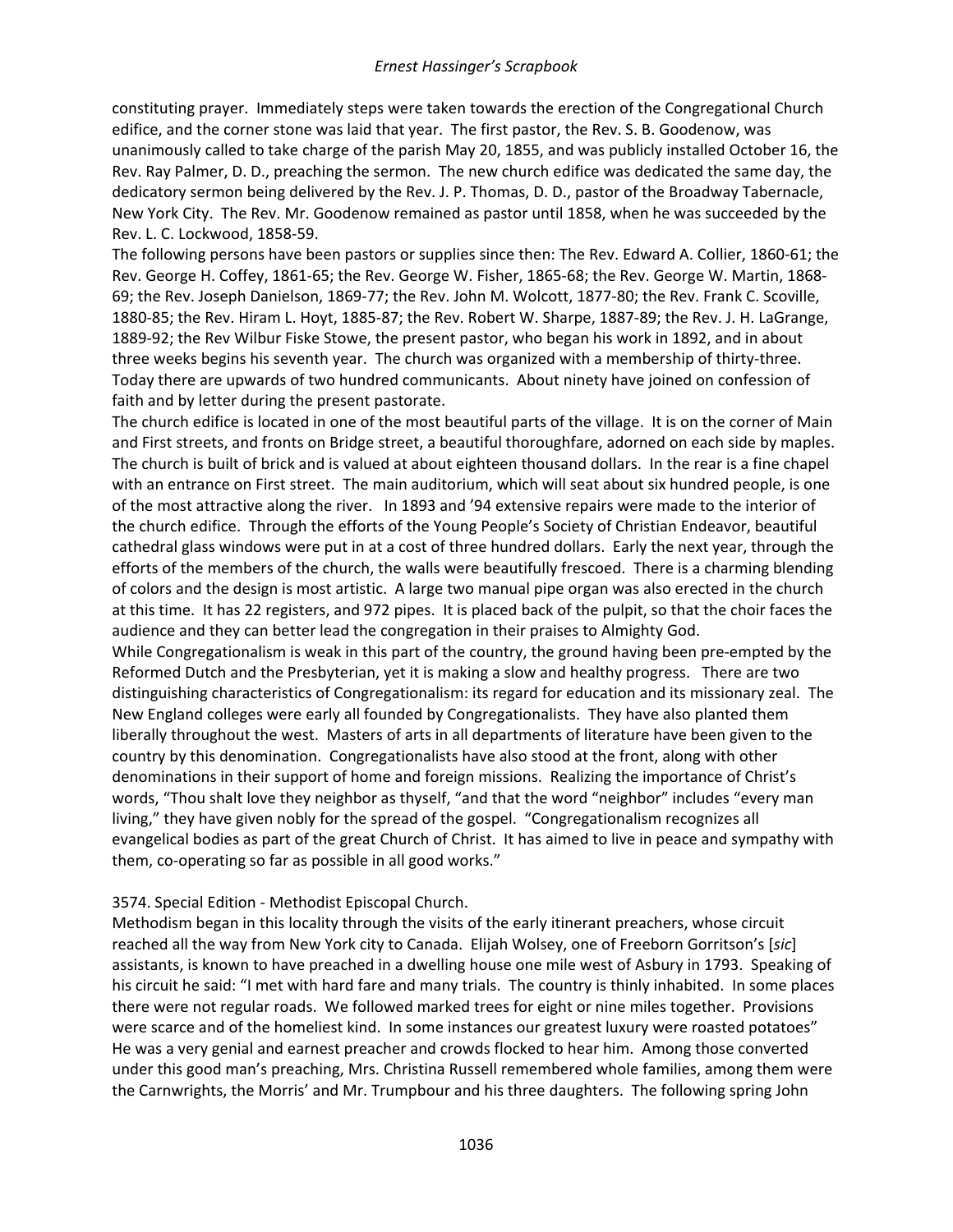Crawford came on the circuit. He was ordained by Bishop Asbury in 1791-2 and his ordination papers are still preserved. He married Miss Trumpbour of this locality.

Mr. Crawford first preached in Saugerties in a barn owned by Mr. De Witt, which stood on the site of the Exchange Hotel. Subsequently services were held in private houses. Zebulon Hibbard's was one of these, which stood near the iron bridge. Then the church moved to the school house, which still stands on Partition street. For several years the Dutch Reformed Church, the Roman Catholic and the Methodists used this building in common and it is said in perfect concord.

In 1825 we find the Kingston circuit was traveled over every six weeks by two men. One F. W. Smith, who lived in Kingston, and the other David Lewis, lived in Saugerties in a small house opposite the old Baptist Church. Next on the circuit came Ira Ferris and D. J. Wright. It was during Mr. Wright's stay here that the Wesleyan Methodist Episcopal Church of Saugerties was organized on the 25<sup>th</sup> of February, 1828. The first trustees were Henry Bogardus, John Eldridge, and Zebulon Hibbard. On March 19, 1828, lots were secured of Robert Livingston and Henry Barclay, corner of Church street and Washington avenue, where the church and parsonage now stand. In the spring of 1829 S. L. Stillman and D. Marshall came to this circuit. The first edifice was dedicated in May, 1829.

The following are the names of the preachers since the church was erected: S. L. Stillman, 1828-29; 1830, F. W. Smith and John C. Tackerbery; 1831, Tackerbury and David Poor, assistant; in 1832, David Poor and D. D. Ostrander were on this circuit; in 1833 there were six classes, the leaders were C. Wallace, H. Bogardus, C. Trumpbour, D. Shaffer, J. H. Dickman and H. Holmes. It was this year that the charge was set off from the Kingston circuit and Daniel Holmes, a single man, was sent as the first pastor of the new church. In 1834, Cyrus Foos, father of Bishop Foos; in 1835, Elijah Crawford, brother of the late M. D. C. Crawford, was stationed here and David Webster, as junior preacher. They remained two years.

# Page 389 – Special Edition Continues

June 18, 1835, the Sunday school was organized.

In 1837-38 Hiram Wing and Dr. Strong was assistant, the first year, in 1839, Hiram Lamonte and O. V. Ammerman were the preachers. The parsonage was erected in 1841 and first occupied by Brother Ammerman. In 1842, David Buck. Sunday school superintendent this year was David Van Buskirk and Hannah Mont Ross female superintendent. In 1843-43, David Webster, M. N. Olmsted was assistant the first year; 1843-44, John Davies. Sunday school officers for 1844, Henry Burnett, Superintendent; Miss L. Osterhoudt, assistant superintendent, and Henry L. Finger, librarian. In 1845, S. M. Knapp; 1846, R. H. Bloomer and James Birch were preachers for two years.

From 1835 to 1848 the church was made part of the Kingston circuit, but after 1848 it was made a station, having its own pastor.

1848-9, Peter C. Oakley; 1850, R. A. Caulker; 1851, Henry Lounsbery; 1852, A. F. Selleck; 1854-5, William Blake; 1856, B. M. Genung; 1857-8, Lucius H. King.

During Dr. King's pastorate the church was moved so that instead of facing Church street it was made to face on Washington avenue, which is its present position.

1859, J. K. Wardell; 1861-2, Silas Fitch; 1863, William Ostrander. In 1861 the pastoral term was lengthened to three years, 1867-9, F. S. Barnum; 1870, D. W. Van Gaasbeek; 1871-3, A. H. Ferguson; 1874-5, William E. Clark; 1876-77, J. W. Macomber; 1878-80, D. H. Hanaburgh; 1881, A. H. Ferguson; Dr. Ferguson left the charge to become presiding elder, 1882-4, Thomas Lamont; 1885-7, Thomas W. Chadwick; 1889-90, J. M. Ramsey, 1891-6, Oscar Haviland; 1896, George H. Smith, who is the present pastor.

The church is now in a flourishing condition. There is a prosperous Sunday school of over 200 scholars, with an average attendance of 150.

The Epworth League has 100 members and the Juniors 102, the Epworth Guards, 30.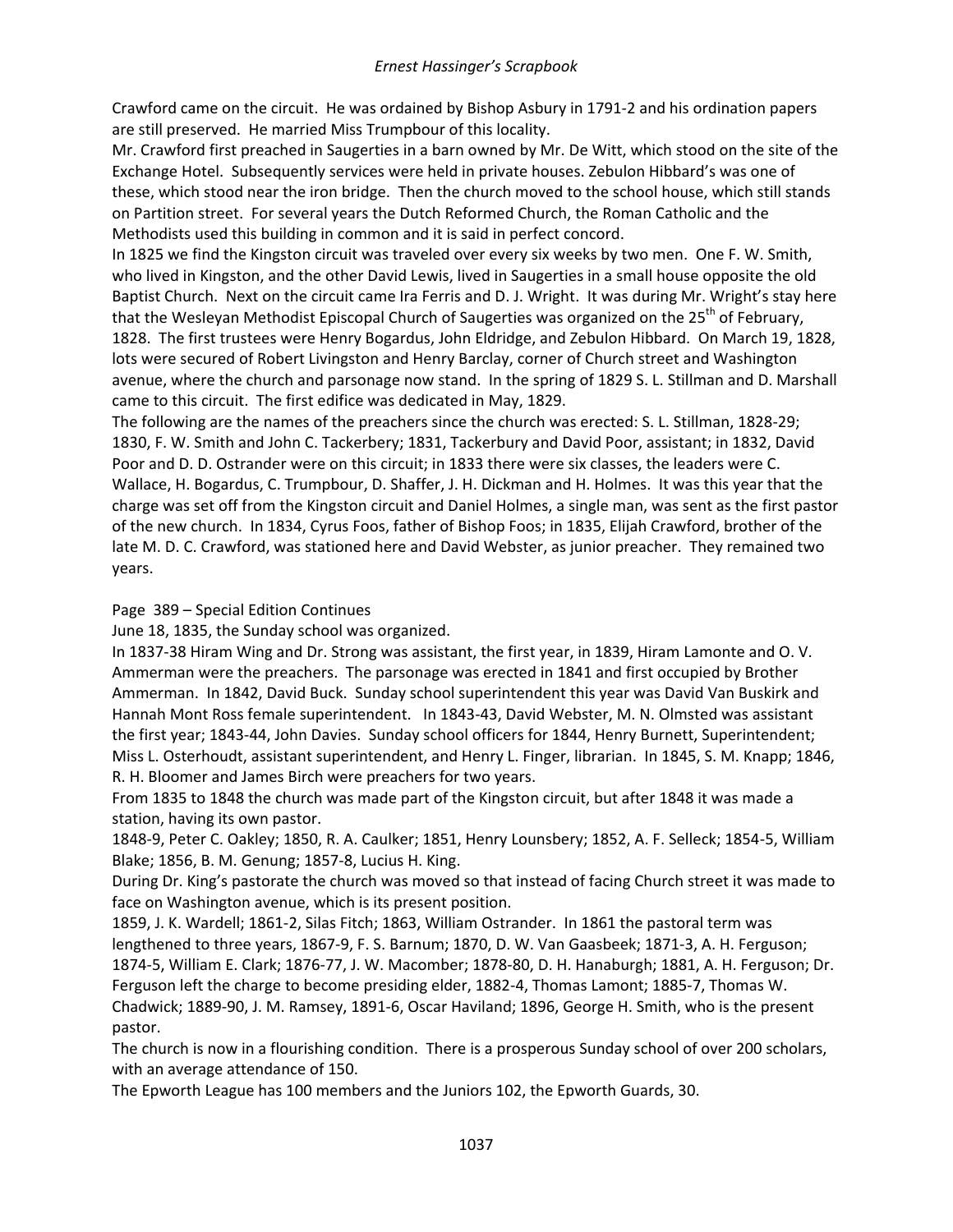The Women's Foreign Missionary Society number 100. Last year they gave the largest collection in the Kingston District, \$64.

There is a resident membership of three hundred. The church has been recently improved and beautified. This church while conservative of the good things in the past, is active and aggressive in every department of church work. [illustration] [n. b. The ordination papers of John Crawford are still preserved, 2014, ak]

3575. Special Edition - Merritt Block, Main Street. [illustration]

Page 390 – Special Edition Continues Two stories entitled San Benito's Downfall and Loveday. [fiction]

3576. Special Edition - Hon. Peter Cantine.

Nominated for justice of the supreme court in a Democratic district and, as was to be expected, was defeated. He has been a director of the village, United States loan commissioner, and has been elected as delegate to all the leading political conventions. For two years he was corporation counsel of the village. He was married to Sarah A. Starin, December 29, 1857, and three sons and a daughter were born to them. Charles F. Cantine is district attorney of Ulster county, Martin is ex-mayor of the village, Delancy is a farmer in Minnesota and Lydia is the wife of Lieutenant G. E. French of the Fourth Infantry U. S. A. Mr. Cantine is an excellent mentor and public spirited citizen. Mr. Cantine is a Mason, being a member of Ulster Lodge, F. & A. M. He is a man of sterling integrity and an influential resident. [illustration]

Page 391 – Special Edition Continues

3577. Officers of Snyder Hose Company, Irwin Ronk, 1<sup>st</sup> Ass't Foreman, John A. Snyder, Foreman, Robert Ballman, 2<sup>nd</sup> Ass't Foreman. [illustration]

3578. Special Edition - Seamon Block. Main street. [illustration] 3579. Special Edition - Famous Drill Team of Laflin Hose Co. At Saratoga. [illustration] 3580. Special Edition - Brede Block Partition Street. [illustration]

Page 392– Special Edition Continues

3581. Saugerties and New York Steamboat Co.

One of the potent factors which have contributed to the advantages of this village is the above company, who without doubt, deserve the patronage and position they enjoy. They have not only given this town a lower freight rate (the lowest of any place on the Hudson) but have combined with it an express service to New York city, that is, goods delivered to this company before 6 p. m., are in New York market before 7 o'clock the following morning. The two magnificent and palatial steamers, the "Saugerties" and "Ulster" have been newly furnished throughout, are heated by steam, electric lighted and supplied with mountain water, making them the finest passenger steamers plying the Hudson. Persons desiring to go to New York can take a boat daily at 6 p.m. except Saturday, and after a good night's rest, find themselves in New York, not tired from a tedious journey, but refreshed for a day of sight-seeing or business. This line is largely used by visitors to the Catskills, as during July and August, this company runs its boats from New York Saturdays at 1 p. m., arriving here about 8 p. m. allowing persons desiring to spend Sunday in the Catskills a full night and day and bringing them back to New York in time for business Monday morning. This company is composed of our salient citizens, Hon. Robert A. Snyder, James T. Maxwell, Henry L. Finger and William Maxwell. These men are too well known for further mention. Connection is made at Rhinecliff with all points of the Philadelphia, Reading and New England Railroad. The boats land at Tivoli, Barrytown, Ulster Landing and Rhinebeck. The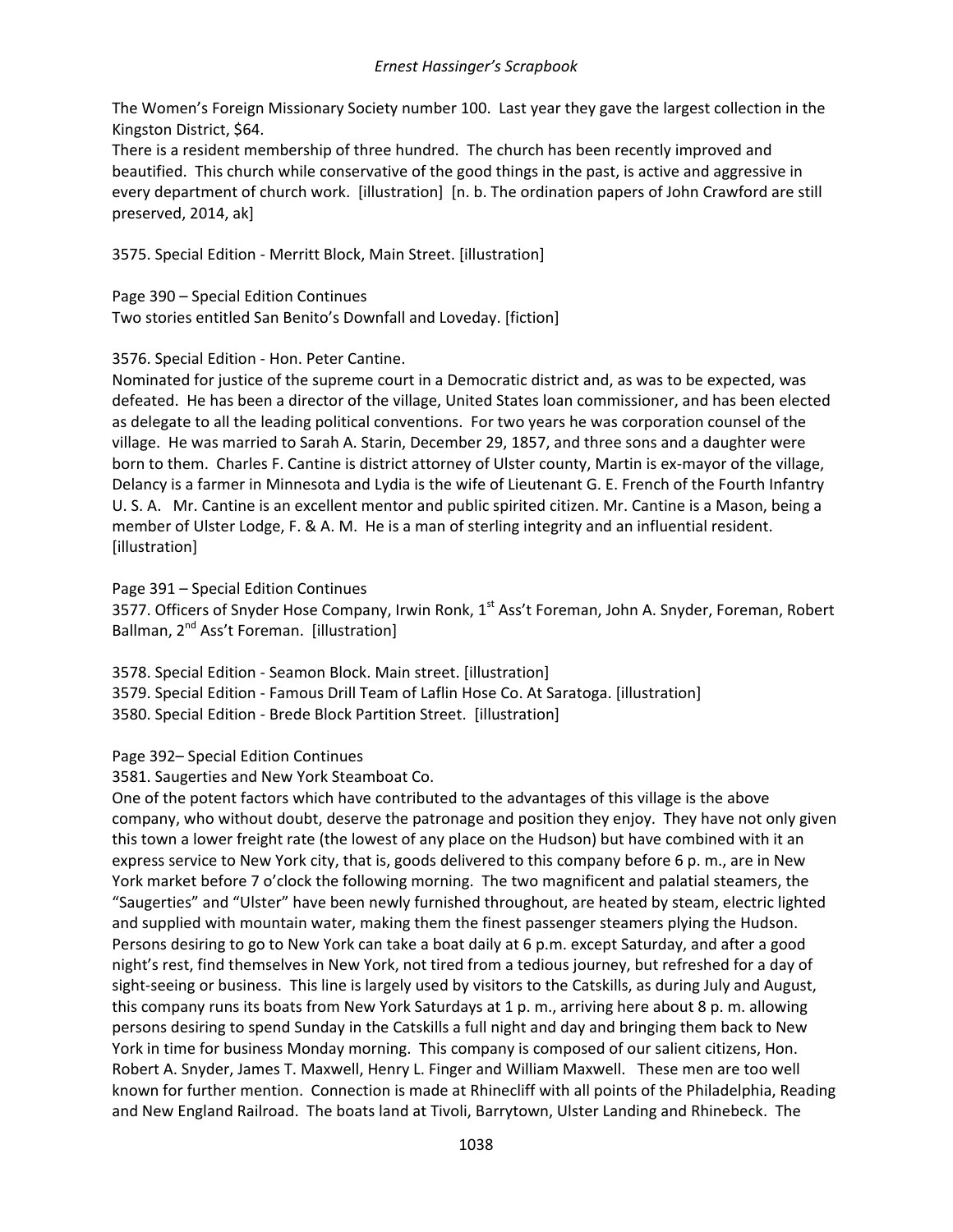steamer Saugerties is in charge of Captain W. L. Finger and the Ulster is in charge of Captain William J. Snyder. [illustration]

# 3582. Special Edition - R. B. Overbagh.

Those who have had long experiences in the shoe business say that no two persons wear shoes out exactly alike, as each individual has his distinctive style of walk, as he has of speech or penmanship, or of general manner. Now, granting this to be true, it is not surprising that a dealer finds it necessary to carry a large and varied stock in order to satisfy all his patrons, for as each has his own style of walk, so each would naturally have peculiar ideas as to the qualities he wants to combine in a shoe. It is by no means that every dealer appreciates this fact, but evidently Mr. Overbagh is one of them, for his assortment of footwear is so extensive and so skillfully chosen that all tastes and prices can be suited from it. In addition to a large stock of up-to-date footwear, you can suit yourself in hats, neck-wear and gloves at prices that cannot be beat in this vicinity.

# 3583. Special Edition - Finger & Lewis.

Dealers in coal and lumber and building material of all kinds, have three different yards in this village. The importance of being able to obtain building material in quantities to suit at short notice and at lowest market rates, is obsolete for demonstration and it follows that the enterprise conducted by the firm of Finger & Lewis is of great benefit to the public in general and to residents of Saugerties in particular. They deal very extensively in building material and the service offered by them is unsurpassed as regards promptness, reliability and economy. Mr. Lewis, the remaining member of the firm. (Mr. Finger having died on October 11, 1897) was born in Woodstock, this county, and began teaching school in 1862. He gave that up in 1867 to accept a position as bookkeeper for J. P. Russell, in the old Russell block. In 1873 his love for school teaching returned and he resumed the vocation, remaining in it until he bought out an interest in the present firm in 1884. He is a man now 52 years of age, and no one is better known in this village or whose opinion is more sought after. In mentioning the concern we must not fail to state that the coal business carried on by this firm is almost as large as any in the county and is attended to with the same care and precision as is the other branches of this business.

# 3584. Special Edition - Saugerties Coal and Lumber Co.

Dealers in coal and lumber, yard and office on Partition street. Branch yards near West Shore depot and the dock near gas works; also office and yard at Tannersville, known at the Tannersville Lumber and Coal Company. No one at all acquainted with the facts would for one instant think of denying the right of this firm to be accorded a leading position amongst the representative business houses of this section, for not only do they deal very extensively in such indispensable commodities as coal and lumber, but the establishment is the largest of its kind in town and offers superior inducements to draw trade from all the country adjacent. This business was first started by Mr. Simmons, Mr. Crump and Mr. Overbaugh. Mr. Crump has retired leaving Mr. Simmons and Mr. Overbaugh as proprietors. From six to ten men are constantly employed.

# 3585. Special Edition - Jewett the Jeweler.

Personal adornment is one of the attractive features of very man and woman, and great care must be exercised in the selection of jewels that will befit them. In the choice of places to secure such gems, we cannot recommend any better place that the store of Jewett the jeweler, on Main street. Mr. Jewett by promptness accuracy and honest dealing, has inculcated himself into the hearts of the people and has succeeded in building up the finest jewelry trade in town. His store is stocked with the choicest of watches, clocks, diamonds, silverware and novelties, and those in search of these goods always wend their way to Jewett's, for there they get their money's worth and bona fide goods.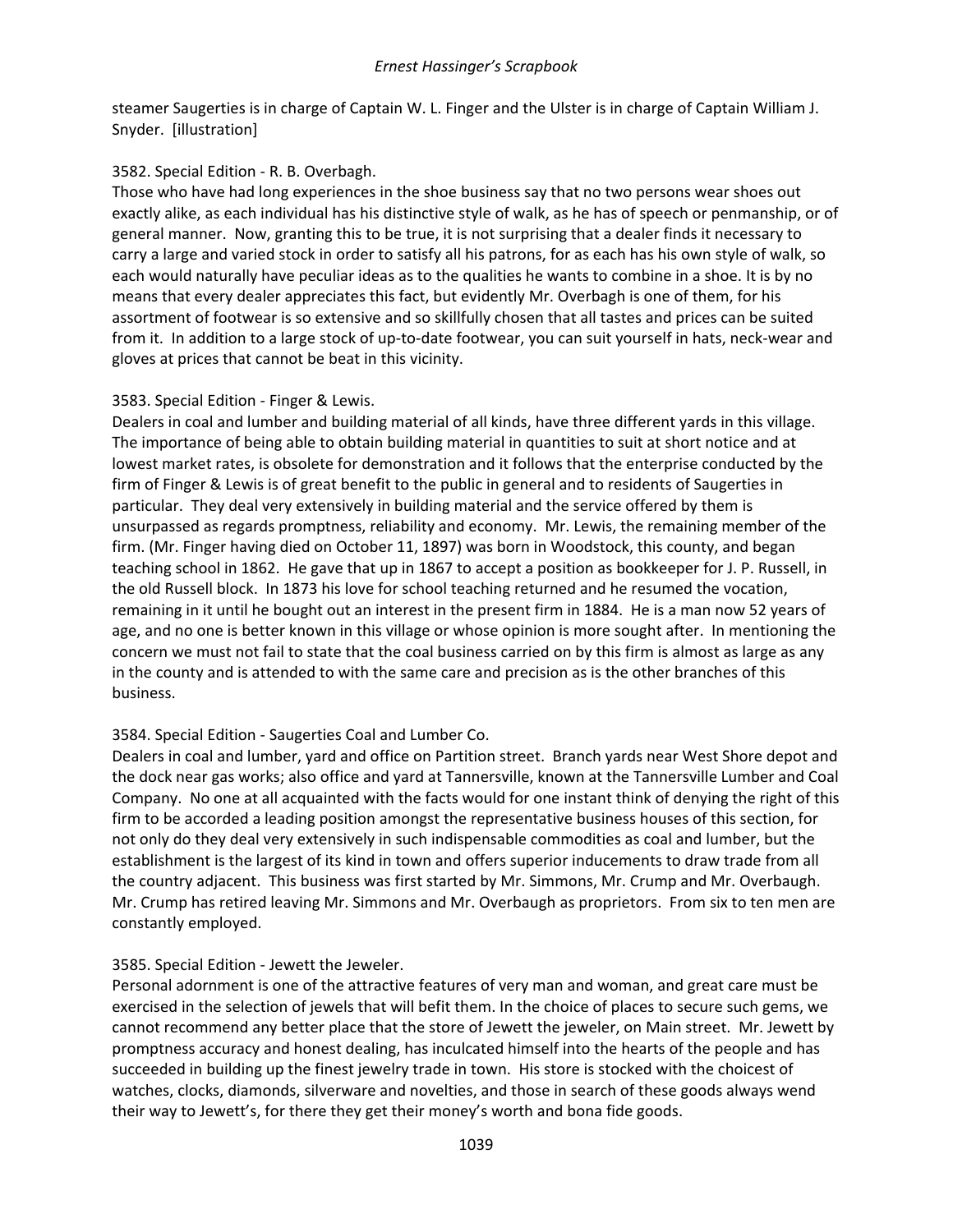Jewett the jeweler is recognized everywhere throughout the town as a business man who is ever on the qui vive to cater to the wants of all who favor him with their patronage. Sporting goods, shot guns, shells, powder, shot, musical instruments, strings and other novelties in this line can also be secured at Jewett's. His line of Catskill mountain souvenirs attract a large sale. Mr. Jewett and his son Frank are always urbane in their manner and their business methods have won them legions of friends. It is at Jewett's that you get full value for your money every time.

# 3586. Special Edition - E. L. Cooper.

Photographer, dealer in picture frames and art materials, Ground floor studio, Porter block. Probably in no branch of the arts have more improvements been made during the recent years than the art of photography, and the avidity with which inventions of later days have been sought after by the profession, is a convincing proof of the spirit of progression which has been a distinguishing feature of those interested in this most fascinating of all arts. E. L. Cooper has had more than thirty years experience in the business. He is a native of Wayne county, this state, and is well known in Saugerties for his admirable work, having been established here the past four years. Mr. Cooper is a landscape photographer, making a specialty of views of residences, landscapes, etc. The views for this paper were furnished by him. Besides being a photographer, he carries a large variety of frames and mouldings and also deals in artists materials. He has recently established, in connection with the photograph business, a millinery and his show window displays the latest creations in headwear.

# 3587. Special Edition - Col. H. D. Laflin.

Few men among the citizens of Saugerties occupy a more conspicuous position or is more universally esteemed for good fellowship and sterling integrity, than Col. H. Dwight Lafiln. He was born in Blandford, Mass., February 12, 1830, his parents being Luther and Almira Laflin, who like all the residents of the old bay state, were patriotic to the letter. At the age of seven years, Col. Laflin came with his parents, to Saugerties. He attended the public schools of the village and later his education was augmented by a course of study in the Boston Latin School and at Plainfield, Mass. Gymnasium. Having the inherent desire for a military spirit, he entered into the athletics and drills with much animation and enthusiasm.

He returned to Saugerties in 1860, and at once began making his prestige felt in the business interests of the place. That he was more than successful, is attested by the fact that he was elected one of the village directors, and subsequently by his popularity, he was chosen president of the village. In the fire department of the village he was also prominent, being the chief engineer for two years.

Col. Laflin has not only succeeded in impressing his name indelibly on the hearts of the people of Saugerties but throughout the state of New York and Pennsylvania. In the latter state the people have honored him by naming a town after him.

The Colonel's military career began in St. Louis, when he affiliated himself with the St. Louis Grays. Afterwards in Chicago, he became a member of the Chicago Light Guard, then in command of Gen. George B. McClelland. He was also a member of the famous Ellsworth Zouaves, whose record as a drill company was never excelled. Colonel Laflin was a personal friend of Colonel Ellsworth, and was chosen second officer of the command. He was also a member of Gen. T. B. Gates' staff.

Perhaps the greatest pride of the Colonel's life is the Laflin Hose Company, who under his discipline have arisen from raw recruits to the champion drilled firemen's company in the state. At various places under the personal command of Col. Laflin, have the company triumphed, winning large sums of money. Originally Col. Laflin was a democrat, but is now one of the most ardent of Republicans. It was his privilege to assist in firing the first gun from the top of the Tremont House in Chicago when Abraham Lincoln was nominated for the presidency. He was he Republican candidate for assemblyman in 1863, but was defeated by 158 majority, although it is still maintained that his opponent's election was illegal.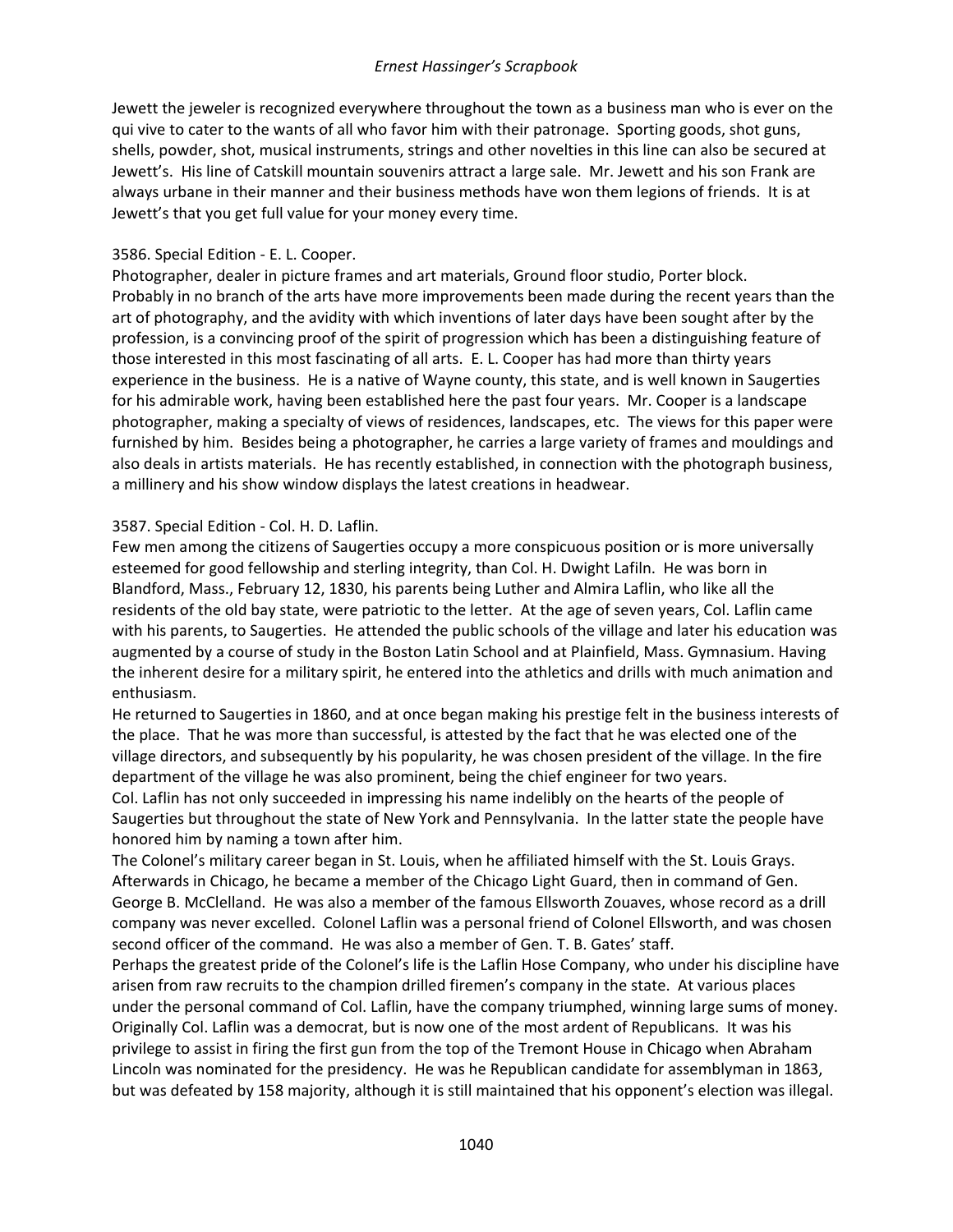The Colonel was married to Josephine Barker of Hyde Park, September 7, 1853, and the fruit of their union was a daughter, who died at the age of ten years. His marital relations have been most happy ones. Though he is going down the declivity of life, yet he is as vigorous and erect as he was twenty years ago. [illustration]

### 3588. Special Edition - Spatz Brothers.

Bottlers of all kinds of mineral waters, sodas, sarsaparilla, ginger ale, birch beer, lemon sour, etc. The enormous growth of the bottling industry in late years is one of the most significant "signs of the times," for it clearly shows the tendency of the people to soft beverages. A concern whose business it is to supply the people of this vicinity with this line of goods is Spatz Bros., whose office and works are on the corner of Cross street and Ulster avenue, Saugerties. Spatz Bros., make is a rule to keep pace with the growing industry and have equipped their establishment with extraordinary facilities to do so. They manufacture all their own extracts from the oils, roots and herbs, and use only mountain water, thereby insuring cleanliness and purity in all their products.

Their works are fitted with all the latest appliances in machinery and they also have the latest patents in bottle stoppers. Besides carrying on a large business in the above line Spatz Bros. have added to their business the manufacturing of flavoring extracts for pastry, ice cream, jellies, etc. These extracts have proven satisfactory wherever used and can be obtained from any grocer. They can be told by their labels, as all the goods bear the firm's name.

### 3589. Special Edition - Frank Pidgeon.

Valley Farm Dairy is one of the new business enterprises of our village, due to the practical insight of our townsman, Frank Pidgeon, who foresaw the necessity of providing the people of Saugerties with a milk free from all impurity. In order to do this Mr. Pidgeon invested a large sum of money in equipping a dairy, and a visit to it will convince you that it is up-do-date. In it are every known modern appliance, consisting of a Cooley creamer, aerating machine, bottle washing machine, cream separator and other machines used in the dairying business.

The herd of cattle is composed of Holstein-Friesan stock and is headed by the famous bull, Clothilde 5, Sir Netherland, and includes Clothilde Carlotta, Rosa Clothilde, Clothilde Countess, Mantel 5 lady and Clothilde Daisy, all thoroughbreds, and many others. The herd is fed none but the choicest fodder and roots raised on Mr. Pidgeon's extensive farm and which he prepares and stores in is large silos and root cellars. The barns in which the cattle are housed are five in number and cover two and a half acres of ground, the yards being paved with brick. Each barn is kept clean and well ventilated. They are lighted by electricity and are models of neatness. One of the features of Valley Farm Dairy is the way in which the milk is freed from all impurity and placed in air-tight bottles. This is done by the aerating process, and the milk is delivered in a regular cosmopolitan style. Users of milk appreciate Mr. Pidgeon's efforts and patronize him liberally.

Mr. Pidgeon is also a contractor and dock builder. His reputation as such is of the highest and he can justly claim the title of being one off the most extensive in the business. His outfit consists of five pile drivers, for building docks, steam drills, and submarine drills for under water work, horses and other appurtenances necessary in the contractor's business. Mr. Pidgeon's specialty is the building of abutments, viaduct approaches, piers, pavements and dock building. Everywhere Mr. Pidgeon has done jobs there has never been any dissatisfaction apparent. The best evidence that he is an honest, reliable and painstaking contractor is a statement which appeared in the Rensselaer Star-Eagle of recent issue, which referred to the paving job done in that city as the finest in the history of that municipality and the state.

Mr. Pidgeon has also done considerable work for the United States government along the coast. He has done much work in various cities throughout the state, and for private parties on the coast. He built all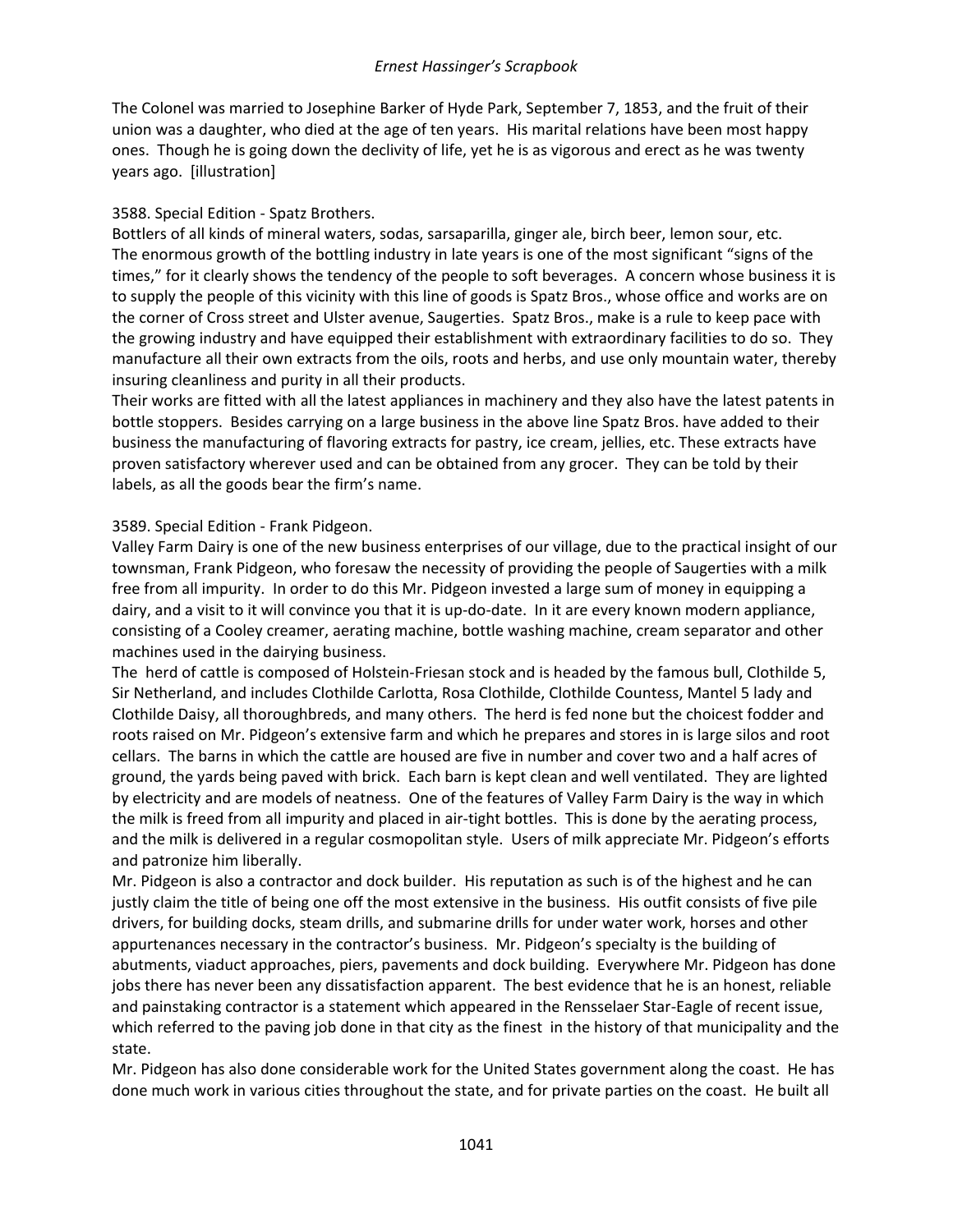the trestles and foundation work for the West Shore railroad from Kingston to Milton and also much of the trestle and foundation in the Newburgh division of the same road.

3590. Special Edition - Dr. C. T. Montgomery.

No man comes into closer contact with his fellow men than the family physician, and to none do we go more quickly for help and sympathy in our joys and sorrows. The mission of a physician is one of the noblest that a man can undertake, and that it should be adopted by many of the highest intellects and strongest natures is not surprising. The name which opens this article is that of a man who fills all of the requirements.

Dr. Montgomery is the son of Dr. J. E. Montgomery, and he was born in Greene county, N. Y., in 1849. During his early years he attended local schools. At fifteen, took position as clerk in a store. He held this position four years. When he returned to Woodstock, this county, and commenced the study of medicine with his father. He taught school in Woodstock to earn the money which took him through the Albany Medical College. He was graduated with honor in 1875.

His examinations and college records were so satisfactory, that he was appointed house physician to the Albany City Hospital, which position he occupied one year. He then located in Glasco, Ulster county, and has remained there ever since.

Dr. Montgomery is a man of wonderful strength of constitution and mental vigor. He has no fads or hobbies in the practice of medicine, and has never gone into the specialty business, unless now days the general practice of medicine may be termed a specialty, on account of being so rarely met with. The doctor's practice is enormous and covers a radius of many miles. He is in the carriage from twelve to fifteen hours each day, and it takes from eight to ten horses to do the driving.

Dr. Montgomery has taken high rank in his profession in this section, and has enjoyed a varied and valuable experience. In this sphere of usefulness and science Dr. Montgomery has indicated the possession of marked professional ability and has ever maintained the respect of his fellow members of the profession.

At the bedside ever kind and sympathetic, with ready assistance upon the appeal of the sick and suffering, the doctor has created lasting friends from the ranks of all classes, rich and poor alike, deserving the well-earned praise that the citizens universally give him throughout the county. Dr. Montgomery's residence is in Glasco, but he has a large and handsome office in the Van Buskirk building on Partition street in this village. Dr. Montgomery is the Republican candidate for coroner in Ulster county at the coming election. [illustration]

# 3591. Special Edition - Emerick Brothers.

Known as the SAUGERTIES BARGAIN STORE, is one of the attractive establishments in town. Mention should be made of the firm of which B. L. and W. C. Emerick are the proprietors, under the firm name of Emerick Bros. This business was founded in 1888 in a small way, but by prudent management the firm has built up a business which required more space. About five years ago they moved into the present building at 199 Main street, which gives them over 50,000 square feet of floor space. The stock comprises a complete line of groceries, provisions, crockery, lamps, china, glass, tin,

woodenware, bric-a -brac, etc. It requires the services of four competent assistants to wait upon the trade and it is the pride of this firm to promptly and accurately fill all orders. Both members of this firm are Saugerties boys and take a pride in advancing their native village. Messrs. Emerick Bros. call their store the "Saugerties Bargain Store," and their prices give them to right to use the name.

Page 393 – Special Edition Continues 3592. Partition Street, Looking South. [illustration]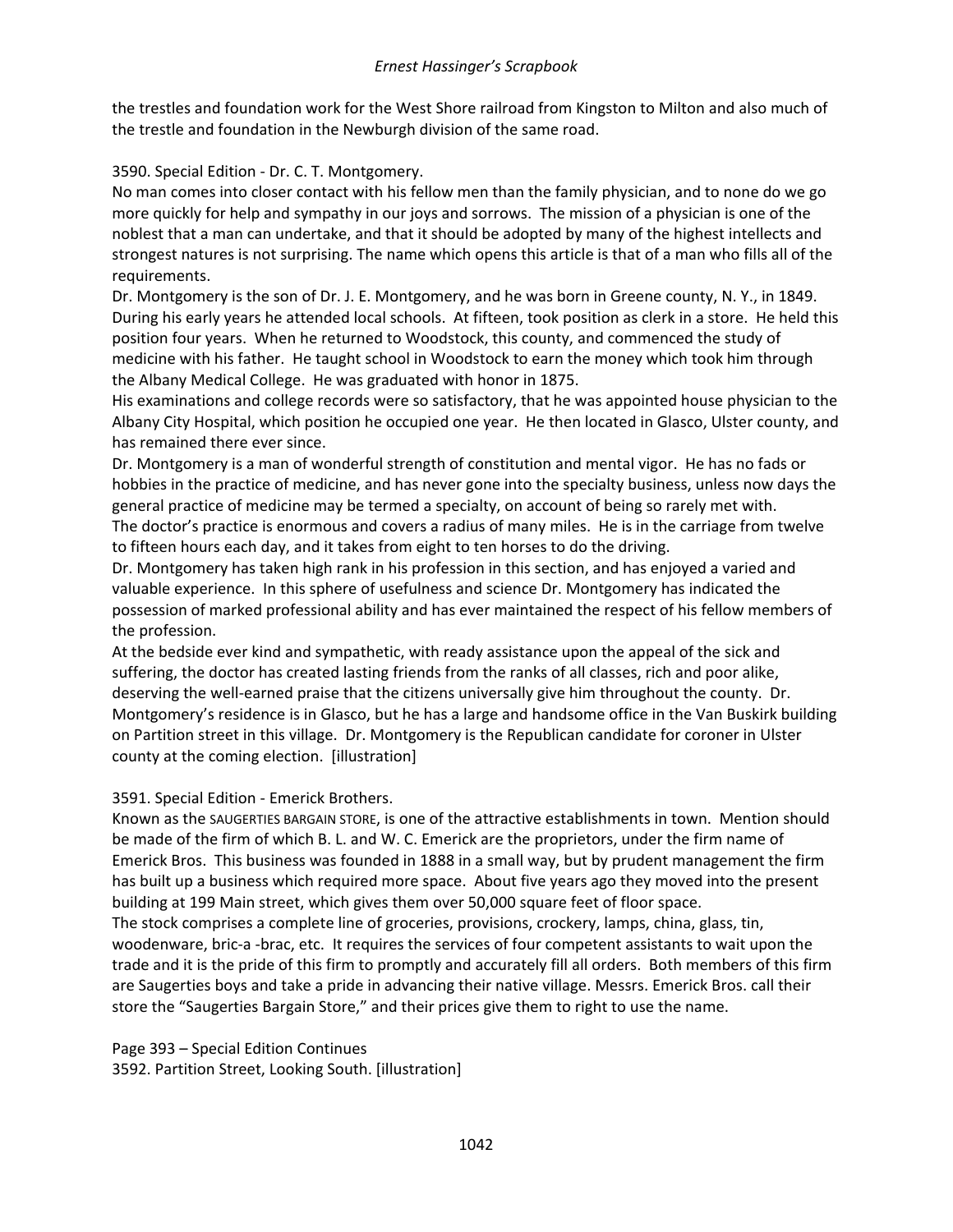### 3593. Special Edition - Benjamin M. Coon.

Attorney at law. No one in this village can boast of more service to his native place than Mr. Benjamin M. Coon, attorney at law. He is the son of Abram and Eliza (Myer) Coon, and was born in this village, was educated in the public schools and academy here and Fort Plain Seminary, studied law with Hon. Peter Cantine and Albany Law School. He has served the village in the following capacities: Trustee of School District No. 10, assessor, Village clerk, corporation counsel, director and president of the village. He has been justice of the peace for 24 years and police justice since 1891, both of which positions he still holds. Public approval has stamped all his administration of offices a success. In politics he has always s been a Republican. Mr. Coon is married, his wife being Mary L., youngest daughter of the late Col. Samuel M. Post. [illustration]

### 3594. Special Edition - L. D. Davis, Livery.

The livery establishment of L. Depuy Davis on Partition street is a model one in every respect, for Mr. Davis is always on the alert to please his patrons. In his stable are none but the finest equines and carriages and his turnouts are always admired and show the care and expense that Is necessary in such a business. Mr. Davis enjoys an extensive patronage, for the people of this village appreciate the efforts he makes to please them. In connection with his livery is an up-to-date omnibus line, which meets every boat and train. No where in this state is there any finer busses than those used by Mr. Davis, and the general traveling public always look for Davis. Mr. Davis is a good citizen and deserves the patronage which he has.

### 3595. Special Edition - The Saugerties Post.

Realizing that there was a need of having a daily paper in Saugerties, Edward Jernegan and the late Isaac Rosepaugh embarked in the newspaper business in 1877 and began publishing the Evening Post, the first issue of the sheet being on February  $21^{st}$ , 1877, and the size 8x12 of four pages. During the summer of 1877 Jernegan purchased the interest of Rosepaugh and assumed complete control, increasing the size of the paper to 14x16, with four columns to a page, and in 1880 the paper was enlarged to its present size, 21x30, with six columns to a page. In 1882 Arthur L. Hale, purchased a half interest in the paper and in 1890 sold his interest to Irwin Ronk. The firm continued to publish the Daily Post and in 1891 a weekly paper was also added. In April, 1896, Irwin Ronk purchased Edward Jernegan's interest and later Mr. Ronk sold a half interest to James R. Wood of Kingston, and the firm of Ronk & Wood publish both papers. The Post is the best advertising medium along the river, having a large circulation. It is a paper that is read in nearly every home in town and is recognized as a staple family paper, giving all the local and telegraphic news of the day. A large and extensive job plant is connected with the office and the product of this department ranks with the leading establishments in the state. The presses of The Post are operated by steam power and the entire plant is up-to-date in every way. The editorial department is in charge of J. W. Frankel and a competent force of ubiquitous reporters gather the news, among which is Charles T. Sickles. The job department and business management of the paper is in charge of James R. Wood, who is a printer of long experience. The composing force of The Post consists of Jonas Myer, Frank A. Kane, Wilford Ball and Charles Crum. The Daily Post is only ten cents a week delivered by carrier. The Weekly Post is \$1.50 a year in advance.

# 3596. Special Edition - The Dif.

This cut aptly sets forth the way in which some people believe the size of Saugerties is and also the real size. The reader can readily glean how conveniently Saugerties is located to reach the Catskills. Saugerties is without doubt, the shortest route to the Catskills. [illustration]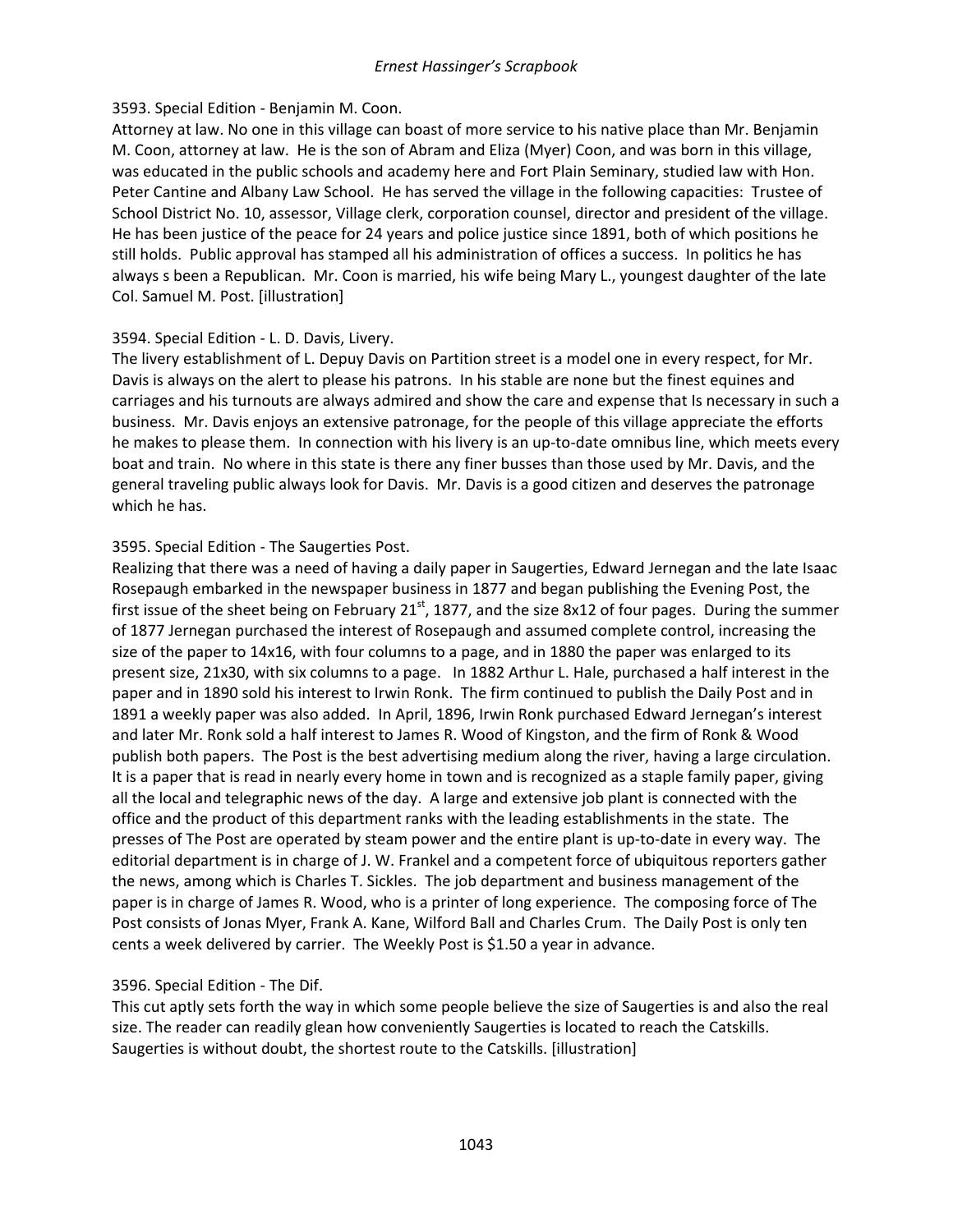3597. Special Edition - As We Are, via Kingston, NY 137 Miles, Saugerties, NY 114 miles, Catskill, NY 127 miles. [map of roadways and railroad from the Hudson river to Hunter and Cairo and with Kingston at the south. [illustration]

#### Page 394 – Special Edition Continues

#### 3598. Edmund M. Wilbur.

Among the men who have reached a high standing in the political and business interests of our town and county none are better known that Edmund M. Wilbur. Born in this town on February 18, 1855 he has by individual effort succeeded in advancing himself to a leading position in our community. Mr. Wilbur's education was secured in our village schools and academy and together with his intense love for literature which he read assiduously, he fitted himself for the future that was before him. In 1875 he began to enter the business world securing a position as a bookkeeper with the firm of Whitaker & Finger, remaining with them three years. After resigning his position with the above firm, he entered the employ of Myer & Lockwood for one year. The next two years he was with F. T. Russell. After serving as bookkeeper for two years for Jerry Finger, he established himself in the grocery and crockery business in the store at 96 Partition street, in December, 1879. This he continued for thirteen years, at which time he received the appointment of postmaster under the Cleveland administration during 1893. In this office he proved his high probity and gave to the village and town excellent service. For many years Mr. Wilbur has been connected with the Democratic party and he has labored indefatigably at all times for the success of the party. As a reward for this fealty, he has been nominated for several offices and has the proud record of having never been beaten. In 1878 he was elected town clerk and since then has been elected supervisor several times, holding the position at present, having carried this town by a large majority at the last election. He has been assessor and president of the board of education. In the board of supervisors he has served on important committees. Socially he is affiliated with the Confidence Lodge, I. O. O. F., and North American Lodge, Knights of Pythias. He is also a member of Congregational Church. He has been married twice, his first wife being a daughter of the late T. J. Barritt. Two sons were born to them. His second wife was Mary F. Smith of Washington, D. C. A son and daughter is the fruit of the union. Mr. Wilbur is now the Democratic candidate for member of assembly in the First district. He is very popular and in all his work has been very conscientious and painstaking citizen. [illustration]

### 3599. Special Edition - Henry A. Ohley.

In these days the young man is to be seen manifesting a deep interest in all affairs – business and political – and it is right that he should, for in later years he will be compelled to shoulder a portion of the responsibility that today rests on others. Henry A. Ohley is a young man, one of the youngest business men in our town, and he owes his success to the effort which he has put forth, and today he enjoys a standing in our community which one might envy. He was born in Caledonia, Livingston county, June 5, 1856, and came to this village with his parents. Attending the public and night schools until he was fifteen years old; he received a fair education, but this did not satisfy him and in order to broaden his intellectual ability he read a great deal and kept himself posted on current events. Mr. Ohley learned the cigar makers trade with Moses Krohn and subsequently opened a business for himself in 1875. He has continued the manufacture of cigars since and is store is now located in the Brede block, Partition street, where he sells at wholesale and retail all things that pertain to the weeduser's art. In the firemanic affairs of our village h is a conspicuous figure, having been a charter member of R. A. Snyder Hose Company, having previously been a member of the Rough and Ready Hose Company. He has been chief engineer of the department two years and for three years he was president of the Hudson River Valley Volunteer Firemen's Association. In the social affairs he has been equally prominent, holding membership in Ulster Lodge, I. O. O. F., Thomas Wildey Encampment, I. O. O. F., Ulster Lodge, F. & A. M. and Saugerties Council Royal Arcanum. In the Masonic lodge he is recording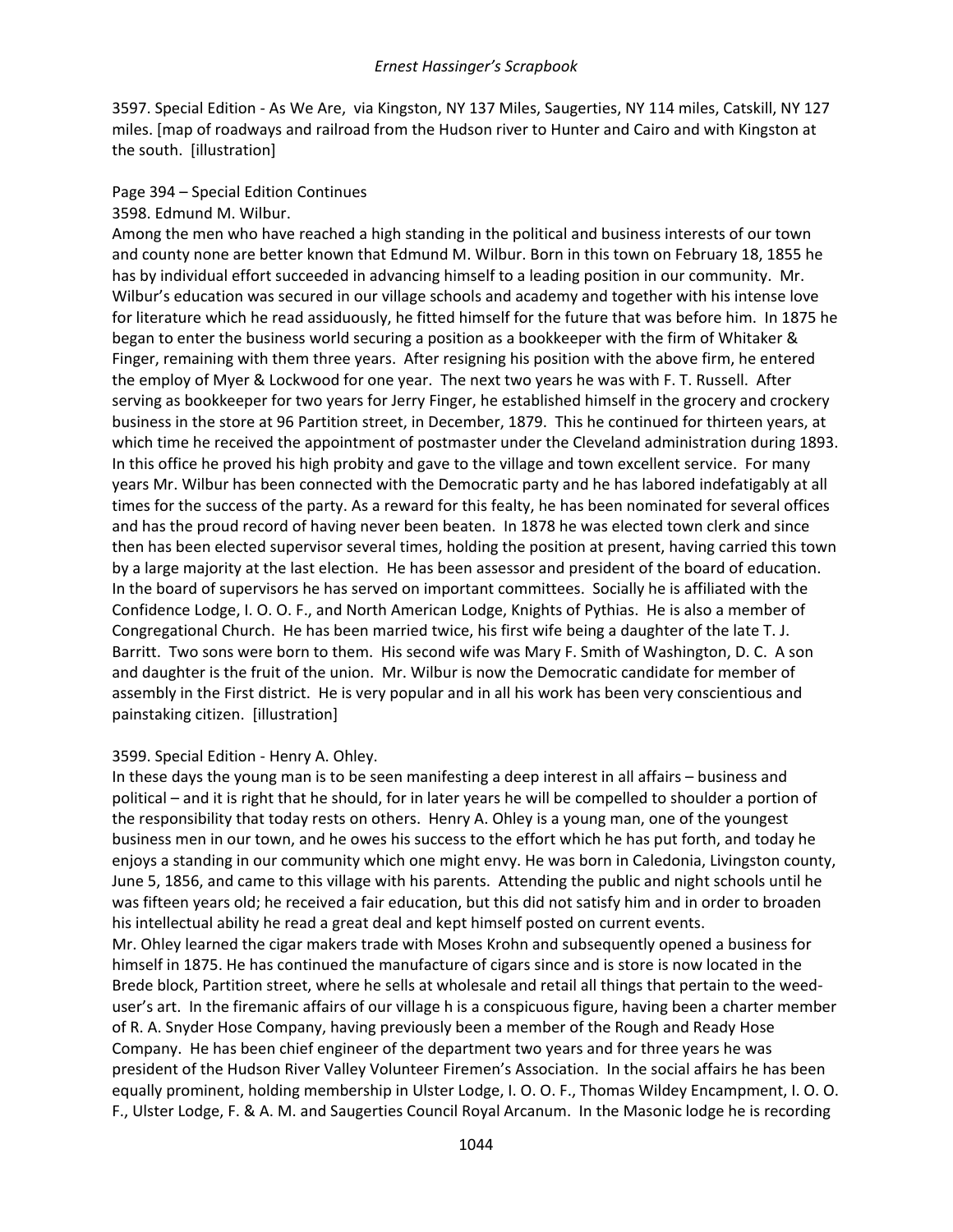secretary. He holds the same position in the Royal Arcanum. In the Odd Fellows and Encampment he has held the highest office, Noble grand and chief patriarch. He has been the district deputy grand master of Odd Fellows and the district deputy grand patriarch of the Encampment for this district. He is a vestryman of Trinity Church. Mr. Ohley has always been a sterling Democrat, actively engaged at all times to further the interests of his party. At the last town election he was elected justice of the peace over the most popular man in town. He is married and has a family of eight children. He is a useful resident of our village. [illustration]

### 3600. Special Edition - I. Lazarus.

Clothing, Merchant Tailor and Gents' Outfitter, 100 and 102 Partition street. It is not our purpose in compiling this work to assume a partisan attitude in advocating the claims of any dealer, but it is a fact with which many are acquainted, that certain houses excel in special lines of trade, and we feel justified in calling attention to this establishment in particular. Mr. Lazarus believes in selling goods entirely on their merits, and those purchasing from him may depend on getting just what they pay for. Beside carrying a large and well selected line of the above goods, Mr. Lazarus carries as fine a stock of ladies; and gents' foot-wear as can be found in this county. [illustration]

#### 3601. Special Edition - Daniel Curley.

Daniel is the leading bottler of beers in this town. His stock of beers, ales and porter is made of the purest malt and hops and the large trade that he has is presumptive evidence that the people appreciate good things. Mr. Curley's trade is not confined to this village alone, but extends all throughout the town, and several wagons are constantly employed in delivering the goods. Not only does he deal in beers, but he is also the agent for several brands of whiskey. Quinn & Nolan's ales and Beverwyck Brewing Company's beers of Albany are the most extensively handled by Mr. Curley. In connection with his bottling business, Mr. Curley deals in groceries and carries a choice stock. His son Peter proves an able assistant in the large business and they are regarded as among the leading men in our place. Daniel Curley has been honored by the citizens of our village and has represented the second ward in the Board of Directors with great credit.

### 3602. Special Edition - John D. Fratsher & Co.

It is absolutely imperative that in order to win popular favor and attract attention you must have wearing apparel that is right up to the minute and in your search for a store that carries such a line of goods – clothing, hats, caps and gent's furnishings – you will find that the firm of John D. Fratsher & Co. are the ones who can all [*sic*] your every want. A carefully selected stock of clothing made from the best cloths and woolens and in the latest style, hats and caps that are stunning without question, furnishings that dazzle your optics, is the sight that greets your eye when you enter their establishment. Messrs. Fratscher and Rightmyer, of the firm, with their clerks, are always eager to give you every possible attention and a purchase at this store once means that you will surely return. The prices and the quality of the goods sold here are the inducements which attract the buyer and every article they sell is their best advertisement. If you doubt the verity of this article just make a visit there, for they invite inspection and urge comparison.

#### 3603. Special Edition - M. F. Kenney.

The old adage "Old men for counsel and young men for war," is true in every sense, but then there is a necessity of having young men for counsel as well as war. The young man of today is rapidly climbing to the apex, and one of those who favor Saugerties with his residence is M. F. Kenney, attorney and counselor-at-law. Mr. Kenney is what may be termed a self-made man, having been the architect as well as the builder of his own fortunes. With limited means at his command, he has broken down the barriers that have confronted him, and today, through his own endeavor, is one of the leading members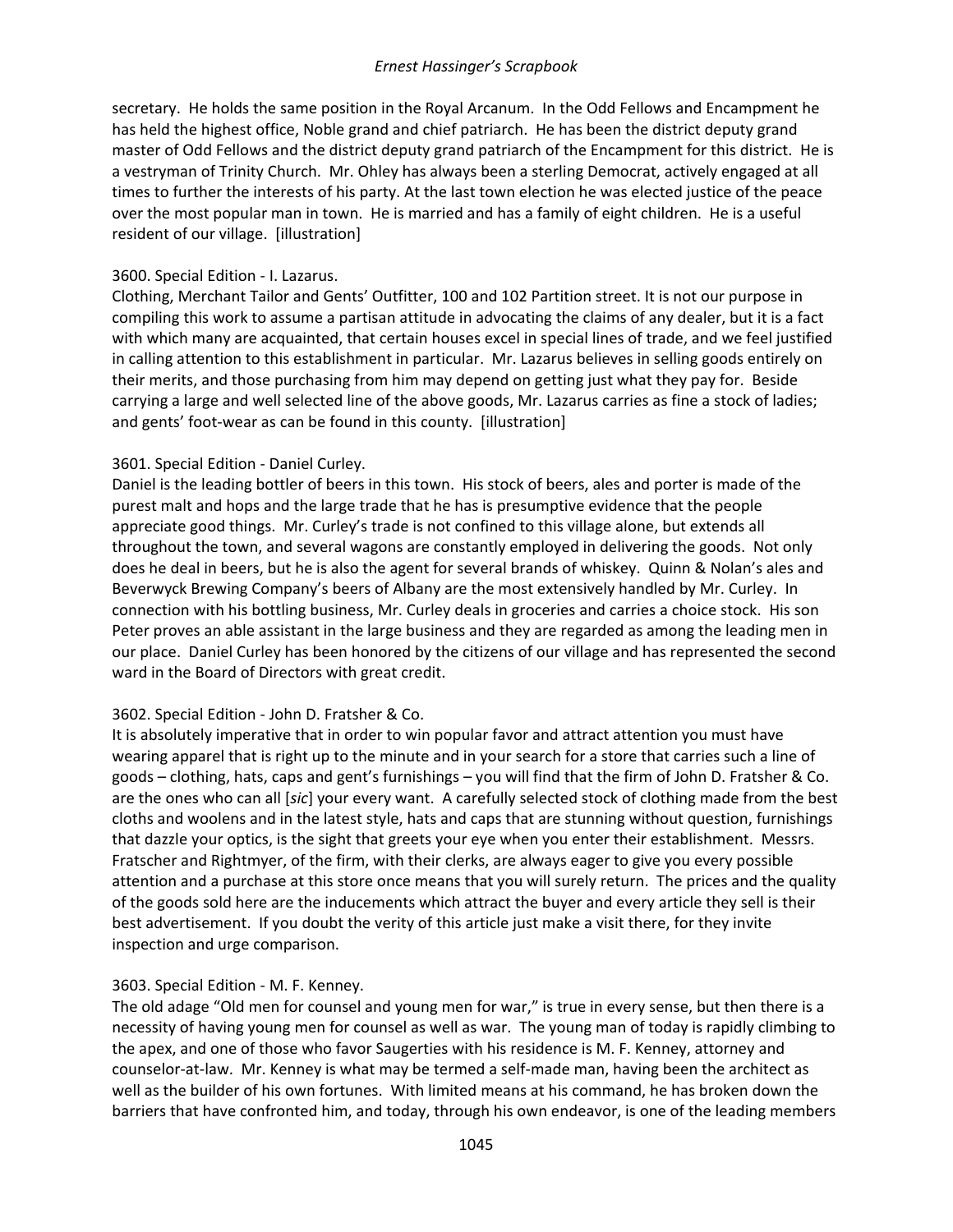of the bar, not only in this town but in Ulster county. He was born in this village April 23, 1866. Until the age of fourteen he attended the local schools, acquiring an education. He then entered the employ of the Ulster Iron Works, remaining with the firm until he was sixteen years old, during which time he utilized his spare moments in private study. By this means he cultivated and widened his education. Shortly after he left the iron works he had charge of the boy's department in St. Mary' [*sic*] school and taught for three years. At the age of eighteen he entered to law office of Senator Charles Davis and began the study of law. A year later he was offered the principalship of the Port Ewen school, which he accepted, continuing his legal studies while teaching. After teaching for a year he entered the Albany Law School and graduated with honor from the institution and he was admitted to practice at the age of 22 years. He returned to this village and opened an office, which he has continued ever since. Politically he is a Democrat, and is one of the party leaders. He has attended several of the leading conventions of his party and his advice is always sought after. Mr. Kenney practices in all courts and has handled several important cases. He is a charter member of Saugerties Lodge, No. 373, Ancient Order United Workmen. He is married and has two children.

### 3604. Special Edition - John D. Fratsher.

The subject of this sketch, John D. Fratsher, is one of our prominent business men, the senior member of the clothing firm of John D. Fratsher & Co. Mr. Fratsher is one of the younger men of our town who has made himself and who is recognized as a man of broad mind and much knowledge. He was born in this village November 16, 1863. In his early life he was employed by the Ulster Iron Works and Cross Blank Book Company as bookkeeper and later with J. L. Butzel's Sons in the same capacity. Mr. Fratsher is a Republican in politics and has been elected supervisor of this town four times, and has been elected chairman of the board of supervisors three times. He is the youngest man ever elected to this office. For several years he was a page and also clerk in the assembly. He is a man of sound judgment and strong character. He is an able parliamentarian and is well versed in the topics of the day. Mr. Fratsher is a member of Ulster Lodge, F. & A. M., also a member of R. A. Snyder Hose Company, and has held the officer of secretary in the company He married Jessie F. Myer, a daughter of the late Abram J. Myer. [illustration]

### 3605. Special Edition - Joseph W. Frankel.

Joseph W. Frankel holds the position as editor of the Saugerties Daily Post. Mr. Frankel was born in Saugerties on February 24, 1876, a son of Philip and Charlotte Frankel. He obtained his education by attending the village schools until he was ten years of age, when by the death of his father he was compelled to abandon his studies, much to his regret, in order to assister his mother in business. He continued assisting his mother until he was seventeen years old, and during the time he embraced every opportunity to enhance his education, attending school sometimes twice a week and also by reading the newspapers and other literature. Being naturally gifted and having a very retentive memory, he never let anything that he learned slip from his grasp, and for a long time he was known as a "Walking Encyclopedia" and "Bureau of Information," titles which he had been given by his legion of friends. It was through this that he began contributing small articles to the Post, and entered the field of journalism. For a time he was a reporter on the paper and when there was a change in the ownership in 1896, he was offered the position of editor, which he accepted and holds at present. He is a member of Washington Hook and Ladder Company and a charter member of Saugerties Lodge, No. 373, Ancient Order United Workmen. He is not only well known in Saugerties, but has a large circle of friends in the surrounding towns and cities. [illustration]

### 3606. Special Edition - Will S. Manning.

Will S. Manning, the jeweler and watchmaker on Main street, is one of the leading business men of our town. He has a very fine stock of everything in the jewelry line and all patrons of Mr. Manning know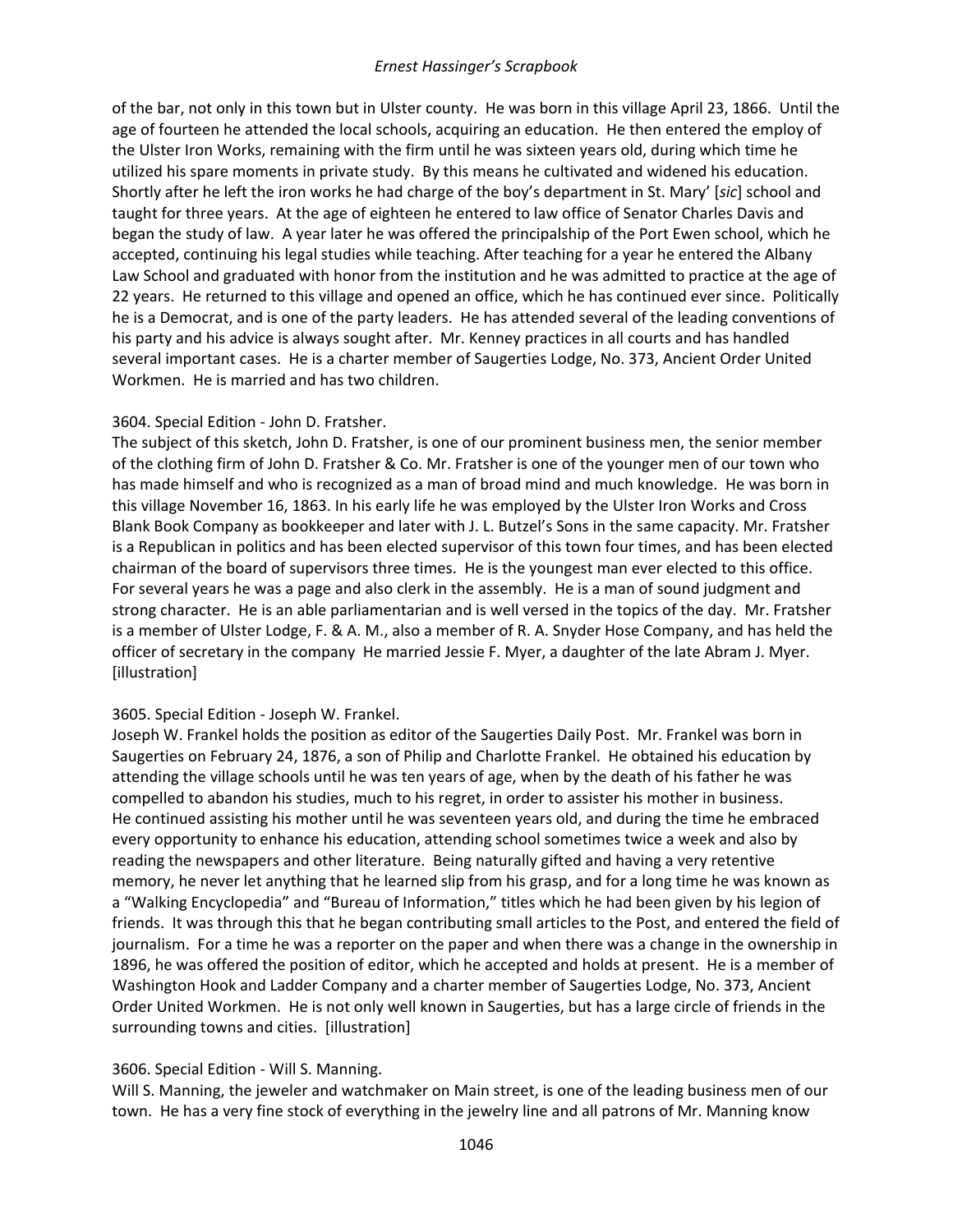him as a man of sterling character and uprightness. He is an expert at the trade of watch-making and is always kept busy making repairs to time-pieces. Mr. Manning is also an occulist of much ability and in his stock he carries a line of optical goods. Mr. Manning was born in Newark Valley, Tioga county, fortynine years ago. When quite young he went to Binghamton and learned the jeweler's trade with Evans & Manning and remained with the firm fifteen years. In 1879 he came to this village and opened a jewelry store in the building he now occupies on Main street. His wife was formerly Margaret A. Rose of Binghamton. Mr. Manning is a member of Confidence Lodge, I. O. O. F., having held the office of Noble Grand in the same. He is also a member of the Exempt Firemen's Association. He is always ready to assist in promoting the weal of the place. His mother is still living on the old homestead, being over 90 years of age.

# 3607. Special Edition - John C. Davis & Co.

One of the oldest business houses that has attained a reputation for legitimate dealing in this town is the shoe house of John C. Davis & Co., on the corner of Partition and Main streets. For more than a score of years Davis' shoes have been a guarantee of durability. The business was established in 1846 by John W. Davis, father of the present proprietor, under the firm name of John W. Davis & Son. The firm continued until 1873, when the son took hold of the business. After continuing the business alone for several years, Mr. Davis sold to William V. Burhans an interest in the firm. Mr. Burhans retired from the firm when he was appointed postmaster. Mr. Davis is a man who attends strictly to business, giving all his clientele satisfaction. His aim is always to please and in his stock you will find none but the best boots, shoes and rubber goods

### Page 395 – Special Edition Continues

the market affords. Two floors are devoted to his stock and the assortment offered is complete in every detail. When in need of footwear you will not go amiss by patronizing John C. Davis & Co. Two salesman are employed to attend to the busy trade that Mr. Davis has. Remember that you can get bargains at this store.

# 3608. Special Edition - The Esopus Creek.

The great Architect of the universe when he created this fair land was lavish in his effort to make our beautiful village abound in beautiful scenery. Winding his way through the center of our town is the placid and serene Esopus, which finds its mouth at the noble Hudson. A sail on this creek is one that gives you genuine pleasure and complacency and especially so when you happen to have one of John Knight's fleet of sail boats. Each one is equipped with all appliances for comfort and ease, and as you glide over its calm bosom you imagine you are in a haven of bliss and delight.

# 3609. Special Edition - Yerger's Market Street Hotel.

If you want to make a man happy given him all he wants to eat; and if you want to enjoy yourself as though you were in your own home you should go to Yerger's Market street hotel. This place was opened many years ago by Lewis Yerger, and by his direct endeavor to give you your money's worth, he built up a nice trade and became generally known throughout the town for his good fellowship. He won many friends, especially in the fire department and for five years was chief engineer. Since Mr. Yerger's death, which occurred a few years ago, his widow and son Frank have conducted the hotel and business has increased considerably and the house is gaining in popularity every day. The bar is stocked with a choice line of liquors, wines and cigars. Brynie Myer is in charge of the cafe, and the patrons of this place are many. When looking for a good meal be sure and go to Yerger's. [illustration]

3610. Special Edition - Main Street, looking east. [illustration]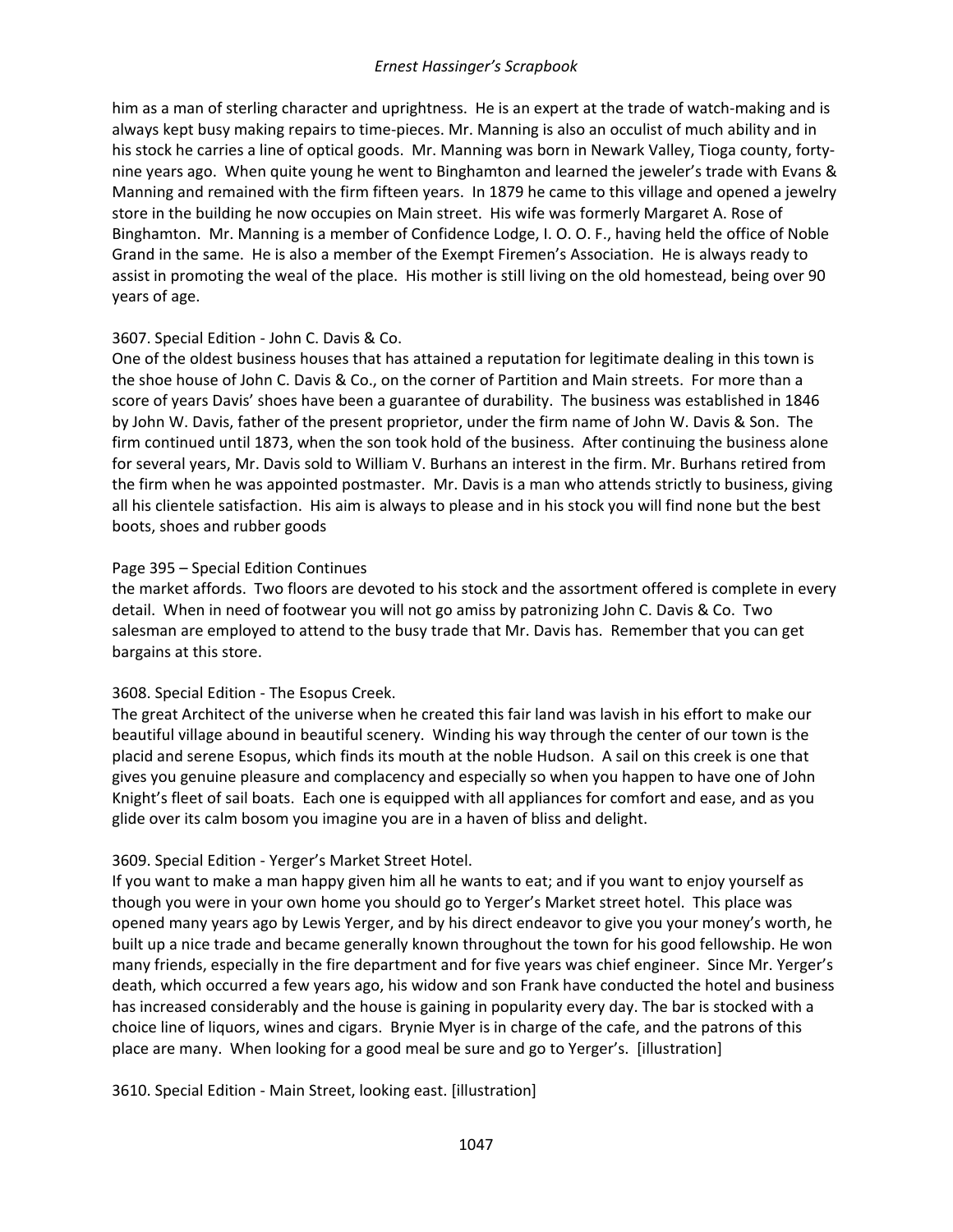A New Lochinvar. [Fiction]

Page 386 – Special Edition Continues Grandfather's Courtship. [fiction and not copied]

Page 397 -Special Edition Continues 3611. Cloverlea, Residence of E. A. Rising, Barclay Heights. [illustration] 3612. View on the Esopus. [illustration] 3613. View on the Esopus. [illustration] 3614. Harvesting Ice on the Esopus. [illustration] 3615. Map of Saugerties, 1873. [illustration] 3616. Interior of Ziegler's Cafe, Partition Street*.* [illustration] 3617. Saugerties Manufacturing Company, Hill Street. [illustration]

Page 398 - Special Edition Continues

3618. Too Many Changes.

"It's hard to tell just what to do," said the man who was sitting on the back porch in his shirt sleeves. "Yet one ought to get a start with such brilliant prospects opening up all over the world," remarked the next door neighbor, who was mending a hole in the fence.

"Yes. But supposing I had gone to the Klondike? I'd be so far away now that I couldn't go and help develop Cuba. And if I go to Cuba I'll miss a chance to go when the next rich territory opens up. There no use of trying to deny it. This is a hard life."

And then he tilted his chair back against the wall and went to sleep. – Boston Transcript.

3619. Special Edition - A Quiet Game.

Klondike Bride – And do you think I am worth my weight in gold, love? Klondike Bridegroom – Worth your weight in gold, pet? Why, blame my eyes, if I don't think you're worth your weight in canned goods! – Puck.

3620. Special Edition - Her Complaint.

Mrs. Malone (at the window, watching a funeral procession pass) – Bad luck we're hovin'! Moike has drove thot hearse for foive years with niver a chance to droive it fur his own wife. - Judge

Paoli, the Musician. [Fiction]

3621. Special Edition - Theodore B. Cornwell.

To those who have lived in our vicinage, our subject needs no introduction. Born among us, he has grown up with us and now is classified with the younger men of our village who have braved the sunshine of prosperity and the dark clouds of adversity. He is one in whom there is the sterling qualities of progressive manhood. He is known as a persistent and ceaseless worker and his standing in the community is not one that has been bequeathed to him, but one that has been earned by unremitting toil. He is a son of Alderman Charles E. Cornwell and breathed the first inspiration of life in this place. His education was obtained in the village schools. He entered his uncle's grocery store when quite young and there learned the practical management of the business, which has served him greatly in his present business, which is one of the reliable grocery houses in the place. Mr. Cornwell has been identified in all movements that tend to advance the interests of our village. He has represented the second ward in the Board of Directors, has been president of the Board of Education and is now a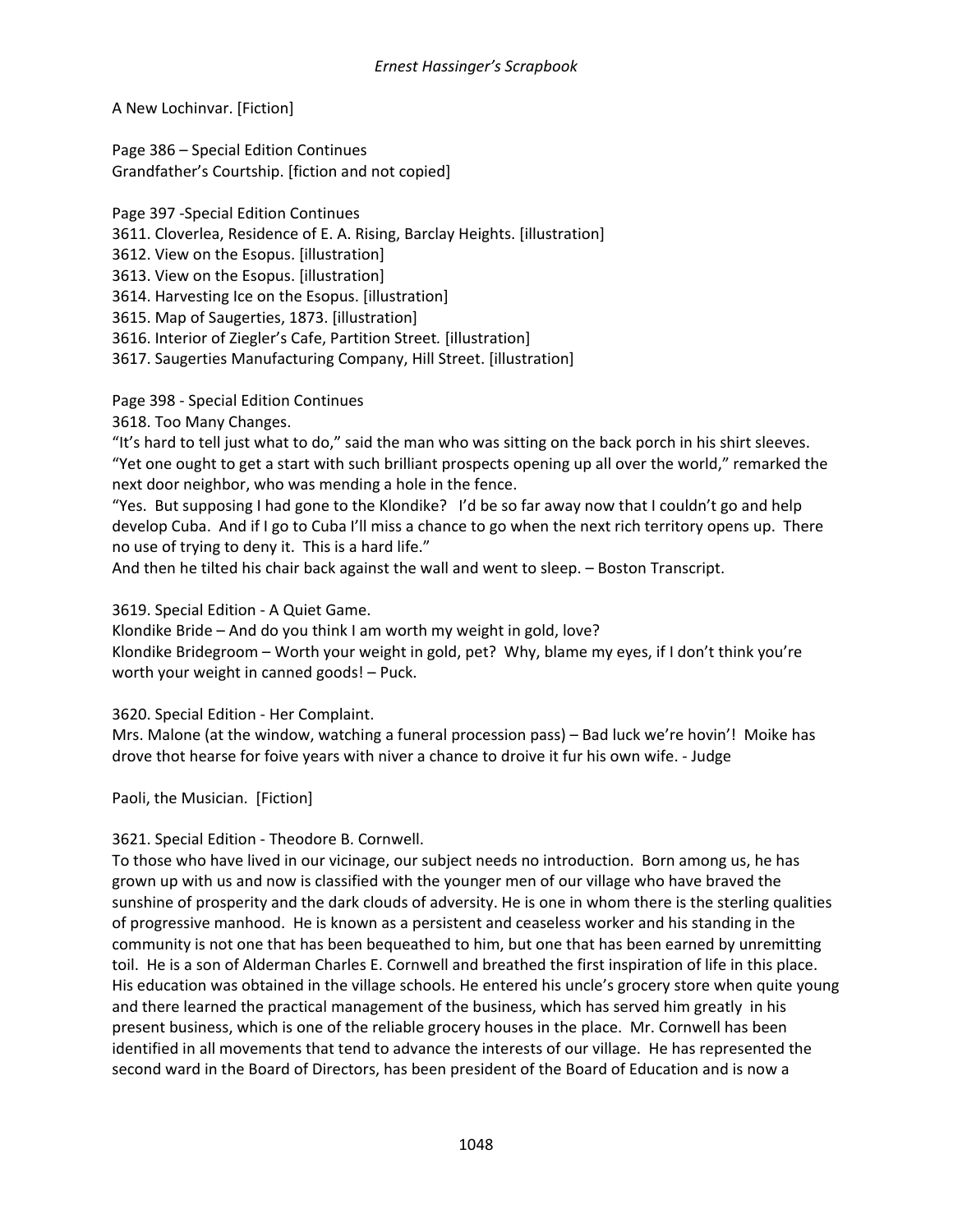member of the same, is a member of Confidence Lodge of Odd Fellows, North American Lodge Knights of Pythias and R. A. Snyder Hose Company. In his grocery business he has had much success and his motto is "The best for the money."

### 3622. Special Edition - Dr. Fred D. Wygant.

Dr. Fred D. Wygant is a graduate of the New York College of Dentistry of the Class of '95. He is a popular young man and has a large circle of friends. "Doc" is a member of R. A. Snyder Hose Company, having held the office of vice-president in the company. He is also a charter member and trustee of Saugerties Lodge, Ancient Order United Workmen. [illustration]

### 3623. Special Edition - Dr. Rudolph F. Diedling.

Saugerties possesses and excellent corps of physicians and Dr. Rudolph F. Diedling is recognized as one of the brightest young men among them. Dr. Diedling has constructed and moulded for himself the reputation he has to-day, by untiring effort, and his record is one that he might well be proud of. He was born in Catskill and obtained his education by attending the schools of the village, graduating with high honors from the Catskill Free Academy in 1893, being the class orator. He entered the medical department of Union University after his graduation at Catskill and after completing a course in medicine and surgery, graduated in 1896, with the honor of class poet. In the same year he took the competitive civil service examination and passed a very high examination and was appointed resident physician and surgeon of the New York State Reformatory at Elmira, where he remained for two years, having to care for 1,600 prisoners. He resigned his post in June and about July  $1<sup>st</sup>$  came to this village and opened an office in the Washburn building on Main street, formerly occupied by Dr. S. L. Dawes. Although Dr. Diedling has been here but a short time, yet he has succeeded in building up a lucrative practice and many important cases have come under his care and through his skillful endeavors have been cured. He is a member of the Saugerties Council, Royal Arcanum and Saugerties Lodge, Ancient Order United Workmen, and is one of the organizers and trustees of the latter lodge. Dr. Diedling is a genial, affable and whole-souled fellow and will reach the pinnacle of fame at some future day.

# 3624. Special Edition - Ernest Hassinger.

The subject of this article is well known not only in Saugerties, but throughout the Hudson Valley. Ernest Hassinger was born in New York, January 27, 1852. He came to this village when a lad and has resided here ever since. His vocation is a cigar maker. He is an enthusiastic fireman, having joined Rough and Ready Hose (now R. A. Snyder Hose Co.) in 1869. He as always identified himself with work of the fire department and now holds the position as chief engineer and treasurer of the village department. He is a member of Ulster Lodge, I. O. O. F., and Saugerties Council, Royal Arcanum, having held the office of noble grand in the I. O. O. F. and regent in the Royal Arcanum, the highest officer in the above orders. He has also been chief patriarch of Thomas Wildey encampment, I. O. O. F. He is a member of the State Firemen's and Hudson Valley Volunteer Firemen's Association, the Saugerties Bicycle Club and Esopus Bathing Club. He has one of the finest collections of firemanic badges in the state. [illustration]

# 3625. Special Edition - Hon. Robert A. Snyder.

Perhaps no man in the Town of Saugerties has more extensive business interests than Hon. Robert A. Snyder, a man who by dint of shrewd business sagacity and indefatigable labor has succeeded in climbing the ladder of success and now occupies a salient position in the business affairs of the village. Mr. Snyder was born in Poughkeepsie, May 18, 1836. His parents were Robert A. and Sophia Snyder. In 1836 they came to Saugerties. When but an infant, he was deprived of the counsel and instruction of his father, who had been suddenly summoned up higher by the Almighty. He obtained his education in the public schools of the village, the advantages offered being very meagre. However, he managed by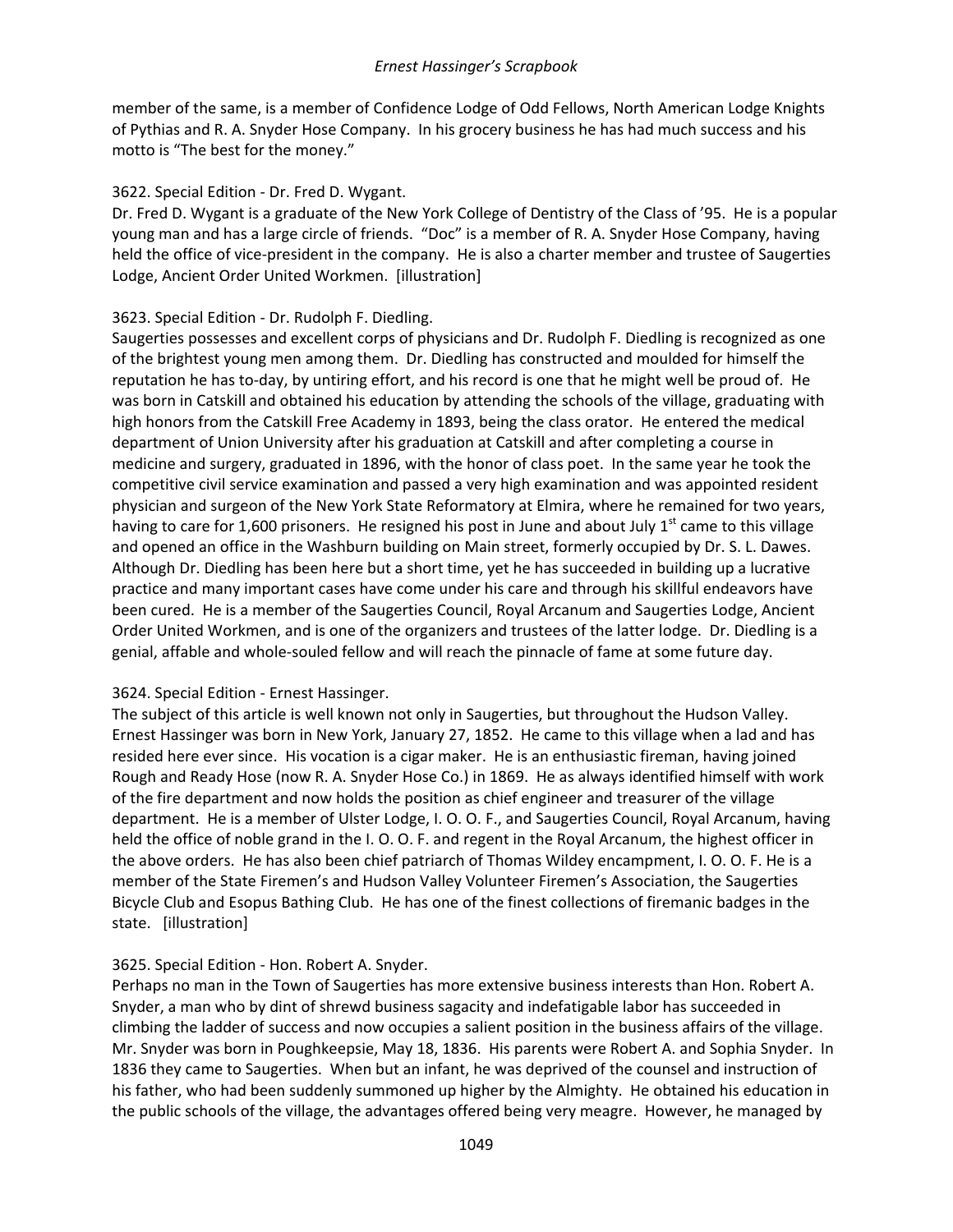diligent application to his studies, to fit himself for the future that was before him. He was a lover of boating and when he was eleven years old he was a cabin boy on a barge that plied between Tivoli and New York. At this time, no railroads had been constructed and Mr. Snyder had the delightful pleasure as he calls it, of seeing the first locomotive on the New York Central railroad enter Tivoli.

At various time later in his life, he occupied various positions on steamboats on the Hudson river, Long Island Sound and also the Erie canal. Being of an economical nature, he accumulated quite a sum of money from his earnings, and later he returned to Saugerties, where he purchased a boat. With this he did a

## Page 399 – Special Edition Continues

freighting business. Success crowned his efforts in this direction and later he secured control of the ferry and franchise between Saugerties and Tivoli, which he still owns, acting as the captain and pilot for five years.

Mr. Snyder is president of the Saugerties Manufacturing Company, and is its largest stockholder. He is also president of the Saugerties Steamboat Company, having been elected to take the office at the organization of the company in 1888. For ten years he has been president of the First National Bank of this village. He is a Republican in politics and has had, as in everything else, remarkable success in this line. He has been supervisor of the town three terms, also collector, and represented the First Assembly district of Ulster county in the State Legislature twice. He was elected sheriff of Ulster county in 1879. He was chosen postmaster of the assembly in 1878. In 1884 he was elected financial clerk of the assembly. He is now the Republican candidate for member of assembly in this district. He was married to Jane S. Morgan in 1853. One son and two daughters were born to bless their home. Mr. Snyder is highly esteemed and has been honored by the members of the fire department when Rough and Ready Engine Company in 1876 changed their name to that of R. A. Snyder Hose Company. In 1882, the company was reorganized and today is one of the finest appearing fire companies in the state, and the crack company of the Saugerties department. He is a member of Ulster Lodge, F. & A. M. [illustration]

# 3626. Special Edition - The Board of Trade.

The village Board of Trade offers extraordinary inducements to manufacturers who are looking for a location. Saugerties has many advantages, such as excellent water power, and easy shipping facilities. Those who are about to change their location would do well to visit our town and look it over. We feel satisfied that you will be convinced of its adaptability to almost every need. A more healthy and cheap place to live in than Saugerties, cannot be found. Martin Cantine is President and Irwin Ronk Secretary of the Board of Trade.

### 3627. Special Edition - Daniel Lamb.

The above name has become a house-hold one in this village and vicinity, for in it there is considerable meaning to those who desire to purchase hardware, stoves, etc. This business is an old established one and it is to Lamb's the people go when in need of anything in the stove or hardware line. Mr. Lamb, with his son, are very courteous business men and their success can only be attributed to the personal interest that they evince in each of the patrons. "Good goods sold cheap" is the motto of the concern and no mistake is ever made when purchases are made here. Mr. Lamb has also a tinning and plumbing establishment in connection with his other line and promptness and excellent work are the features here. Mr. Lamb employs none but competent mechanics to do his work, and therefore has built up a reputation second to none. Go to Lamb's when in need of hardware, stoves or anything in the tinning or plumbing line.

3628. Special Edition - Irwin Ronk.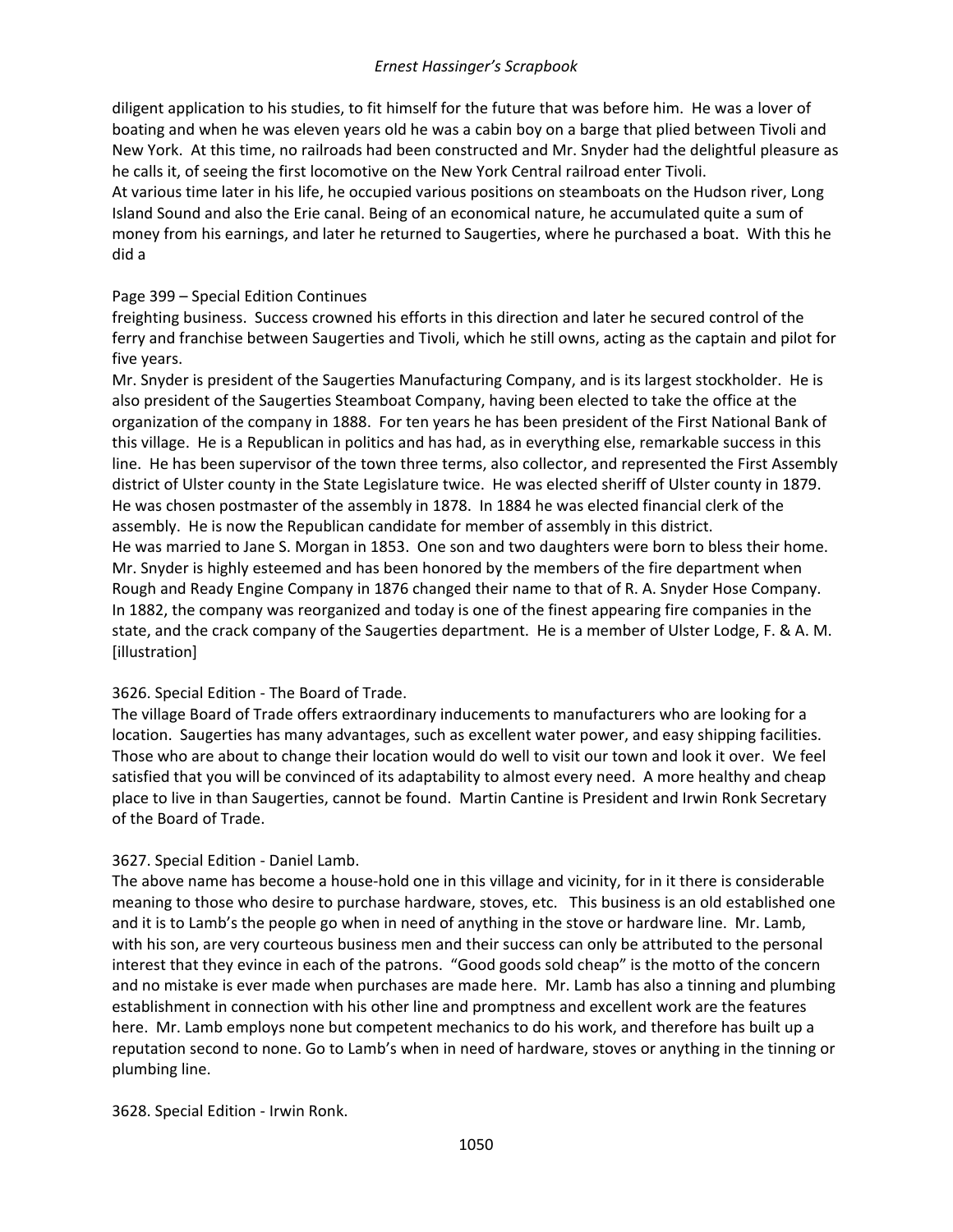In presenting this sketch we wish to speak of a young man who has been successful beyond measure, one whose residence amongst us has been only a few years, yet he has been prominently identified with everything pertaining to the prosperity of the place. Irwin Ronk is a young man, having moved to this village from Kingston twelve years ago. He was born in the town of Esopus, this county. Mr. Ronk is a senior member of the firm of Ronk & Wood, publishers and proprietors of the Saugerties Post. He is well known throughout the state as a printer, having been connected with some of the leading newspapers. He is manager of the Hudson River Telephone Company in this village and Catskill and is a member of the board of managers of the company. Socially he is connected with Ulster Lodge, F. & A. M., holding the office of steward in the same, a member of North American Lodge, Knights of Pythias, and R. A. Snyder Hose Company, in the latter organization he is first assistant foreman. In 1896 he was the Democratic candidate for Member of Assembly in this district. He has been Village Clerk and is Secretary of the Board of Trade. He is well known all along the Hudson River. He is also a member of Saugerties Lodge Ancient Order United Workmen.

### 3629. Special Edition - The Palmer House.

This hotel is conducted by George W. Palmer, a hotel man of much experience, and he knows the wants of every one of his guests. His cuisine is one of the finest along the river and prompt and courteous treatment is given to all. Mr. Palmer is a very popular landlord and his sociability is the chief contributor toward his success. He is a man who knows every detail about the business, and the commercial men feel right at home with Palmer. Mr. Palmer is assisted by two clerks, Harry Schutt and Edward Lynk, Jr., two jolly good fellows. [illustration]

# 3630. Special Edition - A Fair Understanding.

A few years ago a young man from just across the Connecticut, who was attending the village academy, before sadly infected with the notion that all the maidens were in love with him. While in this state of mind it fell to his lot one evening to see Miss H. safely to her father's domicile. On arriving at the door, she innocently enough remarked that she would be pleased to see him again. Here was an occasion for the exercise of Jonathan's courage and moral principle. Expanding himself to his tallest height, with a graceful but determined inclination of the head, he replied:

"I should be happy, miss, to call as a friend, but not as a feller!"

# 3631. Special Edition - Sixteenth Century Miracle.

A sixteenth century traveler visited a French monastery, where he was shown what was asserted to be the skull of John the Baptist. With some surprise, the traveler said:

"Why, the monks of --- monastery showed me the skull of John the Baptist yesterday." "True," said the exhibitor, not a whit disturbed; "but those monks only possess the skull of the saint when he was a young man, while ours is his skull when he was well advanced in age and wisdom."

# 3632. Special Edition - Samuel M. Gray.

Another of Saugerties business men who have climbed the ladder of success is Samuel M. Gray, the wholesale and retail dealer in flour and feed at the West Shore depot. In his early years he was a farmer boy, following the plow and doing other work incidentally connected with a farm, and it is with much pride we speak of him as a 'laborer who was worthy of his hire." Mr. Gray was born in our town, and when but a babe removed with his parents to Olive. Here it was he attended the district school and secured an idea of education. Leaving school at an early age, he commenced buying butter in Greene and Ulster counties. Later in the year of 1876 he opened a grocery store in Quarryville in this town. This he continued for nine years, and here it was, in this little country store, that he conceived the idea of opening a store in Saugerties, and also it was here that he amassed a competence. After opening the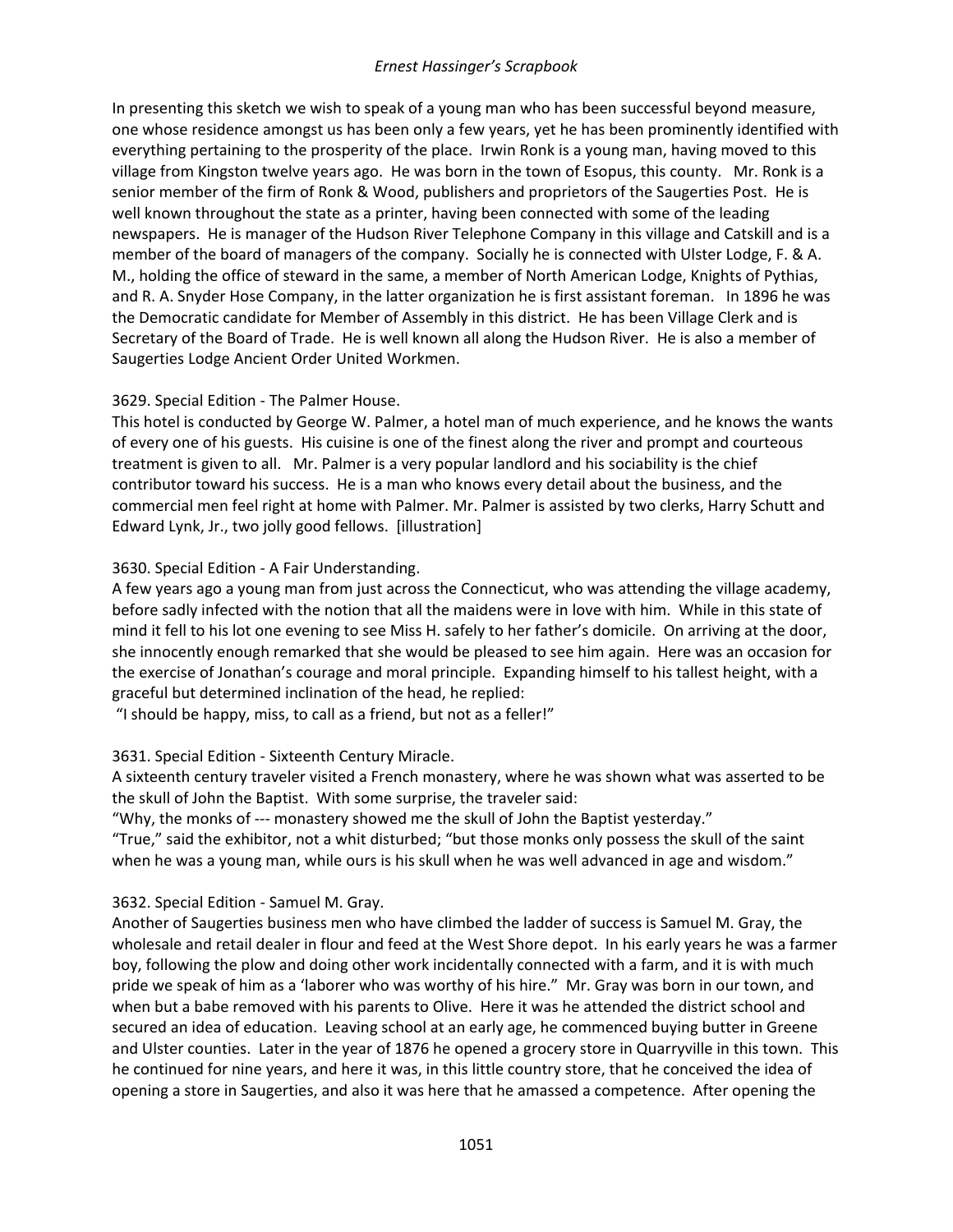store at Saugerties he still retained the store at Quarryville, but subsequently disposed of it to his brother John. In 1886 he moved with his family to this village and ever since he has resided here. His business has grown to be the most extensive in the place and carload after carload of flour, feed and grain is unloaded at the depot, for him every day. Several wagons are kept busy delivering orders and the trade is well supplied. Mr. Gray is a member of the Board of Education, and always manifests an active interest in the affairs of the village. [illustration]

3633. Special Edition - An Unfailing Sign. "Just look at that conceited ass!" "How do you know he is a conceited ass?" 'He has better clothes than I have." Chicago Journal. --- Mr. Skribbens (to new boy) – I suppose you understand what your duties are here?

New Boy – Sure. The super said that all I had to do was to hustle when [ends here]

# 3634. Special Edition - A Mortgage and Love.

Here is the story of a man who mortgaged his farm to buy his wife a pair of diamond earrings. The wife took in washing to pay the interest on the mortgage, yet during the first job she lost one of the 'sparks' in the suds, whereupon she tried to hang herself in the barn, but the rope broke and she fell upon a Jersey cow worth \$150 and broke its back. He husband then undertook to shoot the cow to end its misery, but the gun burst, and destroyed his eyes and his wife ran away with a lightning rod peddler. The mortgage is still there.

### 3635. Special Edition - Charles Sickles.

Charles Sickles, the subject of the sketch, was born in this village December 25, 1874. He attended the public schools of the place where he received his education. Mr. Sickles is a versatile young man and excellent musician. He is also a singer of much ability, possessing a basso voice, and has sung for several years in the Episcopal and Baptist churches. He is a member of the Royal Arcanum orchestra and the Saugerties band, in which he plays the cornet. He is also a newspaper man, holding the position as reporter on the Post. He is a good news gatherer and is very handy with the most powerful of all weapons, the pen. [illustration]

# 3636. Special Edition - The Phoenix Hotel.

This well known hostelry is one of the leading hotels in our village. Abram Turck, who grew up in the business, is proprietor. It is modern in many ways, equipped with electric lights, electric bells, hot and cold baths, etc. Mr. Turck and his genial son Roy look after the comfort of their guests and a fine trade has been built up. This hotel is the home of many of our prominent men, for they realize that there they get all the comforts of home. The table at the Phoenix is always supplied with the best the market produces. Mr. Turck and Roy are two enterprising hotel men. [illustration]

3637. Special Edition - One Good Result. "The war has developed John's memory wonderfully." "In what way? " "He can sing four lines of 'The Star Spangled Banner' almost correctly."- Cleveland Leader.

### 3638. Special Edition - Martin D. Cantine.

One of the important features of every municipality is the spirit of progression and enterprise which animates its citizens. In presenting this sketch, we refer to Martin D. Cantine, one of the most public-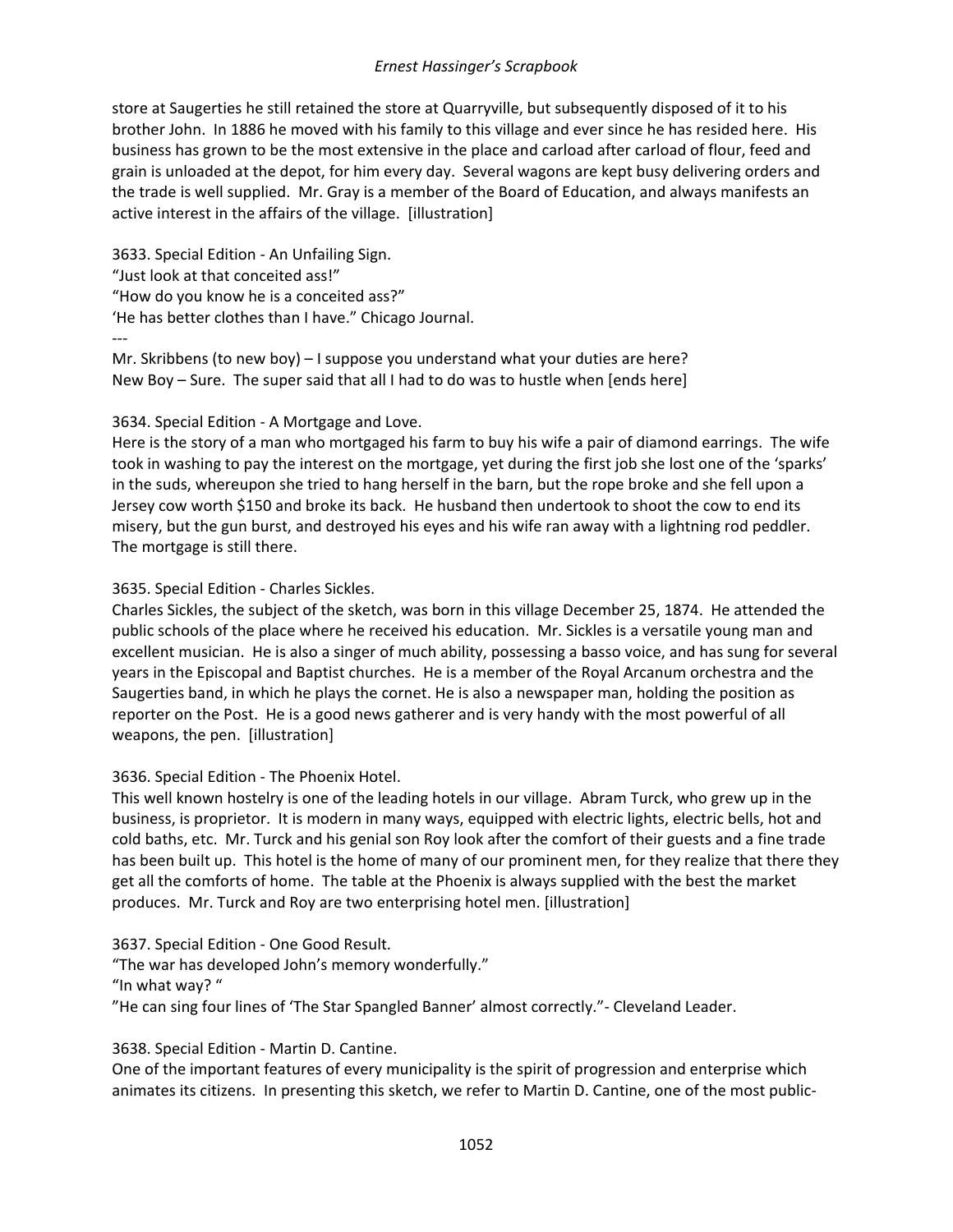spirited men of our village, and we are sure that his name is recorded over against the "city gates" as such. Although young in years, he has caused himself to become a potent factor in the upbuilding or our community and his motto is "Saugerties first, other places afterwards."

This he has always exemplified, for in every good work his hand and his purse have contributed largely to bringing the matter to a success. He is a son of the Hon. Peter Cantine and was born in this village January 22, 1866, and has always resided here. He received his education in the public school of New York city and this village. At the age of seventeen years he entered the employ of J. B. Sheffield & Son, and by close attention to his duties he gradually rose to positions of importance and trust with the firm. Having accumulated a snug sum from his labors, in company with his brother, he purchased the Allston Adams plant of Albany and after remaining there a short time, removed the plant to this place. Mr. Cantine has been honored many times by our citizens having served several terms as director and for two years he was mayor (president) of the village, have being the youngest man ever holding this office. As mayor he was a model executive officer and the interest of our place was carefully guarded. In the fire department he has also been honored. At present he is first assistant chief engineer and in 1889 he will become chief engineer. He is president of the Board of Trade and is also a member of the Board of Education. He is married and has two children, and resides on Washington avenue. Mr. Cantine is a member of Ulster Lodge, F. & A. M. [illustration]

### 3639. Special Edition - The Martin Cantine Co.

Manufacturers of Surface Coated Papers and Card Board, stand as the first of Saugerties' manufacturing concerns, for it is the particular pride of this concern to "keep going," and by its persistent policy has leaped to the front rank of competing concerns throughout the country.

In 1888 Martin Cantine and Charles F. Cantine purchased the Allston Adams Card Company at Albany, N. Y., and were located there about a year, but as Mr. Cantine is for Saugerties first, and other places second, the plant was moved to Saugerties in 1889, in a building about one-half the size of its present structure and its growing business. (see engraving of the Martin Cantine Company factory) has demanded the present building, which give the concern 25,000 feet of floor space, which in all probability will soon be increased. Thirty-five skilled workmen are employed and over a car load of goods are shipped each day from this factory and sent to all parts of the United States and Europe to jobbers and lithographers. The president is Charles F. Cantine, Martin Cantine is treasurer and James Dederick is secretary. All of them are Saugerties boys and our people feel proud of the progress made by them. [illustration]

3640. John Wanamaker, Merchant, Ex-U. S. Postmaster-General. [illustration]

Page 400 3641. Wm. Collins Whitney, Capitalist, lawyer, Ex-Sec U. S. Navy. [illustration] 3642. T. P. Fiske, President. F. B. Fiske, Vice-President and Treasurer. G.C. Field, Secretary. MEMORANDUM. To Mr. Ernest Hassinger From Fiske Brothers Refining Co. Saugerties, Saugerties, Saugerties, Saugerties, Saugerties, Saugerties, Saugerties, Saugerties, Saugerties, S N. Y. Telephone. 14 Broad New York. Factory, Newark, N. J. [letterhead]

Page 401

3643. Saugerties Post, Saugerties, NY. Dec. 7, 1898. - The Void Ballots. – From the Sixth Ward in this Town before the Canvassers. (Kingston Leader)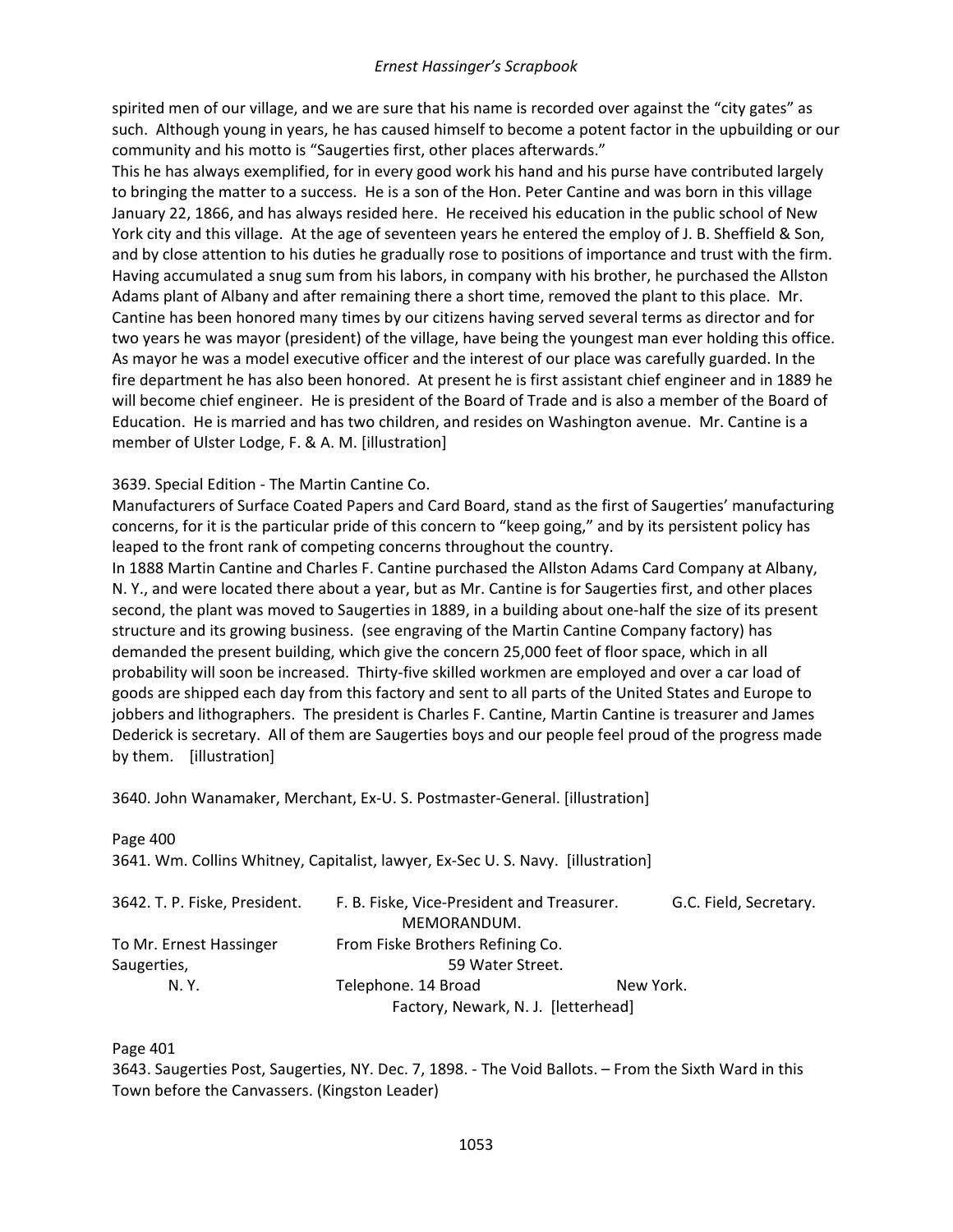The Board of Canvassers met on Tuesday morning at 11 o'clock to examine the returns from certain election districts in this city and one district in the town of Saugerties in obedience to the mandamus of Judge Chester on petition of A. T. Clearwater who alleged the existence of certain protested ballots counted for Mr. Betts and others declared void by the inspectors which should have been counted for Clearwater for Justice of the Supreme Court. But upon compliance with the directions of the court it was found that the whole matter was a figment of imagination and that no such ballots ever existed. The sixth district of Saugerties was next examined in which it was claimed that Clearwater was entitled to eight ballots which had been counted for no one, three of which had been marked for identification. The examination showed that 30 ballots had been rejected and they were rolled in a bundle the outer ballot bearing this endorsement.

"Void ballots.

George K. Crawford Stephen E. Fiero Harry Wells Stephen F. Barker, Inspectors,

No marks for identification were found nor was it found possible to determine the three claimed in the petition. The examination showed that of the 30 rejected ballots 10 might have been counted for Mr. Betts and 10 for Mr. Clearwater.

3644. Saugerties Daily Telegraph, Saugerties, NY. Jan. 5, 1899. – Masonic Installation. – The Officers of Ulster Lodge Installed In Due and Ancient Form by Past Master William G. Morgan – A Presentation. At the regular communication of Ulster Lodge, No. 193, F. & A. M., held in their lodge rooms, Russell Block, Wednesday evening, Jan.  $4<sup>th</sup>$ , the elective and appointive officers for the year 1899 were duly installed into their respective chairs by Past Master William G. Morgan, who, upon request, came from his Poughkeepsie home to perform that important function.

Following are the officers who were installed: William G. Sickles, Worshipful Master; S. Yates Knight, Senior warden; Frank Russell, Junior Warden; Henry A. Ohley, Secretary; Jeremiah P. Russell, Treasurer; Charles Clum, Chaplain; Col. H. D. Laflin, Marshal; Edward Jernegan, Senior Deacon; Byron Hallenbeck, Junior Deacon; John Seamon, Senior Master of Ceremonies; John Lang, Junior Master of Ceremonies; Edward J. Lewis, Irwin Ronk, Stewards; Fred T. Russell, Organist; John K. Robinson, Tiler.

At the conclusion of the ceremonies, the retiring Master, William Ziegler, was presented with an elegant Past Master's apron as the gift of the brethren of the Lodge as a slight testimonial of their appreciation for the faithful manner in which he had conducted the affairs of the Lodge for the past four years in which he had served as Master, and as an acknowledgement of the faithfulness and impartiality with which he had ruled and governed the Lodge during his administration.

Past Master Morgan made the presentation speech which was a complete surprise on the part of the recipient, who was so overcome at this unexpected gift upon the part of his brethren that he could hardly find words to express himself in tendering his thanks.

The event was noteworthy in the history of the Lodge and stands so recorded upon the minutes.

3645. Saugerties Daily Telegraph, Saugerties, NY. Jan. 10, 1899. – The Bank Elections. –The Stockholders of Both the Village Banks Held Their Annual Meeting and Election of Directors To – Day. At the First National, the following Directors were chosen: Robert A. Snyder, James T. Maxwell, Wm. H. Eckert, Jacob Van Gelder, Geo. Seamon, Peter M. Gillespy, Henry L. Finger, Frederick M. Wells, Daniel Lamb, Orville L. Carn, Stephen Cordes, George W. Washburn, Uriah Van Etten. Inspectors of election: B. M. Coon, Wm. E. Kipp, Wm. H. Hommel.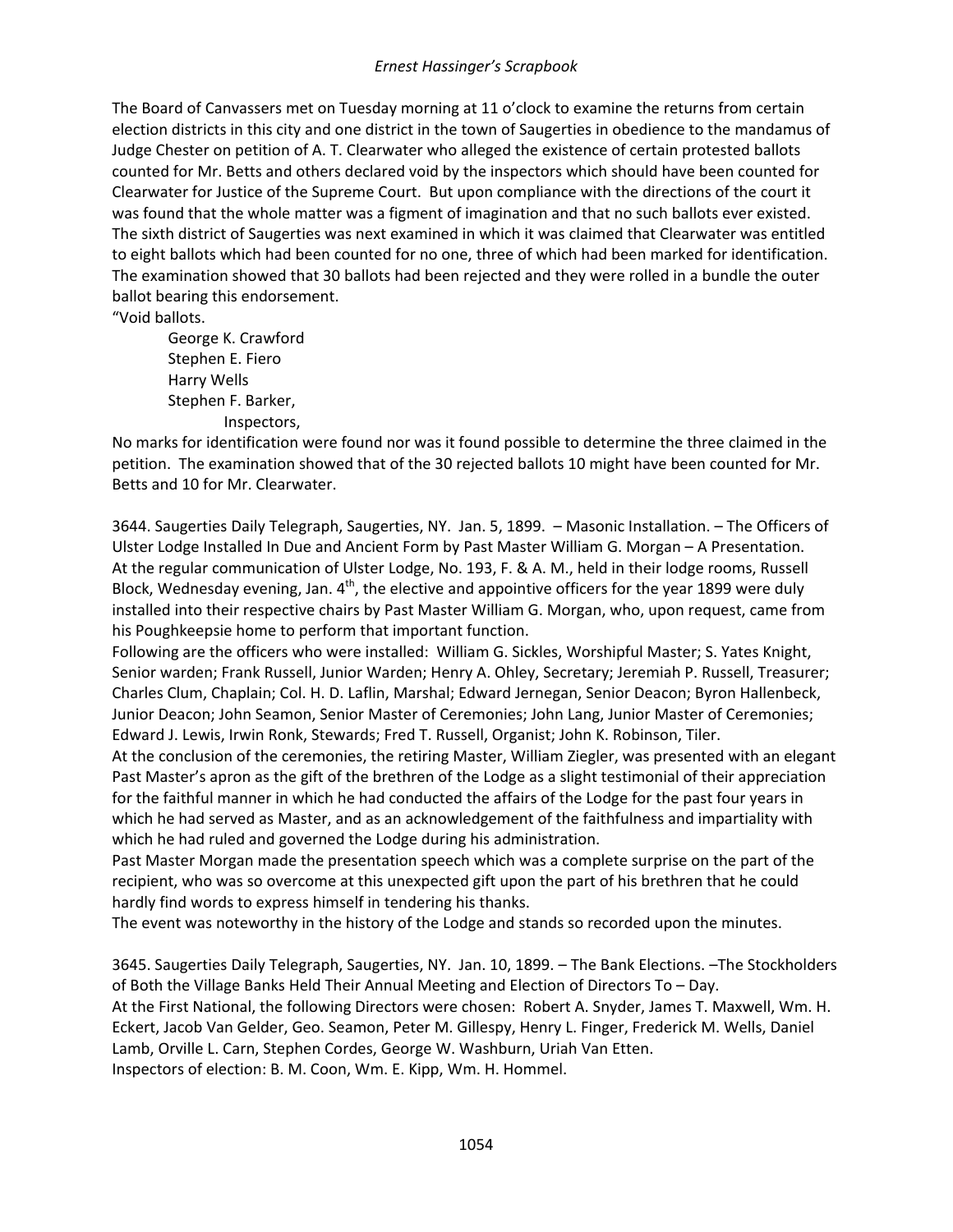At a subsequent meeting of the Directors, the following officers were chosen: Robert A. Snyder, president; James T. Maxwell, vice-president; William H. Eckert, cashier; John A. Snyder, paying teller; John Hallenbeck, bookkeeper.

A dividend of three per cent. from the earnings of the past six months was declared payable to the stockholders on demand.

At the Saugerties the following Directors were chosen: Albert Carnright, Geo. W. Elting, Egbert Whittaker, Wellington Porter, Charles Davis, James O. Beers, John W. Shults.

Inspectors of election: Fred T. Russell, Henry T. Keeney.

At a subsequent meeting of the Directors, the following officers were chosen: Albert Carnright, president; Geo. W. Elting, vice-president; Charles B. Cox, cashier, Harry T. Keeney, paying teller. A dividend of two and a half per cent from the earning of the past six months was declared payable to the stockholders on demand.

# Laflin Hose Elects New Officers

At the regular monthly meeting of Laflin Hose Co. No. 2 held in the company's house on Theodore Place, Monday evening, Jan. 9<sup>th</sup>, Jonas Myer was elected Foreman to succeed William J. Gordon, who resigned the office on account of removing from the village. George H. Reynolds was chosen delegate to the State Fireman's Convention and John Rovegno alternate. Michael F. Sexton was chosen delegate to the Hudson Valley Volunteer Fireman's Convention and James Gilmore alternate. The following gentlemen all members of Niagara Steam Fire Engine Co. No. 2, of Poughkeepsie, were elected honorary members: Lewis E. Smith, George Nagengast, Henry F. Parker, Jerome E. Veach and Fred. C. Sleight.

# Fire Department Officers.

At a conference of the committees appointed by the several companies composing the fire department to nominate candidates for officers of the department for the ensuing year held at Fireman's Hall, Monday evening, Jan. 9<sup>th</sup>, the following were nominated for confirmation by the village Board of Directors: Martin Cantine, Chief Engineer; Frank J. Dale, First Assistant; James Teller, Second Assistant; Ernest Hassinger, Treasurer. The companies represented were Washington Hook & Ladder Co. No. 1, R. A. Snyder Hose Co. No. 1 and Laflin Hose Co. No. 2.

# 3646. Post, Dec 7/07 [hand dated] Knights of St. John.

The following officers have been elected in St. Mary's Commandery, No. 145, Knights of St. John: Spiritual advisor, Rev. John J. McCabe; president, Wm. F. Keenan; 1<sup>st</sup> vice president, Michael Fitzgerald; 3nd vice-president, Harry Murphy; recording and corresponding secretary, John S. McCarthy; financial secretary, Joseph Rovegno; treasurer John Crowley; captain John E. McCormick; 1<sup>st</sup> lieut. Wm. R. Johnson; 2<sup>nd</sup> lieut., Wm. J. Gordon; trustees, Geo. M. Connolly, Geo. Gordon.

# 3647. George W. Irish.

Every fireman in New York State and elsewhere will be pained to read that ex-President of the State Association George W. Irish has been compelled to take up his home in the Firemen's Home at Hudson, but the knowledge that he had such a refuge to go to when the necessity overtook him, will relieve the pain and anxiety to a great extent. No man connected with the fire service in this State has been a more conspicuous figure, or has held more important positions than has G. W. Irish. He was born in Nelson, Madison county, New York in 1838, and after completing his education at Cazenovia Seminary he went west as far as Iowa, and was a for a time postmaster at Cedar Falls. In 1874 he returned to Cazenovia, and has ever since made his home there. The following year he was appointed head doorkeeper of the legislature, and in 1876 he was appointed State census marshal.

Early in life Mr. Irish took an active interest in fire matters, and was one of the organizers of Ledyard Hose Company of which he was foreman for seven years. He served two terms as president of the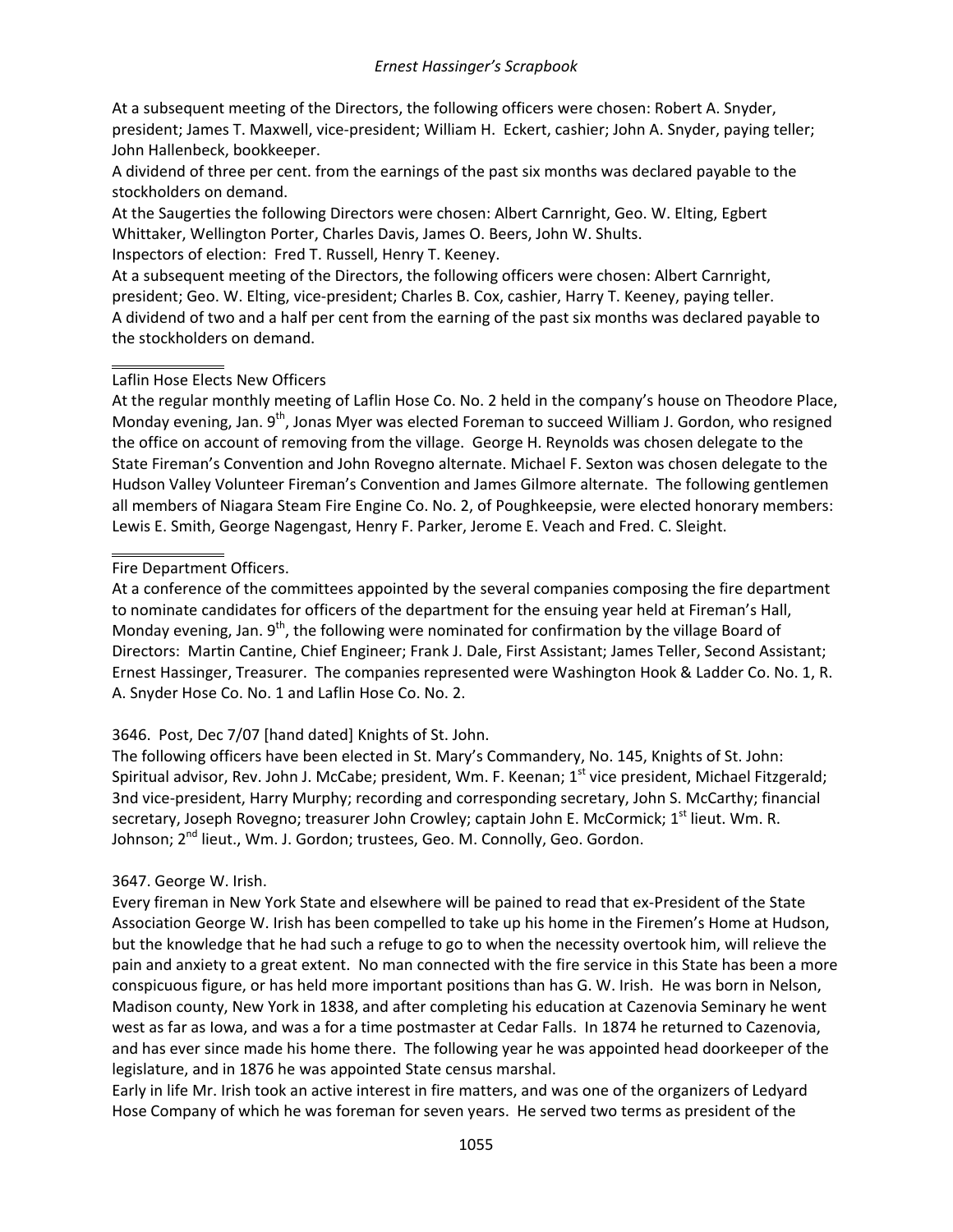Madison County Firemen's Association. For several years he was chairman of the executive committee of the State Association and at the convention held in Troy, August 16-19, 1887, he was elected secretary to succeed Lewis Newgrass. At the next convention, held at Cortland, he was elected president, and the following year he was unanimously re-elected.

He took an active interest in the organization of the Firemen's Home Association, and was elected secretary, a position he filled until last year. He gave much time and attention to the building of the Home, where he is now comfortably domiciled and where he will spend his last days, enjoying the rest he has so well earned.

THE HERALD has not always agreed with Mr. Irish, but it takes pleasure in testifying to the great amount of work he has done for the firemen, and extends to him the wish that his remaining ears will be as full of peace and happiness and rest as his earlier years were full of activity and usefulness. The firemen of New York state should all unite in contributing toward the comfort and pleasure of the man to whom they owe so much. [illustration]

3648. Saugerties Post, Saugerties, NY. Jan. 7, 1899. – The Encampment Installation. – District Deputy Grand Patriarch Ernest Myer and Staff do the Work.

At the regular meeting of Thomas Wildey Encampment I. O. O. F., Friday evening, the officers for the coming term were installed by District Deputy Grand Patriarch Ernest Myer assisted by the following staff: W. A. Bear, Grand High Priest; E. Hassinger, Grand Senior Warden; H. A. Ohley, Grand Junior Warden; William Comfort, Grand Scribe; W. E. Wolven, Grand Financial Scribe; C. H. Vedder, Grand Treasurer; John Seamon, Inside Sentinel.

The following officers were then installed: J. H. Hommel, Chief Patriarch; James Smith, Jr., High Priest; S. F. Barker, Senior Warden; Robert Espey, Junior Warden; Rober [*sic*] Webber, Rec. Scribe; Ezra Carnright, Fin. Scribe; Henry A. Ohley, Treasurer; Wm. MacMullen, Inside Sentinel; H. A. Ohley, Guide, Robt. Webber, 1<sup>st</sup> Watch; S. F. Barker, 2d Watch; W. E. Wolven, 3d Watch; E. Paradise, 4<sup>th</sup> Watch; John Lang, Sr., 1<sup>st</sup> Guard Tent; H. Gleisner, 2d Guard Tent.

# Page 402

3649. Saugerties Post, Saugerties, NY. Dec. 7, 1898. – ANNUAL ELECTIONS HELD. – Societies Make Nominations for Officers. – Other Hold Their Elections – The Woman's Relief Corps, Tappen Post G. A. R. and Knights of Pythias Officers for the Year.

Several of the village societies held their election of officers on Tuesday, and some made their nominations. Following are the societies that done so:

### WOMAN'S RELIEF CORPS.

At a meeting of the woman's Relief Corps No. 171, of J. R. Tappan Post G. A. R., held on Tuesday afternoon, the following officers were elected for the ensuing year: Mrs. Eleanor Barritt, President; Mrs. Annie M. Maxwell, Senior V. Pres.; Mrs. Addie E. Van Gelder, Junior V. Pres.; Miss Katherine Turck, Secretary; Mrs. Alida A. Wolven, Treasurer; Mrs. Charlotte Teetsel, Chaplain; Mrs. Helen Simmons, Conductor.

#### --- R. A. SNYDER HOSE CO.

At the regular monthly meeting of R. A. Snyder Hos co., Tuesday evening, Dr. C. T. Montgomery, Frank Scism, M. F. Kenney and J. W. Frankel were proposed as honorary members, and Irwin Ronk, Robert Ballman and Dr. Fred D. Wygant were appointed as the committee to meet with the other committees to nominate officers of the fire department. The following nominations for officers were also made. Ernest Myer, President; Herbert Van Buskirk, Vice-President; Irwin Ronk, Foreman; Robert B. Ballman, 1st Ass't Foreman; Fred D. Wygant, 2d Ass't Foreman; John M. Adams, Secretary; William Ziegler, Treasurer; Jacob Bruckner, Charles Wilbur, John A. Snyder, Trustees; Ernest Myer, Rep. State F. A.; Robert B.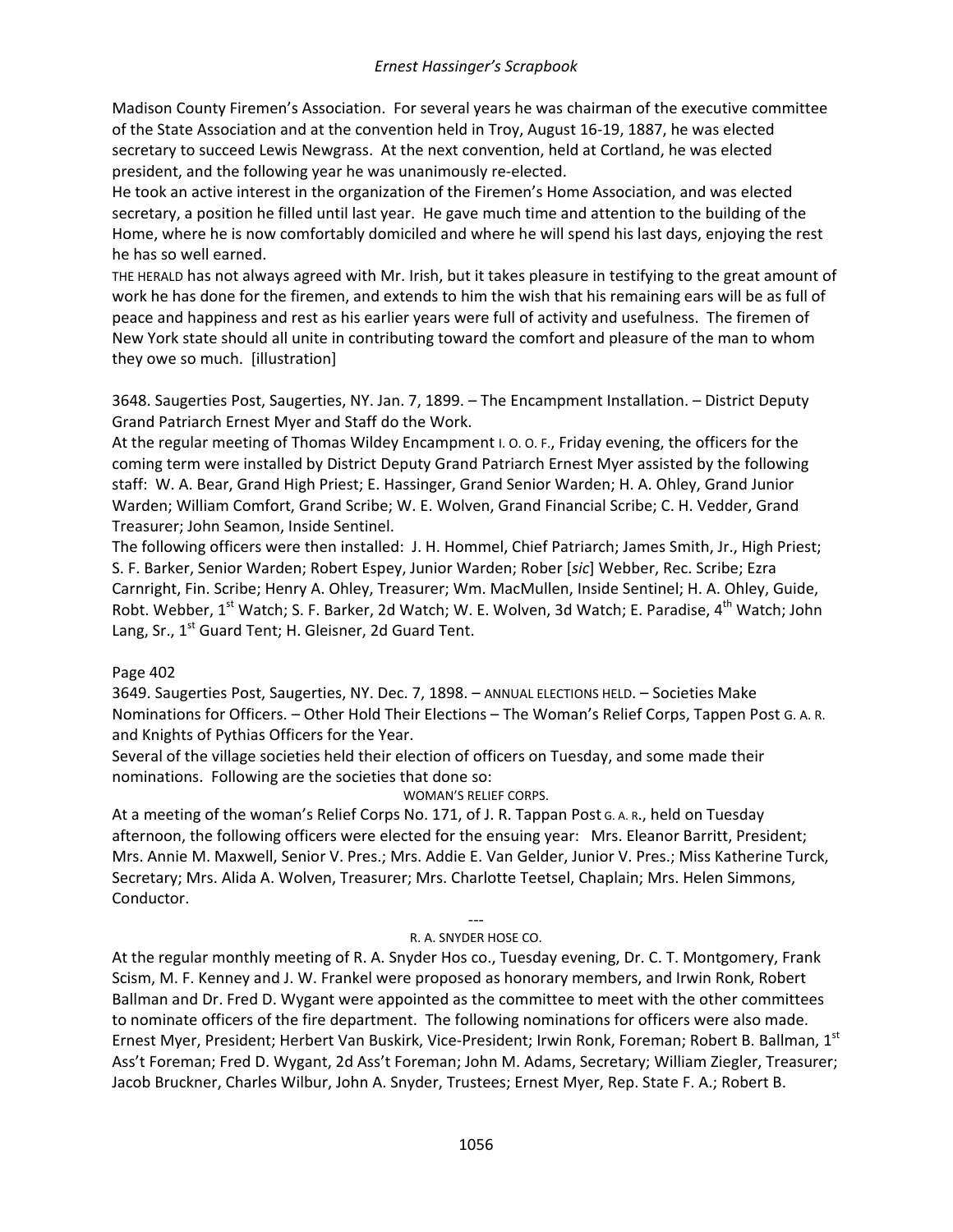Ballman, Alternate; James Teller, Rep. H. R. V. F. A.; Alfred Saam, Alternate; Jas. Teller, 2<sup>nd</sup> Asst. Chief Engineer; Ernest Hassinger, Janitor.

After the business session, a delightful repast we served by the banquet committee, which consisted of frankfurters and sauerkraut (a la Hassinger) and other refreshments. The members then indulged in social intercourse and a very enjoyable evening was had by all present.

#### --- NORTH AMERICAN LODGE, K. P.

At the election of officers of North American Lodge, K. P., Tuesday evening the following were chosen: Byron Teetsell, C. C.; Peter Valk, V. C.; Edgar Myer, M. of F.; Brace Van Loan, M. of E.; Albert Shears, K. of R. & S.; C. E. Hamlin, Prelate; Dwight L. Martin, M. of W.; Andrew Simmons, M. of A.; Lewis H. Kleeber, Trustee; L. H. Kleeber, Representative; Benjamin M. Gillespy, Alternate.

#### --- J. R. TAPPAN POST, G. A. R.

Major Martin Snyder, of Kingston, assistant inspector of G. A. R. Posts of the State, paid an official visit to J. R. Tappen Post, No. 215, G. A. R. at their meeting Tuesday evening. The following officers were elected: Eugene Barritt, Commander; Abram Turck, S. V. Com.; Jeremiah Teetsel, J. V. Com; E. L. Quick, Chaplain; Gilbert Dederick, Surgeon; A. A. Post, Officer of the Day; D. Y. Smith, Sergeant Major; C. F. Van Keuren, Quar-Sergt.; C. F. Quick, A. Turck, J. Teetsel, Trustees; Col. J. L. DePeyster, Delegate to Dept. Encampment; E. L. Quick, Alternate to Dept. Encampment. [both spellings of Tappan/en]

3650. Saugerties Daily Telegraph, Saugerties, NY. Jan. 10, 1899. – Confidence Lodge Installs. – The Officers for the Ensuing Term Inducted Into Office in Due Form.

At the regular meeting of Confidence Lodge, No. 51, I. O. O. F., held in their lodge rooms, Whittaker building, Monday evening, Jan.  $9<sup>th</sup>$  the following officers for the ensuing term were duly installed by District Deputy Grand Marshal W. I. Staples of Kingston, assisted by the following staff: M. M. Schoenfeld, Grand Marshal; Charles Lamb, Grand Warden; U. E. Winans, Grand Recording Secretary; Winslow D. Van Etten, Grand Financial Secretary; James H. Hommel, Grand Treasurer; Jeremiah France, Grand Inside Guardian.

Following is a list of the officers installed: Byron Teetsel, Noble Grand; William B. Field, Right Supporter Noble Grand; Winslow D. Van Etten, Left Supporter Noble Grand; Franklin Fuller, Vice Grand; Charles Teetsel, Right Supporter Vice Grand; Jeremiah France, Left Supporter Vice Grand; Isaac N. Griffis, Warden; George Rosepaugh, Conductor; Norman Cunyes, Recording Secretary; William E. Wolven, Permanent Secretary; James Simmons, Right Scene Supporter; John Hotaling, Left Scene Supporter; Charles Clum, Chaplain; James H. Jewett , Inside Guardian.

### 3651. The Maenner Quartette Elects Officers.

At the annual meeting of the Saugerties Maenner Quartette held in their rooms in the Savings Bank building, Monday evening, Jan.  $9<sup>th</sup>$ , the following officers were elected for the ensuing year: Theodore Kistner, President; Antone Spatz, Vice-President; Henry Schneider, Secretary; John Lang, Treasurer; George K. Peters, Color Bearer; Herman Gleisner, Maitre de Plasire. [no date or newspaper]

3652. Matthew Stanley Quay, U. S. Senator from Pennsylvania. [illustration]

3653. Saugerties Post, Saugerties, NY. Dec. 19, 1898. – Board of Directors Banquet. – Very Pleasant and Enjoyable Time at the Phoenix Hotel.

The annual banquet of the Board of Directors, held Saturday evening at the Phoenix hotel, was a very pleasant and enjoyable affair. The spread was a sumptuous one and as served in an excellent style. Turkey, roast beef, etc. were the viands which graced the table and ample justice was done to it by all and those who participated had a very social time. After all had eaten to their heart's desire, cigars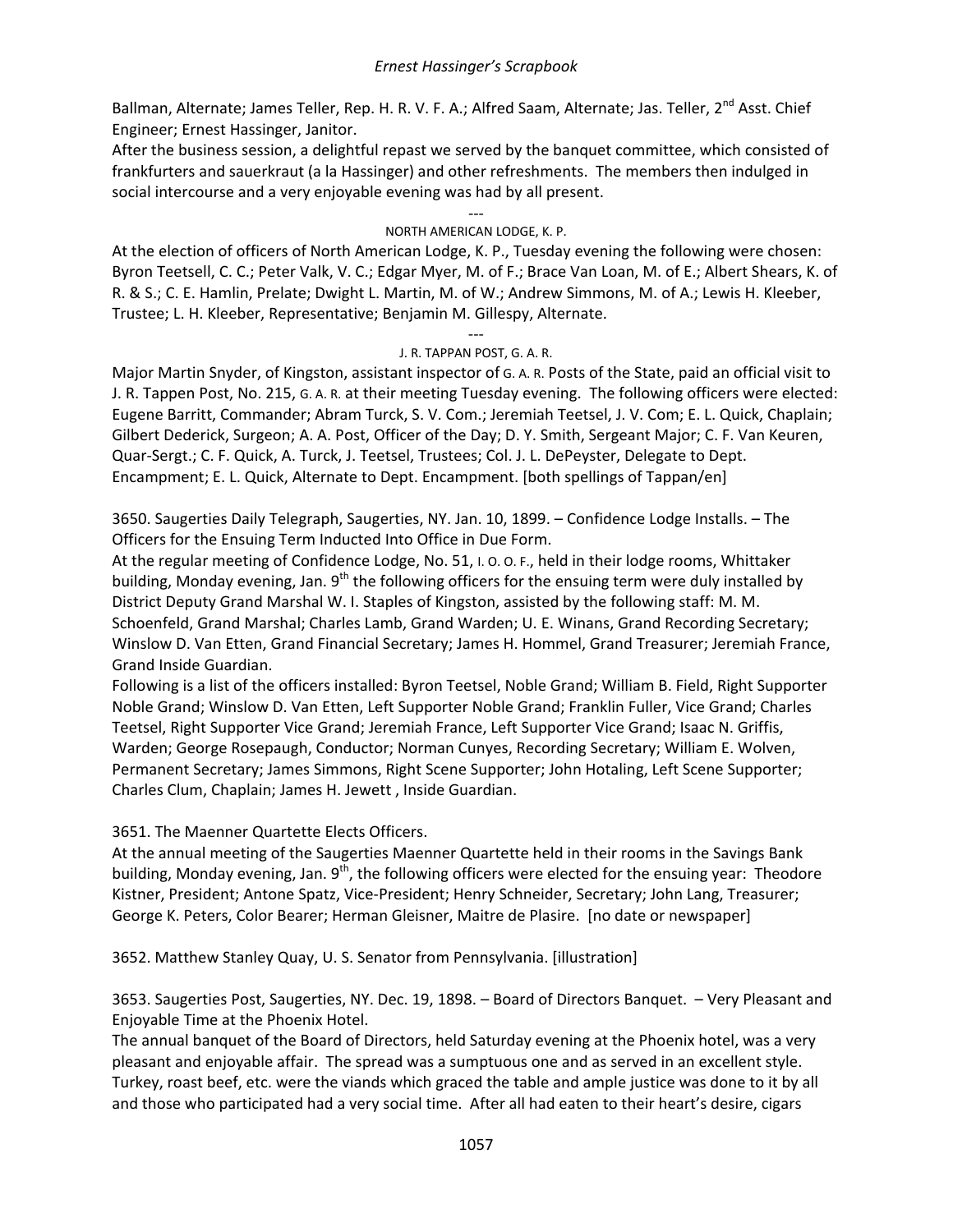were passed around and the good cheer which prevailed was enhanced. Speech making was then indulged in and the festivities of the evening concluded about midnight. Following were those present: Mayor Alfred P. Lasher, Alderman Charles McNally, C. E. Cornwell, James D. Myer, Edson Finger and Norman Cunyes, Street Commissioner James Crump, Chief Engineer Ernest Hassinger, Clerk David W. Maxwell, Senator Charles Davis, Alderman-elect William E. Van Buskirk and J. W. Frankel of The Post.

3654. Saugerties Daily Telegraph, Saugerties, NY. Dec. 8, 1898. – One Million Miles. – Performance of the Steamer City of Kingston.

The old steamship City of Kingston, years ago known in these waters, has just been laid up at Tacoma to be reengined. In removing her old engines some one set to work figuring how many miles they have driven the vessel since she touched the waters. In round numbers she is said to have gone 1,000,000 miles, one-half of which were measured in the waters of the Hudson river and the other half in the Puget Sound. This would mean nearly 43 trips around the globe.

The boilers were of the Scotch marine type. They will do service in a sawmill after removal from the vessel. The City of Kingston was built by Harlan & Hollingsworth Company in 1884. She went to the Puget Sound in 1890 and since then has been running on the Tacoma and Victoria route, and so regularly has she traversed the course day in and day out, through winter and summer, that she has been dubbed the "Puget Sound ferryboat."

The City of Kingston formerly belonged to the Kingston and New York night line and was sold to her present owners about eight years ago and was taken to Puget Sound by way of the Straits of Magellan making the whole length of the Atlantic and Pacific oceans in order to make her destination.

3655. Post, Jan 21, 1908. [hand dated] - Lutheran Church Officers.

The following officers were elected for the term of one year at the annual meeting of the Board of trustees of the Lutheran church, Monday evening: Recording secretary, Adam H. Knaust, financial secretary, John Dietrich, Sr.; treasurer, Jacob Bruckner. Finance committee: Arthur Petschke, Henry Hinsch, and the two secretaries, ex officio. Building committee: Herman Gleisner, Henry Hinsch. Ushers: Henry Hinsch, Herman Gleisner.

3656. Saugerties Daily Telegraph, Saugerties, NY. Dec. 24, 1898. – Election of Officers – Saugerties Council, No. 1365, Royal Arcanum.

At the annual meeting of Saugerties Council, No. 1365, Royal Arcanum held in their lodge rooms in the Whittaker building on Main street, Friday evening, Dec. 23d, the following officers were elected: Elisha Paradise, Regent; Charles E. Abeel, Vice-Regent; C. Westbrook Quick, Past Regent; Ernest Hassinger, Orator; Henry A. Ohley, Secretary; W. H. Rifenberg, Collector; Charles Clum, Treasurer; Jacob H. France, Chaplain; Alexander Snyder, Guide; W. D. Edwards, Warden; Leonard B. Howard, Trustee for three yrs.

3657. Saugerties Post, Saugerties, NY. Dec. 30, 1898. – A Complimentary Supper. – Tendered the Republican Party Leaders by John Cusack, of Fish Creek.

John Cusack, of Fish Creek, the Republican leader in the sixth district, tendered a complimentary turkey supper to a number of his political friends and the leaders of the party in this village at his residence on Thursday evening. A delightful supper was served and oratory flowed in a humorous vein after satiating the inner man. Those present from this village were, Surrogate Charles Davis, Mayor Alfred P. Lasher, Ex-Mayor Martin Cantine, Ex-Supervisor John D. Fratsher, John C. Davis, B. Taylor Harris, E. J. Lewis and Postmaster William V. Burhans.

3658. Saugerties Post, Saugerties, NY. Jan. 11, 1899. – A. O. U. W. Installation. – The Officers Inducted Into Office on Tuesday Evening.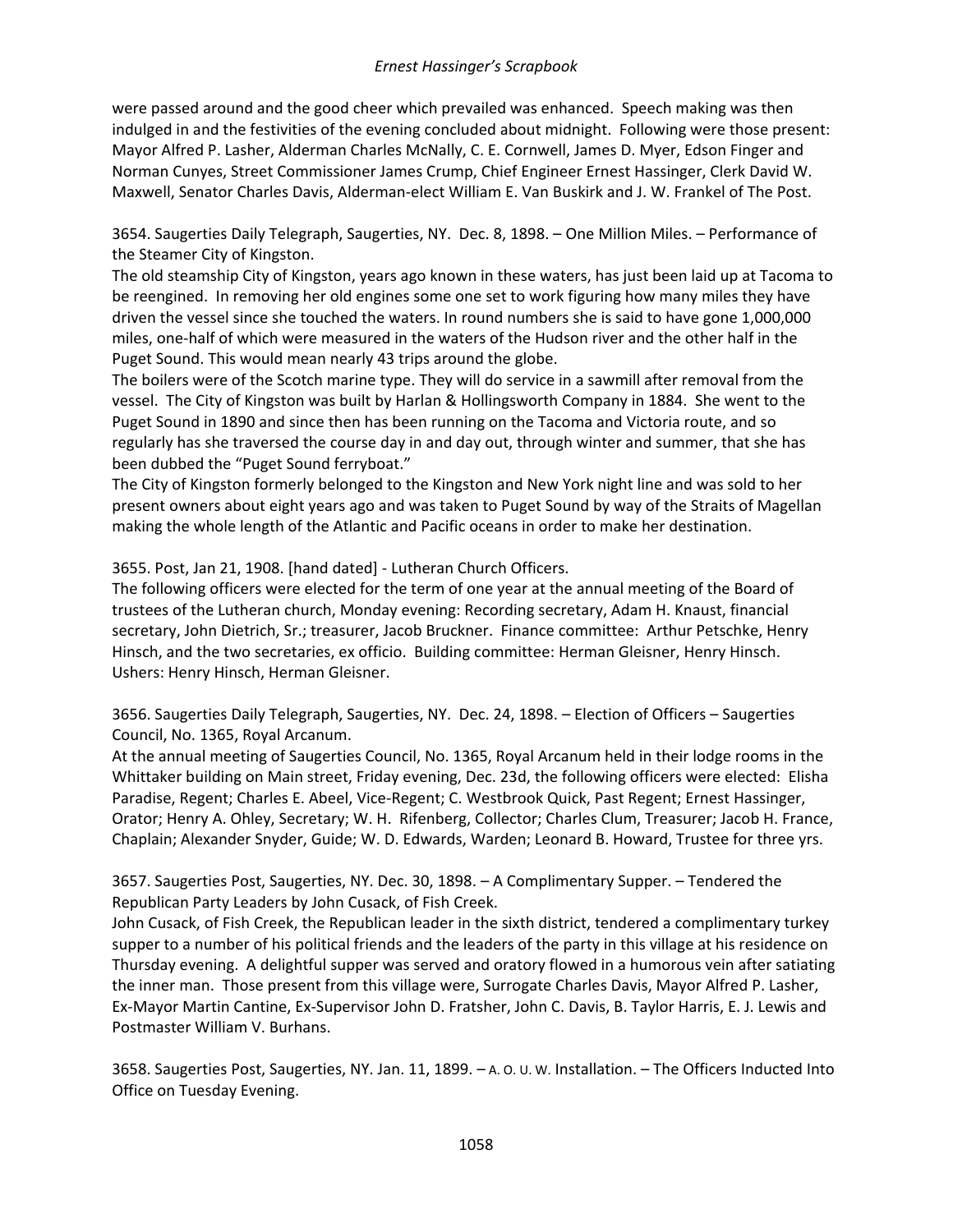Saugerties Lodge Ancient Order United Workmen, held their regular meeting on Tuesday evening, and the officers for the ensuing year were installed by Grand Deputy Master Workman G. J. Adams, of Albany, assisted by Grand Guide Andrew Rockefellow and Grand Past Master Workmen Morris M. Schoenfeld. The following officers were installed: Past Master Workman, Wm. G. Sickles; Master Workman, Harry W. Walker; Foreman, A. M. Kearney; Overseer, James Teller; Recorder, H. S. Brownson; Financier, N. Van Steenberg; Receiver, Gus Kehr; Guide, J. W. Frankel; Inside Watchman, John G. Palmer; Outside Watchman, John Pulver.

At the next meeting of the lodge they expect to initiate fifteen candidates.

#### Page 403

3659. The Saugerties Daily Telegraph, Saugerties, NY. Dec. 19, 1898. – OUR COMMON COUNCIL. – Last Meeting of the Old Board for 1898. – Lands to be Sold for Taxes – New Members of Laflin Hose Confirmed, Etc.

Regular meeting of the Board of Directors held Saturday Dec. 17, 1898, with all the Directors present. President Lasher presiding. Minutes of last meeting read for information.

Finance Committee made report of funds, &c.

Motion that the Treasurer by allowed the sum of \$150 for services past year on account of extra services, carried.

Motion that the Treasurer be paid 86 cents, said amount having been expended for revenue stamps carried.

Bills ordered paid:

|                                                     | <b>HEALTH FUND.</b>  |
|-----------------------------------------------------|----------------------|
| John Vedder, vital statistics,                      | \$1.25               |
| J. Smith Elmendorf, Health Board,                   | 26.00                |
| "<br>Martin Baker,                                  | 14.00                |
| $\boldsymbol{\eta}$<br>$\mathbf{u}$<br>Albert Rowe, | 26.00                |
| Alex. Lackey, Sanitary Inspector,                   | 13.50                |
| B. M. Coon, vital statistics,                       | .50                  |
|                                                     | \$81.25              |
|                                                     | <b>GENERAL FUND.</b> |
| A. D. Myers, putting up booths,                     | \$1.50               |
| N. Cunyes, inspector of election,                   | 2.00                 |
| Egbert Cooper,                                      | 2.00                 |
| "<br>Edson Finger,                                  | 2.00                 |
| D. W. Maxwell, clerk,                               | 2.00                 |
| Manhattan Rubber M'f'g Co., repairs                 |                      |
| to suction,                                         | 3.00                 |
| Wm. Doyle, carting and freight,                     |                      |
| suction pipe,                                       | 1.25                 |
| J. T. Maxwell, refunded tax,                        | 17.40                |
| Saugerties Telegraph Pub. Co.,                      |                      |
| printing,                                           | 45.00                |
| H. A. Hildebrandt, supplies,                        | 14.41                |
| Geo. McNally, carpenter work,                       | 20.00                |
| John Lang, labor,                                   | 6.16                 |
| B. M. Coon, oath special police,                    | 2.00                 |
|                                                     | \$118.72             |
|                                                     | DOG FUND.            |
|                                                     |                      |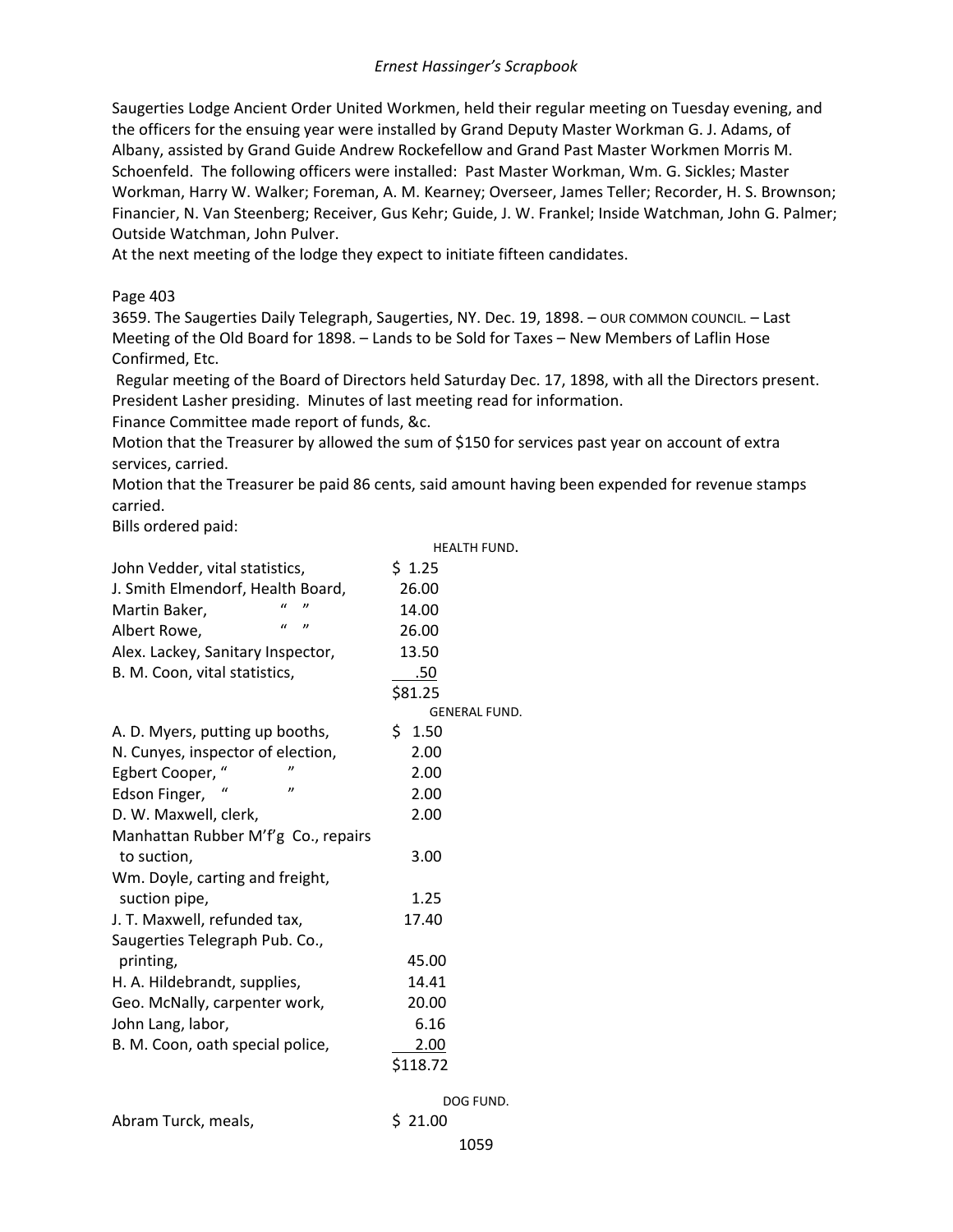Bills ordered paid as soon as funds are on hand: Saugerties Gas Co., gas,  $$58.66$ Finger and Lewis, coal and lumber, 53.96 Jas. Russell, tile, &c., 18.32 Henry Krantz, police, 26.00 Chas. E. Abeel, " 26.00 \$182.94

Bills of L. D. Davis and Alex. Lackey referred to Finance Committee.

Communication from Laflin Hose Co., extending thanks for the kindness shown to company. On motion same was received and placed on file.

Certificates of membership of Laflin Hose Co. were granted to Charles Riley, Richard Powers, Frank Underhill, Wm. Rowe, Merritt Whitaker, Martin Bradley, Patrick McLoughlin and Chas. Holsapple. Motion made and carried that the clerk have notices of sales of lands for non-payment of taxes on VanSantford Roosa published and notify agent and owner according to law.

Clerk reported that S. J. Adams had paid \$30 license.

On motion Board adjourned. D. W. Maxwell, Clerk.

3660. The Saugerties Daily Telegraph, Saugerties, NY. Dec. 31, 1898. – OUR COMMON COUNCIL. – Two Special Meetings Held. – Action Taken Whereby the Water Bonds Due Will be Paid.

Special meeting of the board of Directors held Saturday, Dec. 24, 1898. Directors present, Cunyes, Finger, Lasher, McNally and Myer. President Lasher presiding.

Motion that when the Board adjourns it adjourn to meet Friday, Dec. 30, 1898, 8 p. m., carried.

Motion made and carried that a committee of three be appointed from the Board to meet with the Water Commissioners to confer with President of Saugerties Savings Bank.

President appointed Messrs. Cunyes, Finger and McNally. On motion President Lasher was added to the committee.

On motion Board adjourned.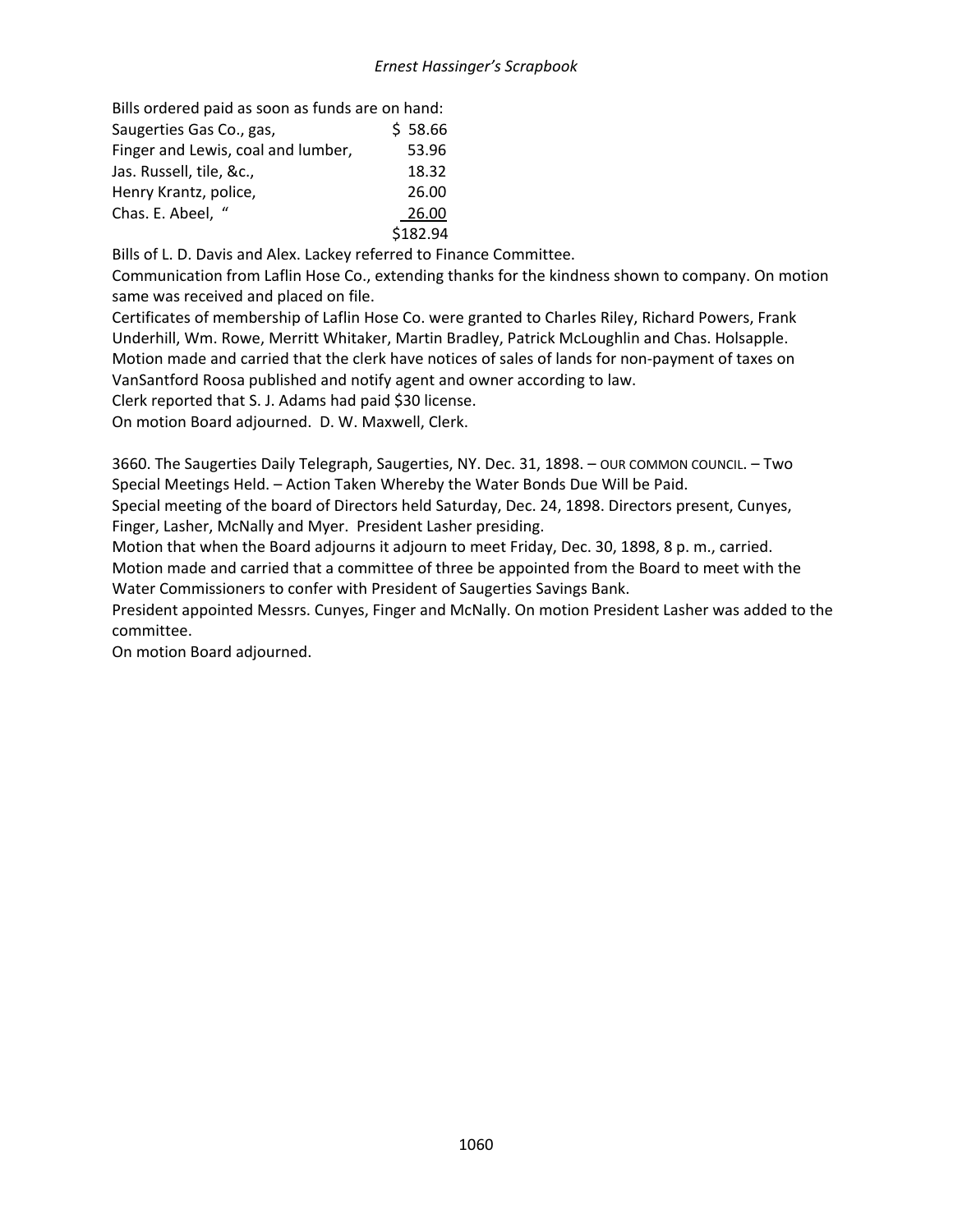---

Friday Dec. 30, 1898

Adjourned meeting. Directors present, Cunyes, Finger, Lasher and McNally. President Lasher presiding. Water Commissioners and Mr. A. Carnright, President Saving Bank, were present.

The committee reported they had conferred with officers of Saving Bank and satisfactory arrangement has been made by which the payment of the water bonds falling due Jan. 1, 1899, had been deferred. On motion the report of the committee was accepted.

On motion Board adjourned. D. W. Maxwell, Clerk.

3661. Saugerties Post, Saugerties, NY. Jan. 9, 1899. – A REVOLT IN THE BOARD. – Mr. Cunyes Objects to Mayor Gibson's – Appointing the Standing Committees of the Board and Wanted to Know Where he Gets His Authority.

"Reform and Revolt' promise to be the general slogan of the Board of Alderman during this year and many exciting sessions will undoubtedly be held. At the first meeting Saturday evening, a clash between Mayor Gibson and Alderman Cunyes was narrowly averted when Mr. Cunyes openly rebelled against the Mayor's appointment of the standing committees. Mr. Cunyes wanted to know where the Mayor got his right to assume entire power of the Board, substantiating his statement, by the charter which says only a finance committee should be named. Alderman McNally joined Mr. Cunyes in saying that committees were not right and much evil work resulted therefrom.

The Mayor wanted to know if Mr. Cunyes wanted to get in a wrangle and why exceptions had been taken to the committees this year, as it had not been done last year. Mr. Cunyes replied by saying because something had been done last year that should be no precedent to follow. Mayor Gibson rejoined by saying if the Board wanted to override his appointment of the committees alright and then asked Mr. Cunyes if he took exception to it, and Mr. Cunyes replied rather strongly: "Yes I do and I intend to make a motion to that effect before the meeting adjourns." Mr. Cunyes must have forgotten it later for he did not make the motion. Mr. McNally recited that final chapter in the matter by saying the Board should appoint the committees and all business should be considered by the Board and not by one or two. Another feature of the evening was the adoption of a resolution introduced by Mr. Gibson which required a statement of the village financial condition to be presented to the board by the finance committee at the next meeting. The very embodiment of the resolution reflected the handiwork of a certain village lawyer and before it was adopted a general discussion occurred. Mr. McNally wanted to know why such a statement was required as the minutes are published and everyone can read them. Mr. Cunyes wanted to know who signed the resolution as it required twenty five names for to have a resolution presented. Mr. Gibson then stated he wouldfather the resolution. The era of "Reform" began with the reduction of the insurance on the crusher property from \$1000 to \$600.

The committees appointed by Mayor Gibson are:

Finance – Van Buskirk, Finger, Cunyes.

Streets, Sidewalks, Crosswalks, Lamps, Finger, McNally, Truesdale.

Stone Crusher, McNally, Van Buskirk, Finger.

Firemanic Matters, Buildings, Apparatus – Cunyes, Finger, Truesdale.

Health Affairs – Truesdale, McNally, Van Buskirk.

Charter and Legal Matters – Mc Nally, Finger, Truesdale.

On motion of Mr. Finger a certificate of membership in Snyder Hose Co. was granted Benjamin F. Davis. On motion of Mr. Finger, George B. Snyder and Frank H. Quick were expelled from Washington Hook & Ladder Co. for non-payment of fines and dues.

On motion the following bills were ordered paid.

| Manhattan Rubber Co., coupling, | \$33.80 |
|---------------------------------|---------|
| A. Lackey, services,            | 5.00    |
| W. E. Person, town clock,       | 15.00   |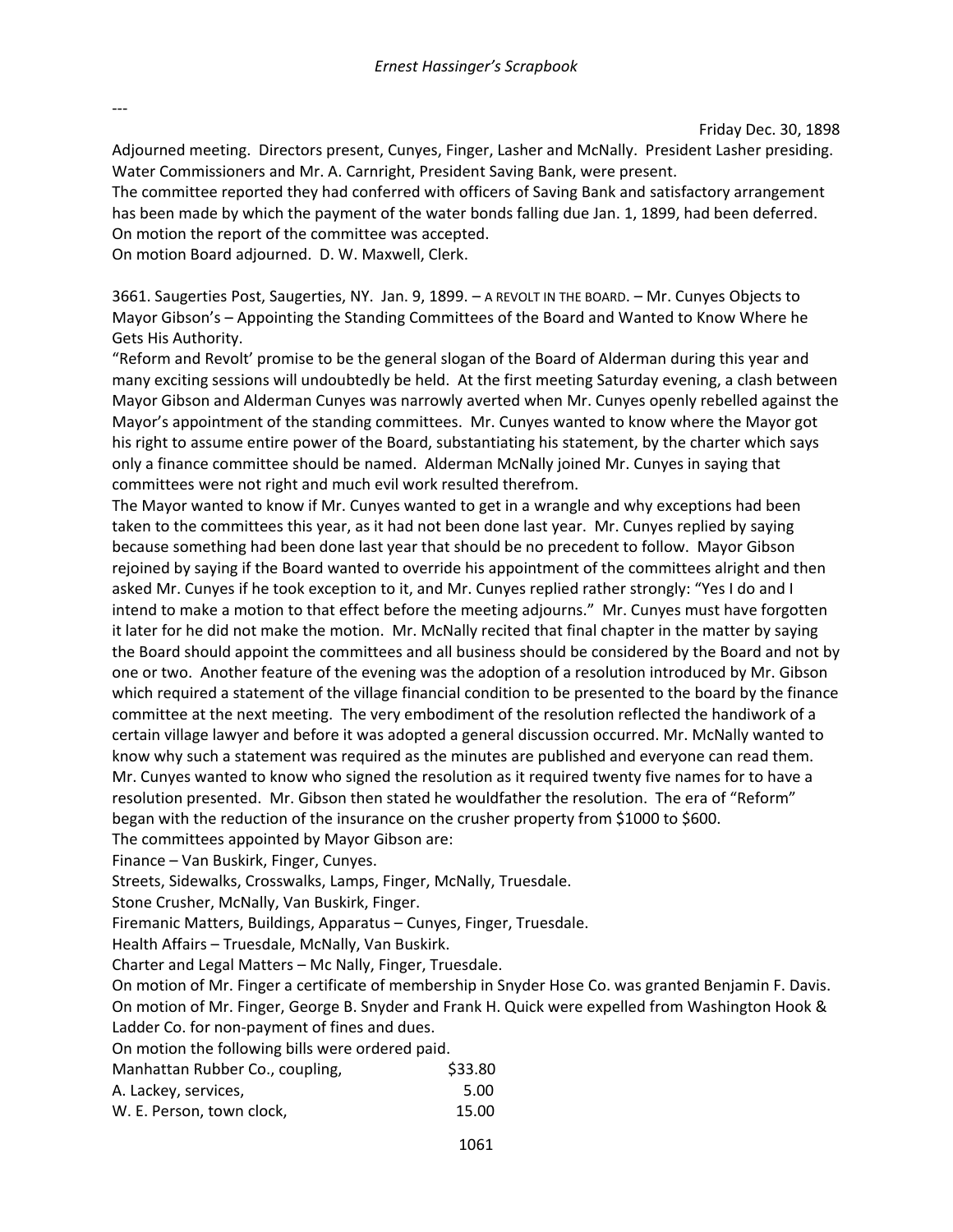Bills of W. Doyle for 60 cents and the Saugerties Electric Light Co. for \$27 were referred to the finance committee.

On motion of Mr. McNally the insurance policy of \$1000 on the crusher property was reduced to \$600, \$200 on building and \$400 on machinery and the clerk ordered to have the same attended to.

On motion of Mr. Cunyes, the clerk was directed to notify delinquent taxpayers that if they did not pay up before January  $21^{st}$ , their property would be advertised for sale.

The following resolution was adopted on motion of Mr. Van Buskirk.

RESOLVED, That the finance committee be, and is hereby directed to report to this Board at its next regular meeting the true condition of the finances of this village, said report to be in writing, containing a statement of all claims remaining unpaid against such village, the amount of interest if any paid on same, the amount of bonded indebtedness, including the water bond, Ulster avenue improvements bonds, the bonds issued to pay village indebtedness together with rate of interest paid , time when said bonds become due, under what laws issued, and amount of sinking fund, if any belongs to each issue. The following bills were ordered paid when funds were on hand:

| W. H. Eckert, salary and sundries,               | \$100.86 |
|--------------------------------------------------|----------|
| J. Crump, salary,                                | 29.16    |
| J. Lavey, labor,                                 | .60      |
| Saugerties Gas Co., gas,                         | 58.66    |
| L. D. Davis, horse hire,                         | 21.00    |
| After approving the minutes the Board adjourned. |          |

3662. Saugerties Post, Saugerties, NY. Dec. 27, 1898. – Presented Them With Gifts – Esopus Bathing Club Remember Those Who Have Favored Them.

The Esopus Bathing club appreciative of the kindness Jerry Finger has shown them in allowing them the use of his land for their club house presented him through President William G. Sickles with a beautiful gold headed cane, the presentation address being made by C. C. James at Mr. Finger's residence on Jane street Saturday night.

Byron Hallenbeck, who has also favored the club with many acts of kindness was presented with a fine meerschaum gold mounted pipe. Mr. James also presented this gift in a short speech at Mr. Hallenbeck's residence on Ulster avenue.

3663. Saugerties Post, Saugerties, NY. Jan. 14, 1899. – The Royal Arcanum Officers. – Installed on Friday Evening by District Deputy J. W. Reinhard.

At the regular meeting of Saugerties Council, Royal Arcanum, on Friday evening, District Deputy Grand Regent Joseph W. Reinhard, assisted by Grand Guide Alexander Snyder installed the following officers for the ensuing year: Elisha Paradise, Regent; Charles E. Abeel, Vice Regent; C. W. Quick, Past Regent; Ernest Hassinger, Orator; Henry A. Ohley, Secretary; Wm. H. Rifenberg, Collector; Charles Clum, Treasurer; J. H. France, Chaplain; Alexander Snyder, Guide; W. D. Edwards, Warden; E. P. Simmons, Sentry; L. B. Howard, Trustee, 3 years. Ernest Hassinger was elected representative to Grand Council and C. W. Quick, alternate.

# 3664. Conundrums.

Which are the two smallest insects mention in the Scripture? The widow's *mite* and the wicked *flee*. How is it that Methuselah was the oldest man, when he died before his father? His father was translated.

Why are sinners like corn and potatoes? Because they have eyes, yet see not, and ears, yet hear not. Why are Cashmere shawls like deaf persons? Because we cannot make them here (hear). When a boy falls into the water, what is the first thing he does? He gets wet.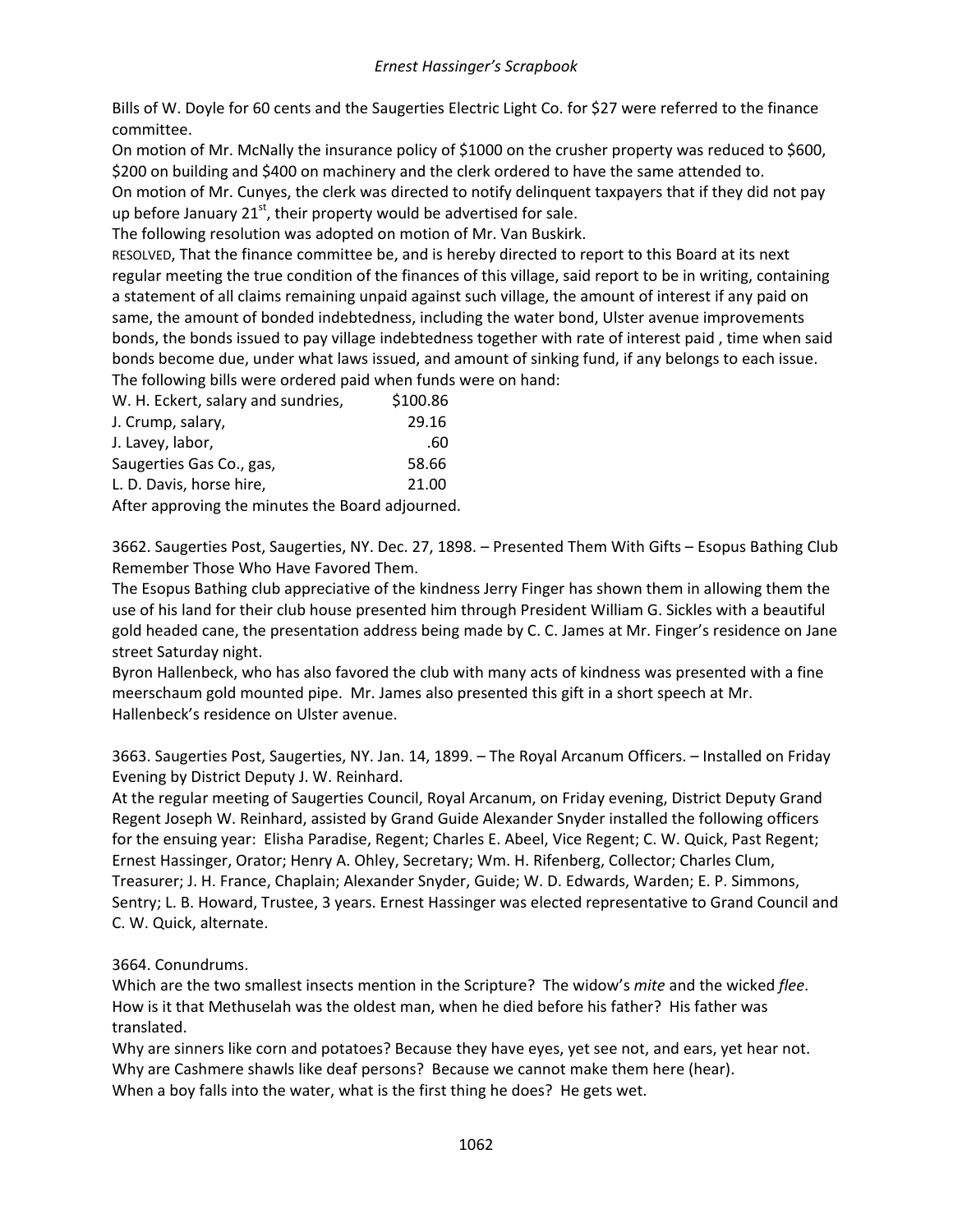Why is a New York milkman like the fish that swallowed Jonah? Because he finds a profit (prophet) in the water.

What did Adam and Eve do when they were expelled from Eden? The *raised Cain.*

Why is a conundrum like a monkey? Because it is far-fetched and full of nonsense.

Why is a horse half way through a gateway like a cent? Because it is head on one side and tail on the other.

What is the difference between a young girl and an old hat? Merely a difference of time – one has feeling and the other has felt.

What grows the less tired the more it works? A carriage-wheel.

How does a pitcher of water differ from a man throwing his wife over a bridge? One is water in the pitcher, and the other is pitch her into the water.

Why is a watch-dog larger at night than he is in the morning? Because he is *let out* at night, and *taken in*  in the morning.

What is the difference between a cashier and a schoolmaster? One tills the mind, while the other minds the till.

Why are stout gentlemen prone to melancholy? Because they are men of size. (sighs)

Why is a melancholy young lady the pleasantest of all companions? Because she is always a-musing. Why was Herodias' daughter the *fastest* girl mentioned in the New Testament? Because she got *a-head* of John the Baptist on a *charger.*

# Page 404

3665. The Saugerties Daily Telegraph, Saugerties, NY. Jan. 3, 1899. – OUR COMMON COUNCIL. – The Village Board of Directors Organizes for the New Year. – Richard S. Gibson Chosen President, Charles McNally Vice-President and D. W. Maxwell Clerk – The Telegraph Designated as the Official Village Paper. The new Board of Village Directors assembled in the room at Fireman's Hall Monday, Jan. 2d for organization. The Board was called to order by Clerk Maxwell, and the official oath of office was administered to Samuel Truesdale, William E. Van Buskirk and Richard S. Gibson, the new incoming members, by Justice of the Peace, Henry A. Ohley.

A long and tedious session then began, owing to the inability of the Board to choose a president, the ballot continuing without result up to 12:30 o'clock, at which time 62 ineffectual ballots had been recorded, and the Board took a recess until 2 P.M. at which time it reassembled and balloting continued until the 75<sup>th</sup> ballot was reached before a choice was made which finally resulted in Director Gibson being chosen as president of the village.

At the morning meeting the clerk on calling the Board to order appointed directors Gibson and Van Buskirk as tellers and the Board proceeded to an informal ballot for president which resulted as follows: Edson Finger, 3; Norman Cunyes, 2; Samuel Truesdale, 1.

The Board then took a formal ballot which resulted: Finger 3, Cunyes 2, Truesdale, 1.

It requiring a majority over all to elect no choice was made and the balloting was resumed until 75 ballots had been taken before a choice was made. The succeeding ballots resulted as follows;

Second. Finger 3, McNally 1, Cunyes 1, Blank 1.

Third. Finger 3, Cunyes 2, McNally 1.

Fourth. Finger 3, Cunyes 1, Mc Nally 1, Gibson 1.

Fifth. Finger 3, Cunyes 2, Mc Nally 1.

Sixth. Finger 3, Van Buskirk 2, Cunyes 1

Seventh. Finger 3, Cunyes 2, Truesdale 1.

Eighth. Finger 3, Cunyes 2, McNally 1.

Ninth. Finger 2, Cunyes 1, McNally 1, Truesdale 1.

Tenth. Finger 3, Cunyes 2, Truesdale 1.

Eleventh. Finger 3, Cunyes 2, McNally 1.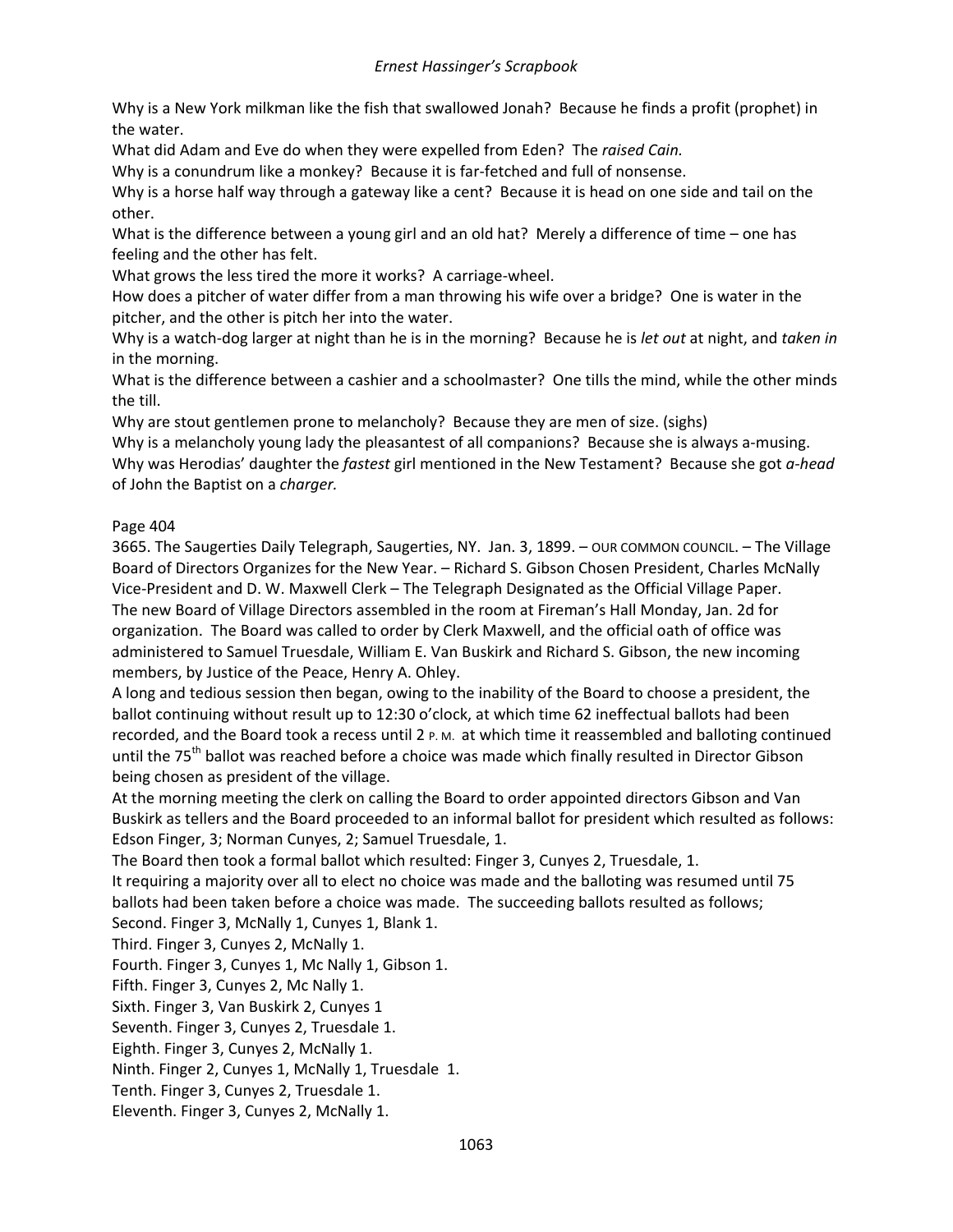Twelfth. Finger 3, Cunyes 2, Gibson 1. Thirteenth. Finger 3, Cunyes 2, Truesdale 1. Fourteenth. Finger 3, Cunyes 2, Gibson 1. Fifteenth. Finger 3, Cunyes 2, Blank 1. Sixteenth. Finger 3, Cunyes 2, Truesdale 1. Seventeenth. Finger 3, Cunyes 2, McNally 1. On motion The Board took a recess for ten minutes. Eighteenth. Finger 3, Cunyes 2, Truesdale 1. Nineteenth. Finger 3, Cunyes 2, Van Buskirk, 1 Twentieth. Finger 3, Cunyes 2, Van Buskirk 1. Twenty-First. Finger 3, Cunyes 2, Gibson 1. Twenty-Second. Finger 3, Cunyes 2, Truesdale 1. Twenty-Third. Finger 3, Cunyes 2, Truesdale 1. Twenty-Fourth. Finger 3, Cunyes 2, Truesdale 1. Twenty-Fifth. Finger 3, Cunyes 2, Gibson 1. Twenty-Sixth. Finger 3, Cunyes 2, Van Buskirk, 1 Twenty-Seventh. Finger 3, Cunyes 2, Van Buskirk, 1 Twenty-Eighth. Finger 3, Cunyes 2, Gibson 1. Twenty-Ninth. Finger 3, Cunyes 2, Truesdale 1. Thirtieth. Finger 3, Cunyes 2, Truesdale 1. Thirty-First. Finger 3, Cunyes 2, Van Buskirk 1. Thirty-Second. Finger 3, Cunyes 2, Van Buskirk 1. Thirty-Third. Finger 3, Cunyes 2, Truesdale 1, Thirty-Fourth. Finger 3, Cunyes 2, Mc Nally 1. Thirty-Fifth. Finger 3, Cunyes 2, McNally 1. Mr. Cunyes moved that balloting be stopped and a president be elected by acclamation. Motion lost. Thirty-Sixth. Finger 2, Cunyes 2, Truesdale 1. Mr. Gibson moved that the Board adjourned for one hour. Mr. Cunyes moved an amendment that the balloting proceed for half an hour longer before adjourning. Carried. Thirty-Seventh. Finger 3, Cunyes 2, Truesdale 1. Thirty-Eighth. Finger 3, Cunyes 3. Thirty-Ninth. Finger 3, Cunyes 2, Truesdale 1. Fortieth. Finger 3, Cunyes 2, Truesdale 1. Forty-First. Finger 3, Cunyes 2, Van Buskirk 1. Forty-Second. Finger 3, Cunyes 2, Van Buskirk 1. Forty-Third. Finger 3, Cunyes 2, Truesdale 1. Forty-Fourth. Finger 3, Cunyes 2, Truesdale 1. Forty-Fifth. Finger 3, Cunyes 2, Truesdale 1. Forty-Sixth. Finger 3, Cunyes 2, Truesdale 1. Forty-Seventh. Finger 3, Cunyes 2, Truesdale 1. Forty-Eighth. Finger 3, Cunyes 2, Gibson, 1. Forty-Ninth. Finger 3, Cunyes 2, Truesdale 1. Fiftieth. Finger 3, Truesdale 1, Cunyes 1, McNally 1. Fifty-First. Finger 3, Truesdale, 2, Cunyes 1. Fifty-Second. Finger 3, Cunyes 2, McNally 1. Fifty-Third. Finger 3, Truesdale 2, Cunyes 1. Fifty-Fourth. Finger 3, Truesdale 2, Cunyes 1. Fifty-Fifth. Finger 3, Cunyes 1, Truesdale 1, Mc Nally 1.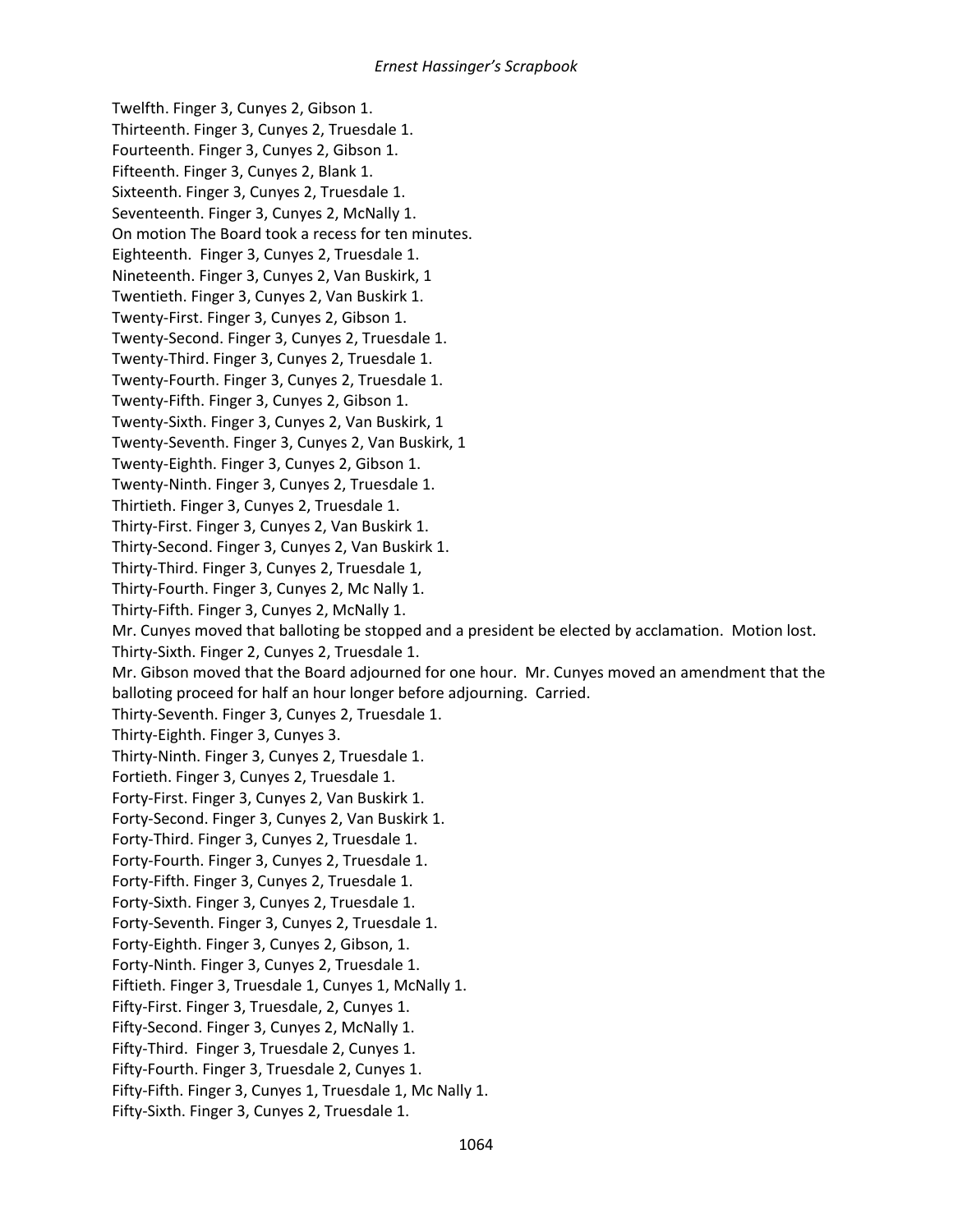Fifty-Seventh. Finger 3, Cunyes 1, Truesdale 1, Van Buskirk 1.

Fifty-Eighth. Finger 3, Cunyes 2, Gibson 1.

Fifty-Ninth. Finger 3, Cunyes 2, Truesdale 1.

Sixtieth. Finger 3, Cunyes 2, Truesdale 1.

Sixty-First. Finger 3, Cunyes 2, Gibson 1.

Sixty-Second. Finger 3, Cunyes 2, Truesdale 1.

On motion of Mr. Truesdale, Board took a recess until 2 P. M., and upon reassembly g resumed balloting as follows:

Sixty-Third. Finger 3, Cunyes 1, Truesdale 1, McNally 1.

Sixty-Fourth. Finger 3, McNally 3.

Sixty-Fifth. Finger 3, McNally 3.

Sixty-Sixth. Finger 3, McNally 3.

Sixty-Seventh. Finger 3, McNally 2, Van Buskirk 1.

Sixty-Eighth. Van Buskirk 2, Gibson 2, Truesdale 1.

Sixty-Ninth. Gibson 3, Truesdale 3.

Seventieth. Cunyes 2, Gibson 2, Van Buskirk 1, Truesdale 1.

Seventy-First. Gibson 2, Van Buskirk 1, Truesdale 1, McNally 1, Cunyes 1.

Seventy-Second. Gibson 3, Cunyes 1, Van Buskirk 1, McNally 1.

Seventy-Third. Gibson 3, McNally 2, Truesdale 1.

Seventy-Fourth. Gibson 3, Cunyes 1, Van Buskirk 1, McNally 1.

Seventy-Fifth. Mr. Cunyes was excused from voting and the ballot resulted:

Gibson 3; McNally 1; Van Buskirk, 1.

On motion Mr. Gibson was declared elected president.

The president appointed Messrs. Van Buskirk and Finger tellers and an informal vote for Vice-President was taken with the following result: Cunyes 2, Finger 2, Mc Nally 1,Truesdale 1.

The first formal ballot resulted; Cunyes 2, Finger 2, McNally 1, Truesdale 1.

Second. Finger 3, McNally 2, Cunyes 1.

Third. McNally 3, Finger 2, Truesdale 1

Fourth. McNally 5, Finger 1.

Mr. McNally was declared elected vice-president.

D. W. Maxwell on motion was declared elected village clerk, the vote for him being cast by Director Van Buskirk by order of the Board.

On motion of Mr. Finger the Board proceeded to take an informal ballot for street commissioner with the following result: Jeremiah Finger 1, Patrick Corcoran 1, Charles E Cornwell 1, James Crump 1, Alfred Pultz 2.

The first formal ballot for Street Commissioner resulted as follows: Pultz 3, Cornwell 1, Corcoran 2. Second. Pultz 3, Corcoran 3.

Third. Pultz 3, Corcoran 3.

Fourth. Pultz 3, Corcoran 3. Fifth.

Page 405

[missing line at top of the column]

Sixth. Pultz 4, Corcoran 2.

Mr. Pultz was declared elected.

On motion of Mr. Finger an informal ballot was taken for engineer of Minnehaha steamer and janitor of Fireman's Hall with the following result: Edward Comfort 5, William Mann 1.

The formal ballot resulted: Comfort 5, Mann 1.

Mr. Comfort was declared elected.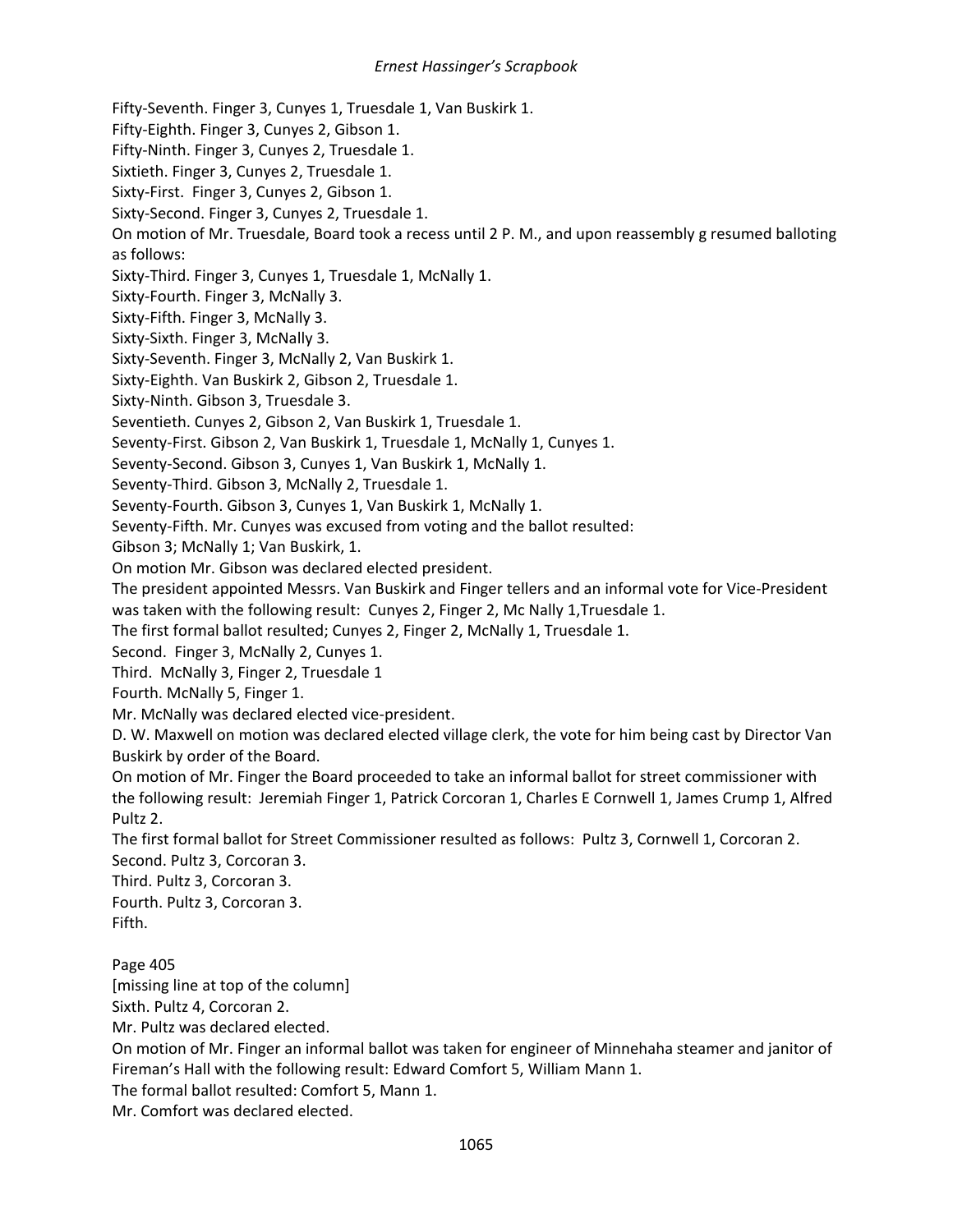An informal ballot for member of the Village Board of Health resulted:

William H. Hommel 3, Edward Bates 1, William E. Wolven 1, L. B. Adams 1.

A formal ballot resulted: Hommel 3, Bates 1, Wolven 1, Adams 1.

Second. Hommel 2, Wolven 2, Adams 1, Bates 1.

Third. Hommel 2, Bates 1, Albert Rowe 1, Wolven 1, Adams 1.

Fourth. Hommel 3, Adams 2, Wolven 1.

Fifth. Hommel 2, Bates 1, Wolven 1, Adams 1, John A. Lowther 1.

Sixth. Hommel 3, Adams 1, James Crump 1, H. A. Ohley 1.

Seventh. Hommel 3, Ohley 1, Adams 1.

Eighth. Hommel 4, Ohley 1, Adams 1.

Mr. Hommel was declared elected.

On motion of Mr. Cunyes, the salary of the Health officer was fixed at \$150 per year, and the salary of the health inspector at \$50 per year. These two officers are to be chosen by the Board of Health. On motion of Mr. Finger, an informal ballot for water Commissioner was taken with the following result: Alfred P. Lasher 3, James T. Maxwell 2, D. Lamb 1.

A formal ballot was then taken, which resulted: Lasher 3, Maxwell 2, Pidgeon 1.

Second. Lasher 6.

Mr. Lasher was declared elected.

Mr. Lasher being present said that his vote for commissioner being unanimous he considered it to be his duty to accept and he thanked the Board for the honor conveyed.

On motion of Mr. Cunyes Director Van Buskirk was instructed to cast the vote of the Board for William E. Persons to have the care of the town clock for the ensuing year at a salary of \$50, and the vote was so cast.

On motion of Mr. Cunyes Charles E. Abeel and Henry Kranz were appointed as night police for the ensuing year at a salary of \$52 each.

On motion of Mr. McNally THE TELEGRAPH was designated as the official paper of the village.

On motion of Mr. Cunyes it was voted that no corporation counsel for the ensuing year be chosen. On motion of Mr. McNally the first and third Saturday evenings of each month were designated as the time for holding the regular meeting of the Board for the present year, after which on motion Board adjourned. D. W. Maxwell Clerk.

3666. The Saugerties Daily Telegraph, Saugerties, NY. Nov. 22, 1898. – OUR COMMONC COUNCIL. – Considerable Business Transacted at Saturday Night's Meeting. Finance Committee's Report – An Appropriation to be Voted on at the Charter Election, Etc.

Regular meeting of Board of Directors held Saturday evening, November 19<sup>th</sup>, 1898. With all the Directors present. President Lasher presiding. Minutes of last meeting read for information.

Finance Committee reported they had met with treasurer and examined books and vouchers and found them correct.

Voucher 533 has not been paid. Voucher No. 1675, 1677, and 1678 not issued and vouchers 1694 to 1718 inclusive to be accounted for in next report.

Treasurer delivered to committee 20 coupons at \$8.75 each Ulster Ave. bonds, 24 coupons at \$10 each, 2<sup>nd</sup> issue bonds, and three bonds, viz. Nos. 17 and 18 General Indebtness for \$500 all having been paid, Board having issued warrants to Treasurer for same.

Finance Committee made report on bill of Theodore Paschke, having found it correct as made out excepting \$7.50 which had been charged to Union Free School.

On motion President Lasher was appointed to see C. C. James in regard to cutting down trees in front of his property on Underwood street.

Motion made and carried that the Board of Water Commissioner be requested to extend the water main through Underwood street.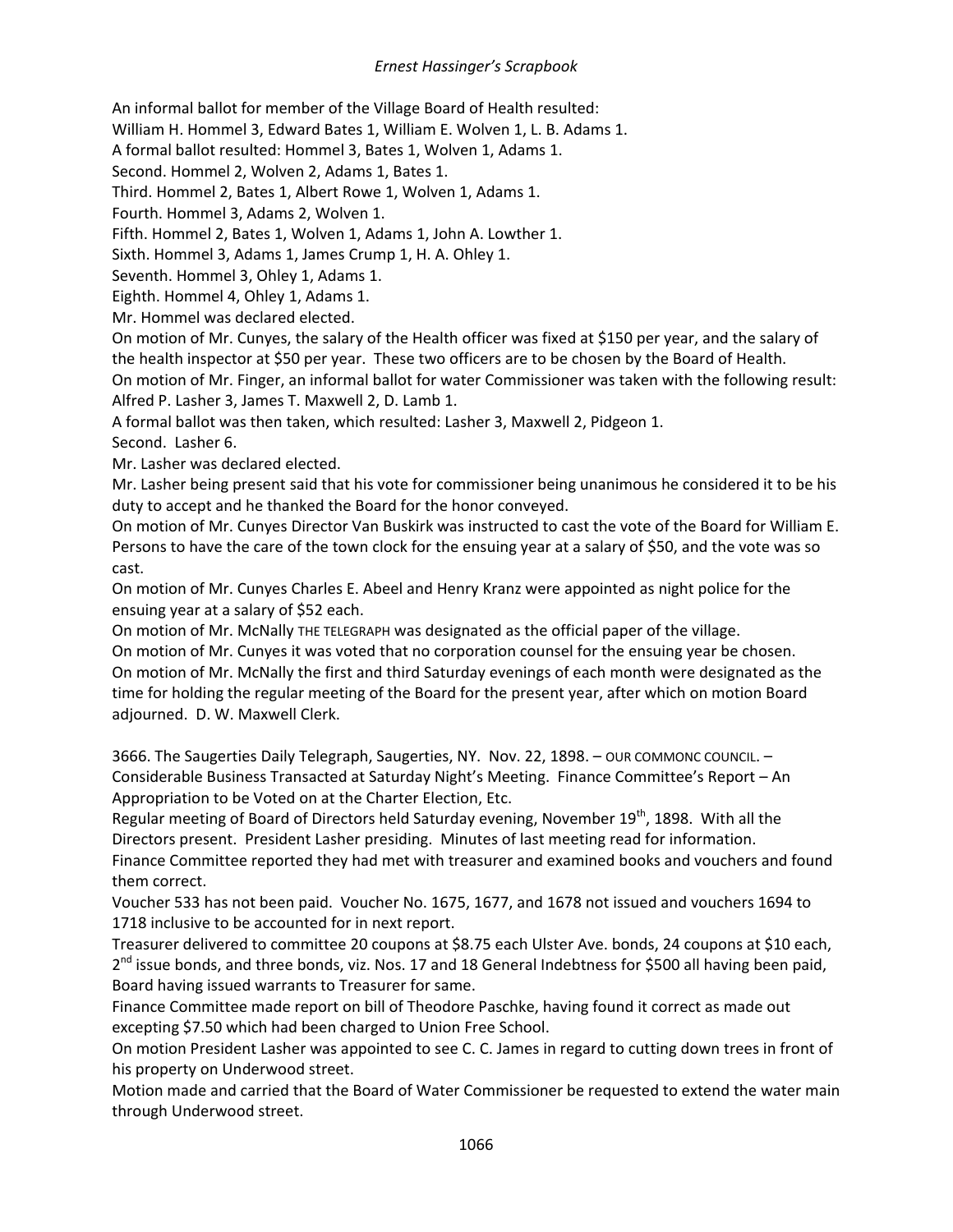Motion made and carried that the Sheffield estate be notified to repair the board walk in front of their property on East Bridge street at once.

Motion made and carried that counsel in case of Gordon vs. Village make report of progress to the board at their meeting on Nov.  $26^{th}$ .

A committee from the Bicycle Club requested that the sidewalk on east side of Burt street, from corner of J. T. Washburn's to the Episcopal cemetery, be set aside for the use of bicycle riders.

Motion made and carried that same be granted for one year, no expenses to be attached to village. Motion made and carried the Street Committee examine pole on Partition street (complaint having been made) and have same straightened or removed.

Motion that M. Baker, Superintendent of Electric Light Co., be notified to remove the poles not in use, within 6 days, or the Board would remove them at his expense. Carried.

Motion, that John W. Davis be notified that if flagging of sidewalk in front of his property on Ulster Avenue was not commenced within 6 days the Board would proceed to have work done. Carried. President Lasher appointed as inspectors of Annual Election Directors Cunyes, Finger and McNally, and clerk was directed to issue the usual notice for coming Charter election in December, also, whether there shall be raised an additional sum of \$1000, for Road Fund, to be expended on Ulster avenue next year.

President reported he had received warrant for \$100 from town for use of lockup, &c., and paid same to Treasurer.

Motion made and carried that the Town Board by requested to renew bedding in lockup as they were in a very filthy condition.

| Chas. Capen, 4 months janitor,                  |              | \$50.00 |            |  |
|-------------------------------------------------|--------------|---------|------------|--|
| Wm. Mann, Jr., janitor Nov. 1 to                |              |         |            |  |
| Nov. 14, '98,                                   |              |         | 5.35       |  |
| D. W. Maxwell, clerk,                           |              |         | 26.65      |  |
|                                                 |              |         | \$82.00    |  |
|                                                 |              |         | ROAD FUND. |  |
| James Donahue, 4 1-4 days labor,                |              |         | 6.38       |  |
| Jas. Dummery, 4 1-4                             | $\mathbf{u}$ | "       | 6.38       |  |
| Jas. Levey, 3 3-4                               | $\mathbf{u}$ | "       | 5.63       |  |
| M. Lynch, 3 3-4                                 | $\iota$      | "       | 5.63       |  |
| M. Matthews, 2                                  | $\iota$      | "       | 3.00       |  |
| Jas. Dillon, 2                                  | $\mathbf{u}$ | "       | 3.00       |  |
| Wm. Doyle, 13-4                                 |              | " team, | 7.88       |  |
| $\iota$<br>$^{\prime\prime}$<br>6 loads slate,  |              |         | 6.00       |  |
| F. Yanchke, 4 1-4 days team,                    |              |         | 19.13      |  |
|                                                 |              |         | \$63.03    |  |
| Bills ordered paid as soon as funds are on hand |              |         |            |  |

Bills ordered paid as soon as funds are on hand. GENERAL FUND. Saugerties Gas Co., \$58.66 Theo. Pasche, 211.50 \$217.16

Motion made and carried the Mr. S. J. Adams be notified to pay his license forthwith, or Board would proceed to collect from showmen.

The clerk reported having received \$3 for license, show on wheels, also 75 cents for cleaning gutter. Messrs. J. W. Davis, U. Van Etten and Egbert Whitaker not having paid their bill, motion that the clerk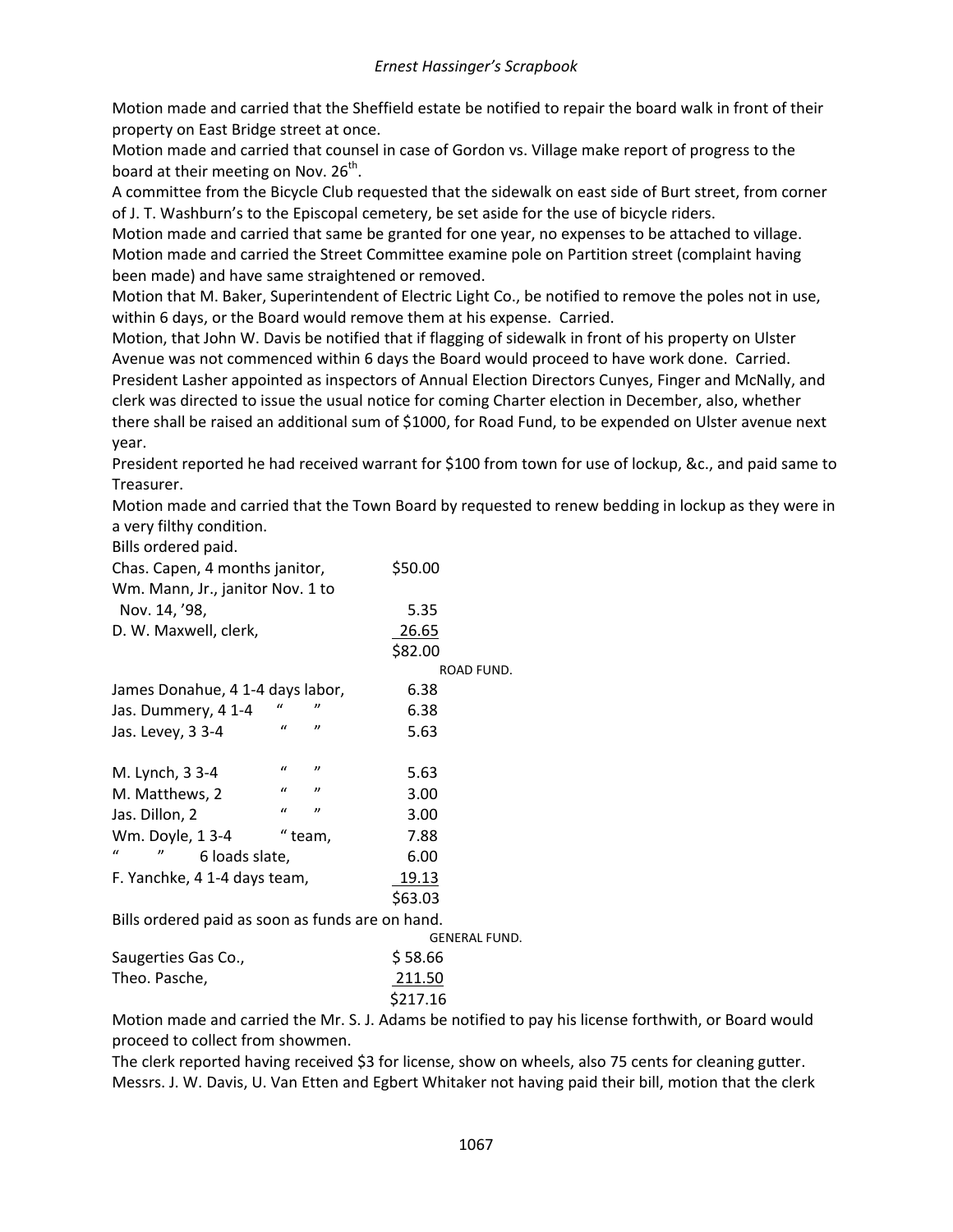notify J. W. Davis, U. Van Etten and Egbert Whitaker if their bills for cleaning gutters were not paid by Nov. 26<sup>th</sup> Board would take action. Carried.

Motion made that Commissioner notify Messrs. Burhans, Adams and Russell, on Livingston street, to clean their gutters. Amendment to motion made, that all property owners be notified to clean gutters, or commissioner would proceed to do same at their expense. Amendment carried.

Motion made that The Board of Directors have turkey supper Saturday night, Dec. 17<sup>th</sup>, 1898. Carried. on motion Board adjourned to Saturday Nov. 26<sup>th</sup>, 1898. D. W. Maxwell, Clerk.

3667. The Saugerties Daily Telegraph, Saugerties, NY. Nov. 28, 1898. – OUR COMMON COUNCIL. – Considerable Business Transacted at Saturday Night's Meeting. Collector's Report Approved and His Bondsmen Ordered Discharged- Delinquent Taxpayers to be Notified to Pay Up. – Other Matters Given Attention.

Adjourned meeting of the Board of Directors held Saturday evening, Nov. 26, '98. Directors present: Lasher, Cunyes, Myer, Finger and McNally. President Lasher presiding.

John W. Davis appeared before the Board and stated he would lay flagging on Ulster avenue as soon as weather permitted. Mr. Davis also paid his bill of 15 cts. for cleaning gutter.

Egbert Whittaker was present, and stated to the Board that the retaining wall on his property on Ulster avenue, was not strong enough to hold the sidewalk, and he wanted to be absolved from any damages. President Lasher stated the wall had been repaired and was being watched, and would be put in good repair as soon has the Board had funds on hand and weather permitted.

Collector John Crowley reported tax collections as follows, viz:

| Poll tax,    | 234.00      |
|--------------|-------------|
| Dog tax,     | 52.50       |
| General tax, | \$11,443.99 |
|              | \$11,730.49 |

On motion his report was accepted, and his bondsmen ordered discharged.

President Lasher reported that Uriah Van Etten had paid bill of 30 cts. for cleaning gutter under protest. Clerk reported Egbert Whittaker had paid bill of 60 cts. for cleaning gutter.

Excavation permit was issued to estate of Chas. Bradley on Clermont st.

Motion that the Board have a new floor laid in meeting room of Laflin Hose Co. Carried.

Motion that the Firemanic Committee have power to order anything necessary to repair steamer. Carried.

Bills ordered paid:

|                                    | ROAD FUND.               |
|------------------------------------|--------------------------|
| F. Yanchke, stone and labor,       | \$4.00                   |
| John Johnson, 3 days labor,        | 4.50                     |
| $\iota$<br>James Dumery, 1         | 1.50                     |
| $\iota$<br>James Donahue, 1/2      | .75                      |
| $\mathbf{u}$<br>Michael Lynch, 1/2 | .75                      |
| F. Yanchke, 1 % team,              | 5.63                     |
| John Crowley, collector            | 14.34                    |
| Mrs. Jas. Jewell, refunded tax,    | 1.00                     |
|                                    | \$32.47                  |
|                                    | DOG FUND.                |
| John H. Hardenberg, refunded tax,  | .50                      |
| $\mathbf{u}$<br>Mary Jones,        | $^{\prime\prime}$<br>.50 |
|                                    |                          |

On motion the clerk was ordered to notify all delinquent taxpayers that unless the back taxes were paid to Treasurer on or before Dec. 3, 1898, the Board would commence action.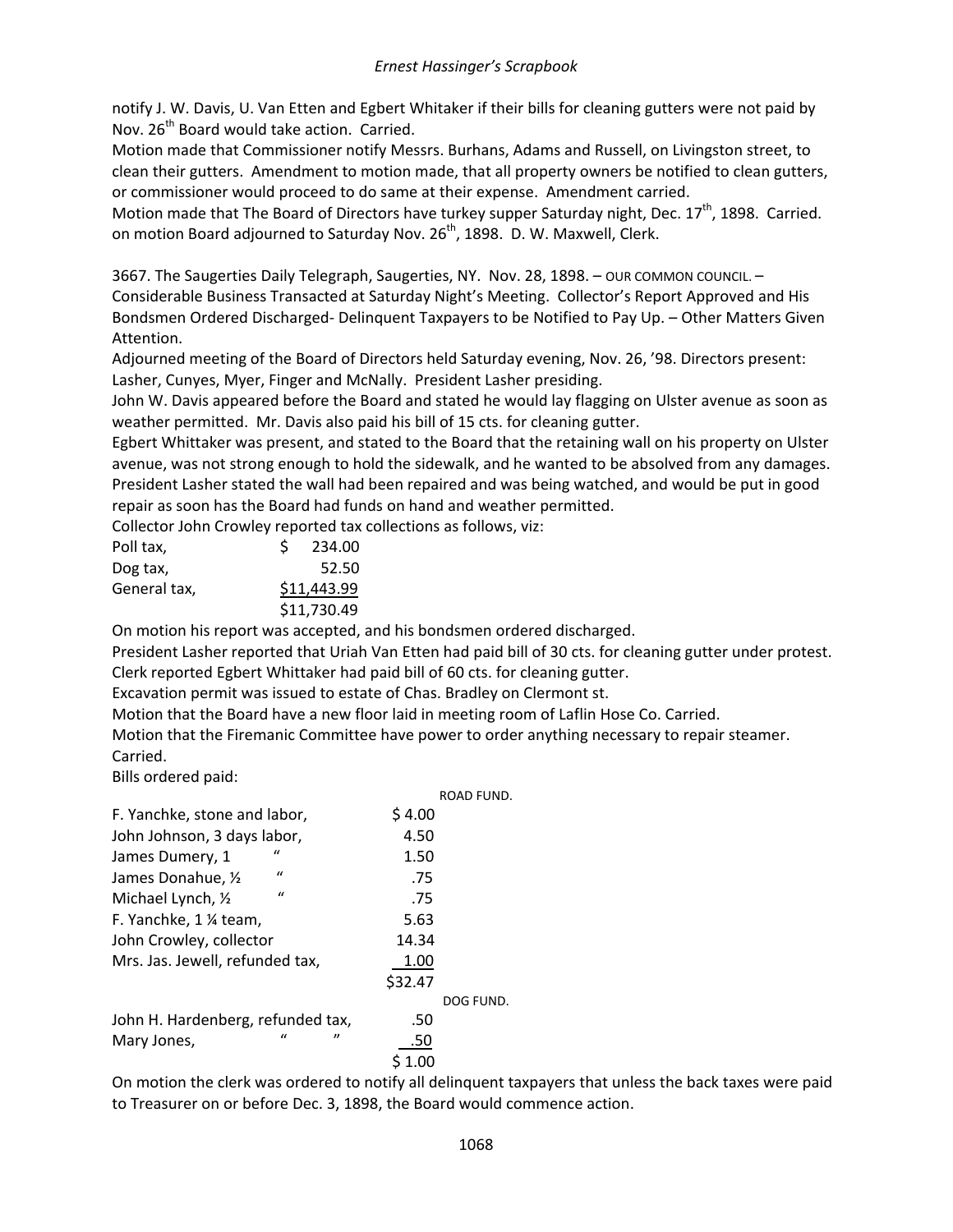On motion the Clerk was ordered to notify the Electric Light Co. to put new bulbs on lights in the Board of Directors room.

Motion that M. Baker, Superintendent of the Electric Light Co., be notified to appear before the Board at their meeting Dec. 3, and explain the reason why poles were not taken down as ordered, carried.

The lights in Fireman's Hall having been turned out at different times the Board offers a reward for conviction of any person tampering with same.

On motion Board adjourned. D. W. Maxwell, Clerk

3668. The Saugerties Daily Telegraph, Saugerties, NY. Dec. 5, 1898. – OUR COMMON COUNCIL. – Considerable Business Transacted at Saturday Night's Meeting. – Electric Light Poles – Deficiency in Funds to Meet Water Bonds and Interest, Etc.

Regular meeting of the Board of Directors held Saturday Dec.  $3^{rd}$ , '98, with all the directors present. President Lasher presiding.

M. Baker Superintendent of Electric Light Co. was present and reported that the poles of their company were all in use and that all poles in dangerous condition had been put in shape. Mr. Baker asked the Board to look up the agreement in matter of lights in Firemans Hall.

The Board of Water Commissioners with counsel were present and stated there was a deficiency in funds to meet Bonds and interest due Jan. 1st 1899.

Counsel in Gordon vs. Village suit made report of progress.

Motion that the Electric Light Co., Telephone Co. and Telegraph Co. be notified to paint their poles (color brown) within 30 days, carried.

Motion that the Board enforce the license law to parties coming in village with special sales. License to be \$25 per month, carried.

Motion that clerk be ordered to collect a license of \$5 per day for theatrical exhibitions, carried. Bill of H. A. Hildebrandt, amount \$14.41, referred to Finance Committee. Bills ordered paid.

GENERAL FUND.

| A. W. Dolfini & Co., firemen's |         |            |
|--------------------------------|---------|------------|
| supplies,                      | \$55.40 |            |
|                                |         | ROAD FUND. |
| James Crump, salary,           | \$29.16 |            |
| Jas. Dummery, 3-4 day labor,   | 1.13    |            |
| Edward Wright, refunded tax,   | 1.00    |            |
|                                | \$31.29 |            |

Bills ordered paid as soon as funds are on hand:

GENERAL FUND.

John Maxwell, street lighting  $$46.00$ 

Clerk reported the Mrs. E. D. Battelle had paid bill, amount \$2.00, for cleaning sidewalk. On motion Board adjourned. D. W. Maxwell, Clerk.

3669. Thomas Brackett Reed, Ex-Speaker House of Representatives. [illustration]

Page 406

3670. Hayden Hook and Ladder Truck House. The Hartford, Conn. Fire Department. [illustration]

3671. Members of Hayden Hook and Ladder Company, The Hartford, Conn. Fire Department. 1 – Samuel C. Cooper, Foreman. 2 – John E. Carey, Driver. 3 – Peter F. O'Brien, Assistant Driver. 4 – John E. Street, Tillerman. 5- David P. Shields, Driver No. 2 Truck. 6- John O. Maera, Tillerman No. 2 Truck. 7- Thomas H. Claffey, Bunker. 8- Michael J. Ganley, Bunker. 9 – William Oliver, Ladderman. 10- James Lyons, Ladderman. 11- Edward J. Claffey, Ladderman. 12 – John F. O'Connell, Ladderman. 13- Michael T.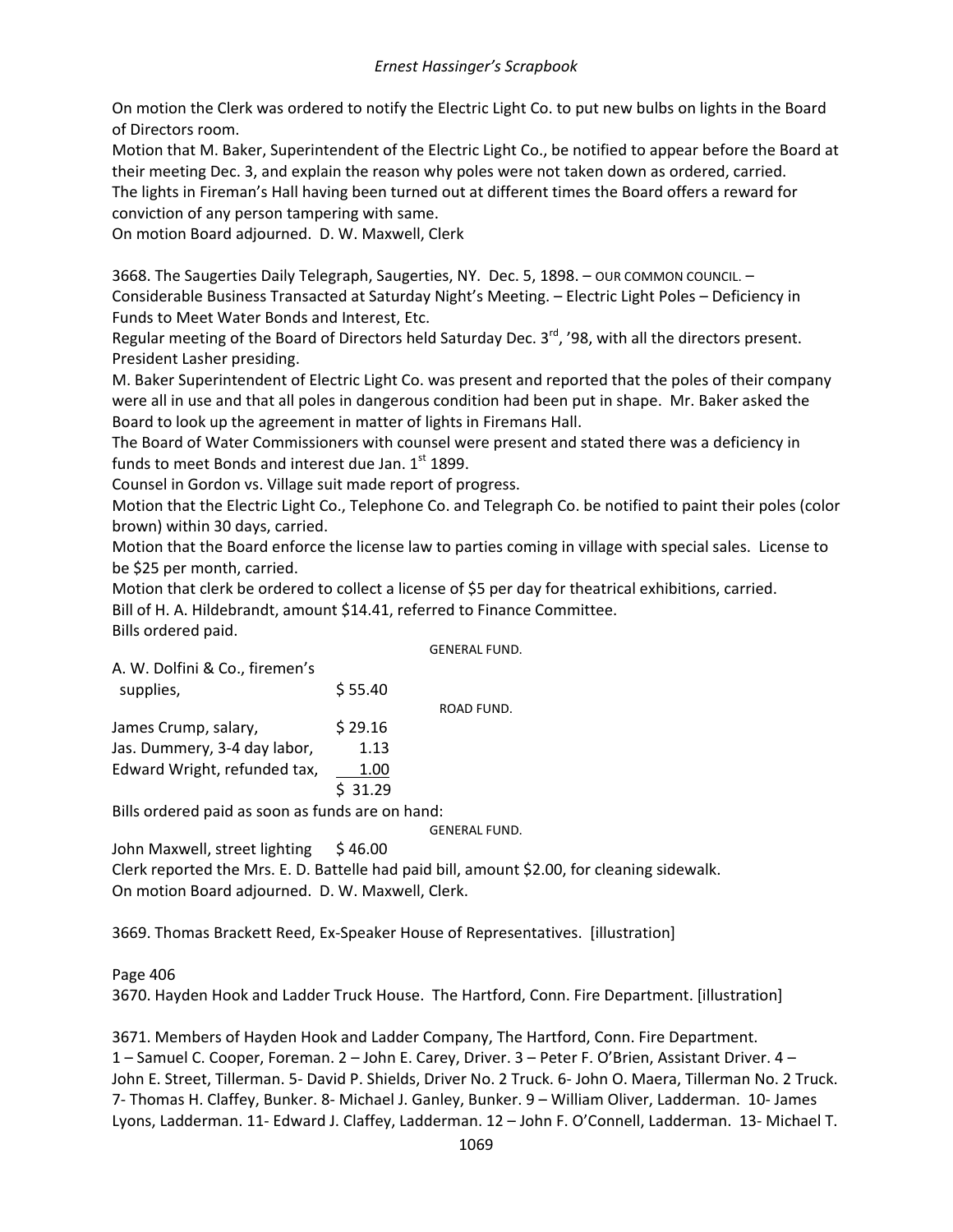Ward, Ladderman. 14- Nathan La Vee, Ladderman. 15 – C. R. Wolf, Ladderman. 16 – Hosea A. Potter, Ladderman. 17 – James W. Thorman, Ladderman. 18 – Harry Prutting, Ladderman. 19- John S. Ennis, Ladderman. 20 – Charles F. Wolf, Ladderman. 21- John P. Dolan, Ladderman. [illustration]

| 3672. Joseph C. Hurley, President. |                                  | Ernest Hassinger, Treasurer. |              | Charles G. Coffin,    |
|------------------------------------|----------------------------------|------------------------------|--------------|-----------------------|
| Secretary.                         |                                  |                              |              |                       |
| Kingston, N.Y.                     |                                  | Saugerties, N.Y.             |              | Catskill, N.Y.        |
| Vice-Presidents                    |                                  |                              |              | Executive Committee   |
| George W. Vedder                   | The Hudson Valley                |                              |              | H. Dwight Laflin      |
| Patrick Byron                      |                                  |                              |              | George H. Scott       |
| Emory E. Briggs                    |                                  |                              |              | Irving L. Nestell     |
| Henry A. Ohley                     | Volunteer Firemen's Association. |                              |              | Charles L. Mac Arthur |
| Eben Utter                         |                                  |                              |              | Fred. S. Beiber       |
| Charles B. Stickle                 |                                  |                              |              | <b>Thomas Timmons</b> |
| James A. Goldschmid                |                                  |                              |              |                       |
| William H. Hallock                 |                                  |                              | [letterhead} |                       |

Page 407

Officers of the Maryland State Firemen's Association.

3673. John J. Stump, President. [illustration]

3674. Wm. W. Moore, Chairman Executive Committee. [illustration]

3675. J. H. Cunningham, Member Executive Committee. [illustration]

3676. W. H. Marshall, Member Executive Committee. [illustration]

3677. Samuel Hanna, Senior Vice-President. [illustration]

3678. E. J. Shjourdan, Member Executive Committee. [illustration]

3679. Hiram R. Heck, Treasurer. [illustration]

3680. Frank Spates, Member Executive Committee. [illustration]

3681. Charles V. Wantz, Secretary. [illustration]

3682. Henry Cabot Lodge, U. S. Senator from Massachusetts. [illustration]

3683. Cyrus H. K. Curtis, Ladies Home Journal, Sat. Evg. Post. [illustration]

3684. F. Augustus Heinze, Montana Copper Magnate. [illustration]

3685. Wm. Kissam Vanderbilt, Railroad Financier and Capitalist. [illustration]

Page 408

3686. Officers of Orange Hose Company, Walden, N. Y.

1. First Asst. Foreman, C. A. Bennett. 2. Second Asst. Foreman G. N. Ward. 3. Foreman J. D. Sayer. 4. President A. S. Embler. 5. Treasurer Harry Hollingsworth. [illustration]

3687. Walden Fire Department. 1. First Assistant Chief Thos. F. Gibson. 2. Second Assistant Chief William Durkee. 3. Chief Thos. W. Verity. 4. Secretary James T. Young. 5. Treasurer E. A. Nichols. [illustration]

3688. James Gordon Bennet, N. Y. Herald and Paris N. Y. Herald. [illustration] 3689. Richard P. Hobson, Hero and Naval Constructor, U. S. Navy. [illustration] 3690. Henry O. Havemeyer, President American Sugar Refining Co. [illustration]

3691. Saugerties Post, Saugerties, NY. Feb. 14, 1899. THE BLIZZARD OF 1899. - A Furious Wind and Snow Storm Monday. – Streets Heaped Up With Snow Everywhere – Mails and Railroads Impeded and Business at a Standstill.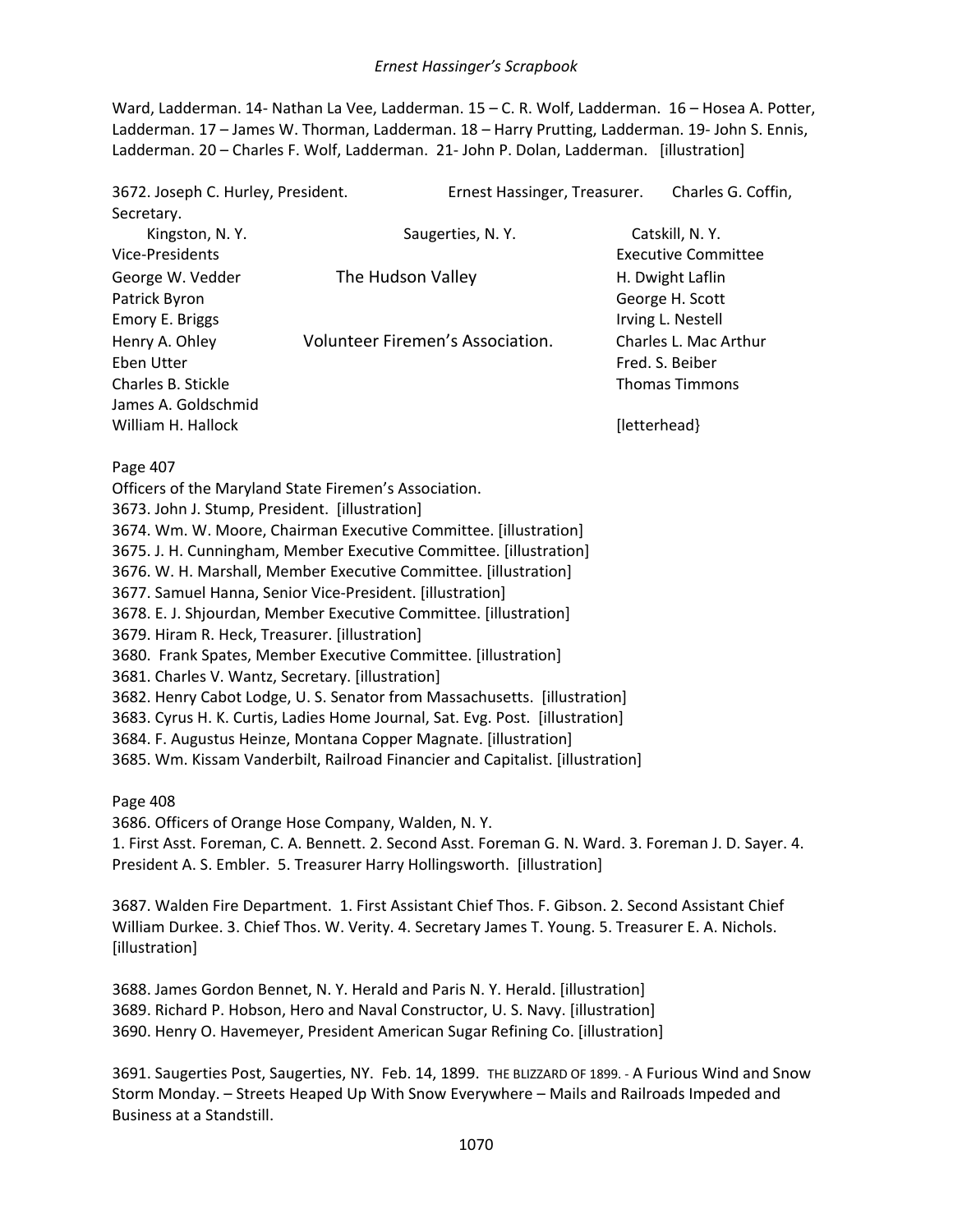After listening to the whistling of the winds and seeing the snow blow in great flurries, the residents of our burgh retired Monday evening to awake this morning and find themselves in the grasp of "Old Boreas" and "Snow King." Everywhere they peered about nothing but huge banks of the immaculate snow could be discerned and memories of that famous blizzard of March, 1888, dawned before them. This morning the snowstorm had abated, but the wind was still furious and blew with tremendous velocity over the place driving pedestrians to places of safety. The storm began early Monday morning and came from both the east and west, and crashed together head on. All day the snow came down, being caught up in terrific gusts of wind and blown along with great momentum, making it very disagreeable for those who were forced to be out. Business was stagnant and nearly all the merchants closed up at six o'clock. Traffic on the railroads was also impeded and only three trains managed to get through. two mails, one north and one south were the only ones received at the postoffice. The streets as a result of the storm are piled high with accumulature [*sic*] mountains of snow and the shovel brigade was out in full force opening up the sidewalks and streets. In the suburbs the drifts are so high that roads are being dug through the fields to enable the people to get out. Along the coast there was much loss of life and it was especially tough weather for the hoboes. No damage of anything of importance is reported hereabouts.

3692. Saugerties Post, Saugerties, NY. Feb. 3, 1899. - Going To Poughkeepsie. – Washington Hook & Ladder Decide to at Their Meeting.

At the regular meeting of Washington Hook & Ladder Co. on Thursday evening they decided to participate in the firemen's tournament at Poughkeepsie in June. A committee was appointed to secure a drum corps for furnishing music and it is expected that Walden Drum, Fife and Bugle of Thirty-two pieces will be engaged. The following were elected honorary members of the company: Supervisor E. M. Wilbur, Judge H. A. Ohley, Wm. Ziegler, George W. Palmer, second assistant chief James Teller, Dr. C. T. Montgomery, F. W. Loerzel, District Attorney C. F. Cantine, ex-Mayor Alfred P. Lasher and ex-Alderman C. E. Cornwell.

### Page 409

3693. Officers of Enterprise Steamer Company, Walden, NY. 1. First Asst. Foreman J. Oliva. 2. Second Asst. Foreman and Secretary Jesse Mitchell. 3. Foreman H. Stanbrough. 4. President M. N. Brown. 5. Treasurer E. A. Nichols. [illustrations]

3694. Officers of Fearless Hook and Ladder Company, Walden, N. Y. 1. First Asst. Foreman Edward Tears. 2. Second Asst. Foreman and Secretary Charles Kain. 3. Foreman Chas. Goreth. 4. President J. D. Morris. 5. Treasurer Chas. A. Tears. [illustrations]

3695. Saugerties Post, Saugerties, NY. Feb. 25, 1899 – "Peter" in Charge. This morning Ernest Hassinger took possession of the "Smoke House" in the Brede block formerly conducted by Judge Henry A. Ohley. Mr. Hassinger will be pleased to greet all his old and many new friends to his new location. He will commence the manufacture of cigars on March 1.

3696. John Hay, Secretary of State of the United States. [illustration] 3697. George Dewey, Admiral U. S. Navy. Hero of Manila. [illustration]

Sunday School room had to be thrown open to accommodate people with seats.

3698. Saugerties Daily Telegraph, Saugerties, NY. Jan. 16, 1899. - Rev. Oscar Krauch Installed - Pastor of the Lutheran Church – Services Both in the German and English Languages. Sunday evening the German Evangelical Lutheran Church held a very large congregation to witness the installation of its new pastor, the Rev. Oscar Krauch. Chairs were placed in some of the aisles and the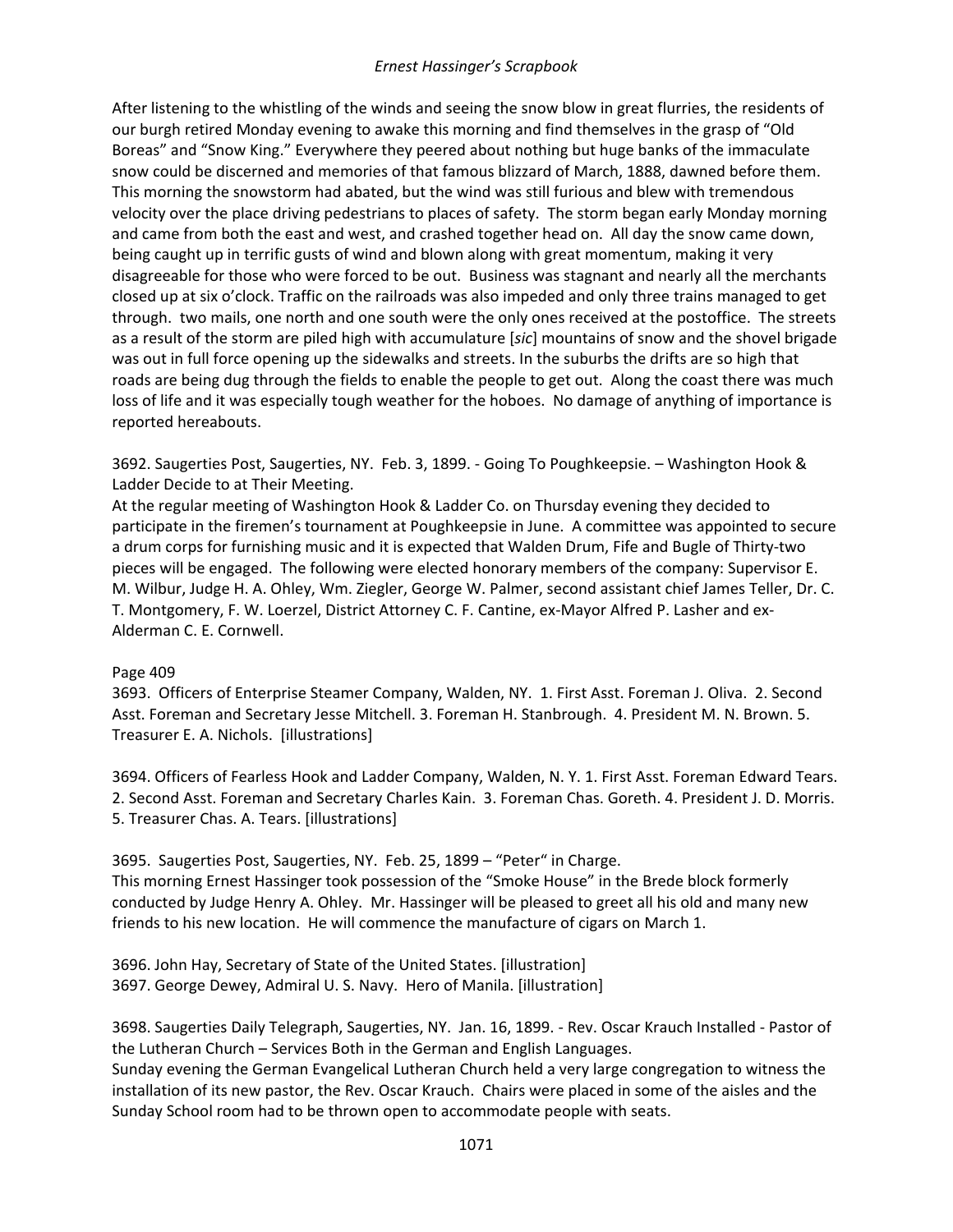The ceremonies were conducted by the Rev. A. Smidtkonz of Rondout, president of the Albany Conference of the Evangelical Lutheran Ministerium of New York, and Rev. W. Bacher, also of Rondout. After an anthem by the choir, hymn No. 515 was sung and Rev. Mr. Smidtkonz read a portion of the scriptures and offered prayer, the congregation standing.

Hymn No. 134 was then sung and Rev. Mr. Smidtkonz delivered the charge to the pastor in German, after which the choir sang an anthem in English, and Miss Anna Gleisner very sweetly sang a solo assisted by Joseph Reinhard, Jr., as tenor.

Rev. Mr. Becher [*sic*] then delivered the charge to the people in the English language taking for his text the  $17<sup>th</sup>$  verse of the  $13<sup>th</sup>$  chapter of Hebrews; "Obey them that have the rule over you, and submit yourselves, for they watch for your souls, as they that must give account, that they may do it with joy, and not with grief; for that is unprofitable for you."

Mr. Becher delivered a very impressive and instructive discourse at the conclusion of which the choir sang another anthem. Mr. Smidtkonz extended the right hand of fellowship to the new pastor and offered prayer in German. The services was [*sic*] concluded by singing hymn No. 285 after which the congregation was dismissed, the Rev. Mr. Krauch pronouncing the benediction.

3699. Saugerties Post, Saugerties, NY. Jan. 23, 1899. – Held a Five-Minute Session. The Board of Directors Holds a very Short Meeting Saturday Evening.

The Village Board of Directors after a long and tedious wait managed to get together on Saturday evening for a few minutes. Mayor Gibson, Alderman Cunyes and Truesdale were present and they kept constantly looking at their time pieces and muttering if a man accepts an office why he don't attend to business. At 9:30 o'clock no other Alderman appeared and a quorum was lacking. A messenger was sent out to hunt up the missing members. He returned without success. Another messenger was sent out with no success. Finally after a third messenger has been sent out, Mr. Van Buskirk appeared and a five minute session was held. The reading of the minutes was dispensed with. Chief Hassinger presented the nominations for officers of the fire department and the following were confirmed: Martin Cantine, Chief Engineer; Frank J. Dale, First Assistant Chief; James Teller, Second Assistant Chief; and Ernest Hassinger, treasurer. The Board then adjourned to meet Tuesday evening at 7:30 o'clock as business of importance will come before them.

3700. Saugerties Daily Telegraph, Saugerties, NY. May 16, 1899. – A Royal Arcanum Photograph. a handsome photograph taken on the steps of the capitol at Albany on April 25<sup>th</sup> of the delegates in attendance on the thirty-first annual convention of the Grand Council of the Royal Arcanum, of the State of New York, just before the reception tendered them by Gov. Roosevelt, is on exhibition in the show window of Hassinger's cigar store on Partition street. Among the group appears the well known features of Ernest Hassinger, who represented Saugerties Council on the occasion.

3701. Samuel Sidney McClure, "McClure's Magazine" and Publications. [illustration] 3702. Winfield Scott Schley, Rear Admiral, U. S. Navy. [illustration] 3703. Levi Parsons Morton, Ex-Vice-President United States. [illustration] 3704. William Frederick Cody, "Buffalo Bill," Scout, Ranchman. [illustration]

Page 410 3705. Application for Membership. Saugerties, NY. 189 To the Officers and Members of R.A. Snyder Hose Company No. 1: Gentlemen – I would like to nominate for \_\_\_\_\_ membership in our Company.  $Mr.$ Age **Occupation**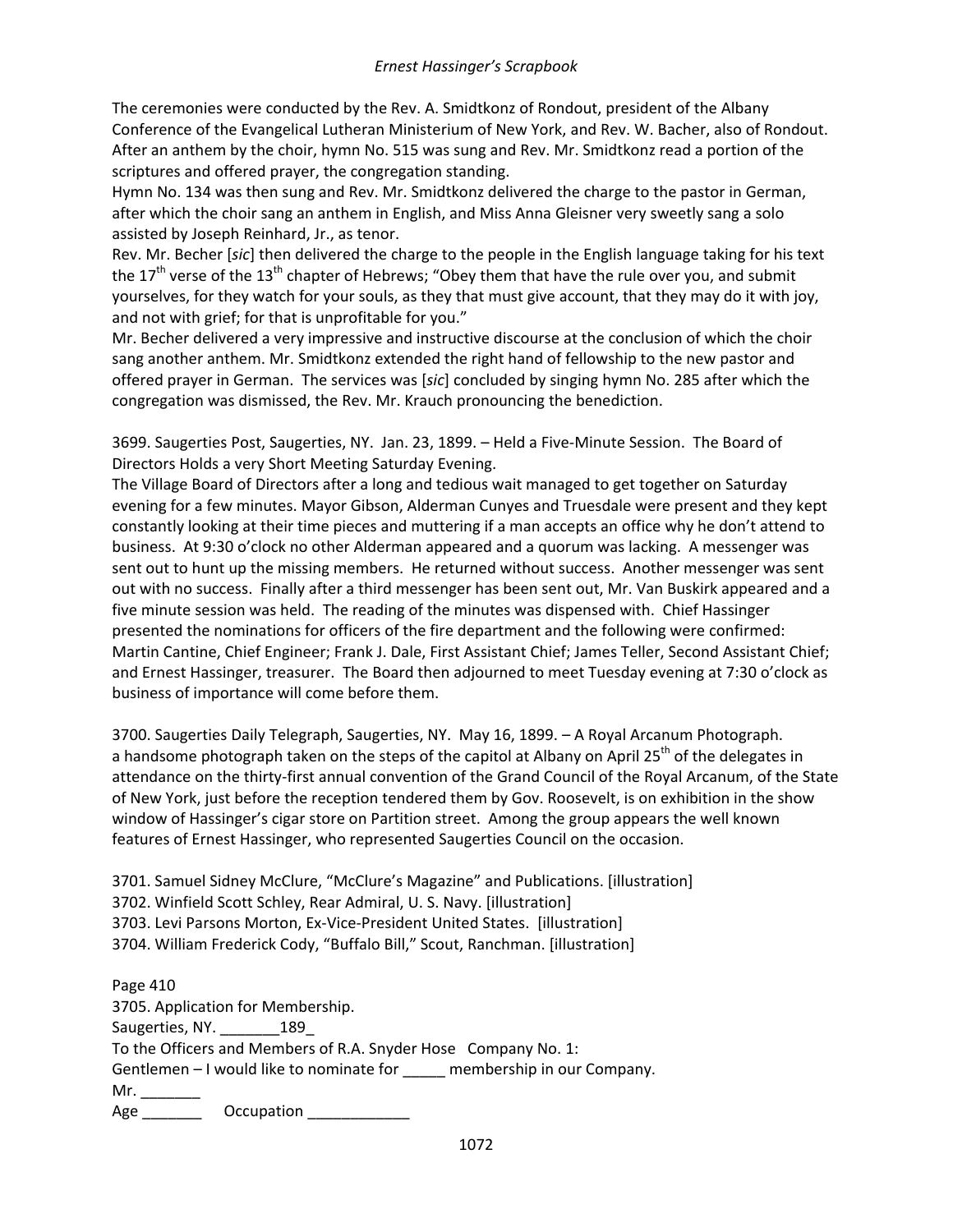|                                                        | Secretary's Endorsement |
|--------------------------------------------------------|-------------------------|
| This application, accompanied by the Initiation Fee,   |                         |
| was received and read at a regular meeting of the Com- |                         |
| pany, held on Tuesday Evening, ______________ 189__    |                         |
| The proposing member being in good standing, it was    |                         |
| referred to the Investigating Committee.               |                         |
| Secretary                                              |                         |
|                                                        | Committee's Report      |
| Your Committee would report that they have in-         |                         |
| quired into the character and competency of the above  |                         |
| candidate and would report _______________ on the      |                         |
| application. Signed, __________________                |                         |
|                                                        |                         |
|                                                        |                         |
|                                                        |                         |
|                                                        | Committee [template]    |

3706. Saugerties Post, March 14, 1904. [hand dated] Three Streets and an Avenue. - The New Ones Located on the Davis Estate Property.

The John W. Davis estate property, on Ulster avenue, having been surveyed and laid out in building lots some time ago, contains three streets, High, North and West, and one avenue, Cantine. The lace factory will be located on High street. They will have three hundred and thirty-eight feet front, and one hundred and sixty feet deep.

3707. Saugerties Post, April 3, 1905. [hand dated] Much Ado About Nothing.

The firemen were called out Saturday afternoon, but there was nothing doing of any consequence. Some boys who were fishing had built a small fire near Washburn's point and it got the best of them. The flames ignited the dead leaves and grass nearby, and kept spreading toward the barn and for this reason the alarm was turned in. The hose was not sufficient to reach the fire, but it was extinguished by whipping it, and an application of a few pails of water.

3708. The New York Journal, March 18, 1899. – Women Throw Themselves Into the Street, from the Windows of the Windsor on Fifth Avenue.

The Windsor Hotel caught fire in some unknown way at half-past 2 o'clock yesterday afternoon. Within an hour the building was a glowing shell of shattered walls.

Fifteen people are dead as the result.

Forty-three people, variously injured, are at the hospitals.

The bodies of many more are supposed to be buried in the smouldering ruins.

The dead include many people of wealth and prominence and a large but unknown number of the employes of the hotel.

The money loss is between two and three millions of dollars.

Though New York has experienced fires involving greater financial loss, and perhaps even greater mortality, it never had a fire abounding in so many incidents of horror or so many splendid examples of heroism.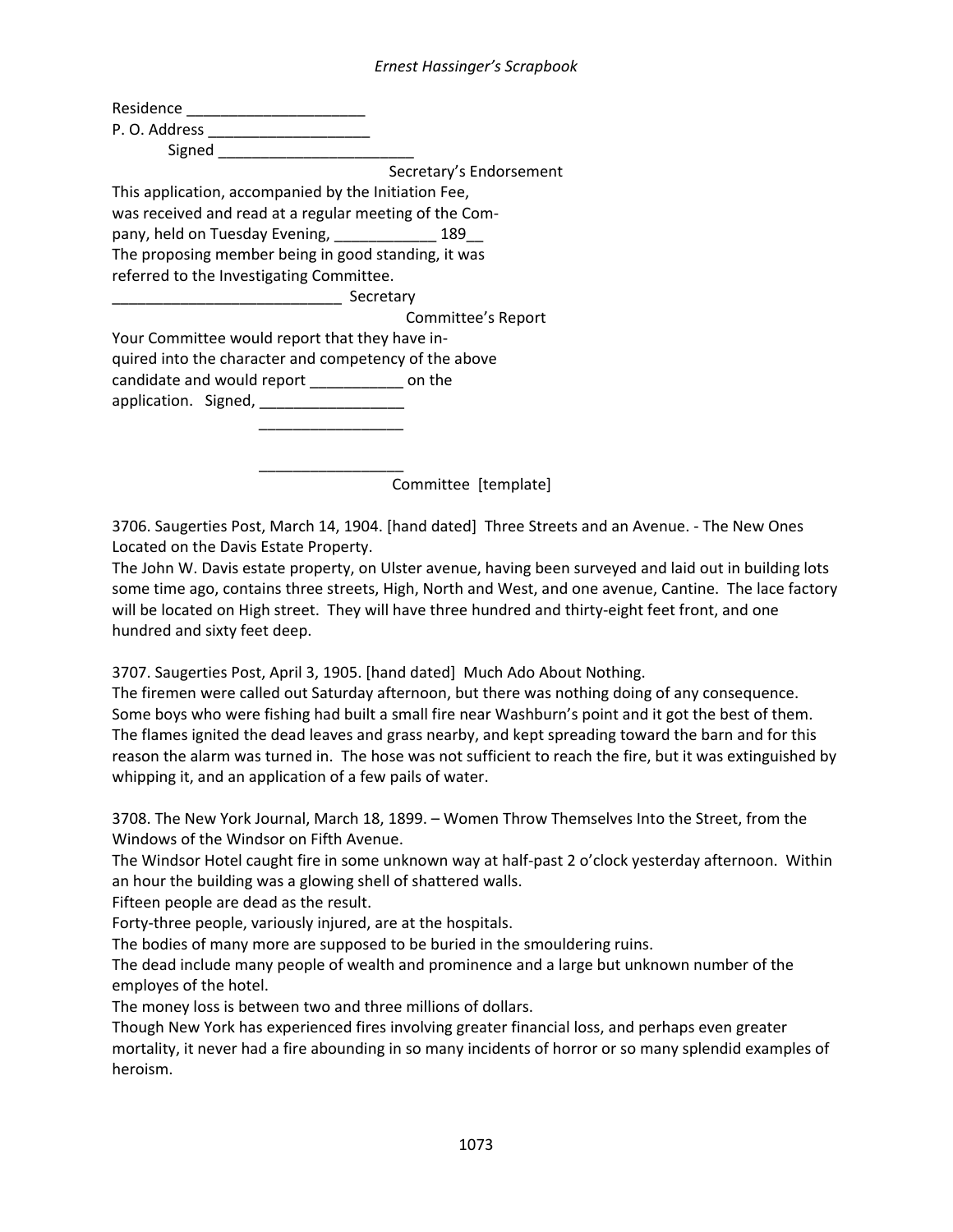The reason for the dreadful loss of life is that the Windsor Hotel, though one of the most magnificent of the city, was of the old type and inflammable construction, so that many were cut off from escape before they learned their danger.

Hundreds of thousands of people watched the fire and the dreadful scenes – the jumping of victims from windows to death in the street, or falling back from the windows into the burning building – were enacted before the eyes of as many people as could crowd into the neighboring streets.

No steps can be taken to search the ruins for bodies for many hours, until the seething debris cools.

3709. Saugerties Daily Telegraph, Saugerties, NY. Feb. 15, 1899. – The Exempt Firemen. – Notified by the Village Authorities to do Police Duty at Fires. – The Annual Sleighride and Supper Arranged For. The adjourned meeting of the Exempt Fireman's Association and Fire Police Patrol was held in their rooms at Fireman's Hall, Tuesday evening Feb. 14<sup>th</sup>.

The following notice was received from the village clerk and ordered placed on file; Saugerties, N. Y., Feb.  $6<sup>th</sup>$ , 1899.

To the Officers and Members of Exempt Fireman's Association, Saugerties, N. Y.:

Sirs: - At a regular meeting of the Board of Directors held Feb.  $4<sup>th</sup>$ , 1899, the following was passed, viz: That the clerk notify the Exempt Fireman's Association that they are to keep all people other than village officials, fireman and special designated people by the chief of the fire department outside of the fire lines which the chief is empowered to make at any fire, also to place guards over property that is taken from buildings that are burning, or in danger, also to have their ropes (needed to police fires) placed on the truck of Washington H. and L. Co. to be carried to and from fires by some of their own members.

Respectfully, D. W. Maxwell , Clerk.

By Order of Board of Directors.

The Patrol was accordingly divided into committees of five members each to have charge of the firelines at fires and to have care of the ropes provided by the village for that purpose, such committee to serve for one month following each other in rotation.

The committee appointed for the month of February is John Lange, W. S. Manning, Edward Jernegan, John H. Hardenberg and Samuel J. Adams.

Thomas Bradley was promoted from an honorary member to an active member of the Association. W. S. Manning, D. N. Finger and Joseph W. Reinhard were appointed a committee to arrange details for the annual sleighride and supper.

On motion meeting adjourned.

3710. Saugerties Post, Saugerties, NY. Feb. 6, 1899. – Held Open House. – The Saugerties Club Entertains on Saturday Evening.

The Saugerties club held "open house" on Saturday evening and many availed themselves of the privilege of visiting the cosy and pleasant rooms of the club in the Davis block. Many ladies were also present. Refreshments were served and everyone present was hospitably entertained. The rooms are very handsomely furnished with quartered oak furniture, purchased of Seamon Bros. Pretty rugs and art squares cover the Georgia pine floor, and the side walls and ceilings are of handsome ornate metal. There are three rooms, one used as the office and reception room, one as the parlor and one as a billiard room. The rooms are lighted by electricity and heated by steam. The club starts off not only free from indebtedness but with a handsome surplus on hand. The following ladies attended the reception. Mrs. H. D. Laflin, Miss Agnes Cantine, Miss Margaret Loughran, Mrs. Peter Cantine, Mrs. Howard Gillespy, Mrs. John C. Davis, Mrs. S. M. Gray, Mrs. R. B. Overbagh, Miss Mary Seamon, Miss Ella Seamon, Mrs. Jerry P. Russell, Mrs. George Seamon, Miss Nellie Davis, Miss Katharine Sahler, Mrs. John A. Snyder, Mrs. James T. Maxwell, Mrs. H. T. Keeney, Mrs. Finger, Mrs. Charles Davis, Mrs. B. T. Harris, Miss Helen B. Davis, Miss Ethel H. Gray.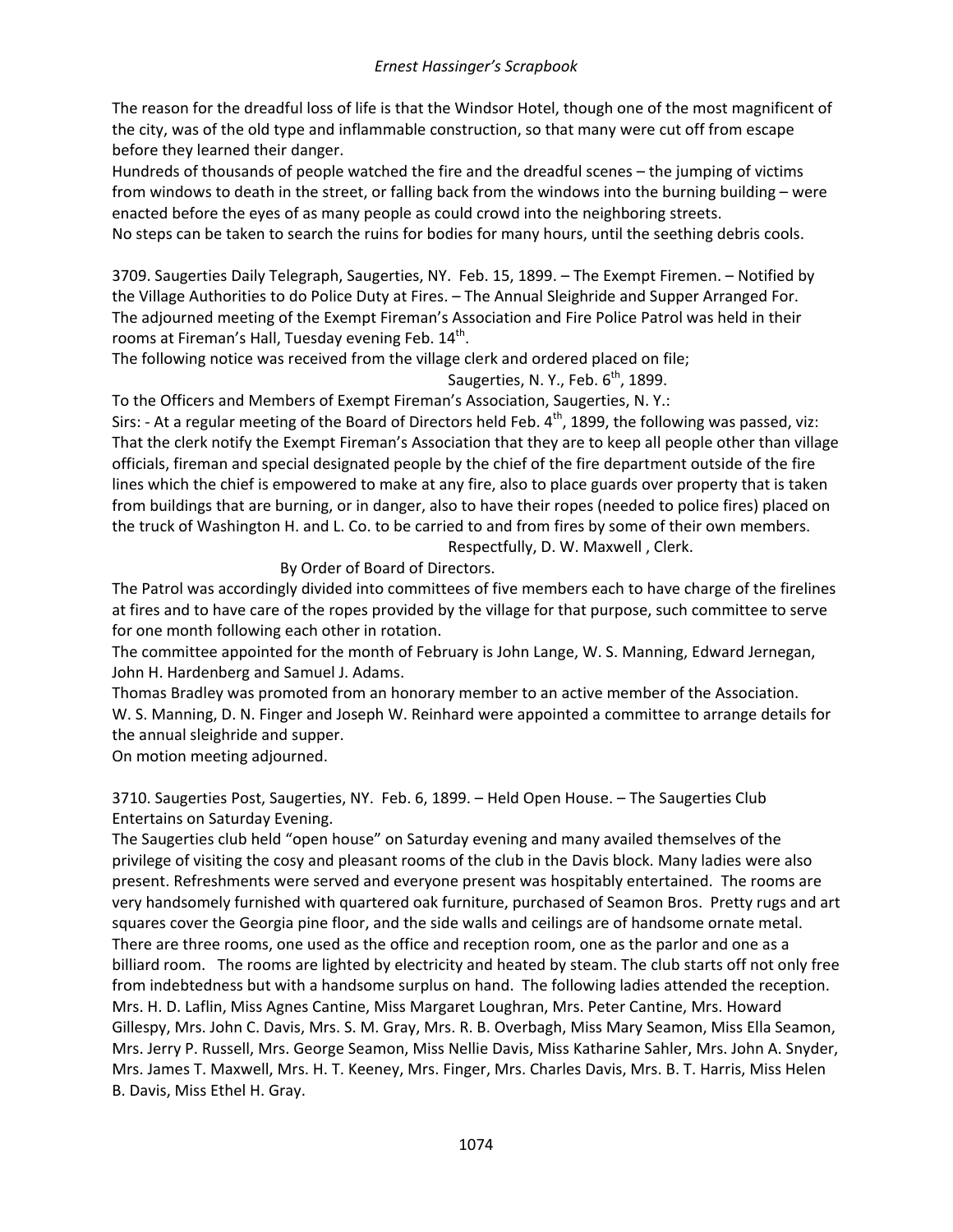3711. Saugerties Daily Telegraph, Saugerties, NY. Feb. 25, 1899. – A New Proprietor.

This morning Ernest Hassinger took possession of the cigar store of Henry A. Ohley on Partition street recently purchased by him, and Is having the interior painted and decorated by Winslow Deavlin. Mr. Hassinger will not begin the manufacture of cigars until about March 1st.

3712. Daniel Scott Lamont, Ex-Secretary of War, Financier. [illustration]

# Page 411

3713. Saugerties Daily Telegraph, Saugerties, NY. Feb. 6, 1899. – OUR COMMON COUNCIL. – Proceedings at Regular Meeting Held Feb.  $4^{th}$ , 1899. Bills Ordered Paid – Bids to be Advertised for Crushing Stone – Exempt Fireman's Association to Police at Fires, Etc.

Regular meeting of the Board of Directors held Saturday, Feb.  $4<sup>th</sup>$ , with all the Directors present. President Gibson presiding. Minutes of last meeting read and approved.

Martin Cantine, chief engineer of fire department made report as requested.

On motion the report was received, placed on file and requests of chief to be carried out as soon as possible.

Bills ordered paid:

HEALTH FUND. Lewis H. Kleeber, vital statistics, \$29.75

Bills ordered paid as soon as funds are on hand.

|                                | <b>GENERAL FUND.</b> |
|--------------------------------|----------------------|
| H. T. Keeney, Insurance Fire-  |                      |
| man's Hall.                    | \$68.00              |
| Darbee & Clum, Insurance, con- |                      |
| tents Fireman's Hall,          | 34.00                |
| Saugerties Gas Co., gas,       | 58.66                |
| John Maxwell, lighting street  |                      |
| lamps,                         | 46.00                |
|                                | \$206.00             |

The committee on collection of unpaid taxes made report, stating progress.

Mr. Charles Davis reported that the Treasurer notified him that the taxes on V. S. Roosa property, which was advertised to be sold for taxes Feb. 4<sup>th</sup> 1890 had been paid with expenses by Chas. Abeel, agent, and he (Mr. Davis) had drawn up receipt for same, signed by Clerk of Village.

Motion made and seconded that the commissioner be instructed to notify all property owners or occupants whose gutters need cleaning, to do so, or commissioner would do same at expense of owner. Carried.

Motion that the Board advertise for bids for stone to crush, stone to be delivered at crusher, and to be quarried from land owned by the village. The Board to reserve right to reject any or all bids. Bids to be received by the clerk on or before Feb. 18th, 1899, at 8 p. m. Carried.

Motion made and carried that the Firemanic Committee be instructed to purchase three light colored rubber overcoats for use of Chief Engineer,  $1<sup>st</sup>$  and  $2<sup>nd</sup>$  Assistants. Price not to exceed \$6.75 each. Motion made and carried that the clerk notify the Exempt Firemans Association that they are to keep all people other than Village officials, Firemen and special designated people by the Chief of Fire Department outside of the fire lines which the chief is empowered to make at any fire, also to place guards over property that is taken from buildings that are burning, or in danger, also to have their ropes placed on the truck of Washington H. & L. Co. to be carried to and from fires by some of their own members.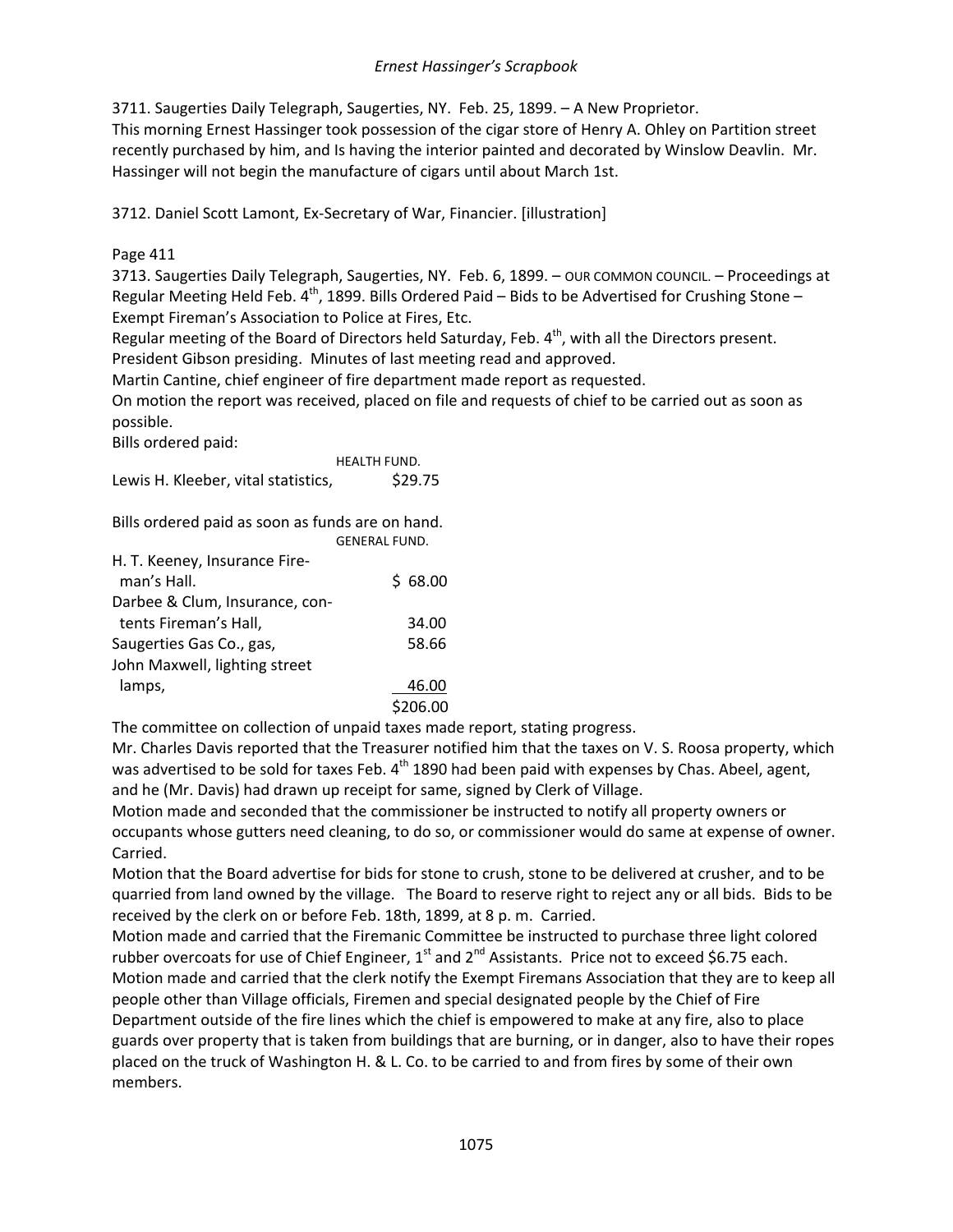Motion made and carried that Washington Hook & L. Co. be requested to carry ropes of Exempt Fireman (needed to police fires,) to and from fires.

On motion the Firemanic Committee was instructed to have chairs repaired or new chairs furnished for Washington H. & L. Co. as requested by the Chief.

Minutes read and approved.

On motion Board adjourned. D. W. Maxwell, Clerk.

3714. Saugerties Daily Telegraph, Saugerties, NY. Feb. 20, 1899. - OUR COMMON COUNCIL. – Proceedings at Regular Meeting Held Feb.  $18<sup>th</sup>$ , 1899. – Rubber Coats Ordered for Officers of the Fire Department – Show Shoveling Bills – Time for Receiving Bids for Crushing Stone Extended, Etc.

Regular meeting of the Board of Directors held Saturday, Feb. 18<sup>th</sup>, 1899, with all directors present, President Gibson presiding. Minutes of last meeting read for information.

Mr. Cunyes, chairman of the Firemanic committee, reported chairs had been secured for Washington H. & L. Co., and three rubber coats for Chief,  $1<sup>st</sup>$  and second assistants, had been ordered from James Teller.

On motion, Wm. Kenney and Patrick Bradley were confirmed as members of H. D. Laflin Hose Co., and application of Perry Artman was laid over until next meeting. Bills ordered paid:

HEALTH FUND.

| J. H. De Witt, Health Officer, |         |
|--------------------------------|---------|
| Nov. 1 to March 1.             | \$50.00 |

| Saugerties Telegraph Pub. Co. ad- |       |  |
|-----------------------------------|-------|--|
| vertising                         | 15.00 |  |

Bills ordered paid as soon as funds are on hand:

GENERAL FUND. W. E. Persons, care of town clock  $\lambda$  Jan. 1 to March 1,  $\lambda$  8.00

| $JUII. + UUIUII UII + J$ | o.vv    |
|--------------------------|---------|
| G. Dederick, supplies,   | 2.83    |
|                          | \$10.83 |

Bill of Commissioner for cleaning sidewalk of R. S. Gibson, amount 15 cents, was paid to the clerk by R. S. Gibson.

On motion the clerk was ordered to send bill of 45 cents to C. C. James for cleaning sidewalk.

Motion that the bill of Commissioner for cleaning sidewalk of Howard Bogardus, amount \$3.00 should not be presented but paid out of funds of village, carried. Vice-President requested to be recorded as voting in negative.

|                               |                  |                                    |         | ROAD FUND. |
|-------------------------------|------------------|------------------------------------|---------|------------|
|                               |                  |                                    |         |            |
| Wm. Doyle, team 1/4 day,      |                  |                                    | \$1.12  |            |
| James Donohue, labor 1/2 day, |                  |                                    | .75     |            |
| Luke McCarthy,                | $\iota$          | "                                  | 1.50    |            |
| Geo. Reynolds,                | $\iota$          | $\boldsymbol{v}$<br>$\frac{1}{2}$  | .75     |            |
| Philip Riley,                 | $\boldsymbol{u}$ | $^{\prime\prime}$<br>$\mathcal{P}$ | 3.00    |            |
| Wm. Dixon,                    | $\iota$          | $3\frac{3}{4}$ "                   | 5.62    |            |
| Chas. Lewis,                  | $\iota$          | $3\frac{3}{4}$ "                   | 5.62    |            |
| Jacob Shultis,                | $\iota$          | $^{\prime\prime}$<br>⅓             | .75     |            |
| James Lavey,                  | $\boldsymbol{u}$ | $\boldsymbol{\eta}$<br>3           | 4.50    |            |
| Wm. Lowther,                  | $\iota$          | $^{\prime\prime}$<br>⅓             | .75     |            |
|                               |                  |                                    | \$24.36 |            |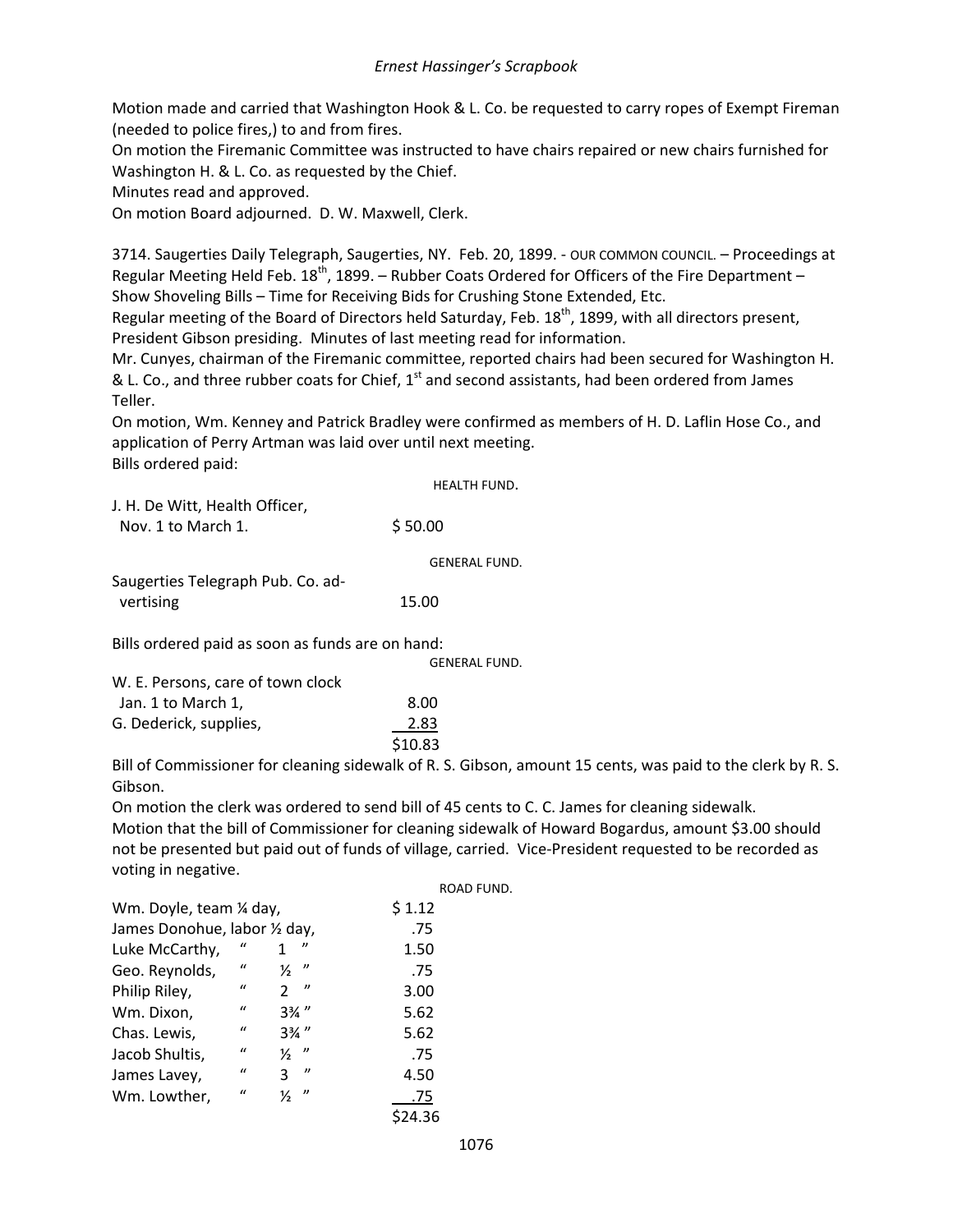A. Pultz, Com. 1 months salary,

\$53.52

On motion, bill of Robt. Espey, amount \$1.50, for shoveling snow, was laid on table. Motion that the time for receiving bids for getting out stone to crush, be extended to March 4, 1899. Carried.

After finishing the regular business, the Board went into executive session for short time. On motion Board adjourned. D. W. Maxwell, Clerk.

3715. Saugerties Daily Telegraph, Saugerties, NY. March 20, 1899. - OUR COMMON COUNCIL. –Regular Meeting Held Saturday Evening, March  $18^{th}$ . – Annual Report of the Water Commissioners – Cemetery Matters – Crushed Stone Contract Awarded.

Regular meeting of the Board of Directors held Saturday, March 18<sup>th</sup>, 1899. Directors present, Gibson, Cunyes, Finger, Truesdale, and Van Buskirk. Minutes of last meeting read for information. A petition was read asking the Board to place a lamp in James St.

On motion, the petition was received and request granted, and lamp to be placed under supervision of the Street Committee.

On motion, John Pumfret and Thomas Bradley were confirmed as members of the Fire Police Patrol of the Exempt Fireman's Association.

Bills ordered paid:

|                                                       | <b>GENERAL FUND.</b> |
|-------------------------------------------------------|----------------------|
| A. W. Dolfini, lanterns Fire De-<br>partment,         | \$9.50               |
| Saugerties Gas Co., gas Fireman's                     |                      |
| Hall,                                                 | 5.75                 |
|                                                       | \$15.25              |
|                                                       | ROAD FUND.           |
| Wm. Doyle, team 1 1/2 day                             | \$6.75               |
| Jas. Donahue, labor 1 day                             | 1.50                 |
| "<br>$''1\frac{1}{4}$<br>Chas. Lewis,                 | 1.87                 |
| $^{\prime\prime}$<br>Robert Casey, "11/2              | 2.25                 |
| "<br>Philip Riley, "1 1/2                             | 2.25                 |
| $" 1\frac{1}{2}$<br>"<br>Jas. Dillon,                 | 2.25                 |
| "<br>$^{\prime\prime}$ $\frac{1}{2}$<br>Geo. Du Bois, | .75                  |
| A. Pultz, salary as Com., Feb.,                       | 29.16                |
|                                                       | \$46.41              |

The Water Commissioners submitted their annual report as follows:

Saugerties, March 4<sup>th</sup>, 1899.

*To the Honorable, The Board of Directors of the Village of Saugerties, N. Y.:* GENTLEMEN: - The following is the annual report of the Board of Water Commissioners, showing the receipts and disbursements from January  $1<sup>st</sup>$ , 1898 to December 31 $<sup>st</sup>$ , 1898, both dates inclusive.</sup>

| DR.                            |            |
|--------------------------------|------------|
| To total earnings for year,    | \$5,350.65 |
| Amount uncollected,            | 277.86     |
| Leaving amount collected,      | \$5,072.89 |
| Received from Postal Telegraph |            |
| Cable Co.,                     | 70.43      |
| Taxes returned,                | 2.46       |
|                                | \$5,145.78 |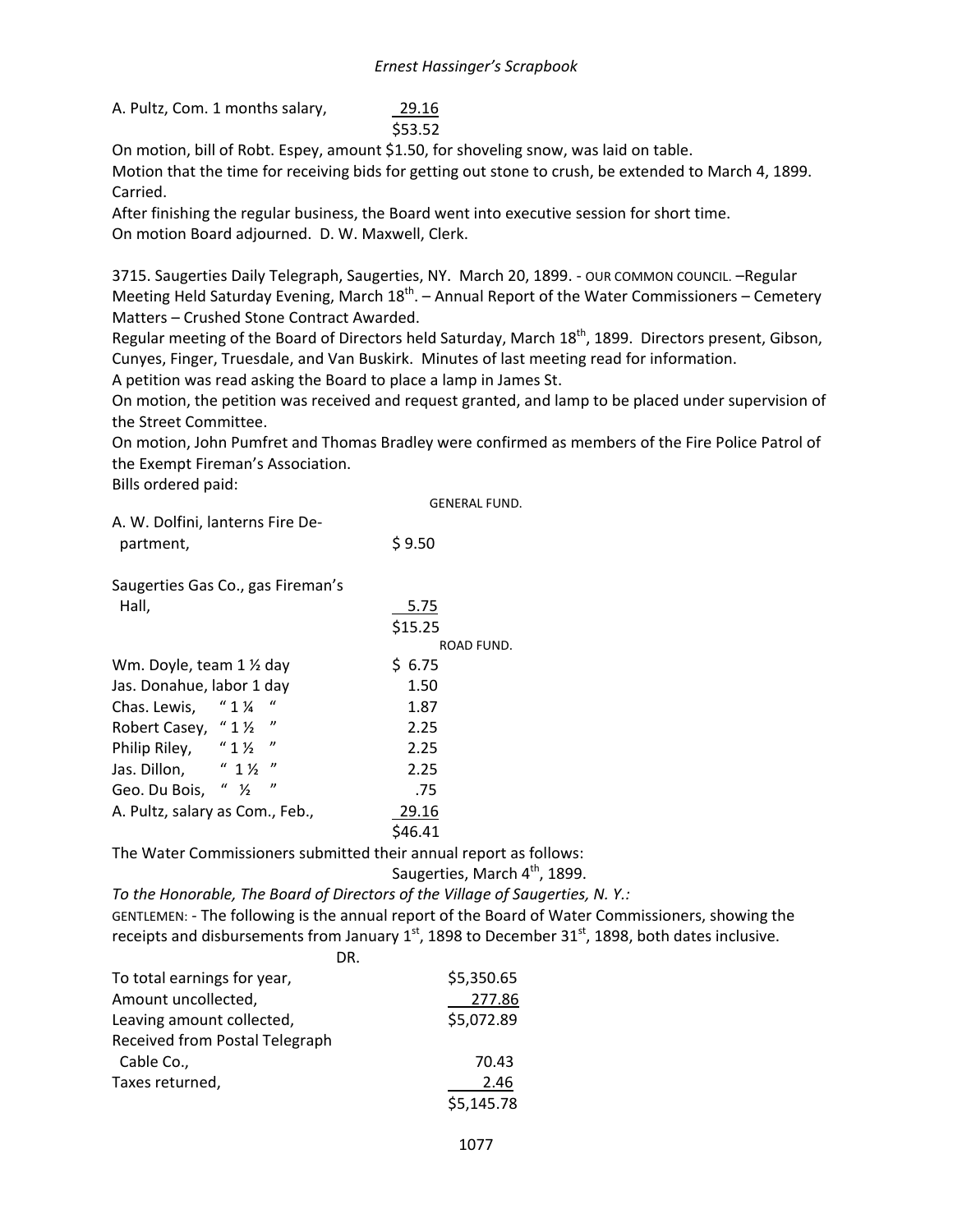To Water Bonds Nos. 3 and 4

| unpaid,                                       | 2,000.00     |
|-----------------------------------------------|--------------|
|                                               | \$7,145.78   |
| CR.                                           |              |
| By paid Superintendent' Salary,               | \$<br>699.96 |
| By paid office rent and expenses,             | 214.92       |
| By paid for repairs,                          | 211.04       |
| $\mathcal{U}$<br>" supplies,                  | 35.31        |
| $\mathcal{U}$<br>"<br>" furniture,            | .95          |
| $\mathcal{U}$<br>"<br>taxes,                  | 196.95       |
| $\mathbf{u}$<br>"<br>printing and stationery, | 61.38        |
| $\mathcal{U}$<br>"<br>tools and fixtures,     | 47.73        |
| "<br>"<br>meters,                             | .50          |
|                                               | \$1,468.74   |
| $\mathcal{U}$<br>"<br>interest on bonds July  |              |
| 1, 1898,                                      | \$1,580.90   |
| By paid interest on bonds Jan.                |              |
| 1, 1899, \$1,580.                             | 3,160.00     |
| By cash advanced Jan. 1, '98                  | 114.15       |
|                                               | \$4,742.89   |
| By cash on hand                               | 402.89       |
|                                               | \$5,145.78   |
|                                               | 2,000.00     |

Leaving an indebtedness of the 2 bonds of \$1,000 each, unpaid.

Cash on hand of \$402.99, to apply on same. Leaving total

deficiency to Jan.  $1<sup>st</sup>$  1899, the sum of \$1597.11. Supplies on hand as per inventory

January  $1^{st}$ , 1899. 1,332.16

We would further report that the total indebtedness of the village for Water Works on the  $1<sup>st</sup>$  day of January, 1899, is the sum of (78 Water Bonds of \$1000, and 6 Main Extension Bonds of \$500, each.)

# 79,000.00

We would further report to your Honorable Body, that the following estimated receipts and disbursements for the present fiscal year as follows:

# DR.

| The running expenses for      |            |
|-------------------------------|------------|
| year. (estimated),            | \$1,400.00 |
| Interest due on bonds July 1, |            |
| 1899. (estimated),            | 1,580.00   |
| Interest due on Bonds Jan 1,  |            |
| 1900 (estimated),             | 1,580.00   |
|                               |            |
| Bond No. 5, due Jan. 1, 1900, | 1,000.00   |
|                               | \$5,500.00 |
|                               |            |
|                               |            |

By estimated income from

water rents for the year 1890 \$5,600.00

All of which is respectfully submitted.

Board of Water Commissioners. H. C. Bogardus, Secretary.

On motion, same was received and ordered placed on the minutes.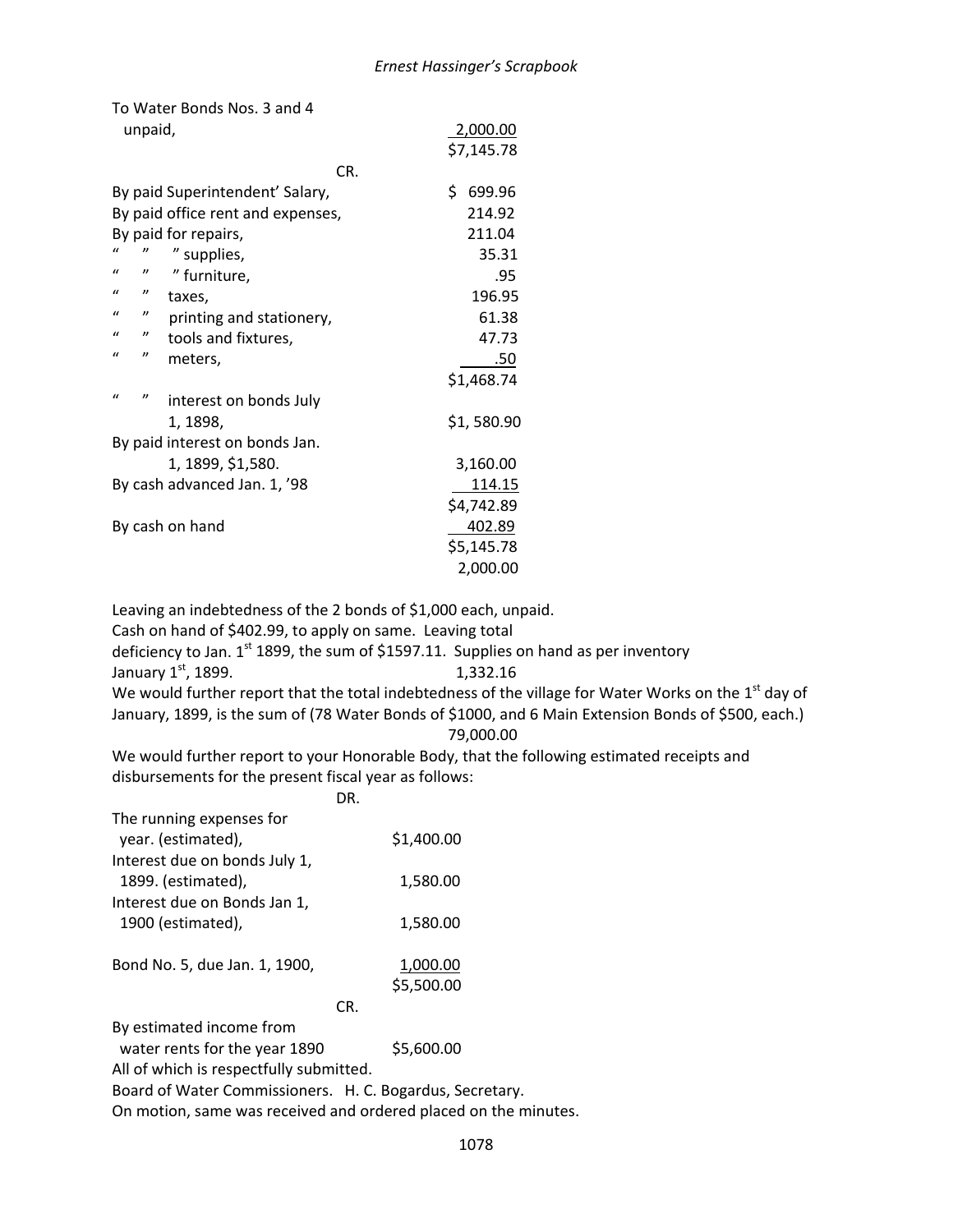On motion, the Legal Committee were instructed to confer with the assessors in regard to assessing estates, &c.

Messrs. F. T. Russell and B. M. Coon, as a committee from the Cemetery Association, appeared before the Board in relation to Main street cemetery, asking the Board to appropriate a sum to the Association to help them put the cemetery in a respectable condition. Mr. Coon stated that in 1845, the cemetery was deeded to the Village by the Katsbaan Dutch Church on condition that it was to be kept in condition. The committee asked the Board to help the Association by appropriating \$100 for this year.

Chief Engineer Cantine appeared before the Board in relation to new hose for Fire Department. Same was referred to Firemanic Committee.

The bids for quarrying and delivering stone to crusher, were read as follows, viz:

| Ezra B. Rightmyer,                                   | 45 cts. gross ton |
|------------------------------------------------------|-------------------|
| C. E. Cornwell,                                      | 45 cts. ton       |
| F. J. Lutz & Bro.                                    | 46 cts. gross ton |
| $\begin{array}{ccccc} u & n & n & n & n \end{array}$ | 44 cts. net ton   |
| Henry Kipper,                                        | 47 cts. net ton   |
| J. O. Beers,                                         | 50 cts. gross ton |

On motion a ballot was taken on the parties who bid on gross tons. The President appointing Mr. Finger as teller. Result of ballot:

J. O. Beers, 1; C. E Cornwell, 2; E. B. Rightmyer, 2. Total 5.

 $2^{nd}$  ballot was taken and the following results: J. O. Ben [sic] 1; E. B. Rightmyer 4. Total 5.

On motion E. B. Rightmyer was awarded the contract at 45 cents gross ton.

On motion the clerk was instructed to have contract drawn up inserting that Mr. Rightmyer employ labor from within the corporation and furnish bonds acceptable to the Board.

On motion the clerk was instructed to notify Mr. Rightmyer he had been awarded the contract and to meet with the board Wednesday, March 22<sup>nd</sup> at 7 p.m. with bondsman and sign contract.

Motion that the board appropriate to the Cemetary [*sic*] Association One Hundred Dollars (\$100) for this year for keeping clean the portion of Main street cemetery owned by village, Ayes 3. Noes 1. Motion carried.

Motion that the village curb and gutter according to grade in front of cemetery property on Main street. Ayes 2. Noes 2. President voted negative and declared motion lost.

Special committee of Directors of Ward No. 1 made report in relation to sewer complained of by Mr. Ball. On motion the report of committee was received, placed on file and committee discharged. On motion minutes as read were adopted.

On motion board adjourned. D. W. Maxwell, Clerk [section from word 'complained' to the end is on an unglued piece of newsprint, lying in the book.]

### Page 412

3716. Saugerties Daily Telegraph, Saugerties, NY. March 11, 1899. - OUR COMMON COUNCIL. - Special Meeting Held Friday Evening, March  $10^{th}$ . New Bids for Crushing Stone Ordered to be Advertised For – Some Other Matters of Interest.

Special meeting of the Board of Directors held Friday, March 10<sup>th</sup>, 1899.

Present: President Gibson. Directors Cunyes, Truesdale, Van Buskirk and McNally.

Mr. James Crump, who was awarded the contract for furnishing stone, was present and stated that he misunderstood the bidding for stone and that he had made a mistake in his bid and that he could not sign a contract at his figures.

Motion, inasmuch that Mr. Crump has decided not to sign contract at 38 cents ton, that all bids be declared off, and call for new bids. Carried.

Motion, the Clerk be authorized to publish the following notice, viz: Bids will be received by the clerk for stone to be crushed. Stone to be of suitable size and quality, to be delivered at the crusher. Person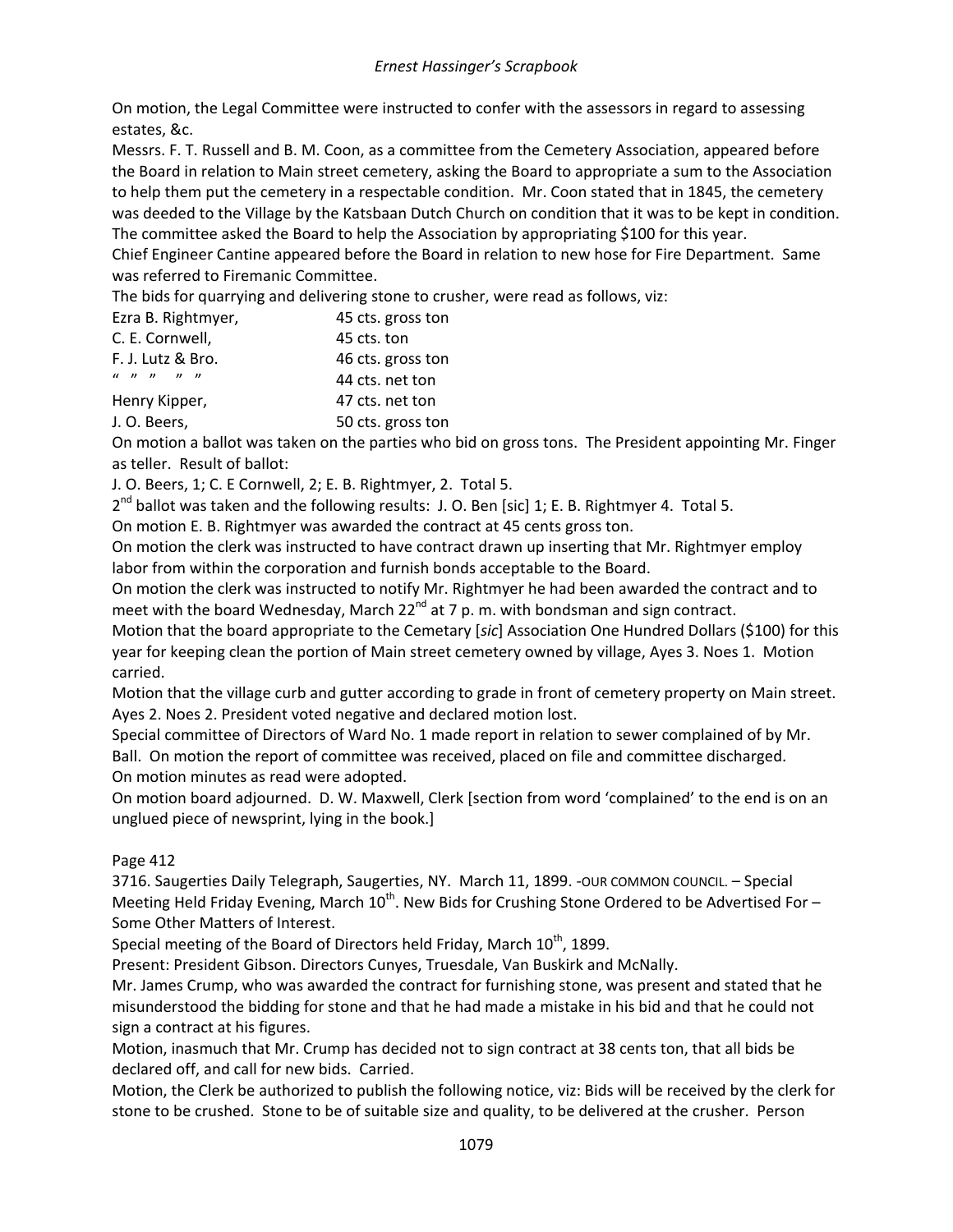receiving contract to have privilege to quarry on land owned by the village. If stone quarried elsewhere, contractor to pay all rents. The Board reserves the right to reject any or all bids. Bids to be in the hands of Clerk on or before Saturday, March 18<sup>th</sup>, 12 o'clock noon. Bills ordered paid:

GENERAL FUND.

Jas. Teller, 3 rubber coats, \$20.70

Bill of H. A. Hildebrant, amount \$10.04, referred to Finance Committee.

On motion, the Clerk's action in notifying the Assessors was ratified.

On motion, the minutes were approved as read.

On motion, Board adjourned. D. W. Maxwell, Clerk.

3717. Saugerties Daily Telegraph, Saugerties, NY. April 3, 1899. -OUR COMMON COUNCIL. - Regular Meeting Held Saturday Evening, April 1<sup>st</sup>. – Bills Ordered Paid – Collector Notified to Have Bond Ready at New Meeting of the Board, Etc.

Regular meeting of the Board of Directors held April 1<sup>st</sup>, 1899. Directors present, McNally, Finger, Truesdale, Cunyes and Gibson. President Gibson presiding. Minutes of last meeting read for information.

Firemanic Committee reported progress in relation to purchase of hose, also in matter of repairs to engine house on south side of creek.

Bill of Saugerties Manufacturing Co. amount \$7.00 was referred to Finance Committee. Bills ordered paid:

|                                    | <b>GENERAL FUND.</b> |
|------------------------------------|----------------------|
| F. M. Murphy, repairs to fountain, | $5 \; 1.20$          |
| John Maxwell, lighting lamps,      | 46.00                |
|                                    | \$47.20              |
|                                    | ROAD FUND.           |
| Wm. Doyle, team, 34 day,           | \$3.37               |
| George Dubois, labor 1/2 day,      | .75                  |
| Chas. Lewis, labor, 1/2 day,       | .75                  |
| James Dillon, labor ¼ day,         | .37                  |
| Luke McCarthy, labor 1/2 day,      | .75                  |
| Philip Riley, labor 1/2 day,       | .75                  |
| Robert Casey, labor 1/2 day,       | .75                  |
|                                    | \$7.49               |
| A. Pultz, salary, March,           | \$29.26              |
|                                    | \$36.05              |
|                                    |                      |

Crusher committee reported that platform at crusher was repaired, and progress on other repairs. Motion, that E. D. Comfort be employed as engineer at the crusher at \$2.00 per day, also 50 cents per day for weighing stone when crusher was not running. Carried.

Memorandum of levels on north curb of Ulster avenue, made by Mr. Paschke, was read. On motion same was accepted, and to be attached to map of Ulster avenue.

On motion, the clerk was instructed to notify the Assessors to have books ready, and present same at next meeting of the Board.

A petition from the Cemetery Association was read as follows: Know all men that the Directors of the Village of Saugerties, give to the Directors of Main street Saugerties Cemetery Association the power to arrest all persons found committing depredations in said cemetery belonging to the said village. Motion, that the petition be accepted and placed on minutes, and request granted. Carried.

Motion, that the Firemanic committee see that the electric light wires in Snyder Hose Co.'s room are repaired. Carried.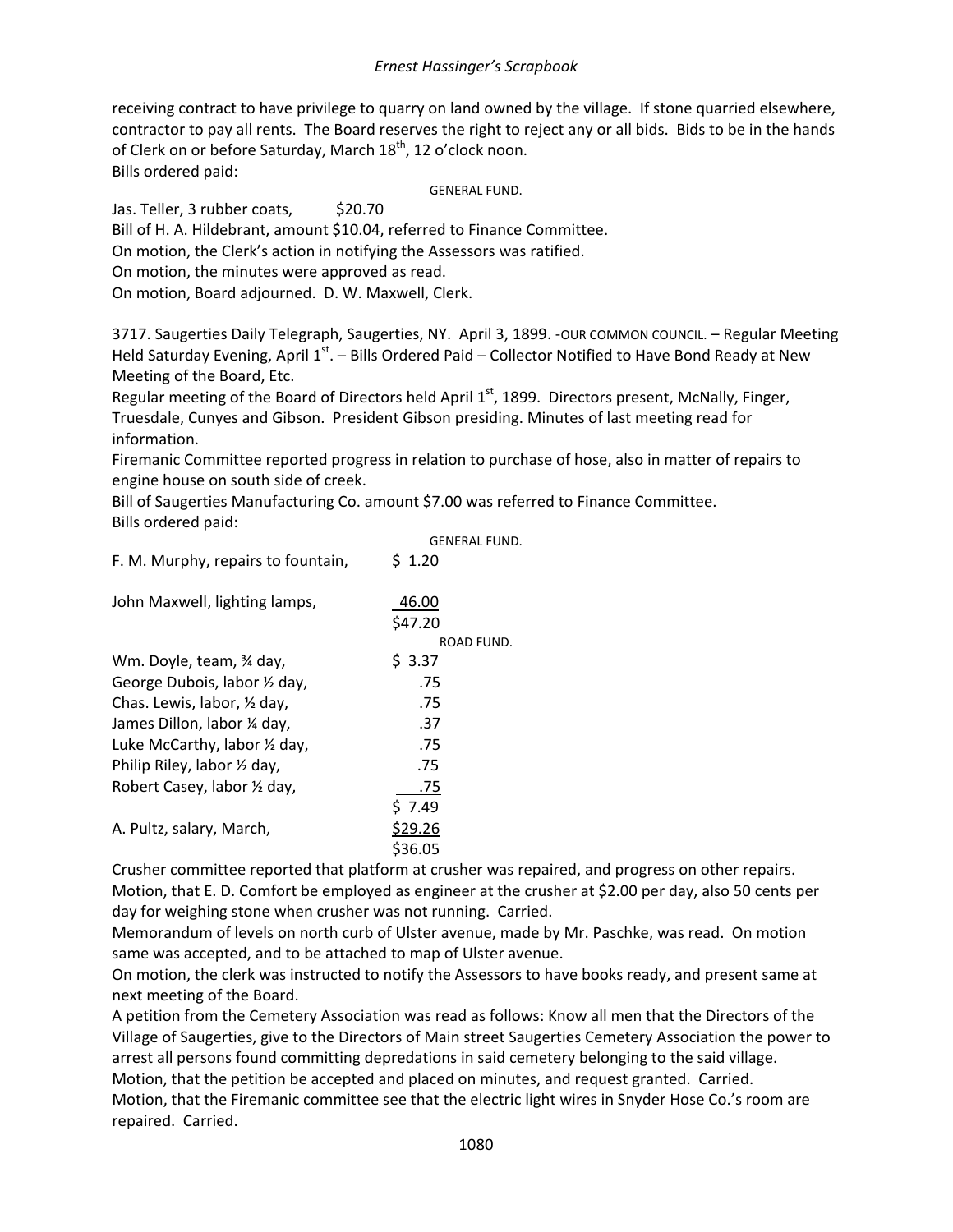Complaint was made of sewer on Post street, running through land of John Taylor. On motion, the whole Board will investigate and take action at next meeting.

Motion, that the property owners on Elizabeth street be notified to curb and gutter within 60 days. Curb to be set to allow sidewalk 4 feet wide. Carried.

On motion the street Committee was given the power to move the cross walk on East Bridge street now in front of residence of E. Bates.

Motion made and carried that the clerk notify the Electric Light Co., Telephone and Telegraph Co.'s to paint their poles within 60 days or Board will take action.

On motion the Street Committee were authorized to have road on west end of Main street repaired. On motion the Firemanic Committee was instructed to order trumpets for the  $1<sup>st</sup>$  and  $2<sup>nd</sup>$  chief engineers.

On motion Board adjourned. D. W. Maxwell, Clerk.

3718. Saugerties Daily Telegraph, Saugerties, NY. April 17, 1899. -OUR COMMON COUNCIL. – Regular Meeting Held Saturday Evening, April  $15^{th}$ . – Considerable Business Transacted – 500 Feet New Hose to be Purchased for Use of the Fire Department.

Regular meeting of the Board of Directors held April 15, 1899. Directors present: Gibson, Truesdale, Cunyes, Finger and Van Buskirk. President Gibson, presiding. Minutes of last meeting read for information.

Finance commit reported bill of Saugerties M'f'g. Co., amount \$700 [sic] correct.

On motion, petition of L. P. Hagadorn, in reference to putting sign in front of his residence, was referred to the street committee to decide.

Communication was read from the Health Officer in reference to water laying in road on West Bridge street, in front of premises of Henry Henkle, stating that it was a public nuisance, and detrimental to the public health. On motion, same was referred to the street committee.

Firemanic committee reported the repairs to engine house on south side of creek completed.

Mr. F. T. Russell complained of road from Mr. Kraus's to corner of Main street stating it was in a bad and dangerous condition.

On motion, the Commissioner was ordered to repair the street commencing at Schoonmaker's corner as far south as Mr. Kraus's, as soon as had stone crushed.

Excavation permit was granted to Daniel Lamb in front of property of W. Porter on Main street.

Exavation permits granted by the Clerk to Gilbert Finger, Market street, and John Lang, Myer street were ratified by the Board.

A building permit was granted to the Martin Cantine Card Co.

Bill of Peter Cantine, amount \$257.25, referred to finance committee. Bills ordered paid:

GENERAL FUND:

Saugerties Gas Co., Gas, \$58.66 John H. Kerbert, painting Laflin Hose room, 5.00 D. E Abeel, subpoening and paying witnesses in Hallenbeck case, 10.00 Thos. Sexton, repairs Laflin Hose rooms, 1.00 The Saugerties Post, advertising, 5.75 \$70.41 ROAD FUND. Wm. Doyle, team,  $5\frac{1}{2}$  days, \$24.75 Jas. Donohue, labor 6 % days, 10.12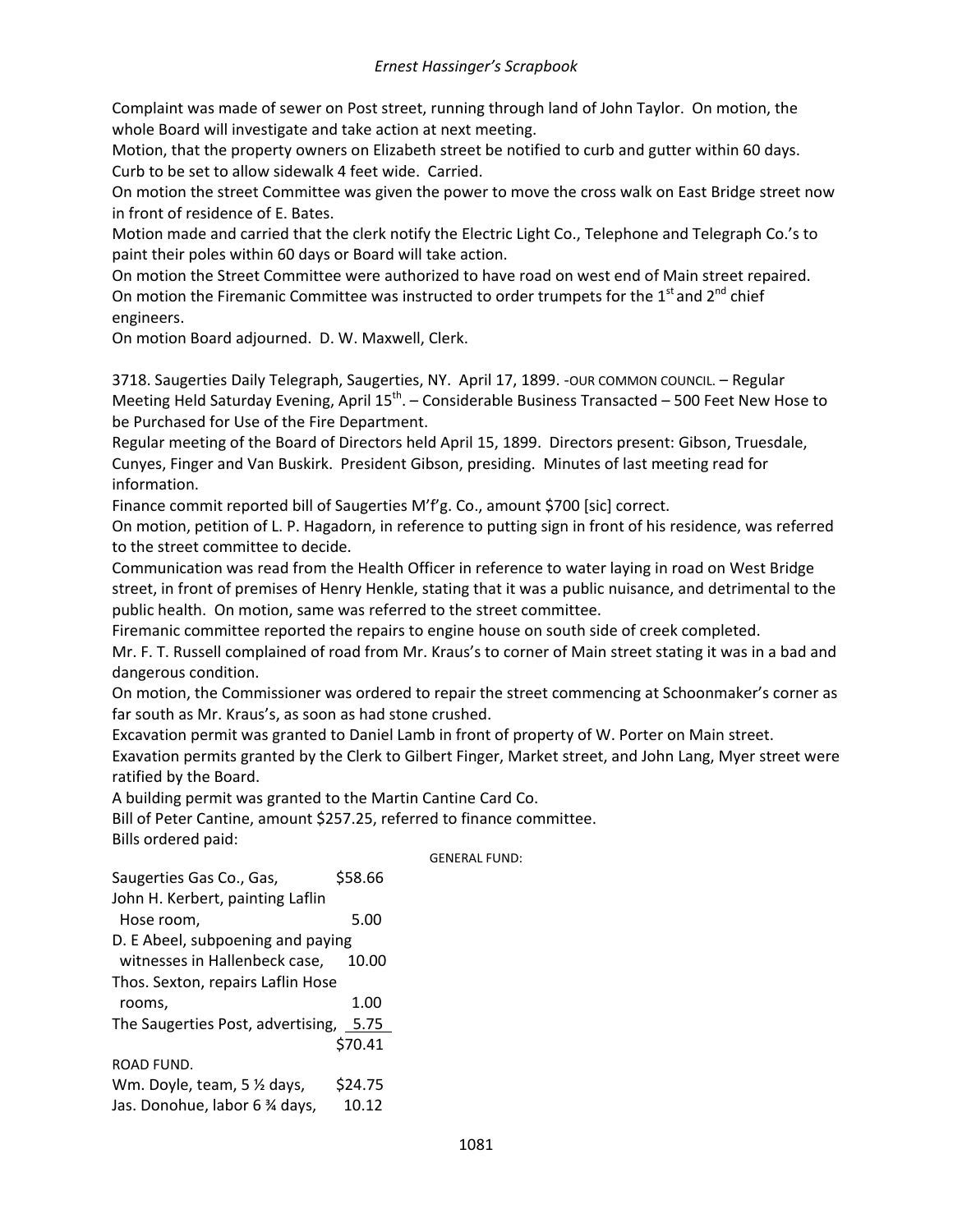| Chas. Lewis,   | $\epsilon$   | 7 ¼            | $\mathbf{u}$  | 10.87 |
|----------------|--------------|----------------|---------------|-------|
| Wm. Dixon,     | $\mathbf{u}$ | $3\frac{1}{2}$ | $\mathcal{U}$ | 5.25  |
| Luke McCarthy, | "            | 1              | $\epsilon$    | 1.50  |
| Philip Riley,  | $\mathbf{u}$ | 1              | $\mathbf{u}$  | 1.50  |
| Robert Casey,  | $\mathbf{u}$ | 1              | $\mathbf{u}$  | 1.50  |
| Geo. Reynolds, | $\mathbf{u}$ | 1              | $\mathbf{u}$  | 1.50  |
| John Dixon,    | $\mathbf{u}$ | 1              | $\mathbf{u}$  | 1.50  |
| James Dillon,  | $\mathbf{u}$ | 1              | $\mathcal{U}$ | 1.50  |
| Wm. Thomond,   |              | $\frac{1}{2}$  | $\mathbf{u}$  | .75   |
|                |              |                |               | 64.74 |

The bids for furnishing hose being in the hands of the clerk, on motion the clerk was ordered to open bids, which were as follows, viz:

Gutta Percha & Rubber Mfg. Co., New York, 500 feet, or less:

| 2 % Ajax brand cotton fire hose, 49c. foot.                     |                     |                                                                                             |
|-----------------------------------------------------------------|---------------------|---------------------------------------------------------------------------------------------|
| $\bf{a}$<br>Rescue " " "                                        | 54c.                |                                                                                             |
| $\boldsymbol{u}$<br>Boker fabric " " "                          | $\mathbf u$<br>80c. |                                                                                             |
| $\boldsymbol{u}$<br>Walter's close rubber 3 ply 90c.            |                     |                                                                                             |
| $\boldsymbol{\eta}$<br>$\mathcal{U}$<br>$^{\prime\prime}$       | $4$ " $$1.10$ "     |                                                                                             |
| Eureka Fire Hose Co., New York, 1,000, or less:                 |                     |                                                                                             |
| 2 % Trojan fire hose,                                           | 60c. foot.          |                                                                                             |
| Peerless " "                                                    | 65c. $"$            |                                                                                             |
| $\boldsymbol{u}$<br>Surprise " "                                | 65c. $''$           |                                                                                             |
| $\boldsymbol{u}$<br>Paragon brand fire hose, 80c. "             |                     |                                                                                             |
| New York Billing [sic] & Packing Co., Ltd., New York, 500 feet: |                     |                                                                                             |
| Aetna single jacket cotton rubber hose, 55c. foot.              |                     |                                                                                             |
| $^{\prime\prime}$<br>$^{\prime\prime}$<br>Lenox double "        | hose,<br>50c. foot. |                                                                                             |
| " " " hose,<br>Dragon "                                         | 75c. foot.          |                                                                                             |
| Manhattan Rubber Mfg. Co., New York:                            |                     |                                                                                             |
| Mohican double jacket cotton rubber lined hose,                 |                     | 80c. foot.                                                                                  |
| Manhattan double jacket cotton rubber lined hose,               |                     | 70c. foot.                                                                                  |
| Fulton double jacket cotton rubber lined hose,                  |                     | 60c. foot.                                                                                  |
| Kortland single jacket cotton rubber lined hose,                |                     | 50c. foot.                                                                                  |
|                                                                 |                     | The constant the fine fouranting the Manhatten Counted contracted at uses measure with anno |

The agents of the firm (excepting the Manhattan Co., who sent samples), were present with samples and explained the merits of their hose.

Motion made and carried that the Village purchase of the Manhattan Rubber 'M'f'g. Co.500 feet of hose of the Mohican Double Jacket Cotton rubber lined brand, same to be paid for within one year.

On motion the Clerk was ordered to notify Mr. P. M. Gillespy to set his curb on line with Van Buskirk; Bros. curb.

Motion that Michael Donlon estate be notified to make sidewalk passable on East Bridge street. Carried.

Motion, the Board have a closet built in rear of Fireman's Hall and the building of same be under the supervision of the Firemanic Committee. Carried.

Motion, that Mr. Fred Yanchke be employed as one of the men to feed stone at the crusher. Carried. Motion, that Wm. Doyle be allowed same as previous year for sprinkling Ulster Avenue. Motion lost. Motion, that the crusher committee start running the crusher when necessary. Carried.

Motion, that the firemanic committee make contract with Manhattan Rubber M'f'g. Co. for 500 ft. hose, and have the contract at next meeting of the Board to be signed. Carried.

On motion, Board adjourned. D. W. Maxwell, Clerk.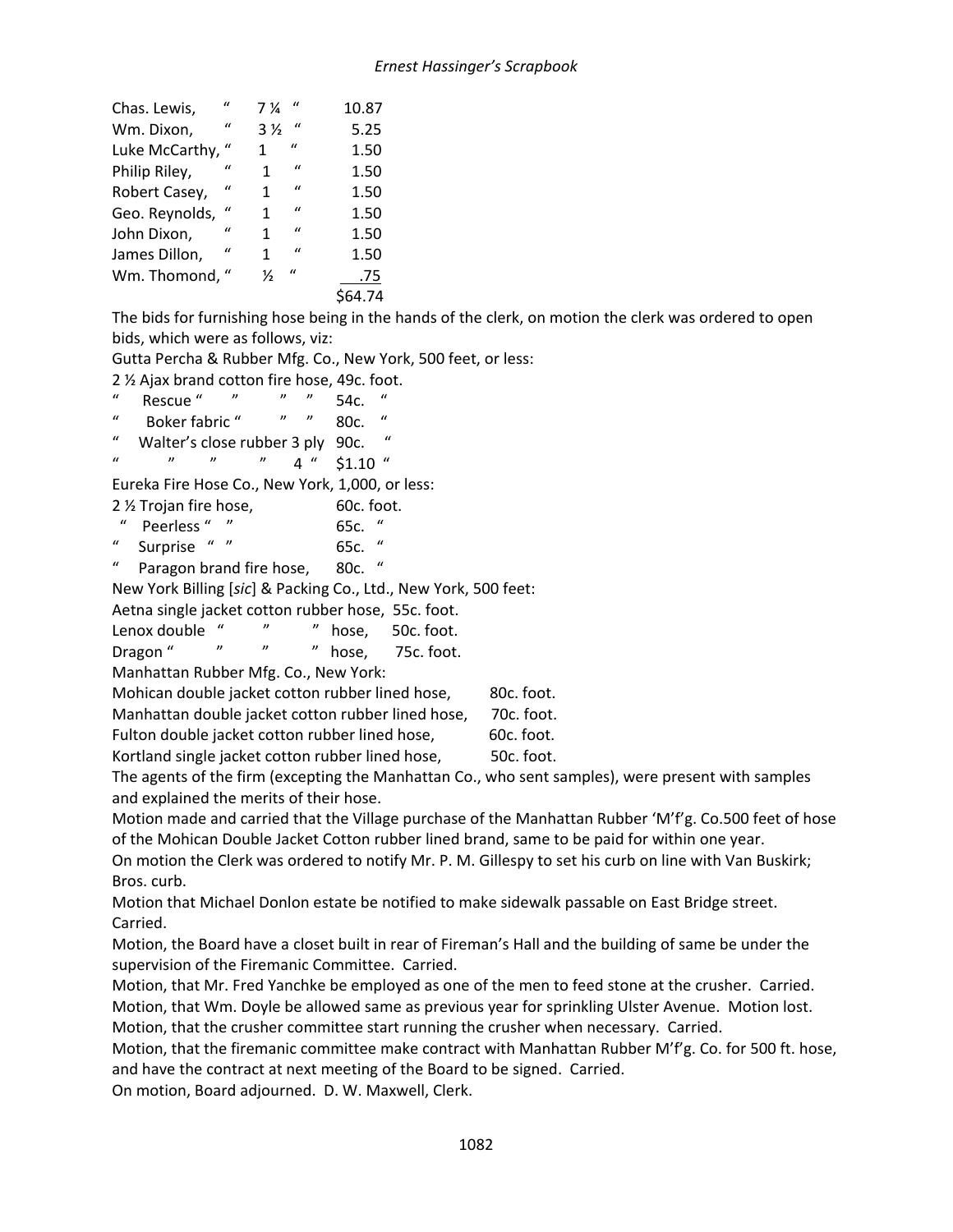3719. Saugerties Daily Telegraph, Saugerties, NY. May 8, 1899. -OUR COMMON COUNCIL. - Special and Regular Meetings. – Curbs and Gutters Given Attention - Tramway Ordered Taken up, Etc. Special meeting of the Board of Directors held Saturday, April 29, 1899. Directors present, Gibson, McNally, Truesdale, Cunyes and Finger. President Gibson presiding.

On motion the tax levy as presented by the Assessors was accepted and the books turned over to the Collector.

Collector Crowley presented his bonds for approval. On motion same was accepted and placed on file. A petition was presented by S. M. Gray signed by 72 taxpayers and residents asking the Board to have Ulster avenue sprinkled to the West Shore Railroad as heretofore. On motion the petition was received and placed on file.

Bills ordered paid:

GENERAL FUND.

| John Cullum, repairs Stone Crusher       |                           |
|------------------------------------------|---------------------------|
| Boiler,                                  | \$26.50                   |
| F. B. Morss, setting grade stakes        |                           |
| Elizabeth street.                        | 5.00                      |
| Alex. Lackey, labor with surveyor,       | 1.50                      |
| Dame & Townsen Co., 83 tubes for         |                           |
| boiler,                                  | 59.90                     |
| James Styles, storing oil to April 1,    |                           |
| 1899,                                    | 6.00                      |
|                                          | \$98.90                   |
|                                          | ROAD FUND - CRUSHER BILL. |
| E. L. Comfort, 4 days at \$2, 1 day at   |                           |
| \$2.25 and 9 1.2 days at \$2.50,         | \$34.00                   |
| Luke McCarthy, 3 9-10, days labor,       | 5.85                      |
| Philip Riley, 4 % days labor,            | 6.38                      |
| Wm. Lowther, $4 \frac{1}{2}$ days labor, | 6.38                      |
| Chas. Lewis, 2 4-10 days labor,          | 3.60                      |
| Wm. Riley, scraping boiler,              | .50                       |
|                                          | \$ 57.08                  |

Bill of J. H. DeWitt, health officer was returned for correction.

Motion that Howard Bogardus be notified to remove the two trees that stand out side of his curb line within ten days of the Board will have them removed. Carried.

On motion the contract with the Manhattan Rubber Mfg. Co. for hose was received and the President and Clerk were authorized to sign contract and attach seal.

Excavation permits were granted to T. B.

Page 413

Cornwell , Mc Carthy St. and Mrs. Samuel Dixon, W. Bridge St. on condition that the street was put in same condition.

Motion that Mr. J. B. Sheffield be notified to repair and put in safe condition at once the bridge on the walk between the ferry and steamboat dock. Carried.

Motion that the president be appointed a committee of one to wait on the M. Donlon estate and have sidewalk on East Bridge street repaired immediately carried.

Motion that Mr. McNally, chairman of committee have full charge of the crusher carried.

Motion that the crusher committee dispose of the tubes at prices to the best advantage, carried. On motion Board adjourned. D. W. Maxwell, Clerk.

---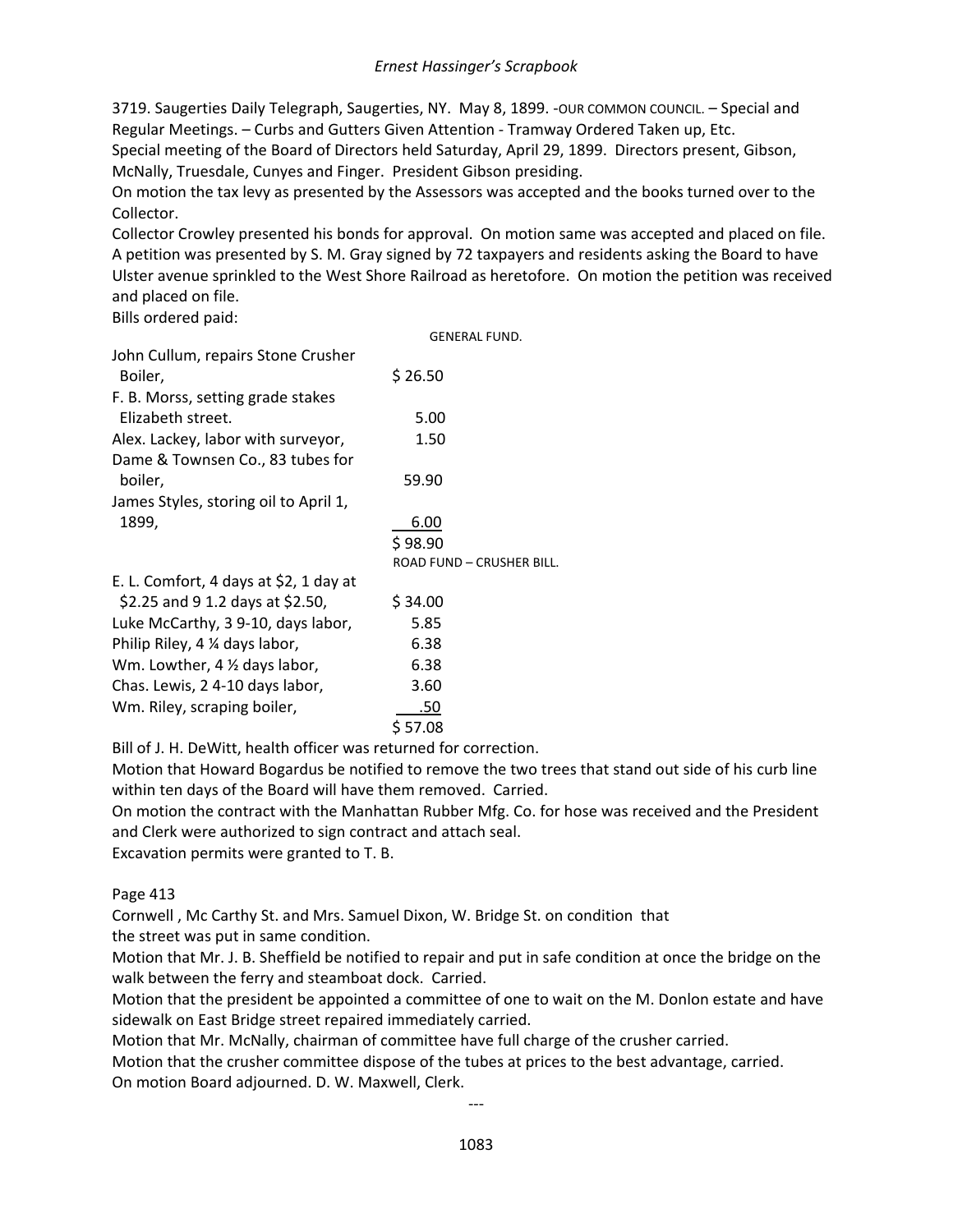Regular meeting of the Board of Directors held Saturday May 6, 1899. Directors present, Gibson, McNally, Finger, Cunyes and Van Buskirk. President Gibson presiding. Minutes of last meeting read for information.

The finance committee made report on bill of P. Cantine. On motion the report was received and the bill was referred to the legal committee.

Crusher committee reported that the crusher was broken. On motion the committee was authorized to purchase a new pulley wheel from the factory.

On motion it was ordered that Mynders street from Krows' to Dock road that the gutters be plowed and street rounded up.

On motion the clerk was ordered to notify Mr. F. B. Morss to meet with the board on Elizabeth street at 9 a. m. May  $8^{th}$ , 1899.

Motion that the property owners on west side of Washington avenue from Finger street to summit at S. Truesdale be notified to curb and gutter according to grade. Amendment to motion was made as follows that the property owners from Lafayette street to summit at S. Truesdales be notified to curb and gutter according to grade. Call for ayes and noes resulted as follows, McNally no, Gibson aye, Finger aye, Cunyes no, Van Buskirk aye. Result ayes 3, noes 2. Amendment carried. Vote on original motion ayes 2, noes 2. President voted no and declared motion lost.

Motion that a double crosswalk be laid across Lafayette St., at corner of Washington Ave., carried. Motion that the Clerk notify the Electric Light Co., to remove the pole on Elizabeth St., immediately. Carried.

Motion that the Street Committee's action in repairing McCarthy and Partition Sts., be ratified. Carried. Motion that the tram stone be taken up on Washington Avenue and Main Street and road be repaired with crushed stone. Carried.

Motion that a double crosswalk be placed on Washington Avenue, from Mrs. Smith's to Methodist Church, and crosswalk on south side be raised. Carried.

Motion that some of the old tram stone be taken to build a retaining wall in front of property of Jas. Patterson on Clermont Street. On a call for ayes and noes, resulted as follows: McNally, aye; Gibson, aye; Finger, aye: Cunyes, no; Van Burksirk aye. Motion carried.

On motion the Street Committee were instructed after curb and gutter were set on Elizabeth Street same be graded and dirt taken and dumped on Ulster Avenue. Carried.

The Street Committee reported on water in front of property of H. Henkle on W. Bridge Street. On motion the Commissioner was authorized to have curb in front of property of P. M. Gillespy on Partition street, straightened.

On motion Mr. Henkle was given permission to build a drain from his property to the sewer. Motion that the Board determine into matter of water in front of property of H. Henkle and if water comes from street to take measures to correct it. Carried.

Mr. John Fellows made complaint that retaining all in front of his property was in bad condition and stated that foundation of his house was damaged. On motion the complaint was received, placed on file and Board would decide at next meeting.

Special committee to wait on M. Donlon estate, reported progress.

Certificates of exemption were granted to Geo. Peters, Patrick Doyle and Chas. Buckley of Washington H. & L. Co., and Jas. Reynolds, Laflin Hose Co.

Bill of P. Cantine, amount \$195.44, referred to legal committee.

Bills ordered paid as soon as funds on hand.

|                                  | <b>GENERAL FUND.</b> |
|----------------------------------|----------------------|
| James Teller, 2 trumpets and ex- |                      |
| penses,                          | \$48.35              |
| Saugerties Gas Co., gas,         | 58.66                |
| Geo. Mc Nally, repairs to engine |                      |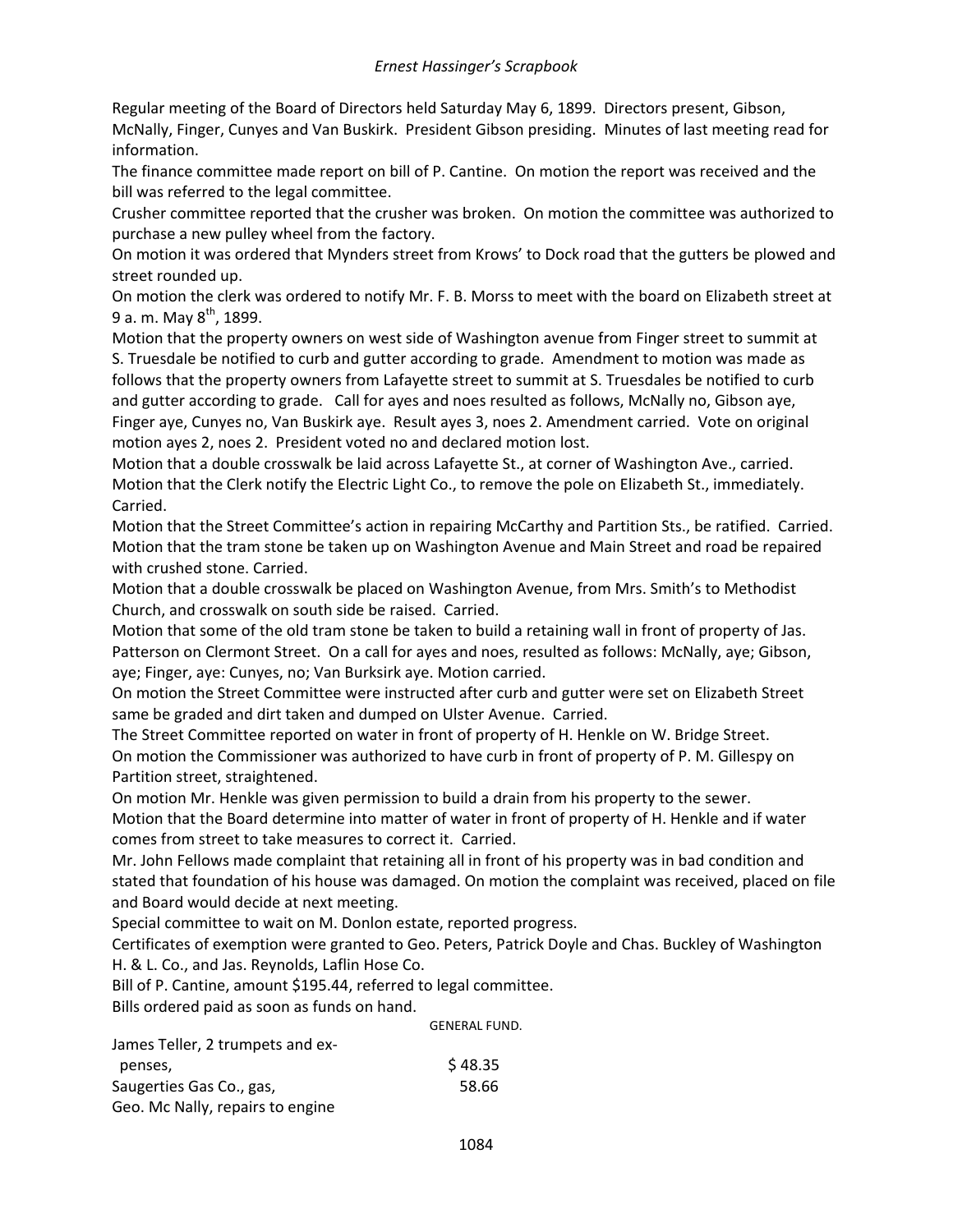| house and crusher,                                  | 28.82               |
|-----------------------------------------------------|---------------------|
| John Maxwell, street lighting,                      | 43.00               |
| Carroll Whitaker, services Hallenbeck               |                     |
| case,                                               | 150.00              |
|                                                     | \$331.83            |
|                                                     | <b>HEALTH FUND.</b> |
| Alex. Lackey, (assigned to M. Cantine)              |                     |
| Sanitary Inspector,                                 | 12.50               |
| J. H. De Witt, 2 months salary                      |                     |
| Health Officer.                                     | 25.00               |
|                                                     | \$37.50             |
|                                                     | ROAD FUND.          |
| Commissioner's bill:                                |                     |
| Wm. Doyle, team 18 days,                            | \$81.00             |
| Fred. Yanchke, team 12 1-2 days,                    | 56.25               |
| Jas. Donohue, labor 18 days,                        | 27.00               |
| Jas. Dumery, labor 14 1/2 days,                     | 21.75               |
| Wm. Thomond, labor, 13 1/2 days,                    | 20.25               |
| James Lavey, Jr., labor 11 % days,                  | 16.87               |
| Jas. Dillon, labor 3 1/2 days,                      | 5.25                |
| Philip Reiley, labor 3 days (as-                    |                     |
| signed to R. S. Gibson,)                            | 5.50                |
| Geo. Reynolds, labor 3 % days (as-                  |                     |
|                                                     |                     |
| signed to R. S. Gibson,)                            | 5.62                |
| Wm. Dixon, labor 6 days,                            | 9.00                |
| Jas. Lavey, labor 3 days,                           | 4.50                |
| Lyman Waters, $1 \frac{1}{2}$ hours, cutting stone, | .50                 |
| A. Pultz, salary April,                             | 29.16               |
| Crusher bill:                                       |                     |
| Luke McCarthy, 2 1-10 days,                         | 3.15                |
| Philip Riley, 3 6-10 days,                          | 5.40                |
| W. Lowther, 3 6-10 days,                            | 5.40                |
| E. L. Comfort, 2 at \$2.50, 1 at \$2.25             | 9.75                |
|                                                     | \$305.35            |

Excavation permits granted to W. Porter, Ulster avenue, W. Porter, Partition street, to John Post, Main street, were ratified by the Board.

On motion the clerk was ordered to procure a book to keep a record of permits granted.

Motion that a drain pipe be put across the property of John Taylor on Post street to connect with drain, carried.

On motion request of Mr. Cantine was referred to the street committee.

Complaints having been made about riding bicycles on sidewalk and without lamps at night it was decided that the ordinance would be enforced with any person violating the law.

Motion that each and every member of the Board be empowered to employ an officer to arrest any person violating the bicycle laws. Carried.

The request to remove the lamp in front of property of Mrs. Cox on Allen Street was referred to Street Committee.

On motion the Directors in Ward No. 1 were appointed a committee to estimate the cost of a sewer pipe to carry water on East Bridge Street.

On motion Board adjourned. D. W. Maxwell, Clerk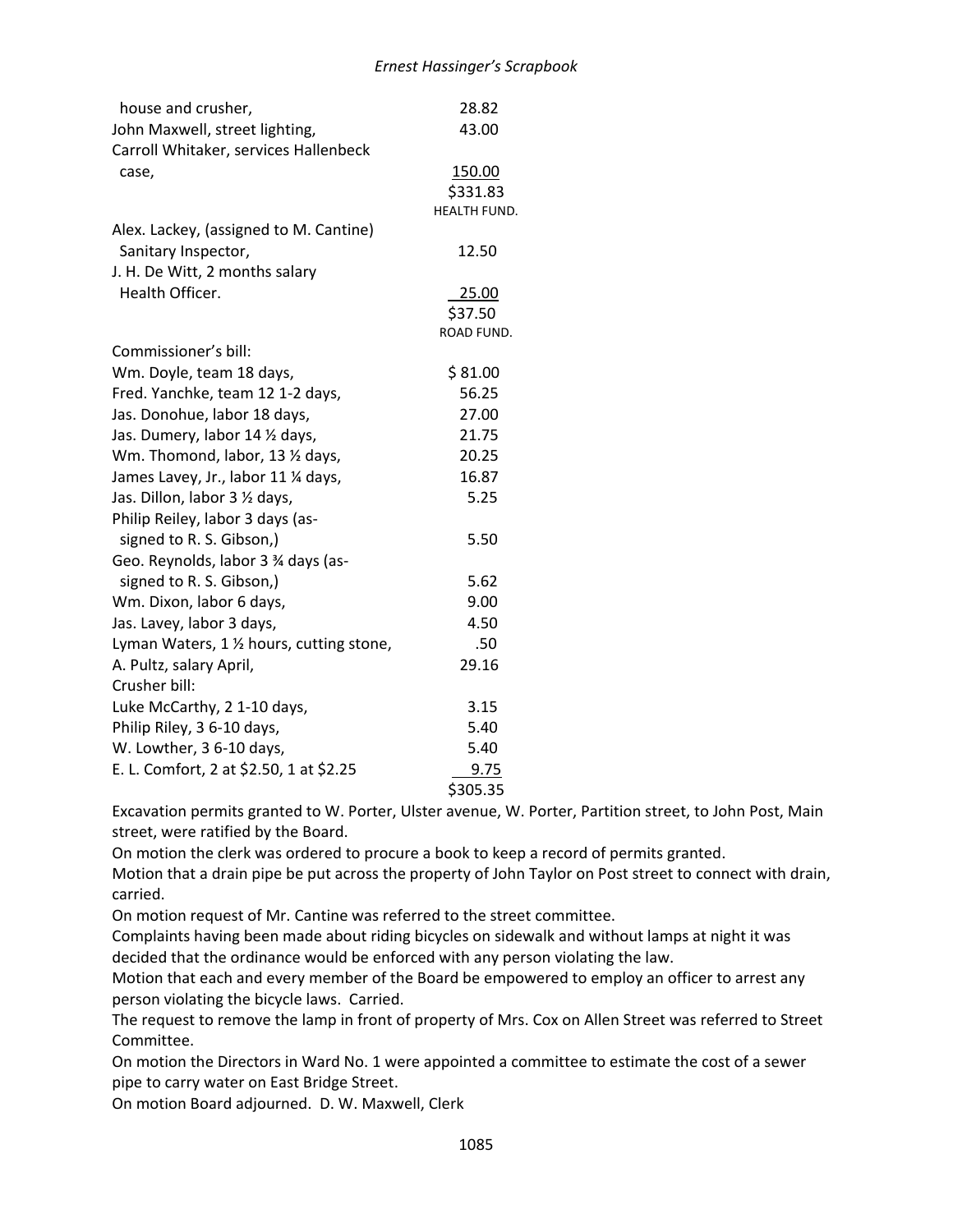3720. Chauncey M. Depew, Orator, Railroad President, U. S. Senator. [illustration]

3721. Saugerties Post, Saugerties, NY. April 26, 1899. – Rockwell – Whitaker Wedding. – Marriage Solemnized at Trinity Church by the Rev. Thomas Cole.

The marriage of Mr. Harvey G. Rockwell and Miss Margaret H. Whitaker was solemnized at Trinity church, at noon to-day, the Rev. Thomas Cole, rector of the church, officiating. Mr. Walter Gale, organist of St. Thomas' Church, New York, presided at the organ and rendered Lohengrin's march, as the bridal party entered and Mendelsohn's when they departed.

The decorations of the church were palms, smilax and Easter lilies, the chancel being banked. The bride was attired in heavy white satin, the skirt trimmed with ruffles of chiffon and the waist with Rennaisance cream lace. She wore a white veil clustered with orange blossoms and carried a white kid prayer book and lilies of the valley. Her gift from the groom was a diamond sunburst. The groom wore the conventional frock coat and vest and pearl gray trousers and carried a silk hat. The maid of honor was Miss Alice C. Corwin, of East Orange, N. J. She wore a dress of pink liberty chiffon, over pink taffeta, trimmed with chiffon ribbon, also a black picture hat and carried a bouquet of white roses and lilies of the valley. The bridesmaids were Misses Alice Shilton Mould, Cheboygan, Mich., Carrie L. Washburn, of this place, Susie May Rockwell and Marie Gertrude Gannon, New York city. Each one was dressed in white silk mull, over white taffeta stitched with black applique lace. They wore pink sashes and black picture hats and carried bouquet of pink roses and lilies of the valley. The favors from the bride to the maid of honor and bridesmaids were pearl pins set in wreaths. Mr. Charles Landon Rockwell, of New York was groomsman. The ushers were Dr. Samuel C. Pinckney, Atlanta, Ga., Alphonso D. Rockwell, Jr., Mesier R. Snyder, Alvah Oatman and Harry H. Rockwell, New York city. All wore black frock coats and vests and pearl gray trousers and carried silk hats. They received from the groom diamond scarf pins. The decorations at the residence on West Bridge street were pink and white roses and greens, the mantels and chandeliers being massed. The wedding dinner was served by the Kenney sisters of Kingston. The couple left on the 2:42 ferry for Tivoli, where they boarded a Central flyer for an extended tour. The presents were numerous and valuable.

3722. William L. Douglas, A Great Shoe Manufacturer. [illustration]

3723. Saugerties Daily Telegraph, Saugerties, NY. May 9, 1899. – A Masonic Event. Rondout Lodge Welcomes the District Deputy Grand Master and Confers the Third Degree.

A notable event in Masonic circles was the gathering of nearly four hundred Masons at the regular communication of Rondout Lodge, No. 343, at Rondout on Monday evening to greet R. W. Palmer A. Canfield, District Deputy Grand Master of this, the Fifteenth Mason District of the State of New York, and to witness the conferring of the Third Degree.

After the reception of the District Deputy Grand Master the work of the evening was taken up in charge of the officers of Rondout Lodge, when four Fellow-Crafts were raised to the Sublime Degree of Master Mason in due and ancient form, Charles G. Coffin, Worshipful Master of Catskill Lodge, and Edward Jernegan, Senior Deacon of Ulster Lodge, of this village, taking part in a portion of the work. After the close of the ceremonies the visiting brethren were escorted to Griffiths Hall, where a fine banquet was spread to which all did ample justice.

Delegations were present from Coxsackie, Catskill, Hunter, Saugerties, Kingston, Newburgh and Highland, while lodges in Albany, Poughkeepsie, New York, Brooklyn and other places were represented. The Saugerties delegation consisted of the following brethren, all of whom are members of Ulster Lodge: William G. Sickles, Irving Russell, Charles H. Vedder, William Ziegler, William M. Everett, Elisha Paradise, William Robinson, S. Yates Knight, Edward Jernegan, William V. Burhans, Edward J. Lewis, John D. Fratsher, Peter Canner, Charles Clum, Barnet Hallenbeck, Henry A. Ohley, Thomas B. Belch, Theodore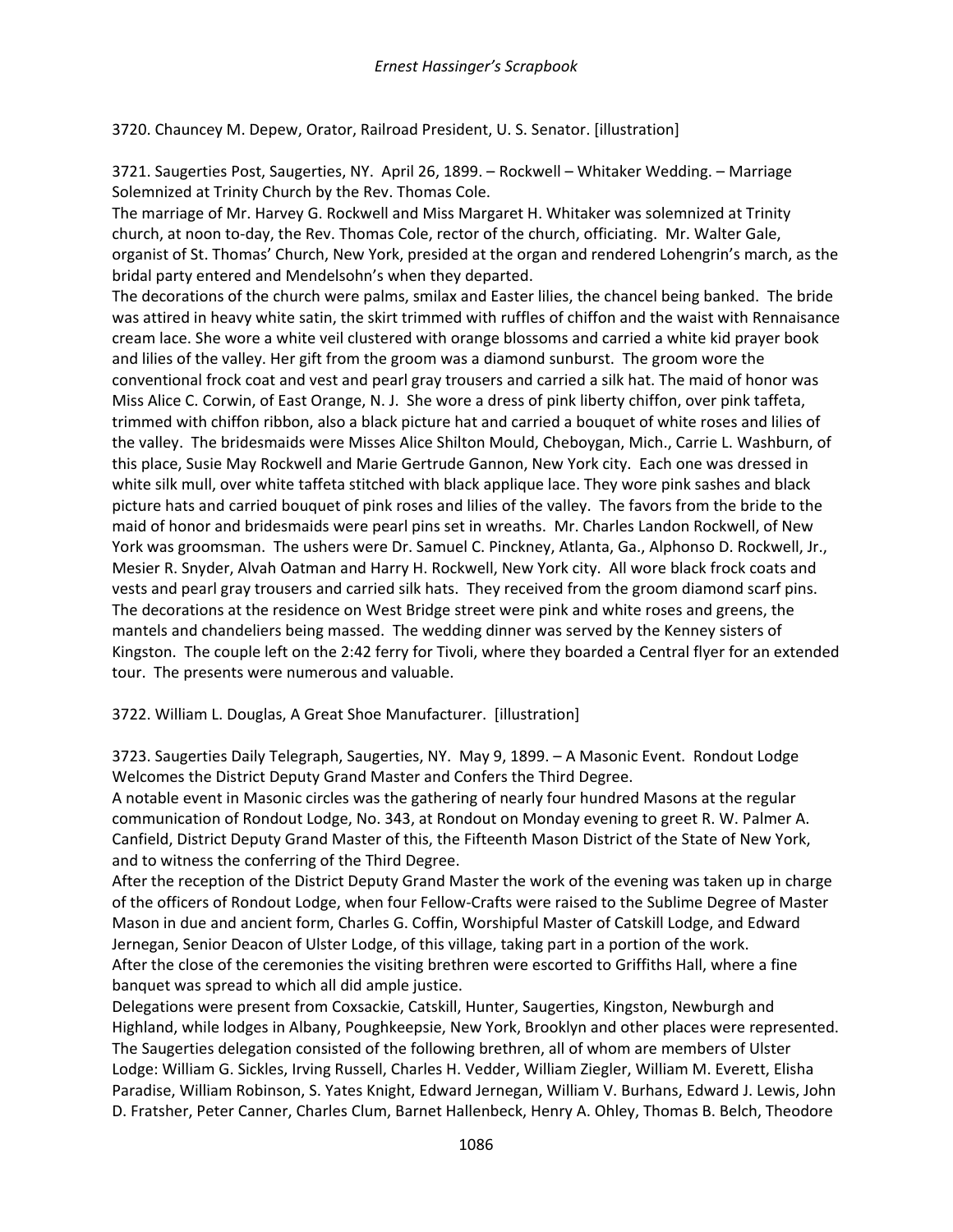B. Cornwell, F. William Tepe, John Lang, Sr., John Lang, Jr., James A. Greene, R. E. Young, Jacob Hardenberg, James D. Myer and William J. Schoonmaker.

The party reached home with the midnight train well pleased with the hospitality and reception extended on the part of the Rondout brethren.

3724. Saugerties Daily Telegraph, Saugerties, NY. Dec. 15, 1900. – Election of Officers. – Saugerties Council, No. 1365, Royal Arcanum Elect Officers for the ensuing term: J. H. France, Regent; Dr. R. F. Diedling, Vice-Regent; Charles Clum, Orator; Charles E. Abeel, Sitting Past Regent; Henry A. Ohley, Secretary; Ernest Hassinger, Collector; C. W. Quick, Treasurer; Robert Webber, Chaplain; Bennet Rose, Guide; Wm. W. Whitaker, Warden; Wm. H. Rivenburg, Sentry; T. B. Belch, Trustee; Elisha C. Paradies, Representative to Grand Council; Charles E. Abeel, Alternate.

# Page 414

3725. Saugerties Daily Telegraph, Saugerties, NY. June 8, 1899. – A New Lodge. – Saugerties Council, No. 104, Junior Order United American Mechanics Instituted.

Wednesday evening the above lodge was instituted in the rooms occupied by the Knights of Pythias in the Lazarus building on Partition street by W. Anderson, Grand State Councilor of Brooklyn. Louis F. Page, the Grand Councillor's [*sic*] secretary and a delegation from DeWitt Council, No. 91, of Kingston. After the institution the following officers were installed into their respective chairs: Denton G. Rittie, Councilor; Silas C. Newkirk, Vice Councilor; J. Arthur Clum, Recording Secretary; Lewis H. Kleeber, Financial Secretary; Warden, Frank Myer; Inside Sentinel, Julius A. Bartels; Outside Sentinel, Frank Rittie; Conductor, George Burhans; Chaplain, Peter J. Turck; Junior Past Councilor, James C. Dederick; Assistant Recording Secretary, Sidney Snyder; Representative to State Council, James C. Dederick; Trustees, R. Overbagh, James Sickles, James C. Dederick.

About thirty members were initiated out of thirty-six whose names were attached to the petition praying for a charter to institute the new lodge, the remainder of whom will be initiated at the next meeting.

After the conclusion of the business of the evening a banquet was served in the lodge rooms to which all did ample justice. The Kingston brethren came and returned with their own conveyances.

3726. Saugerties Post, Saugerties, NY. June 22, 1899. - THE BIG FIREMAN'S PARADE. – Po'keepsie the Scene of a Demonstration. – Music Swelled the Air While the Fire Laddies Marched in Review Before the Admiring Throngs.

The annual parade of the Hudson Valley Volunteer Firemen's Association is a "thing of beauty and a joy for a time," and always attracts a large concourse of people who enjoy the supreme pleasure of gazing upon as fine a body of men as there is extant. This year the parade and tournament was held in Poughkeepsie, and the occasion will ever remain memorable as a red letter event, not only in the annals of the association, but in the Bridge city as well. It was held Wednesday and thirty-three companies participated headed by bands and corps attired in august looking uniforms, glistening helmets, drawing glittering apparatus and marching with precision and soldiery bearing. All the companies were up-todate, everything being modern and attractive. Especially fine looking were the several carriages and trucks in the line. It was an ideal day for marching, "Old Sol" adding his presence in bright sunny smiles. The line of march was a long and weary one, but the laddies were so well entertained by the good people of Po'keepsie that they forgot their fatigued and tired condition and marched with an inspiration before the admiring throngs which congested every vantage point.

HOSPITALITY OF POUGHKEEPSIE.

The hospitality of Poughkeepsie is to well known for additional comment. They did their part and did it in royal style. Each company of the Po'keepsie department entertained several visiting companies and refreshments, both solid and liquid, were served in abundance. In fact they couldn't do enough to make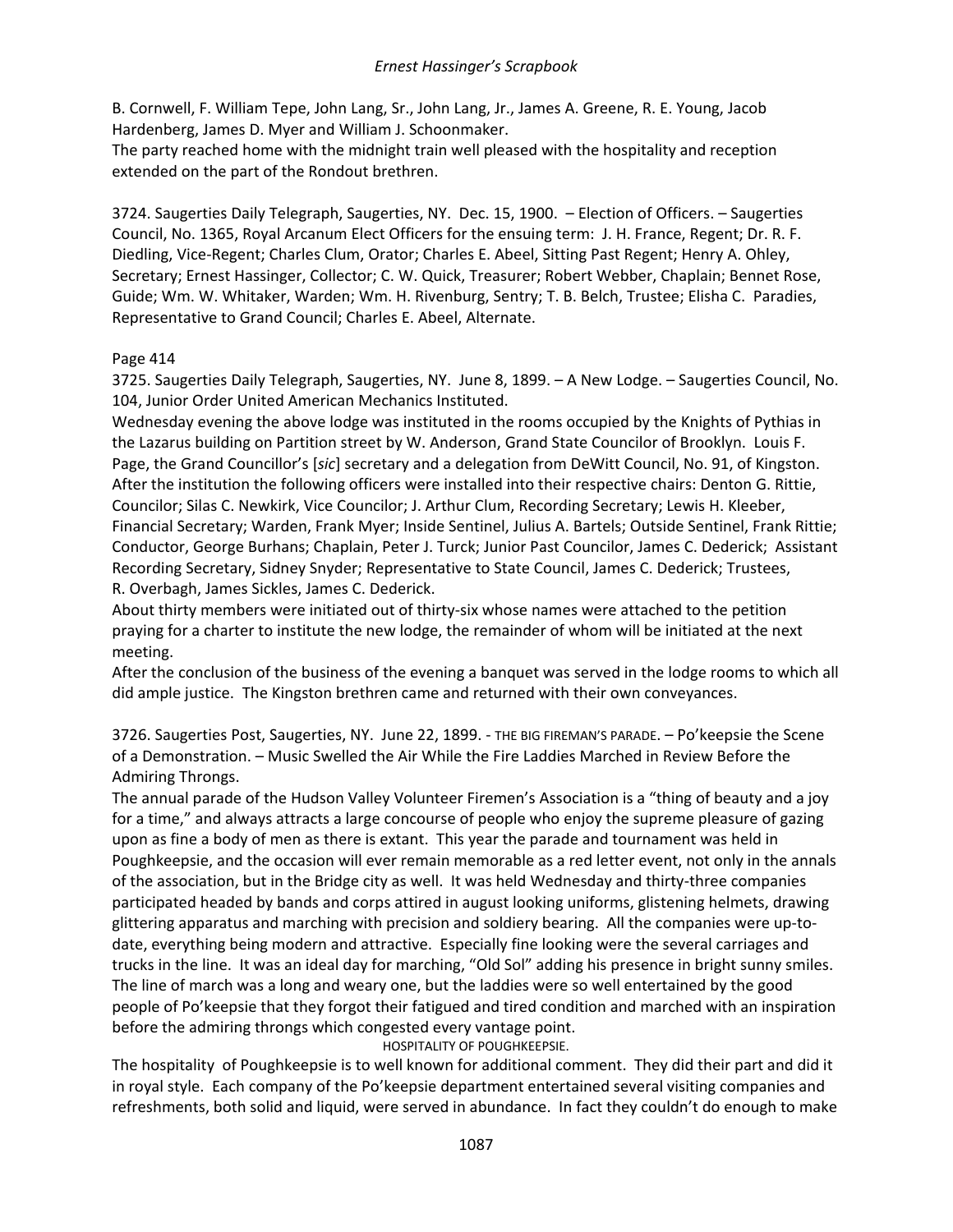the visit of their guests a thoroughly enjoyable one. That their efforts were appreciated by the companies was attested by the praises and cheers they showered on the entire department. Po'keepsie certainly deserves great credit and her department is "all right." THE SAUGERTIES COMPANIES.

Nowhere in any town of our size is there as well an equipped department, finer body of men or more modern fire apparatus than we possess. We are proud of our companies, R. A. Snyder Hose, H. D. Laflin Hose, Washington Hook & Ladder Co., and the Exempt Police Patrol. They are made up of the representative men of the place, and whenever they appear on parade they create a profound and lasting impression. The entire four companies were in the parade and they were enthusiastically applauded. The Snyders were attired in their fawn colored uniform and drew their beautiful nickel plated carriage. There were in the first division and were guests of Phoenix Hose, Gartland's celebrated band, of Albany, 25 pieces, headed them and the music was superb, no other band in line eclipsing them. The Laflins wore their cadet gray uniforms, and their drilling, which is always immense, drew forth rounds of applause. In the illuminated parade Tuesday evening they wore their Uncle Sam uniforms and took the city by storm, everyone being captivated by their unique appearance. They were guests of Niagara Steamer Co. Washington Hook & Ladder Co., our sturdy fire fighters, in their dark blue uniforms with white helmets were right in it, drawing their elegant new truck which was the cynosure of all eyes. They were preceded by the Citizens band, of this place, whose music was excellent. They were guests of Lady Washington Hose. The Exempts attired in their pretty dark green uniforms rode in carriages, and were guests of the Veteran association.

#### THE DRILL CONTEST.

The drill contest occurred at Darrow Park in the afternoon. There were three entries, the Laflins and Washington Hooks of this place and Philmont Hose of Philmont. The Laflins were the first to drill under the command of Col. H. D. Laflin, the veteran drill master and tactician. They executed various fancy movements and manouvres in the way which has already made them famous. Washington Hook & Ladder Co. followed in the command of Captain William Tracey. They did finely and surprised all. The Philmont Co. on seeing our boys drill refused to compete, which gives the first and second prize to Saugerties, the Laflins the first, \$100; and the Hooks the second, \$50.

THE OTHER PRIZE WINNERS.

There was much difficulty in learning who the prize winners in the other contests were and it was stated that the committee would notify all the winners by mail. Before leaving Po'keepsie, Washington Hooks

were assured that their truck had been awarded first prize in the competition for the finest truck in line. This prize is \$25. The prizes for the finest appearing company was given to Lawson Hose, of Newburgh. Wiltwyck Hose, of Kingston secured the prize for the finest parade carriage in line, and Cordts Hose, of Kingston, the prize for the largest number of men in line.

#### THE RECEPTION HOME.

The companies all arrived home on the 7:20 train formed in line at the station and headed by the two bands made a street parade to Phoenix hotel and return. The citizens gave them a hearty welcome, evincing their approbation of the boys, by bright illuminations, burning barrels, etc. This concluded the features of the day, all who went having had a jolly good time.

### 3727. Open Air Band Concert.

Gartland's famous 10<sup>th</sup> Regiment band of Albany gave a delightful open air concert at Ziegler's cafe, Wednesday evening, rendering several selections in matchless style. This band is one of the finest in the state and their playing is of a high order. The Snyder Hose whom they headed in the parade were more than pleased with them and lavished unstinted praise on Prof. John Gartland and his excellent band. The band left for home on the Central railroad, the ferryboat Air Line making a special trip about 10:30 o'clock. [no date or paper]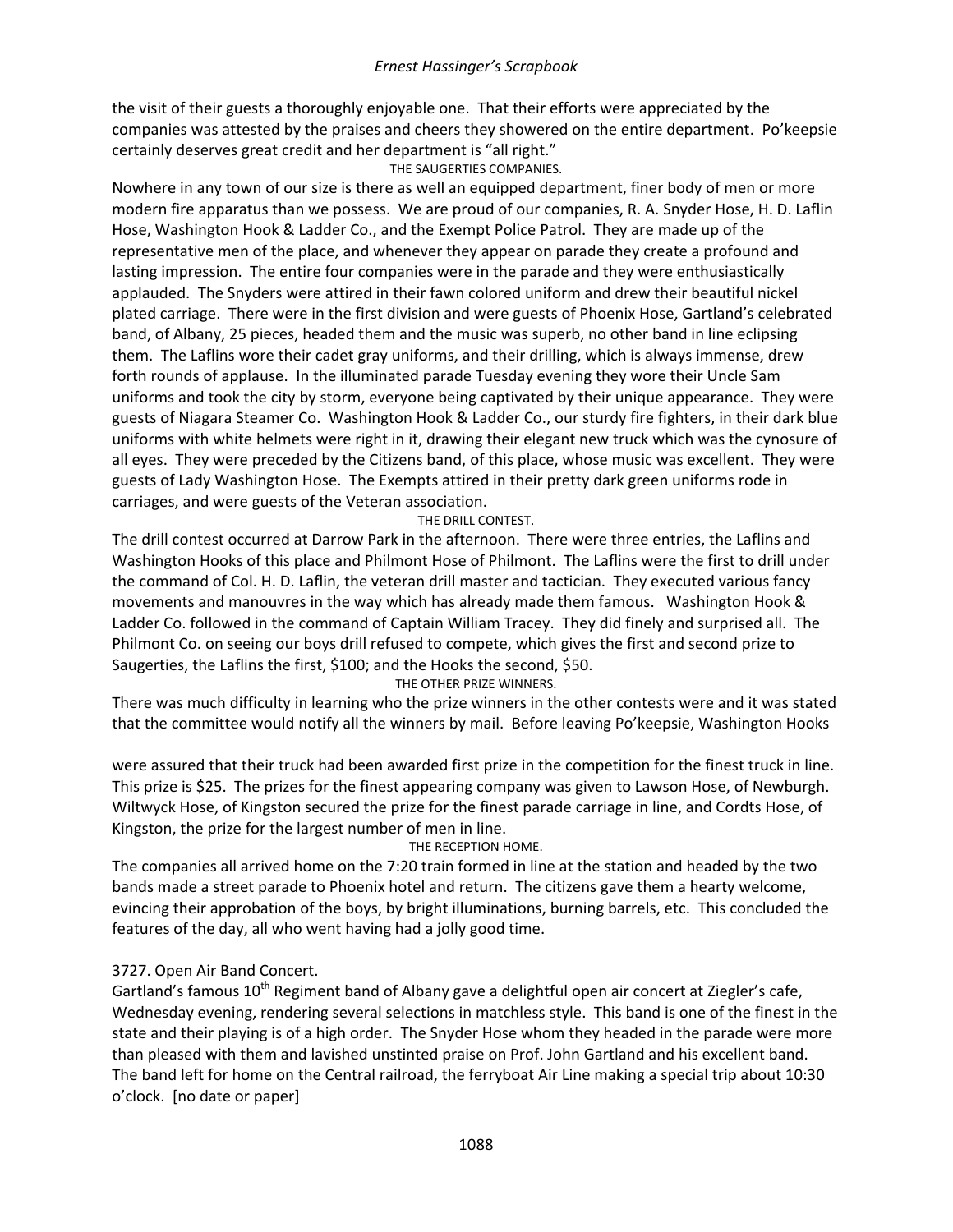3728. Saugerties Post, Saugerties, NY. June 21, 1899. - PEEKSKILL WINS THE DAY. – The Next Convention of the H. R. V. V. F. A. Will be Held There – They Defeat Hudson in a Very Exciting Contest for the Honor – Proceedings of the Convention. (Special Correspondence.)

Poughkeepsie, June 20. – The tenth annual convention of the Hudson River Valley Volunteer Firemen's Association convened at Germania hall, this morning, about one hundred and fifty delegates and members being in attendance. President Jonathan Deyo, of Newburgh, occupied the chair, and called the convention to order. Rev. S. A. Welkert, rector of Christ's Episcopal church, invoked the Divine blessing upon the delegates and deliberations of the assembly. Owing to the absence of Mayor Sherrill, Counselor Samuel Slee delivered the address of welcome, in which he assured the delegates that the city was in their possession and for their use. President Deyo responded in his usual felicitous manner accepting the royal welcome extended.

George W. Newkirk, Kingston, Stephen Mould, Newburgh, and H. A. Ohley, Saugerties, were appointed a committee on credentials.

Charles G. Coffin, Catskill, H. D. Laflin, Saugerties, and Lewis E. Lansing, Po'keepsie, were appointed a committee on resolutions.

On motion of Ernest Hassinger, Saugerties, the convention adjourned until 1:30 o'clock. The convention reassembled at 2 o'clock, when a report of the committee on credentials was read and accepted. On motion the reading of the minutes was dispensed with F they were adopted as printed in the proceedings.

President Deyo then gave his annual address, which showed the association to be in a prosperous condition. The secretary's report showed the addition of one county, to the association – Rockland county.

The report of the treasurer showed all bills paid and a balance on hand.

Resolutions of respect were adopted concerning the death of George S. Sleight, of Rondout, Joseph Solomon and E. J. Race of Hudson, and Ralph P. Barker, of Catskill.

### PEEKSKILL WINS THE DAY

The selection of the place for holding the convention in 1899 was the next thing in order. As the speakers for the different places marched to the rostrum there was loud cheering by the supporters of both Peekskill and Hudson. Rev. H. C. Townley, D. D. and Lawyer Eugene B. Travis spoke glowingly for Peekskill, while Mayor C. S. Harvey and Col. C. S. Rogers spoke in the interests of Hudson. All the speakers were enthusiastically cheered. The balloting was then begun, O. V. Barger, of Peekskill, and Theodore Traver, of Hudson, acting as tellers. The vote cast was 141, Peekskill receiving 74 and Hudson, 67. Peekskill was declared the winner.

### THE ELECTION OF OFFICERS.

The election of officers was next in order. On motion the secretary was directed to cast the unanimous vote of the convention for the re-election of Jonathan Deyo, of Newburgh, as president of the association. The following were chosen vice-presidents; Charles B. Stickles, Dutchess, Joseph C. Hurley, Ulster, Patrick Bryon, Rensselaer, James A. Goldsmith, Rockland, Geo. N. Parker, Columbia, William H. Hallock, Orange, William B. Townsend, Greene, Thomas Timmons, Westchester. Charles L. McArthur, of Hudson and Charles G. Coffin of Catskill, were nominated for secretary. The vote was 101, Coffin received 61 and McArthur, 40. Coffin was declared elected. On motion the secretary was directed to case the vote of the convention for Charles L. Quackenbush, of Rondout, for treasurer of the association. Ernest Myer, of Saugerties, was nominated by Ernest Hassinger for delegate to the state convention. Lewis E. Lansing, of Po'keepsie, was also nominated as delegate. The vote was 95; Myers receiving 45 and Lansing 50. Mr. Lansing was declared elected.

There being no other business the convention adjourned and the delegates were given a trolley ride around the city by the citizens committee.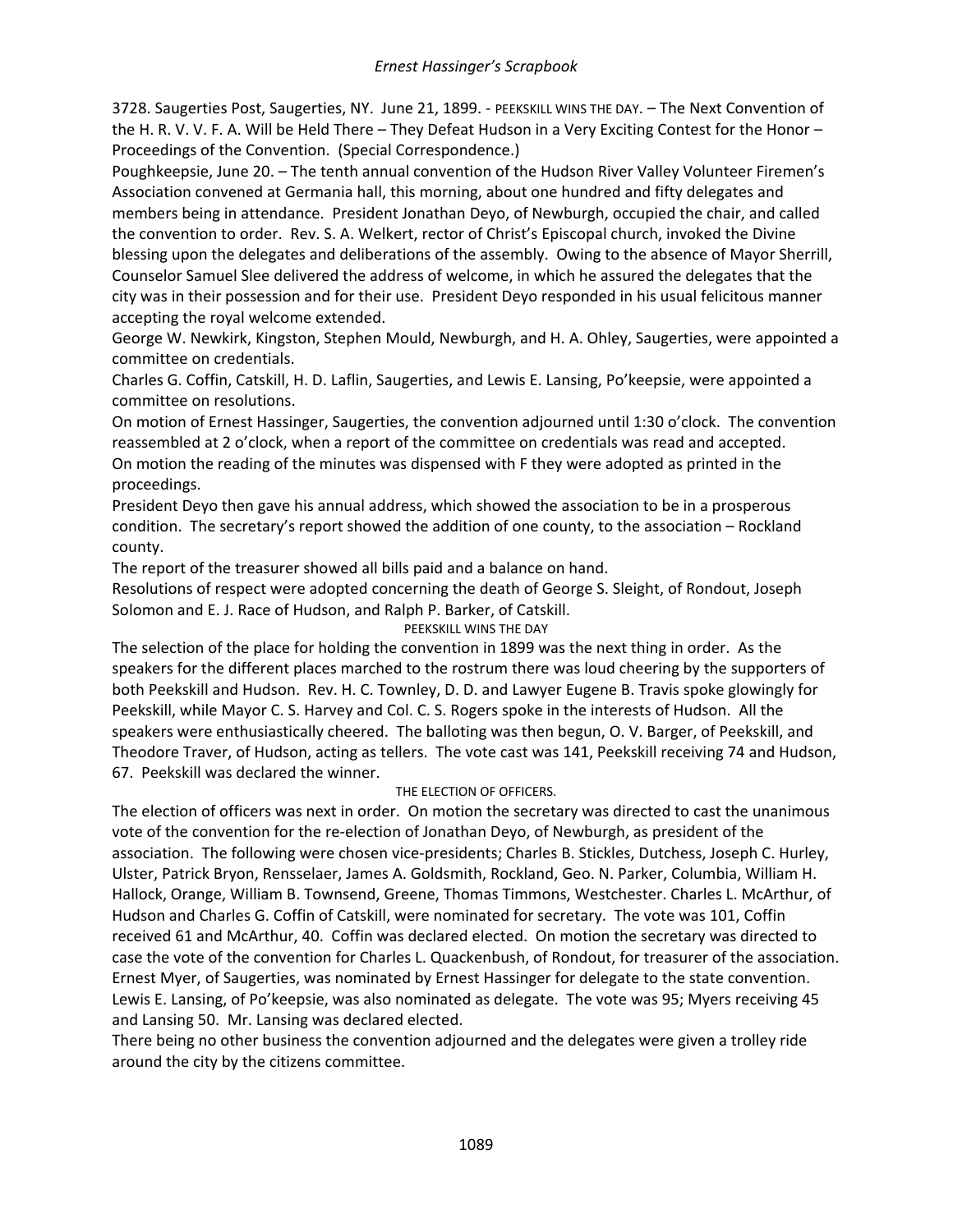3729. Saugerties Daily Telegraph, Saugerties, NY. Oct. 12, 1899. - A Handsome Badge. Ernest Hassinger displays in the show window of his cigar store an elegant firemanic badge, a present to him from J. W. Tompkins, of Middletown. The ground work of the badge is of silk, to which is attached handsomely engraved silver bars bearing the inscription: "Columbia Hose Co., Carbondale Pa., Guests of McQuaid Engine Co. 3 of the Middletown Fire Department,  $41<sup>st</sup>$  Annual Parade, Oct.  $12<sup>th</sup>$ , 1899." It is by long odds the handsomest badge in Mr. Hassinger's collection, and he has hundreds of them.

# Page 415

3730. Saugerties Post, Saugerties, NY. July 19, 1899. - LADUE THE STAR OF THE MEET. – He Won Five First Prizes, All Diamonds. - The Big Wheel Meet a Success Nearly 2500 People in Attendance and Everything Passed Off Satisfactorily – Cashin Won the County Championship.

Fine weather, bright and clear, an excellent conditioned track, a large list of crack riders and an immense concourse of people, were the features which served to make the third annual meet of the Saugerties Consulate L. A. W., at the Driving Park Tuesday afternoon, a gigantic success. The weather could not have been finer had it been ordered especially for the occasion. It was a perfect day, "Old Sol" unfolding himself to bright sunny rays, while the gentle zephyrs which were wafting across the atmosphere made the afternoon enjoyable both for the riders and spectators. It was a gala day for our place and was without question the finest conducted race meet in the Hudson Valley and everyone in attendance was well satisfied. The park was alive with people and it is estimated that twenty five hundred persons were present, the grand stand being congested with a sea of humanity. During the morning the various boats and trains brought large numbers from the surrounding towns, while many rode here on their wheels, helping to swell the throng, and at noon our pretty borough was bubbling over with strangers.

# LADUE THE STAR RIDER.

The races were exciting and hotly contested and the absence of loafing was a conspicuous feature and the crowd cheered enthusiastically. In each race there were many entries and very few failed to put in appearance and several of them were run in heats. Some fast riding was done, as several crackajacks were among the bunch, and the finishes were very close. There were a few spills, but no bad ones, however. The riding of Ladue, the L. A. W. state champion, was simply immense. He carried off the honors and shone brilliantly as the star of the meet. He was entered in five events and captured all of them, being scratch man in all the handicaps. He rode with a cleverness and ease which won the admiration and applause of the crowd. His prizes were all diamonds. The county championship was eagerly contested for and was won by Cashin, of Rondout.

# WONDERFUL TRICK RIDING OF HOEFLER.

During the intermission of the races William C. Hoefler, of Geneva, N. Y., formerly with Barnum, gave exhibitions in trick riding. His work was truly wonderful and marvelous in its scope. He performed all kinds of feats on the wheel imaginable, riding in all position s with either one or two wheels. His jumping rope with a wagon wheel and riding down the sixty foot ladder on one wheel were very difficult acts, yet he did them with an ease and skill which won him vociferous approbation from the crowd. His work was indeed worthy of the strongest praise.

# SUMMARY OF THE EVENTS.

One Mile Novice – First heat, won by Clifford Meyers, Wappingers Fall; second, Leonard Schulde, Po'keepsie; third, George Feroe, Tivoli. Time, 2:38.

Second heat, won by James Austin, Kingston; second, Howard Riel, Kingston; third, Frank Barry, Troy. Time 2:33.

Final heat, won by Clifford Meyers, Wappingers Falls; second, James Austin, Kingston. Time 2:18. One Mile Open – First heat, won by Henry E. Chappey, Little Falls; second, Theo. Van Steenburg, Tivoli; third, E. A. Thomas, Newburgh; fourth, John H. Reid, Troy. Time, 2:36.

Second heat, won by W. A. Ladue, Cold Spring; second, M. Bedell, Lynbrook; third, A. J. Swett, Lansingburg; fourth, Martin Fitzpatrick, New York. Time, 2:36 ½.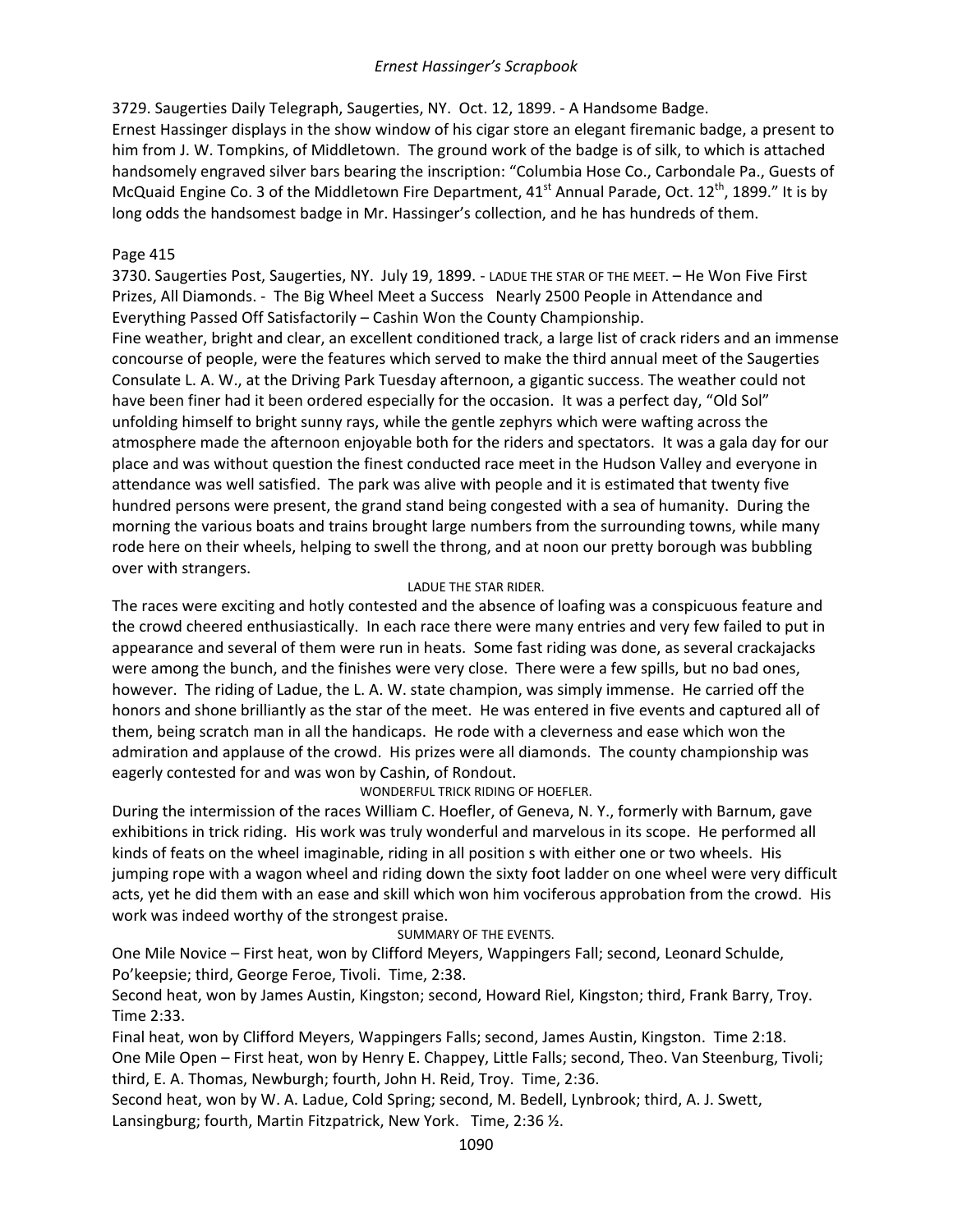Third heat, won by Joe Sparadowski, Waterbury, Conn.; second, John Bedell, Lynbrook; third, W. H. Fearing, New York; fourth, B. T. Allen, Bath Beach. Time 2:36 ½.

Final heat – won by W. A. Ladue, Cold Spring; second, E. A. Thomas, Newburgh; third, W. H. Fearing, New York. Time 2:15.

Two Mile Handicap – First heat, won by Joe Sparadowski, Waterbury; second, L. P. Gardner, Syracuse; third, F. L. Apgar, Madison, N. J.; fourth, W. A. Ladue, Cold Spring; fifth, W. L. Losee, Brooklyn; sixth, B. T. Allen, Bath Beach. Time 5:12.

Second heat, won by E. A. Thomas, Newburgh; second, H. E. Chappey, Little Falls; third, H. S. Browneke, Waterbury; fourth, F. C. Saward, New York; fifth, M. Fitzpatrick, New York; sixth, M. Bedell, Lynbrook. Time, 4:49.

Final heat, won by W. A. Ladue, Cold Spring; second, E. A. Thomas, Newburgh; third, Joe Sparadowski. Time, 5:31.

Half Mile Open – First heat won by George W. Ewing, Troy; second, Willie Demong, Syracuse; third, William H. Fearing, New York; fourth, E. B. Cashin, Rondout. Time 1:07 3-5.

Second heat, won by W. A. Ladue, Cold Spring; second, Theo. Van Steenburg, Tivoli; third, M. Bedell, Lynbrook; fourth, John H. Reid, Troy. Time 1:12 ¼.

Third heat, won by F. C. Saward, New York; second, A. J. Swett, Lansingburg, third, E. A. Thomas, Newburgh; fourth, L. P. Gardner, Syracuse. Time 1:06 4-5.

Final heat won by W. A. Ladue, Cold Spring; second, E. A. Thomas, Newburgh; third, A. J. Swett, Lansingburgh. Time 1:04 ½.

Ulster County Championship – One mile, won by E. R. Cashin, Rondout; second Charles Carter, Kingston. Time 2:18.

Two Mile Open – First heat, won by W. H. Fearing, New York; second, W. H. Manney, Po'keepsie; third, John Bedell, Lynbrook; fourth, T. P. Low, Lansingburg. Time 5:10.

Second heat, won by W. A. Ladue, Cold Spring; second, W. L. Losee, Brooklyn; third, Martin Fitzpatrick, New York; fourth, Henry Tatro, Cohoes; fifth, E. R. Cashin, Rondout. Time 5:03.

Final heat, won by W. A. Ladue, Cold Spring; second, Wm. H. Fearing, New York; third, J. Bedell, Lynbrook. Time 4:48.

One Mile Handicap – First heat, won by A. Brexendorf, Brooklyn; second, L. P. Gardener, Syracuse; third, J. H. Reid, Troy; fourth, W. L. Losee, Brooklyn; fifth, W. L. Ladue, Cold Spring; sixth, E. A. Thomas, Newburgh. Time, 2:30.

Second heat, won by A. Scott, Po'keepsie; second, E. R. Cashin, Rondout; third, G. W. Ewing, Troy; fourth, J. Bedell, Lynbrook; fifth, T. Grady, Glens Falls; sixth, M. Fitzgerald, New York. Time 2:30. Final heat, won by W. A. Ladue, Cold Spring; second T. Grady, Glens Falls; third, J. Bedell, Lynbrook. Time 2:13.

### SOME SPROCKET TEETH

The Empire band of Flatbush enlivened the event by rendering popular airs.

Hoefler, the trick rider, was presented with a bottle of champagne by the Century club boys of Po'keepsie after his wonderful performance.

Referee Robe was a very competent official. His rulings and instructions were fair and impartial. He was the right man for the place.

Rev. Father Powers, of Wappingers Falls, formerly of this village, brought a large contingent from his town. They yelled lustily when Myers won the novice race.

John Adams made a capital announcer and the results of each race were given promptly and distinctly. His voice is better than a megaphone.

Chief of Police Burhans and his squad of police did efficient work and handled the crowd well.

The Century Club delegation of Po'keepsie, with their Japanese umbrellas and topical songs created a hit.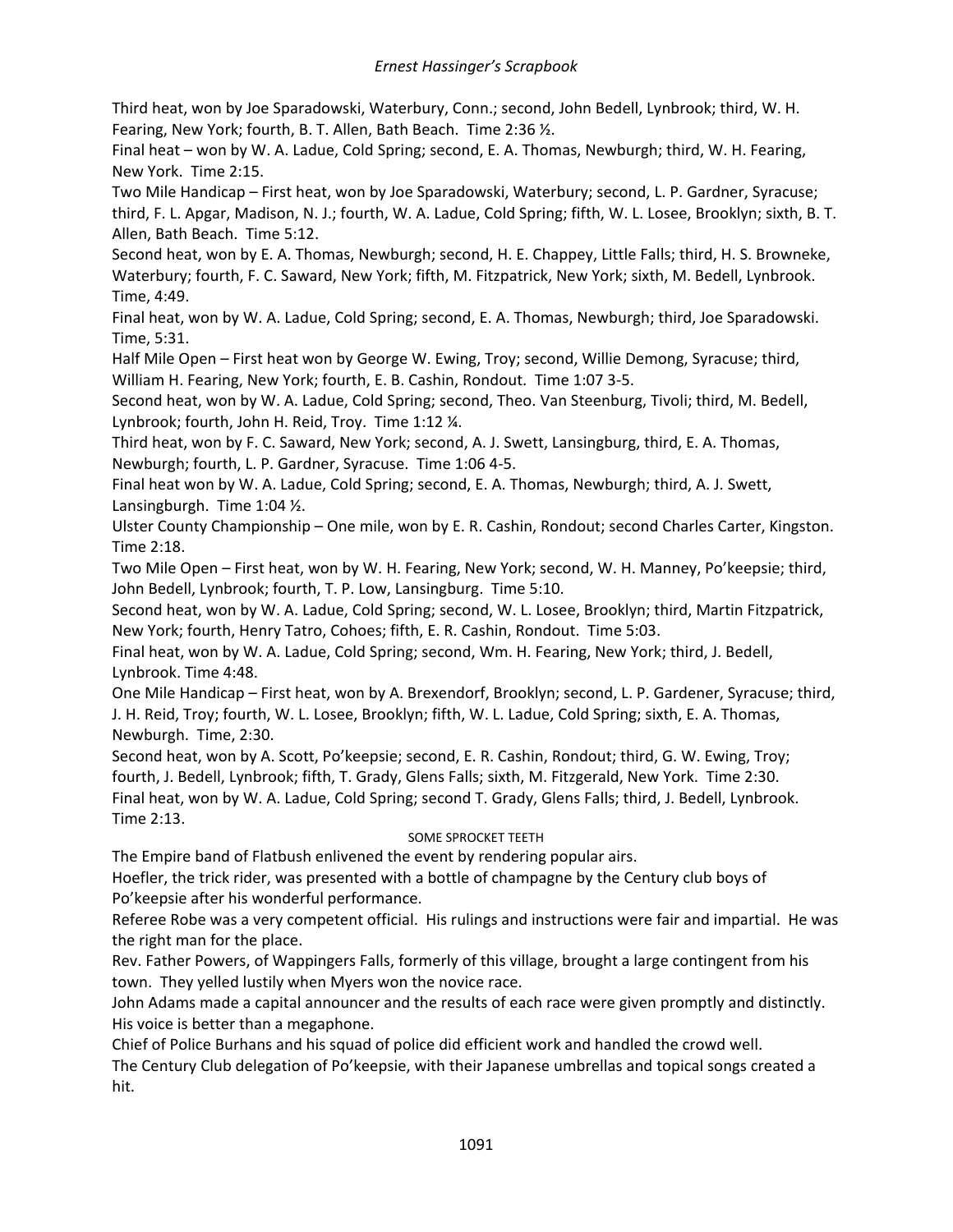Demong, of Syracuse, collided with another rider in one of the events and was thrown from his wheel and hurt. His wheel was wrecked. He was carried to the dressing tent and Dr. Stanwix, on examination found the muscles of his right side strained and his arm cut. He was around shortly after. Riel, of Kingston, was disqualified in the novice for foul riding.

The meet was a huge financial success and the boys deserve the reward of their labor.

3731. Saugerties Daily Telegraph, Saugerties, NY. July 24, 1899. - Pinched on the Bicycle Path. – Path Office Abeel Arrests Several Offenders for Riding on the Saugerties Bicycle Path Without a License. A number of people who certainly ought to know better have been in the habit lately of riding on the Saugerties bicycle path without taking out a license therefore at the cost of one dollar as the law requires. The violations of late have been so frequent and numerous that the matter was finally brought to the attention of path officer D. E. Abeel.

Accordingly on Sunday he stationed himself near Spencer's ice cream saloon this side of Glenerie and awaited developments. He had not long to wait when a boy about fourteen years of age named Fred Cazer, whose home is in Newburgh, who is visiting relatives in Glasco, came along riding the path without the required badge attached to his bicycle.

The officer halted him and told him he was under arrest for violating the bicycle sidepath law. The little fellow pleaded ignorance of the provisions and the officer finally told him he could go provided he would agree to go before the police justice Monday morning when the officer told him he would pay his fine. According to promise the little fellow promptly appeared this morning when Justice Coon read the law to him and told him that in consequence of his youth and this being his first offense he would suspend sentence. The boy left the court in a happy mood promising not to be so naughty again. The next drift of the police net brought bigger game. A short time after Cazer had been pinched, five bicyclers came along in the persons of George Feroe, Harry Sims, Fred Hoffman, Henry Freer and Claude Potts, all of Tivoli, who had ridden to Rhinebeck, crossed the ferry to Kingston and where [*sic*] on their way home intending to cross the Saugerties Ferry. They also had no badges on their wheels and were riding on the path without a license.

The officer stopped them and told them they were violating the law and that they would have to accompany him to police court which they did. When arraigned they pleaded guilty of riding on the path without a license, but claimed ignorance of the law. Their excuse did not avail them and the justice fined them \$3 apiece. One of the party paid the total amount of the fines and they were discharged.

3732. Saugerties Daily Telegraph, Saugerties, NY. Oct. 18, 1899. – Had a Good Time. – Saugerties People Help Celebrate Jimmy Williamson's Birthday at Stuyvesant.

James Williamson, of the Glasco Ice Co., celebrated his 63d birthday at Stuyvesant on Tuesday, by giving a dinner and feast of good things at the Stuyvesant Hotel. The steam yacht H. W. Haber, of Rondout was chartered, to take the Glasco Cornet Band to Stuyvesant, and by invitation Ernest Hassinger, Henry A. Ohley, Dr.T. F. O'Dea, Charles McCormick, Charles Slater and A. A. Finger, of this village accompanied them, the steamer taking them aboard at the Long Dock. The party reached Stuyvesant in the early afternoon and had a right royal good time. Mr. Williamson welcoming them with the greatest cordiality. There was a great crowd of people in attendance, all of whom Mr. Williamson desired to consider as his guests.

A bountiful repast was served at the hotel and in the evening the grounds and building were handsomely illuminated with Japanese lanterns. The Kinderhook Brass Band was also in attendance and between them and the Glasco Band there was plenty of music.

The steamer on its way home was detained over three hours at the Germantown dock by fog and did not land the Saugerties guests at Malden until about 3:30 o'clock this morning. They speak in the highest terms of Mr. Williamson's hospitality and he did everything in his power to make their visit pleasant and enjoyable.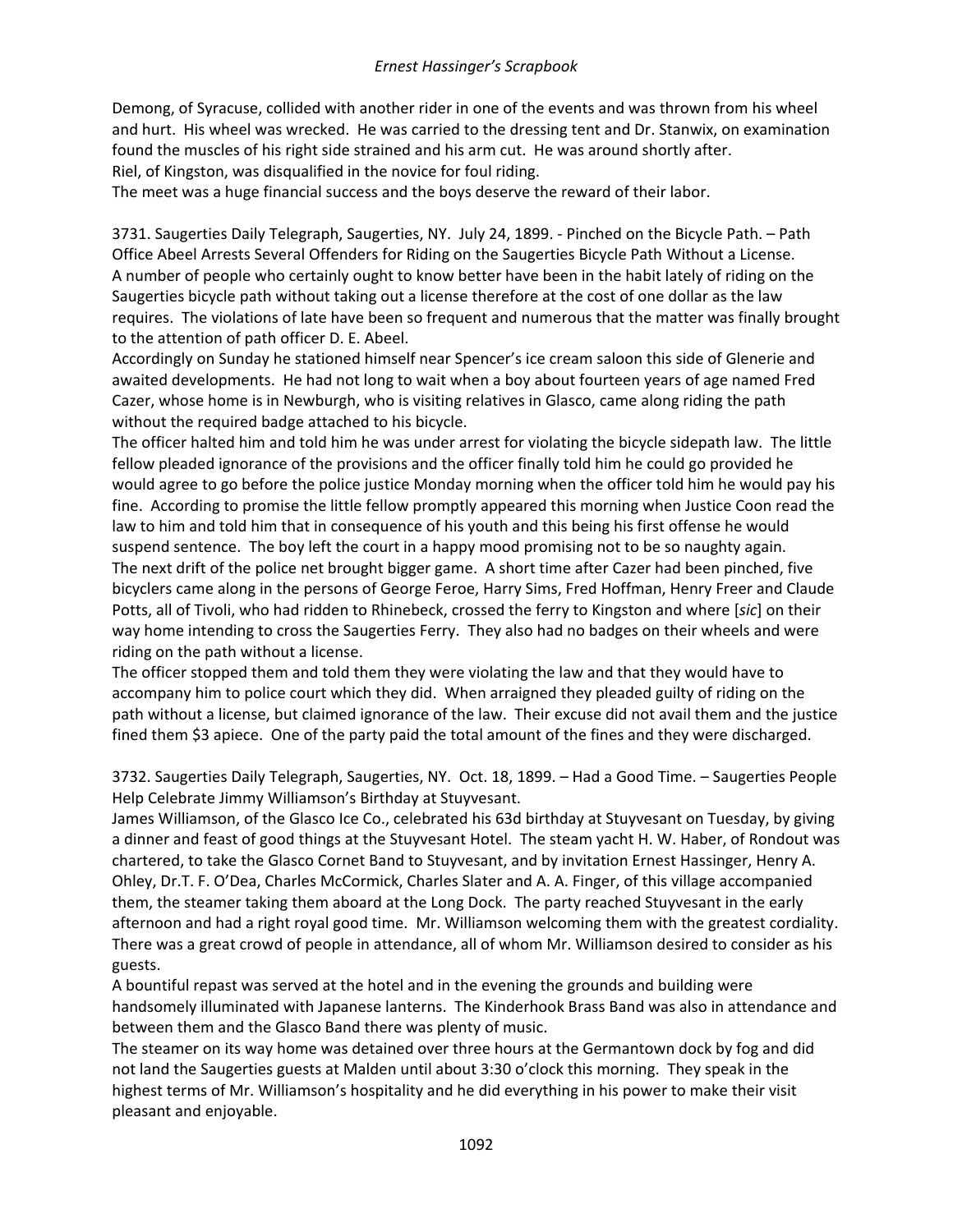3733. Saugerties Daily Telegraph, Saugerties, NY. Oct. 2, 1899. – Firemanic Badges and Photographs on Exhibition.

Ernest Hassinger has added to his collection of firemanic souvenirs three badges of the Tri-County Firemen's Convention, consisting of the counties of Saratoga, Washington and Essex, held respectively at Saratoga, Whitehall and Fort Edward in 1897, 1898 and 1899. Also a photograph of Thos. A. Patterson, chief engineer of the Whitehall fire department in 1883, 1884 and 1885. The photograph is grouped with Mr. Patterson's assistant engineer and the Secretary of the Whitehall department. Another photograph in his possession is that of Mr. C. H. Lotrace, who for twenty year was engineer of Whitehall Steamer No. 3, and in all of which time he missed but one fire, and that was when he was away from home. All of the parties are taken in full uniform. Mr. Hassinger has then on exhibition in the show window of his cigar store on Partition street.

### Page 416

3734. Saugerties Post, Saugerties, NY. Aug. 2, 1899. – BOLD BURGLARY COMMITTED – The Safe of the Beef House Blown Open Last Night. – Professional Thieves Bind the Gateman at the West Shore Crossing and Loot the Office of the Beef Company – Did Not Secure Much Booty – A Clew.

About one o'clock this morning gate keeper Samuel Gilmore, at the West Shore crossing, on Ulster avenue, was approached while standing in the door of his shanty by two men who asked when the next train passed. Upon being informed they pounced upon him and forced him inside the shanty where he was told to throw up his hands. He inquired what for, but in the dim light discovered his callers wore masks and as he was gazing into the barrels of two revolvers he concluded to ask no more questions and complied with their request. He was at once bound hand and foot and one of the two men stood guard over him with his guns leveled at his head while the other departed. It seemed hours to Mr. Gilmore before a terrific explosion was heard and his guard left him, warning him before his departure not to make an outcry or it would go hard with hard with [*sic*] him. Upon freeing himself, Mr. Gilmore discovered the windows of Schwarzchild & Sulzberger's beef house wrecked and concluded that the safe had been blown open. He at once ran to the West Shore depot and told what happened to night operator Hallenbeck and then went to the residence of Albert Rowe, the manager for the beef house, and notified him. Mr. Rowe, together with others, who had been alarmed in the meantime, at once began an investigation. The office was found in confusion, books, paper s and debris of every description covered the floor, among which was found the door of the safe. Officer David Abeel was at once notified and tracked the robbers for some distance when all trace was lost. He notified the police in all directions with the hope that they might be captured. The job done is certainly the work of professionals.

The safe door is a compete wreck. Three holes were drilled in the outer plate near the combination but one of those was ineffective as the drill broke and remained in the hole. Through the two holes which reached the inner recesses of the door, dynamite was inserted and by the explosion the door was torn from its hinges. The robbers ransacked the safe and took cash, checks and everything else of value, the cash amounting to less than \$100. They also broke the lock of the desk of Manager Rowe and found therein \$8 in bills issued by the First National Bank of Saugerties during the years 1860 and 1861 which Mr. Rowe had kept as souveniers. They also pried open a bottom drawer, ruining the desk.

It is thought the explosion occurred about three o'clock as the office clock stopped at that hour, probably caused by the concussion. A large monkey wrench, a brace and a carpenter's chisel were left behind by the burglars. This forenoon the inner iron cash drawer of the safe was found about one-half mile north of the West Shore station and still contained papers of value to Mr. Rowe.

It is said a boat was stolen from Malden between the hours of 1 and 4 a. m., and has since been found on the east shore in a partly sunken condition. Whether the robbers used this to make their escape is not known.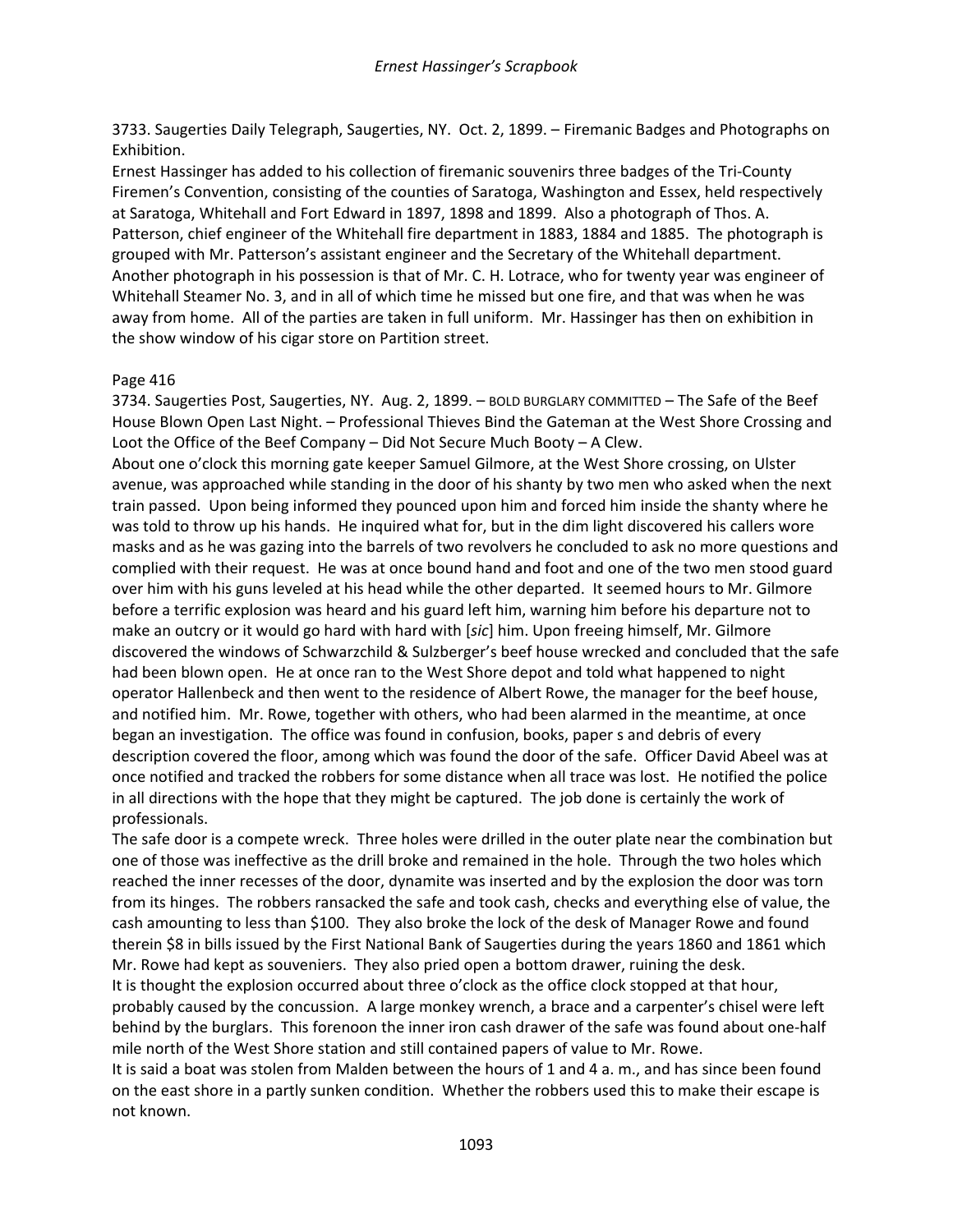3735. Saugerties Post, Saugerties, NY. Oct. 30, 1899. – The Weather as Reported by the Associated Press. Cloudy, with rain to-night, and Tuesday. – DIED.

BLACKWELL – In this village, Oct.  $30<sup>th</sup>$ , Edgar Blackwell, aged 64 years, 7 months and 24 days. Funeral from his residence, Lafayette street, Wednesday afternoon, at 3 o'clock. Ulster Lodge, No. 193 F. & A. M. will have charge of the services. Interment in Main street cemetery. Kingston papers please copy.

3736. LEADING BUSINESS MAN DEAD. – Edgar Blackwell Expires After a Long Illness. – A Prominent Citizen, Liberal Resident, a Mason and Exempt Fireman – Was in Business a Long Time.

Edgar Blackwell, one of Saugerties' foremost citizens and most respected business men, died at his home on Lafayette street this morning, about 6:30 o'clock, after a long illness. His death was due to typhoid fever. Mr. Blackwell was a man who was honored by all who knew him, being of a quiet disposition and peaceful temperament, and was noted for his sterling integrity and probity of character. The deceased was born in Kingston when that place was a village, March 6, 1835, and was a son of Garrett and Fannie Blackwell. A few years after he removed with his parents to the town of Woodstock, where his father conducted a farm. At the age of twelve years he removed with his parents to this village, his father working the John Kiersted farm, now owned by Frank Pidgeon. He remained on the farm a short time, and in 1855 he embarked in the butcher business, in a frame building which stood on the site of the present Genthner building on Partition street.

After occupying it some time he removed his shop to the store now occupied by John Rovegno, and after he moved in the store in the Brede building which he occupied up till his death, he having, with two exceptions been in in business longer than any other man in Saugerties – a period of 44 years. In his death Saugerties loses a leading citizen and a liberal man. He was a member of Ulster Lodge, F. & A. M., of this village and they will have charge of the funeral.

He was an honorary member of the Exempt Fireman's Association, having served his time in Rough & Ready Engine Co. The deceased leaves a widow, four sons, Ernest, Chester, Charles and Percy, and two daughters, Lizzie and Callie, to mourn his death. The funeral services will be held at the late residence Wednesday afternoon and Dr. Wortman will officiate. [no date or paper]

3737. Saugerties Post, Saugerties, NY. Oct. 16, 1899. \$15,000 FIRE AT GLASCO. – Glasco Ice Co.'s Big Barn Destroyed. - Origin of Fire Unknown – Discovered About 8 O'clock by the Farmer - Steamer Minnehaha Sent to the Scene.

About 8 o'clock Sunday morning a telephone dispatch was received here stating that the big icehouse barn of the Glasco Ice Co., at Glasco, was on fire and that the steamer and hose was required to prevent its spreading. A permit was secured to take the steamer and hose to Glasco from Chief Martin Cantine and a team from Van Buskirk's livery was soon hauling the steamer in charge of Engineer Edward Comfort to the scene of the conflagration. The fire was discovered about 7:45 o'clock by the farmer, William Sinsapaugh, who was doing his morning's work. Upon hearing strange noise outside he went to investigate and found the whole upper part of the barn ablaze. In the stable were nine horses and they were gotten out as soon as possible and an alarm was sounded. The barn was filled with hay, straw, large quantities of rye and oats, harness, etc., and very vestige of it was burned to the ground. The large sheds which were alongside of the barn which were filled with lumber were also totally destroyed. When the steamer and hose arrived with a delegation of our firemen, the steamer was taken to the river and 400 feet of hose was stretched over the hill.

On the way down a portion of the pipe on the steamer was broken and engineer Comfort soon repaired it. A stream was soon being played on the flames which were devastating the barn and sheds and also threatened to communicate to the big ice house, but fortunately the wind ceased to blow and the ice house was saved. The steamer worked for six hours before the blaze had been quenched. The loss is about \$15,000. In the barn were 200 bushels of rye and oats, besides all the company's working harness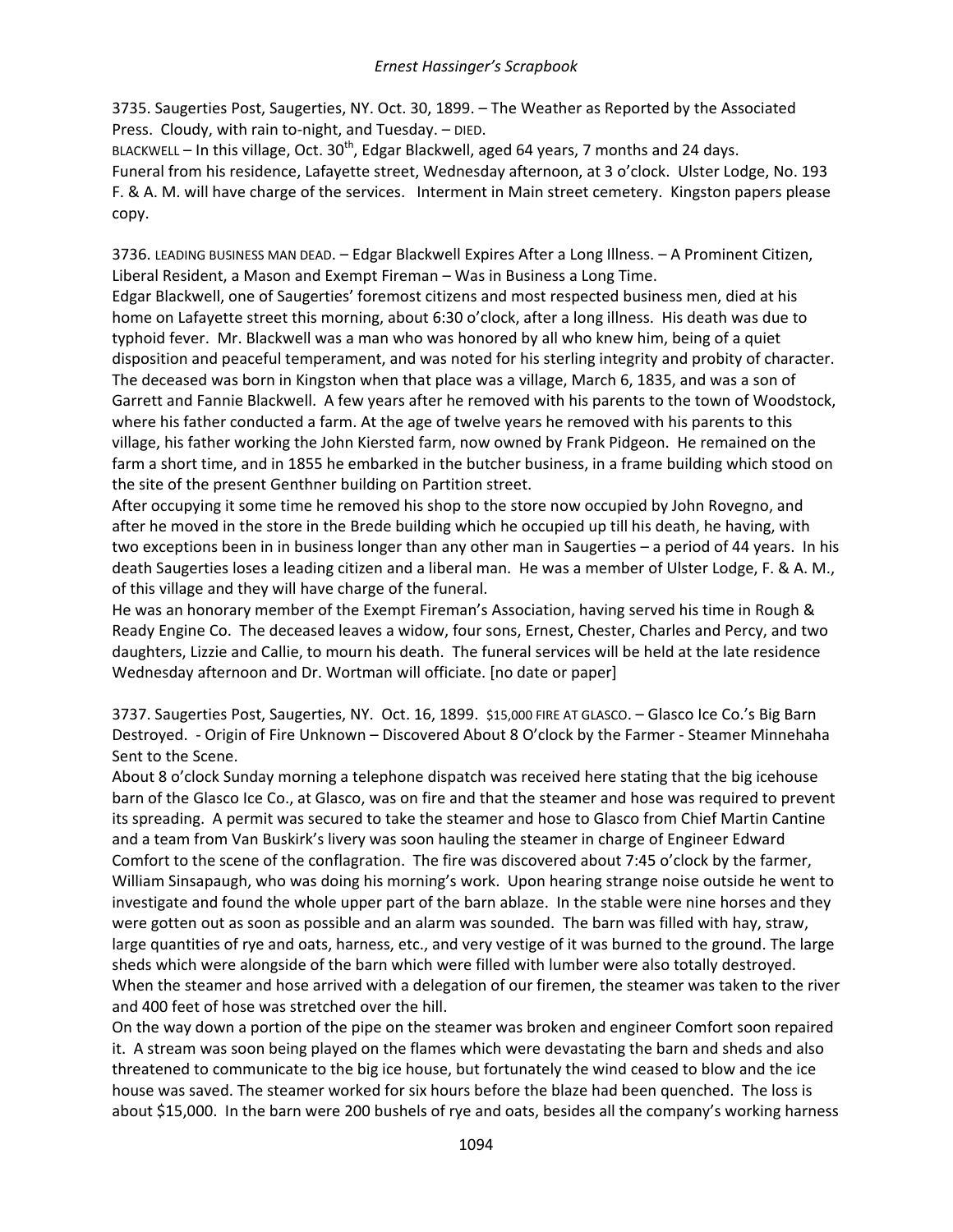and other apparatus for harvesting ice. The origin of the fire is unknown. A large number of Saugerties people visited the scene and during the day the firemen were dined at the Ice Company's expense at Ebel's hotel. The steamer and hose arrived home about six o'clock.

3738. Jaeger's Hotel, F. J. N. Jaeger, Prop. 10-12 E. First St., Mt. Vernon, NY. (formerly Skidmore House) [illustration]

3739. Saugerties Post, Saugerties, NY. Oct. 16, 1899. - LIEUT. COM. MASON DEAD. – He Expired Sunday Afternoon at "Anchorage." A Prominent Naval Man Who Has Been Honored May Times – A Good and Loyal Citizen.

The community was shocked Sunday afternoon when the intelligence was spread about town that Lieutenant Commander Theodore V. B. Mason had expired at "Anchorage," his summer residence on the banks of the river, at 4 o'clock. He had been ill only a few days from an attack of nervous prostration, with which he had been afflicted, and which had developed from a fever he contracted while doing duty down at Panama. As the announcement was disseminated about grief was mingled with sorrow and a tinge of inexpressible sadness pervaded the place, as Commander Mason's demise not only affects those whom he loved but the entire populace. The deceased was of a kind and winsome nature, and during his short residence in Saugerties won to himself legions of friends. He was a loyal and patriotic citizen, a man of sterling integrity and probity, and was generous and liberal in all things. About a year ago he came here on a visit and being so impressed with the scenery and beauty of our town decided to make it his summer home, and accordingly he purchased the Brink homestead on the shores of the Hudson.

He expended a large amount of money renovating and improving the place, and last fall when he took possession, the citizens who held him in such high esteem turned out enmasse and gave him a royal welcome and also presented him with the key of the town. Mr. Mason was born in New York city May 8, 1848 and was 51 years old. He was connected with the naval service of our government for a long time, having been appointed midshipman from Florida to the naval academy at Newport in 1864 and after completing his course, graduated in 1868. Immediately after his graduation he was assigned to the flagship of the South Atlantic Squadron, the Guerriere. He was commissioned an ensign in 1869 and promoted to Master in 1870. In 1894 he was made Lieutenant-Commander. He served on the Atlanta and other cruisers, his last position being executive officer of the cruiser New York, under Admiral Philip. The deceased had also been naval secretary to secretary of the navy B. F. Tracy. Mr. Mason was retired from service on account of disability in 1897, and has resided at Washington, D. C. ever since. For valorous service rendered he received a letter of thanks from the secretary of the navy, a gold medal from the New York Benevolent and Life Saving Institution and a decoration of the Order of Rose of the Emperor of Brazil for saving two of the ship's crew in the harbor of Rio Janeiro.

The deceased leaves a wife, a daughter of Admiral Thomas Phelps to mourn his loss. The funeral services will be held at Trinity church on Barclay Heights, Wednesday morning, and the Rev. Thomas Cole will officiate. The remains will be taken to Weehawken on the 11:19 on the West Shore, and will be met there by a navy yard tug and firing squad and will then be taken to Greenwood cemetery, Brooklyn, for interment.

### Page 417

3740. Saugerties Post, Saugerties, NY. Sept. 18, 1899. TWO MEN INSTANTLY KILLED. – At Mount Marion Sunday Afternoon of Being Struck by the Continental Express.

J. Edgar Brown a blacksmith and Joseph Manopello, a storekeeper, both of Glasco, were instantly killed at the West Shore Railroad crossing, near Carle's grocery store, Mount Marion, Sunday afternoon. They attempted to cross the track and were struck by the Continental express due at Mount Marion at 3:39 o'clock. Brown and Manopello started to call on Brown's father, who lives at Mt. Marion.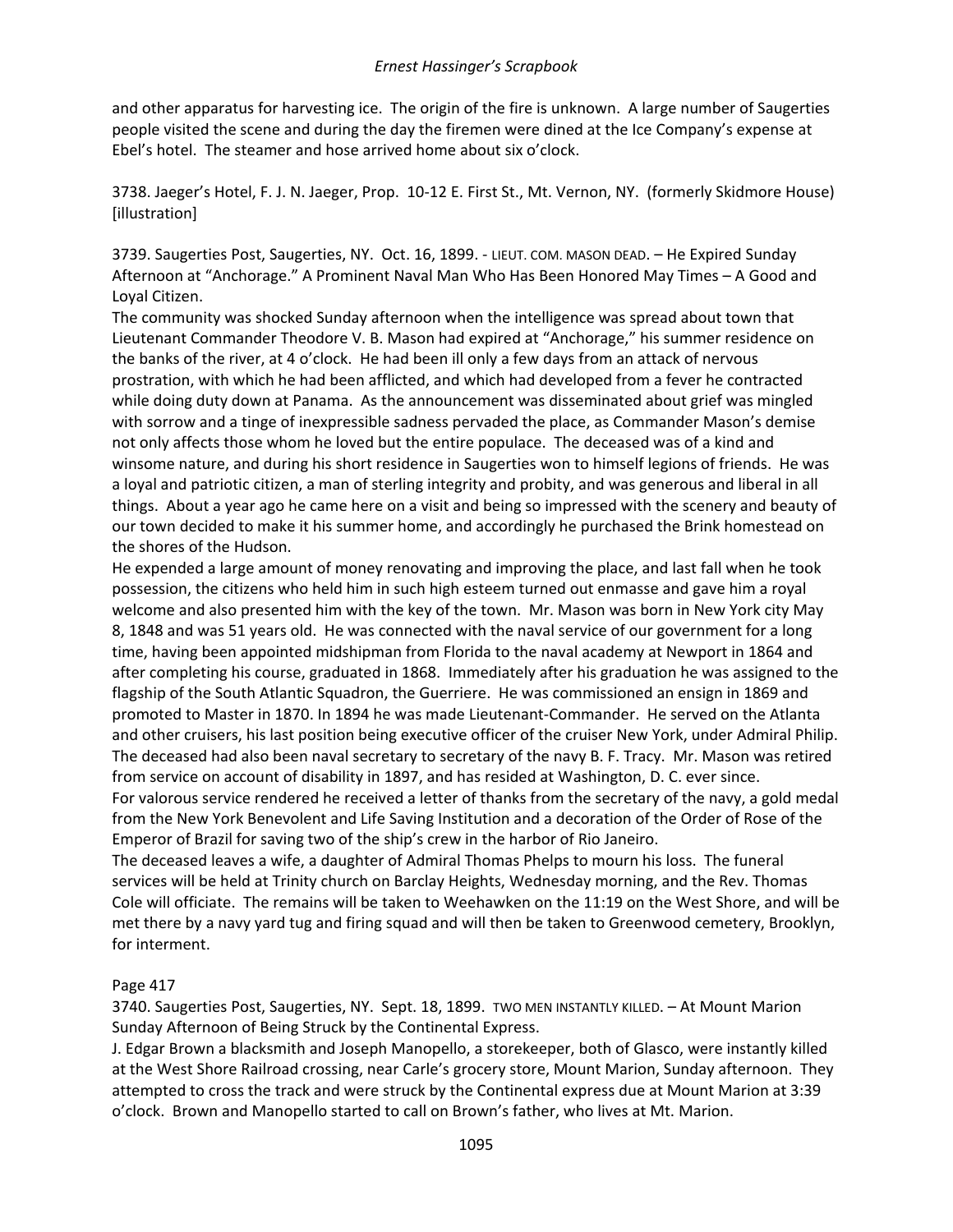They intended walking there, expecting Mr. Brown's father would bring them home. Arriving at Schoentag's they decided to drive over and hired one of Mr. Schoentag's rigs. They started off and as they reached the crossing it is thought they saw the train and believed they could across [*sic*] without getting struck. The express was late and came thundering along at terrific speed and struck the wagon smashing it into smithereens, loosening the horse, which ran away, and hurtling both men in the air. In their descent they landed on the pilot and were carried by the locomotive north of the upper crossing, the engineer being unable to stop, the speed being so great.

They then backed down to the station, the engineer not knowing the men were on the locomotive. The bodies were removed and Coroner Montgomery was notified. He arrived in a short time and after viewing the remains, which were badly crushed, issued a permit for the removal of the bodies, Belch & Keenan the undertakers, taking charge of the remains, and conveying them to their late homes at Glasco. Brown leaves a wife and four small children. He was about 30 years old. Manopello was unmarried and was about 29 years old. His funeral was held this afternoon. Brown's funeral will be held to morrow afternoon.

3741. Saugerties Daily Telegraph, Saugerties, NY. July 10, 1899.

Mr. and Mrs. Ernest Hassinger, and Mr. and Mrs. Henry A. Ohley left town Saturday night for a trip to Syracuse, Rochester, Buffalo and Niagara Falls.

3742. Saugerties Post, Saugerties, NY. Sept. 29, 1899. – A LEADING CITIEN DEAD. - Henry A. Hildebrandt Expires Thursday Evening. - The Deceased a Prominent Business Man, and Citizen. – He Leaves a Wife and Seven Children.

Henry A. Hildebrandt for many years a resident of Saugerties, one of our leading business men and a highly esteemed and respected citizen died at his home on Partition street, Thursday evening, about 11 o'clock, having been ill a long time from diabetes. As told in THE POST he bruised his right hand a few week [*sic*] ago, and as a result owing to the unhealthy condition of his blood the hand became poisoned and it spread to the arm. Operations were performed in hope of saving his life, but without avail, and the deceased fell into that sleep which knows no waking on this mundane sphere. Mr. Hildebrandt was one of the most prominent men in our town, and was identified with all the interests of our place. The deceased was born in Dantzig, Germany, December 6, 1843. His father died when Mr. Hildebrandt was about 3 years old. Shortly after, in 1854, with his mother he set sail for American, but during the voyage his mother died and he came here alone. He was a watchmaker by trade and followed the vocation for some time until the war of the Rebellion broke out. He then ran away and enlisted under the name of Henry Stewart in the 3d Regiment, New York Volunteers, May 14, 1861. He served with valor and was wounded in the right leg at the battle of Big Bethal, on June 10, 1851 [*sic*], remaining in the army until May 21, 1863. On October 13, 1864, he re-enlisted in the  $18<sup>th</sup>$  New York Cavalry and served until May 6, 1865, when he was mustered out at Albany. In June, 1870 he was commissioned by Governor Hoffman as  $1<sup>st</sup>$  Lieutenant of Battery B,  $4<sup>th</sup>$  Artillery. Again in December, he received a commission as Captain of Co. A, 20th Batallion [*sic*] from Governor Robinson. Socially the deceased was affiliated with nearly all the organizations in town, he having held

membership in Confidence Lodge of Odd Fellows, Thomas Wildey Encampment, North American Lodge, Knights of Pythias, J. R. Tappan Post G. A. R., Washington Hook & Ladder Co. and Ulster Lodge F. & A. M. Mr. Hildebrandt was a fine drill master and for a long time was captain of Washington Hook & Ladder Co., who presented him on two occasions with handsome chairs. He leaves a wife, four sons and three daughters to mourn his demise. The funeral will be held at the late residence on Partition street Sunday afternoon at 2 o'clock and will be in charge of J. R. Tappan Post, G. A. R. Rev. W. F. Stowe will officiate.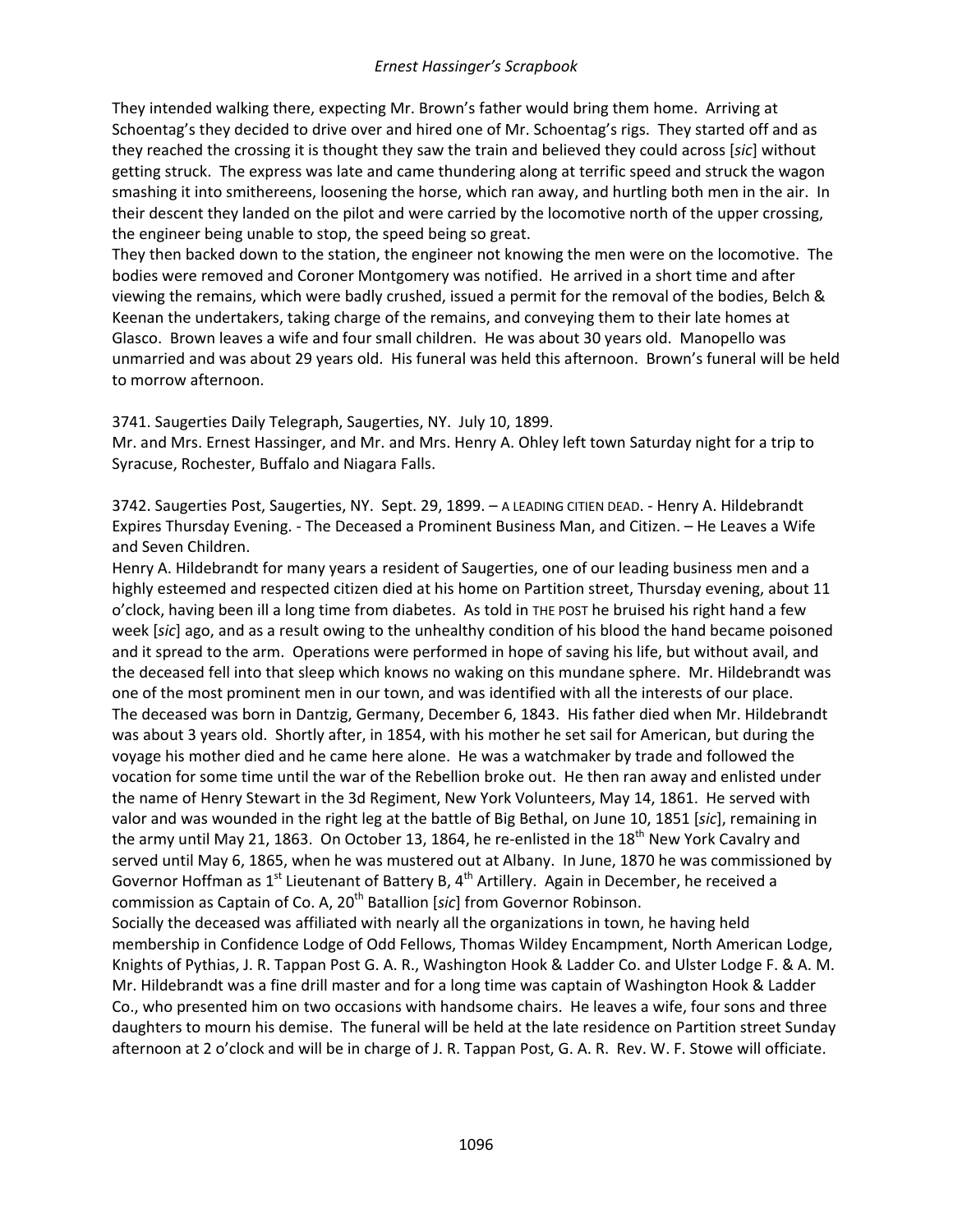3743. The World, Monday Evening, October 2, 1899. – PRETTY MADGE DREW A CHARMER INDEED. Madge Drew is one of the pretty American actresses who have won the hearts of the English public. She was in London with George Lederer's "Belle of New York" Company and her beauty at once attracted great attention. So remarkable was it that artists asked her to sit for a model. At first she refused, but finally agreed to pose for a painting which is to be exhibited at the Paris Exposition.

Though only twenty years old, Miss Drew holds one of the best positions in Mr. Lederer's companies. She is a native of Saugerties, N. Y. and is now studying one of the principal parts for a new play which Mr. Lederer will soon produce. [illustration]

3744. Ulster Lodge, No. 59, I. O. O. F. Saugerties, N. Y., Feb.  $20<sup>th</sup>$ , 1900. Brother: You are hereby notified to meet at the Lodge Room, Brede Building, on Partition Street, in the village of Saugerties, N. Y., on THURSDAY, FEBRUARY 22d, 1900 at two o'clock P. M., for the purpose of attending the funeral of our late Brother, Henry Ohley. By order of Silas C. Newkirk, N. G., C. H. Vedder, Secretary.

| Page 418                |                                             |
|-------------------------|---------------------------------------------|
| 3745. President,        | FIREMEN'S CONVENTION COMMITTEE, 1899.       |
| Hon. Leslie Sutherland. |                                             |
| Vice Presidents,        |                                             |
| P. J. Mitchell,         |                                             |
| John T. Waring,         |                                             |
| E. K. Martin,           |                                             |
| J. V. Lawrence,         | HEADQUARTERS, WARBURTON BUILDING.           |
| James J. Mulcahey,      |                                             |
| Emmett Nevin.           |                                             |
| Secretary,              | P. O. BOX 226.                              |
| A. M. Keene.            |                                             |
| Treasurer,              |                                             |
| John Pagan, Jr.         |                                             |
| <b>BROTHER FIREMEN:</b> | Yonkers, N.Y., July 22 <sup>nd</sup> , 1899 |
| [letterhead]            |                                             |
|                         |                                             |

3746. Samuel H. Foster, Clerk, [stamped on page listing the] Yonkers Hotel Accommodations. [illustration] 3747. Joseph Sullivan, Chief of Newtown, F. D., N. Y. [illustration] 3748. J. R. L. Himmel, Chief of Rockaway Beach, F. D., N. Y. [illustration] 3749. Robert B. Currie, Acting Chief Bayside F. D., New York. [illustration]

Page 419 3750. Ulster Lodge, No. 59, I. O. O. F. Saugerties, N. Y., Nov.  $8^{th}$  1899. Brother: You are hereby notified to meet at the Lodge Room, Brede Building, on Partition Street, in the village of Saugerties, N. Y., on THURSDAY, NOVEMBER 9<sup>TH</sup>, 1899, at one o'clock P. M., for the purpose of attending the funeral of our late Brother, Sherman Austin. By order of James C. Dederick, N. G., C. H. Vedder, Secretary. A \$1 funeral fine will be collected for non-attendance.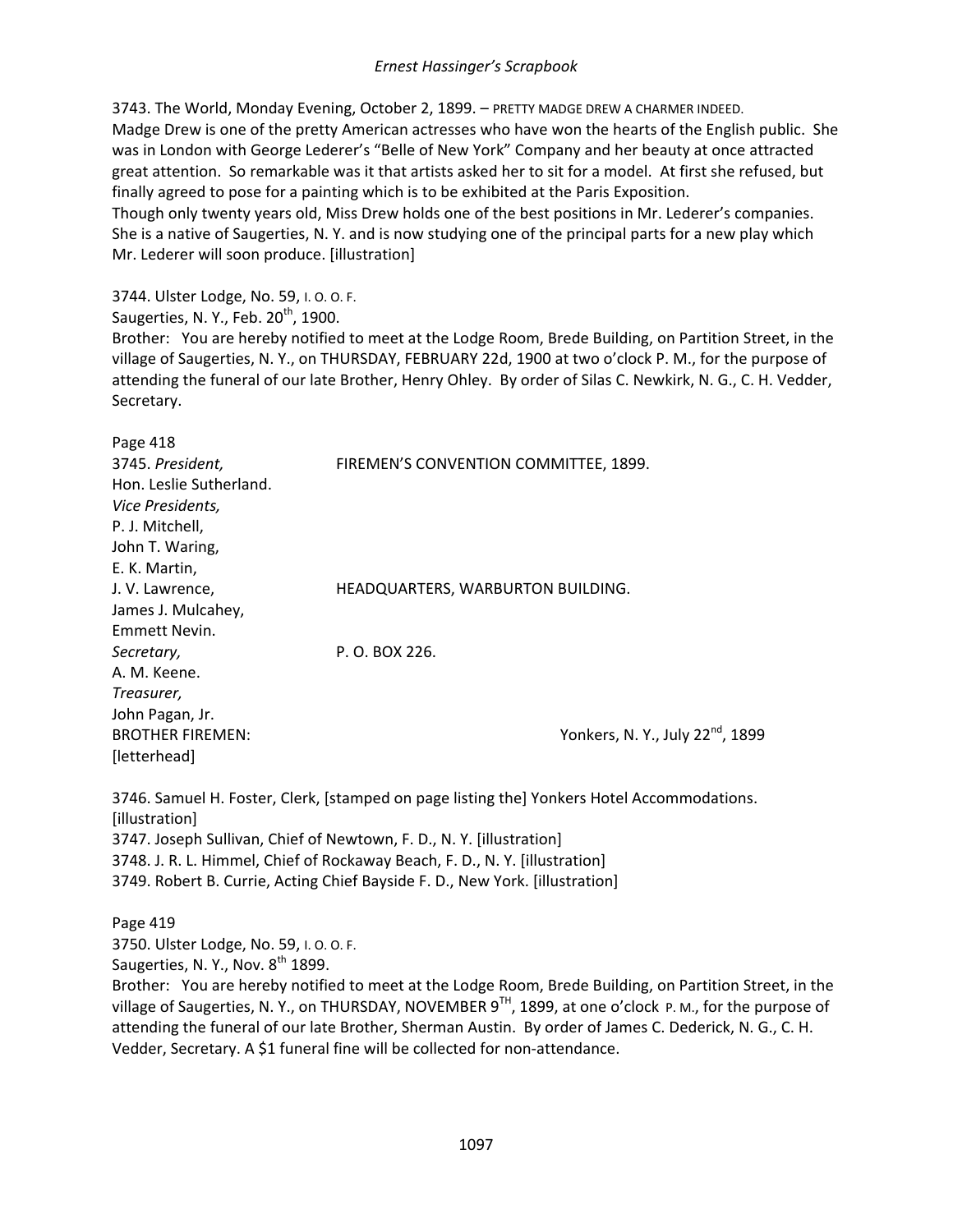3751. Saugerties Post, Saugerties, NY. Jan. 27, 1900. – The Firemen Called Out. A Slight Blaze on Elm Street Friday Evening.

For the first time in many months the fire bell was rung Friday evening, an alarm of fire having been raised about 8:45 o'clock. The firemen responded promptly, despite the freezing weather, and the scene of the conflagration was found to be at the residence of Howard Ricketson on Elm street. First Assistant Chief James Teller with assistant L. H. Kleeber were on hand and directed the work of the fire laddies, not much being required, although two lines of hose were attached to the hydrants nearby. The fire was slight and did not do much damage, only burning up a bed, smothering a canary bird and ruining the carpets and mats. The origin of the fire is unknown, Ricketson, his wife and child, having gone over to his parents to spend the evening. Returning to the house to get something he discovered the house full of smoke and raised an alarm at once. The house is owned by Charles Hallenbeck and was insured for \$1000 in Darbee and Clum's agency. Ricketson carried no insurance.

3752. Saugerties Post, Saugerties, NY. Oct. 29, 1900. - JOHN VANDEBERG KILLED. His Horse Ran Away at Saxton. - With James O. Beers, of this Village, He was on a Hunting Trip.

Just as we go to press, word reached us that John Vandeberg, of Bridgeville, Delaware, was instantly killed this afternoon at Saxton. With his friend James O. Beers, of this village, he started off on a hunting trip on the mountain this morning, and from the meagre information we could obtain, their horse had run away and Vandeberg had been thrown out and striking in the road on his head was instantly killed. Vandeberg was well known in this village. Belch & Keenan, the undertakers, were notified and at once started for Saxton to take charge of the remains.

| 3753. STATE          | <b>STATE</b>         |
|----------------------|----------------------|
| Senator,             | Senator,             |
| Allen Macdonald.     | Allen Macdonald.     |
| <b>STATE</b>         | <b>STATE</b>         |
| Senator,             | Senator,             |
| Allen Macdonald.     | Allen Macdonald.     |
| <b>STATE</b>         | <b>STATE</b>         |
| Senator,             | Senator,             |
| Allen Macdonald.     | Allen Macdonald.     |
| <b>COUNTY</b>        | <b>COUNTY</b>        |
| Members of Assembly, | Members of Assembly, |
| Leonard Hardenbergh, | Leonard Hardenbergh, |
| Herman Landon.       | Herman Landon.       |
| Sheriff,             | Sheriff,             |
| Benjamin Harcourt.   | Benjamin Harcourt.   |
| Clerk,               | Clerk,               |
| Jacob Snyder,        | Jacob Snyder,        |
| Coroners,            | Coroners,            |
| John M. Newkerk,     | John M. Newkerk,     |
| Mynerd Post,         | <b>Mynerd Post</b>   |
| Philip Hoornbeck,    | Philip Hoornbeck,    |
| James Tannery.       | James Tannery.       |
| [hand dated 1834]    |                      |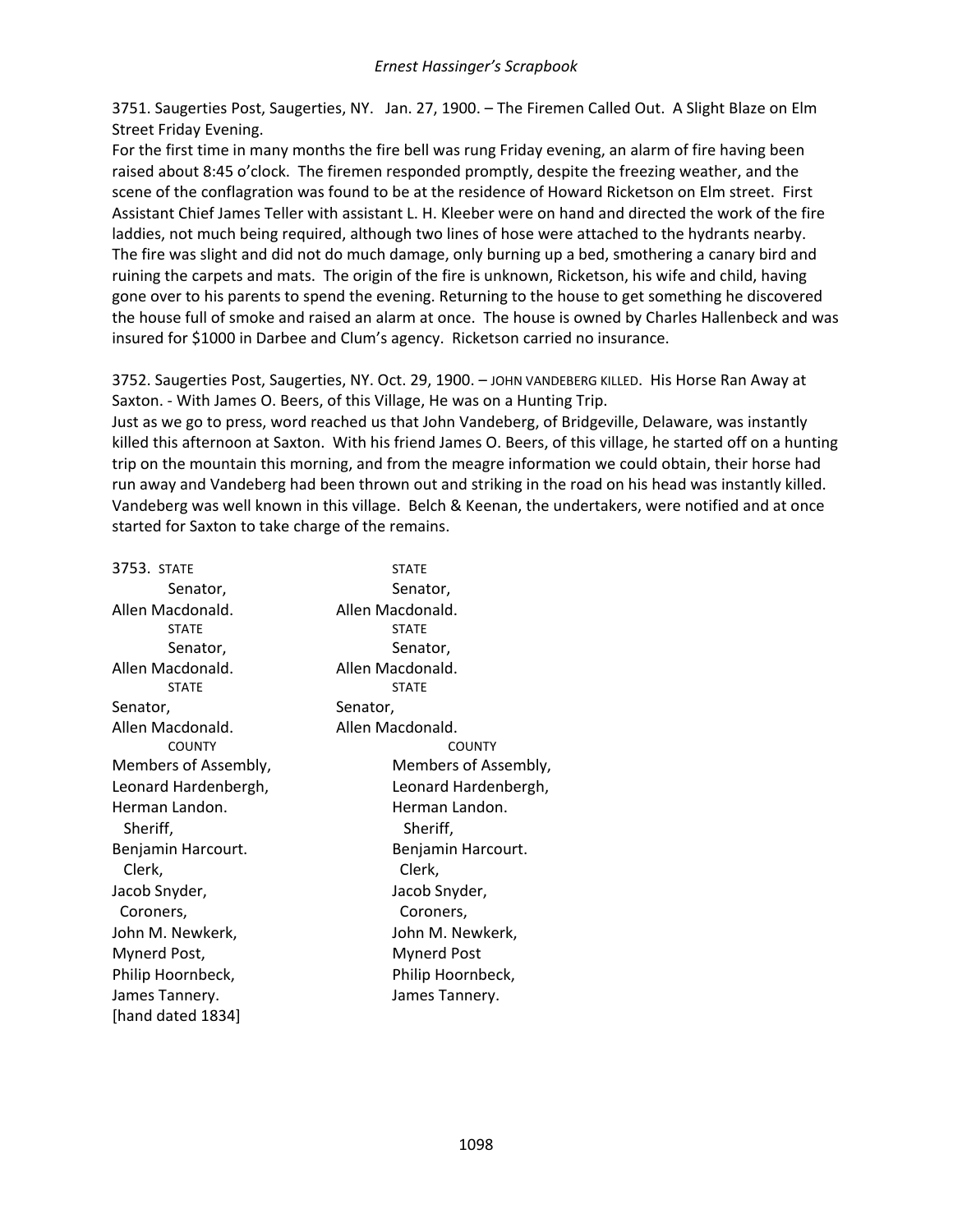3754. Saugerties Daily Telegraph, Saugerties, NY. Jan. 30, 1900. A Luther League Organized. Officers Elected – Committees Appointed – Its Objects and Aims.

A Luther League was organized in the Sunday School room of the Reformed Evangelican [*sic*] Lutheran Church on Monday night with twenty charter members. The report of the committee on Constitution was adopted without change. Officers for the year were elected as follows:

President, Rev. Oscar Krauch; Vice-President, Mary Seamon; Secretary, Jacob B. Bruckner; Treasurer, Henrietta Seamon.

Committees: Program – Anna Voerg, Mrs. Krauch, John Diedrick.

Refreshment – Mrs. Yake, Mamie Kipper, Anna Hassinger.

Calling – Rev. Mr. Krauch, Henrietta Seamon, Emma Bruckner.

The object of the Society is to interest the members in the history, doctrines and usuages [*sic*] of the Evangelical Lutheran Church, to promote spirituality and develop and foster a spirit of Christian fellowship among the members, to visit the sick and render them all possible aid. For this purpose the meetings are of a twofold kind, business – devotional and social. The business meeting is to be held on the second Monday of each month, and is followed by a brief lecture by the pastor and a free discussion.

The social meetings are held every two months, the first one to be given on Washington's Birthday at the parsonage.

Any person of christian [*sic*] character is eligible to associate, and any member of a Lutheran Church to active membership.

3755. Saugerties Daily Telegraph, Saugerties, NY. Dec. 11, 1900. – The Charter Election. Two Tickets in the Field – The Water Works Proposition Adopted.

The annual charter election took place today. Two tickets for village officers were in the field and the result is announced as below:

|                 | For Directors,           |     |
|-----------------|--------------------------|-----|
| Ward No. $1 -$  | John T. Washburn,        | 244 |
|                 | Charles McNally,         | 223 |
| Ward No. $2 -$  | Richard B. Overbagh,     | 224 |
|                 | Denis McLaughlin,        | 243 |
| Ward No. 3 -    | Samuel M. Gray,          | 226 |
|                 | Jeremiah P. Russell,     | 243 |
|                 | For Treasurer,           |     |
| Wm. H. Eckert,  |                          | 469 |
|                 | For Collector,           |     |
| David E. Abeel, |                          | 200 |
|                 |                          |     |
| John Crowley,   |                          | 268 |
|                 | For Assessors,           |     |
| Ward No. $1-$   | Charles E. Cornwell,     | 469 |
| Ward No. $2 -$  | Franklin Fuller,         | 225 |
|                 | John C. Shults,          | 241 |
| Ward No. $3 -$  | Andrew Jacobs,           | 215 |
|                 | Ezra Carnright,          | 251 |
|                 | For Fire Wardens,        |     |
| Ward No. $1 -$  | James Reynolds,          | 439 |
| Ward No. $2-$   | Ernest Hassinger,        | 439 |
| Ward No. $3 -$  | John A. Snyder,          | 439 |
|                 | Water Works Proposition, |     |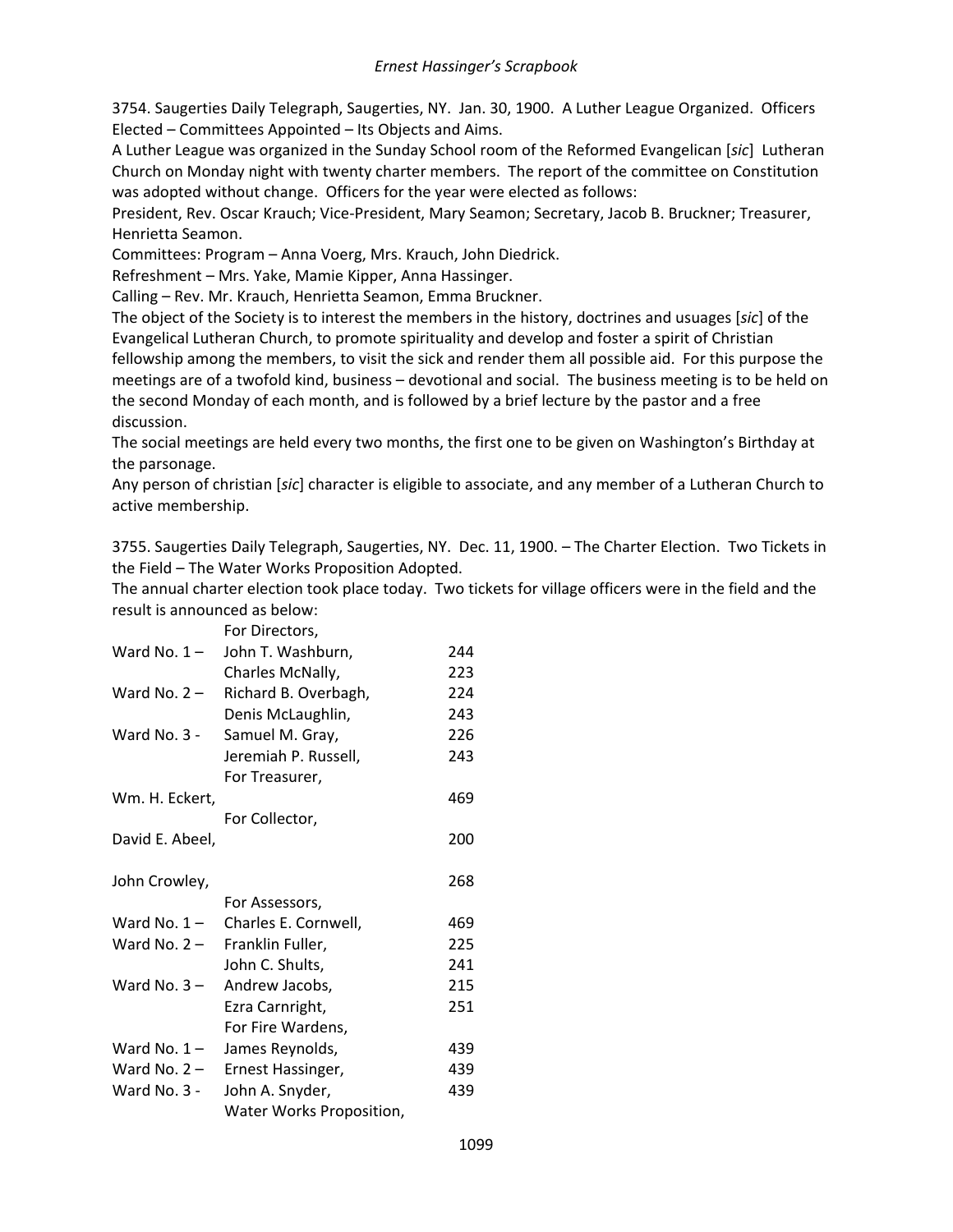The vole on the Water works proposition resulted as follows:

| For,         | 107 |
|--------------|-----|
| Against,     | 58  |
| Majority for | 49  |

# Page 420

3756. Saugerties Daily Telegraph, Saugerties, NY. Oct. 4, 1899. – The Democratic Caucus. – School Commissioner, Assembly and Town Delegates Chosen

According to call the Democratic electors of the town of Saugerties assembled in caucus Tuesday night in the several election districts and chose delegates to the School Commissioner, Assembly and Town Conventions.

The electors of district Nos. 1, 2, and 3 met at the court room and organized by choosing Henry A. Ohley chairman and John C. Shults, secretary. The following delegates were chosen. SCHOOL COMMISSIONER CONVENTION.

| 1 <sup>st</sup> District, | Ira Porter,             |                      |
|---------------------------|-------------------------|----------------------|
|                           | Ernest Hassinger        |                      |
| $\mathbf{u}$<br>2d        | John C. Shults          |                      |
|                           | George Gordon           |                      |
| $\mathcal{U}$<br>3d       | Denis McLaughlin        |                      |
|                           | John O'Connor           |                      |
|                           |                         | ASSEMBLY CONVENTION. |
| 1 <sup>st</sup> District, | <b>Charles Wilbur</b>   |                      |
| $\iota$<br>2d             | Peter D. Curley         |                      |
| $\iota$<br>3d             | James Sickles           |                      |
|                           |                         | TOWN CONVENTION.     |
| 1 <sup>st</sup> District, | <b>Irving Russell</b>   |                      |
|                           | <b>Charles Slater</b>   |                      |
| $\epsilon$<br>2d          | F. J. Durgan            |                      |
|                           | Henry Miller            |                      |
| $\mathbf{u}$<br>3d        | James D. Barber, Jr.    |                      |
|                           | <b>Patrick McCarthy</b> |                      |
|                           |                         |                      |

The caucus gave the delegates power of substitution, after which it adjourned *sine die.* The delegates chosen in the other districts of the town could not be learned up to the time THE TELEGRAPH went to press.

3757. Saugerties Post, Saugerties, NY. March 22, 1900. - The Weather as Reported From the Corner Drug Store. Fair to night and Friday. - Odd Fellows Meet

The annual meeting of the district grand committee of Odd Fellows of the district of Ulster was held at the rooms of Ulster Lodge in this village Wednesday afternoon. District Deputy Grand Master James Smith, Jr., called the meeting.

After the usual business the election of the District Grand Master took place. The candidates were W. I. Staples of Advance Lodge, Marlborough, James H. Carew, of Ulster Lodge, of this village, Wm. Prull, Sr., of C. S. Clay Lodge, Charles Horton, of Kingston Lodge, and Wm. J. Riddick, of Kosciusko Lodge, of Kingston. There were 88 Past Grands, representing ten different lodges, present.

On the first ballot James H. Carew received 3 votes, Staples 1, Prull 13, Horton 3 and Riddick 24. On the second ballot Riddick received 50 votes and Carew 38. Riddick was declared elected. William E. Wolven, of Confidence Lodge, this village, was elected secretary, and W. C. Dolson, of C. S. Clay Lodge, of Kingston, treasurer. The next meeting will be held at the lodge rooms of Kosciusko Lodge at Kingston.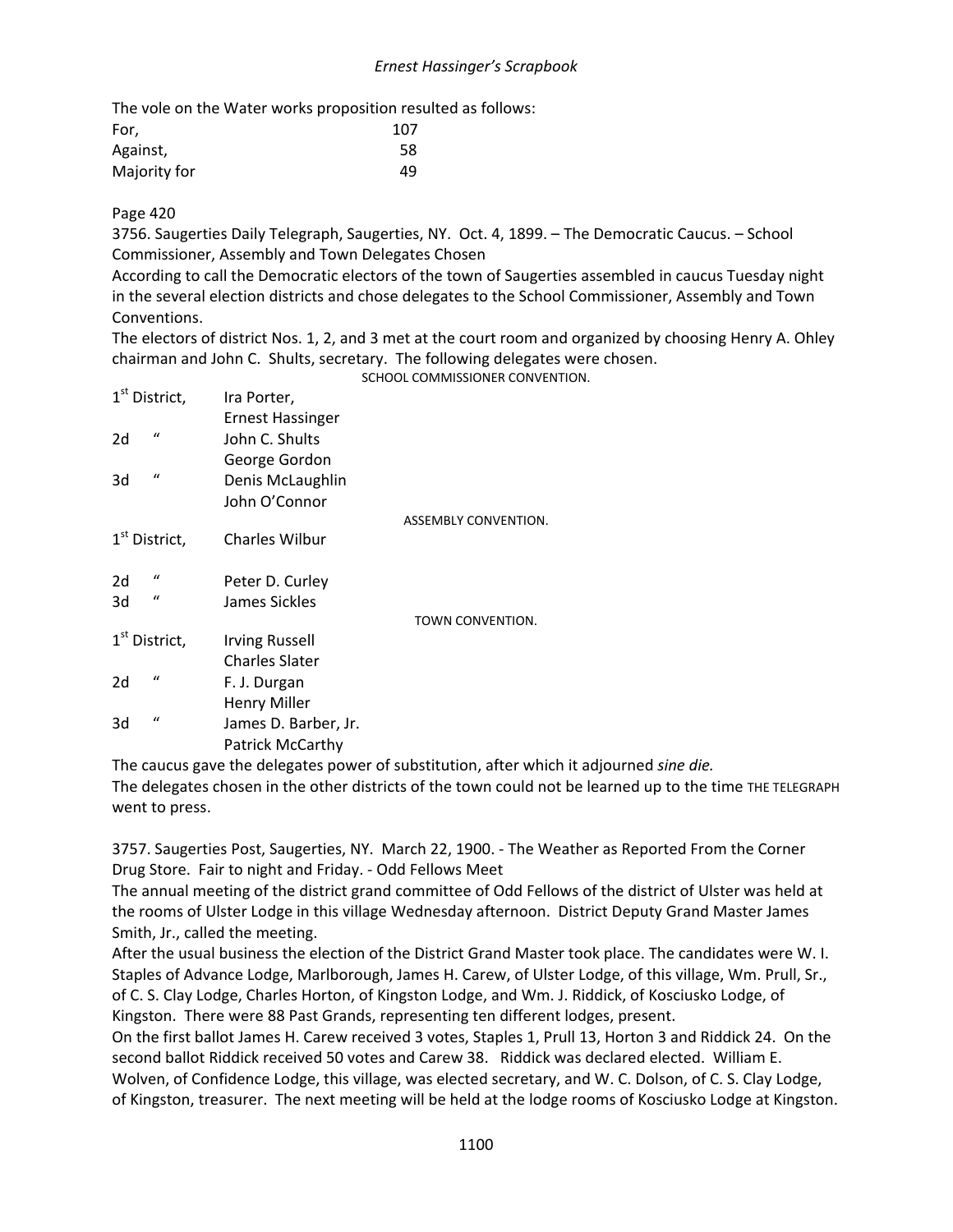3758. Saugerties Post, Saugerties, NY. Nov. 16, 1900. - A GREAT DAY FOR GLASCO. – Big Firemanic Demonstration In The Brick City. – A Parade of Firemen and Banquet, Besides a Flow of Oratory and Grand Dance.

Never since the formation of our neighboring burg, the "brick city," Glasco has its inhabitants witnessed such an outpouring of people, - Saugerties and the neighboring towns being well represented, - and demonstration as occurred on Thursday, when the new Fireman's hall was dedicated with appropriate exercises. There was a large parade of visiting firemen, besides the home company, who held their own with their guests, and although the skies were lowery, and falling flakes of snow, kept their presence to the inclement weather, yet everything passed off in a manner serene to all. It was a great day for Glasco and it will be written down by the future historians as an event of great moment to the citizens of the place; and they might well feel proud of the occasion, for it exemplifies one of the noblest gifts of a great man's great heart – Charles Mulford, and that name to day has a warm spot in everyone's heart e'en from the youngest to the oldest resident. It was Mulford's day and he bore the honors and plaudits showered on him in that most, unassuming way so characteristic of his large nature and heart. THE PARADE AND DECORATIONS.

The citizens of the place fully realized the hugeness of the occasion and in honor of it, liberally and profusely draped, decorated and festooned their homes to give homage, not only to their own, but also the visiting fire laddies. Everywhere "Old Glory" waved to the breeze and in its flutters, silently spoke of the welcome for all. No matter where the eye roamed, the stars and stripes were displayed and gave added emphasis to the reception tendered. About 2 o'clock, the visiting companies arrived and after partaking of the delicious edibles prepared by the ladies of Glasco, who deserve much credit and praise for the way in which they catered to the wants of the gallant fire fighters, the column was formed. John Maginnis was grand marshal, and he was assisted by a staff of competent aids. The companies all were handsomely uniformed and some drew their pretty apparatus, the formation being as follows.

> Williamson Band, New York Exempts, Saugerties Exempts, Barman Drum Corps, F. S. Ormsbee Engine Co., Tivoli, Weiner Hose Co., Kingston, in carriages, Catskill Drum Corps, R. A. Snyder Hose Co., Saugerties, Laflin Drum Corps, Laflin Hose Co., Saugerties, Elting Drum Corps, Hudson, J. L. DePeyster Hose Co., Tivoli, Weber Hose Co., Rondout, Cordts Hose Co., Rondout, Washington H. & L. Co., Saugerties, Mulford Engine Co., Glasco.

The line of march was down to the store of Washburn Bros., thence to the home of Charles Mulford, to Fireman's Hall, up the Saugerties road, then down the Flatbush road, returned to Broadway to the hall, where they dismissed.

#### THE DEDICATION EXERCISES.

As soon as the parade was over the firemen were escorted to the hall upstairs where the dedication exercises took place and when the assembly was called to order by Mr. Mulford over 600 people were crowed in the hall. The services were opened by prayers by Revs. J. H. Fyle of the Methodist, and Richard Dewitt, of the Reformed churches. Rev. M. J. Murray, pastor of St. Mary's church, this village, was the first speaker and he was at his best, his entire address being filled with excellent thought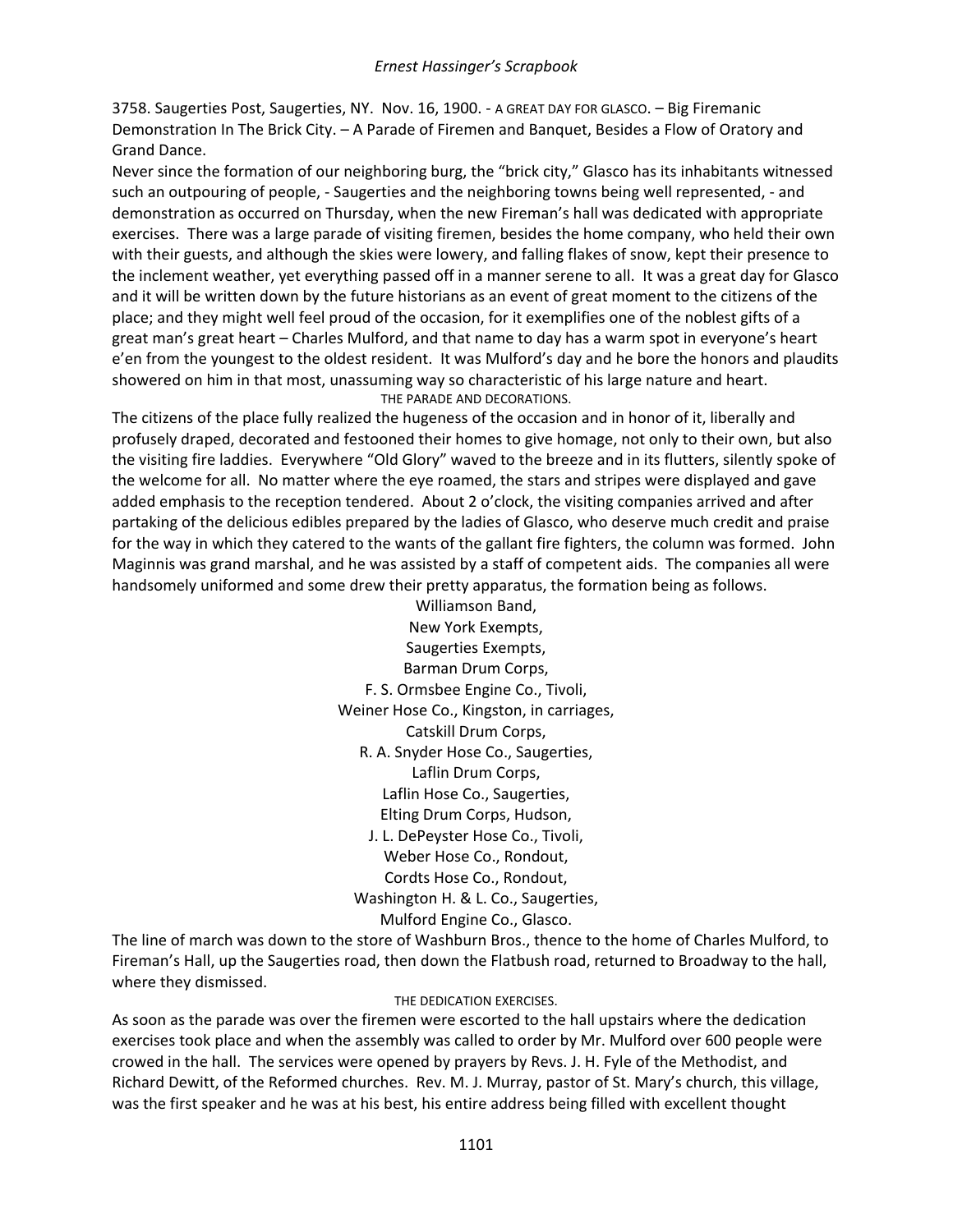interspersed with humor. Father Murray said it as a great day, not only for Glasco, but for Mr. Mulford, because to day he can see the accomplishment of a longed desire of his heart. He, to-day, was the greatest countryman in Glasco and were he to run for President or Governor, he would get the unanimous vote of every citizen of Glasco and Saugerties, not excepting Flatbush. The speaker said the occasion reminded him of a certain lawyer, who has recently became prominent and in an address to a jury when trying a case, mentioned that he was a fellow countryman, one who grew up between two cornstalks, whereupon a wistful juror pertly replied.. "A pumpkin, indeed." I do not think Mr. Mulford is a pumpkin in that sense, but he is a great pumpkin, for to-day this building is the effort of his great heart and his memory will forever perpetrated [*sic*] in the heart of the people. This my friends is the city hall of Glasco, a credit to the place and Mr. Mulford. In this building firemanic fellowship, the pleasure and joy of every fireman's life, may be stimulated and be productive of much good. In closing I want to tell you the story of the first test of the chemical engine of the Mulfords. Before they started out they arranged all plans and then visited a cafe to "wet" the engine, or christen it if you please. The fire was started and the alarm rung and off rushed the sturdy lads, pell mell to the scene, but for some reason of other the chemicals which they had put in their own building caused such a commotion that they were unable to work the engine and the building burned down and then from the Saugerties POST I learned that no life had been lost and the only trouble was the need of recharging the firemen with chemicals, which the incendiary did. Firemen, if you would avoid the fire of the future, be devoted to your duty and live holy lives. Do not be as the fireman I heard of who died and on his tombstone they placed the following epitaph, "He's Gone to his Last Fire." Men be brave and valiant in your service and live so that your life will be productive of much good. When Father Murray concluded he was greeted with prolonged applause.

The next speaker was Robert Nooney, foreman of the New York Exempts. He prefaced his address by speaking of the completeness of the engine house in every detail, due to Mr. Mulford, who we delight to honor. The calling of the volunteer fireman is the noblest thing mankind in America knows anything about and the volunteer firemen who are true to their lofty ideals of their calling make the best citizens. If they would be an honor and credit to their company and town they should leave "fire water" alone, for temptations beset a fireman everywhere, at home and abroad, and it needs a strong character to withstand much, when he has his red shirt on. As I paraded over the line of march to day and observed the Mulford Engine Co. I realized that they were a manly and noble looking lot of young men and men if you would be true to your company and town always elevate its tone wherever you go. Remember the battle flag or guidous [*sic*] of a fire company should never be trailed in the dust. Mr. Nooney was liberally applauded when he finished.

That noble old Firemanic Patriarch, Col. H. D. Laflin, of this village, was the last speaker, and he made a tip top speech. In opening his remarks the Colonel said he was glad it was getting dark for then you can't look at my face and dazzle me, so I cannot speak. I feel somewhat in the position of the girl who was the minister's daughter. She was a mute for many years, until one day while playing with a cat, she was bitten by the feline and then suddenly exclaimed "dam that cat" The minister hearing her speak rejoiced and said "thank God she has spoke." When I get through you'd have thanked God if I didn't speak. Mr. Mulford is worthy of all the enconiums that have been showered on him, for where can you fine a building more finely appointed and suitable for all purposes then this one, and he had set an example worthy of emulation. This enterprise has grown out of the largeness of the heart and he has borne the brunt of it all. It is a master's work and has been well done. Glasco fortunately is blessed with generous men. Mr. Williamson, Mr. Mulford's partner, having equipped and furnished a band with the finest uniforms and instruments procurable; and to other men in the languages of the Scripture, I would say regarding Mr. Mulford's gift, "Go thou and do likewise." There was loud cheering when Col. Laflin ended his speech.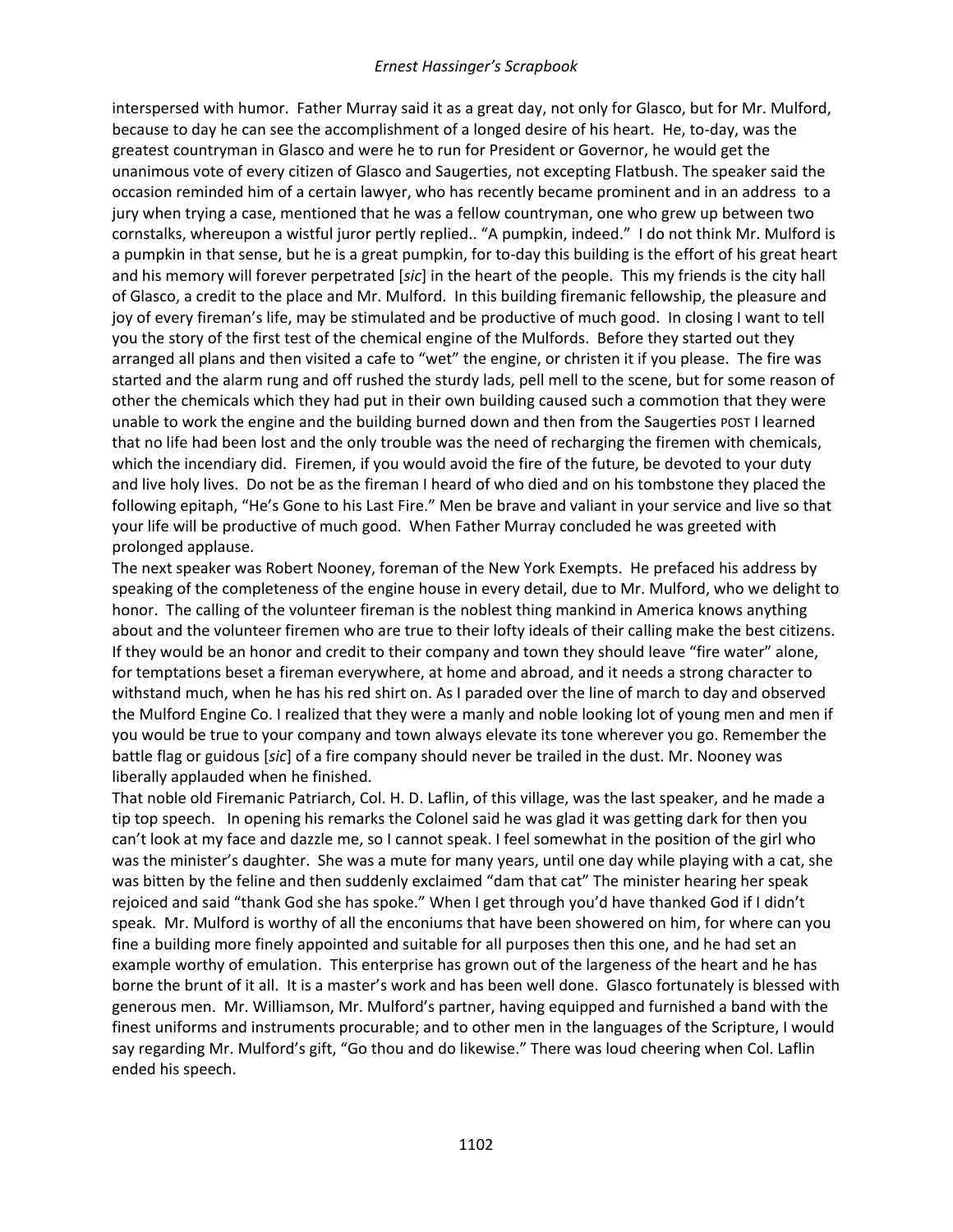## PRESENTATION TO MR. MULFORD.

Short after the closing speech had been made, foreman W. J. Schoonmaker, of the Mulfords, mounted the stage and in a brief speech, thanked all the visiting firemen for their presence and then presented Mr. Mulford with a fountain pen, saying do not accept it for it's value, but for the friendship and esteem it conveys, and may it serve you long, as we know your other pen has been used many times in writing out checks for us. Mr. Mulford was quite overcome and as loud applause greeted the gift, the crowd filed out of the hall, the visiting firemen returning to their homes, several remained to attend the ball which closed up the day. Taken all in all it was a memorable day for the Mulford Engine Co., and the people of Glasco.

## DESCRIPTION OF THE HOUSE.

The engine house is a handsome brick building, two stories high with a tower. The first floor is very conveniently arranged there being a room for housing the apparatus, meeting room, dining room, kitchen and toilet room. The kitchen is supplied with a range and full complement of dishes. The second floor is fitted up with a stage and has a seating capacity of about 500. It can be used for all purposes and makes a most cozy place to hold dances or other gatherings. The stage will be fitted up with scenery etc., and the building throughout will be lighted by acytelene gas. It is an ornament to the village in every sense.

### Page 421

3759. Saugerties Daily Telegraph, Dec. 5, 1899. - A DESPARATE DEED. – Attempted Murder and Suicide. - William Brown Shoots Rachel Kiersted and Tries to Blow Out His Brains.

A tragedy was enacted this morning at an early hour in the negro quarter of the town know as Crow Hollow which has resulted in the death of the would-be murderer and possibly that of his victim, both of whom are colored people. The murder and suicide was attempted by means of a revolver.

The man who committed the deed is William Brown, a boatman, about 32 years of age, and whose reputation in the community is none of the best. It is supposed the tragedy is the result of a drunken debauch superinduced by extreme jealousy.

The victim is a respectable colored girl named Rachel Kiersted, and she is about 18 years of age. Last Sunday Brown tried to induce the girl to marry him, which she refused to do, and it is said her refusal made him furious and he began drinking heavily.

Monday evening he went to Jewett's jewelry store and purchased a four barrel 32 calibre revolver made by the Forehand Arm Co., of Worcester, Mass., and a number of ball cartridges. After making the purchase he proceeded down town and met Stephen Bassett who tried to get possession of the weapon but he was unsuccessful.

Where Brown staid during the night is not quite certain but this morning about 4 o'clock he appeared at the home of Miss Kiersted and lay down upon the floor and went to sleep. He awoke about 7 o'clock and insisted upon going up stairs to Miss Kiersted's room. He was prevented on the first and second attempts but on the third attempt on flourishing his revolver he succeeded and on approaching the bed in which his victim lay shot her near the right ear. The ball did not penetrate the brain but was deflected and ran around the back part of her neck and lodged at the base of the skull.

After doing the dastardly act he turned the weapon upon himself and pulled the trigger, the ball entering the right temple, and passing though the brain lodged in the upper part of his skull.

Dr. Montgomery was sent for and gave all the aid in his power. He is of the opinion that Miss Kiersted will recover, but the would-be murderer was past all human help and he died about the noon hour. Saturday Brown went to the First National Bank and drew \$112 which he had on deposit, and went on a spree. On Sunday he hired a livery rig and took Miss Kiersted to Kingston for a ride. It was at this time she refused to marry him.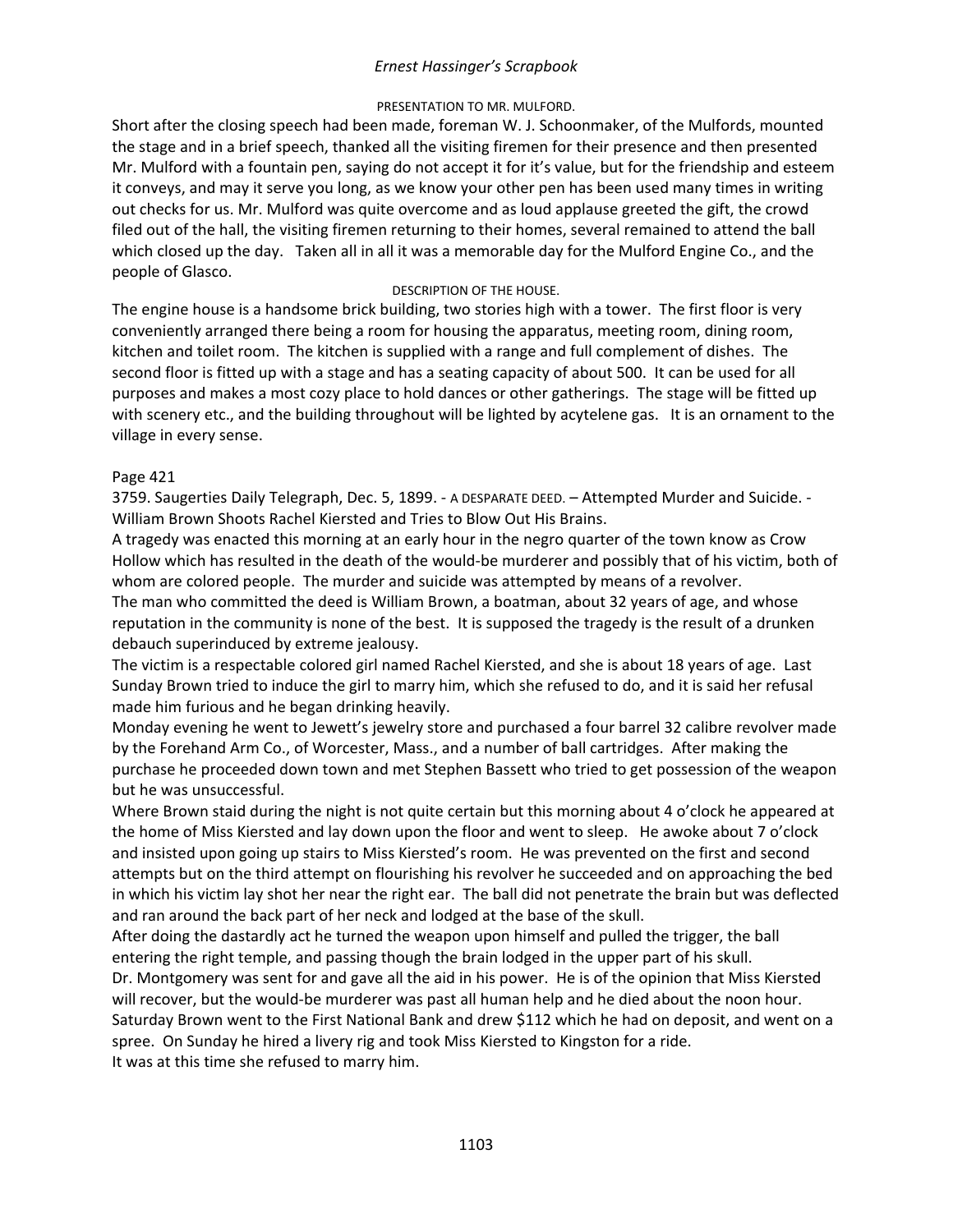Dr. Montgomery, as coroner, took charge of his personal effects including the revolver with which the deed had been committed and \$10.26 in money which was all that was left of the sum he had drawn on Saturday, and has them in his possession now.

3760. Supreme Regent, A. S. Robinson. RA. [illustration]

3761. Saugerties Post, Saugerties, NY. Jan. 5, 1900. – ANNUAL FIREMANIC ELECTIONS. – Two of Our Fire Companies Choose Officers. -The Ulster Lodge of Odd Fellows Also Install Their Officers – Elect on Thursday Evening.

The annual meeting and election of officers in Washington Hook & Ladder Co. occurred Thursday evening. Christ Huberts was elected an honorary member and the following officers were elected: William H. MacMullen, Foreman; Herford C. Coon, 1<sup>st</sup> Asst. Foreman; Charles Slater, 2<sup>nd</sup> Asst. Foreman; William Tracey, Captain; James P. Sweeney, Rec. Secretary; Isaac Lazarus, Treasurer; Lewis H. Kleeber, Dr. T. F. O'Dea, Trustees; Fred Hildebrandt, Delegate to H. R. V. V. F. A.

After the election refreshments both liquid and solid were served and a troupe of colored musicians entertained the members with vocal and instrumental selections, the meeting concluding with a grand cake walk in which the officers participated.

THE EXEMPT FIREMEN.

The annual election of officers of the Exempt Firemen's Association was held Thursday evening the following being elected:

Daniel N. Finger, Foreman; John McCormick, Sr., 1<sup>st</sup> Asst. Foreman; Herman Gleisner, 2d Asst. Foreman; Jeremiah Finger, Secretary; J. P. Russell, Treasurer; Denis McLaughlin, Rep. to State Ass'n.; D. N. Finger, Alternate; Herman Gleisner, Rep. to H. R. V. V. F. A.; John Dorlan, Alternate.

ULSTER LODGE, I. O. O. F.

At the regular meeting of Ulster Lodge I. O. O. F. held Thursday evening, District Deputy James Smith, Jr., with his staff of James H. Hommel, Grand Marshall; Isaac N. Griffis, Grand Warden; William Fields, Grand

Recording Secretary; Alfred Teetsel, Grand Permanent Secretary; James H. Carew, Grand Treasurer and Chas. F. Hamlin, Grand Inside Guardian, installed the officers elect as follows:

Silas C. Newkirk, Noble Grand; William M. Fiero, Vice Grand; Charles H. Vedder, Rec. Secretary; Robert Webber, Per. Secretary; John Seamon, Treasurer; C. F. Hamlin, Warden; Jas. Smith, Jr., Conductor; S. F. Barker, R. S. N. G.; Robert Espey, L. S. N. G.; John Lang, Sr., R. S. S. ; Charles Buckman, L. S. S.; Fred A. Keener, Chaplain; Howard Post, R. S. V. G.; Nathan Van Steenberg, L. S. V. G.; L. S. Brant, Inside Guardian.

3762. Post. March 22, 1904. [hand dated] Firemen Attention.

A meeting of the village Fire Department will be held in Firemens' Hall Tuesday evening, March 22<sup>nd</sup>, 1904, at 8:00 o'clock to make further arrangements for the convention to be held here in June. R. Ballman, Pres't. E. Hassinger, Sec.

3763. Saugerties Daily Post, Saugerties, NY. Dec. 12, 1899. BOTH PROPOSITIONS BEATEN. – No Ulster Avenue Road Improvement Next Year. – No Sewer Commission to be Established Either, It Being Defeated by a Majority of 41 Votes.

Charter election was held to-day and the taxpayers of Saugerties declared by their votes that they do not believe in improvements and that the place can get along in the same old way as it did of yore. It was an unwise decision and they will realize ere long the fallacy of their actions. Why they still cling to the methods of antediluvian times is like a Chinese puzzle – impossible to be solved. The rain interfered with the voting some and many did not go to the polls, but there was enough who went and they voted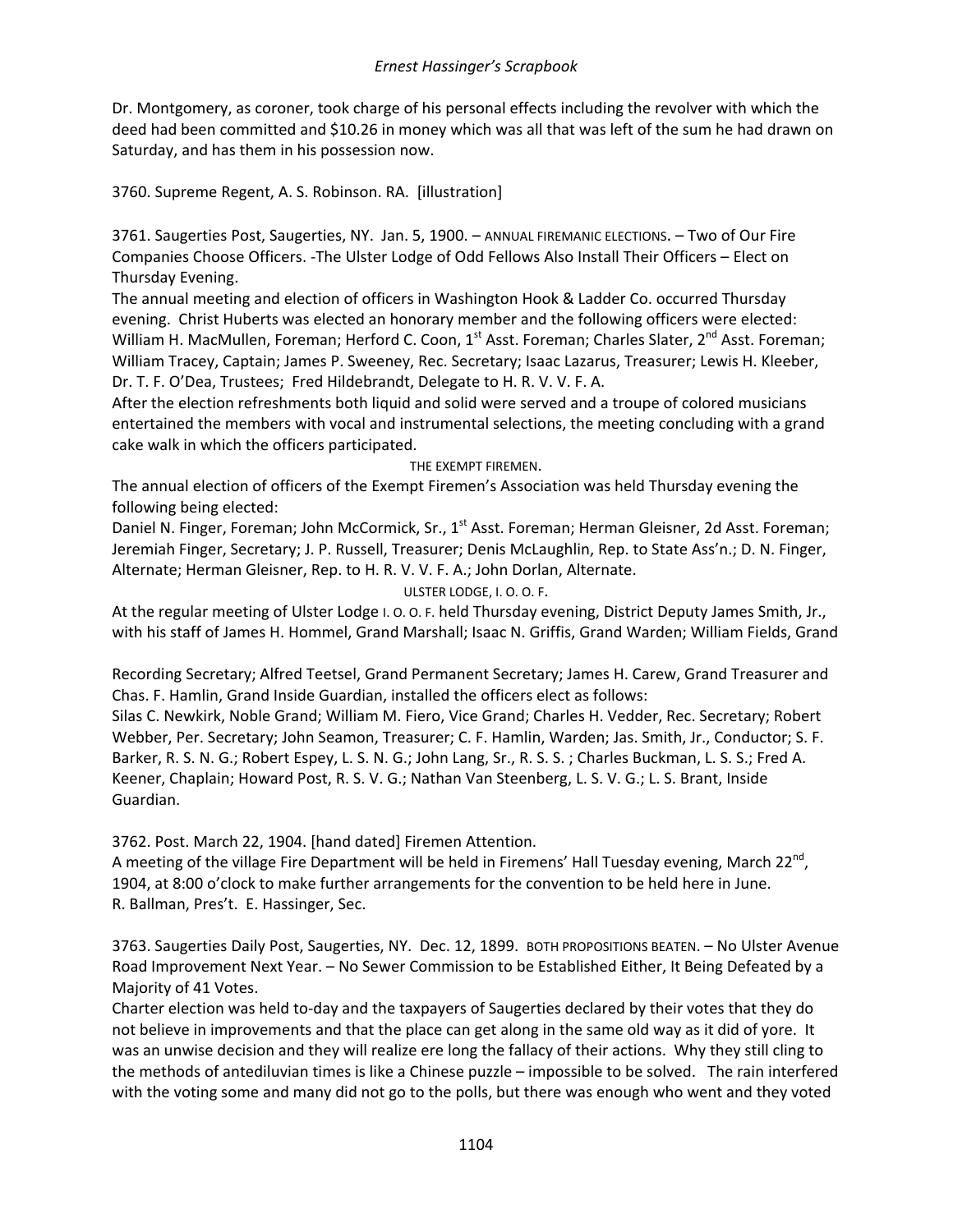negatively on both questions, some of them being women. The total vote polled on the officers was 155 and on the questions 137. The following was the vote.

| Directors - Ward No. 1.                           |                                          |
|---------------------------------------------------|------------------------------------------|
| John McCormick, Sr.,                              | 112                                      |
| Ward No. 2.                                       |                                          |
| William Ziegler,                                  | 112                                      |
| R. A. Snyder,                                     | 1                                        |
| Harry Thomas,                                     | 1                                        |
| Ward No. 3.                                       |                                          |
| Albert Rowe,                                      | 113                                      |
| Norman Cunyes,                                    | 1                                        |
| Collector.                                        |                                          |
| John E. Shults,                                   | 114                                      |
| John Crowley,                                     | 14                                       |
| D. E. Abeel,                                      | $\mathbf{1}$                             |
| Treasurer.                                        |                                          |
| Wm. H. Eckert,                                    | 115                                      |
| John Crowley,                                     | 1                                        |
| Assessors - Ward No. 1.                           |                                          |
| C. E. Cornwell,                                   | 112                                      |
| Wm. Anderson,                                     | $\mathbf{1}$                             |
| Ward No. 2                                        |                                          |
| Franklin Fuller,                                  | 119                                      |
| Ward No. 3.                                       |                                          |
| J. P. Russell,                                    | 120                                      |
| Fire Warden - Ward No. 1.                         |                                          |
| James Reynolds,                                   | 120                                      |
| Ward No. 2.                                       |                                          |
| Ernest Hassinger,                                 | 117                                      |
| James Paterson,                                   | 1                                        |
| F. A. Jewett,                                     | $\mathbf{1}$                             |
| Ward No. 3.                                       |                                          |
| John A. Snyder,                                   | 120                                      |
| Questions Submitted,                              |                                          |
| Shall \$1000 be spent on Ulster Avenue next year? |                                          |
| For,                                              | 61                                       |
| Against,                                          | 69                                       |
| Majority against 8.                               |                                          |
|                                                   | Shall a Sewer Commission be Established? |
| For,                                              | 45                                       |
| Against,                                          | 86                                       |
| Majority against 41.                              |                                          |

3764. Saugerties Post, March 22, 1904. [hand dated] - Mrs. Luther Hommel Attempts to Put Out a Fire. A fire at the residence of Luther Hommel on Washington avenue, called out the firemen this morning. The fire was caused by a burning oil stove in the kitchen. Mrs. Hommel on discovering the blaze attempted to extinguish it and had her face and hair badly singed. The firemen with the aid of a few pails of water kept the fire confined to the kitchen and put out the blaze. The loss is covered by insurance in the agencies of Eckert & Snyder and H. T. Keeney.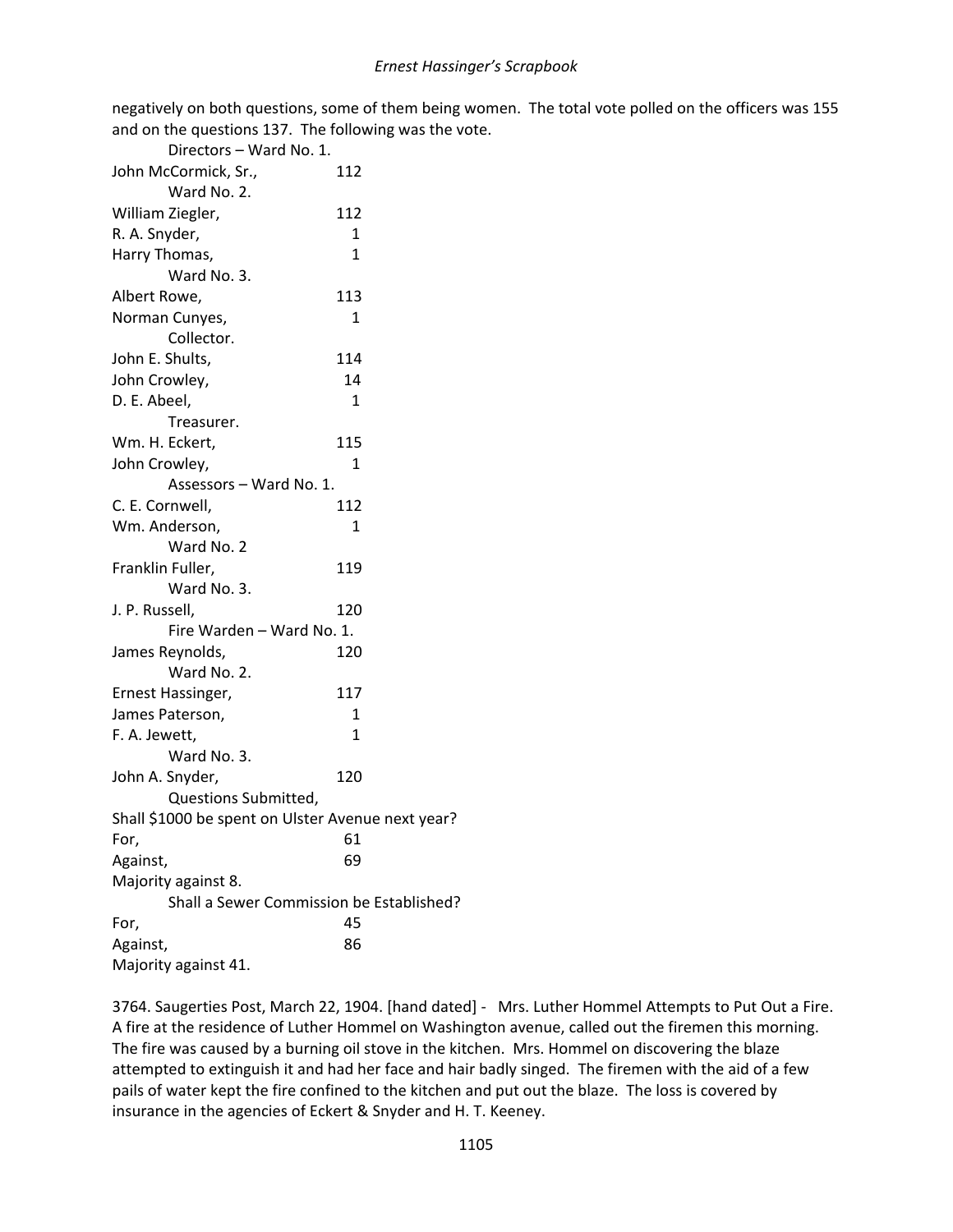3765. Saugerties Daily Post, Saugerties, NY. July 3, 1900. – A SAD DROWNING CASUALTY. Young Man Loses His Life Sunday Afternoon. – While Bathing in the Upper Esopus Creek in a Deep Spot in Front of the Slate Rocks.

The first and sad drowning casualty of the season occurred Sunday afternoon, in the upper Esopus, in front of the Slate rocks, when a young man gave up his life in a heroic endeavor to save another. The unfortunate young man was M. Gay Byrnes, youngest son of Mr. and Mrs. Michael Byrnes, of the Maple Grove House, and the circumstances which environ his death are sorrowing indeed. In company with his nephew, John Rogers, of New York city, who is visiting at his home, and Fred. Snyder, an employee of Mrs. Germond, they went to the Esopus to enjoy a bath. Snyder was the only one of the trio who could swim.

Arriving at the creek, they sought a spot above the Slate rocks, where it was shallow and they waded across. The current carried them down the stream some distance, so that when they were about to return, they were directly opposite the Slate rocks, one of the deepest spots in the creek. Not knowing their position, Snyder started off, Byrnes and Rogers following. Arriving at deep water, Snyder started to swim, and the two boys not realizing the depth of the water followed. Soon both were floundering about and Byrnes tried to help Rogers, extending him his hand. Snyder, seeing the predicament of both, grasped Rogers and brought him to shore. Before he could return Byrnes sank and never came to the surface again. Snyder and Rogers were both frightened and the latter hastened to the bath house of The Esopus Bathing Club and asked for help to rescue the body, Dr. Montgomery in the meantime being telephoned for. A number of members of the club responded and John A. Snyder succeeded in finding the body and brought it up. It was taken to the bath house platform and Dr. Montgomery endeavored to resuscitate it, but it was of no avail, life having ebbed out. He granted permission to remove the body and it was taken in charge by undertakers Belch & Keenan and removed to his late house. The drowned young man was a general favorite in his home and he will be greatly missed. Sympathy is extended the bereaved parents and family in their great sorrow.

3766. President Daniel F. Lafean, Royal No. 6, York Pa., 1904 [hand dated] [illustration]

# Page 422

3767. Saugerties Daily Post, Saugerties, NY. Oct, 29, 1900. – DEMOCRACY'S LEADER HERE. – Candidate Bryan Delivers a Speech. - At the West Shore Railroad Station From His Special Car Before a Large Crowd of People.

Saugerties was favored this afternoon with the presence of that peerless orator, the paragon and pride of the Democracy, Hon. William Jennings Bryan, of Nebraska, who is the standard bearer of the Democratic party in the present presidential campaign. Although here but a few minutes by, his magnetic and commanding personality, Mr. Bryan won the universal approbations and applause of his auditors, and in his brief speech expounded eloquently the principles he espouses.

When the special car, Rambler, on which Mr. Bryan and his party are making their tour, arrived at the West Shore station, nearly 3000 people had gathered, among which were the members of the Democratic club with their cannon and drum corps and they assisted in making the welkin ring. Mr. Bryan was especially gratified at the reception and before he began his brief address, John E. Kraft, of Kingston, State Committeeman from this district introduced him in a few fitting words. Mr. Bryan's talk was concise and convincing, replete with the great issues in the campaign. He spoke chiefly about imperialism and in his speech he outlined the policy which the people will approve or condemn. He said that years ago our country-men fought to give independence to the black man and are now denying it for the brown man. He said he wanted the people in the Phillippines [*sic*] to have an opportunity to work out their own destiny, guarded and protected under our flag. The people over there now cannot sing the "Star Spangled Banner," but instead they think that "there'll be a hot time in the old town to-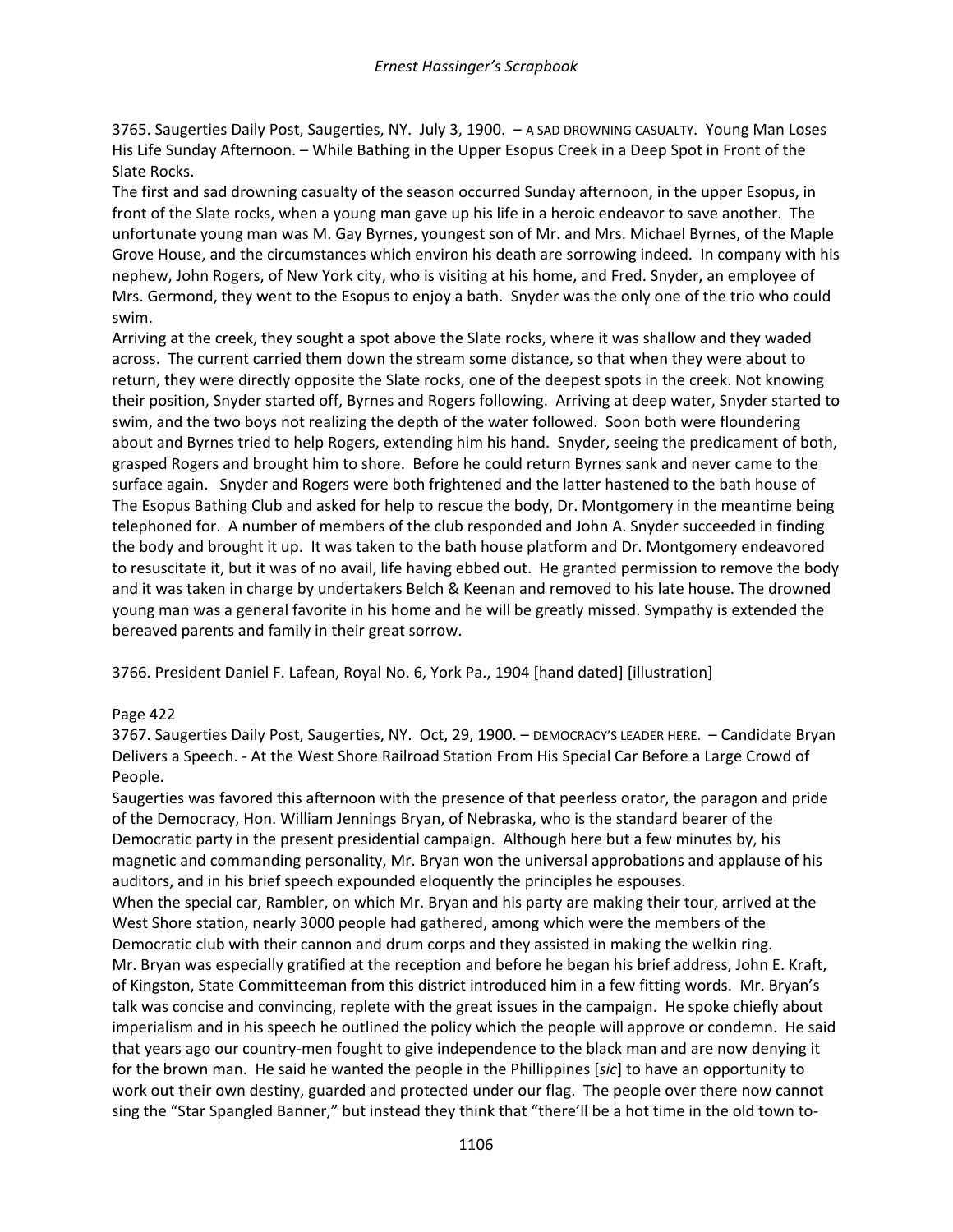night," is the national hymn. Mr. Bryan also said that he did not believe the Filipinos were incapable of self government, and that it was the greatest insult to the Creator to think that he had created people and did not furnish them with intelligence enough to govern themselves. While Bryan was speaking a Republican from Saxton, by the name of Benjamin blurted out, "How about North Carolina?" Mr. Bryan immediately turned around and said, "Where is that fellow?" I'll answer his questions and he did it effectively, referring to Porto Rico, where right of suffrage is denied the people. Several bystanders then seized Benjamin and he was roughly handled. While Mr. Bryan was speaking he and Mrs. Bryan were presented with a huge basket of white chrysanthemums from the ladies of Saugerties, a streamer of white satin ribbons with the name of Misses Anna Potts, Bertie Carnright and Wendell Canner being attached and the air rang with cheers as she appeared to receive them. As the train moved out there was tremendous cheering and many availed themselves of the opportunity of shaking hands with Mr. Bryan. [illustration]

3768. Saugerties Daily Post, Saugerties, NY. Sept. 27, 1900. - Laid at Rest. – Funeral of M. P. L. Loerzel One of the Largest Ever Held in This Village.

The funeral of M. P. L. Loerzel was held at his late residence, on Partition street, this morning, at 9:30 o'clock, and from St. Mary's church at 10 o'clock. R. A. Snyder Hose company attended in a body, Washington H. & L. company, Laflin Hose company and the Exempt Firemen's Association being represented by a delegation, as was Po'keepsie Lodge, B. P. O. Elks.

The funeral cortege left the house headed by the Saugerties Band, under the direction of James A. Sickles, who for many years was Mr. Loerzel's closest friend. The floral offerings were probably the largest and prettiest ever seen in this village. The pieces of his children, nephews and nieces, R. A. Snyder Hose, B. P. O. E., and those of personal friends were of most handsome designs. The funeral was one of the largest ever held in this village, St. May's church being packed to its utmost. The pall bearers were Ernest Hassinger, John M. Adams and Samuel Hallenbeck, Jr., of Snyder Hose Company, and Fred Garvin, Ernest Mann and John A. Castree, members of Po'keepsie Lodge B. P. O. E.

At the church a Soleman [*sic*] Requiem Mass was said, Rev. Father Ferris being the celebrant, Rev. Father Murray deacon and Rev. Father Turner, sub-deacon. James Sickles, a close friend of the deceased, sang with great feeling, "Lead Kindly Light," and Miss Lizzie Dillon sang, "Calvary," the choir sang "Nearer my God to Thee." At the conclusion of the services the band, which was stationed at the entrance of the church, played "Flee as a Bird to Your Mountain." The interment was in the family plot in St. Mary's cemetery.

### 3769. R. A. Bulletin, Feb, 1904. [hand dated}

The Bulletin is reminded of a story in this connection. A clergyman whose long service and ill health induced his parishioners to give him a vacation, embarked with his wife on an ocean steamer. The second night out a storm arose. After enduring the agony in his state room, he went on deck. He was horrified at hearing the sailors swearing vociferously while performing their duties. He spoke to the Captain: "You ought to stop those men from swearing; here we are on the verge of being launched into eternity, and their blasphemy is awful." Oh they are all right; this is only a little blow. When you see them quiet and not swearing then you may expect danger. The minister returned to his wife and told he what the Captain said. In an hour or so the storm had apparently increased so the minister whet on deck again. In a few minutes he entered the state-room, his face beaming with joy, and exclaimed: "Well, Mary, thank God, the sailors are swearing."

For twenty-five years the old-line journals have been vigorously misrepresenting the Royal Arcanum. It has [article ends.]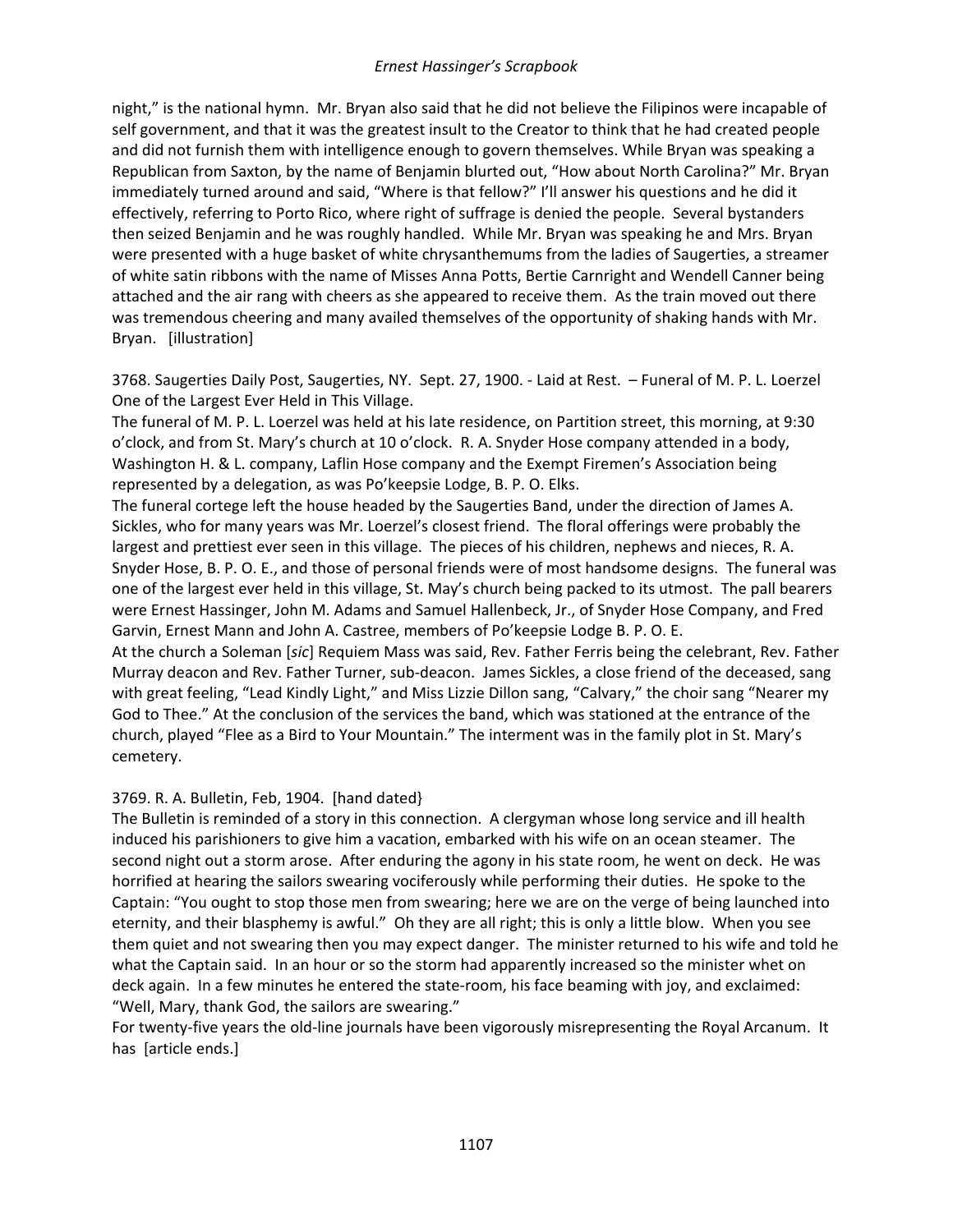3770. Saugerties Daily Post, Saugerties, NY. Sept. 11, 1900. - THE "BRAVEST" ON PARADE. – Annual Inspection of the Saugerties Firemen. Before Admiring Throngs Our Laddies Marched With Precision and Military Bearing Headed by Two Bands.

Before admiring throngs hand clapping and huzzas, the "bravest" of Saugerties marched this afternoon in annual parade to the step of martial music, creating as usual, a fine impression for virile bearing and deportment. It was a beautiful day, the canopy of nature overhead being effervescent with sunshine, lending it's mite to the sublimity of the occasion, one by the way, that could not be excelled for size anywhere. It was our fire laddies day, and they were the cynosure of every eye as they with perfect alignment, military step, and brilliant appearance, paraded to the delight of the town folks, in whose hearts for the firemen, there is warm admiration. The companies were at their best, and with their pretty uniforms, veneered with shining and sparkling helmets drawing glistening apparatus, it is no wonder they were applauded, for they were majestic indeed. There was the combination of uniforms, blue, cadet gray, green and fawn, the ensemble of which presented a kaleidoscopic appearance. In line were the old tops who had in years gone by done yeoman service in the warfare against the fire king, marching some with halting step, yet lauded for the good they had done. In line were the middle aged and younger men, the ones who are recruiting the ranks of the older ones and marched punctilious, firemen every inch. The day was all that could be desired, everything ostensibly conducing to the comfort and success of the laddies, and it will go down once more on the pages of our history as a festal event for our firemen. The companies assembling at Firemen's Hall, 1:30 o'clock, were inspected by the Board of Directors, Chief Dale and assistants Teller and Kleeber. Everything was found in ship shape, the column then forming for parade as follows;

> Chief Engineer and Assistants, Board of Directors in carriages, Catskill Band, George Handford, leader, Exempt Firemen's Association, H. D. Laflin Hose Co., Wm. V. McCormick, Foreman, Saugerties Band, James A. Sickles, Leader, R. A. Snyder Hose Co., Robert Ballman, Foreman, Washington Hook & Ladder Co., Wm. Mac Mullen, Foreman, Minnehaha Steamer, Charles Montross, Engineer.

The parade was made through the principal streets, the line of march having already been published. Everywhere the appreciation of the citizens was evinced in the profuse and liberal display of the stars and stripes and other national colors. After the parade, the firemen fatigued and weary were regaled with refreshments which they greatly enjoyed.

3771. Saugerties Daily Post, Saugerties, NY. Feb. 15, 1901. - ASSESSOR CORNWELL DEAD. – He Expired At Phoenicia Tuesday Afternoon. - He Had Been Ill a Long Time With Heart Trouble and His Demise Occurred at 1:30 O'clock.

The sad news that Charles Edward Cornwell, one of Saugerties' foremost residents, had died at the home of his daughter, Mrs. Jennie Eckert, in Phoenicia, was received here Tuesday afternoon and caused universal regret among the deceased's large circle of friends. The deceased had been ill a long time, with heart trouble and as the hands of the clock registered 1:30, his Spirit went back to the Creator who gave it. Deceased was born in this village, May 24, 1829, and had resided here almost all his life. At the early age of eight years he began work at the Ulster Iron Works and labored there until its shut down. After this he was employed in the paper mills. For many years he represented the First Ward, in the Board of Directors, and was also vice-president of that body one term. During the past two years he had been village Assessor. Mr. Cornwell was married to Jane Williams on December 25, 1850, and last Christmas the golden anniversary of their wedding was celebrated. Seven children were born to the, all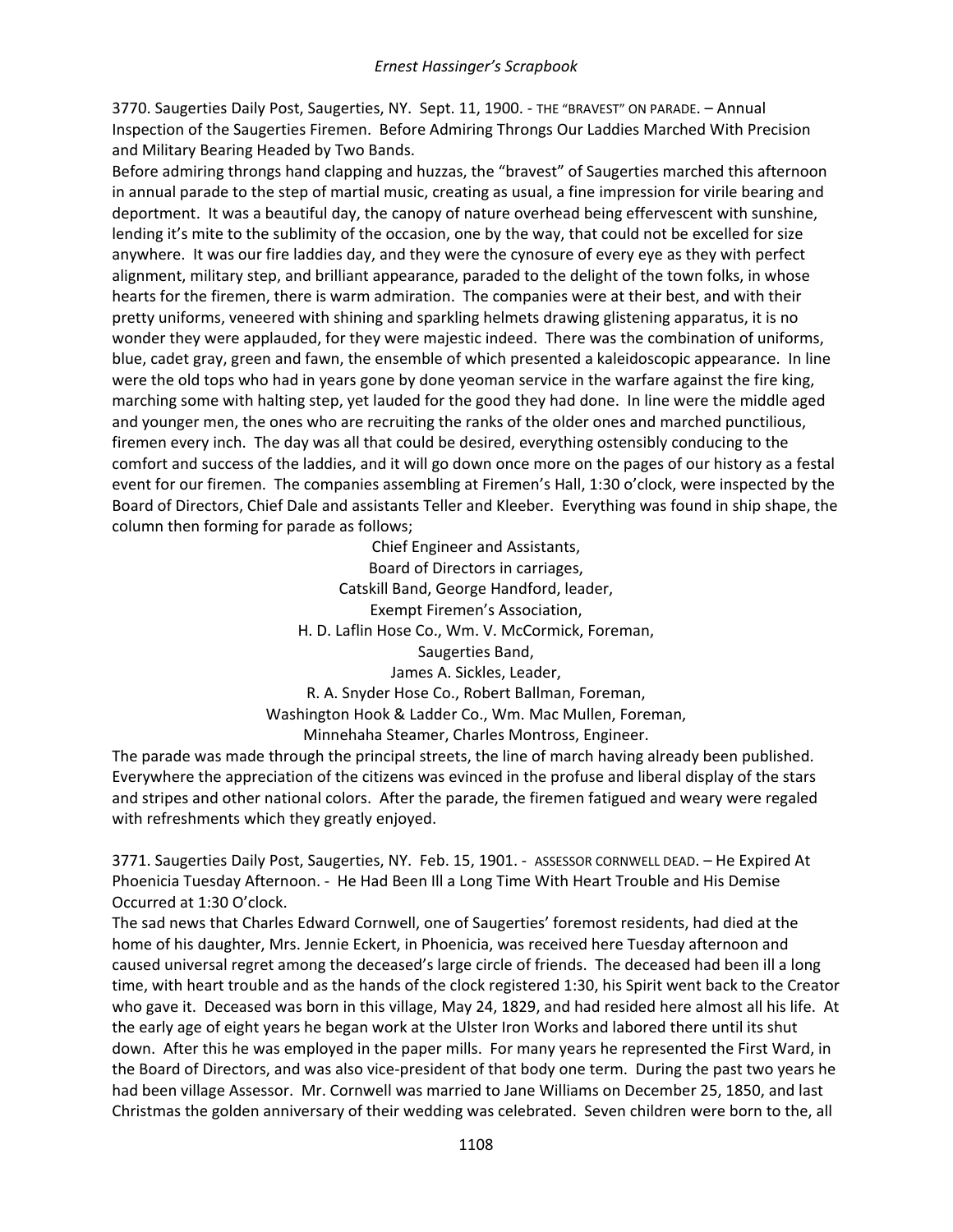of whom, with the widow, survive him. They are Theodore B. and Charles C., of this village; Isaac W. of Holyoke, Mass; Clifton G. of Philadelphia; Mary, wife of Madison Longyear, Belle, wife of Scott Van Buskirk, and Mrs. Jennie Eckert, of Phoenicia. Mr. Cornwell was at one time affiliated with Ulster Lodge F. & A. M. he was a sincere and devoted Christian man and was a member of the Baptist church, serving as deacon and president of the Board of Trustees for years, also as a teacher in the Sunday School and choirmaster. Mr. Cornwell was a man in every sense and his advice was sought by many, who learned to revere and honor him for his large and open heartedness and his influence could always be found working for the good of humanity. He was possessed of a firm, yet generous and cheery manner, and a disposition that was aglow with happiness. He was progressive in all things and sought ever to keep apace with the onward march of time and in all the positions he occupied, in business or church life, he performed his duty, faithfully and well. He will be missed greatly, especially in his church, where his sage counsel, came as a benison many times. He was one of its aggressive workers and always exalted the standard of christian [*sic*] living and the love that he bore for the church and the people was always manifest in his great kindness and liberality To the sorrow stricken family we tender out sympathy, felling that we with them, have lost a valued and helpful friend. The funeral arrangements have not been made as yet.

3772. Laid in the scrapbook are two sheets [four pages] of The New York Journal for July 22, 1899. One headline is: Ingersoll Meets Death With a Smile On His Lips.

Robert G. Ingersoll died suddenly, of heart disease, at his summer home at Dobbs Ferry, yesterday. His niece Eva Farrell, and his son-in-law Walston H. Brown are mentioned. Mr. Ingersoll had married in 1862. [illustration]

# Page 423

3773. Saugerties Daily Telegraph, Saugerties, NY. April 11, 1900. A SAD TRAGEDY. – The Insane Act of J. Albert Merritt. – He Shot His Mother Fatally and Then Blew Out His Own Brains – The Particulars. The first Saugerties people knew that J. Albert Merritt of Kingston had shot his mother and himself, was then the read it is Tuesday's TELEGRAPH. It was known to but two persons in Saugerties before it appeared in print in our paper, and the announcement created a sensation. It soon became the topic of general conversation and created a profound sensation. The particulars of the said affair is gleaned from our contemporary, the Kingston *Freeman*, of Tuesday:

James Albert Merritt, the well known uptown dry good merchant, shot his mother and then killed himself at about noon to-day. Mr. Merritt had been suffering from nervousness for several days. Dr. E. H. Loughran had prescribed for him. This morning he saw the doctor and said he never felt better in his life. He went to his store and attended to business as usual, being especially engaged in making preparations for a special Easter sale. At about noon he went home and asked for a bowl of bread and milk, which he ate in the dining room. He then walked into the sitting room with a revolver, which he held in his hand, and shot his mother; then went across the hall into the library, put the muzzle of the pistol to his temple and killed himself, the ball entering one temple and going out the other. Coroner Coutant was immediately notified and took charge of the case. Drs. E. H. Loughran, Jacob Chambers and Henry Van Hoevenberg are in attendance upon Mrs. Merritt, whose chances of recovery are doubtful.

Mr. Merritt, as is well known, has been managing the dry good business on Wall street under the firm name of James O. Merritt & Co. The business has been, so far as known, the most successful of its kind in this city. About three weeks ago Mr. Merritt and his mother returned from a long trip to Florida and Cuba, where he went for his health and he has since been attending closely to business. He was about town this morning and seemingly was all right according to those who saw and talked with him. The news of the tragedy soon spread all over the city, and knots of people gathered here and there talking of the dreadful affair.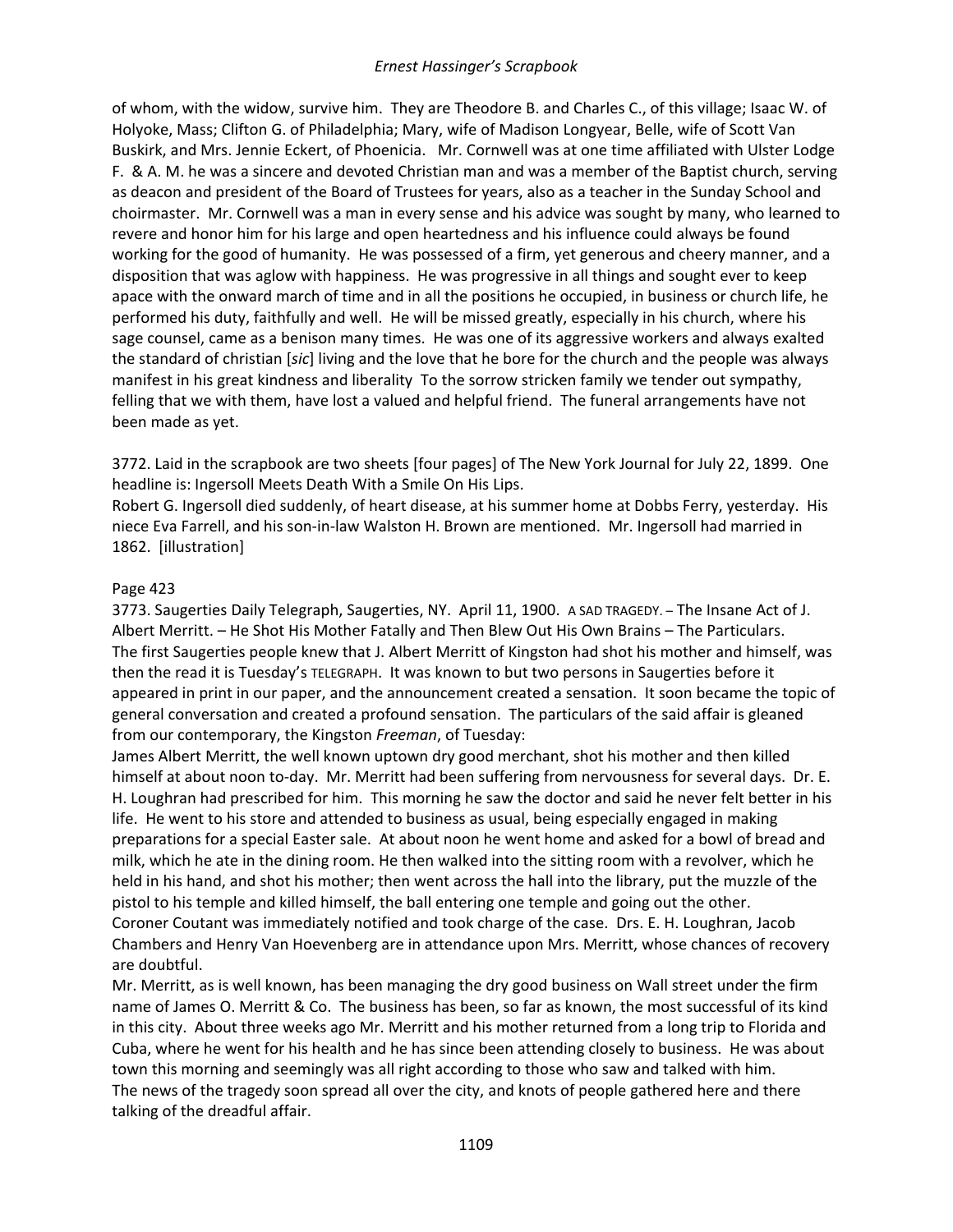J. Albert Merritt was the son of the late James O. Merritt, and was one of the most respected young men in the city. He was considered the most up-to-date business man in this section, his store being a model as to stock and fixtures. He was about 46 years of age, and a widower, his wife having died a number of years ago. She was Miss Kate Depuy, a daughter of the late Louis Depuy. He leaves no sisters of brothers. Mrs. James O. Merritt before marriage was named Van Deusen.

The shot which wounded Mrs. Merritt, struck her in the back of the head, and came out just below one of her eyes, passing under the brain without touching it. At first the physicians though she might recover, but later they changed their minds. She was able to converse, and give the details of the tragedy. She said that her son told her yesterday that at times he felt irrational, and felt that he might do some one an injury. This morning he felt quite sane again.

There was no witness to the tragedy except the victims, one of whom is dead and the other dying. However, the shots were heard by Lizzie Hughes, the domestic in the family, who gave the alarm. Mrs. Merritt was discovered in a sitting posture in the dining room. Mr. Merritt was found dead in the library, lying on his back.

Mr. Merritt's father, James O. Merrritt, whose name was retained at the head of the big dry good establishment on Wall street, suffered for some years with a mental disease, and was confined in a sanitarium for a long time previous to his death a few years ago. J. Albert Merritt was a calm, sensible business man, whose judgment was relied on by all who knew him. He was a trustee of the Kingston club. Had he wished, his popularity was such that he might have received high political honors. Last evening Mr. Merritt was at the Kingston Club, which was his favorite resort when he had an hour or two of leisure. He complained of not feeling well and gave the impression that he was suffering from the prevailing malady, the grip. He went home at an unusually early hour.

As to the dry good business which was brought to such a high state of prosperity through the business genius of Mr. Merritt, it is at present entirely a matter of conjecture as to whose management it will be under in the future. Of course the store was closed immediately after the receipt of the news of the tragedy.

Judge Clearwater was one of the first persons summoned, and, as counsel for the family, took temporary charge of affairs.

3774. Saugerties Daily Telegraph, Saugerties, NY. Jan. 25, 1900. - VALUABLE WATER POWER. – It Can Be Utilized For Manufacturing Purposes. – Description of the Plant Formerly Occupied by the Barclay Fibre Company – It Can be Purchased and the Price Has Been Fixed at \$75,000.

The property consists of about 9 ½ acres of land, thirty-one tenement houses. Large buildings of brick and wood. Dam on the Esopus creek with fall of 44 feet. Unfailing water power estimated now at 1200 horse power, but capable of immense increase. The property has the first right of 375 horse power. For an Electric Light and power plant it would be a splendid site, as the power is unfailing and capable of any increase.

The Town of Saugerties, through its Board of trade, will offer any reasonable inducement to investors, depending on the character of manufacture to be started, number of employes, &c, &c.

The following is a description of the water power, condition and character of the buildings, and other information taken from the report of M. E. Evans, Civil Engineer who made a careful examination in 1899.

The Esopus Creek rises in the Catskill Mountains some 68 miles from the Hudson River. It is fed by numerous small brooks and creeks having their sources at elevations of 1200 to 2000 feet above the tide. The territory drained is 468 square miles in extent, about 90 per cent. of which is mountainous. As a source of water supply this territory is improving with the growth of the young timber which is replacing the formerly cut down to supply fuel for the locomotives and brickyard. The rainfall of this water-shed is normal for the Hudson River Valley, but the cutting of the timber of the mountain slopes reduced the storage capacity to such an extent that the rains are followed by spasmodic freshets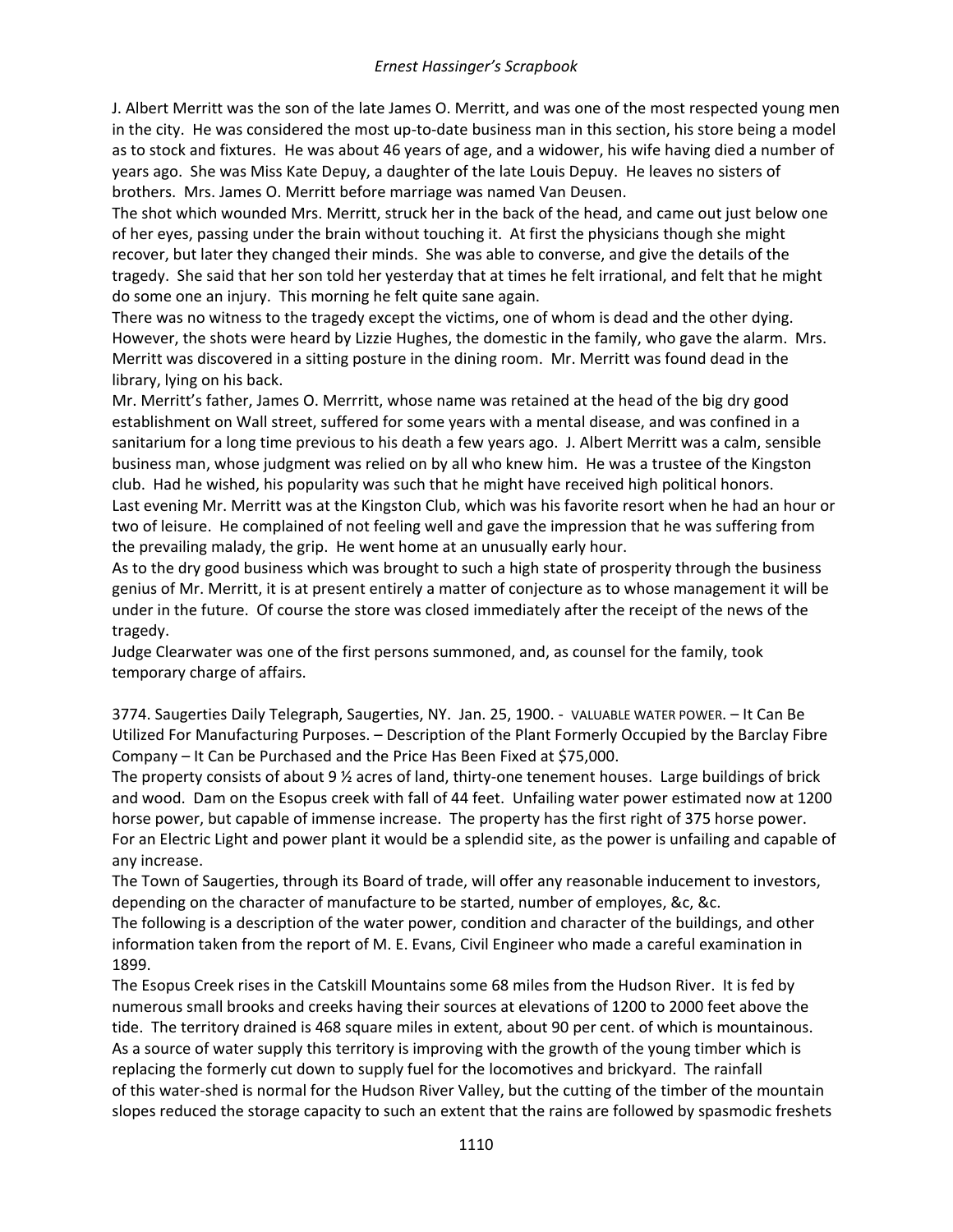in the streams, followed in a short time by comparatively low water. The rapid fall of the streams forms many excellent power sites, some of which have been utilized, though many are now disused, owing to the distance from railroad facilities and tide water.

The use of the water power of the Barclay Dam is now held by John G. Myers and the Sheffield estate, the first rights accruing to the former as set forth in the award, Appendix No. 4.

This award is based on a certain bench mark on an oak tree, to which the working level of Canal No. 3 is referred. The oak tree has been removed, but the customary working level of Canal No. 3, as far back as 1887, at least, was considered to be 2 feet, 4 inches below the door sill of the engine room of Mill No. 1. Based on this information the "Iron Mill" property would be entitled to 400 gross horse power, or 375 horse power, assuming wheel efficiency of 75 per cent. The Canal No. 3 is now practically abandoned, and the wheels in operation take their supply from the level of Canal No. 2 under a head of 42 feet. John G. Myers took no action on the change of the flume from Canal No. 3 to Canal No. 2, this being made entirely at the expense of the Pennsylvania Company (tenant of the Sheffield estate), except as far as the expense entailed in shutting down the plant and remaining idle during the construction of the flumes may be considered. Under the changed conditions, the "Iron Mill" property is entitled to such a quantity of water as will develop power equivalent to that allowed under the old award. The quantity of water under 43 head above high tide and wheel efficiency as before required to develop 375 net horse power, would be 105 cubic feet per second. This power to be supplied at all times to the exclusion of all other users of this supply.

The second right to the use of this water power received by conveyance from Henry Barclay accrues to the successors of J. B. Sheffield & Son. This conveyance states that the holders have "all the rights to the use of the water of said creek for the purposes of power and use in manufacturing, milling and other purposes," the exception to the above being in accordance with the award of the first right to the "Iron Mill" Property.

From the wording of the agreement of 1859, and from custom, it appears that the "Iron Mill" property and the Sheffields assumed equal responsibility for renewals and repairs of canals and dams, Referring to the water rights of the Sheffield Estate, it appears that the utilization of power, in addition

to that allowed by first rights, can only be effected by agreement with the Sheffield Estate. The cottages on the higher land, or island, are generally out of repair. There are eight double frame cottages, fourteen stone tenements, one stone house and one double frame dwelling. The frame cottages when in use and in repair rented for \$5.00 for each of two families per month. The stone tenements rented for \$4.00 per month each. The large frame dwelling, \$6.00 each for two families. The large stone house was occupied by the superintendent of the mill.

All of these building are in need of plastering, painting, glazing and in a number of cases new floors and joist.

The site of all the buildings is high and healthy.

There are no means of drainage or plumbing of any kind in any of the buildings.

The cottages could be rebuilt for \$600.00 each.

There are two bridges, one crossing Canal No. 3, near the stone tenement, 85 feet long by 15 feet wide, which will have to be replaced by a structure sufficient to carry the traffic, the present bridge being condemned.

The bridge over the slip near the chipping room, 43 feet long will have to be replaced by a suitable structure.

The bulkhead walls or docks are generally made from timbers anchored back into the dike. Above the water line these timbers along the slip on the east dock have deteriorated until they are no longer suitable for use. It will be necessary to dredge the slip. To provide for 8 foot draft at low tide, it will require the removal of 1500 cubic yards of sand. The channel is fully free to boats by keeping along the east shore of the Esopus until opposite the slip and then entering the slip at right angles to the dock. This is made necessary by the formation of a sand bar below the slip along the middle of the water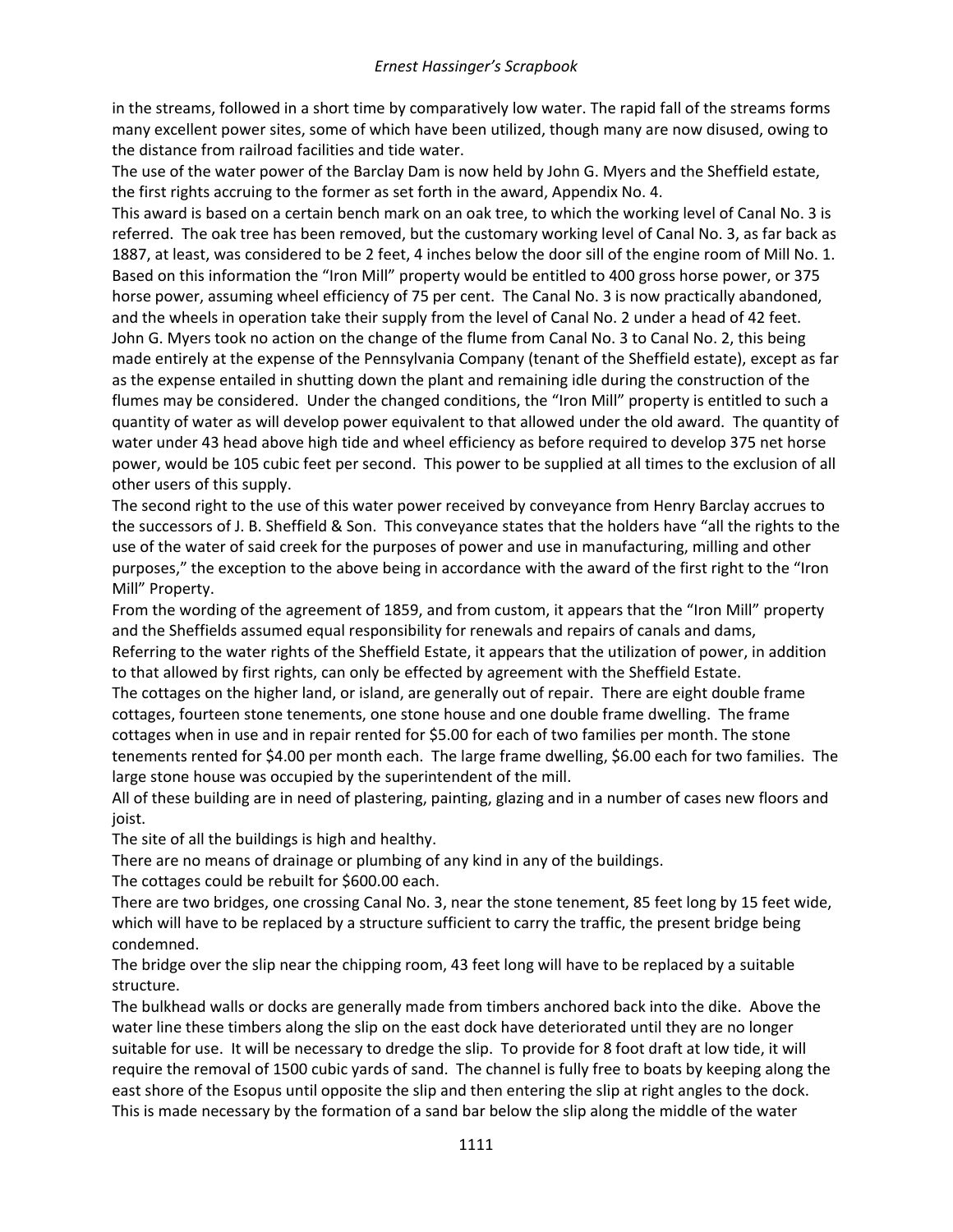course, a shallow channel being left along the west dock by the return currents caused by an eddy formed near the steamboat landing. For the last fifteen years the freshets have been depositing silt near end of the dock, forming a bar now extending some one hundred feet into the stream. This bar should be removed as it prevents the ice which gorges against the opposite bank from making the turn passing the dock. To remove this bar to a depth of eight feet below low tide, will require the removal of 2500 cubic yards of sand and small stone. The end of this dock was used by the iron mill for loading and unloading barges, the Paper Mill using the slip.

The situation, with fine water power, on tide water, ought to make this property available for any industry. Boats can come right to the dock which is close to the dock of a steamboat running daily to New York. The increase to the capacity of the same would not involve a large expenditure, as the land to be obtained is not of an expensive character. The price has been fixed at \$75,000, which I about onesixth of the original cost of the property. A careful examination is requested, and any information required will be cheerfully given. The Title is absolute.

Address – Edw. F. Hackett, Drawer "S" Albany, N. Y.

What Happened in Saugerties One Year Ago To-Day.

The Saugerties Club was incorporated with the Secretary of State at Albany.

3775. Saugerties Daily Telegraph, Saugerties, NY. Nov. 3, 1899. - A Firemanic Event. – J. L. DePeyster Hose Co. of Tivoli Received Their New Carriage – A Parade and Banquet.

Thursday evening J. L. DePeyster Hose of Tivoli, received their new service hose carriage, a present from Col. Johnson L. DePeyster after whom the company was named. The company assembled at their headquarters and headed by Williamson's Cornet Band of Glasco, made a short street parade and afterwards proceeded to the engine house where an elaborate spread was served participated in by a large number of invited guests.

Col. De Peyster made the presentation address at the reception of the carriage and it was responded to on behalf of the company, by Dr. Barton.

The supper was prepared by P. H. Morey, landlord of the Farmer's Hotel, and was all that could be desired.

Among the invited guests present were James Williamson, of Stuyvesant, and Ernest Hassinger and Henry A. Ohley of this village, who occupied a carriage during the parade at the head of the procession. They speak in glowing terms of their reception and the hospitality extended them by the Tivoli firemen.

3776. Carl Vogel, Chief of Queens F. D., N. Y. [illustration]

### Page 424

3777. Saugerties Daily Telegraph, Saugerties, NY. April 12, 1900. - THE EXEMPTS' VISIT. – Superbly Entertained – Chief Bieber Turns in an Alarm of Fire.

The Saugerties Exempt Fireman's Association paid a friendly visit Wednesday evening to the Poughkeepsie Veteran Firemen's Association in their room in the city. They went with the Central road via Tivoli with the train leaving that station at 5:47. On arriving at their destination they were met at the depot by the Poughkeepsie Veterans in uniform, headed by a drum corps, and escorted them to their headquarters on Market street. The sidewalks were thronged with people as the procession passed, and everybody appeared to join in the welcome extended the visitors.

On arriving at the rooms of the Association, the meeting was called to order, when Edward O. Caldwell made a neat address saying it gave the Association great pleasure to welcome their Saugerties brethren, as they had expected them for a long time, and was disappointed because they had not come before. He said they extended the right hand of fellowship in the most hearty, the most honest and the most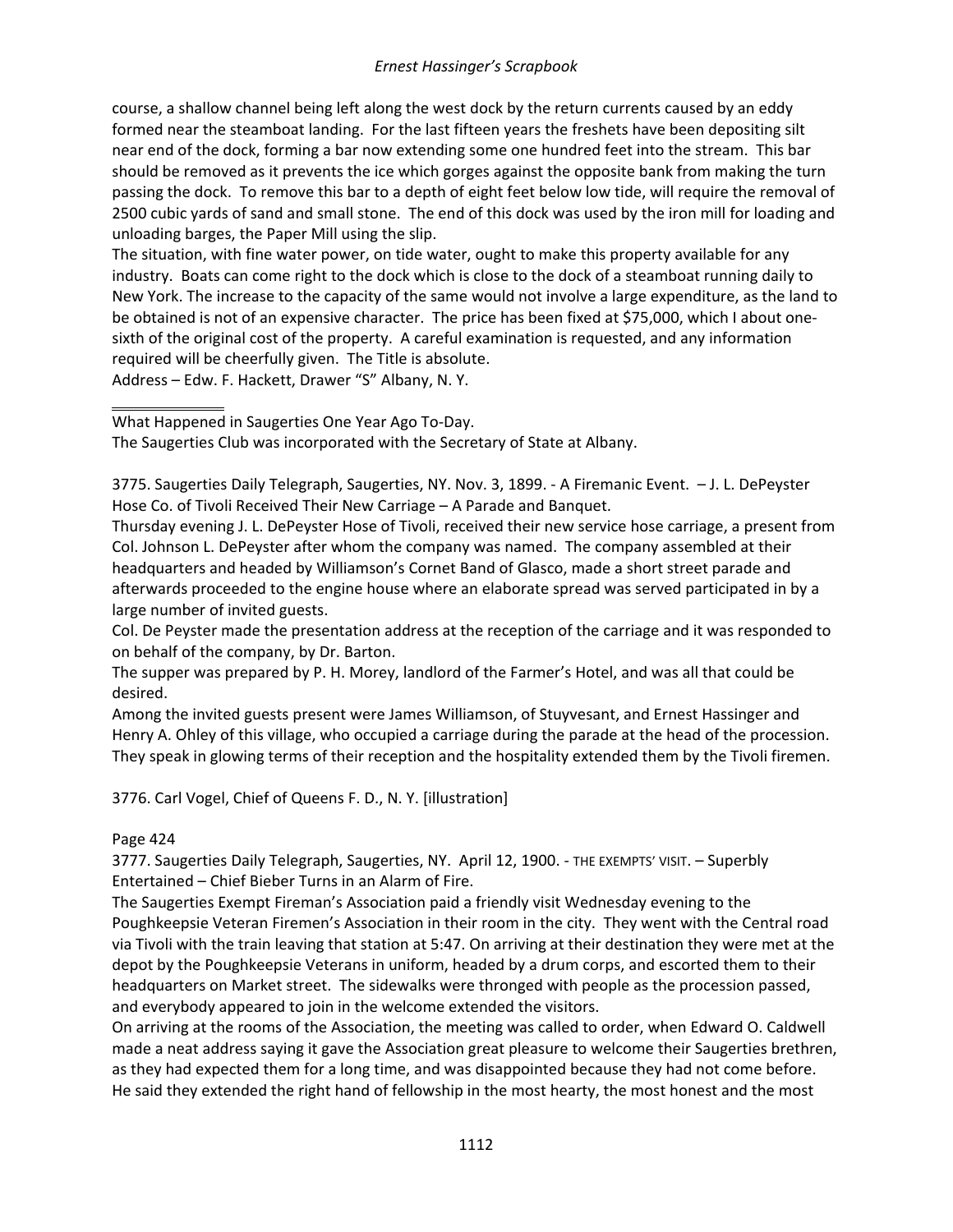earnest manner, and said that the handshake of a brother fireman was the most fraternal handshake of any organization in the world.

Carroll Whitaker responded to the address in an appropriate manner, saying the Saugerties delegation were taken entirely by surprise by all the Poughkeepsie Veterans meeting them in uniform and escorting them to their headquarters, as they expected to meet by a committee of two or three appointed for the purpose.

The photograph of the Saugerties Association was then uncovered and was a great surprise to the Poughkeepsie brethren who had not looked for anything of the kind, and in presenting it to them Mr. Whitaker said we are here to-night for a purpose, to express our sincere thanks for the courtesy and hospitality extended us last June while in your city, and that on arriving home we did not know what course to pursue to express our gratitude, and finally concluded that the highest and best evidence would be in present you with our photographs which we now do.

This visit had been contemplated by the Exempts for a long time past, the purpose being to present to their brother firemen a photograph of the Association in appreciation of the hearty welcome and entertainment they received at their hands on occasion of the parade of the Hudson Valley Volunteer Firemen in that city last June, but several attempts to secure a satisfactory picture proved abortive. On the occasion of the annual parade and inspection of the Saugerties fire department in September last, an effort was made to photograph the company in line on the street, but it proved a failure. Another attempt was made in February, but with a like result, and finally it was resolved to have each member photographed separately and the group together, which after much time and patience had been spent, finally was successful, and the result was the handsome picture which for several days had been on exhibition at Manning's jewelry store. Mr. Caldwell responded in appropriate language and in behalf of the Poughkeepsie Association said they accepted the gift in the same spirit in which it was given and ]that it would be valued among their most cherished acquisitions. [illustration, 1900 Saugerties Exempt Firemen, but not from the scrapbook.]

3778. Saugerties Daily Telegraph, Saugerties, NY. Jan. 2, 1900. –The Village Board of Directors Organize for the New Year. – William Ziegler Chosen President, William E. Van Buskirk Vice President and F. L. Osterhoudt Clerk – Regular Meeting Nights Designated.

Board of Directors of 1900 met at Directors rooms Monday, Jan. 1<sup>st</sup>, 1900, at 2:30 p. m. for organization. Directors present: Mc Cormick, Gibson, Ziegler, Truesdale, Rowe and Van Buskirk.

The Clerk called the meeting to order, and appointed as tellers Messrs. Rowe and Gibson.

An informal ballot was taken for President resulting: Ziegler, 3, Blank, 3. 1<sup>st</sup> formal ballot: Ziegler, 6. Mr. Ziegler was declared elected, and on taking the chair thanked the Board for the honor conferred in an appropriate manner.

A formal ballot was ordered for Vice-President, resulting: A. Rowe, 2; Van Buskirk, 2; Blank, 2.

2d ballot: A. Rowe, 3, Van Buskirk 3; 3d ballot: A. Rowe, 3, Van Buskirk 3; 4<sup>th</sup> ballot: A. Rowe, 3, Van Buskirk 3;  $5^{th}$  ballot: Van Buskirk 4, A. Rowe, 2.

Mr. Van Buskirk was declared elected Vice-President.

An informal ballot was ordered for clerk, resulting:

J. M. Adams, 1, J. Frankel, 2, John C. Shults, 1, F. L. Osterhoudt, 1, Blank 2.

Formal ballot: F. L. Osterhoudt, 3, J. M. Adams, 3.

Second ballot: F. L. Osterhoudt, 3, J. M. Adams, 3.

Third ballot: F. L. Osterhoudt, 4, J. M. Adams, 2.

F. L. Osterhoudt was declared elected.

On motion an informal ballot was taken for janitor of Firemen's Hall, resulting: John G. Palmer, 2, Chas.

Montross, 1, E. D. Comfort 1, blank, 2.

Formal ballot resulting:

John G. Palmer, 4, Chas. Montross, 2.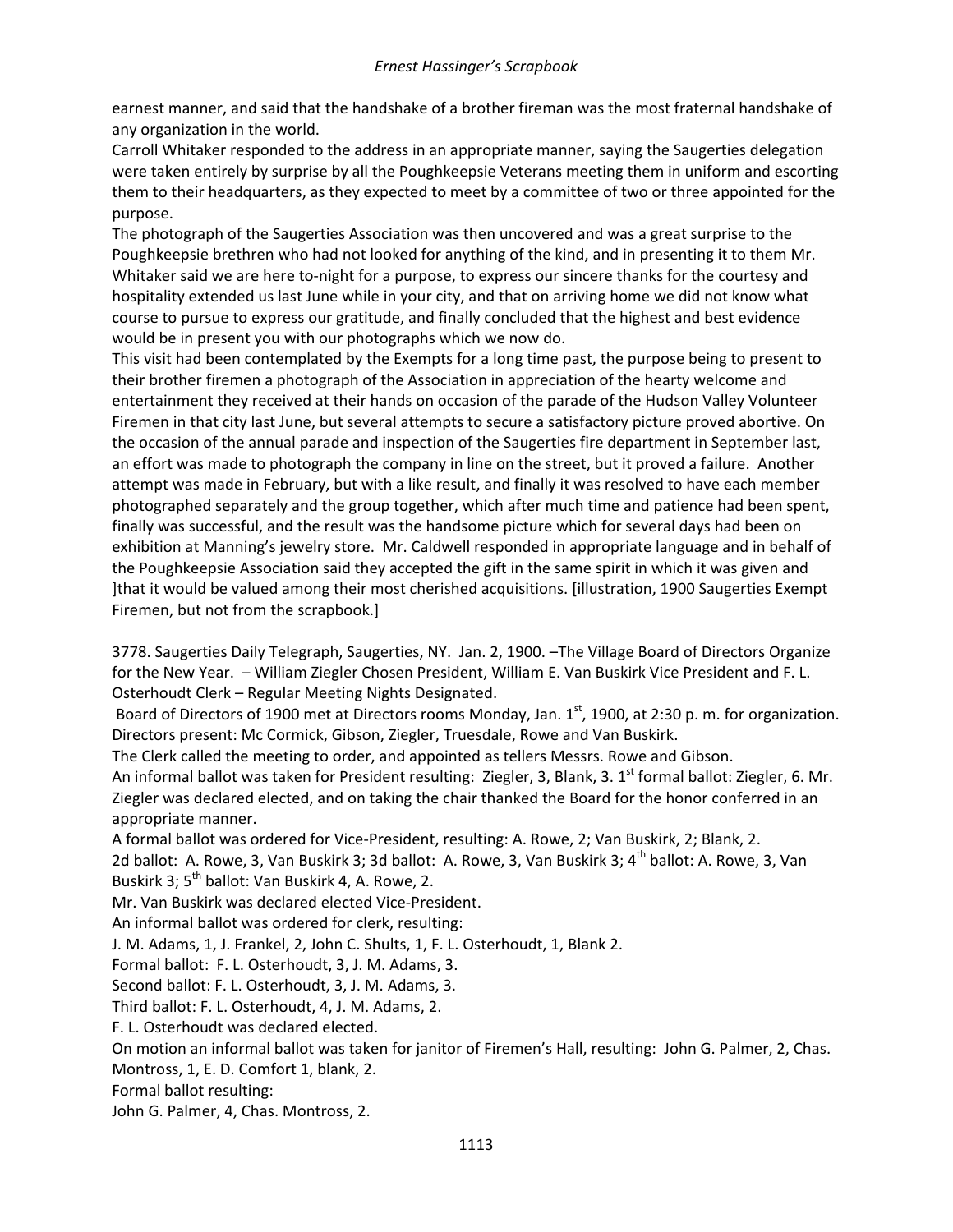John G. Palmer was declared elected janitor.

On motion a formal ballot was taken for Engineer of steamer, resulting: Chas. Montross, 4; blank 2. Chas Montross was declared elected engineer.

An informal ballot for member of the Village Board of Health resulted:

M. Baker, 3, blank 3.

A formal ballot resulted:

Michael Kenney, 3, M. Baker, 3.

After thirteen ballots had been taken without a choice a motion was made that the election of member of Health Board be laid over until next meeting ayes and nays being called for resulted: Ziegler, Van Buskirk, Rowe – aye, Mc Cormick, Gibson –nay. Motion carried.

On motion clerk was ordered to cast vote of the Board for Water Commissioners for Geo. W. Washburn, 3 years, Howard Bogardus, 1 year.

On motion Chas. E. Abeel and Henry Kranz was appointed as night police for the ensuing year at a salary of \$52 each.

On motion Mr. Person was appointed to take care of Town Clock for ensuing year at a salary of \$50. On motion *The Post* was designated as the official paper.

On motion the first and third Friday of each month was designated as the time for holding the regular meetings.

On motion Board adjourned. F. L. Osterhoudt, Clerk.

3779. Saugerties Daily Telegraph, Saugerties, NY. Nov. 15, 1899. – Death of John W. Davis. – An Old and Respected Resident Passes Away – A Life Sketch – Had Many Friends.

The community was startled Tuesday night between 10 and 11 o'clock to learn that John W. Davis, one of our oldest and most respected citizens had suddenly died at his residence on Partition street. Dr. Montgomery was in attendance and did all that medical skill could do, but to no avail and Mr. Davis passed peacefully away, the immediate cause of his death being paralysis of the heart.

Mr. Davis came of a line of revolutionary ancestry. He was born Feb.  $5<sup>th</sup>$ , 1819, at Flatbush, in the then town of Kingston. His great grandfather Sampson Davis, who came from the city of Philadelphia to Ulster county in the year 1740, and settled at Brabant, in the town of Kingston, was a signer of the articles of association at Kingston in 1773, and served in one of the three regiments furnished by Ulster county in the war for independence. He was a sergeant in Capt. Wyncoop's company.

Sampson's son, Jacob Davis, who was born at Flatbush in 1761, the grandfather of John W. Davis, was also a soldier in the same company; father and son both serving their country for seven years; they were of the army that forced Burgoyne to surrender at Saratoga, and helped to thrash the Hessians at Bemis Heights. At the close of the revolutionary war they returned to their farms at Flatbush, where for the remainder of their lives they were engaged in farming and both are interred on the old homestead farm on the bank of the Hudson river.

Sampson Davis married Margaret Oosterhoudt, and they had two children, John and Joseph. The latter from whom John W. Davis is descended, was married twice his first wife being Sarah Turck, by whom he had four children, the last of whom Sampson (II), was the father of John W. Davis.

The second wife of Joseph Davis was Annetje Burhans. Sampson Davis (II) was born at Flatbush, April 13<sup>th</sup> 1796. He was a farmer, a great reader and a well informed man. He married Sarah Myer, a daughter of Peter Myer, a resident of the town of Kingston, and to them were born nine children, John W. Davis being the second son.

Sampson Davis (II) was a Whig in the days before the formation of the Republican party, with which he after affiliated, and like his father and grandfather before him was a member and elder of the Reformed Church. The records of the churches of Kingston and Flatbush bear testimony to their faithfulness to and love for their church, Joseph being one of the founders of the church at Flatbush. Sampson Davis (II)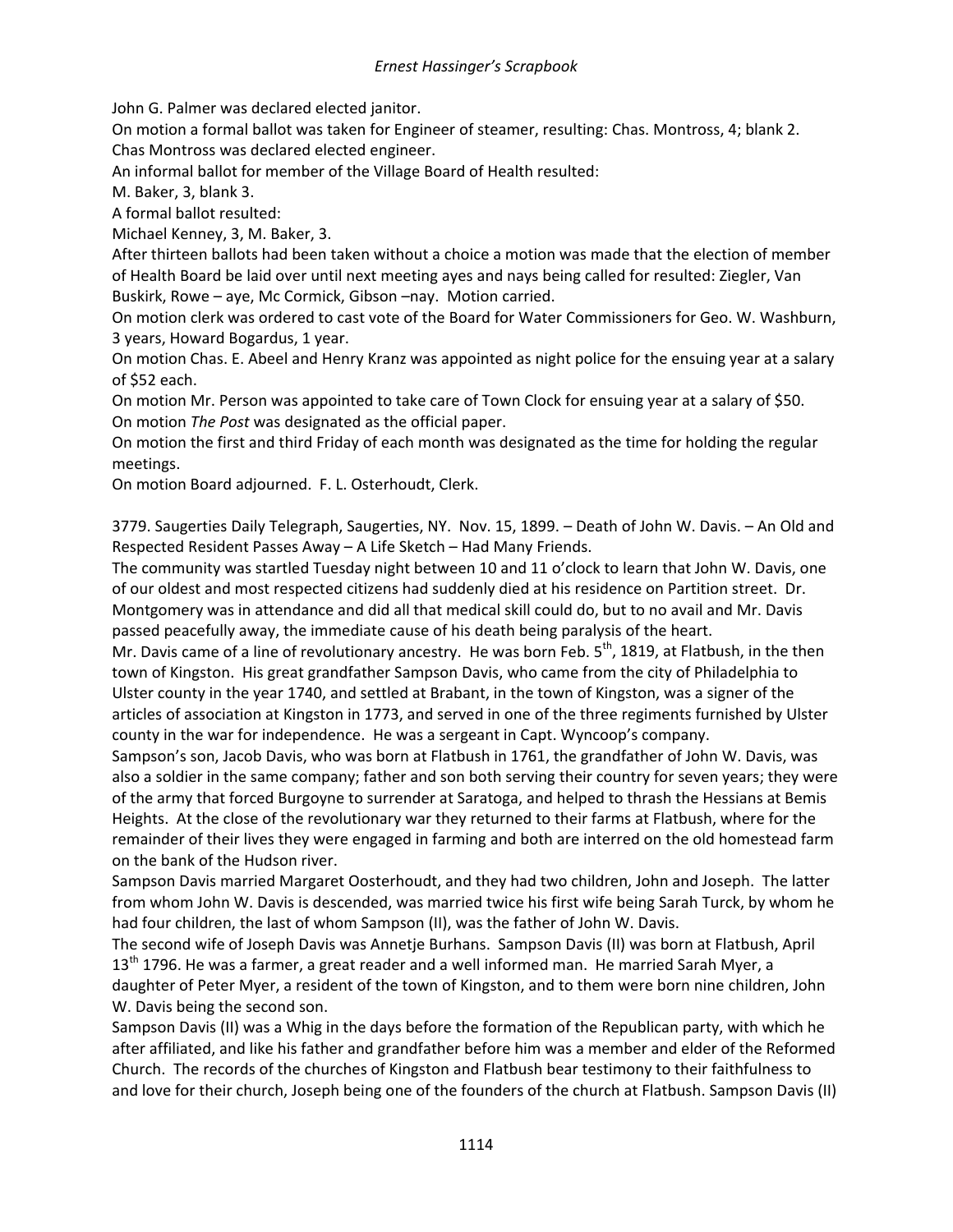died in the town of Saugerties, Sept.  $18<sup>th</sup>$ , 1873, after a well spent life, bearing the respect and esteem of his fellow men. His wife Sarah surviving him about four years.

From this line of parentage, John W. Davis had a fairly good start in life. He left the farm at an early age, and after being engaged as a clerk in the village of Kingston, and in business at Madalin, Dutchess county, he took up his residence in this village in 1846 and engaged in the boot and shoe business in a frame building then standing on the corner of Main and Partition streets and which was afterwards torn down to give place to the present brick building now occupied by his son John C. Davis and the Fratsher Clothing Co.

Mr. Davis continued the boot and shoe business up till the year 1873, when he retired to private life, having accumulated a handsome competency. Mr. Davis has been closely identified with the growth and prosperity of the village, being ever foremost with his voice and means in promoting good works. Mr. Davis was married March  $5<sup>th</sup>$  1851 to Cornelia Cooper, a daughter of John Cooper, one of the old families of Dutchess county, to whom were born two children, Charles Davis, the present Surrogate of Ulster county, and John C. Davis, one of the prominent business men of this village.

In politics Mr. Davis was an old line Whig proper to the year 1856, and cast his first Presidential vote for Gen. William H. Harrison. Since the formation of the Republican party he has been one of its staunchest supports and adherents. Mr. Davis headed the Republican ticket for Supervisor a few years ago, but was defeated by Seaman G. Searing, the Democratic candidate, the town in those days being heavily Democratic.

Mr. Davis will be long remembered as one of our leading fellow-citizens, a man of probity and honor, a man kindly and sincere, a man who was faithful in his trusts and had the confidence of the community. His children and his grandchildren were worthily his pride and joy. It was undoubtedly a gratification to him to see one of his sons an able and eminent member of the bar, and the occupant of a high and honorable office, and the other well established and prosperous in business, and both of them so highly respected and honored by the community. Mr. Davis was a beloved and honored member of the Reformed Church, and took a lively interest in its welfare, by whom his presence and help will be sadly missed. The public at large will keening sympathize with is afflicted widow and her children. His funeral will take place from the residence on Partition street Friday afternoon at 2:30 o'clock and the interment will be in the Main street cemetery.

# Page 425

3780. Saugerties Daily Telegraph, Saugerties, NY. Dec. 8, 1895. – *To the Citizens and Taxpayers of the Village of Saugerties:*

The Board of Water Commissioners in the discharge of their duty to you, has asked the Board of Directors of the village to submit to you, at the charter election to be held Tuesday, December 11, 1900, two propositions:

 $1<sup>st</sup>$ . Shall the Board of Water Commissioners expend the sum of thirty thousand dollars in making repairs and improvements to the reservoir and water supply of the Village of Saugerties? 2d. Shall the Village of Saugerties borrow the sum of thirty thousand dollars upon its bonds for the purpose of construction the repairs and improvements of the reservoir and water supply of the Village

of Saugerties?

The Board of Water Commissioners feel that you should have such information relative thereto as will enable you to vote intelligently on these propositions, and therefor address this circular to you: AS TO THE FIRST PROPOSITION.

The so-called reservoir of our water system is nothing more than a mill pond, and dam which forms the pond has been in existence for at least seventy-five years. This dam is simply a stone wall laid up without cement or mortar of any kind and sheathed with plank. These planks have with years become broken and decayed so that the pressure of the water is now directly on the stones of the dam.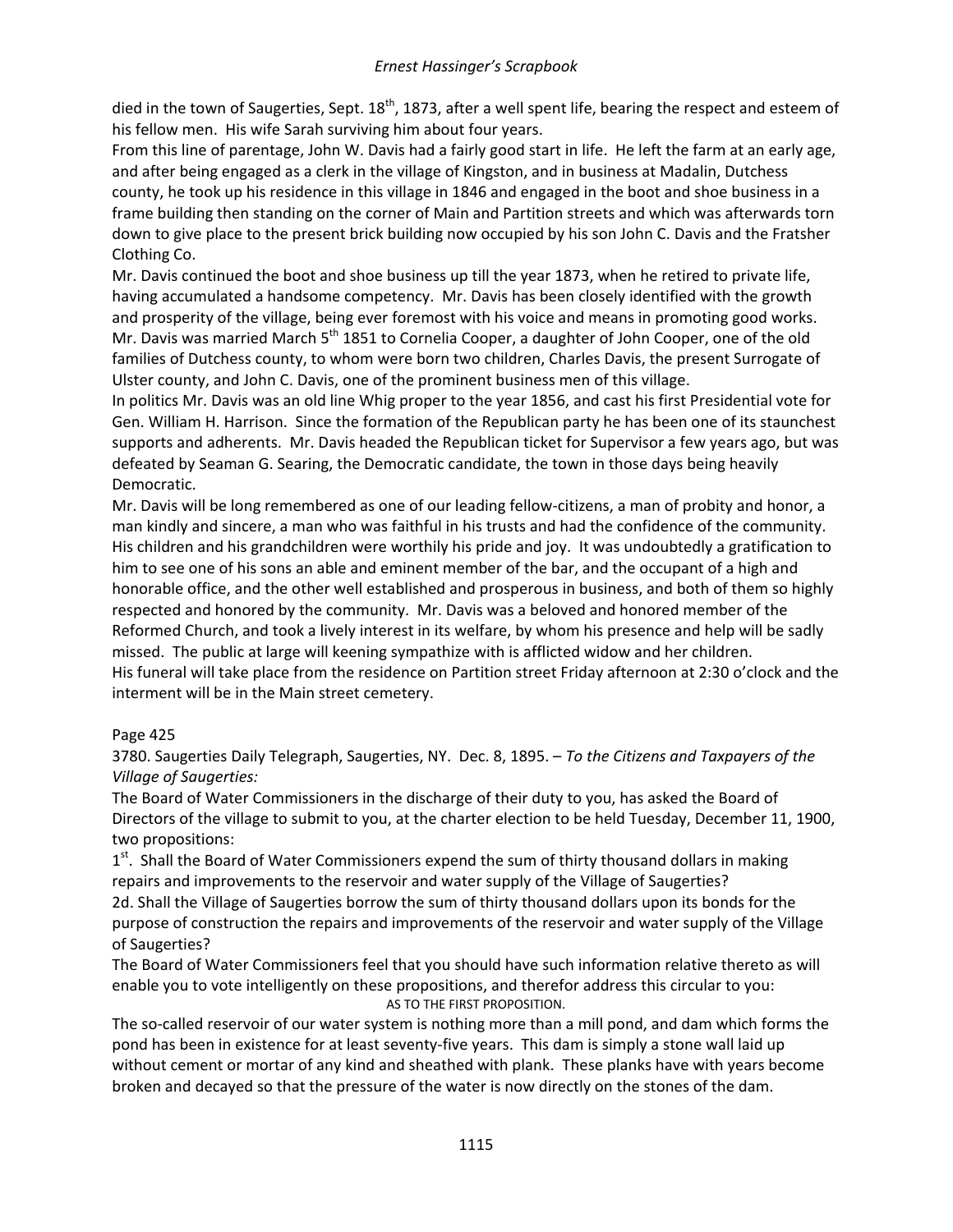This has forced the stones apart, causing a great leakage of water through the dam with the result that more water now runs to waste than passes into our water pipes. The surroundings of the mill pond are partially made up of swamps, pools of stagnant water and a rank vegetable growth, and the pond is unprotected from the cattle pasturing in the surrounding fields. In the past seventy-five years, since the building of the dam, the mill pond has gradually filled up with accumulations of silt and mud, thus greatly lessening the storage capacity and rendering the water foul.

This condition of affairs particularly forced itself to our attention during the past summer by the shortage of water supply. At one time there was but ten inches of water on the top of the intake pipe, and at the same time there was a large quantity of water running waste through the dam. This dangerous condition, in the event of a fire compelled us to make every effort to stop the waste and during the past summer, we expended over \$500 in trying to make the dam water tight. We could not accomplish any permanent improvement, and we found that the dam was constantly growing weaker, notwithstanding the expense, and the water is still running to waste.

We called the attention of the Village Board to this condition and with us, they made a thorough examination and inspection of our water property at the Reservoir. Shortly after this they addressed to us the following communication.

The Village of Saugerties

Office of the Village Clerk,

Saugerties, N. Y., Aug. 4, 1900.

GENTLEMEN: - At a regular meeting of the Board of Directors held Aug. 3, 1900, the following resolution was adopted and a copy ordered to be sent to the Board of Water Commissioners, viz:

WHEREAS: This Board having recently inspected the reservoir that supplies the Village with water, found that the conditions existing here, in our opinion a menace to the health of the Village and the leakage in the dam to be so great as to be a serious danger in case of fires, therefore be it

*Resolved*, That this Board request the Board of Water Commissioners as soon as possible, to take such action as in their judgment is necessary to secure a plentiful and pure supply of water.

# F. L. Osterhoudt, Clerk

In order to comply with the above request and in fulfillment of our duty to you, we have had a survey, map and approximate estimate of cost made, by probably the most skilled and experienced water engineers in this country. The engineer reported his estimate of the cost at \$25,000 to do the following work:

1. To build a new water tight stone dam, in an improved and scientific manner with all modern and up to date requirements, and especially arranged to prevent the accumulating of silt and mud by having gates of sufficient size to open to wash out all deposits in the reservoir.

2. To deepen and cleanse the reservoir by taking out the accumulated silt and mud and to increase the surface of the reservoir up to about four and one half acres by excavating the surrounding swamp holes, thus preventing stagnant and impure water flowing in the reservoir

3. To protect the sides and banks of the reservoir by rip-rap and stone work and remove all vegetable growths, as required by law.

4. To protect the reservoir and the water from contamination from buildings or animals by enclosing sufficient space around the reservoir for that purpose.

To this estimate of the engineer the Board of Water Commissioners have added the sum of \$5,000, to cover the purchase of each property and water rights as are absolutely essential to the unrestricted supply of water, either by negotiation or condemnation; and to cover any possible contingency that may arise during the progress at work.

The Board of Water Commissioners do not feel bound to expend the whole of this amount unless it become necessary and it will not mislead you by stating that the cost of the work will be but a few thousand dollars for the purpose of getting the work started, and then when it is half completed say that we have expended all the money you gave us and they we can go no further.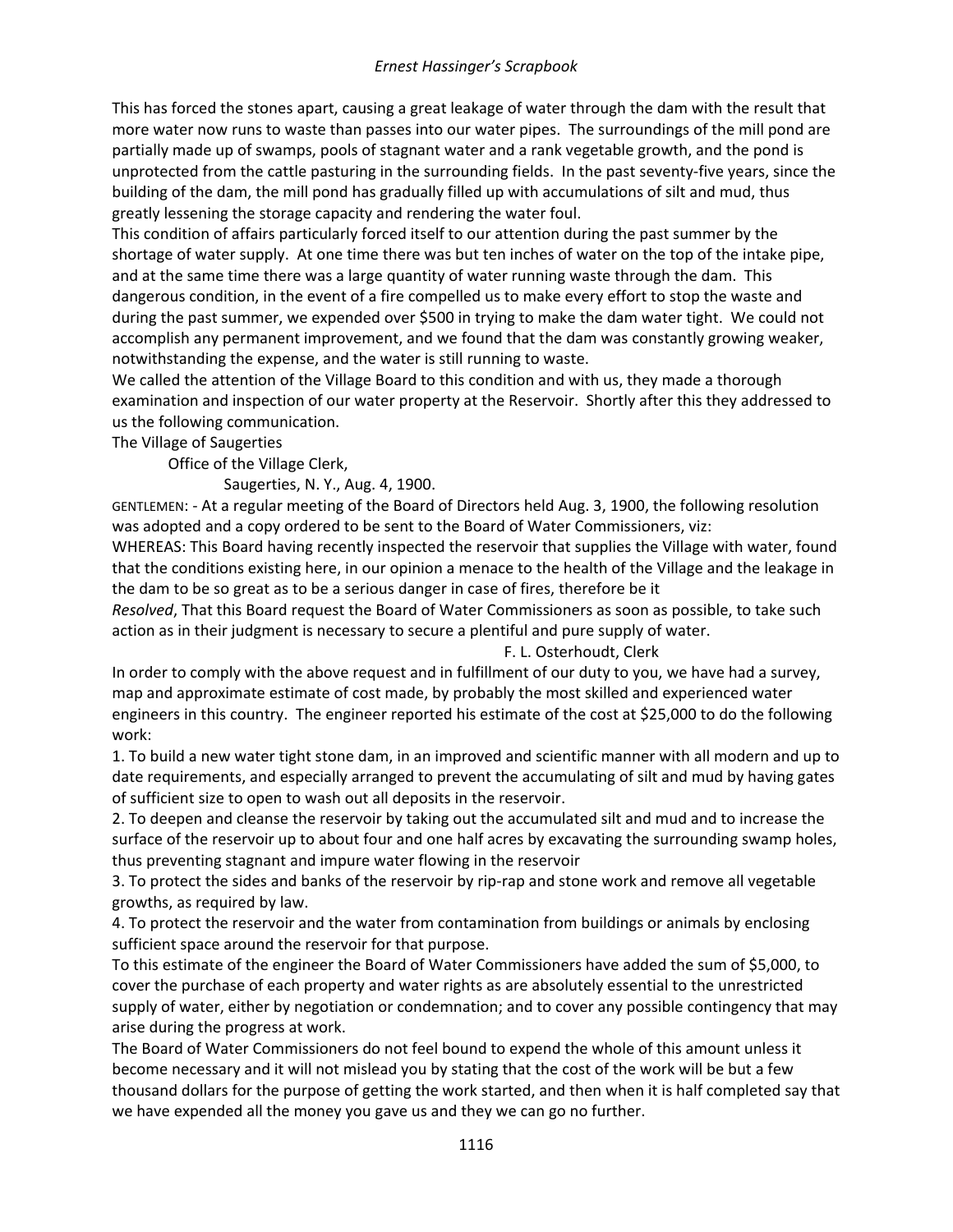Such a presentation of the situation you must not expect from us. We say to you, that if you authorize this work, which we as Water Commissioner know to be absolutely necessary and now required, it will be done, if under our supervision, in your interests and in the same manner as we would do the work if it was our own individual business.

# AS TO THE SECOND PROPOSITION.

It is a self evident fact that it is better from every point of view in order to pay for this work, to issue bonds having a series of years to run, and so arranged as to time of payment that the revenues of the water works can be applied to the payment of both principal and interest than to raise the money by the levy of a tax.

The Board of Water Commissioners are warranted in the belief and in the statement that the bonds to be issued in payment of the contemplated improvement and repairs can all be so timed to become due *so as to be paid from the water revenues and without raising any part* of either principal or interest by tax.

The gross income of the Saugerties Water Company, as near as could be ascertained in the year (1895) before the village purchased the plant, was over \$6,000.

This income was reduced by the withdrawal of the Pulp and Paper mills as consumers to \$4,760.62 in 1897, but since that time it has gradually increased by increase of *family use* so that this year the gross income will be \$6,000, with a good prospect that in 1901 it will reach \$6,500, and this increase has come without increase in manufacturing uses, and we believe that this is a permanent increase, because it is all from domestic use, and that the revenues will not again fall below \$6,000 per year.

We here respectfully submit to you the important transactions of the Board up to the present time: 1. The purchase price of the Saugerties Water Company's plant was \$76,000.

2. Bonds of the village by a unanimous vote of the people, were issued to the amount of \$78,000, which paid the purchase price of the plant, and the purchase of water and pipe rights not owned by the water Company, paid for surveys for the proposed new system, and other legitimate expenses.

3. In consideration of the purchasing of the water plant, the judgment then obtained against the village for over \$5,000 was cancelled, and the contract for the use of 52 hydrants for fire protection for three years more at \$40 per hydrant per year, amounting to the sum of \$6,240, was also cancelled, making a total saving of over \$11,240.

4. In 1897 the Board made extensions of the mains, as called for by the people in Washington avenue, Main street, east and west ends, Post street, McCarthy street, Market street, Dawes street, Elm street, and Burt street, and erected nine new hydrants for fire protection thereon, at a cost of \$8,000 for which the bonds of the village were issued.

5. In 1890 the board made the extension of the main from the east end of Main street to the Sawkill bridge at a cost of \$1500, and on this erected another fire hydrant. For this extension a tax was levied and paid. The revenues from the extension is now eight per cent on the cost of the work.

6. The board up to January 1, 1900, paid all interest as it became due and \$5000 of the principal of the bonds, and on January 1, 1901, there will be due two bonds of \$1000 each, to pay which we have the money on hand notwithstanding the extra expense at the dam during the past summer.

7. The total bonded indebtedness for the purchase of the water plant and extra water rights obtained will on January 1, 1901, be the sum of \$74,000.

8. The number of hydrants for fire protection in January 1896 when the plant was purchased was 52. Now we have 62, and under the terms of the conract between the Village and the Saugerties Water Company the use of these 62 hydrants would cost the Village \$2480 each year, which amount you would be obliged to raise each year by a direct tax levy.

9. In 1900 the board completed extension of mains to Cedar, all of Burt street, the west end of East Bridge street, and on the petition of Dennis McLaughlin and others in Ripley street.

The Board calls your attention to the fact that since 1896 the plant has been maintained and enlarged and its usefulness greatly improved by placing the new hydrants and many new gates and valves; that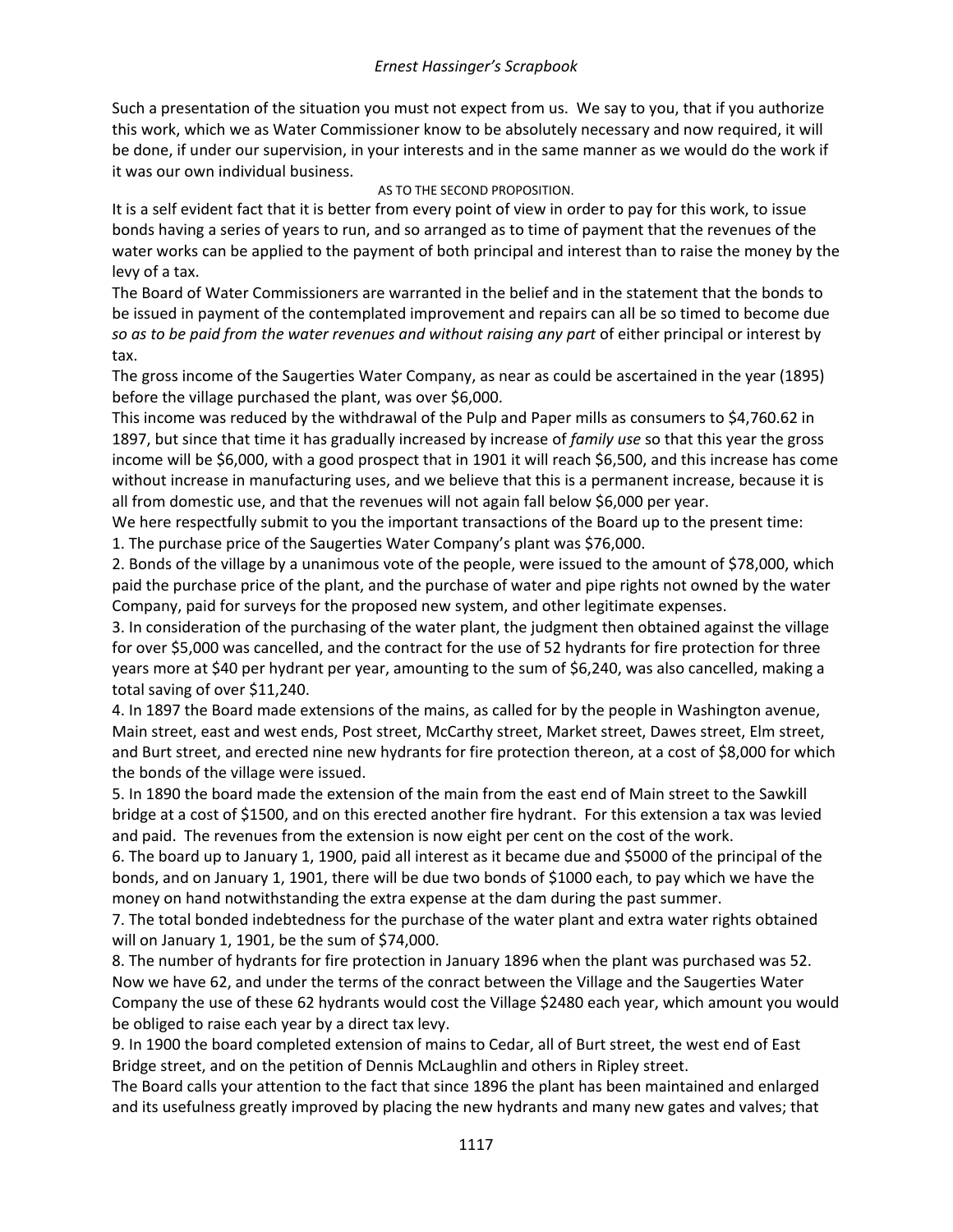the people of our Village have had fire protection free of cost; the last item alone would have cost under the water contract \$10,400; we have had a lower rate of fire insurance; every dollar of interest and Jan. 1, 1901, \$7000 of the principal of the bonds paid, an all from the revenues from the use of water, except the deficiency sum of \$1640 raised by the Village and which was caused by the falling off in the revenues of 1897 through the loss of the pulp and paper mill as consumers.

We feel that we can congratulate you on this result achieved and that we are warranted in saying to you that the contemplated and absolutely necessary improvements can be paid for by an economical management of the water system without direct tax yet at the same time we are admonished that grave danger lies to you, your property and your health in neglecting at this time the completion of our water system and the important matters we have called to your attention, and to securing the extension of the water rights of our village. Especially at this time and when all water privileges are being rapidly taken up by private corporations.

We have here endeavored to place before you as briefly as possible all the information in out possession and if there is any question not fully covered we invite your full inspection of all the books, maps, plans and paper of the board at its office on Market street.

An in placing these matters before you the board is prompted only by a sense of its responsibility to you and a discharge of its duty. We leave the question of an abundant permanent pure and wholesome water supply with you for your decision.

A vote against the proposed proposition relieves the Water Board from all responsibility of what may happen hereafter which responsibility is assumed by you in voting against these propositions. Dated Saugerties N. Y., Dec. 1, 1900. Respectfully, George W. Washburn, H. C. Bogardus, Alfred P. Lasher, Water Commissioners.

3781. Saugerties Post, Saugerties, NY. Feb. 18, 1901. – THEY DIVIDED THEIR PROFITS. – A Genuine Surprise at the Mills Saturday. Each Employee of the Saugerties Manufacturing Co. Received an Extra Allowance of Five Per Cent.

If you could have taken a peep inside the big factories of the Saugerties Manufacturing Co. last Saturday afternoon just after the pay roll had been distributed, you would have noticed that the countenances of the large number of employes bore an unusually happy expression and that all were are merry and happy as could be. This occurrence was all due to the generosity of the company, who presented each one of the employes an extra allowance of five per cent on their individual earnings of the year, the amounts received being in proportion to the amount earned. It was indeed a great surprise and every employee was delighted beyond measure and fully convinced that this "corporation has a soul," one which divides with its helpers a share of the profits. The past year has been an unexceptionally busy one for this concern and their business has increased to such a wonderful extent that at the annual meeting a dividend of eight per cent. was declared. It was at this meeting that they decided that their employes should enjoy some of the fruits of the increase, a very handsome thing to do, and Saturday was the day set for the distribution of the money, the result being told above. This action on the part of the company is worthy of the highest laudations, because it is proof that its interest in their employes is more than the labor exacted from them diurnally and that it seeks to appraise them at their real worth and not in a menial manner. The action will be of inestimable value to the concern, for it will develop a greater mutual feeling and weld an indissoluable [*sic*] bond between employers and employees. THE POST rejoices to record that in our town there is such a concern at the Saugerties Manufacturing Co. and hopes that their business in the future will be greater than ever, which it richly deserves.

3782. Saugerties Daily Telegraph, Saugerties, NY. Oct. 17, 1900. - Heard Bryan Speak. Ernest Hassinger, John W. Shults, Dr. T. F. O'Dea, E. C. Snyder, Edmund M. Wilbur, Charles B. Cox and other leading Saugerties democrats, heard William J. Bryan, Democratic candidate for the Presidency, speak at Hudson to-day.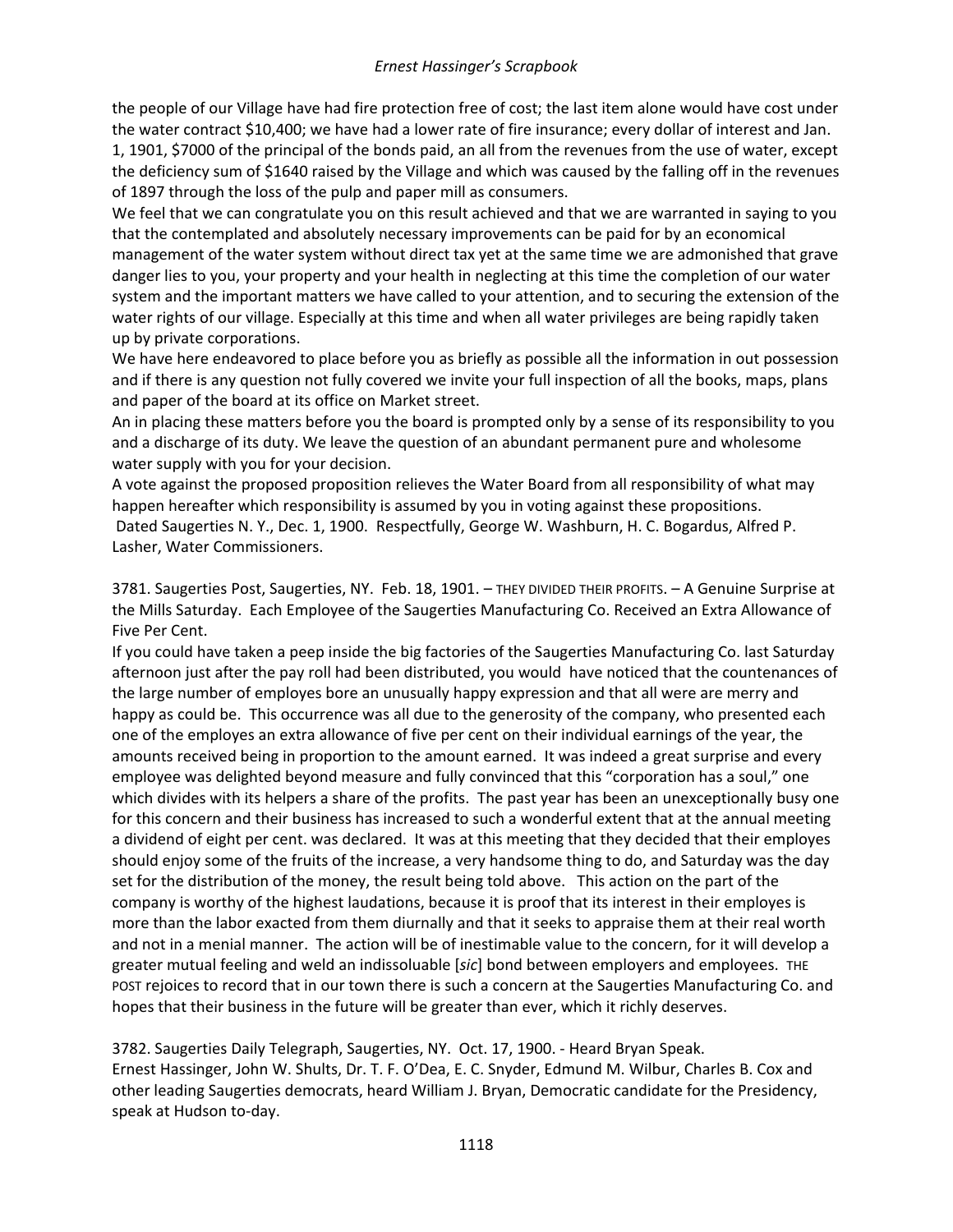### Page 426

3783. Saugerties Post, Saugerties, NY. Feb. 21, 1901. - AN EARLY MORNING FIRE. – The Henry Tepe Hotel Property Badly Burned. – The Firemen Worked Nobly and Saved Nearly all the Furniture – Loss Covered by Insurance.

The firemen were aroused from their peaceful slumber at an early hour this morning to respond to an alarm sent in from Partition street. The scene of the conflagration was located in the Henry Tepe hotel property occupied by Charles Moore and family and Snyder Hose and Washington Hooks were soon on hand, with chief engineer Teller and assistant chief Kleeber. It was with difficulty that the fire was located, as dense clouds of smoke enshrouded the place and suffused the air, but the gallant laddies soon discovered where the seat of the blaze was and two streams were poured on it. The whole lower portion of the building seemed to be ablaze, and by hard work it was confined there. The firemen deserve great credit for the manner in which they labored and instead of wrecking they saved the contents of the building.

The fire was discovered about 2:30 o'clock by Mr. Moore's daughter, who with her mother and niece, were along in the house, Mr. Moore having gone away Wednesday. She was awakened by a strong smell of smoke, and rousing her mother, began to investigate, finding the whole front of the house filled with it. Retreat being cut off, Mrs. Moore leaped from her bedroom window, while her daughter managed to escape by way of the kitchen to the rear. The building was badly gutted, the whole interior being flooded with water. After the blaze had been extinguished the firemen carried nearly all of the furniture out and placed it in the vacant store in the Fuller building nearby, and it was after daybreak before they left. The origin of the fire is unknown, although it is believed to be due to spontaneous combustion. The building was insured in H. T. Kenney's agency for \$1,000, while Eckert & Snyder also had an insurance of \$1,000 on it. Mr. Moore's furniture was insured in Keeney's agency for \$950.

3784. Columbia Hose No. 1, Whitestone, L. I. at Practice. [illustration]

3785. Saugerties Daily Telegraph, Saugerties, NY. – GLASCO ICE COMPANY. – Incorporated with a Capital of \$300,000. – Has Been in Receiver's Hands for Over a Year – Will Now Take Charge of Its Own Affairs. A dispatch from Albany says the Glasco Ice Company of New York city was incorporated Monday with a capital of \$30,000 to harvest ice and sell it in the city of New York. The directors are: William H. Simmons of Weehawken, N. J.; Charles Mulford of Glasco, Ulster county; James Williamson of Stuyvesant, and Isaac N. Odell of Brooklyn.

More than a year ago the court appointed Everett Fowler of Kingston receiver of the Glasco Ice company. An action was brought by James Williamson and William H. Simmons, two of the partners, against Charles Mulford and Clarence E. Dunham, the other partners, for the dissolution of the company, and Mr. Fowler was appointed receiver, upon the application of the plaintiffs. Since that time there have been various accountings, and a number of other actions have grown out of the original suit, until the litigation has become somewhat complicated.

The company owns the largest ice house along the Hudson river, which the American and Consolidated ice companies have been trying to secure for a long time. The immense profit derived from the sale of the annual crop may be imagined when it is learned that two years ago, after paying all expenses, the four partners divided \$60,000 among them. Last year, with only a fifth crop, Receiver Fowler cleared \$30,000.

There have been rumors of a settlement and adjustment of difficulties between the partners for several weeks, and the culmination of the efforts at settlement is shown by the incorporation of the company. The effect of the incorporation will be to take the property and management of the company's affairs out of the hands of the receiver, and the resumption of business by the partners the same as before the action for dissolution was begun. Mr. Odell is supposed to represent Mr. Dunham in the incorporated company.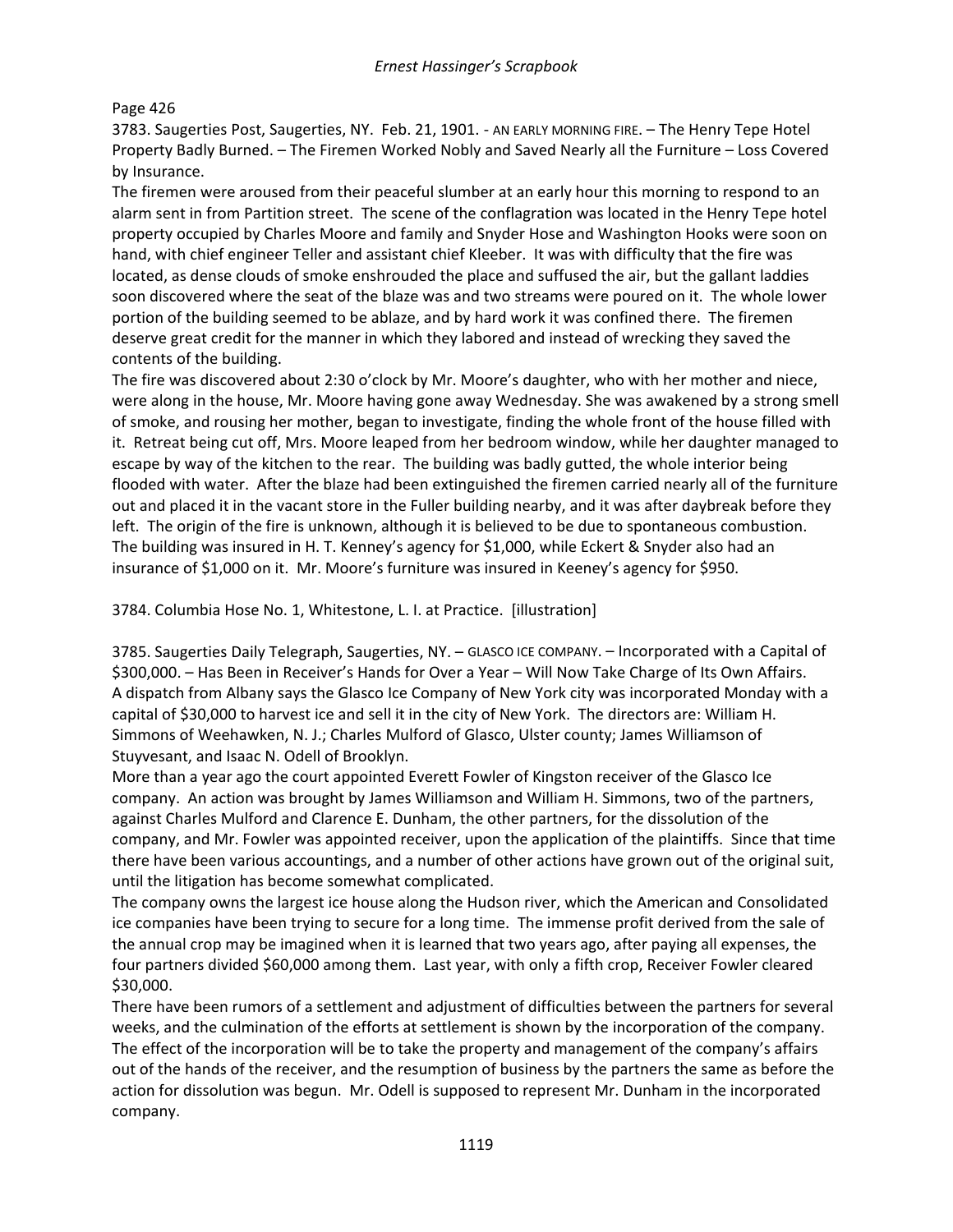3786. March 8, 1905. [hand dated] – Changed Indian's War Paint.

Some persons, intent on having a St. Patrick's day jest on Ernest Hassinger, purloined his "wooden Injun" from the front of his cigar store, after closing hours Friday evening, and painting it green, moved it to the front yard of ice man Burhans, on Partition street, where "Peter" discovered it en route to business this morning. Emerald made a very imposing color of war paint, covering the white and gold of former days Who did it is as much of a mystery as who hit "Billy" Paterson.

3787. Saugerties Post, Saugerties, NY. Jan. 3, 1901. - BEHIND CLOSED DOORS. – Village Societies Install Their Officers. – At Meeting Held During the Past Week – Names of the Officers Chosen. At the regular meeting of Ulster Lodge, No. 193, F. & A. M., held Wednesday evening, January 2, the following officers were installed, Past Master William Ziegler acting as the installing officer: Wm. G. Sickles, Worshipful Master; Charles H. Vedder, Senior Warden; Irving Russell, Junior Warden; J. P. Russell, Treasurer; Col. H. D. Laflin, Marshal; Charles Clum, Chaplain; Edward Jernegan, Senior Deacon; William A. Stanley, Junior Deacon; John Seamon, Sr. M. of Ceremonies; John Lang, Sr, Jr. M. of Ceremonies; E. J. Lewis, Irwin Ronk, Stewards; Fred T. Russell, Organist, John Lang, Jr., Tiler.

JR. O. U. A. MECHANICS

At the regular meeting of Saugerties Council, No. 104, Jr. O. U. A. M., held Wednesday evening the following were installed for the ensuing term by Elmer E. Swart District Deputy, assisted by E. N. Snow, of Dewitt Council, Kingston.

Jeremiah France, Jr., Past Councilor; J. Arthur Clum, Councilor; Byron Teetsel, Vice-Councilor; L. H. Kleeber, Financial Secretary; P. J. Turck, Chaplain; F. B. Cogswell, Recording Secretary; Irving Ballard, Asst. Rec. Secretary; John Gilbert, Outside Sentinel; Richard Melius, Inside Sentinel, Joseph Rumsey, Warden; Herman B. Hermance, Conductor, Jas. Dederick, Trustee.

### J. R. TAPPEN POST, G. A. R.

The following are the officers of J. R. Tappan Post, G. A. R. installed by past Commander J. Smith Elmendorf the other evening: Jeremiah Teetsel, Commander; Abram Turck, Senior Vice Com.; George F. Freligh, Junior Vice-Cmd.; Ebenezer L. Quick, Chaplain; A. A. Post, Officer of the day; J. Smith Elmendorf, Quartermaster; Charles Van Keuren, Sergeant at Arms; Robert Sickler, Adjutant; Gilbert Dederick, Surgeon; D. Y. Smith, Sergeant Major; William Burhans, Officer of the Guard; A. Turck, E. L. Quick, Henry Kranz, Trustees.

3788. Saugerties Daily Telegraph, Saugerties, NY. Dec. 27, 1899. - MARRIED. DEDERICK – HASSINGER. - At the residence of the bride's parents, in this village, by the Rev. Oscar Krauch, Dec. 26<sup>th</sup>, Charles Dederick, of New York, and Miss Katie, eldest daughter of Ernest Hassinger, of this village.

3789. Mr. & Mrs. Dederick. – Escorted to a West Shore Train and Bombarded With Rice. After Charles Dederick and Miss Katie Hassinger were married Tuesday evening they were escorted to the West Shore train which was to carry them away to their future home in the city of New York by a number of the intimate friends of the young couple, including all of the lady help in the store of Reed & Reed where Miss Hassinger had also been employed. As the young couple boarded the train they took seats in the car on the side opposite to the depot to escape a shower of rice prepared for them. The scheme didn't work, for a passenger on being motioned to open a window did so and through it the rice bombardment took place, thus notifying everybody in the car they had among their fellow passengers a newly married pair. [no date or paper]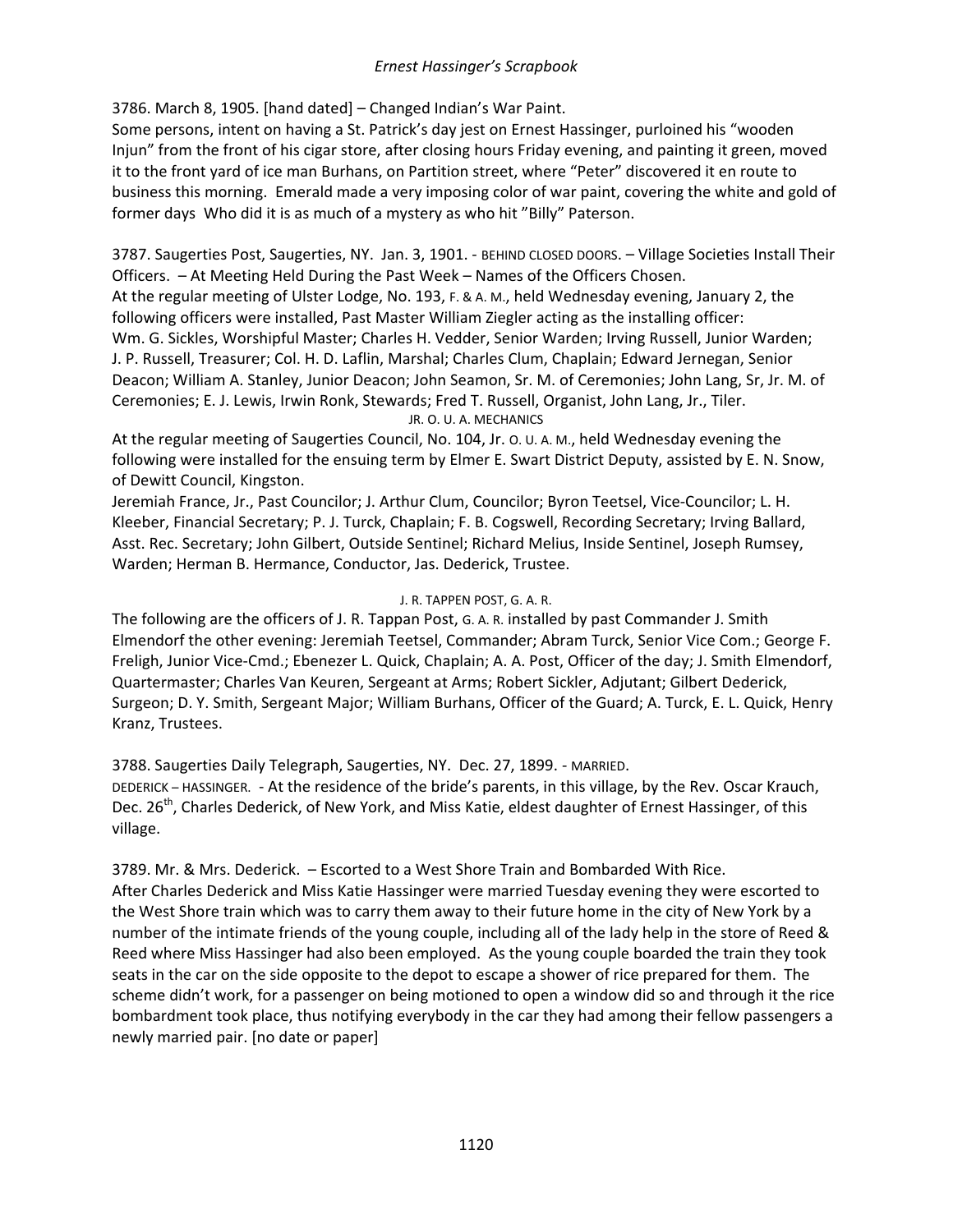3790. Saugerties Daily Telegraph, Saugerties, NY. Feb 5, 1901. - A Firemanic Event. – The Exempt Fireman's Association and Their Friends Banquet at the Phoenix.

The Exempt Fireman's Association and their friends banqueted at the Phoenix Hotel Tuesday night in commemoration of the  $67<sup>th</sup>$  anniversary of the organization of the Saugerties fire department and enjoyed one of landlord Turck's famous spreads.

Among the company were four ex-chiefs of the department and the present chief and first assistant. The banquet was thoroughly enjoyed and there was vocal and instrumental music. After the good things at table had been dispensed of a smoker was held in the billiard room which lasted until about midnight. The dining room was handsomely decorated with American flags and shields, and upon the wall hung a large frame belonging to ex-chief Hassinger containing the photograph of every ex-chief engineer of the Saugerties fire department from the year 1856 to the present time. The menu provided was as follows:

> Blue Points on half shell. Tomatoe. Bisque. Iced Olives. Celery. Vermont Turkey. Cranberry Sauce, Prime Ribs Chicago Beef. Dish Gravy Broiled Pigeon. Wine Jelly, Cold Sliced Ham. Mashed Potatoes. French Peas. Creamed Onions. Cabbage Salad. Xmas Pickles. Fruit. Assorted Cakes. Nuts. Tea. Coffee. Salted Bauquets. American Cheese.

Page 427

3791. Grand Bal Masque.

You are respectfully invited to attend a Masquerade Ball to be given by P. F. Lynan's Dancing School at the Nelida Theatre, Friday Eve'g Nov. 23, 1900. Music by Ford's Celebrated Orchestra. Committee: John W. Losty, P. F. Lynan, Harry Burger, Elden Cummings, Edw. Ellenburgh, Herbert Richmyer, Fred Nicoll, John Winch, James Halcott, Prentis Hellenbeck, Geo. Cummings, Oma Fryer, Geo. W. Wright, Walter Cates.

3792. Statement of T. & O. B. Fund, Nov. 30, 1900. Saugerties Council, No. 1365, Saugerties, N. Y. [illustration]

3793. Ernest Hassinger, Snyder Hose Co., of Saugerties, the new Treasurer of the H. V. V. F. A. [illustration]

3794. Keep This Card. Without this card you cannot get from the Railroads one fare rate from your City to Kingston and return. Present this to your Ticket Agent as an Identification Card. Twelfth Annual Convention Hudson Valley Volunteer Firemen's Association, to be held at Kingston, N. Y., June 18 ~ 19, 1901. C. L. Quackenbush, Chief Engineer, Chairman Committee. John T. Meder, Secretary. [illustration]

3795. League of American Wheelmen, Ernest Hassinger June 10 Saugerties, N. Y. No. 132724, Abbot Bassett, Secretary. [membership card] [illustration]

3796. Egbert E. LeCluse, Chief of Great Neck, F. D. New York. [illustration]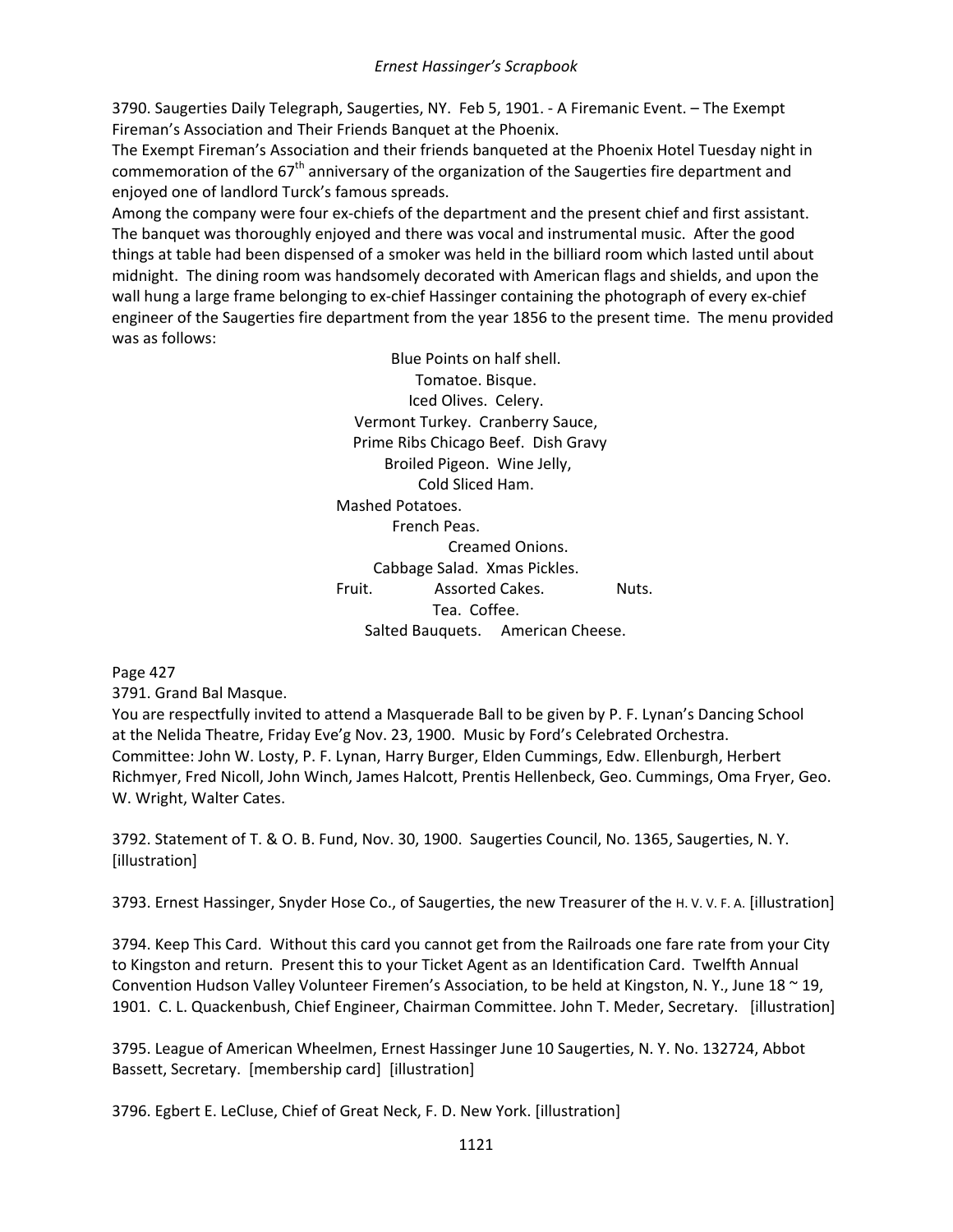3797. Second Vice-President E. E. Ryder, Massachusetts State Association. 1904. [hand dated, illustration] 3798. Hyram M. Faust, Royal No. 6, York, Pa. 1904. [hand dated, illustration] 3799. Captain John F. Young, Royal No. 6, York Pa. 1904. [hand dated, illustration]

Page 428

3800. 1898. Hudson Valley Volunteer Firemen's Association, Ninth Annual Convention, Tuesday, June  $21<sup>st</sup>$ , Saugerties, NY. [cover page]

3801. Proceedings H. V. V. F. A., Title Page.

Ninth Annual Convention of the Hudson Valley Volunteer Firemen's Association Counties of Greene, Columbia, Ulster, Orange, Dutchess, Rensselaer and Westchester. Held At Saugerties, N. Y., Tuesday, June 21, 1898 Catskill, N. Y. "The Recorder" Print. 1899

3802. H. V. V. F. A. Proceedings, Page.

Proceedings of the Ninth Annual Convention of the Hudson Valley Volunteer Firemen's Association The Convention was called to order by President Wachmeyer at 10:30 A. M.

The President. – Let me introduce the Rev. Thomas Cole, who will make the opening prayer. The Rev. Mr. Cole. – Let us ask the diving blessing on the proceedings of the day. We thank Thee, O Lord, for the blessing Thou hast given us in life; not the least the occasions of gathering together in the bonds of brotherhood and fellowship. We thank Thee that the conditions of <missing words> such that while war may be within our borders we have happiness and <words missing> while the arts of industry and the happy fires of domestic peace live and flourish. We ask blessing upon the proceedings of the Convention. Fill the members with the spirit of wisdom; give them Thy guidance; preserve harmony with the elements of unity and concord, that all their endeavors may be for the advancement of the people and for the happiness and welfare of our communities. We ask a blessing upon all the festive proceedings which are to follow. Be with us with Thy guidance and direction, that no accident or discord may mar the pleasure of our day, and that all may conduce to the feeling of brotherhood and fellowship which we enjoy as Thy children, who are the God of unity, peace and life. Be present with us through our proceedings. Make us more filled with Thy spirit, our Leader and Guide; make us feel more fully what Is Thy pleasure, and quick to do Thy will. We would ask to join together in that beautiful prayer, the prayer of God's children, the prayer with which we always begin any-thing worthy of Thee, the prayer which the Saviour first taught us.

Lord's Prayer repeated by Convention in concert.

The President. – Gentlemen, it gives me great pleasure to introduce to you Mr. James E. Dederick.

3803. Hudson Valley Volunteer Firemen's Ass'n. If not delivered within five days, return to Charles A. Weiant Secretary, Haverstraw, N. Y. [return address from envelope]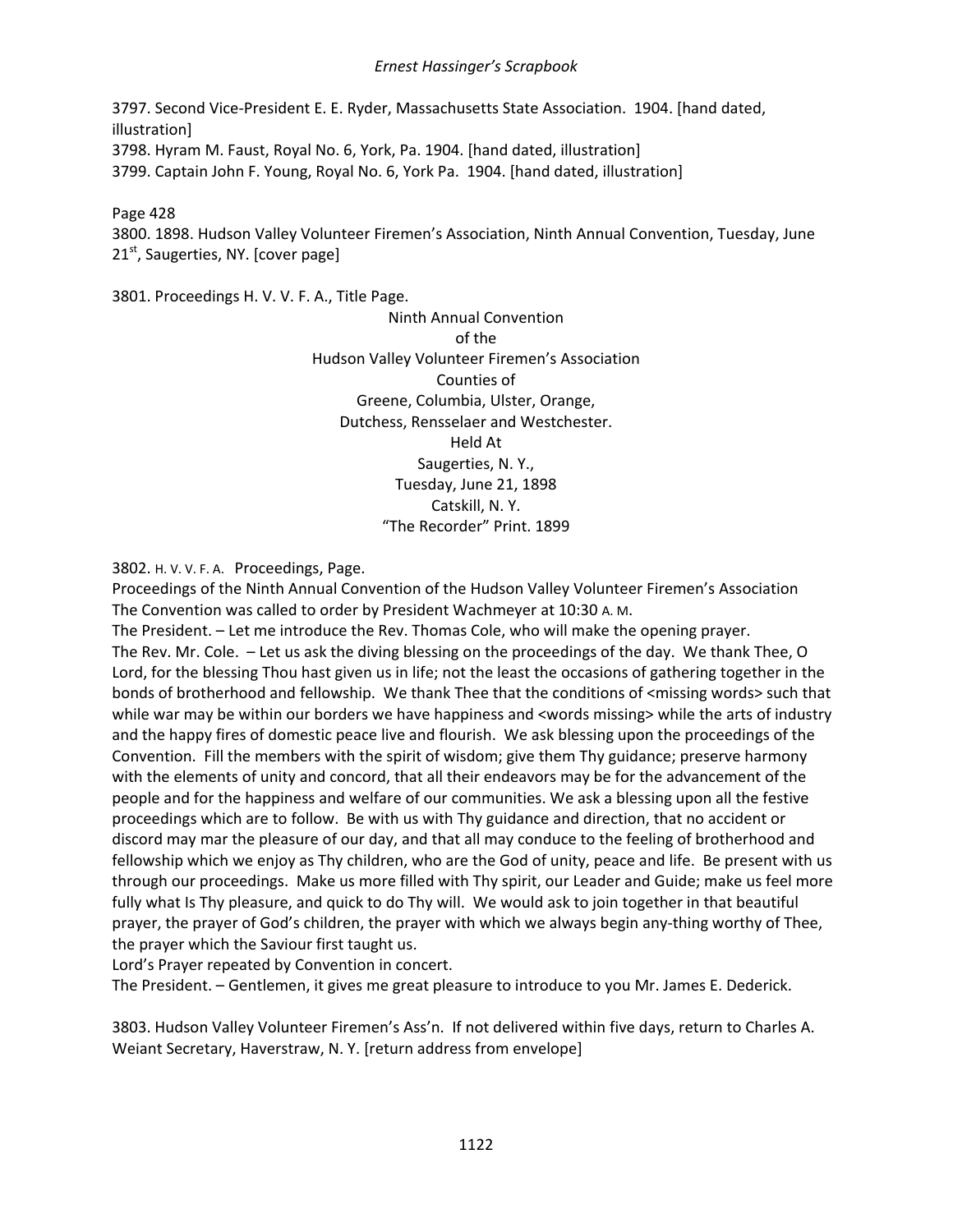### 3804. H. V. V. F. A. Proceedings, Page.

Mr. Dederick. – Mr. President, and Gentlemen of the Convention: Unfortunately our worthy mayor, Mr. Lasher, is unable to be present to-day, and tender you an official welcome in person, as is customary upon such occasions. In his absence, and by his courtesy, it is my privilege to represent him, as well as the people of our village, in bidding you a royal welcome to Saugerties on this, the occasion of your second visit, the Ninth Annual Convention of this Association.

Saugerties has so many recollections that are pleasing of your first visit here, five years ago, that its greeting to-day extends beyond the limitations of mere acquaintanceship to the closer bond of friendship formed in years gone by; and I know no word that I might say, or that our honorable mayor might have uttered, that will not be more than endorsed by the enthusiasm in the greeting of the people on the morrow.

Our citizens feel most grateful and honored by a second visit from you, and have left nothing undone within their power to make it a memorable event in the history of this Association; and have given both their time and means liberally to make it both successful and pleasing.

Much credit is due to the efficient Chief of our Fire Department, on account of his efforts in securing the convention for us, and the large amount of detail labor in connection with it performed by him; and when the roll call of the ex-Chiefs of Saugerties Fire Department is read, the name of Ernest Hassinger will shine as one of the brightest in the constellation of firemanic stars, as a most untiring worker in the Department, for its advancement.

You will miss at this time the familiar face of one whom, were he here in life, would make his presence felt to-day, as he always did at all time on public questions or matters pertaining to the welfare of our village, and especially in the Fire Department. I speak of the man who marshalled your splendid forces here five years ago, the man who never let an opportunity pass to meet with the fire boys on all occasions, the man whose judgment was sound, whose interest in the public welfare unflagging, and his love for the volunteer firemen of his town and county all-absorbing – Capt. O. T. Simmons – and if I were able I would here pay tribute to his memory that should stand out bright and never failing in the history of the Fire Department of our village, and in its municipal affairs, as well as in the memory of his fellows; but, while he is removed beyond the sound of the trumpet's call, and will greet you no more, there are many others here of whom Saugerties is as justly proud, and whose welcome you need never question. In the contests which will take place, it is the hope of our people and Department that all participating will be satisfied that the preparations are all that they should be, and that Saugerties has spared no pains to welcome and entertain her firemanic friends. It is with pardonable pride that we refer to our four fire companies, and assure you it is their desire to make your welcome as cordial and as memorable as any that they have ever received in the cities which you have to honor to represent; therefore, gentlemen, in behalf of our mayor and the people of our village, permit me to extend to you and the visiting firemen whom you represent the freedom of our city in all that the word implies, assuring you that the town is yours, and we are

[Mr. Hassinger, apparently, did not save every page of this booklet]

### Page 429

3805. H. V. V. F. A. Proceedings, Page 5.

where there was a building in flames, and I should hear a cry of distress go out from that building, and I should see a man step out from that sidewalk and either enter that building or climb a ladder and work his way along the coping at a dazzling height and go in to that building, and if by the grace of God he is permitted to emerge, perhaps with a human being in his arms, whom his efforts have saved from a terrible fate, that is the man in whose possession I would place my property, my life and the honor of my home. In these days of corruption, of selfishness and greed this unselfish and sacrificing spirit which is exhibited by the volunteer fireman is refreshing to see. There is no higher type of history. The volunteer fireman and soldier are the highest type of America, which is the highest type of humanity.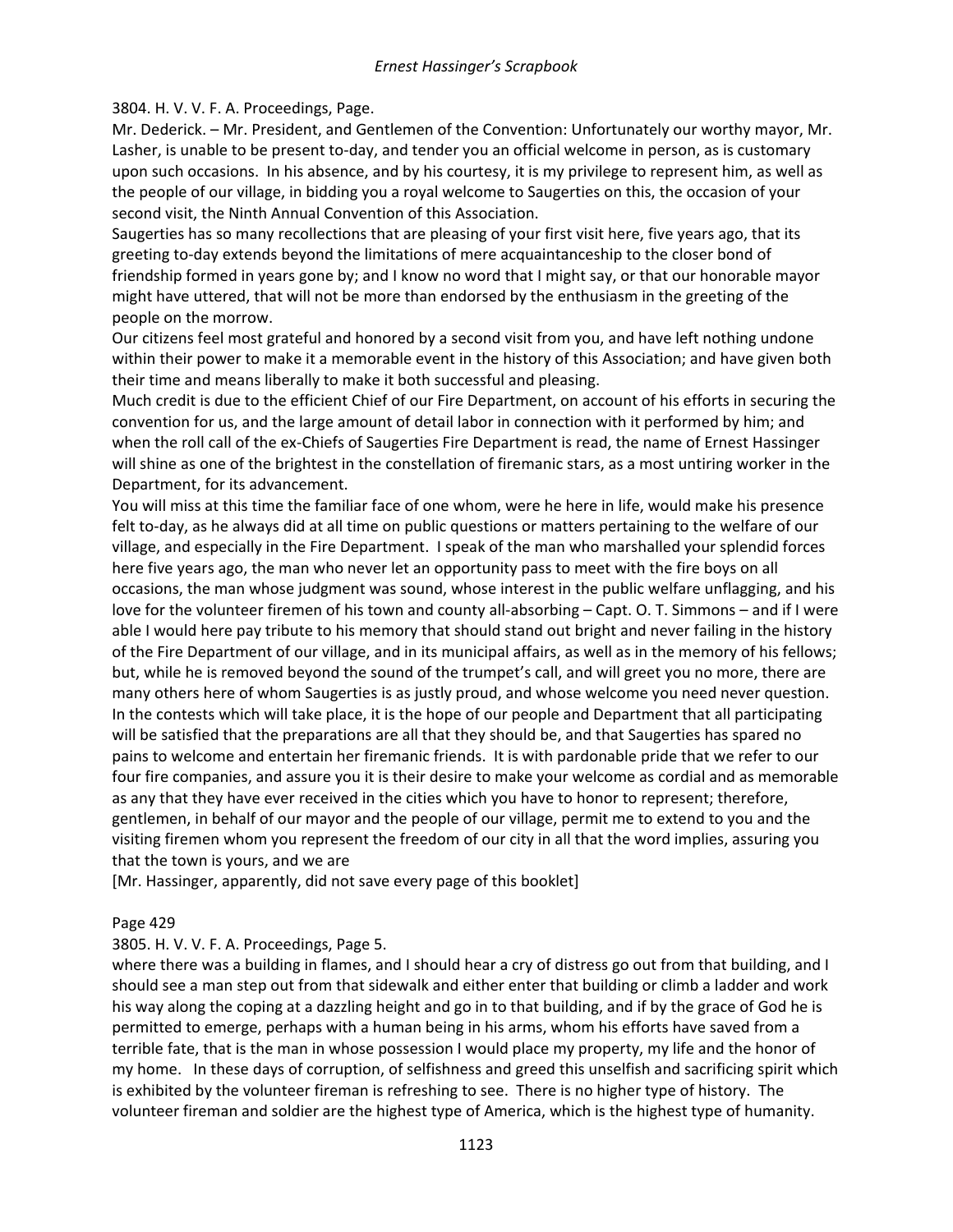And so I say to you, gentlemen, that in honoring these men who are before you to-day, you certainly honor yourselves.

We appreciate this cordial reception. We think, gentlemen, that the firemen live upon lines which give satisfaction to live, and the only perfect peace in the end. The chronicles of all ages can cite no acts more sublime than those which have been accomplished by men who act upon the unselfish motives of the volunteer fireman. We thank you most cordially for this reception, and we join with you in that motto which has been so appropriately adopted for this Convention, which is "Gaudeamus." The next order of business, gentlemen, is the appointment of Committees upon Credentials and upon Resolutions. Upon the first Committee – Credential – I will appoint Frank J. Lefevre of New Paltz, William C. Brady of Athens and Louis Kolts of Kingston.

The Committee upon Resolutions will be Mr. Ohley of Saugerties, Mr. Nestel of Kingston, and Mr. Goldschmid of Haverstraw.

The President. – The next order of business is to adjourn until the afternoon session.

Mr. Davis. – I move that this adjournment be until 1 o'clock sharp.

Motion seconded.

Mr. Haight. – I would like to say a word before you close. If any of the delegates here have not been able to secure a place to stay during the Convention, I would state that we have a committee appointed for that purpose; Mr. Barger is chairman, and he has any number of places at private residences where you can be accommodated. I would also state that this afternoon promptly at 4 o'clock, we start on a trolley ride from the postoffice corner opposite. Also there will be an illuminated parade to-night, at 8 o'clock sharp, leaving in Park street, one block over from the hotel. The band you have had here this morning will be at the right of the line, and we would like to have all the delegates join in the procession immediately behind the band. Our home companies will parade, and would be pleased to have the delegates join them. At 9:30 we have our fireworks display. They will be shown in the South-West part of the village, or rather at the Park, as it is called; anybody can inform you where the Park is. To-morrow morning, at 11 o'clock, we have our parade. Anything else the gentlemen would like to ask about, I would be pleased to answer.

The President. – There being no other business, there is a motion before the house. Motion of Mr. Davis to adjourn was put and carried.

3806. H. V. V. F. A. Proceedings, Page 6.

### AFTERNOON SESSION

The President. – The Convention will please come to order. The first upon the order of business, gentlemen, is the report of the Committee on Credentials. We would like to hear from that Committee. Mr. Lefevre. – I would state, Mr. President, that the Secretary has our report. Report of Committee on Credentials read:

### June 19, 1900

The Credential Committee reports examination of papers, etc., finding same correct.

They submit the roll as prepared by Secretary Coffin as the official Roll of Delegates and Members. The membership of the Association summarized is: 78 companies, represented by 75 delegates, 3 honorary members; 142 active members, total 220. Frank J. Lefevre, Louis Kolts, W. C. Brady, Committee on Credentials.

The President. – You have heard the report of the Committee. What is the pleasure of the Convention? A Delegate. – I move the report be adopted.

Seconded and carried.

The President. – Roll call of delegates. The Secretary will please read the roll.

The Secretary. – I beg to say that it has been my effort to have this roll as nearly correct as possible. If any error is noticed, I should be happy to have my attention called to it. Roll Call.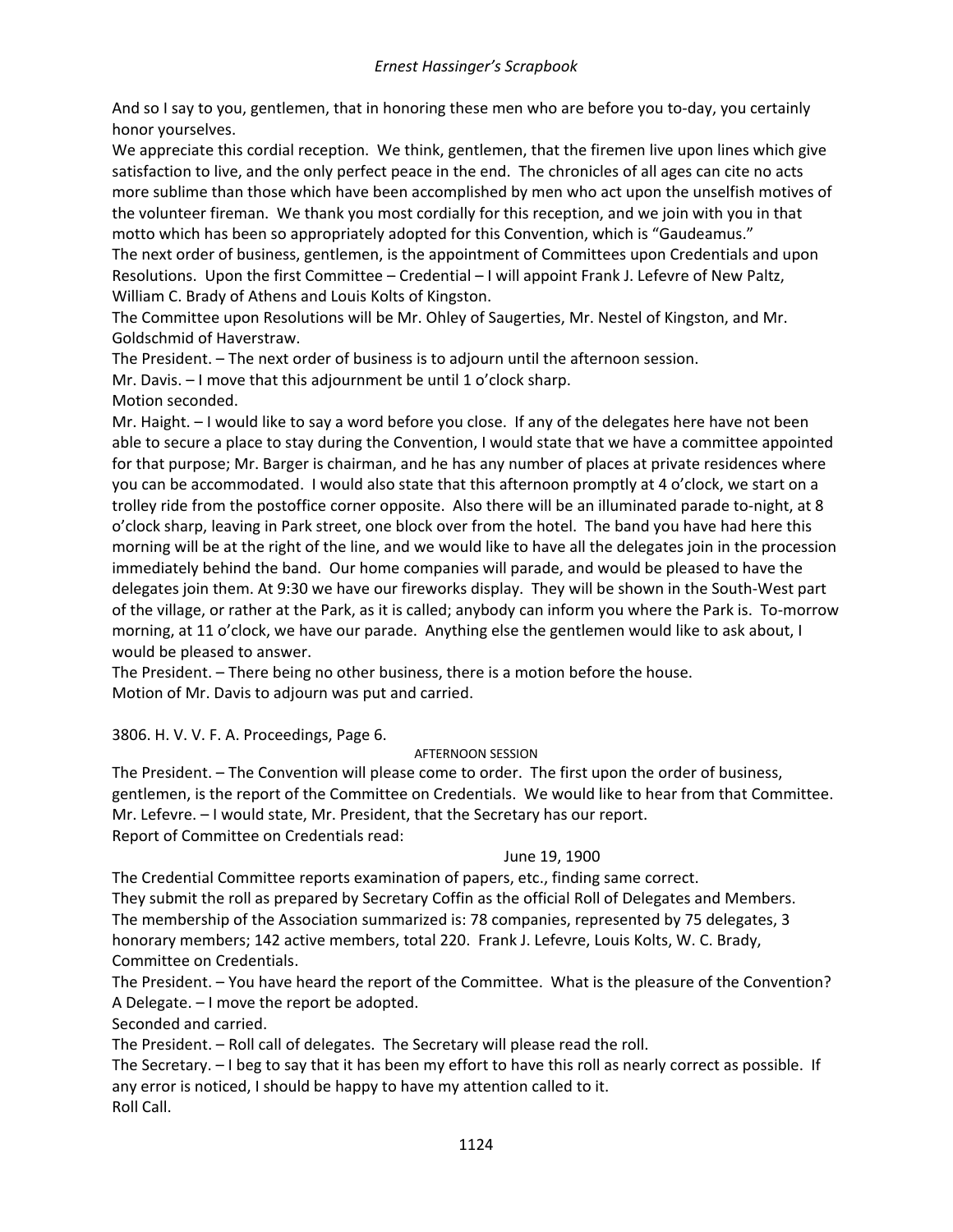The President. – The next in order is the reading of the last minutes.

A Delegate. – Your suggestion is a very good one. If there are any delegates whose names have not been called will they please say so, and they will be added to the roll. There being none, what is the pleasure of the Convention?

A Delegate. – I move we proceed to the nomination of officers.

Motion seconded.

The President. – That is not in order, if we abide by the rules.

A Delegate. – I move that the minutes be adopted as printed in our annual report.

Seconded and carried.

The President. – The next in order upon the program is the annual address of the President. I do not wish to take up the time of this Convention in making any labored statement. It seems to me that the statements that would properly come under the address of the President, are to a great extent, incorporated in the reports of the Secretary and Treasurer of this Association. The report of the Treasurer, as well as the Secretary, shows the financial condition of this Association, which I understand is very encouraging, and shows that we are in a prosperous and growing condition. Outside of the mere fact of figures, I realize that there are other considera-

# 3807. H. V. V. F. A. Proceedings, Page 7.

tions, notwithstanding the fact that figures speak a good deal as to the prosperity of this or any other organization. I can say that outside of those matters that might not be included in the statement which the figures give to your mind, that the general feeling of enthusiasm, of interest in this Association throughout the territory, is very encouraging indeed. And when I make the statement that we have within the last year added nineteen companies to this Association, that speaks louder than any other words I can express. And in the connection I wish to say that perhaps, to a great extent, that increase has been due to the fulfillment of the promises which Peekskill made at Poughkeepsie last year. I wish also to call to the attention of this convention at this time a matter that I do not know has any particular reference, still I wish to call to your attention a great maxim not only for individuals, but also for communities, and that is, that the will of the majority of the delegates, in Convention assembled, should be the will of the entire Convention; and that anyone who does not see fit to fall in line and to acquiesce in the will of the majority, is doing an injury to the interests of this association. As your President for two years, I wish to thank you for the honors which you have bestowed upon me. That is a distinction which any man might be proud of. I have enjoyed my work exceedingly. Every time that I take up my pen to enter on any work in connection with this association, it brings back recollections of friends and acquaintances which are true, and which I cherish, and which I shall cherish as long as this Association exists, as long as I exist, and as long as I am a fireman, and when I am unable to meet with them the thought of our reunions will come back with a great deal of pleasure. And I sincerely trust that my successor, who will be elected to-day, will receive that same support and that same helping hand that I have received in my two years of administration as President of this organization. And I feel gentlemen, that you will be as willing to help him as you have me. I can discover where I have made some mistakes, but I assure you that they have been mistakes of judgment, and not of the heart. And I assure you, gentlemen, that I shall attend these Conventions in the years that are to come and be sure of grasping hands of firemen whom I have met in the past, and acquaintances, belonging to this Association, whom I expect to meet in the future.

The next upon the order of business is the report of the Executive Committee. Is that Committee ready to report? Col. Laflin, have you any report to make?

Col. Laflin. - I have no report to make. We met last evening and looked over matters pertaining to the Association; we found matters all in good shape. We referred all bills, after looking them over, to the Auditing Committee.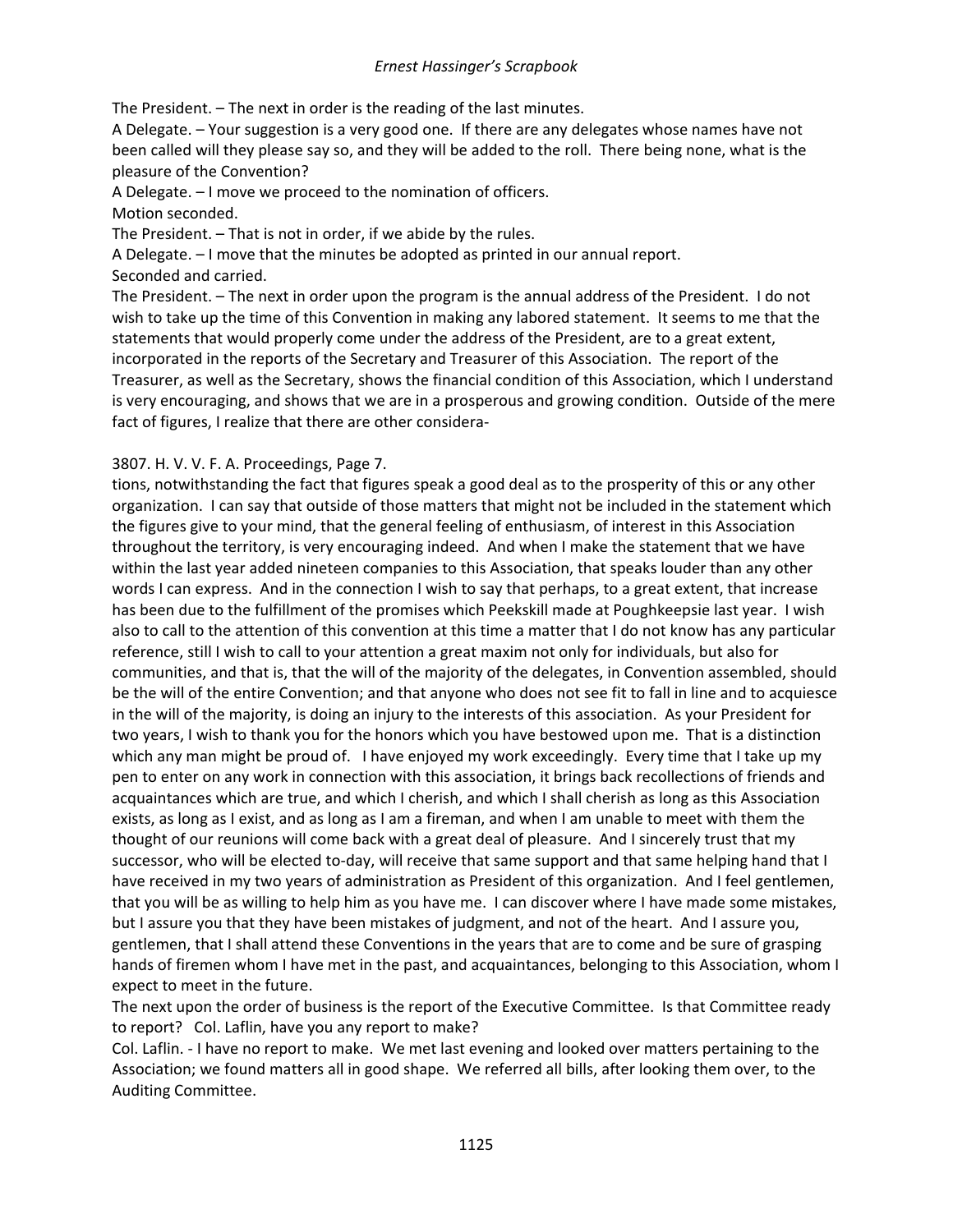The President. – You have heard the report of the Chairman of the Executive Committee. What is the pleasure of the Convention?

A Delegate. – I move it be accepted.

Seconded and carried.

The President. – The next is the report of the Auditing Committee.

Mr. Stephan. – As Chairman of the Auditing Committee, I would report that we have examined the books, vouchers and receipts of our Secretary, our late Treasurer, and our present Treasurer, and we find them correct. We have made a written report, which is now in the hands of the Secretary.

3808. H. V. V. F. A. Proceedings, Page 8.

*To the Officers and Members of the Hudson Valley Volunteer Firemen's Ass'n:*

GENTLEMEN: - We, the Auditing Committee of your Association, do report that we have examined the books of Edgar H. Davis, late Treasurer, together with all vouchers and stubs pertaining thereto, and find them correct.

We further report that we have examined the books of C. G. Coffin, Secretary, and C. L. Quackenbush, Treasurer, and all vouchers and stubs pertaining thereto, and find them correct. Frederick Stephan, Jr., Ernest Hassinger, E. H. Davis, Auditing Committee.

The President. – You have heard the report, what is the pleasure of the Convention?

A Delegate. – I move that we hear the Secretary's report.

Motion seconded and carried.

The President. – I am informed that that report is not quite complete and if we can lay it over for a few moments until it is complete, we can take it up at a later stage of the Convention. There being no objection, we will proceed to the next order of business, the reading of communications.

Mr. Ohley. – Your Committee on Resolutions have a report, and beg leave to offer the following resolution:

That a vote of thanks of this Association be extended to Chief Haight, the Fire Department of Peekskill, the president, village officials and citizens for the kind and courteous reception received by us in their village.

The President. – You have heard the report of the Committee on Resolutions, what is your pleasure upon that report?

A Delegate. – I move the report be adopted and spread upon the minutes.

Motion seconded and carried.

The President. – Is there anything to be reported to this Convention under the head of Reading of Communications? Mr. Secretary, is there anything in your hands?

The Secretary. – Nothing.

The President. – There being nothing under that topic, we will proceed to the next order of business, which is Topics and Essays. I don't know as there are any literary characters here who have prepared essays for the edification of the firemen. If there are, will they kindly step forward at this time. We will proceed to the next order of business, which is New Business. Is there anything under the heading of New Business?

Mr. Davis. – There is a very important thing that ought to be acted upon by this Association. There has been, as about everybody knows, quite a fight in this State, which has caused some dissension in this Association, causing some companies to drop out of it. I think it is our place, as an Association, to further the interests of anything that is for the best interests of firemen. Therefore, in order to bring it before the house I would move you, sir, this resolution:

WHEREAS, The State Firemen's Association has endeavored to obtain passage in the Legislature of the State of New York of a bill, directing the payment of 10 per cent. of the 2 per cent. insurance tax for the support and maintenance of the Firemen's Home of the State of New York; and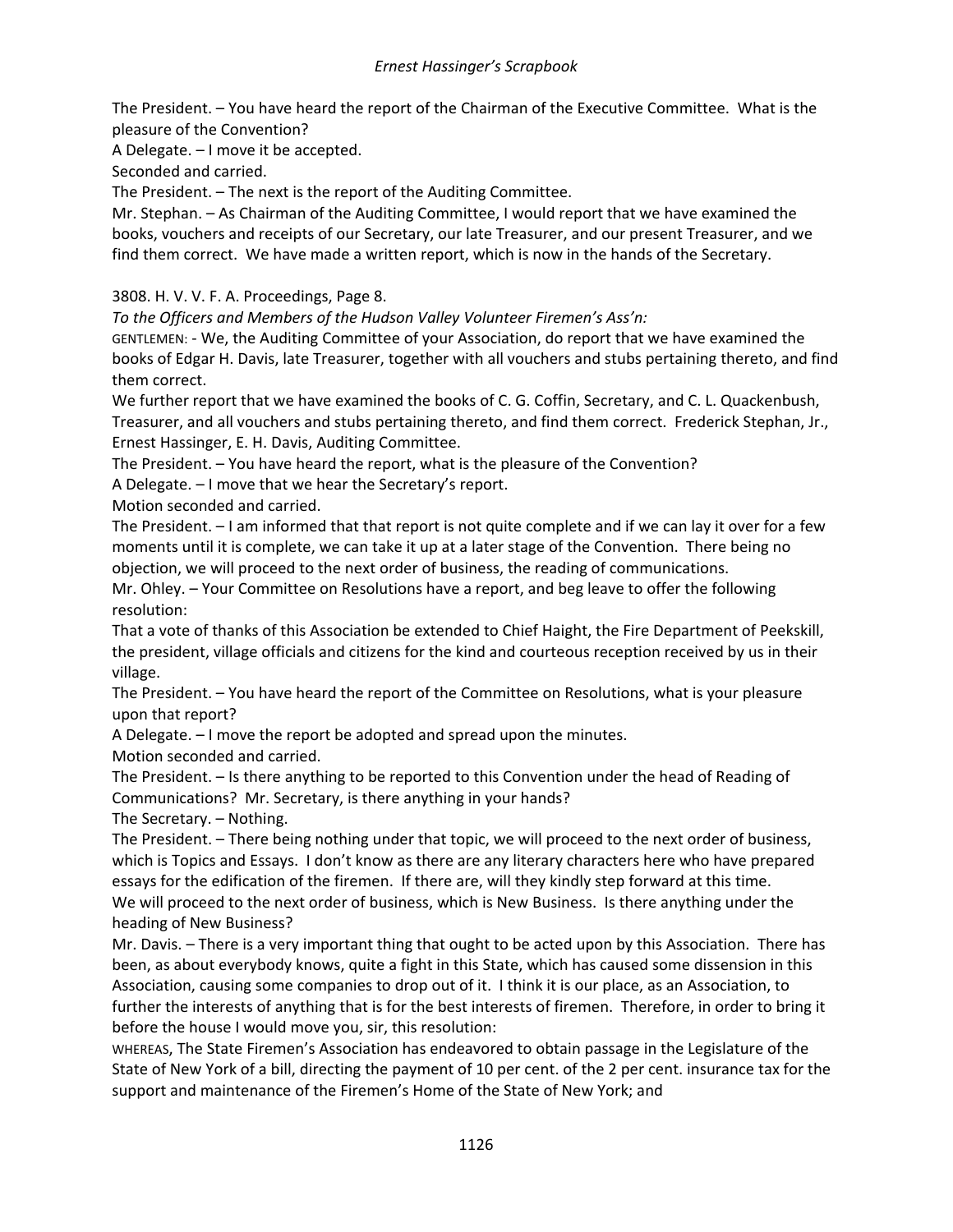Page 430

3809. H. V. V. F. A. Proceedings, Page 9.

WHEREAS, These efforts have been defeated in the Legislature for two successive years through the influence of some of the companies and firemen of this State; and be it further

*Resolved*. That the Hudson Valley Volunteer Firemen's Association join hands with the State Firemen's Association, and use its best endeavors to secure the passage of the said bill at the next meeting of the Legislature of the State.

Mr. Davis. – I move you, sir, its adoption by the meeting.

Motion seconded.

A debate upon the resolution here took place, remarks being made by Messrs. Person, Davis, Wright, Loeffler, Bruck, Chief Bieber and others.

A Delegate. – I move we take a rising vote on this matter.

Motion seconded and carried.

A rising vote was taken.

The President. – The resolution seems to be carried, and is carried.

Mr. Hall. – I would suggest that a committee of say, three, be appointed to act with the Legislative Committee of the State Association in this matter.

The President. – What is the motion?

Mr. Hall. – That a committee be appointed of, say, three, to act with the Legislative Committee of the State Association to bring about the resolution.

Motion seconded and carried.

A Delegate. – I move that one come from the city of Kingston.

A Delegate. – I move as an amendment that the President, First Vice-President and Secretary act as such Committee.

Amendment accepted, seconded and carried.

The President. – We will now hear the Treasurer's report, which was delayed a few moments ago. Report of Treasurer, H. V. V. F. Ass'n:

|                                                         | Kingston, N. Y., June 19, 1900. |  |  |  |
|---------------------------------------------------------|---------------------------------|--|--|--|
| Balance last report, paid to me                         | 4.23<br>S.                      |  |  |  |
| Cash received from Secretary                            | 298.00                          |  |  |  |
| Total                                                   | \$302.23                        |  |  |  |
| <b>DISBURSEMENTS</b>                                    |                                 |  |  |  |
| Voucher No. 47, C. G. Coffin, Secretary, postage        | \$25.00                         |  |  |  |
| Voucher No. 48, Howard C. Wilbur, stenographer, 1899    | 12.10                           |  |  |  |
| Voucher No. 49, Lewis E. Lansing, exp. State Convention | 9.25                            |  |  |  |
| Voucher No. 50, C. G. Coffin, salary, Secretary         | 100.00                          |  |  |  |
| Voucher No. 51, C. G. Coffin, expense account           | 8.70                            |  |  |  |
| Voucher No. 52, Est. J. B. Hall                         | 55.50                           |  |  |  |
| Voucher No. 53, J. Deyo, President                      | 7.00                            |  |  |  |
| Voucher No. 54, J. C. Hurley, Vice-President            | 7.00                            |  |  |  |
| Voucher No. 55, P. Byron, Vice-President                | 8.00                            |  |  |  |
| Voucher No. 56, G. H. Scott, Executive Committee        | 8.00                            |  |  |  |
| Voucher No. 57, I. L. Nestell, Executive Committee      | 7.00                            |  |  |  |
| Voucher No. 58, H. D. Laflin                            | 8.00                            |  |  |  |
| 3810. H. V. V. F. A. Proceedings, Page 10.              |                                 |  |  |  |
| Voucher No. 59, F. Stephan                              | 7.00                            |  |  |  |
| Voucher No. 60, E. H. Davis                             | 9.00                            |  |  |  |
| Voucher No. 61, E. Hassinger                            | 8.00                            |  |  |  |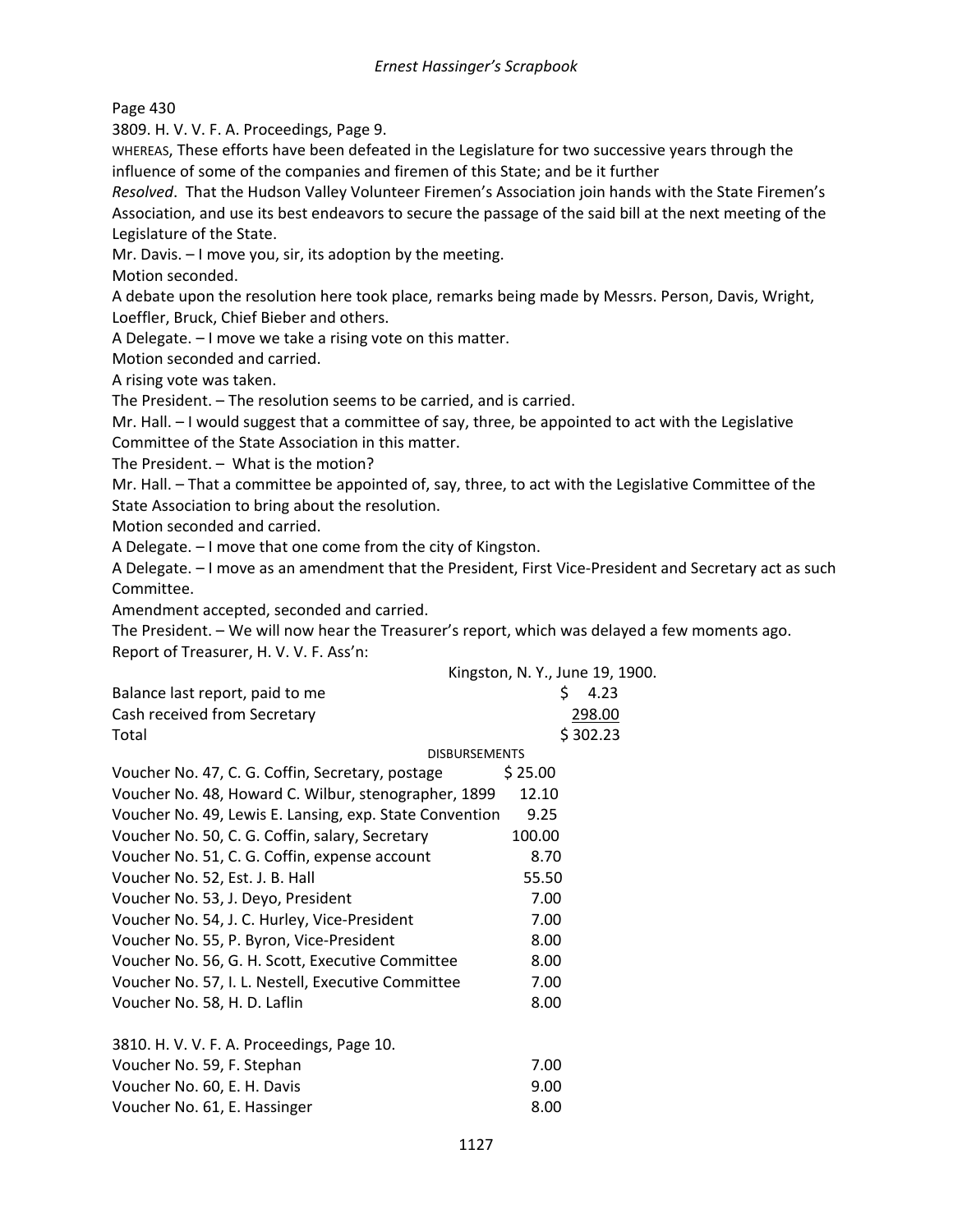| Voucher No. 62, C. L. Quackenbush | 6.00 |          |
|-----------------------------------|------|----------|
| Voucher No. 63, C. G. Coffin      | 6.00 |          |
|                                   |      | \$293.55 |
| Balance on hand                   |      | 8.68     |

The President. – You have heard the report, gentlemen, of the Treasurer, what is the pleasure of the Convention?

A Delegate. – I move it be received and spread upon the minutes.

Motion seconded and carried.

The President. – The next is the designation of the place to hold the next Convention.

Mr. Bruck. – In regards to your next place to hold your Convention in 1901 I want to present to you a city that you are all well acquainted with; a city that is represented her by fourteen volunteer fire companies, with a large per cent. of your members who pay their annual dues of one dollar; a city which upon the Hudson is second to none from New York to Albany; with four different railroad companies coming into it, and having steamboat facilities by the river. We never labored for this Convention, but when we saw you wanted it in this town, we thought we felt able to have it. When we left this morning we have from the Mayor and Common Council authority to present to the body the assurance of a royal good time in 1901. I will make no long speech, because the time is now for a ride on the trolley car. We extend to you with open arms, and the city I present to you for the Convention of 1901 is old Kingston, that ought to have the capital of the State, where the first settlement was made. That is the city of Kingston.

The President. – Are there any other names to be presented to the Convention? If not, what is the pleasure of the Convention?

Mr. O'Shea. – There being no other cities to present claims for the Convention, I move the next Convention to be held in the city of Kingston.

Motion seconded and unanimously carried.

The President. – The next in the order of business is the election of officers for the ensuing year. The first is the election of President. What is the pleasure of the Convention?

Mr. Stephan. – I wish to place before this Convention the name of a man who also comes from Kingston, where we have just voted to hold our next Convention. It seems to me to be proper that we should have our President from the same place where we expect to have our meeting place in 1901. This man whose name I now wish to present has been a fireman, an active fireman, since 1888; he has served his company well, as well as filling all the offices where were in the gift of that company. He has also been a member of this organization since its existence; he has served upon the Executive Committee; he has served as its Vice-President. You fill find him trustworthy, in every respect, and well qualified to act as your President. There

3811. H. V. V. F. A. Proceedings, Page 11.

is no one who is his peer. I wish to present to you for your consideration the name of Joseph C. Hurley. Nomination seconded.

Mr. Hall. – I would like to present to the suffrages of the members of this Association the name of Lewis E. Lansing of Poughkeepsie. Mr. Lansing to my certain knowledge has been an active firemen longer than most of us remember. He has always been interested in the welfare of this Association; he is a man who is well known among his fellow-firemen, and perfectly qualified to the position, and who has the interests of the Association at heart. I don't know of any other qualifications a man needs to have. Therefore, I urge the delegates to vote for him.

Nomination seconded.

Remarks upon the nominations were made by Mr. Bruck and other delegates.

Mr. Hassinger. – I move we proceed to ballot.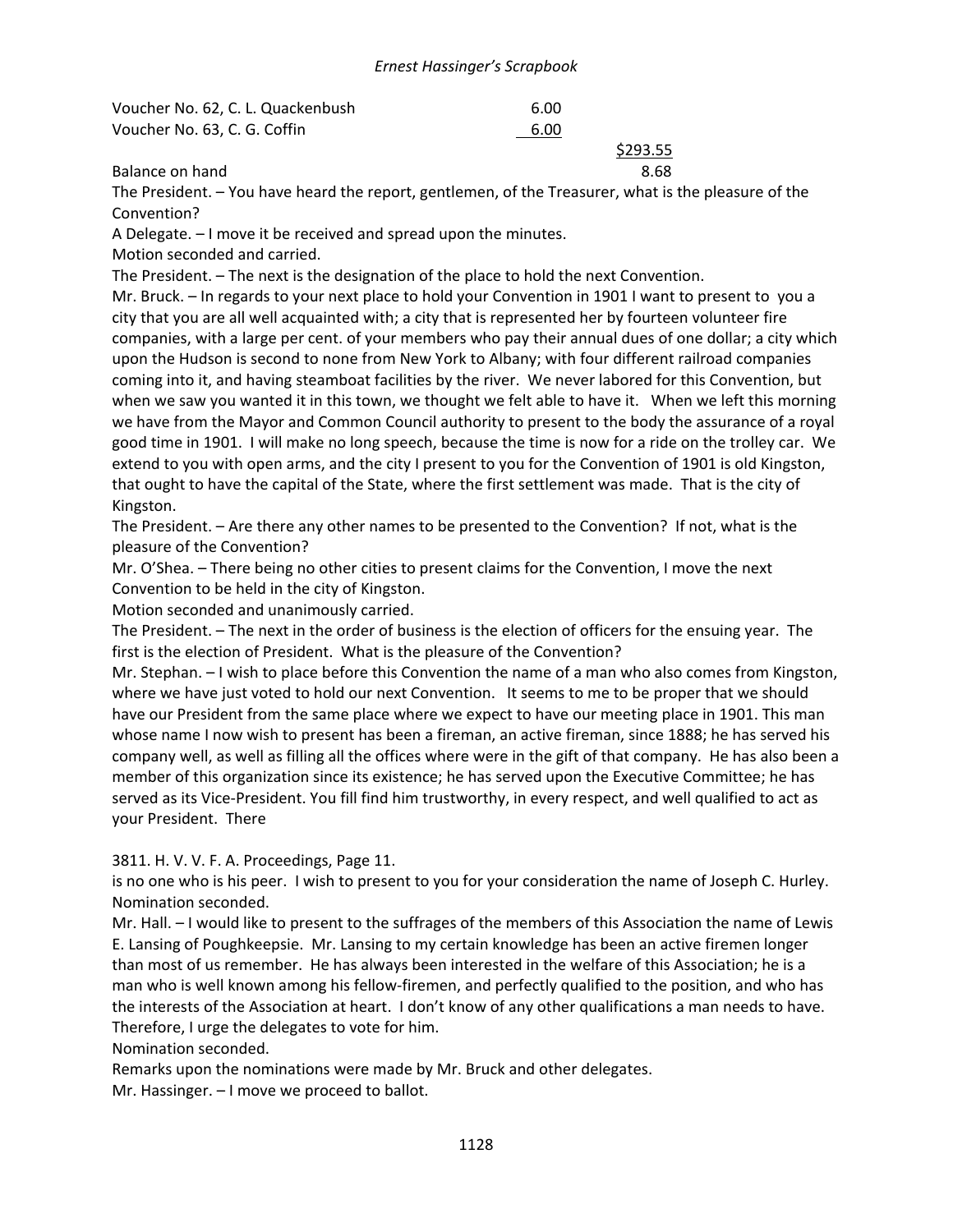Mr. Person. – I have the name of a man, one of the oldest firemen of this organization; he joined the Fire Department in the '70's sometime, and has been an active volunteer fireman ever since. He has belonged to this organization and to the old Volunteer Fireman's Association since they were organized. I would name Mr. William C. Brady, Captain of Rescue Hook & Ladder Company of Athens. Nomination seconded.

Mr. Brady. – I wish to thank my friends here for the courtesy of presenting my name to this Association, but I must respectfully decline, and second the motion to close the nominations.

Mr. Bruck. – I move we proceed to ballot for President.

Motion seconded and carried.

The President. – I will appoint as tellers Irving Nestell of Kingston, and Fred S. Bieber of Poughkeepsie. Roll called and vote taken on the nominations for President.

The President. – While the vote is being counted it is customary for the delegates from each county to present to the Secretary their choice of a name for Vice-President. I would ask the delegates from each county to present the name of their Vice-President for that county.

A Delegate. – Isn't there a by-law to that effect?

The President. – I don't know whether there is a by-law to that effect or not.

Another Delegate. – Why should it be left to the counties, rather than to the assembly?

The President. – It has been customary for each county to name its own. We don't like to interfere with other counties choosing their Vice-Presidents. This rule we find has given satisfaction. The suggestion is that the delegates from each county meet, and as a result of that conference give the name of their choice for vice-president.

Mr. Wachmyer. – I move we take a recess of five minutes, to give the delegates a chance to get together.

Motion seconded and carried.

Mr. Bieber. – The total vote cast for President is 124, of which Mr. Hurley gets 76 and Mr. Lansing 48.

3812. H. V. V. F. A. Proceedings, Page 12.

Mr. O'Shea. – I move that Mr. Hurley's nomination by made unanimous.

Motion seconded and carried.

Five-minute's recess.

Resumed.

The President. – The clerk will now read the names that have been handed in.

Columbia Co., George W. Vedder, Philmont; Greene Co., Emory E. Briggs, Athens; Rensselaer Co., Patrick Bryon, Troy; Ulster Co., Henry A. Ohley, Saugerties; Westchester Co., Eben Utter, Peekskill; Dutchess Co., Charles B. Stickels, Tivoli; Rockland Co., James A. Goldsmith, Haverstraw; Orange Co., William H. Hallock, Newburgh.

The President. – There being no objections to the names as read, they will be considered elected. There being no objections, it is so ordered. The next is the election of Secretary.

Mr. Cohen. – I present the name of Mr. Coffin by acclamation.

Mr. O'Shea. – I move that the Treasurer cast the ballot of the Convention for Charles G. Coffin as Secretary.

Motion seconded and carried.

The President. – I have received one vote for Mr. Coffin, and I declare him elected.

Cries of "Speech, speech!"

Mr. Coffin. – Gentlemen, I am very much obliged to you; now let us go on with the business, because Mr. Bruck wants to take that trolley ride.

The President. – The next is the election of a Treasurer.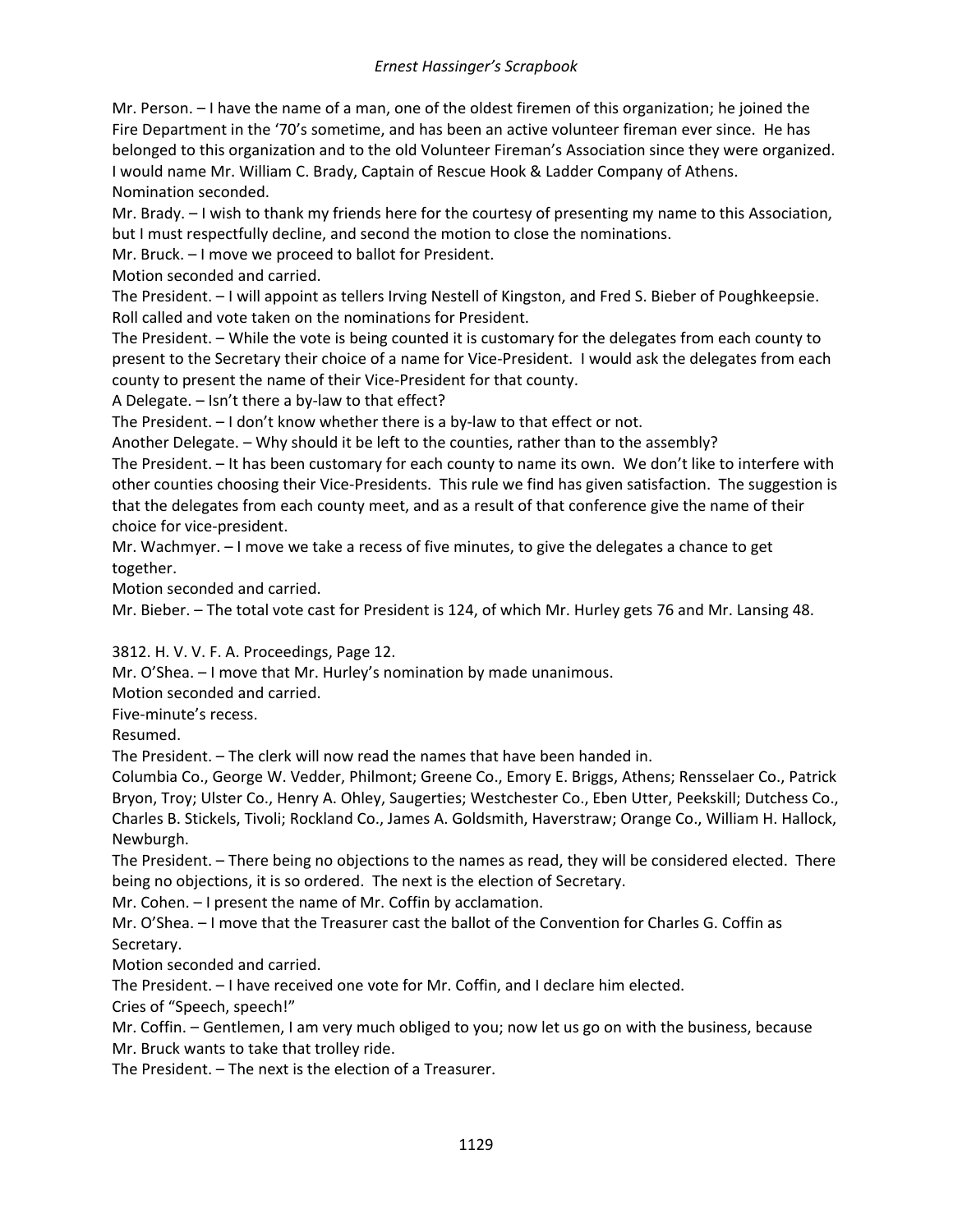A Delegate. – We have in Peekskill, a member of the Volunteer Firemen's Association of the Hudson River Valley, a gentlemen with whom you are all very well acquainted; he is on the stage before you; and it affords me great pleasure to nominate for that honor Mr. Timmons. Seconded.

Mr. Timmons. – This is entirely unexpected to me. I haven't thought anything about being Treasurer of this Association. I most respectfully decline any such position. I cannot attend to the duties, if I should be elected.

Mr. Laflin. – I move that we name a gentleman well capable of filling the office of Treasurer. We have in our town a gentleman well known to you all. No man takes more interest in the Department than the gentleman I propose. He is a gentleman who does his work well. He raised all the money for the Convention at Saugerties. He worked early and late for the success of our Convention. He is an indefatigable worker. Now, as Treasurer, he is the kind of a man to have. We wouldn't want to use him in any better place. I do think we should elect Mr. Ernest Hassinger, as he is one of the best of firemen and men. I know he will prove an honor to the treasurership of the Association.

A Delegate. – I place in nomination our present Treasurer, Mr. Quackenbush.

Mr. Bruck. - As there is no other candidate, I second the nomination of Mr. Hassinger as Treasurer of this Association.

Mr. Quackenbush. – I want to say right here that since I was elected Treasurer last year, I have endeavored to perform my duty to the best of

## Page 431

3813. H. V. V. F. A. Proceedings, Page.

my ability. If there is any other who wants it worse than I do I won't stand in his way. I feel only too willing to leave.

The President. – Two of the candidates having declined, there remains but one in the field, as I understand the position at present, Mr. Hassinger.

Mr. Quackenbush. – I move that the Treasurer of the Association have the honor to cast one ballot for Mr. Hassinger as Treasurer for the ensuing year.

Motion seconded and carried.

The President. – I find one ballot cast by the present Treasurer of this Association. The next in order is the election of a delegate to represent this Association in the State Convention this year.

A Delegate. – I nominate Mr. Charles Cook of Washington Hose, Sing Sing.

A Delegate. – I nominate Mr. Harry Engel.

Motion seconded.

Mr. Nestel. – I nominate James H. Haight of Peekskill.

Motion seconded

Mr. Engle. – I decline the nomination for delegate. I am but a new --- General Washington Engine, but from what I have --- be a fitting tribute to the honest --- has discharged his duties. [page is torn off]

3814. H. V. V. F. A. Proceedings, Page.

Mr. Bruck. - I have noticed in the past several years this organization has been in existence we pay the amount of \$50 to \$60 for the printing of the Proceedings of this organization; the amount is nothing to me, but I think I ought to have these Proceedings sent to me within three months after the Convention adjourns. I offer as a resolution that from the date of the adjournment of the Convention we shall have our copies of the minutes by January  $1<sup>st</sup>$ , 1901.

Mr. Coffin. – I can, I think, offer a satisfactory explanation to Mr. Bruck and the members of the Convention. You will remember that the Constitution was amended at the Convention held in Newburgh. Under the present provisions the territory of the Association is enlarged; the yearly dues from each company is still two dollars, and from each member one dollar, but the number of delegates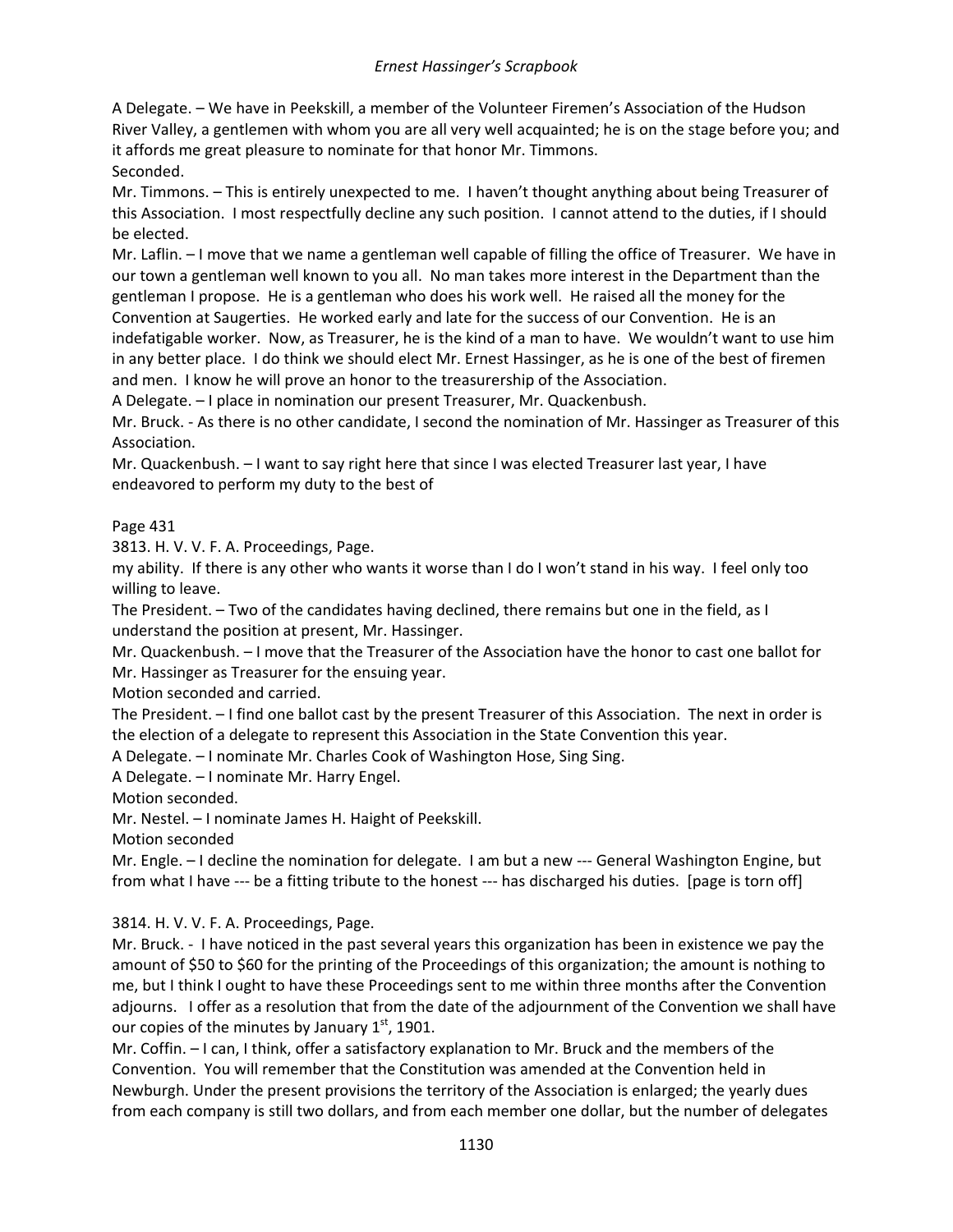elected to represent each company each year is reduced to one, instead of two, as before. The change has not materially decreased the gross receipts, as compared with former years, but the provisions under the amended Constitution for the payment of the expense bills of officers and members of committees has increased the expense account; there has been a very small balance in the treasury after payment of the bills each year. It has been necessary to wait until the dues are received before paying the printer's bill. The amount of this expense has been steadily reduced every year; this year the bill, for all services and material, in only \$50, of which by \$37 is for the "Proceedings." In view of the cordial assistance of the printer, Mr. Hall of Catskill, a member of the Association, in my efforts in reducing this item of expense, I have felt it to be an imposition to ask him to print at once after a Convention and wait the whole year for the payment of his moderate bill. Further, I am convinced that the sending of the "Proceedings" directly after the Convention serves no purpose, except as an example of promptness. As a fact, they are forgotten by the time of the next Convention. I send them out just preceeding the Convention, and believe they are the best possible notice of the approach of the yearly meeting.

Mr. Bruck. - I am satisfied with the explanation of the gentleman, and withdraw my motion. Mr. Stephan, In recognition of the very efficient services rendered to this Association by our late President Jonathan Deyo, I move you, sir, that he be placed upon the honorary list and be made a lifemember of this Association.

Motion seconded and carried.

Mr. Deyo. – I thank you, gentlemen, for this honor.

Mr. Bruck. – I offer as a resolution that a vote of thanks be extended to those who have contributed to the success of this Convention, and that it be spread upon the minutes.

Mr. Coffin. – As the business is completed, I move we adjourn.

Motion seconded and carried.

3815. George Washington, First President. Born in Westmoreland Co., Virginia February 22, 1732. His education was defective but he excelled in mathematical studies and spent three years as a surveyor. At 19, at the beginning of the seven years' war, he was appointed adjutant of the provincial troops, with the rank of major. At 22 (1754) he commanded a regiment against the French at the capture of Fort Duquesne. His wonderful escapes from injury and death caused the Indians to believe he bore a charmed life. In 1759 he married Mrs. Martha Custis and resigned his military appointments and engaged in the improvement of his estates. In 1775, being then a member of the Continental Congress, Washington was elected Commander-in-Chief of the army. Under the new Constitution he was chosen first President and was inaugurated April 30, 1789. Served two terms, refused the third election and retired to Mount Vernon, where he died from acute laryngitis, Dec. 12, 1799. [illustration]

3816. John Adams, Second President. Born at Braintree, Mass., October 30, 1735. Entered Harvard at 16 and graduated in 1755. Admitted to the bar in 1758. In 1764 he married Miss Abigail Smith, who by the force of her character contributed not a little to her husband's success. He was one of the five delegates sent from Massachusetts to the Continental Congress at Philadelphia in 1774. He with Jefferson drew up the Declaration of Independence and was one of the signers. In 1777 he was sent to France on a diplomatic errand, and in 1779 to England to treat for peace, and in 1785, was appointed U. S. Minister to England. On his return in 1787 was elected Vice-President. On the retirement of Washington he was chosen President. After serving one term he retired to Braintree, where he died July 4, 1826. [illustration]

3817. Thomas Jefferson, Third President. Born in Albemarle County, Virginia, April 2, 1743. Had fine educational advantages and graduated from the College of William and Mary in 1762 with honor. In 1767 he entered upon the practice of law. In 1772 he married Mrs. Martha Skelton. In 1775 he was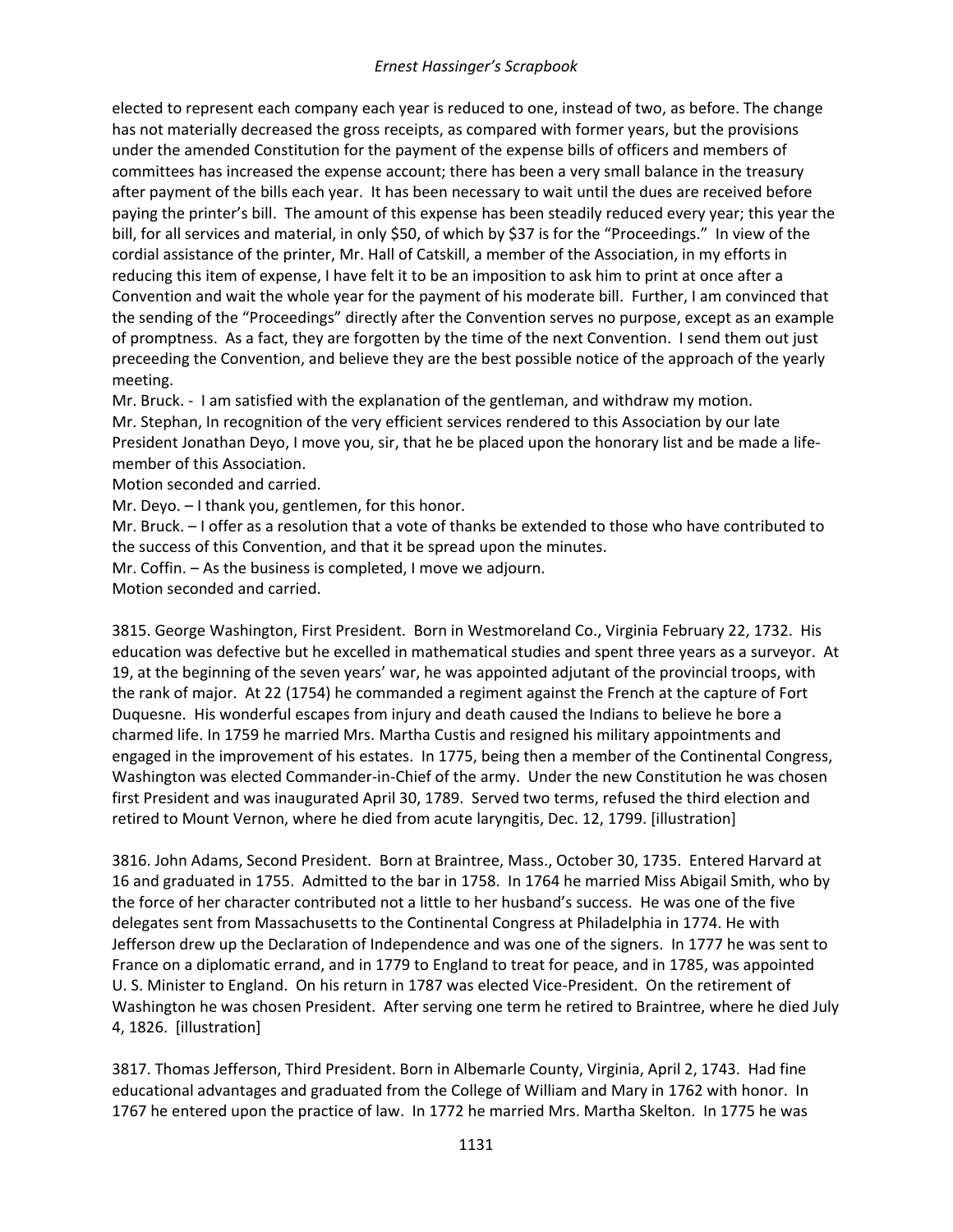elected to a seat in the Continental Congress in Philadelphia. He with John Adams drew up the Declaration of Independence. In 1779 was chosen Governor of Virginia. Was minister to France in 1785. Was Secretary of State under Washington, but resigned his office in December, 1793. Was made Vice-President in 1796 and in 1800 was elected President, which office he held for two terms. Died two hours before John Adams, July 4, 1826. [illustration]

3818. James Madison, Fourth President. Born at Montpelier, Orange Co., Va., March 5, 1751. He was of a very studious nature and while at Princeton College studied 21 hours out of the 24. Graduated in 1771, strong in mind but feeble in body. At once began the study of law. In 1776 was elected a member of the Virginia Convention to frame the Constitution. In 1780 was elected a member of the Continental Congress. He was one of the three men who did such splendid service for the country in that series of great papers they contributed to the "Federalist." He was a member of the first New York Congress and a leader of the Republican party. In 1794 he married a beautiful widow, Mrs. Dorothy Todd, who virtually presided over the White House sixteen years, doing the honors for Jefferson as well as for her husband. In 1797 he retired to his beautiful home at Montpelier, but left it during Jefferson's administration to become Secretary of State. In 1809 he became president and held office for two terms. The great event of his administration was the war of 1812. His death occurred June 28, 1836, at the age of 85. [illustration]

3819. James Monroe, Fifth President. Born in Westmoreland Co., Va., April 28, 1758. Entered the College of William and Mary at 16 but left two years later to enter the revolutionary army as a cadet. In his first battle at Trenton he was wounded and made a captain. He afterwards served as aide-de-camp, with the rank of Major. He began the study of law with Jefferson. In 1782 he was elected to the Executive Council. The following year he was elected to Congress. Was sent by Washington as minister to France. In 1791 was elected Governor of Virginia and in 1803 was sent by Jefferson to France to purchase Louisiana for \$15,000,000. Was both Secretary of State and Secretary of War under Madison. In 1816 he was elected President. His most popular acts were the recognition of the independence of Mexico and the South American republics and the promulgation of the Monroe Doctrine. He married Miss Elizabeth Kortright, daughter of an English officer in 1786 and after serving two terms as President he retired in 1825 with his family to his home at Oak Hill, in Loudon Co., Va. He died in New York July 4, 1831. [illustration]

3820. John Quincey Adams, Sixth President. Born July 11, 1767, in Quincy, Mass. His early education was obtained in France and later at a school in Amsterdam and at the University of Leyden. In 1781, at the age of 14 was private secretary to Mr. Dana, our Minister to the Russian Court. In 1786 he entered Harvard College and graduated with the second honors of his class. Studied law and began to practice in 1790. In 1794 he was appointed by Washington resident Minister at the Netherlands. In 1797 he married Miss Louise Catharine Johnson and went at once to Berlin where he remained for two years. In 1802 he was chosen to the Senate of Massachusetts from Boston, and then was elected Senator of the United States for six years. In 1805 he became professor of rhetoric in Harvard College. in 1817 he became Secretary of State under Monroe. In 1825 was elected President. He was an ardent advocate of the abolition of slavery. In 1846, when 78 years of age, he took part in the great debate on the Oregon question, displaying intellectual vigor. At the close of the session, Nov. 17, he had an attack of paralysis while walking in the streets of Boston. After this, though constantly present in the House, he took but little part in the debates. On Feb. 11, 1848, he was stricken with paralysis on the floor of Congress and died beneath the dome of the Capitol. [illustration]

3821. Andrew Jackson, Seventh President. Born March 13, 1767, in Union Co., close to the boundary lines of North and South Carolina. His education was of the poorest. He was wild and rough, but with a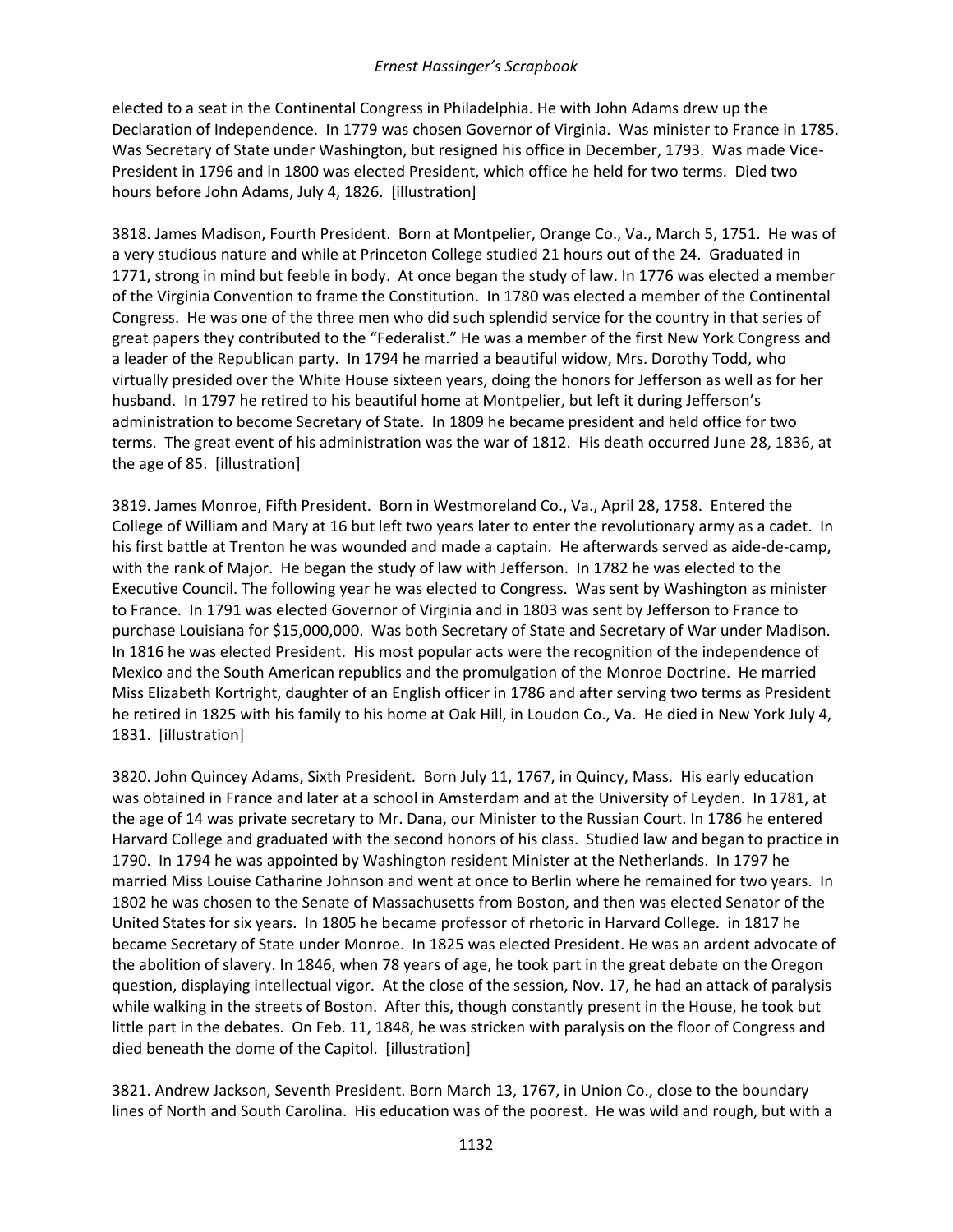bold spirit and in 1782 decided to study law. In 1788 at Nashville he began the practice of law and while there married Mrs. Robards with whom he was very happy. In January, 1796, Tennessee became the sixteenth State in the Union and Jackson was elected to the House of Representatives, and rode to Philadelphia on horseback, a distance of 800 miles. He became an ardent Democrat and was soon elected to the Senate. In 1708 he was chosen Judge of the Supreme Court of Tennessee and held the office for six years. During the war of 1812 he became a general and fought many battles, his greatest victory being the battle of New Orleans in which he completely routed the British. In 1821 "Old Hickory" as his soldiers called him was elected U. S. Senator and in 1828 was elected President. With the exception of Washington and Lincoln he was the most popular President with the masses. Served two terms and retired in 1837 to Nashville where he died June 8, 1845. [illustration]

3822. Martin Van Buren, Eighth President. Born Dec. 5, 1782, at Kinderhook on the Hudson. Never went to college but studied law seven years. In 1803 began to practice law in his native place. He was from the beginning a politician and took an active part in politics. After six years he married Miss Hannah Hoes and removed to Hudson. She lived but twelve years. For twenty-five years he was an earnest, successful lawyer. In 1812 he was chosen to the State Senate. In 1815 he was appointed attorney-general and moved to Albany, N. Y. He was one of the most prominent leaders of the Democratic party. In 1821 he was elected a member of the U. S. Senate and again in 1827. In 1828 he was chosen Governor of the State of New York. In 1829 Jackson appointed him Secretary of State. He was elected Vice-President in 1832. Through the influence of Andrew Jackson he was nominated for the Presidency and elected in 1837. During his administration occurred the great financial panic of 1837 and serious disputes with Great Britain and an insurrection in Canada which threatened another war with England. He served one term and retired to his home at Kinderhook. He died at Lindenwald, July 24, 1862. [illustration]

3823. William Henry Harrison, Ninth President. Born February 9, 1773, in Berkeley, Va. He enjoyed in childhood all the advantages that wealth and intellectual and cultivated society could give. Graduated from Hampden Sydney College with honor. He began the study of medicine but gave it up to enter the army. He fought many battles with the Indians and was promoted to the rank of captain and was placed in command at Fort Washington. In 1800 he was appointed Governor of the Indian Territory and also Governor of Upper Louisiana. During his administration he effected thirteen treaties with the Indians by which the United States acquired sixty millions of acres of land. In 1795 he married Miss Anna Symmes. In 1816 he was a Member of Congress. In 1819 he went to the Ohio Senate. In 1828 he was appointed minister Plenipotentiary to the Republic of Columbia. In 1836 he was nominated for the Presidency but was defeated by Van Buren. In 1840 the "Log Cabin and Hard Cider Campaign" began and Harrison was elected at the age of 68 years but died April 4, 1841, of pneumonia, one month after becoming President. [illustration]

3824. John Tyler, Tenth President. Born March 29, 1790, in Charles City County, Va. In his youthful days he enjoyed all the advantages which wealth confer. At the early age of 12 he entered William and Mary College and graduated with much honor at 17. He studied law and began to practice it at 19. When but 21 he was elected to a seat in the state legislature which he held five years. He was an ardent Democrat and when but 26 was elected a member of Congress, and in 1825 was made Governor of his native State – a high honor in Va. In 1823 he married Miss Letitia Christian and after her death at the White House, he married, in 1844, Miss Julia Gardner of New York. He was elected to the Senate and was regarded as a Southern Whig, but it was the votes of the Northern Whigs which sent him to the Vice-Presidency. By the death of Harrison he became President, April 5, 1841. His administration was a gloomy and unfortunate one. He was a strong advocate of slavery and here he came into direct contact with the feelings and moral convictions of a powerful and steadily increasing party at the North. At the close of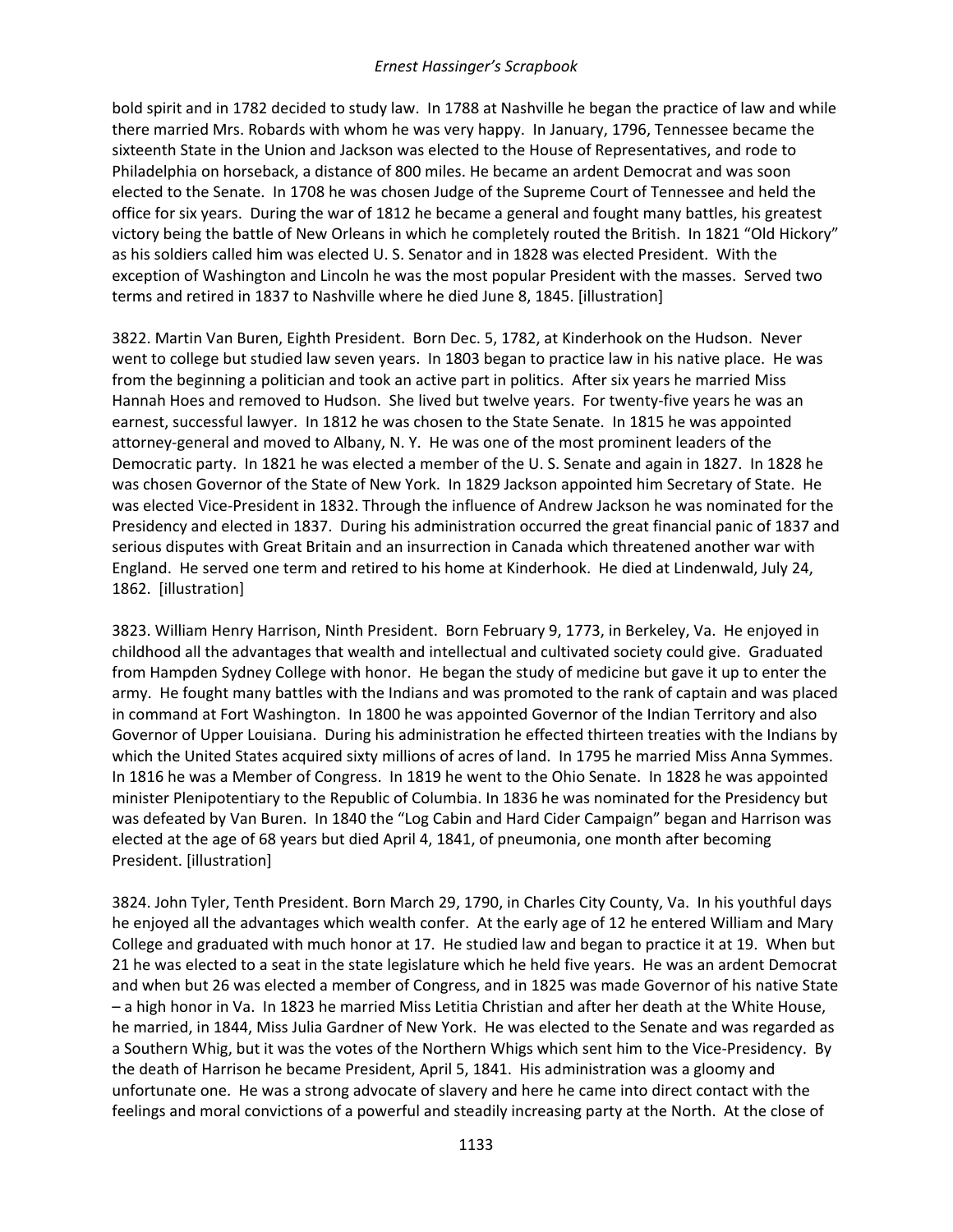his term he retired to his home in Virginia. At the beginning of the Civil War he went to Washington and presided at the Peace Congress, but it was too late to stay the march of events. He became a member of the Confederate Congress. Died January 18, 1862. [illustration]

3825. James Knox Polk, Eleventh President. Born in Mecklenburg Co., N. C., Nov. 2, 1795. In 1813 was sent to Murfreesborough Academy. In 1815 he entered the Sophomore class in the University of North Carolina. Graduated in 1818 with the highest honors. While studying law in Nashville he was brought much under the influence of Andrew Jackson and their friendship was only broken by death. It profoundly affected the character and public career of James Polk. He became widely popular as a political speaker and won the flattering title of the "Napolean of the stump." In 1823 he went to the Tennessee Legislature. In 1824 he married Miss Sarah Childress. In 1825 Mr. Polk was elected to Congress and was a member for 14 years. During five sessions he was Speaker of the House. In 1839 he was elected Governor of Tennessee and served two years. He became President March 4, 1845. Texas was annexed to the Union and the war with Mexico followed. President Polk sustained it will all the authority of his administration, and Mexico was conquered at last and the U. S. had acquired, partly by war and partly by purchase, the vast Southwestern areas of New Mexico and California. At the close of his term he made a journey to the South and died of cholera at the age of 54, June 18, 1849. [illustration]

3826. Zachary Taylor, Twelfth President. Born November 24, 1784, in Orange Co., Va. He had a common school education. In 1808 he became a lieutenant in the United States Army and joined the troops at New Orleans. About this time he married Miss Margaret Smith, a young lady from one of the first families of Maryland. At the beginning of the war of 1812 Taylor being then a captain was put in command of Fort Harrison on the Wabash. He was raised to the rank of major by brevet for his gallant defense of the fort against the Indians. For 34 years Colonel Taylor was engaged in defense of the frontiers. In 1836 he was sent to Florida, to compel the Seminole Indians to vacate that region as they had promised by their treaty to do. A war followed in which the Seminoles were defeated. Col. Taylor as a reward was elevated to the rank of brigadier-general byt brevet and in 1838 was appointed to the chief command of the U. S. troops in Florida. During the Mexican war he was victorious at Palo Alto, Resaca de la Palma, and the taking of Monterey brought his name to everybody's lips. His troops called him "Old Rough and Ready." The battle of Buena Vista closed the military career of Gen. Taylor. The Whigs could not unite in a nomination for the Presidency and as a brilliant idea they nominated and elected the old frontier soldier in 1848. After occupying the Presidential chair a little over a year he took cold and after a brief illness died, July 9, 1850. [illustration]

3827. Millard Fillmore, Thirteenth President. Born January 7, 1800, at Summer Hill, Cayuga Co., N. Y. He had but little education in his boyhood, and at 15 began to learn the clothier's trade. His anxiety to learn awakened the interest of a retired lawyer and at the age of 19 he began the study of law with him. In 1823 he was admitted to the Court of Common Pleas. He then settled in the village of Aurora on Cayuga Lake. Here in 1826 he married Miss Abigail Powers. In 1829 he was elected to a seat in the House of Assembly of the State of New York. In 1832 he was elected to a seat in the U. S. Congress and served two years. In 1847 the names of Taylor and Millard Fillmore became the rallying of the Whigs as their candidates for President and Vice-President. On March 4, 1849, they were inaugurated. On July 9, 1850, Taylor died and Fillmore became President. He appointed a very able Cabinet, of which Daniel Webster was Secretary of State. The agitated condition of the country brought questions of great delicacy before him. He did everything in his power to conciliate the South. The famous compromise measures were adopted under Mr. Fillmore's administration and the Japan Expedition was sent out. On March 4, 1853, he retired from office. During the Civil War his sympathies were supposed to be with the South. He died in Buffalo, March 8, 1874. [illustration]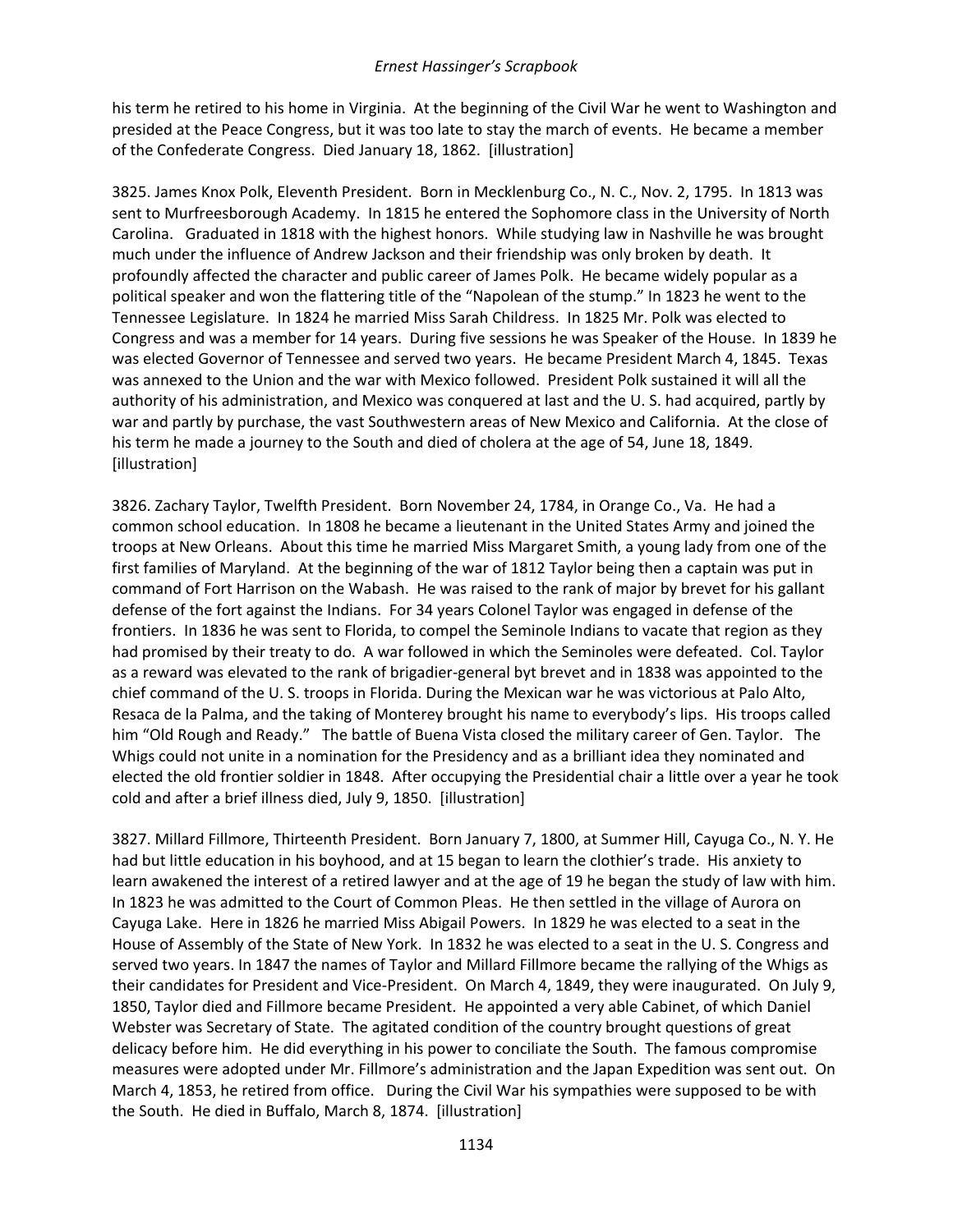Page 432 3828. 1899 Calendar. [illustration]

3829. Franklin Pierce, Fourteenth President. Born Nov. 23, 1804 in Hillsborough, N. H. When sixteen years of age he entered Bowdoin College at Brunswick, Me. Graduated in 1824 and commenced his study of law and began to practice it in his native town. Sometime after, he was sent to the State Legislature and served four years. In 1833 was elected a Member of Congress. In 1837 he was elected to the Senate. In 1834 he married Miss Jane Means Appleton. At the beginning of the Mexican War he received the appointment of brigadier-general and sailed with the troops from Newport, R. I., May 27, 1847. He had in Mexico a varied striking and brilliant career. General Pierce returned to his home in Concord and began again the practice of law. On March 4, 1853, he was inaugurated President of the United States. His administration was one of the most stormy our country has ever experienced. The threats of dissolution of the Union were borne North on every Southern breeze. At the close of his administration the North had become alienated from him and he became so unpopular with the South that they dropped him. On March 4, 1857, he retired to his home in Concord, and during the Rebellion he remained true to the pro-slavery party with which he had ever been aligned. He died at Concord, October 1, 1869. [illustration]

3830. James Buchanan, Fifteenth President. Born April 23, 1791 at Stony Batter, in Franklin Co., Pa. At the age of 14 he entered Dickinson College at Carlisle. In 1809 he graduated with highest honors. He was admitted to the bar in 1812. In 1820 was elected to Congress and remained a member ten years. He used all his influence to secure Andrew Jackson's election to the Presidency and when in 1821 he was elected, Buchanan was appointed minister to Russia. On his return he entered the Senate. Under James K. Polk he was Secretary of State and he threw all his influence into the scale for the Mexican War. He was an advocate of slavery and approved of the fugitive slave law. On the election of Franklin Pierce he was sent as a minister to England. In 1857 he was inaugurated President. The country was now on the verge of the Civil War and the new President proved weak and fatally unequal to the demands of the time. His career closed in gloom and he retired to his home at Wheatland. He never married but his house was presided over by his beautiful niece, Miss Lane. He died at his home, June 1, 1868. [illustration]

3831. Andrew Johnson, Seventeenth President. Born in Raleigh, N. C., Dec. 29, 1808. The beginnings of his life were of the straitest and humblest. When he was sixteen he had just learned his letters. At 18 he removed to Greenville where he made a wise and happy marriage. His wife became his teacher and he learned rapidly. At 20 he was an alderman, and at 22 he was mayor of Greenville. At 27 he was elected to the Tennessee House of Representatives and later to the State Senate. In 1843 he was sent to Congress. In 1853 he was Governor of Tennessee and held this office for two terms. In 1853 he was sent to the Senate and left no stone unturned to save his State to the Union. In 1862 a part of Tennessee was restored to the Union and Lincoln appointed him military governor of the State. In 1864 he was nominated for the Vice-Presidency and Lincoln for the Presidency. Perhaps the greatest day in his life was October 24, 1864, when he made his famous address to a mass of colored people in Nashville, in which he declared he would, like Moses, lead the people from bondage to liberty. Six weeks after his election he succeeded Lincoln as President. In a short time his views underwent a decided change, he vetoed bill after bill that the Senate passed and he was tried and only saved from impeachment by a single vote. He died at Carter's Station, Tenn., July 31, 1875. [illustration]

3832. Abraham Lincoln, Sixteenth President. Born in a log cabin in Kentucky, Feb. 12, 1809. He was a self-made man and had a hard struggle for his education. In 1836 he was elected to the Legislature. In 1839 he began the practice of law in Springfield. In 1841 he married Miss Mary Todd. In 1847 was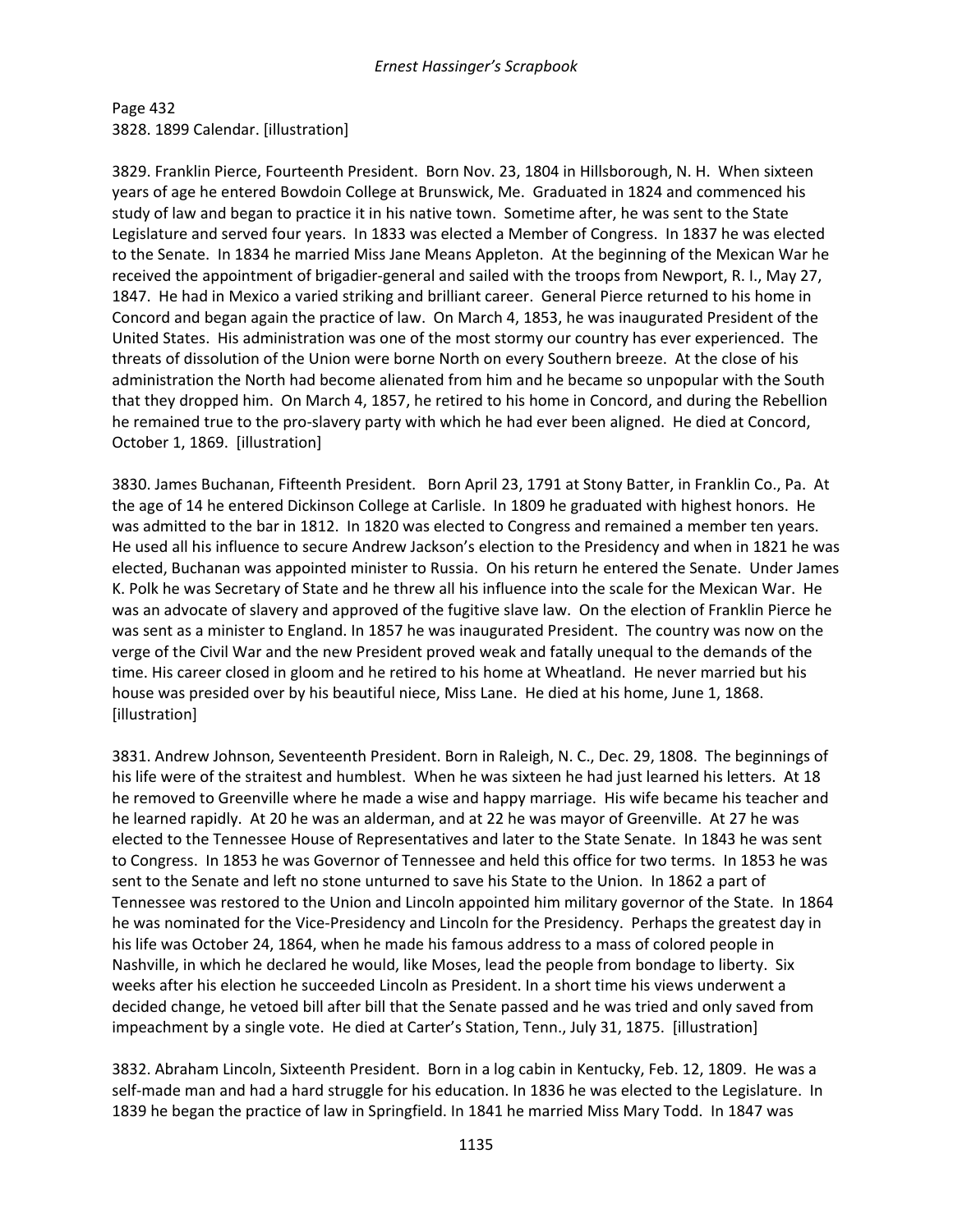elected to Congress. In 1861 he became President just as the Civil War began. Probably he was the saddest man who ever left his home for the White House. The whole of his administration was taken up with matters relating to the war. Sept. 22, 1862 he issued the Emancipation Proclamation, which won for him not only the love and respect of all the colored people but the admiration of the whole civilized world. In 1864 he was again elected President, but shortly after, April 14, 1865, while attending a performance at Ford's Theatre, Washington, he was shot and fatally injured by John Wilkes Booth, a play actor. He never regained consciousness and died at an early hour the following morning. The whole nation was plunged into grief. Probably no man since Washington had held so high a place in the hearts of his countrymen as had the murdered President. He was buried at Springfield, Ill. [illustration]

3833. Ulysses S. Grant, Eighteenth President. Born April 29, 1822, at Point Pleasant, Ohio. He had the advantage of a comfortable and happy home and until he was 17 enjoyed the quirt life of a farm. In 1839 he entered West Point as a cadet. Graduated in 1843 about the middle of his class and entered the army and was assigned to duty at Jefferson Barracks, St. Louis. For four years he was in Mexico during the Mexican War. Towards the end of the war he was appointed regimental quarter-master and commissary. August 22, 1848, he married Miss Julia Dent. In 1851 he was sent to California. In 1853 he was promoted to a captaincy. At the beginning of the war he was a clerk in his father's leather store in Galena. He was appointed Colonel of the 21<sup>st</sup> Volunteers. His great military career began Sept.  $6<sup>th</sup>$ , 1861, when he saved Paducah, and closed four years later in 1865. During this time he won the great victories of Belmont, Fort Donelson, of Shiloh, of Vicksburg, of Chattanooga, and later those of the Army of the Potomac. He left the army with the title of Lieutenant-General of the U. S. Army. He became President March 4, 1869, and the difficulties which now pressed upon him were greater than any his predecessors had ever encountered, but he acted with great judgment and was again elected to the Presidency, by an immense majority in 1872. He died at Mt. Gregor, near Saratoga, July 23, 1885. [illustration]

3834. Rutherford Birchard Hayes, Nineteenth President. Born Oct 4, 1822 in Delaware, Ohio. His boyhood was a pleasant and prosperous one. He was sent to an academy at Newport, Ohio, and later at Middletown, Conn., where he prepared for Kenyon College in his native State. Here he made his mark in the literary societeis. [*sic*] Graduated in 1842 and won much praise for his valedictory oration, began his law studies at Columbus, Ohio, later attended Harvard Law School for two years. In 1845 he established himself at Cincinnati where his abilities won him many friends. In 1858 he married Miss Lucy W. Webb. In Sept. 1861 he was appointed Judge-Advocate of the Department of Ohio and a month lager was promoted to the rank of Lieutenant-Colonel. At the famous battle of South Mountain, September 14, 1852 [*sic*] he acted with great gallantry and though wounded in the arm he refused to leave the field. During the war he was wounded four times and his bravery won for him promotion. He became Brigadier-General. He took his seat in the House as a Member of Congress, Dec. 4, 1865. In 1867 was elected Governor of Ohio. He was inaugurated President March 5, 1872. He retired in 1881 to his home in Fremont, Ohio, where he died in January, 1893. [illustration]

3835. James Abram Garfield, Twentieth President. Born November 19, 1831 in the town of Orange, Cuyahoga Co., Ohio. He was not distinguished during his youth either for his genius as a farmer, woodsman or as a scholar in the country school. By studying and saving his scant earnings he managed to enter Hiram College; during his stay there he acted as janitor and jack-at-all-trades. In 1854 he entered Williams College, and graduated in 1856. He then became a teacher at Hiram College and was at once popular as a teacher and preacher. In one year he became president of Hiram. In 1858 he married Miss Lucretia Rudolph, one of his schoolmates. He studied law and in 1860 was admitted to the bar. In 1859 he was elected to the Ohio State Senate. In 1861 he was appointed Colonel of the Fortysecond Ohio Regiment. He won his first military laurels in the Big Sandy campaign. The battle of Chickamauga practically closed General Garfield's career. When but 32 he took his seat in the House of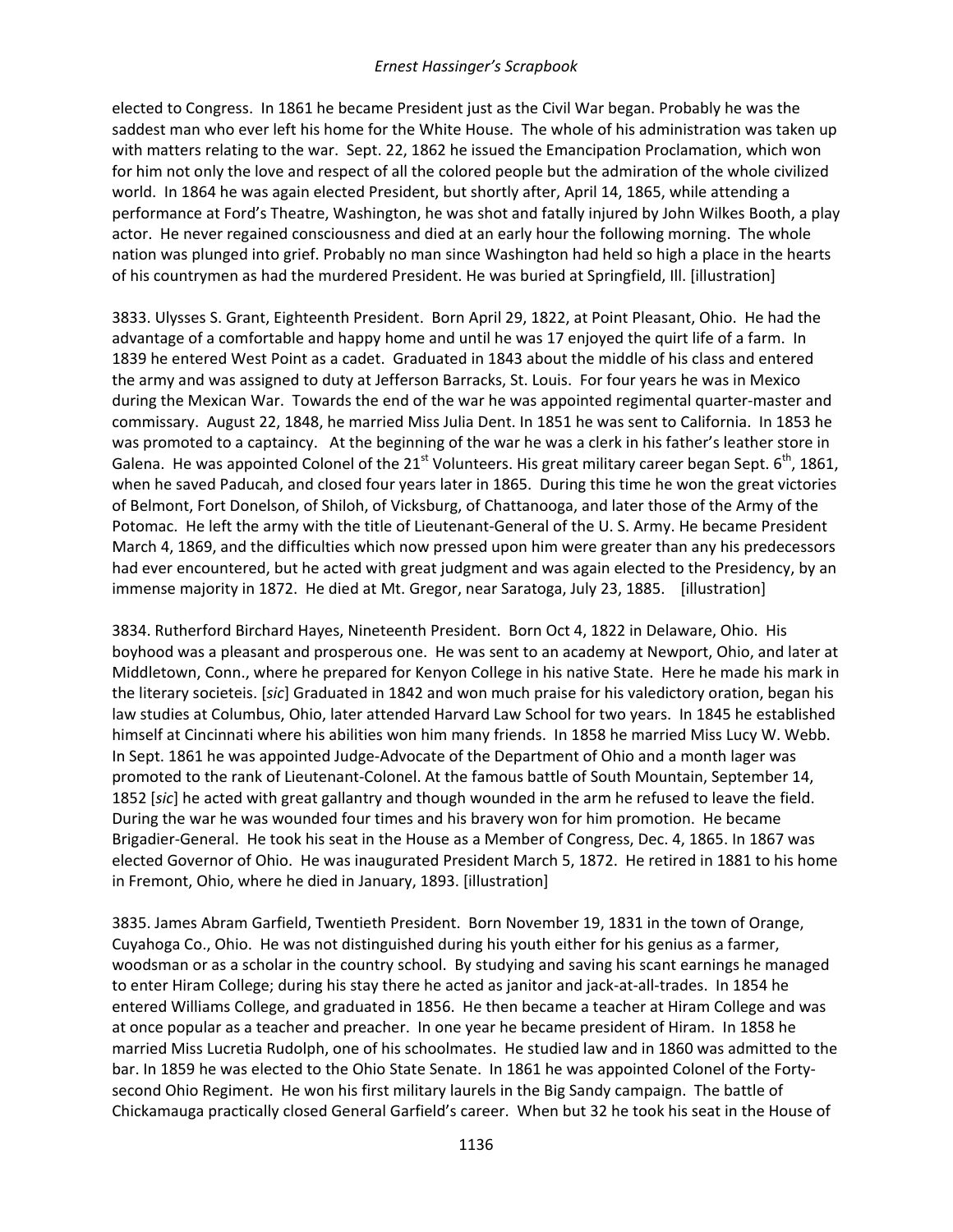Representatives and for 17 years he was in Congress. In 1880 the man who had steered a canal boat and chopped wood in his youth was elected President of the United States. On the morning of July 2, 1881, he started on a trip to Long Branch to join his wife. In the Baltimore station in Washington he was shot and fatally injured by Charles H. Guiteau, a disappointed office-seeker. After 80 days of suffering he died at Elberton, N. J., September 19, 1881. [illustration]

3836. Chester Alan Arthur, Twenty-first President. Born in Fairfield, Franklin Co., Va., October 17, 1830. He had a special aptitude for study and at 14 entered Union College. He graduated with an average record. For two years he taught school in his native state. He went to New York and studied law. Was admitted to the bar in 1852. He associated himself with Wm. M. Evarts and the two young men undertook against public opinion to maintain the cause of the oppressed negro race. They proved that New York was a free State. In 1856 he was a delegate to the first Republican State Convention at Saratoga. In 1862 Governor Morgan appointed him quarter-master general from which time he was known as General Arthur. In 1853 he married Miss Ella Herndon, daughter of Lieutenant Commander Herndon of the U. S. Navy. She died in 1880. In 1871 President Grant appointed him Collector of the Port of New York which position he held for eight years. In 1880 he was elected Vice-President. On the death of Garfield he became President. The four years of his administration were full of political rest and quiet. He died in New York city November 18, 1886. [illustration]

3837. Grover Cleveland, Twenty-second and Twenty-fourth President. Born in Caldwell, N. J., March 11, 1837. The foundation of his education was laid at Fayetteville and continued at an academy in Clinton, N. Y. In 1859 he was admitted to the bar in Buffalo where he attained high rank as a lawyer. In 1870 he was elected sheriff. In 1881 he was made mayor of Buffalo, in 1882 was elected Governor of the State of New York by a great majority. As far as possible he dispensed with official forms and ceremonies. "The Governor of the State lived simply, keeping no carriage, and walking daily from his house to the scenes of his duties." March 4, 1885, he became President. He was noted as having used his veto power to a greater extent than had any of his predecessors. June 2, 1882, he married Miss Frances Folsom of Buffalo. He was nominated for a second term but was defeated by Benj. Harrison, the Republican candidate, and again took up the practice of the law, this time in the city of New York. In 1892 he again became the candidate of the Democratic party and was elected to his second term. His administration thus far has been marked by those forcible and independent qualities which distinguished him as Mayor of Buffalo and Governor of New York.

3838. Benjamin Harrison, Twenty-Third President. Born at North Bend, Ohio, August 20, 1833. His early education was begun at home. In 1847 he was sent to a school near Cincinnati, known in the West as Farmer's College. In two years he entered Miami University from which he graduated at 18. Began the study of law and before he finished his course he married, October 20, 1853, Miss Caroline W. Scott. They settled in Indianapolis. Here he won for himself a reputation and in 1858 he was elected reporter of the Supreme Court. In July, 1862, he entered the army. He served his country with fidelity and distinction and was promoted and honored by the Governor. He was made a general. In 1880 he was elected to the Senate and held office for six years. In 1888 the grandson of one ex-President William Henry Harrison, was elected President of the United States. He served one term and deserved all the honor the American people would crown him with for the purity of his administration the noble independence and freedom from all lowering restraint of a low political influence and the lofty ideals he had of Civil Service Reform and his efforts to reduce them, to practice. He was defeated on his second nomination by Grover Cleveland. [illustration]

3839. William Mc Kinley, President-elect. Born January 29, 1843, at Niles, Ohio. Educated in the common schools and Portland Academy and in 1860 entered Allegheny College. In 1861, when but 18,